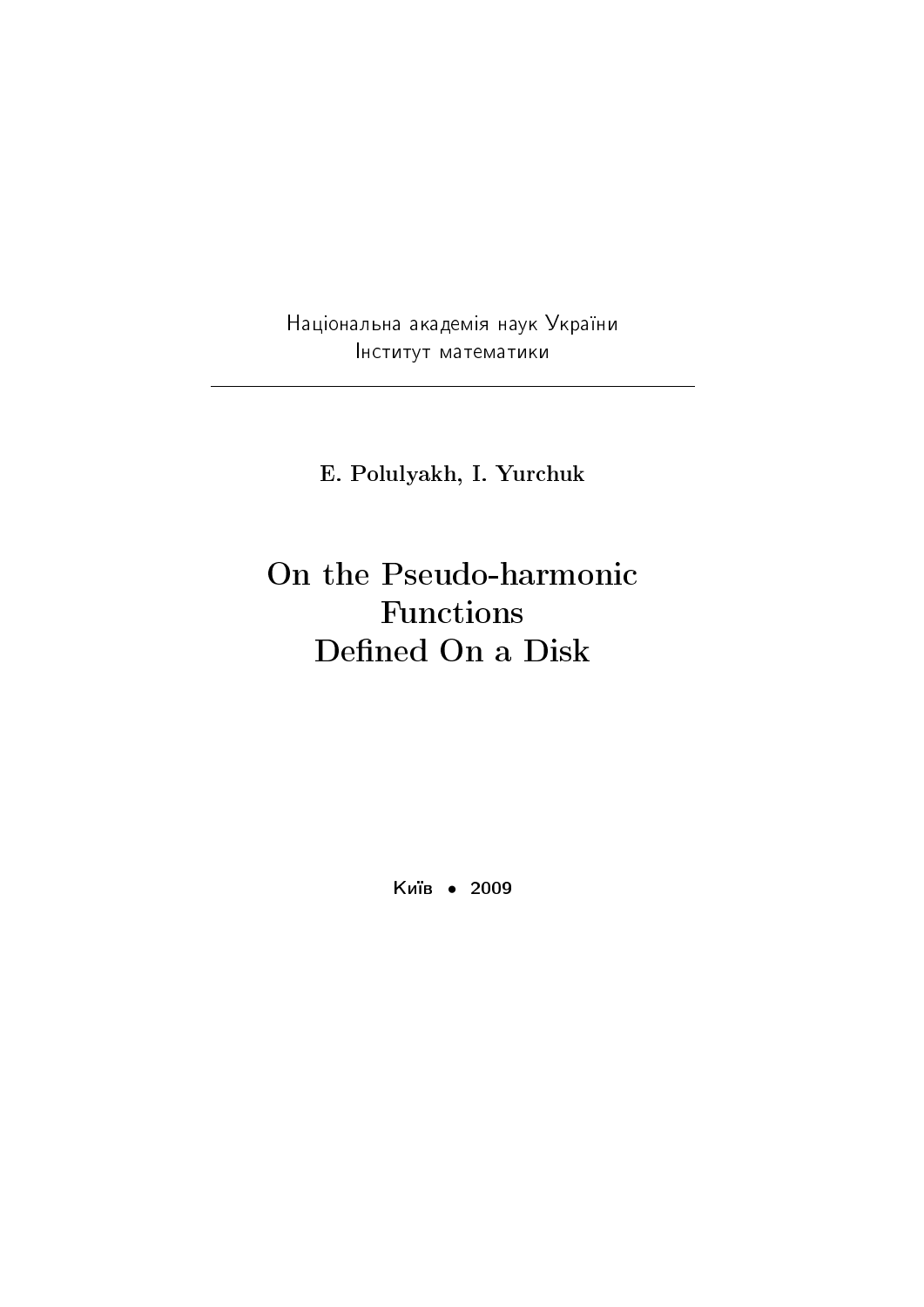# Праці Інституту математики НАН України

## Математика та її застосування Tom 80

Головний редактор: А. М. Самойленко

### Редакційна рада

 $B.B.$  Шарко — голова ради, Ю.М. Березанський, М.Л. Горбачук, А.А. Дороговцев, Ю.А. Дрозд, Ю.Б. Зелінський, В.С. Королюк, А.Н. Кочубей, І.О. Луковський, В.Л. Макаров, A. Г. Нікітін, В.В. Новицький, М.В. Працьовитий, О.Л. Ребенко, А.С. Романюк, Ю.С. Самойленко, С.Г. Солодкий, П.М. Тамразов, О.М. Шарковський

Серія заснована в 1994 році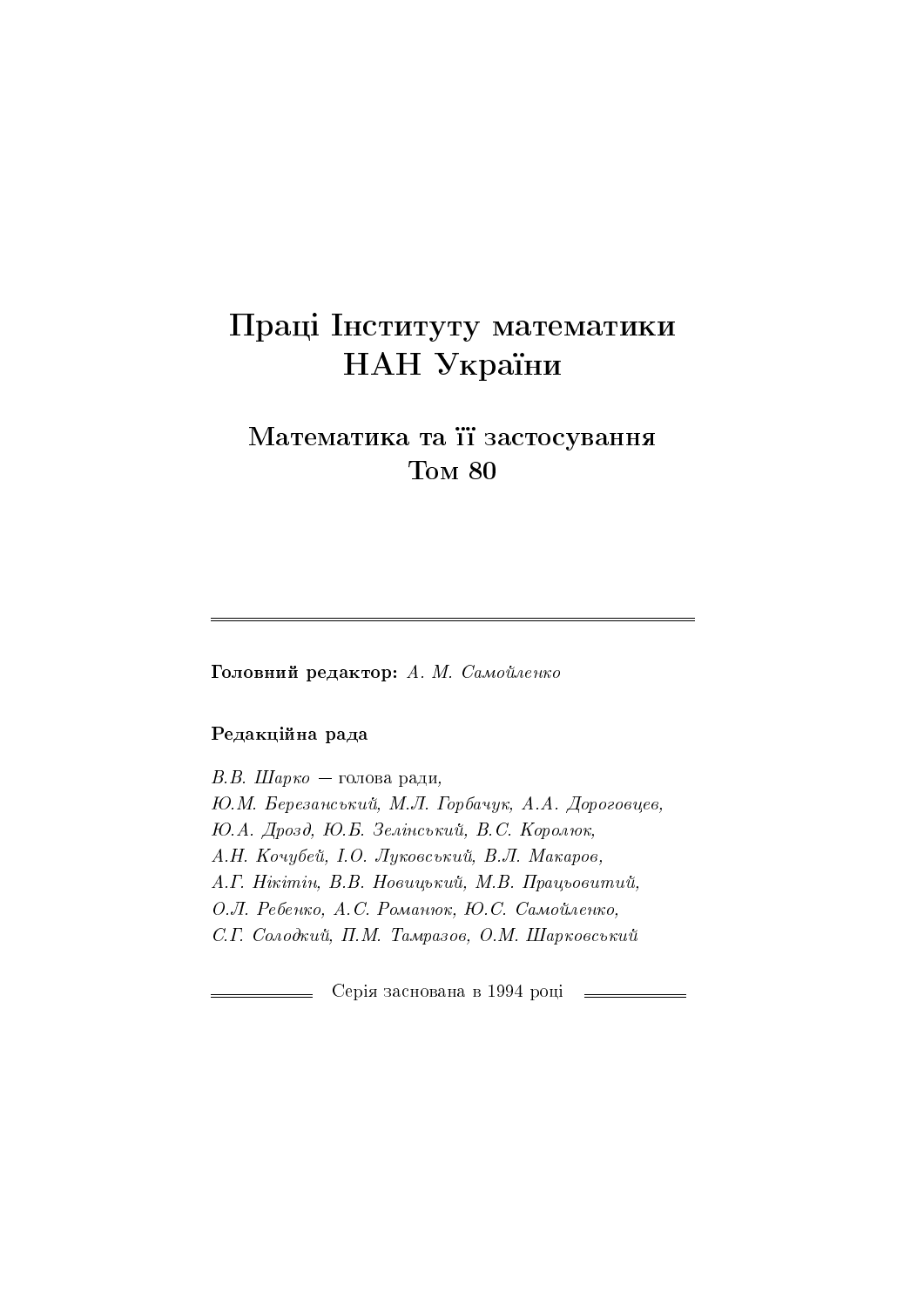E. Polulyakh, I. Yurchuk On the Pseudo-harmonic Functions Defined On a Disk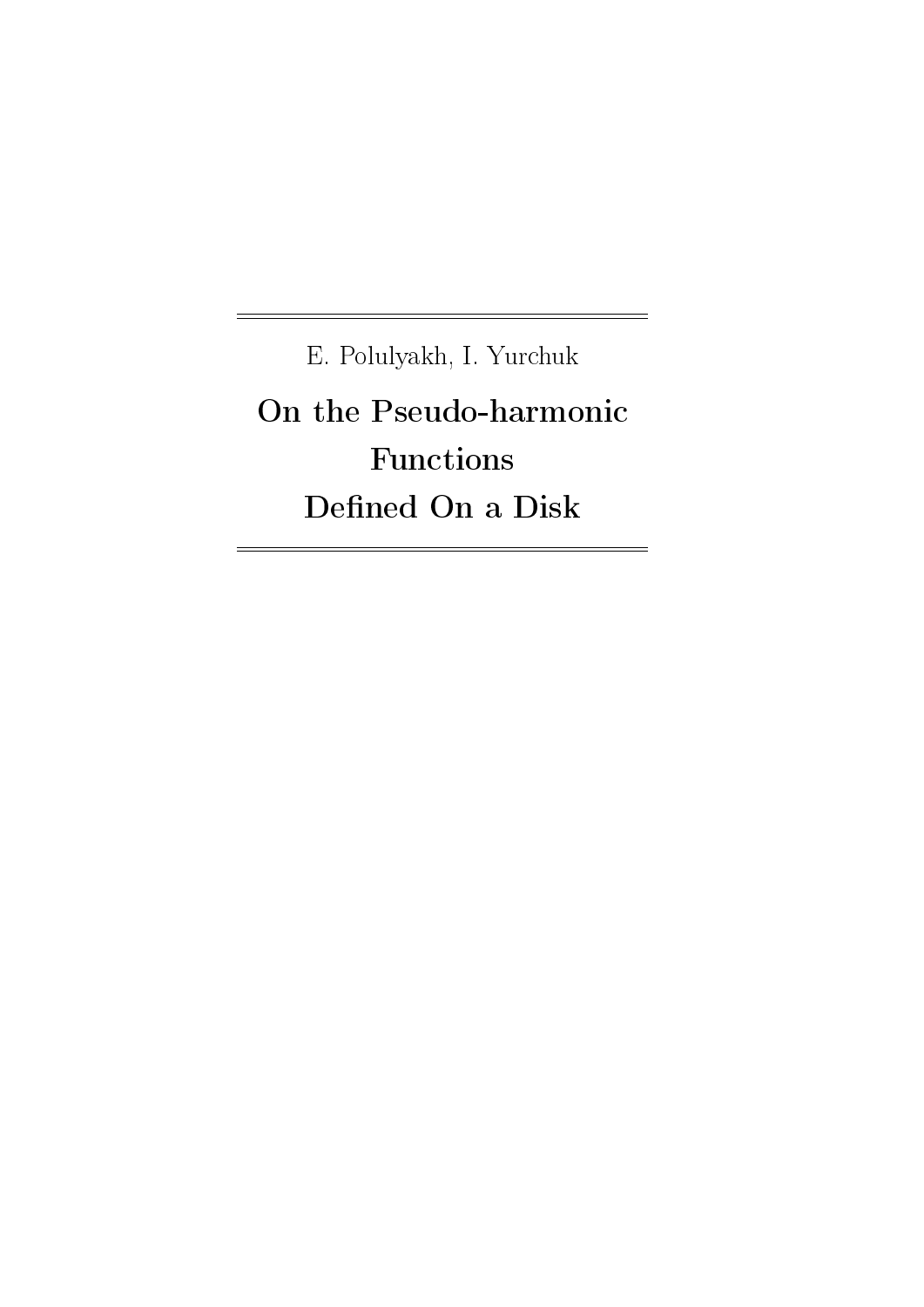#### УДК 515.173.2, 517.54, 517.572

E. Polulyakh, I. Yurchuk. On the Pseudo-harmonic Functions Defined On a Disk // Праці Інституту математики НАН України. Т. 80. / Київ: Ін-т математики НАН України, 2009.  $-151$  с.

В монографії вивчаються псевдогармонічні функції на замкненому двовимірному диску, які мають скінченну кількість локальних екстремумів. Побудовано комбінаторну діаграму псевдогармонічної функції і доведено, що дві псевдогармонічні функції топологічно еквівалентні тоді і тільки тоді, коли ізоморфні їх комбінаторні діаграми. Для скінченного графа з додатковою структурою на множині вершин знайдено необхідні й достатні умови, щоб він був комбінаторною діаграмою деякої псевдогармонічної функції.

Книга буде корисна для спеціалістів, які працюють в галузях маловимірної топології і комплексного аналізу.

In this book we investigate pseudo-harmonic functions on a closed 2-disk which have a finite number of local extrema. A combinatorial diagram of a pseudo-harmonic functions constructed and it is proved that two pseudo-harmonic functions are topologically equivalent if and only if their combinatorial diagrams are isomorphic. For a finite graph with an additional structure on a set of its vertices we give important and sufficient conditions when it is a combinatorial diagram of a pseudoharmonic function.

The book will be usefull to specialists in the fields of low dimensional topology and complex analysis.

#### Рецензенти:

доктор фіз.-мат. наук, професор Зелінський Ю. Б. доктор фіз.-мат. наук, професор Пришляк О. О.

Затверджено до друку вченою радою Інституту математики НАН України

ISBN 966-02-2571-7 ISBN 978-966-02-5512-8 © Е. Полулях, I. Юрчук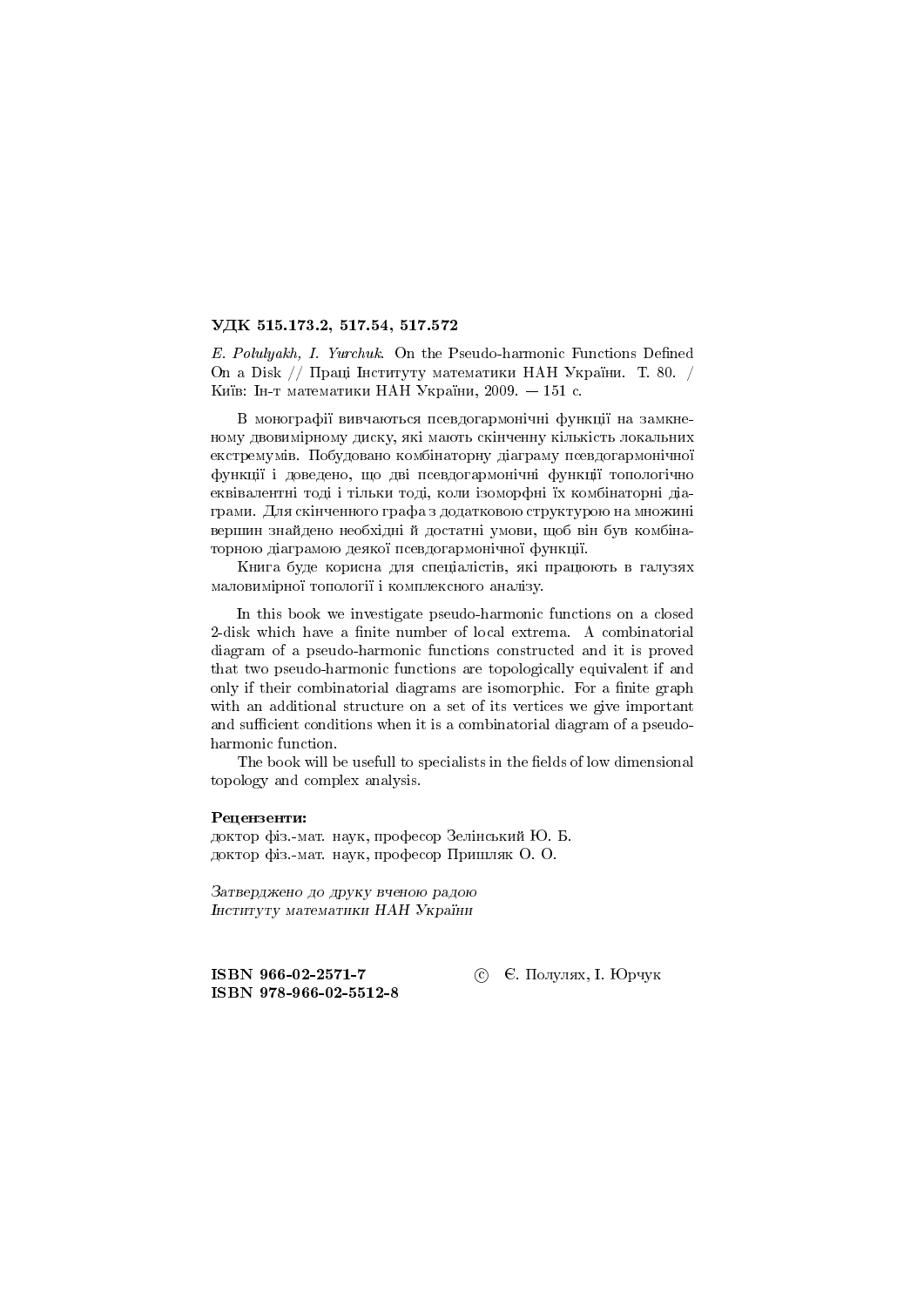# Contents

### Introduction 7

| 1        |         | The utility results                                   | $1\,2$   |
|----------|---------|-------------------------------------------------------|----------|
|          | 1.1     |                                                       | 12       |
|          | 1.2     | Weakly regular functions on disk and their            |          |
|          |         |                                                       | 14       |
|          | 1.3     | On level sets of weakly regular functions on the      |          |
|          |         |                                                       | 26       |
|          | 1.4     | Rectification of foliations on disk which are induced |          |
|          |         | by regular functions.                                 | 37       |
|          | 1.5     | Properties of trees embedded into two-dimensional     |          |
|          |         |                                                       | 49       |
|          | 1.6     | On relations defined on finite sets                   | 57       |
|          | 1.7     | A local connectivity of two dimensional disk in       |          |
|          |         |                                                       |          |
| $\bf{2}$ |         | Combinatorial invariant of pseudo-harmonic            |          |
|          |         | functions                                             | $\bf 72$ |
|          | 2.1     | The construction and main properties of invariant.    | 72       |
|          | $2.2\,$ | The conditions of topological                         |          |
|          |         |                                                       | 87       |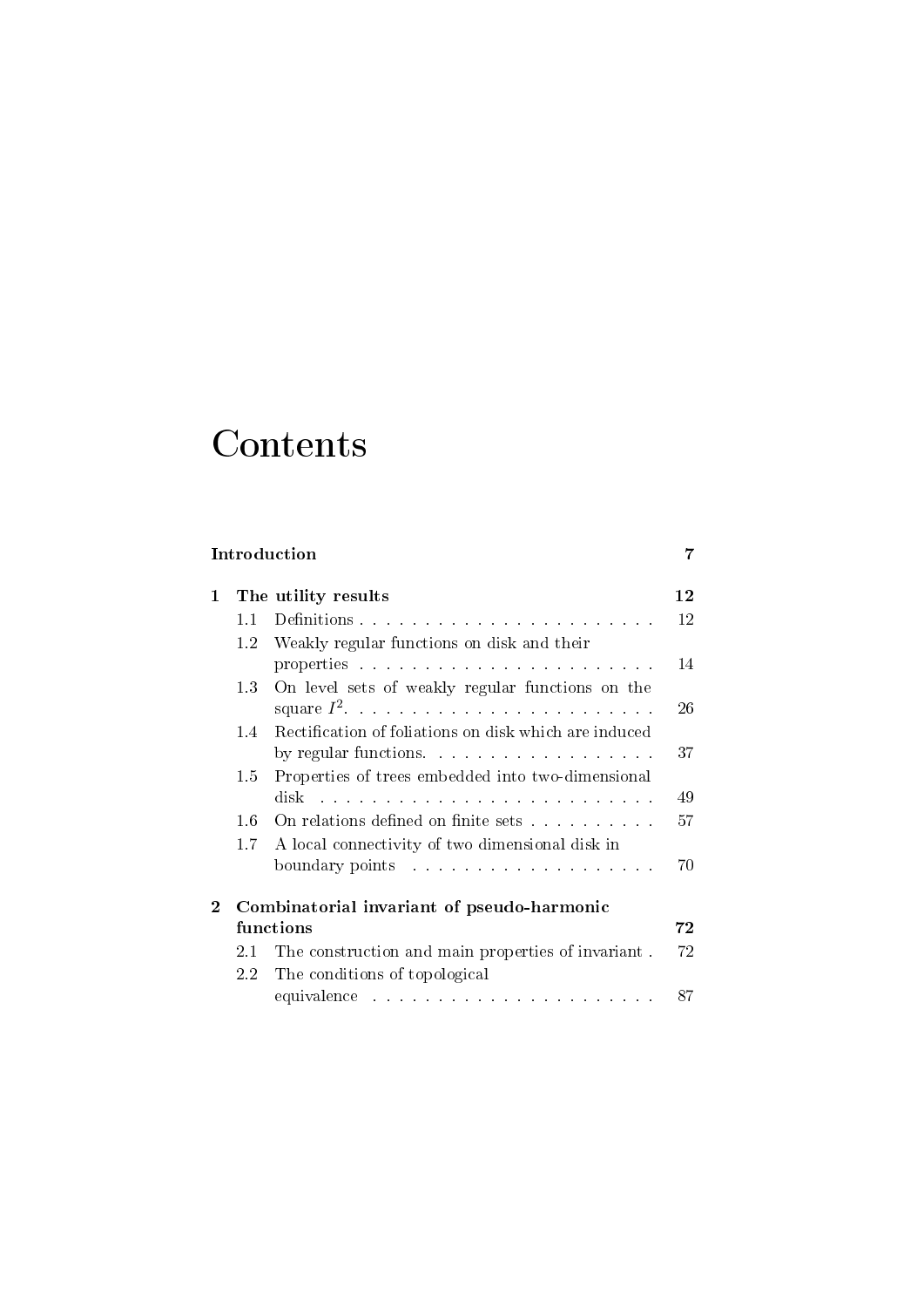| 3 Criterion of a $D$ -planarity of a tree                                                               |     |  |
|---------------------------------------------------------------------------------------------------------|-----|--|
| 4 The realization and main theorem<br>4.2 Main theorem of realization example and the same state of 133 | 122 |  |
| <b>Bibliography</b>                                                                                     |     |  |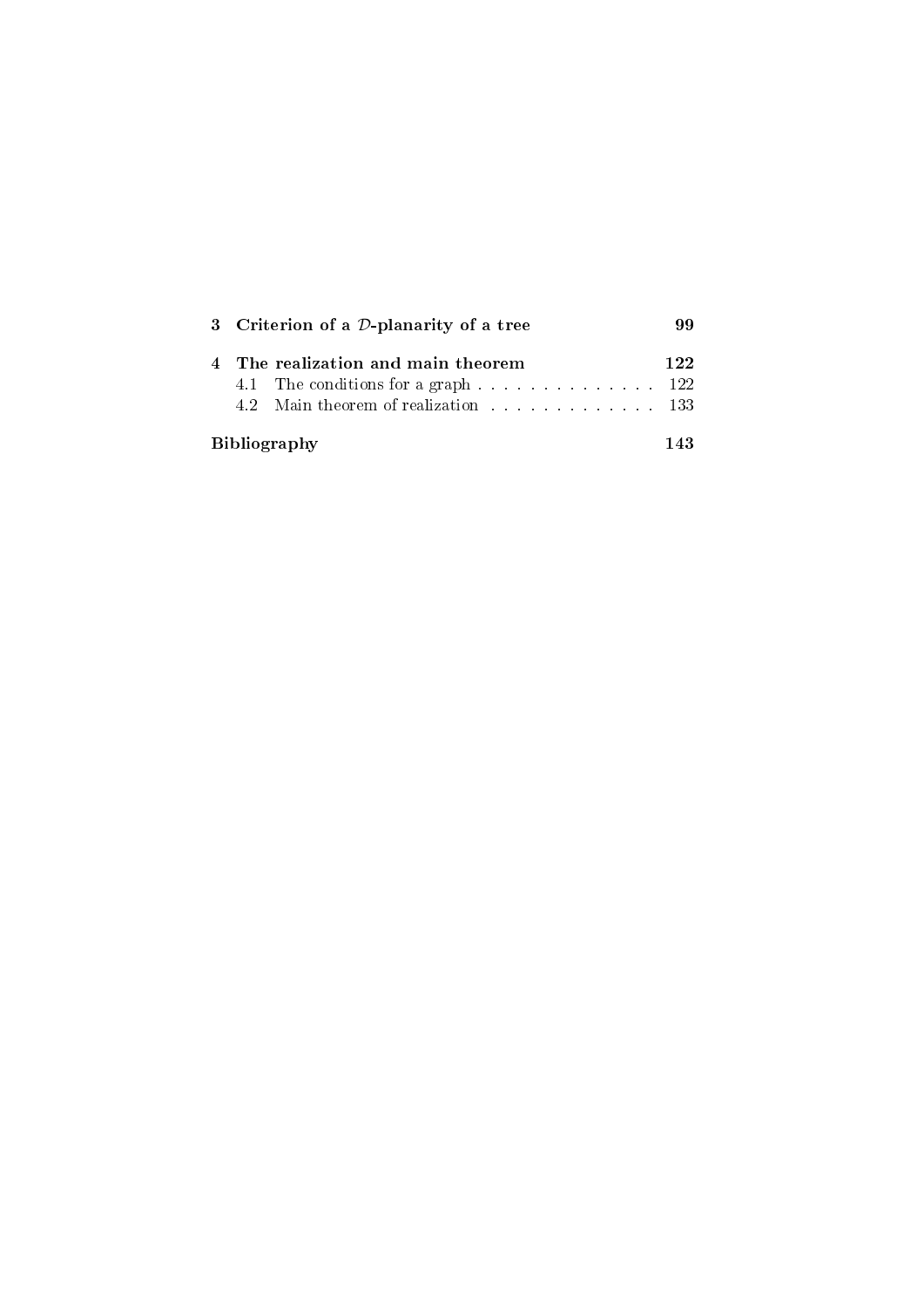# Introduction

The development of topology in the 20th century resulted in the growth of interest to applications of topological methods in different areas of mathematics. It turned out that many objects in complex analysis can have a topological origin and can be investigated without invocation of analytical methods.

First steps of topological methods in complex analysis were made by Stoïlow (see [39]). He gave the notion of interior map and proved that for every interior mapping F from 2-manifold  $M^2$  to the complex plane  $\mathbb C$  there exist a complex structure on  $M^2$  and a homeomorphism  $\Psi : M^2 \to M^2$  such that the mapping  $F \circ \Psi$  is conformal. Recall that an interior mapping is an open mapping such that a full preimage of any point does not contain a nondegenerate continuum (i. e. a closed connected set).

The theory of conformal mappings naturally leads to harmonic functions. In the same way, the investigation of interior mappings brings to pseudoharmonic functions, introduced by Morse (see [22, 23]).

A smooth function  $f(x, y)$  is said to be harmonic at a point  $(x_0, y_0)$  if it complies with Laplace equation

$$
\frac{\partial^2 f}{\partial x^2}(x_0, y_0) + \frac{\partial^2 f}{\partial y^2}(x_0, y_0) = 0.
$$

Every function that is harmonic at a point can be presented as a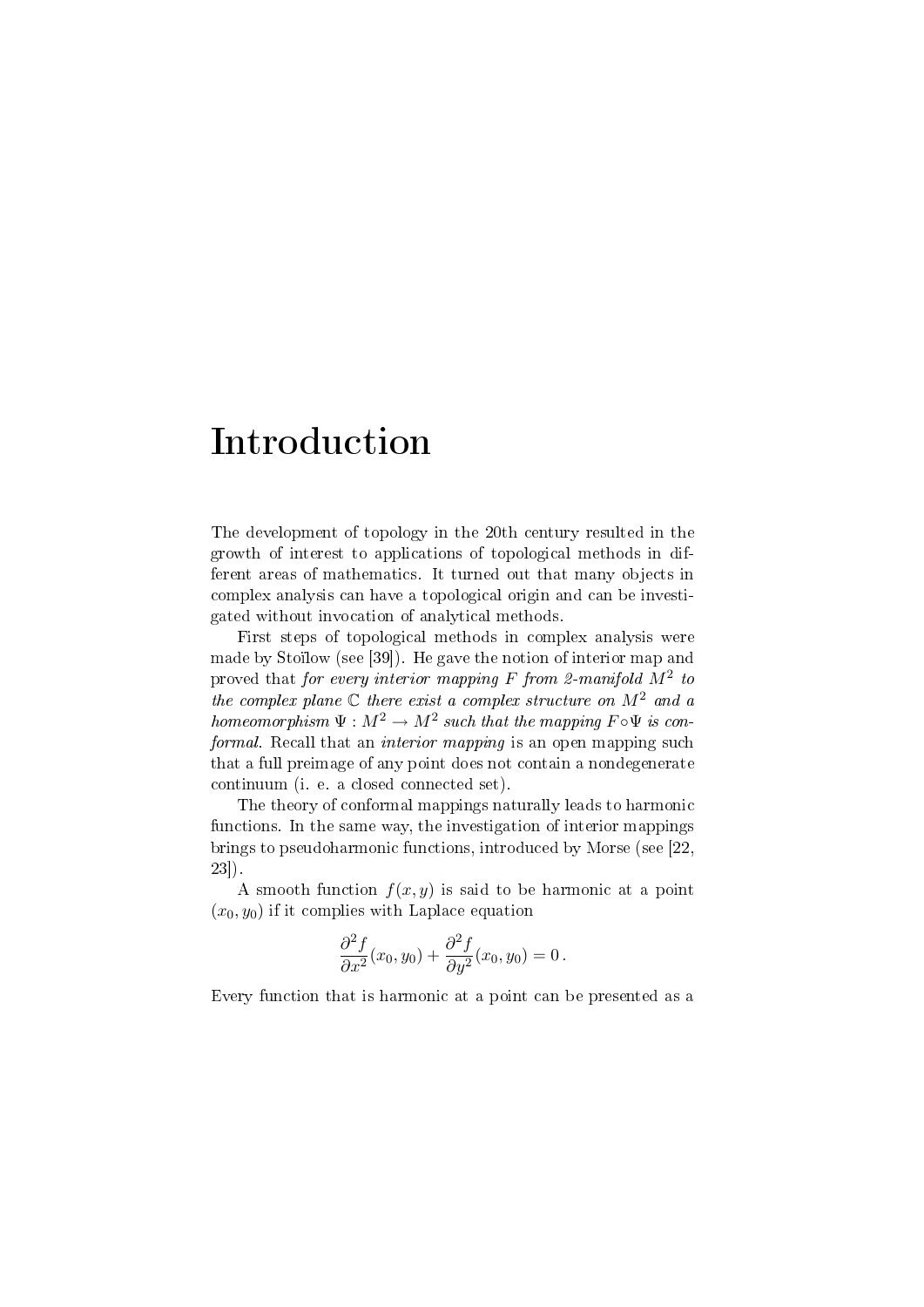real part of a conformal mapping in a small neighbourhood of this point.

Let write  $D^2 = \{z \in \mathbb{C} \mid |z| \leq 1\}$ . Let Int  $D^2$  be an interior of  $D^2$  and let  $M^2$  be a topological 2-manifold.

**Definition 0.1.1.** A function  $f(z)$  is pseudoharmonic at a point  $p \in M^2$  if there exist a neighborhood  $U(p)$  and a homeomorphism  $\varphi$ of  $U(p)$  onto  $\text{Int } D^2$  such that  $\varphi(p) = 0$  and  $f \circ \varphi^{-1}(z)$  is harmonic and is not constant.

It is easy to verify [23] that the homeomorphism  $\varphi$  from Definition 0.1.1 can be chosen such that  $f \circ \varphi^{-1}(z) = \text{Re } z^n + f(p)$  for some  $n \in \mathbb{N}$ .

A function f is called pseudoharmonic in a domain if it is pseudoharmonic at all its points.

The property of a continuous function to be pseudoharmonic is local. But global properties of pseudoharmonic and harmonic functions are tightly connected.

**Definition 0.1.2** (see [40]). A continuous function g is called a conjugate pseudo-harmonic function of f at a point  $p \in M^2$  if there exist a neighbourhood  $V$  of  $p$  on  $M^2$  and a homeomorphism  $\psi: V \to \text{Int } D^2$  such that  $\psi(p) = 0$  and

$$
u = f \circ \psi^{-1}
$$
: Int  $D^2 \to \mathbb{C}$  and  $v = g \circ \psi^{-1}$ : Int  $D^2 \to \mathbb{C}$ 

are conjugate harmonic functions.

By [23] we can choose V and  $\psi$  in Definition 0.1.2 such that

$$
u(z) = U \circ \psi^{-1}(z) = \text{Re } z^n + f(p),
$$
  
 
$$
v(z) = V \circ \psi^{-1}(z) = \text{Im } z^n + g(p), \quad z = x + iy \in \text{Int } D^2,
$$

for a certain  $n = n(p) \in \mathbb{N}$ .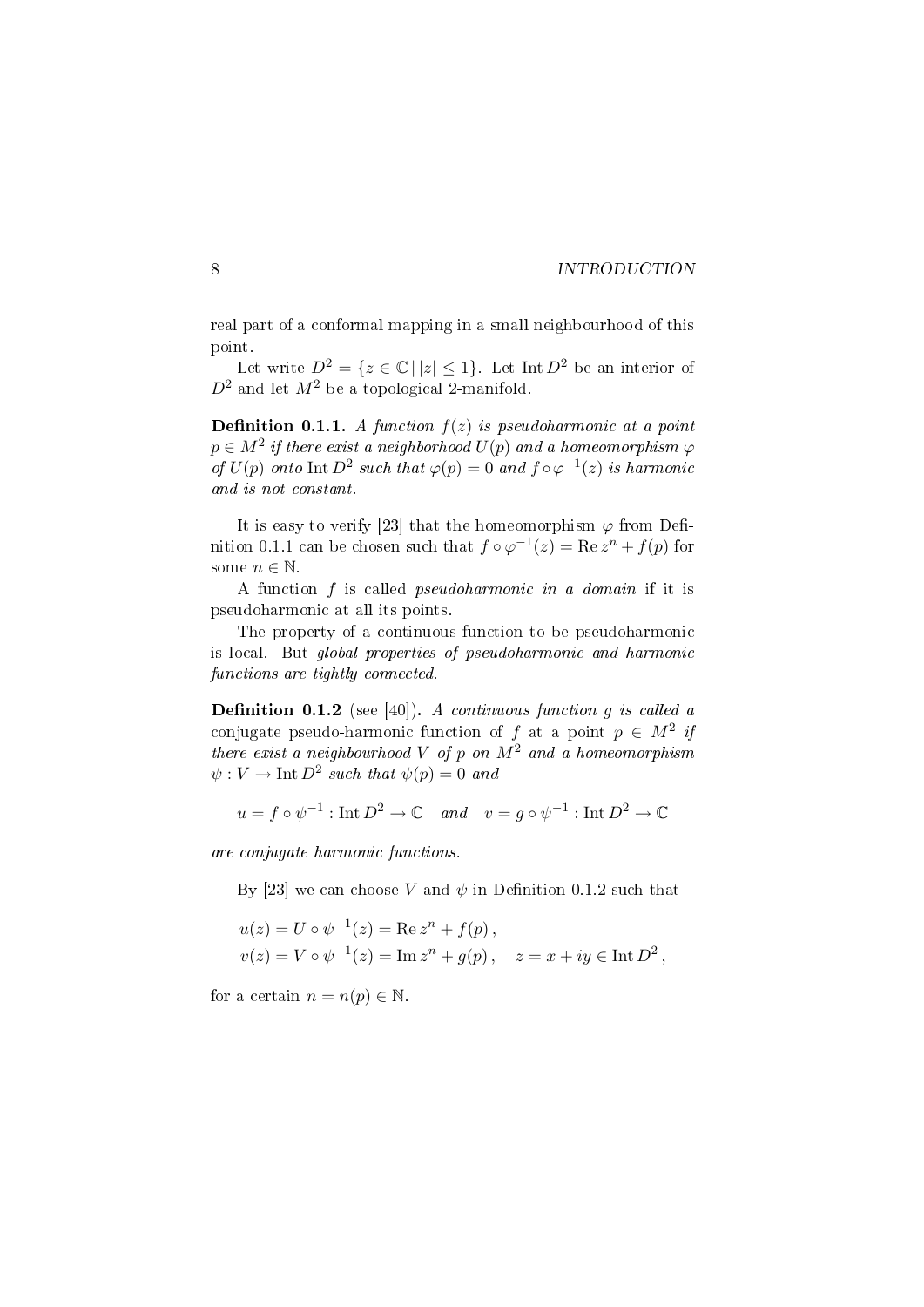A function g is called a conjugate pseudo-harmonic function of f on  $M^2$  if it is a conjugate pseudo-harmonic function of f at every  $p \in M^2$ .

It is straightforward to prove that if there exists a conjugate function g for a pseudo-harmonic function  $f : M^2 \to \mathbb{R}$ , then g is pseudo-harmonic on  $M^2$  and the mapping  $F = f + ig : M^2 \to \mathbb{C}$  is interior. Then by Stoïlow's theorem there exist a complex structure on  $M^2$  and a homeomorphism  $\Psi: M^2 \to M^2$  such that map  $F \circ \Psi$ is conformal, hence  $f \circ \Psi$  and  $g \circ \Psi$  are harmonic functions.

On the other hand it is obvious that for every conformal function  $F : M^2 \to \mathbb{C}$  its real and imaginary parts are conjugate pseudo-harmonic functions.

Boothby (see [5]) and subsequently Jenkins and Morse [11,25], studied the problem of existing of a conjugate to a given pseudoharmonic function that is defined on the complex plane or on a Jordan domain of the complex plane.

In [5,25] the existence of a congugate pseudo-harmonic function is proved if the initial function is pseudo-harmonic on C.

In [11] the existence of a congugate pseudo-harmonic function is proved if the initial function satisfies the following conditions: it is continuous on a closed Jordan domain  $D$ , it has a finite number of extrema, and it is a pseudo-harmonic in Int D.

Let us consider the case when  $D$  is a closed Jordan domain. Without loss of generality, we suppose that a continuous function f is defined on the unit disk  $D^2$  of  $\mathbb C$ . By Definition 0.1.1 f does not have an extremum inside  $D^2$ , so we can suppose that  $f|_{\partial D^2}$ has a finite number of extrema.

In what follows (unless otherwise stipulated) we consider a class of continuous functions f defined on the unit disk  $D^2$  of  $\mathbb{C}$ , pseudoharmonic in Int  $D^2$ , and such that  $f|_{\partial D^2}$  has a finite number of extrema.

In [11] Morse and Jenkins explore the following problem. When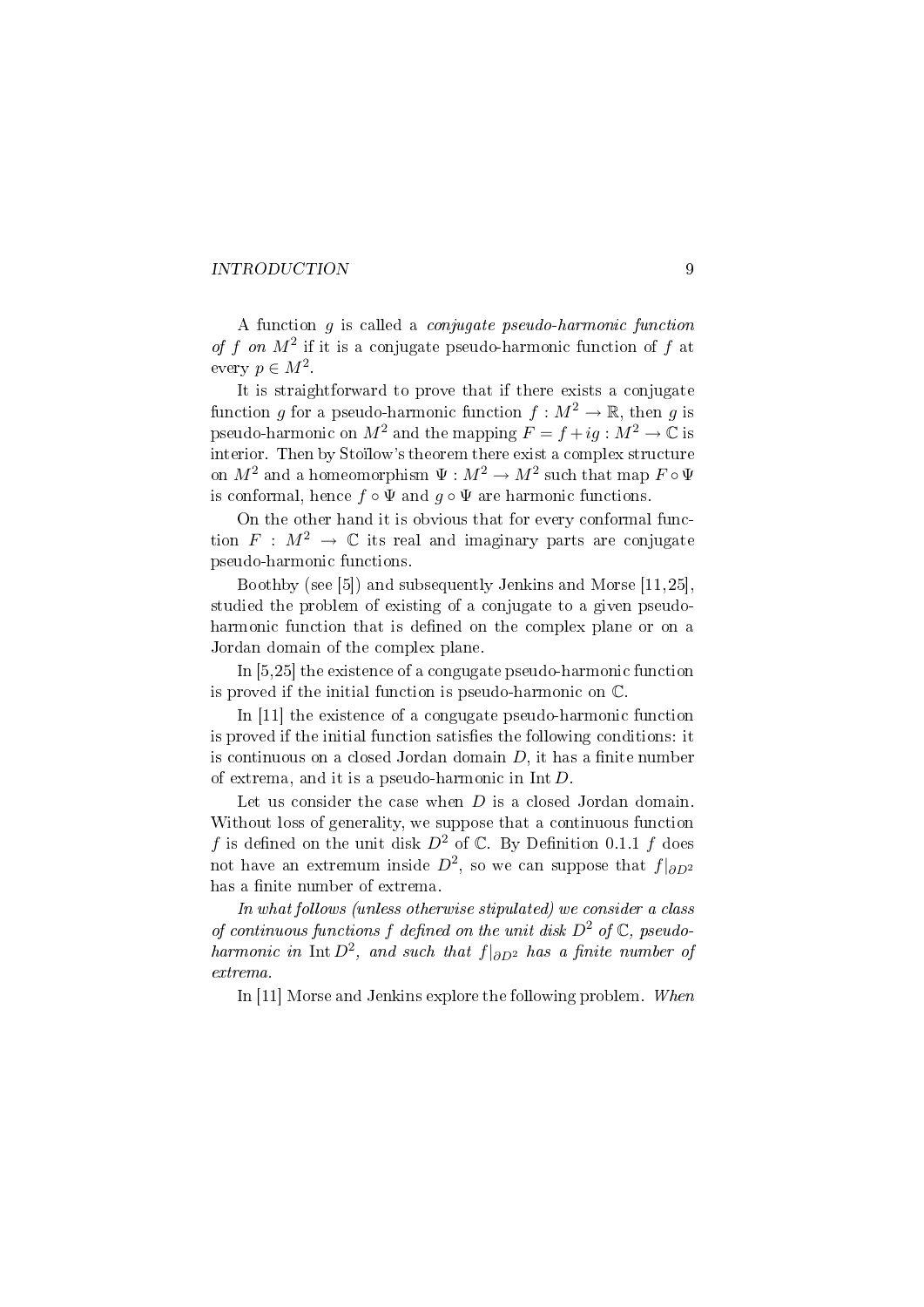two pseudo-harmonic functions  $f$  and  $g$  defined on  $D$  are the same?

They say that pseudo-harmonic functions  $f$  and  $g$  are *contour equivalent* if there exists an orientation preserving homeomorphism  $h: D \to D$  which maps connected components of level sets of f onto connected components of level sets of g.

They [11] give necessary and sufficient conditions for two pseudoharmonic functions on a Jordan domain to be contour equivalent in terms of so called "stars" of critical and boundary critical points and "disposition" of critical and boundary critical points with respect to that "stars".

Notice that the definitions of "stars" and "disposition" in [11] are informal. They are unclear without pictures.

They also they introduce a "strict" variant of this notion, which is equivalent to the following

**Definition 0.1.3.** Two functions  $f, g : D^2 \to \mathbb{R}$  are called topo-Logically equivalent if there exist orientation preserving homeomorphisms  $h_1: D^2 \to D^2$  and  $h_2: \mathbb{R} \to \mathbb{R}$  such that  $f = h_2^{-1} \circ g \circ h_1$ .

In this paper we suggest a more formal approach to study of topological equivalence of pseudo-harmonic functions. To each pseudo-harmonic function f we associate a combinatorial diagram  $P(f)$ , which is a finite graph with an additional structure (see Section 2.1), and prove that two pseudo-harmonic functions on  $D^2$ are topologically equivalent if and only if there exists an isomorphism of their combinatorial diagrams that preserves this additional structure (see Theorem 2.2.1).

Note that one can easily deduce from [11] that two pseudoharmonic functions on  $D^2$  are contour equivalent if and only if there exists an isomorphism of their combinatorial diagrams as graphs with a selected oriented cycle.

Apart of that we consider the problem of realization. Namely for a graph with an additional structure we give important and suf-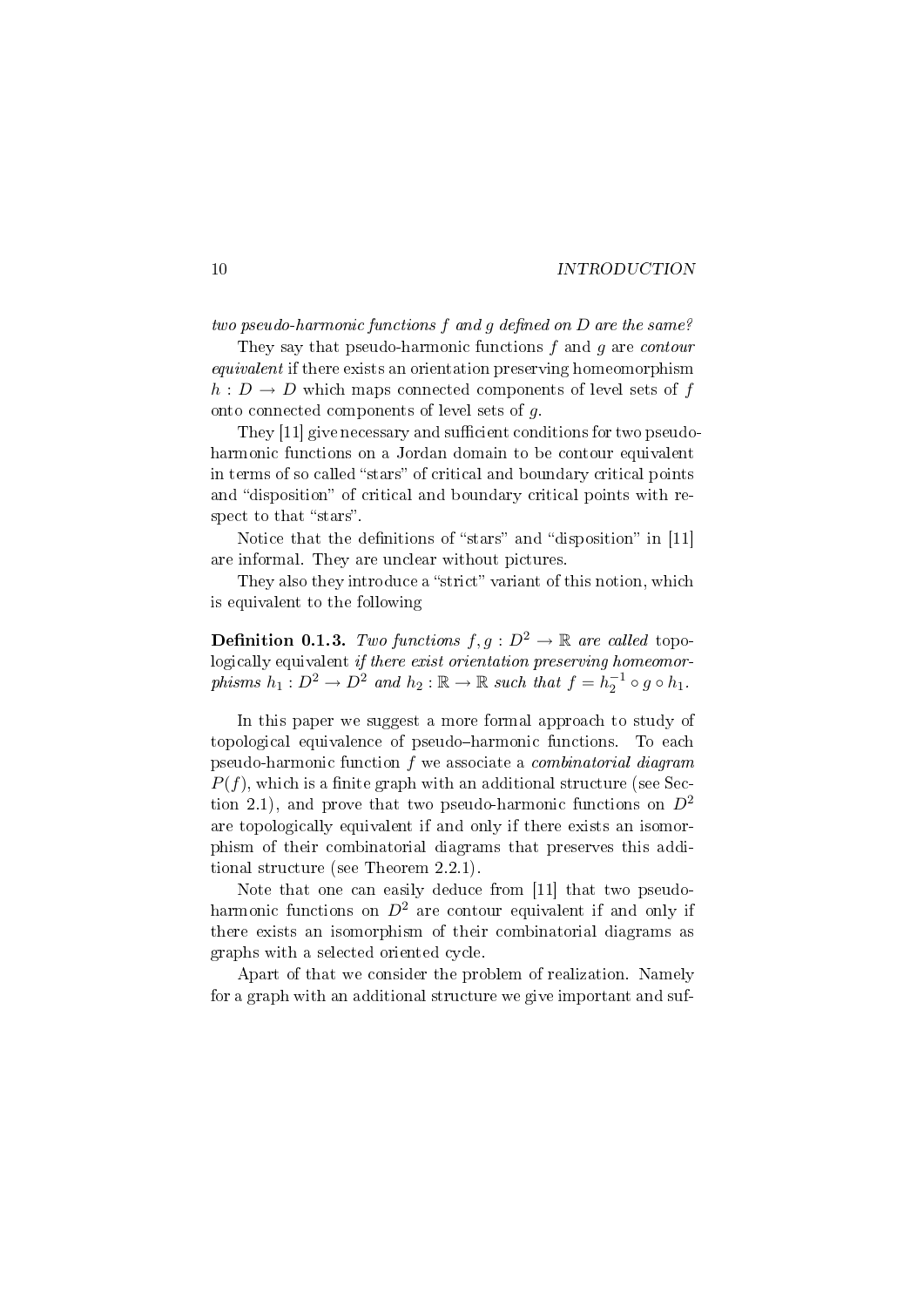cient conditions when it is a combinatorial diagram of a pseudoharmonic function on  $D^2$  (see Chapter 4).

Authors would like to express their gratitude to their teacher V. Sharko for problem statement and for his continuous care and attention; to S. Maksimenko for encouragement, hints and discussions; to V. Sergeichuk for discussing and correcting the introduction; and to K. Eftekharinasab for checking the English.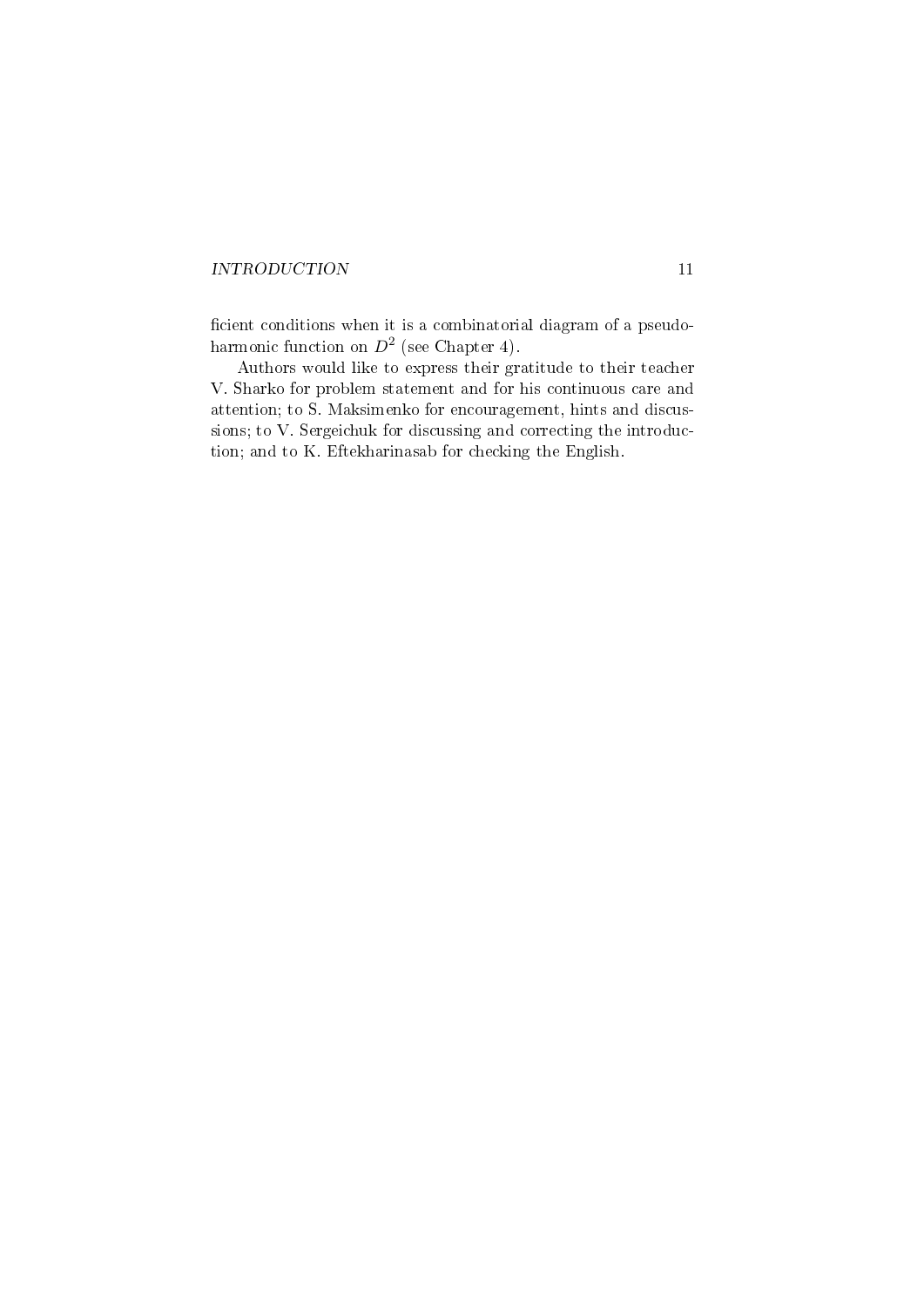## Chapter 1

# The utility results

### 1.1 Definitions

Let  $W \subset \mathbb{C}$  be a domain bounded by a finite number of simple closed curves,  $f : \overline{W} \to \mathbb{R}$  be a continuous function, and let the  $\operatorname{restriction} f|_{\partial\overline{W}}$  has a finite number of local extrema.

**Definition 1.1.1.** We call  $z_0 \in W$  a regular point of the function f if there exist an open neighbourhood  $U \subseteq W$  of  $z_0$  and a homeomorphism  $\varphi : U \to \text{Int } D^2$  such that  $\varphi(z_0) = 0$  and  $f \circ \varphi^{-1}(z) = \text{Re } z + f(z_0) \text{ for all } z \in \text{Int } D^2.$ 

U is called a canonical neighbourhood of  $z_0$ .

Let us denote  $D^2_+ = \{ z \mid |z| < 1 \text{ and } \text{Im } z \ge 0 \}.$ 

**Definition 1.1.2.** Call  $z_0 \in \partial W$  a regular boundary point of f if there exist an open neighbourhood U in the space  $\overline{W}$  and a homeomorphism  $\psi: U \to D^2_+$  such that  $\psi(z_0) = 0$ ,  $\psi(U \cap f^{-1}(f(z_0))) =$  $\{0\} \times [0,1), \psi(U \cap \partial W) = (-1,1) \times \{0\}$  and a function  $f \circ \psi^{-1}$  is strictly monotone on the interval  $(-1, 1) \times \{0\}$ .

A neighbourhood U is called canonical.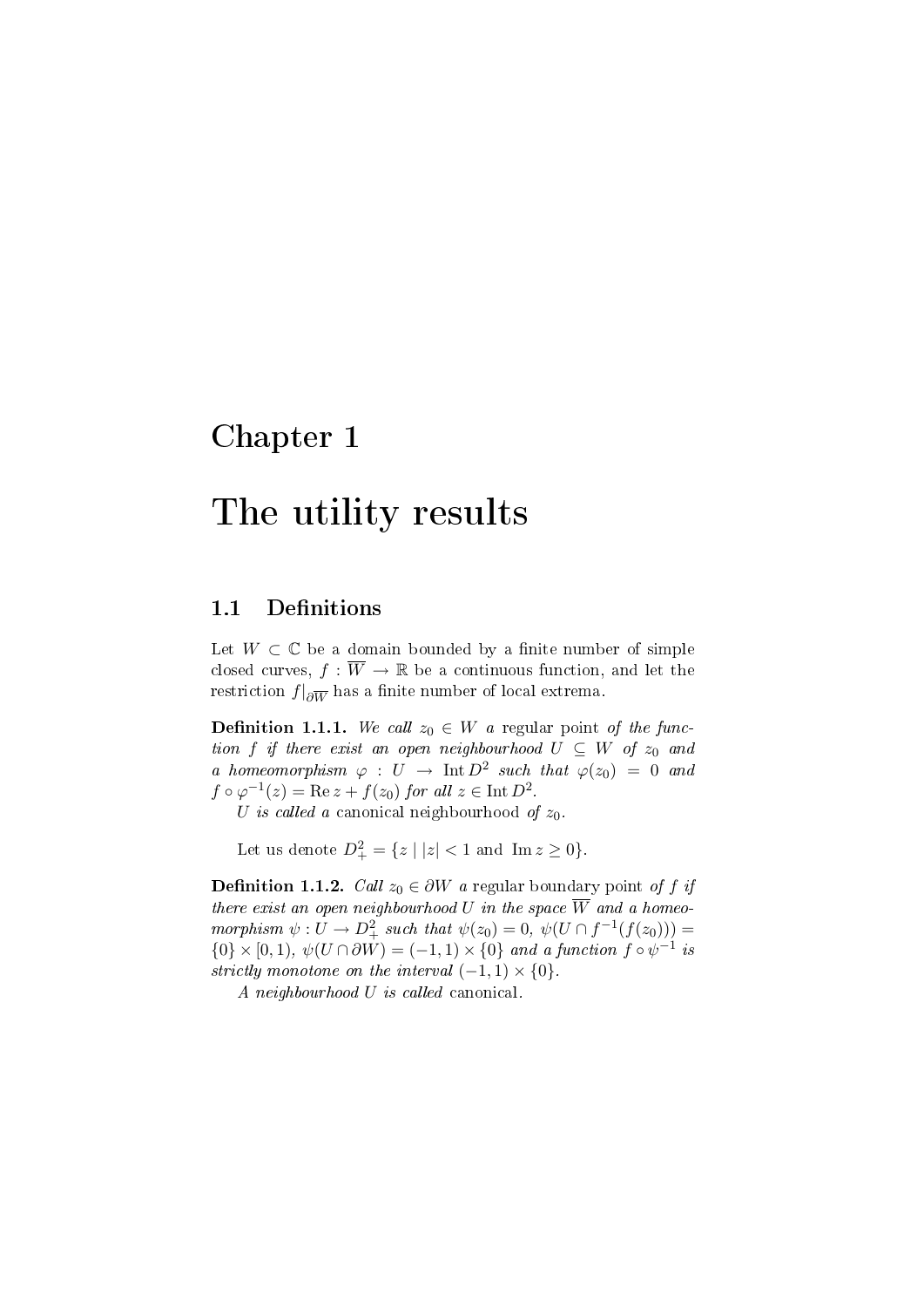#### 1.1. WEAKLY REGULAR FUNCTIONS. PROPERTIES 13

Remark 1.1.1. It is easy to see that canonical neighbourhood in Definitions 1.1.1 and 1.1.2 can be chosen arbitrarily small.

If a point  $z_0 \in \text{Int } D^2$  is not a regular point of f it will be called critical.

Now let  $f$  be in addition pseudo-harmonic in  $W$ .

Then by definition all critical points of  $f$  are saddle. That is for every critical point  $z_0 \in W$  of f there exist an open neighbourhood  $U \subseteq W$  of  $z_0$  and a homeomorphism  $\varphi: U \to \text{Int } D^2$  such that  $\varphi(z_0) = 0$  and  $f \circ \varphi^{-1}(z) = \text{Re}(z^n) + f(z_0), n \ge 2$  for all  $z \in$ Int  $D^2$ (see [5,21,22]). The number  $n-1$  will be termed a degree of saddle point.

A family of single-point connected components of level sets of f consists of local minima and local maxima of f which are contained in  $\partial W$  by definition of pseudo-harmonic function.

A point of  $\partial W$  that is neither a boundary regular point nor an isolated point of a level set of  $f$  will be called a critical boundary point.

**Definition 1.1.3.** Number c is a critical value of f if level set  $f^{-1}(c)$  contains critical points.

Number c is a regular value of f if a level set  $f^{-1}(c)$  does not contain critical points and it is homeomorphic to a disjoint union of segments which intersect with a boundary ∂W only in their endpoints.

**Definition 1.1.4.** Number c is a semiregular value of f if it is neither regular nor critical.

Remark 1.1.2. From definitions it follows that level sets of semiregular value contain only boundary critical points and local extrema of f (they belong to ∂W and are isolated points of level sets of f). The level sets of the critical value contain the critical points and they also can contain boundary critical points and local extrema.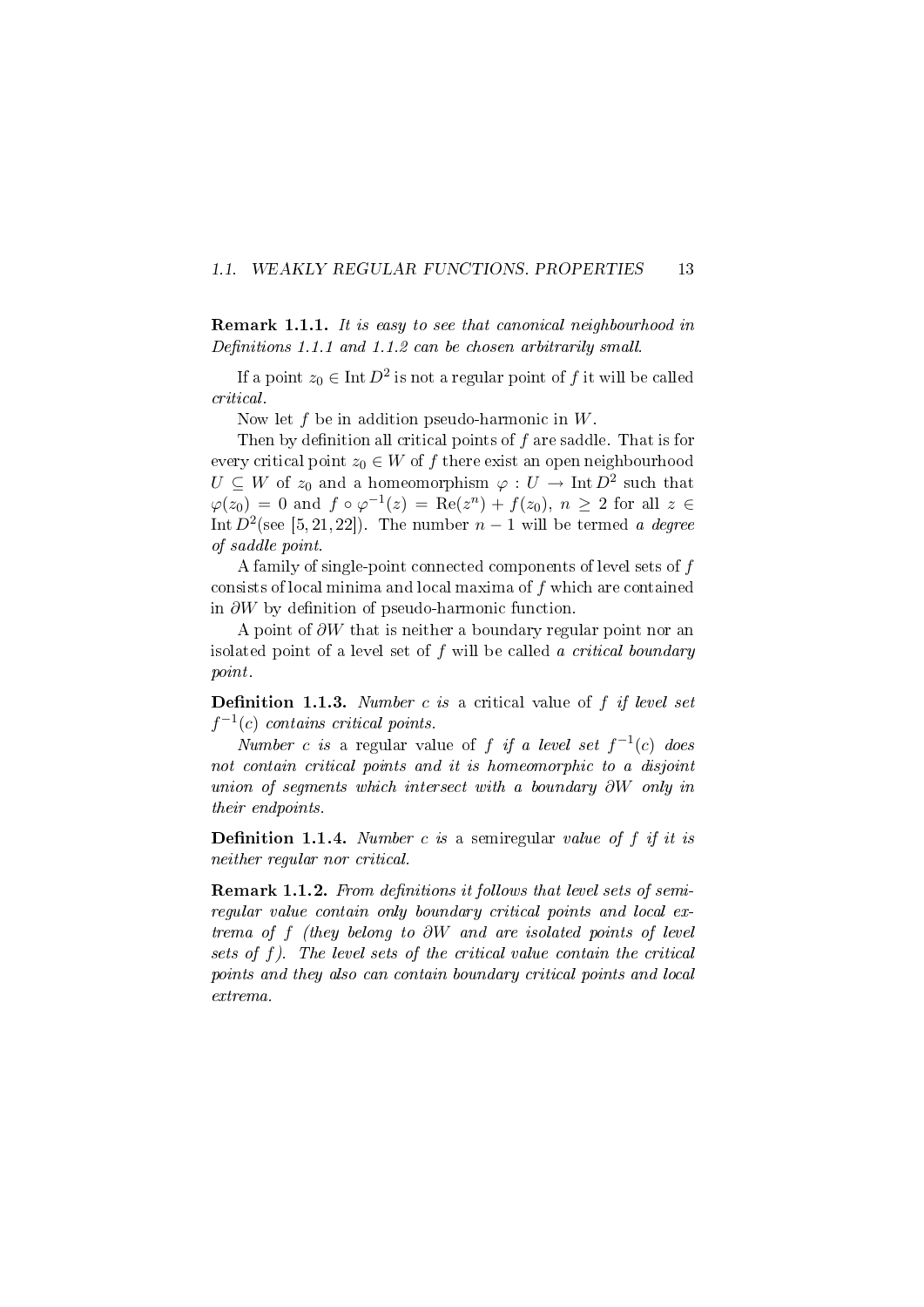It is known that any level set of pseudoharmonic function is homeomorphic to a disjoint union of trees [5, 11, 21].

From Theorem 4.1 [22], see also [21], it follows that for any critical boundary point there exist a neighbourhood (which is called canonical) and a homeomorphism of this neighborhood onto halfdisk which maps that point to origin and an image of its level set consists of finite number of rays outgoing from it.



Figure 1.1: In case  $a)$  critical boundary point is a regular point of  $f|_{\partial D^2}$  but in case b) it is local maximum of  $f|_{\partial D^2}$ .

### 1.2 Weakly regular functions on disk and their properties

Let W be a domain in the plane  $\mathbb{R}^2$ ,  $f : \overline{W} \to \mathbb{R}$  be a continuous function. We denote

$$
D^2 = \{ z \mid |z| \le 1 \}, \quad D^2_+ = \{ z \mid |z| < 1 \text{ and } \text{Im } z \ge 0 \}.
$$

Let  $D$  be a closed subset of the plane which is homeomorphic to  $D^2$ . Let us fix a bypass direction of a boundary circle  $\partial D$ .

Assume that when we bypass the circle  $\partial D$  in the positive direction we consecutively pass through points  $z_1, \ldots, z_{2n-1}, z_{2n}$ for some  $n \geq 2$ , and also not necessarily  $z_k \neq z_{k+1}$ . For every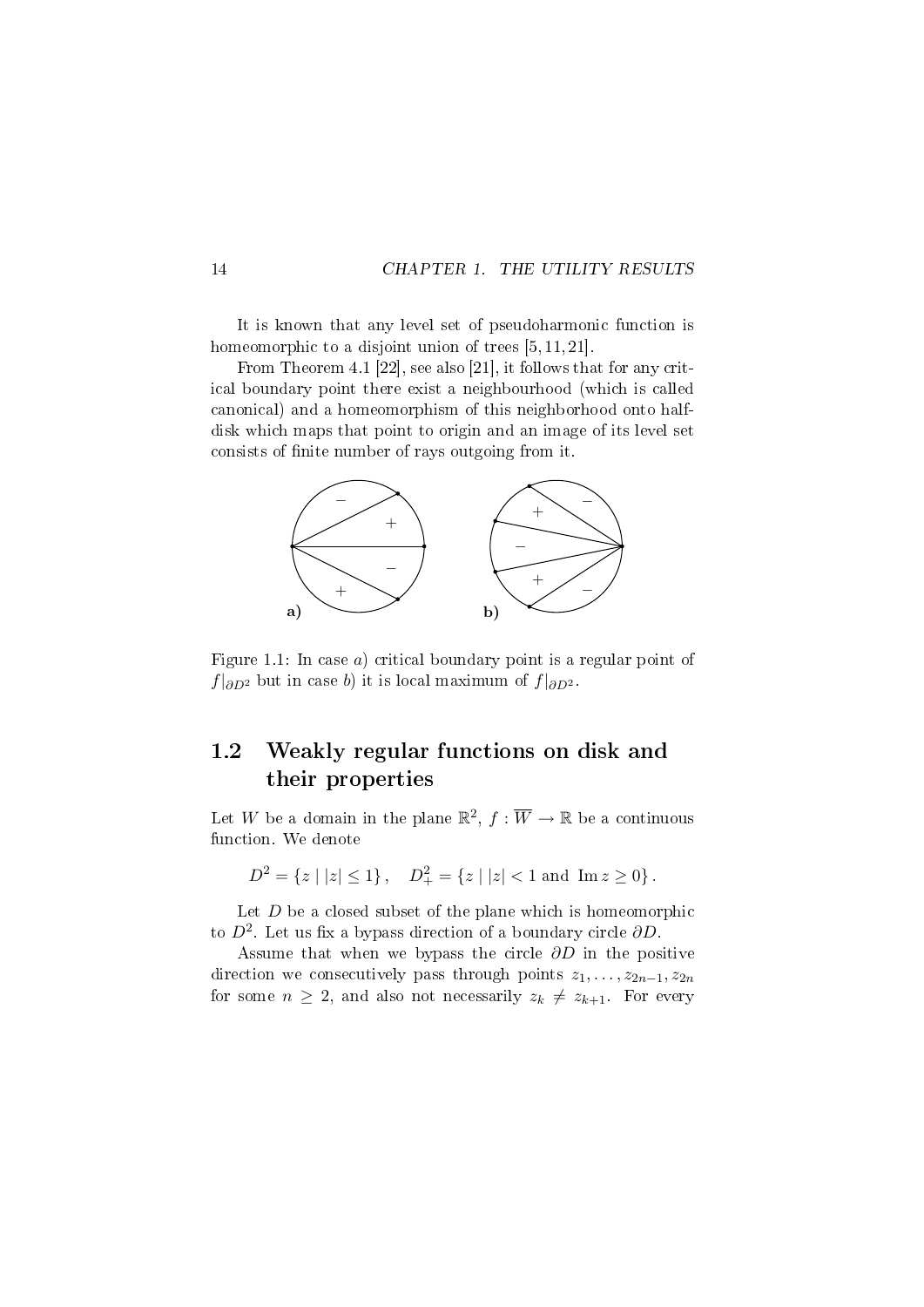### 1.2. WEAKLY REGULAR FUNCTIONS. PROPERTIES 15

 $k \in \{1, \ldots, 2n\}$  we designate by  $\gamma_k$  an arc of the circle  $\partial D$  which originates in  $z_k$  and ends in either  $z_{k+1}$  when  $k < 2n$  or  $z_1$  if  $k = 2n$ , so that the movement direction along it coincides with the bypass direction of  $\partial D$ . Write  $\gamma_k = \gamma_k \setminus \{z_k, z_{k+1}\}\$  when  $k \in$  $\{1,\ldots,2n-1\}, \gamma_{2n}=\gamma_{2n}\setminus\{z_{2n},z_1\}.$ 

**Definition 1.2.1.** Assume that for a continuous function  $f : D \rightarrow$ R there exist such  $n = \mathcal{N}(f) \geq 2$  and a sequence of points  $z_1, \ldots, z_n$  $z_{2n-1}, z_{2n} \in \partial D$  (which are passed through in this order when the circle ∂D is bypassed in the positive direction) that following properties are fulfilled:

- 1) every point of a domain Int  $D = D \setminus \partial D$  is a regular point of  $f$ ;
- 2)  $\mathring{\gamma}_{2k-1} \neq \emptyset$  for  $k \in \{1, \ldots, n\}$  and every point of an arc  $\mathring{\gamma}_{2k-1}$ is a regular boundary point of  $f$  (specifically, the restriction of f onto  $\gamma_{2k-1}$  is strictly monotone);
- 3) arcs  $\gamma_{2k}, k \in \{1, \ldots, n\}$  are connected components of level curves of the function f.

We call such functions weakly regular on  $D$ .

Proposition 1.2.1. Let f be a weakly regular function on  $D$ .

A set  $\bigcup_{k=1}^n \gamma_{2k}$  does not contain regular boundary points of f, therefore the number  $\mathcal{N}(f)$  is well defined and coincides with the number of connected components of the set of regular boundary points of f.

*Proof.* Let  $z \in \partial D$  be a regular boundary point of f. Denote by  $\Gamma_z$ a connected component of level curve of  $f$  which contains  $z$ . We fix a canonical neighbourhood U of z and a homeomorphism  $\psi$ :  $U \to D^2_+$  from definition 1.1.2. Then, as it could be easily verified,  $\psi^{-1}(\{0\}\times[0,1))\subseteq\Gamma_z$  and  $\varnothing\neq\psi^{-1}(\{0\}\times(0,1))\subseteq\Gamma_z\cap\mathrm{Int}\,D$ .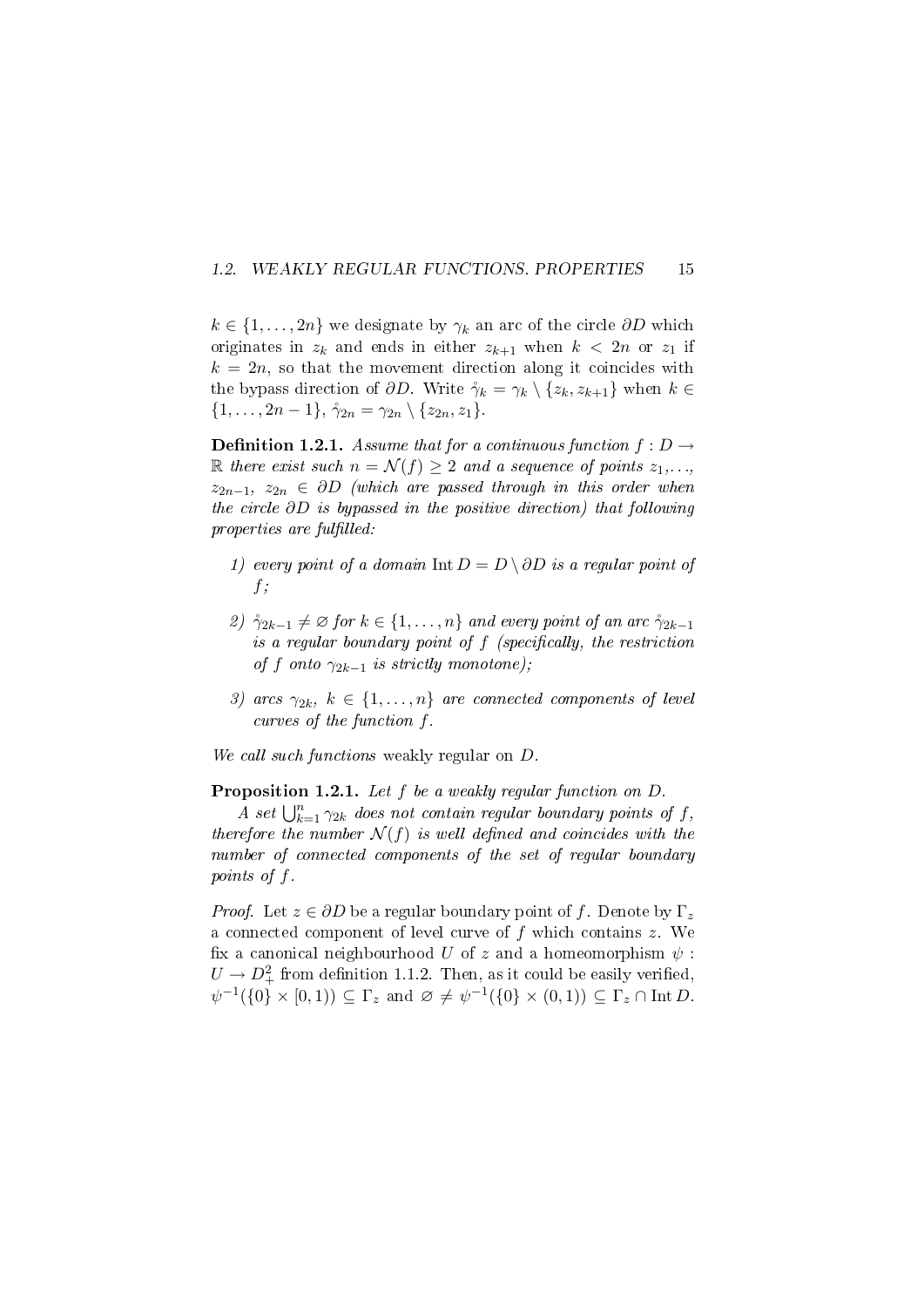Therefore it follows from the condition 3 of definition 1.2.1 that  $z \notin \bigcup_{k=1}^n \gamma_{2k}.$ 

Hence, the number of arcs  $\gamma_{2k-1}, k \in \{1, \ldots, n\}$  coincides with the number of connected components of the set of regular boundary points of f. It depends only on f and the number  $\mathcal{N}(f)$  is well defined.  $\Box$ 

Lemma 1.2.1. Let a function f be weakly regular on D.

Every connected component of nonempty level set of f is either a point  $z_{2k}$ ,  $k \in \{1, \ldots, n\}$  if  $z_{2k} = z_{2k+1}$ , or a support of a simple continuous curve  $\gamma : I \to D$  which satisfies to the following properties:

- endpoints  $\gamma(0)$  and  $\gamma(1)$  belong to distinct arcs  $\gamma_{2i-1}$  and  $\gamma_{2k-1}, j, k \in \{1, \ldots, n\}, j \neq k;$
- either  $\gamma(I) \setminus {\gamma(0), \gamma(1)} \subset \text{Int } D$  or  $\gamma(I) = \gamma_{2k}$  for a certain  $k \in \{1, \ldots, n\}.$

*Proof.* Assume that  $c \in \mathbb{R}$  complies with the inequality  $f^{-1}(c) \neq$  $\varnothing$ . Let us consider a connected component  $\Gamma_c$  of the level set  $f^{-1}(c)$ . There are two possibilities.

1) Let  $\Gamma_c \cap \text{Int } D = \emptyset$ . Then  $\Gamma_c = \gamma_{2k}$  for a certain  $k \in$  $\{1,\ldots,n\}.$ 

Really, if  $\Gamma_c \not\subset \bigcup_{k=1}^n \gamma_{2k}$  then there exists a regular boundary point  $w \in \Gamma_c$ . It follows from definition 1.1.2 that a portion of the connected component  $\Gamma_c$  which is contained in a canonical neighbourhood of the point  $w$  has a nonempty intersection with Int D.

But if  $\Gamma_c \subset \bigcup_{k=1}^n \gamma_{2k}$  then the statement of lemma follows from property 3 of the definition of a weakly regular function on  $D$ .

In the case under consideration the set  $\Gamma_c = \gamma_{2k}$  is either a single-point or a support of a simple continuous curve which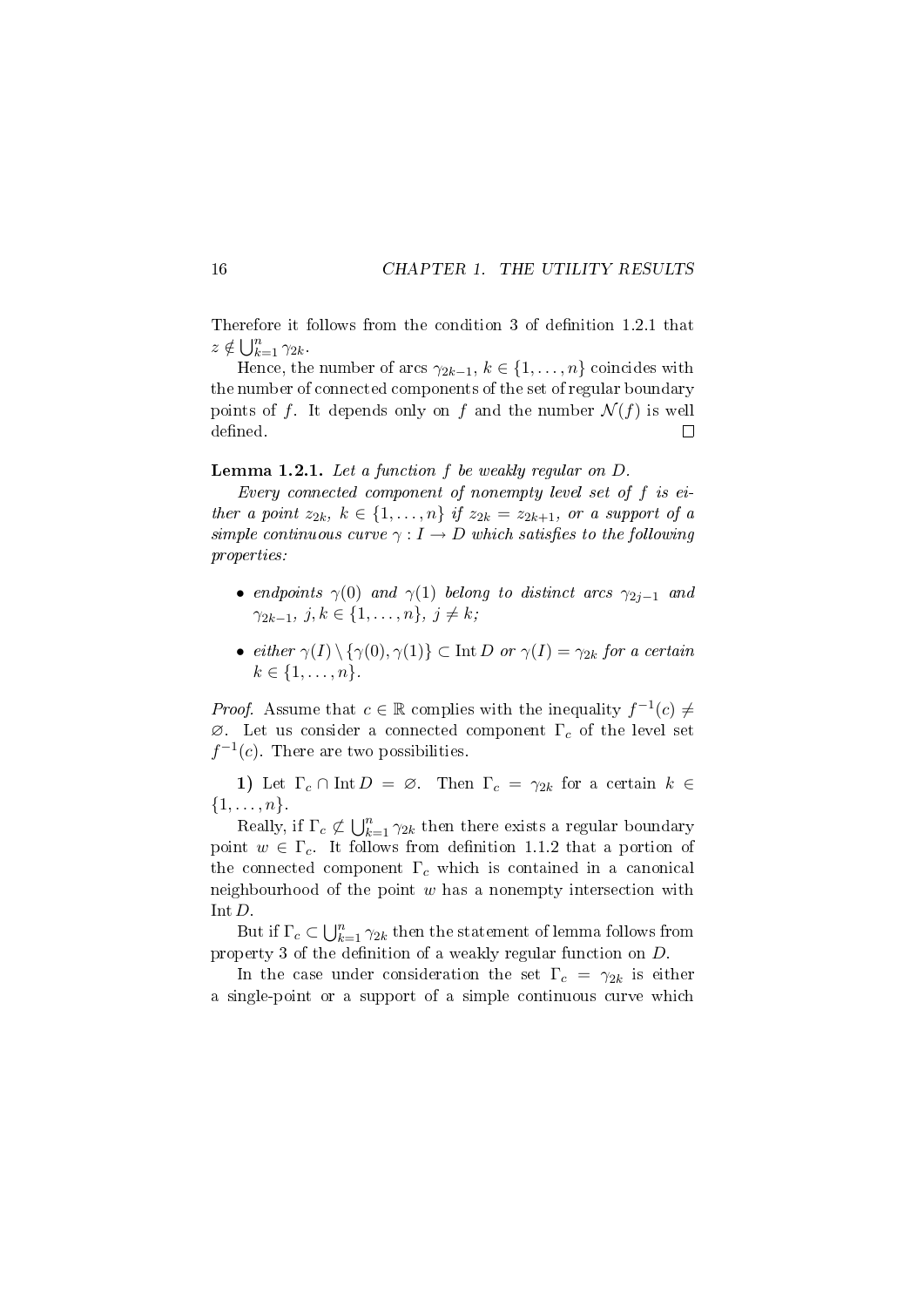### 1.2. WEAKLY REGULAR FUNCTIONS. PROPERTIES 17

endpoints are contained in the sets  $\gamma_{2k-1}$  and  $\gamma_{2k+1}$  when  $k \in$  $\{1,\ldots,n-1\}$  or in  $\gamma_{2n-1}$  and  $\gamma_1$  if  $k=n$ .

2) Let  $\Gamma_c \cap \text{Int } D \neq \emptyset$ . Then the set  $\Gamma_c$  is a support of a simple continuous curve  $\gamma : I \to D$ , with  $\Gamma_c \cap \partial D = {\gamma(0), \gamma(1)} \subset$  $\bigcup_{k=1}^n \gamma_{2k-1}$ .

Let us verify this.

It follows from the condition 3 of definition 1.2.1 that  $\Gamma_c \cap \partial D \subset$  $\bigcup_{k=1}^n \gamma_{2k-1}$ . Therefore by definition all points of  $\Gamma_c \cap \partial D$  are regular boundary points of f. All remaining points of the set  $\Gamma_c$  belong to Int  $D$  and are regular points of  $f$ .

Denote by  $\Theta: (-1,1) \to \text{Int } D^2$  a mapping

$$
\Theta(s) = (0, s), \quad s \in (-1, 1).
$$

It is clear that  $\Theta$  is the homeomorphism onto its image. Denote also

$$
\hat{\Theta} = \Theta_{|_{[0,1)}} : [0,1) \to D^2_+.
$$

This mapping is obviously also the embedding.

Let  $v \in \text{Int } D \cap \Gamma_c$ . By definition v is the regular point of f. Let  $U_v$  and  $\varphi_v: U_v \to \text{Int } D^2$  are a neighbourhood and a homeomorphism from definition 1.1.1. Then  $\varphi_v(f^{-1}(f(v))) = \{0\} \times (-1,1),$ therefore  $\varphi_v(\Gamma_c) = \{0\} \times (-1, 1)$ , a mapping  $\Theta^{-1} \circ \varphi_v = \Phi_v : Q_v =$  $\Gamma_c \cap U_v \to (-1, 1)$  is well defined and it maps  $Q_v$  homeomorphically onto  $(-1, 1)$ . By construction the set  $Q_v$  is an open neighbourhood of v in the space  $\Gamma_c$ .

So, a map  $(Q_v, \Phi_v: Q_v \to (-1, 1))$  is associated to every point  $v \in \text{Int } D \cap \Gamma_c$ .

By analogy, if  $w \in \Gamma_c \cap \partial D$  then for its neighbourhood  $U_w$ and a homeomorphism  $\psi_w: U_w \to D^2_+$ , which comply with definition 1.1.2, a set  $\hat{Q}_w = U_w \cap \Gamma_c$  and a mapping  $\Psi_w = \hat{\Theta}^{-1} \circ \psi_w$ :  $\hat{Q}_w \rightarrow [0, 1]$  define a map of the space  $\Gamma_c$  in the point w.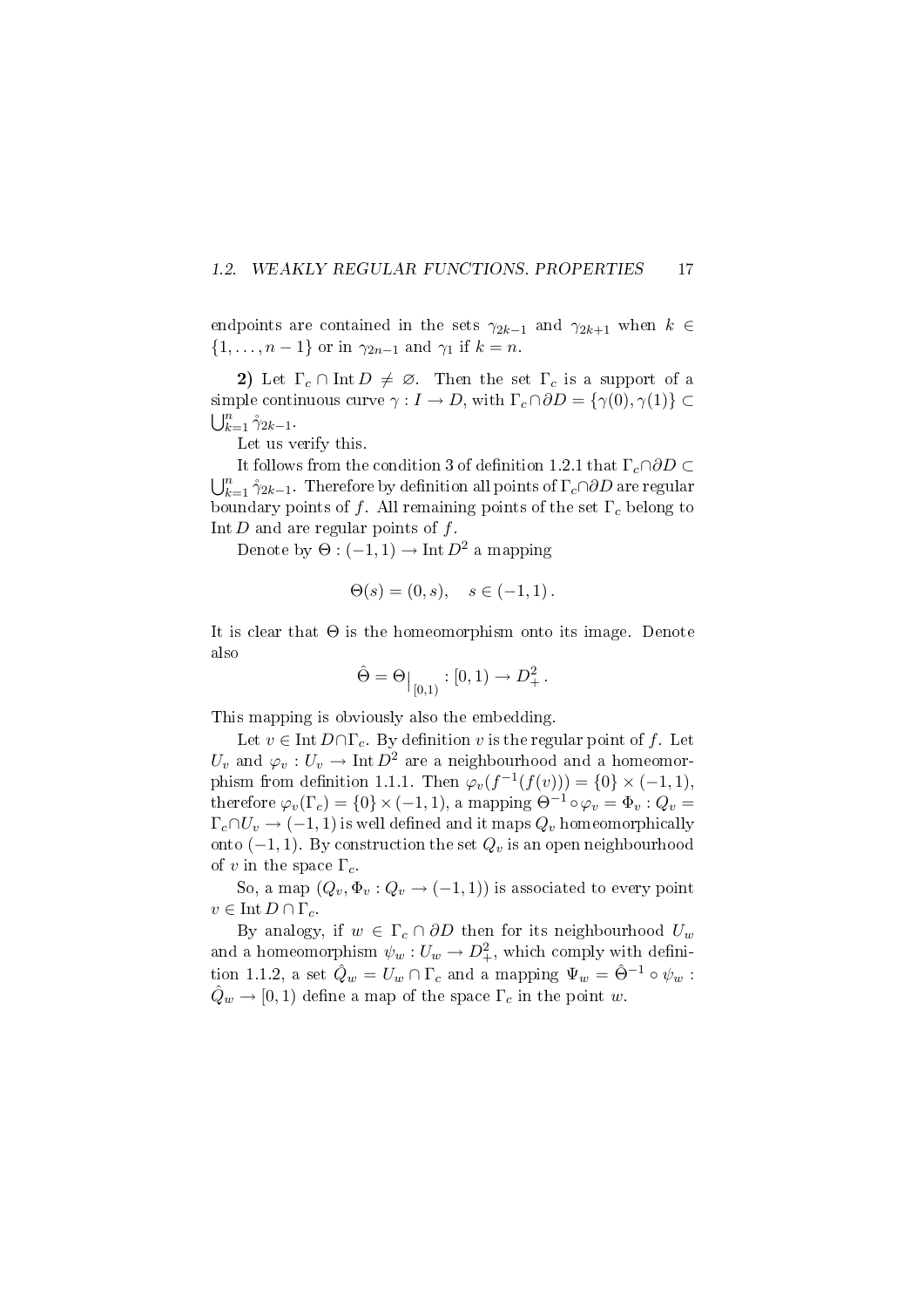Obviously the set  $\Gamma_c$  with the topology induced from D is a Hausdorff space with a countable base. Moreover, every point of this set has a neighbourhood in  $\Gamma_c$  which is homeomorphic to the interval  $(0, 1)$  or to the half interval  $[0, 1)$ . Hence  $\Gamma_c$  is the compact (it is the closed subset of compact  $D$ ) connected one-dimensional manifold with or without boundary. Therefore the space  $\Gamma_c$  is homeomorphic either to the circle  $S^1$  or to the segment  $I$ .

Assume that  $\Gamma_c \cong S^1$ . Let  $R \subset D$  be a closed domain with the boundary  $\Gamma_c$ . All points of Int R are regular points of f. From definition 1.1.1 it follows that a regular point cannot be a point of local extremum of f. Thus  $f \neq const$  on R, otherwise every point from Int R should be a point of local extremum of  $f$ .

R is the compact set, so the continuous function  $f$  should rich its maximal and minimal values on R. Let  $f(v') = \min_{z \in R} f(z)$ ,  $f(v'') = \max_{z \in R} f(z)$  for certain  $v', v'' \in R$ . We have allready proved that  $f(v') \neq f(v'')$ , therefore one of these two numbers is distinct from  $c = f(\Gamma_c)$  and one of the points  $v', v''$  is contained in Int  $R$ , hence it is the point of local extremum of  $f$ . Then it cannot be a regular point of  $f$ .

From contradiction obtained we conclude that  $\Gamma_c \cong I$ , with a pair of points  $\{z_0(c), z_1(c)\}\in \bigcup_{k=1}^n \gamma_{2k-1}$  corresponding to the boundary of the segment and the rest points of  $\Gamma_c$  are contained in Int  $D$ . By definition the function  $f$  is strictly monotone on each arc  $\gamma_{2k-1}, k \in \{1, ..., n\}$ , therefore  $z_0(c) \in \gamma_{2i-1}, z_1(c) \in \gamma_{2i-1}$ ,  $i, j \in \{1, \ldots, n\}$  and  $i \neq j$ .  $\Box$ 

Remark 1.2.1. From condition 2 of Definition 1.2.1 and from Lemma 1.2.1 it is clear that every level set of a weakly regular function  $f$  has a finite number of connected components in  $D$ .

**Lemma 1.2.2.** Let  $f$  be a weakly regular function on  $D$ . Then  $\mathcal{N}(f)=2.$ 

In order to prove this Lemma we need one simple proposition.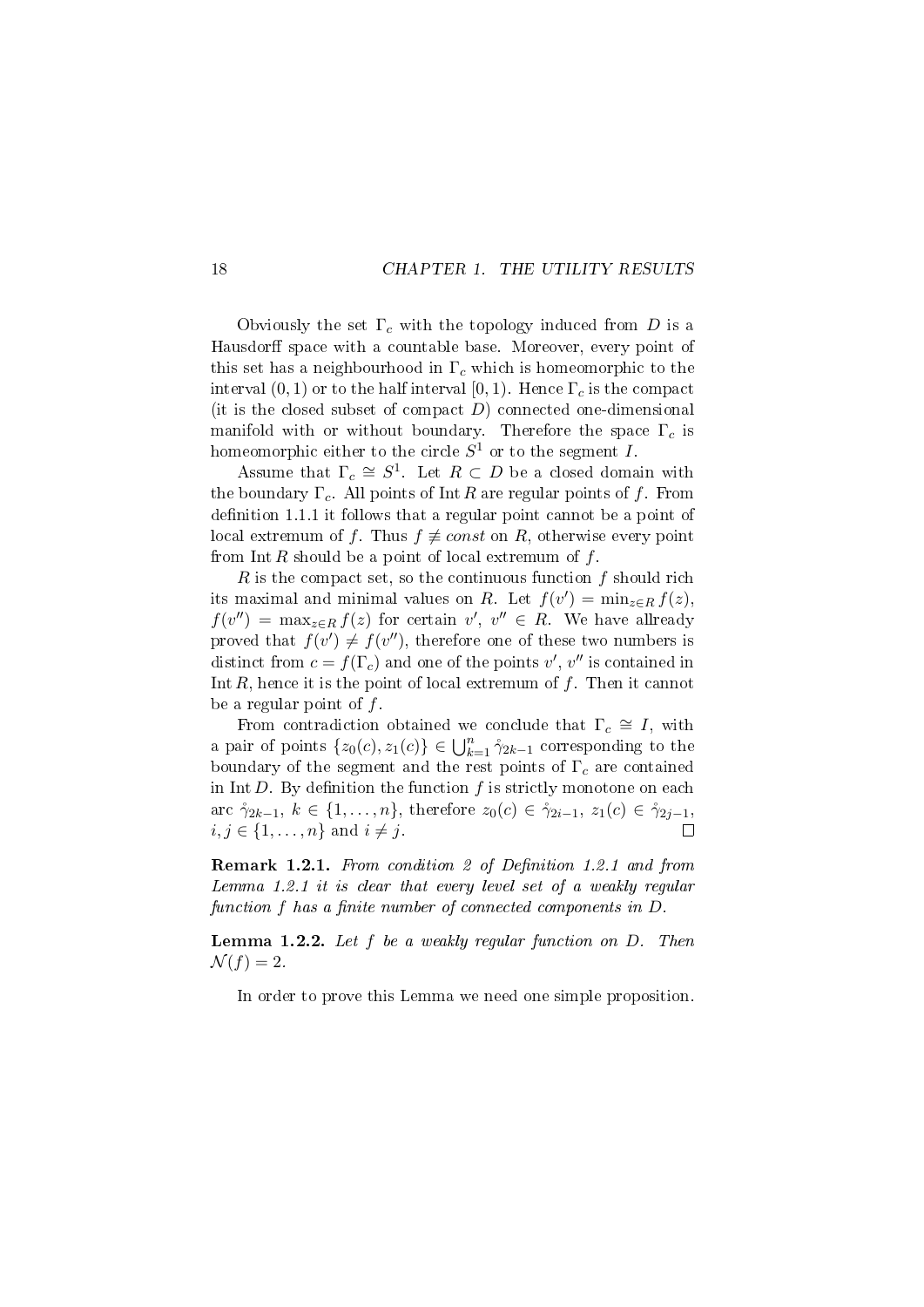#### 1.2. WEAKLY REGULAR FUNCTIONS. PROPERTIES 19

**Proposition 1.2.2.** Let  $q: K \to \mathbb{R}$  be a continuous function on a compact K. Then for every  $c \in g(K)$  and for a basis  $\{U_i\}$  of neighbourhood of c a family of sets  $\{W_i = g^{-1}(U_i)\}\)$  forms the base of neighbourhoods of the level set  $g^{-1}(c)$ .

*Proof of Proposition 1.2.2.* Evidently, it is sufficient to prove that there exists at least one base of neighbourhoods of  $c \in g(K)$  full preimages of elements from which form a base of neighbourhoods of the level set  $g^{-1}(c)$ .

The space  $\mathbb R$  complies with the first axiom of countability, so we can assume that the family  ${U_i}$  is countable.

There exists a countable base  $\{\hat{U}_i\}_{i\in\mathbb{N}}$  of neighbourhoods of  $c$ such that

$$
\hat{U}_{i+1} \subseteq \hat{U}_i, \quad i \in \mathbb{N} \,. \tag{1.1}
$$

Really, direct verification shows that the family of sets

$$
\hat{U}_i = \bigcap_{m=1}^i U_m, \quad m \in \mathbb{N},
$$

satisfies our condition.

Suppose that a sequence of sets  $\{\hat{W}_i = g^{-1}(\hat{U}_i)\}$  does not form a base of neighbourhoods of  $g^{-1}(c)$ . Then there exists such a neighbourhood W of this set that the inequality  $\hat{W}_i \setminus W \neq \varnothing$  is fulfilled for every  $i \in \mathbb{N}$ . We fix  $x_i \in \hat{W}_i \setminus W, \ i \in \mathbb{N}$ . From the compactness of K it follows that the sequence  $\{x_i\}_{i\in\mathbb{N}}$  has a convergent subsequence  $\{x_{i_j}\}_{j\in\mathbb{N}}$ . Suppose that x is its limit. Relation (1.1) assures us that the family of sets  $\{\hat{U}_{i_j}\}_{j\in\mathbb{N}}$  forms the base of neighbourhoods of c. Therefore, without loss of generality we can assume that  $x = \lim_{i \to \infty} x_i$ .

On one hand the family  $\{\hat{U}_i\}$  is the base of neighbourhoods of c and  $g(x_n) \in \hat{U}_n$  for every  $n \in \mathbb{N}$ . Then it follows from the relation (1.1) that also  $g(x_k) \in \hat{U}_n$  for every  $k > n, n \in \mathbb{N}$ . From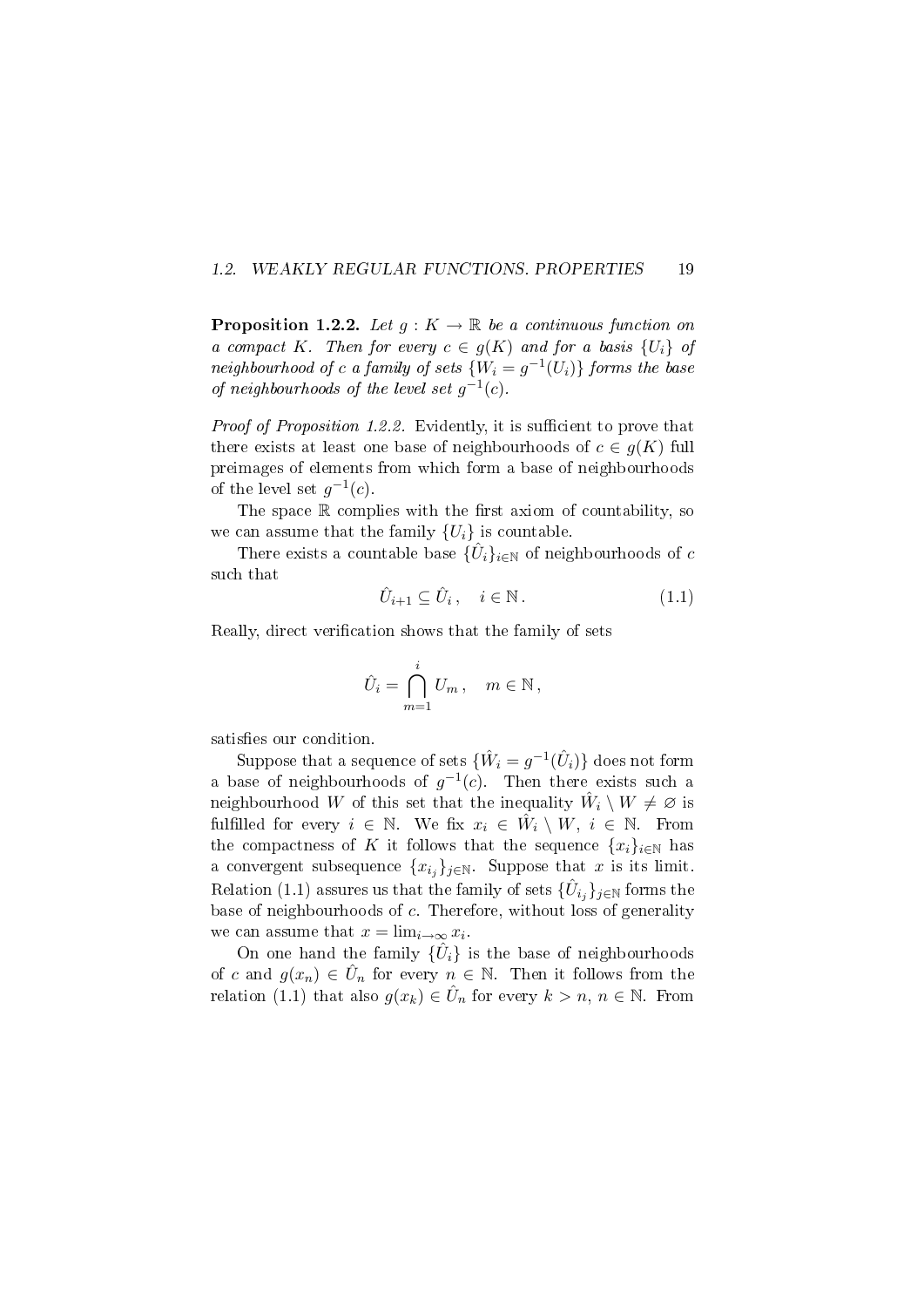this and from the continuity of  $q$  we get the following equalities  $g(x) = \lim_{i \to \infty} g(x_i) = c$ . Hence  $x \in g^{-1}(c) \subset W$ .

On the other hand  $x \in \overline{\{x_i \mid i \in \mathbb{N}\}}$  and  $\{x_i \mid i \in \mathbb{N}\} \cap W = \varnothing$ by the construction. Therefore the inclusion  $x \notin W$  have to be fulfilled.

The contradiction obtained proves proposition.

*Proof of lemma 1.2.2.* Let us define for the arc  $\gamma_1$  a mapping  $\tau$ :  $\gamma_1 \to \partial D$  in the following way. Let  $z \in \mathring{\gamma}_1$  and  $\Gamma_z \subseteq f^{-1}(f(z))$ be a connected component of a level set of  $f$  which contains  $z$ . We know (see. Lemma 1.2.1) that  $\Gamma_z$  is a support of a simple continuous curve  $\gamma_z: I \to D$  and that z is one of the endpoints of that curve. Let for example  $z = \gamma_z(0)$ . We associate to z another endpoint of the curve  $\gamma_z$ :

$$
\tau(z) = \gamma_z(1) \,, \quad z \in \mathring{\gamma}_1 \,.
$$

Furthermore we set  $\tau(z_1) = z_{2n}, \tau(z_2) = z_3$ .

Let us check that the mapping  $\tau$  is continuous on  $\gamma_1$ .

Suppose first that  $z \in \mathring{\gamma}_1$ . We designate  $c = f(z)$ . We know that the level set  $f^{-1}(c)$  of f has a finite number of connected components (see Remark 1.2.1). Let this number be equal to  $l \in \mathbb{N}$ . We fix disjoint open neighbourhoods  $W_1, \ldots, W_l$  of these components. Suppose  $\Gamma_z \subset W_1$ .

It follows from Lemma  $1.2.1$  and from the condition 3 of Definition 1.2.1 that  $\tau(z) \in \gamma_{2k-1}$  for some  $k \in \{2, \ldots, n\}$ . Let V' be an open neighbourhood of  $\tau(z)$  in D. Without loss of generality we can regard that  $V' \cap \partial D \subseteq \gamma_{2k-1} \cup \gamma_1$ . Let us also take an open neighbourhood V of z in D such that  $V \cap \partial D \subseteq \gamma_1 \cup \gamma_{2k-1}$  and  $V \cap \gamma_{2k-1} \subset V'.$ 

We fix an open neighbourhood  $\hat{W}$  of the set  $\Gamma_z$  such that  $\hat{W} \cap \Gamma_z$  $\partial D \subseteq V \cup V'.$  For example we can take  $\hat{W} = V \cup V' \cup \text{Int\,}D,$  where Int  $D = D \setminus \partial D$ . Designate  $W = \hat{W} \cap W_1$ . Evidently, inclusions

 $\Box$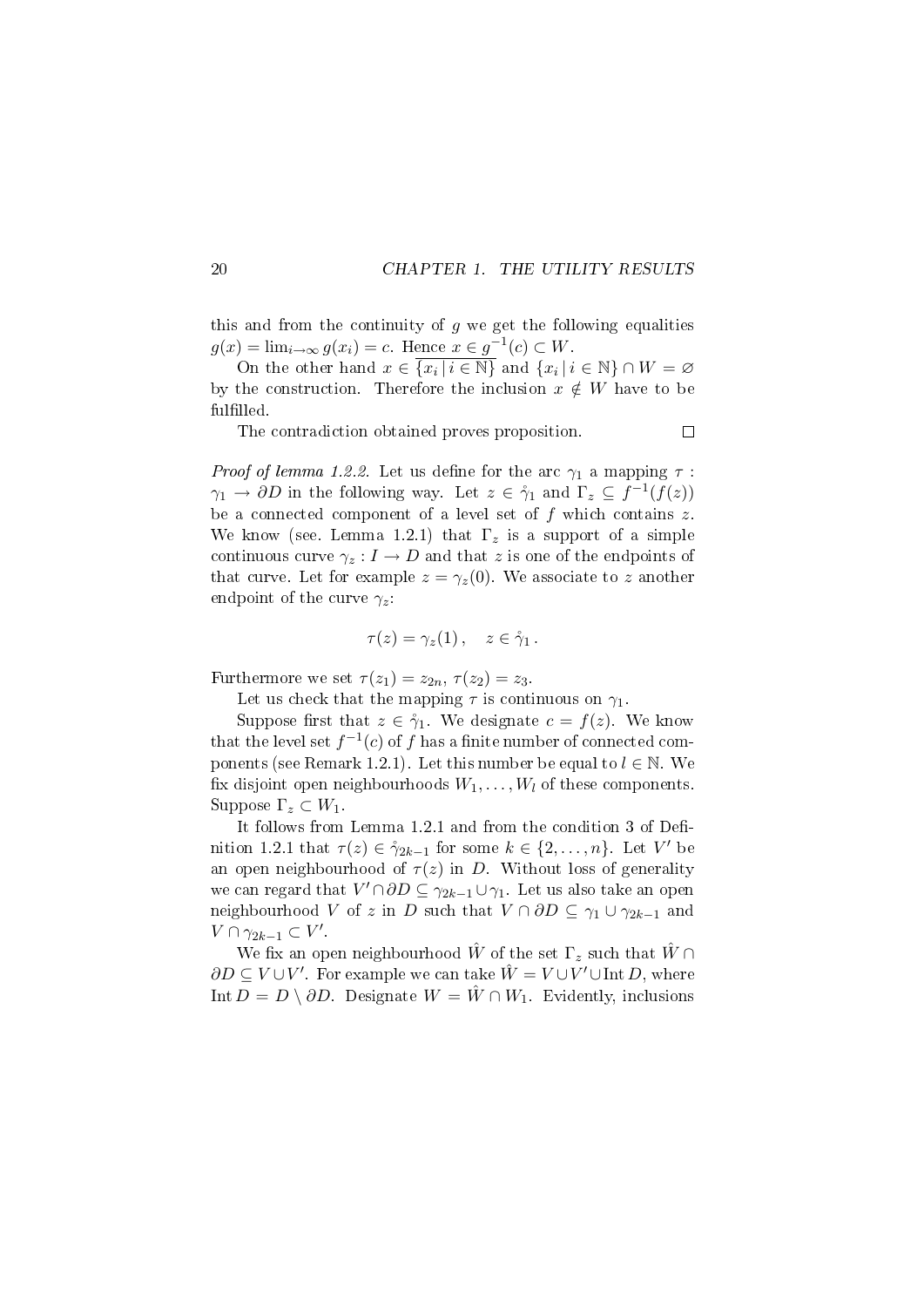### 1.2. WEAKLY REGULAR FUNCTIONS. PROPERTIES 21

 $W \cap \partial D \subseteq V \cup V'$  are valid, moreover  $W \cap \gamma_{2k-1} \subset V'$  by the construction.

It follows from Proposition 1.2.2 that there exists such  $\delta > 0$ for the open neighbourhood  $O\,=\,W\cup\bigcup_{i=2}^lW_i$  of the level set  $f^{-1}(c)$  of f that  $Q = f^{-1}(B_\delta(c)) \subseteq O$ . Here we designate  $B_\delta(c)$  $\{t \in \mathbb{R} \mid |t - c| < \delta\}.$ 

Denote  $Q_0 = Q \cap W$ ,  $V_0 = V \cap Q_0$ . It is evident that  $z \in V_0$ and  $Q_0 \cap \partial D \subseteq V_0 \cup V'$ .

Let  $z' \in \gamma_1 \cap V_0$ . Sign by  $\Gamma_{z'}$  a connected component of a level set of f which contains  $z'$ . Let  $\gamma_{z'} : I \to D$  be a simple continuous curve with the support  $\Gamma_{z'}$  such that  $\gamma_{z'}(0) = z'$  and  $\gamma_{z'}(1) = \tau(z')$ . Observe that  $\Gamma_{z'} \subset Q \subseteq O$ , moreover  $\Gamma_{z'} \cap Q_0 \neq \emptyset$  and the set  $\Gamma_{z'}$ is connected. Open sets  $Q_0$  and  $Q \cap \bigcup_{i=2}^{l} W_i$  are disjoint by the construction, so  $\Gamma_{z'} \cap \bigcup_{i=2}^{l} W_i = \varnothing$  and  $\Gamma_{z'} \subset Q_0$ .

It is easy to see that  $\{\gamma_{z'}(0), \gamma_{z'}(1)\} \subset (V_0 \cup V') \cap \partial D \subseteq \gamma_1 \cup$  $\gamma_{2k-1}$ , and also  $\gamma_{z'}(0) \in \gamma_1$ . It is evident that  $f \circ \gamma_{z'}(0) = f \circ$  $\gamma_{z'}(1) = f(z')$ , hence  $\gamma_{z'}(1) \in \gamma_{2k-1}$  (see. Lemma 1.2.1). But  $Q_0 \cap \gamma_{2k-1} \subset W \cap \gamma_{2k-1} \subset V'$ , therefore  $\tau(z') = \gamma_{z'}(1) \in V'$  and  $V_0 \cap \gamma_1 \subseteq \tau^{-1}(V')$ .

From arbitrariness in the choice of  $z \in \gamma_1$  and of its neighbourhood V' it follows that the mapping  $\tau$  is continuous on the set  $\gamma_1$ .

Suppose now that  $z = z_1$  or  $z_2$ . In the case when  $z_1 = z_{2n}$ (respectively  $z_2 = z_3$ ) our previous argument remain true without any changes.

If the arc  $\gamma_{2n}$  (respectively  $\gamma_2$ ) does not reduce to a single point then the continuity of  $\tau$  in the point z is checked with the help of argument that are analogous to what was stated above. The only essential change is that open sets  $V'$  and  $V$  should be selected to satisfy correlations  $(V' \cup V) \cap \partial D \subseteq \gamma_1 \cup \gamma_{2k-1} \cup \gamma_{2n}$ and  $V \cap \gamma_{2k-1} \subset V'$  (respectively  $(V' \cup V) \cap \partial D \subseteq \gamma_1 \cup \gamma_{2k-1} \cup \gamma_2$ and  $V \cap \gamma_{2k-1} \subset V'$ ). Also a neighbourhood of the set  $\Gamma_z = \gamma_{2n}$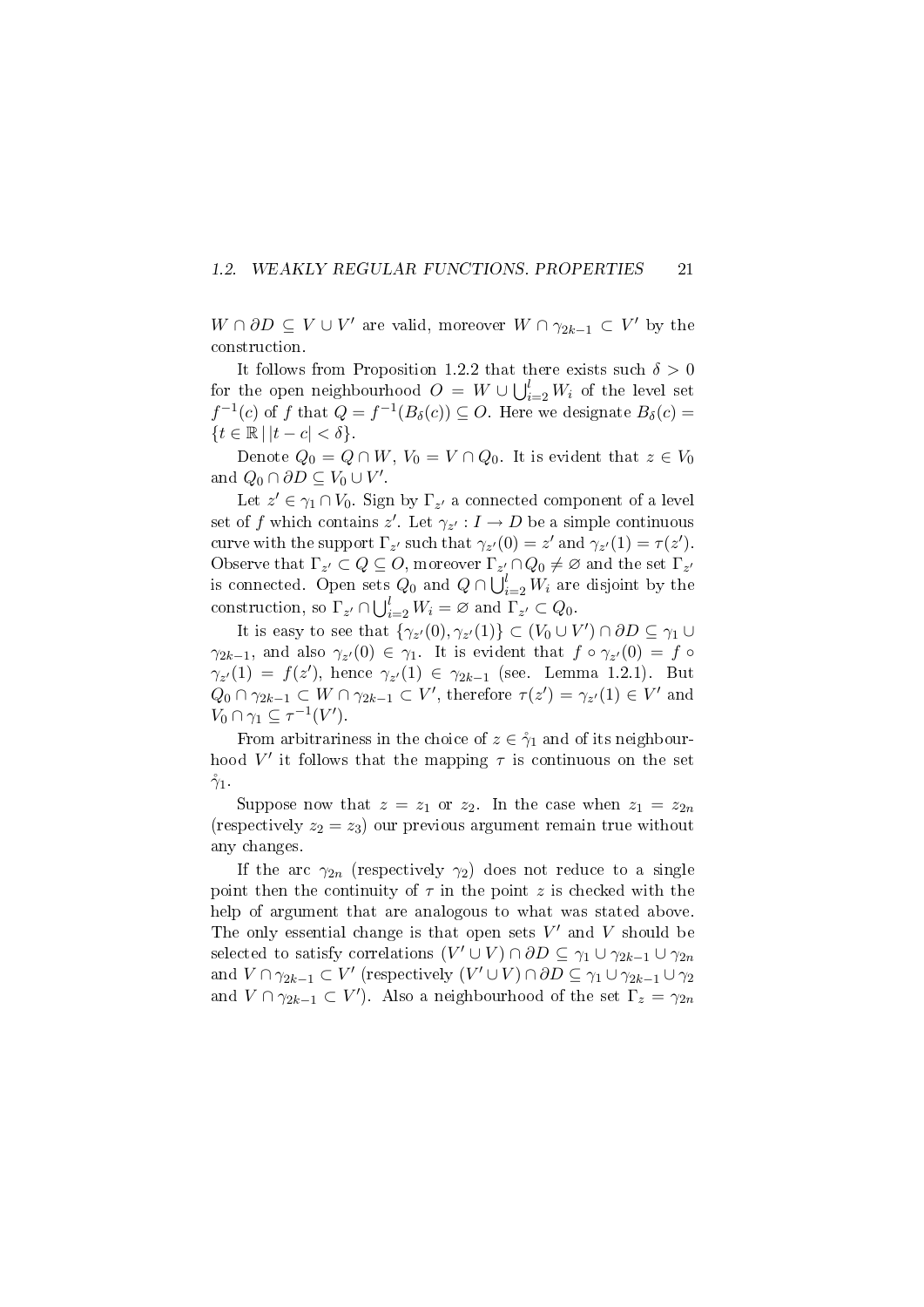(respectively of  $\Gamma_z = \gamma_2$ ) should be chosen to comply with the inclusion  $\hat{W} \cap \partial D \subseteq V \cup V' \cup \Gamma_z$ . For example  $\hat{W} = V \cup V' \cup$ Int  $D \cup \Gamma_z$  will fit.

So, the mapping  $\tau : \gamma_1 \to \partial D$  is continuous. Let us explore some of its properties.

The set  $\tau(\gamma_1)$  is connected (it is an image of the connected set under continuous mapping) and contains points  $z_{2n}$  and  $z_{3}$ . Therefore, it should contain one of the arcs of the circle  $\partial D$  which connect these points.

Each point of the set  $\tau(\gamma_1)$  except  $z_{2n}$  and  $z_3$  belongs to

$$
\bigcup_{k=2}^n \mathring{\gamma}_{2k-1} \, .
$$

Really, as we have observed above if  $z \in \gamma_1$ , then  $\tau(z) \in \gamma_{2k-1}$  for a certain  $k \neq 1$  (see. Lemma 1.2.1).

By definition  $\gamma_i \cap \gamma_j = \varnothing$  when  $i \neq j$ , therefore

$$
\tau(\gamma_1) \cap \mathring{\gamma}_1 = \varnothing. \tag{1.2}
$$

If  $n \geq 3$ , then

$$
\gamma_4 \cap \tau(\gamma_1) = \varnothing. \tag{1.3}
$$

This is the consequence of a simple observation that  $\{z_3, z_{2n}\}\cap \gamma_4 =$  $\varnothing$  when  $n \geq 3$  (see. condition 2 of Definition 1.2.1) together with the relation  $\tau(\gamma_1) \subseteq \{z_3, z_{2n}\} \cup \bigcup_{k=2}^n \gamma_{2k-1}$ .

To complete the proof of lemma it remains to notice that if  $n \geq 3$  then the nonempty sets  $\gamma_1$  and  $\gamma_4$  are contained in different connected components of  $\partial D \setminus \{z_3, z_{2n}\}\$ and relations (1.2) and (1.3) could not hold at the same time, otherwise points  $z_3$ and  $z_{2n}$  would belong to different connected components of the set  $\tau(\gamma_1)$ .

Thus, 
$$
n = \mathcal{N}(f) = 2
$$
.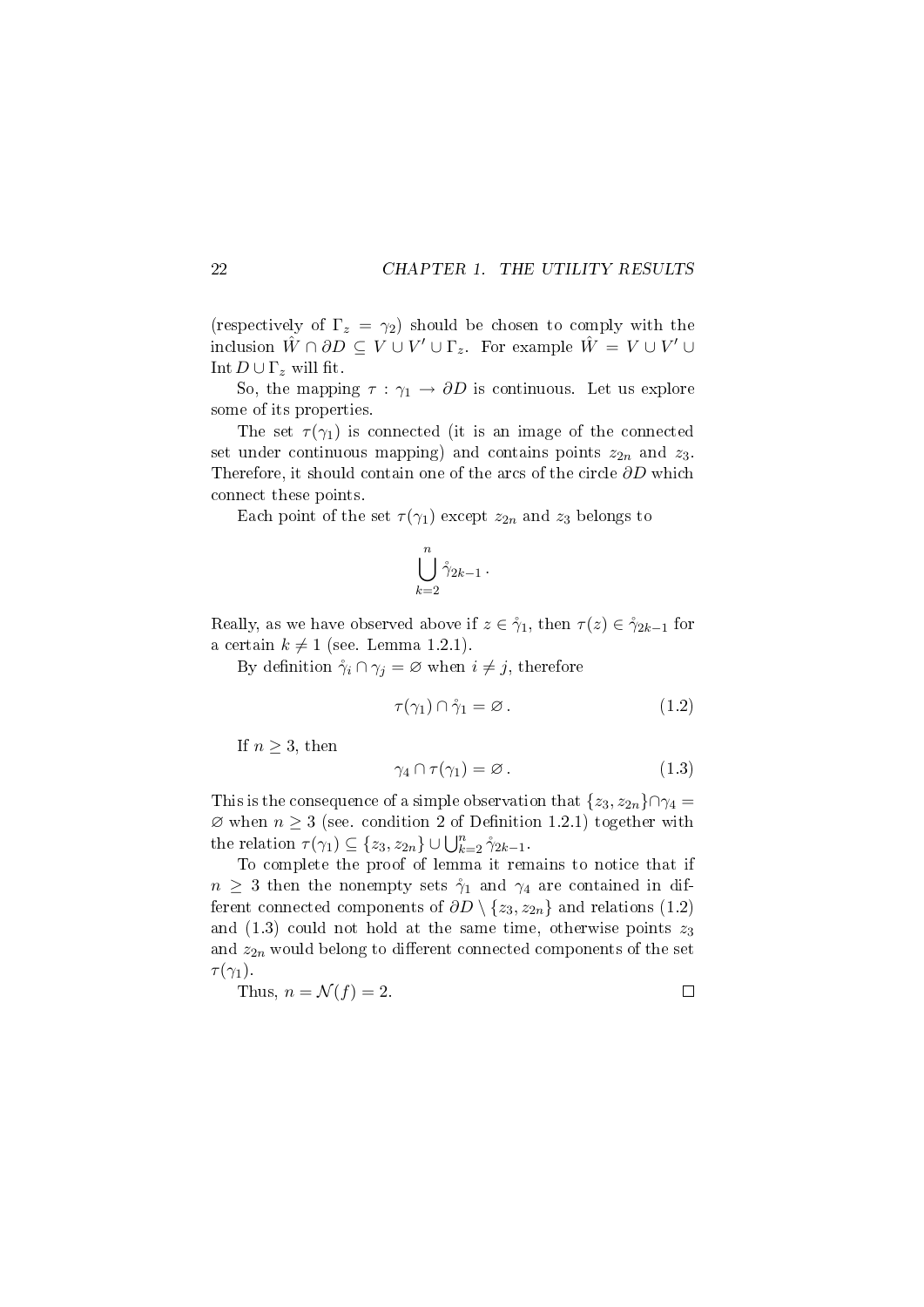#### 1.2. WEAKLY REGULAR FUNCTIONS. PROPERTIES 23

**Definition 1.2.2.** Let for some  $n \geq 2$  and for a sequence of points  $z_1, \ldots, z_{2n} \in \partial D$  a function f complies with all conditions of Definition 1.2.1 except condition 3, instead of which the following condition is valid

3') for  $j = 2k, k \in \{1, ..., n\}$  the arc  $\gamma_j$  belongs to a level set of f.

We shall call such a function almost weakly regular on  $D$ .

Let f be a weakly regular function on D. We denote by  $2\cdot \mathcal{N}(f)$ the minimal number of points and arcs which satisfy the Definition 1.2.2. Obviously, this number is well defined and depends only on f.

**Proposition 1.2.3.** Suppose that for a certain  $n \geq 2$  and a sequence of points  $z_1, \ldots, z_{2n} \in \partial D$  function f complies with conditions of Definition 1.2.2. If  $n = \mathcal{N}(f)$ , then a family of sets  $\{\hat{\gamma}_{2k-1}\}_{k=1}^n$  coincides with the family of connected components of the set of regular boundary points of f.

Proof. Let us designate a set of regular boundary points of f by R. The set R is open in the space  $\partial D$  by definition, therefore its connected components are open arcs of the circle  $\partial D$ .

Let us check that  $R \cap \bigcup_{k=1}^{n} \hat{\gamma}_{2k} = \varnothing$ .

Really, for an arbitrary point  $z \in \gamma_{2k}$  there exists its open neighbourhood small enough to comply with the inequality  $U(z) \cap$  $\partial D \subseteq \gamma_{2k}$ , hence from the condition 3' of Definition 1.2.2 it follows that  $U(z) \cap \partial D \subseteq f^{-1}(z)$  and a canonical neighbourhood  $V(z) \subseteq$  $U(z)$  of z in the sense of Definition 1.1.2 can not exist (see also Remark 1.1.1).

Let us verify that if  $\gamma_{2k} \cap R \neq \emptyset$  for some  $k \in \{1, \ldots, n\}$  then  $\gamma_{2k} = \varnothing$  and  $\gamma_{2k} = \{z_{2k}\}.$ 

Let  $\gamma_{2k} \cap R \neq \emptyset$ . Then  $\gamma_{2k} \cap R \subseteq \{z_{2k}, z_m\} = \gamma_{2k} \setminus \mathring{\gamma}_{2k}$ , where  $m \equiv 2k+1 \pmod{2n}$ . But it is easy to see that if  $\gamma_{2k} \neq \emptyset$  then for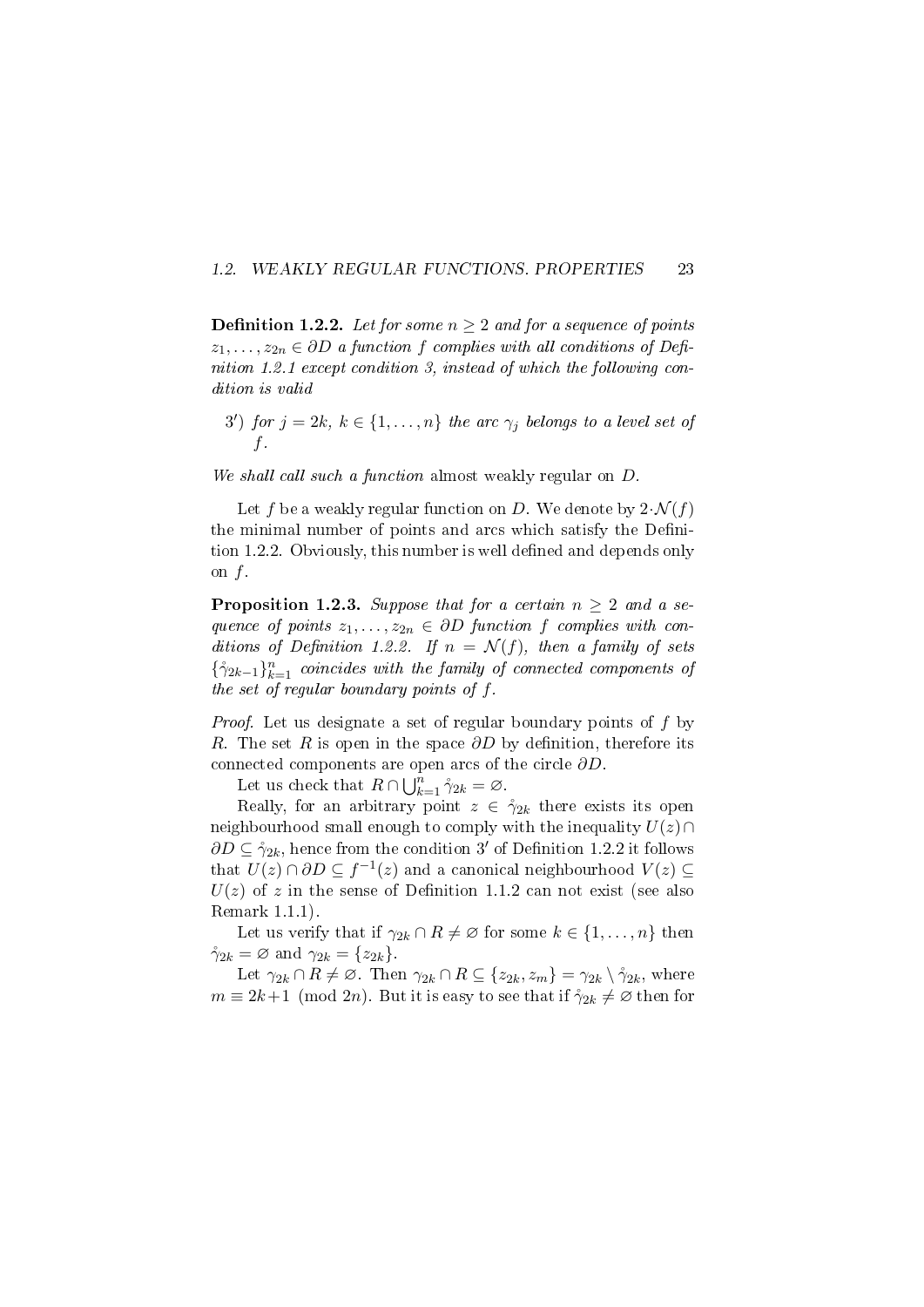an arbitrary neighbourhood U of  $z_{2k}$  in the space D an intersection  $U \cap \gamma_{2k}$  is not empty and contains some point  $z' \neq z_{2k}$ . Therefore  $\{z_{2k}, z'\} \subset f^{-1}(f(z)) \cap U \cap \partial D$  and U can not be a canonical neighbourhood of  $z_{2k}$  in the sense of Definition 1.1.2. Similar is also true for  $z_m$ . Consequently, if  $\gamma_{2k} \neq \emptyset$  then  $\{z_{2k}, z_m\} \cap R = \emptyset$ and  $\gamma_{2k} \cap R = \emptyset$ .

Let  $n = \mathcal{N}(f)$ .

Let us check that  $R \cap \bigcup_{k=1}^{n} \gamma_{2k} = \varnothing$ .

Really, if  $\gamma_{2k} \cap R \neq \emptyset$  for some  $k \in \{1, \ldots, n\}$  then  $z_{2k} = z_m$ ,  $m \equiv 2k + 1 \pmod{2n}$  and  $\gamma_{2k} = \{z_{2k}\} \subset R$ . Then the open arc  $\gamma_{2k-1} \cup \gamma_{2k} \cup \gamma_m$  is contained in R so we can throw off the points  $z_{2k}$ ,  $z_m$  and replace three consequent arcs  $\gamma_{2k-1}$ ,  $\gamma_{2k}$ ,  $\gamma_m$ ,  $m \equiv 2k+1 \pmod{2n}$  by the arc  $\gamma_{2k-1} \cup \gamma_{2k} \cup \gamma_m$  in order to reduce the quantity of points and corresponding arcs in the collection  $\{z_1, \ldots, z_{2n}\}\.$  But it is impossible since the quantity of points  $2n$ is already minimal.

It is obvious that  $\partial D = \bigcup_{k=1}^n \gamma_{2k} \cup \bigcup_{k=1}^n \gamma_{2k+1}$  and  $\bigcup_{k=1}^n \gamma_{2k+1} \subseteq R$ , therefore

$$
R = \bigcup_{k=1}^{n} \mathring{\gamma}_{2k+1}
$$

and the family  $\{\hat{\gamma}_{2k-1}\}_{k=1}^n$  of disjoint nonempty connected sets which are open in ∂D coincides with the family of connected components of the set  $R$  of regular boundary points of  $f$ .  $\Box$ 

**Lemma 1.2.3.** If  $f : D \to \mathbb{R}$  is almost weakly regular on D and  $\mathcal{N}(f) = 2$ , then f is weakly regular on D.

*Proof.* If  $\mathcal{N}(f) = 2$ , then the frontier  $\partial D$  of D consists of four arcs  $\gamma_1, \ldots, \gamma_4$ , where arcs  $\gamma_1$  and  $\gamma_3$  are nondegenerate and f is strictly monotone on them. On each of the arcs  $\gamma_2$  and  $\gamma_4$  function f is constant and each of these arcs can degenerate into a point. Let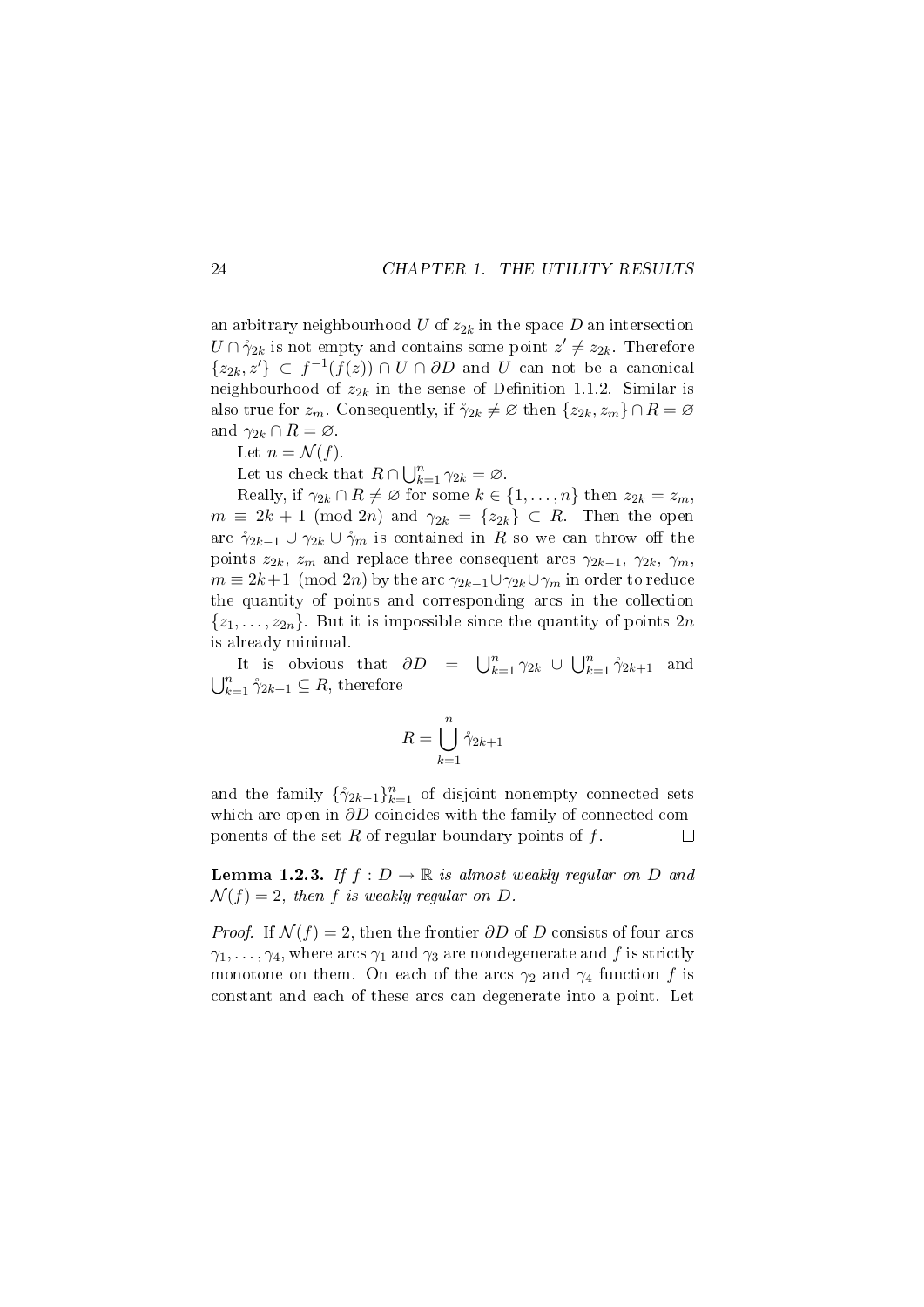



Figure 1.2: An almost weakly regular on D function f with  $\mathcal{N}(f) =$ 5.  $w \in \gamma_9$  is a regular boundary point of f.

 $\gamma_2 \subseteq f^{-1}(c'), \, \gamma_4 \subseteq f^{-1}(c'')$ . From the strict monotony of f on  $\gamma_1$ we conclude that  $c'' = f(z_1) = f(\gamma_4) \neq f(\gamma_2) = f(z_2) = c'$ . Let  $c' < c''$  for definiteness.

Every interior point of  $D$  is regular, hence local extremum points of f can be situated only on the frontier  $\partial D$ . From what we said above it follows that  $f(D) = [c', c'']$  and every point of the set  $f^{-1}(c') \cup f^{-1}(c'')$  is a local extremum point of f on D. Therefore  $f^{-1}(c') \cup f^{-1}(c'') \subset \partial D$ . But  $f^{-1}(c') \cap \partial D = \gamma_2$  and  $f^{-1}(c'') \cap \partial D = \gamma_4$ . Consequently  $f^{-1}(c') = \gamma_2$ ,  $f^{-1}(c'') = \gamma_4$  and  $f$  is weakly regular on  $D$ .  $\Box$ 

Remark 1.2.2. There exist almost weakly regular on D functions with  $\mathcal{N}(f) > 2$ , see Figure 1.2.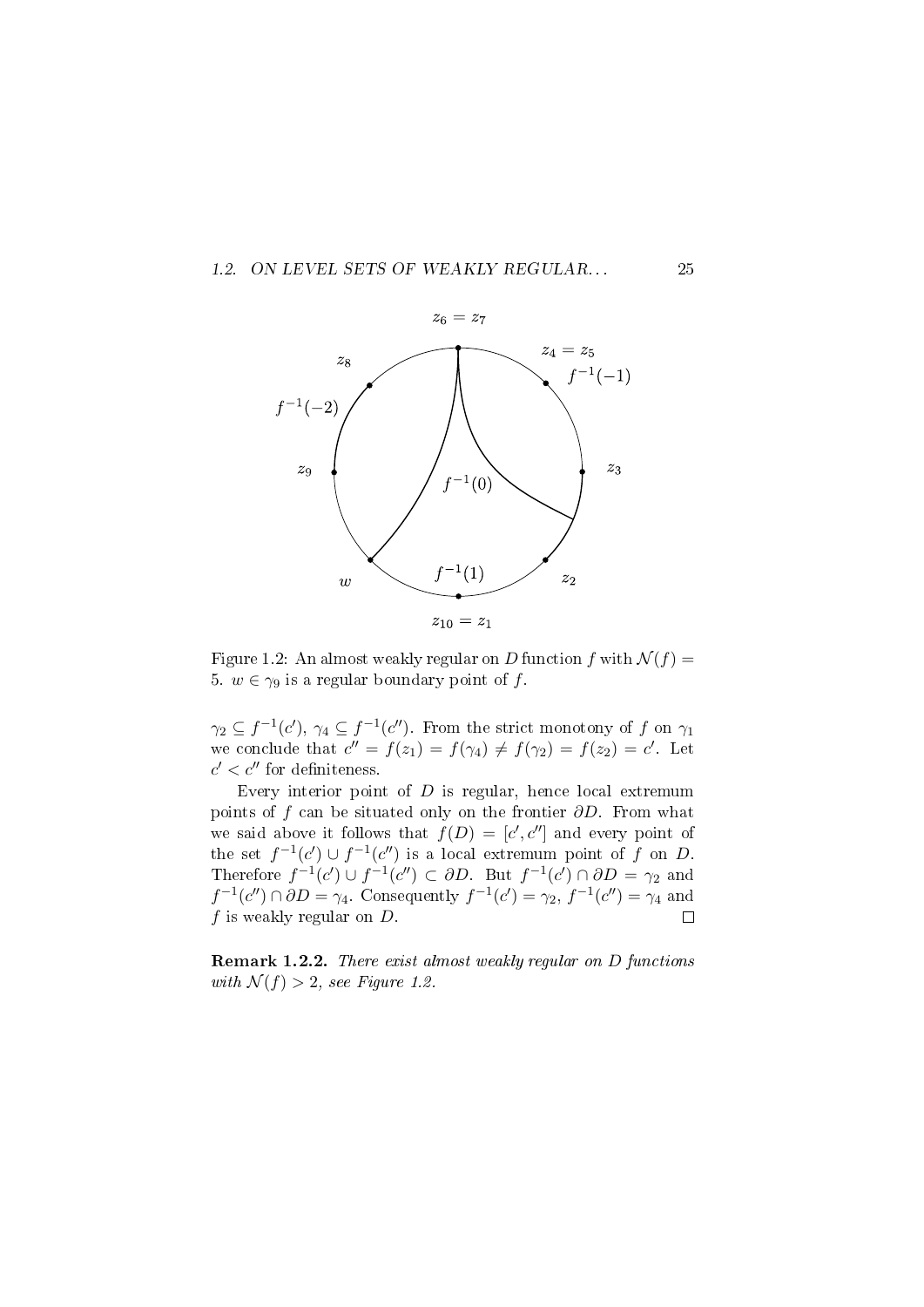## 1.3 On level sets of weakly regular functions on the square  $I^2$ .

Let W be a domain in the plane  $\mathbb{R}^2$ ,  $f : \overline{W} \to \mathbb{R}$  be a continuous function.

**Definition 1.3.1.** A simple continuous curve  $\gamma : [0, 1] \rightarrow \overline{W}$  is called an U-trajectory if  $f \circ \gamma$  is strongly monotone on the segment  $[0, 1]$ .

We designate  $I = [0,1], I^2 = I \times I \subseteq \mathbb{R}^2, \hat{I}^2 = \text{Int } I^2 =$  $(0, 1) \times (0, 1)$ .

Let us consider a continuous function  $f: I^2 \to \mathbb{R}$  which complies with the following properties:

- $f([0, 1] \times \{0\}) = 0, f([0, 1] \times \{1\}) = 1;$
- each point of the set  $\mathring{I}^2$  is a regular point of f;
- every point of  $\{0,1\} \times (0,1)$  is a regular boundary point of  $f$ ;
- for any point of a dense subset  $\Gamma$  of  $(0, 1) \times \{0, 1\}$  there exists an U-trajectory which goes through this point.

Proposition 1.3.1. Function f is weakly regular on the square  $I^2$ .

*Proof.* We take  $z_1 = (1, 0), z_2 = (1, 1), z_3 = (0, 1), z_4 = (0, 0)$ . It is obvious that  $f$  is almost weakly regular on  $I^2$  for this sequence of points and that  $\mathcal{N}(f) = 2$ . Then as a consequence of Lemma 1.2.3 this function is weakly regular on the square  $I^2$ .  $\Box$ 

Corollary 1.3.1.  $f(z) \in (0,1)$  for all  $z \in I \times (0,1)$ . Moreover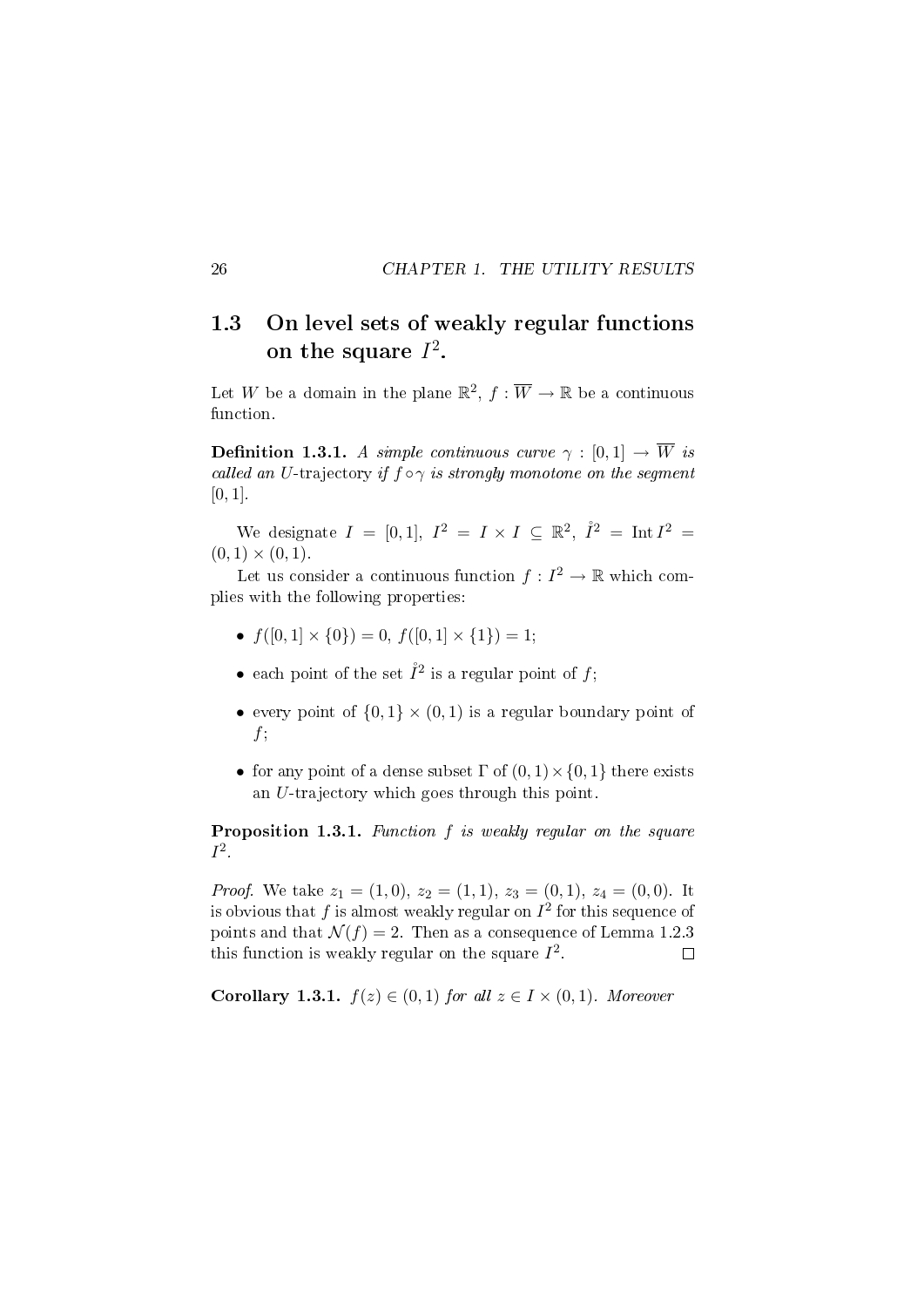#### 1.3. ON LEVEL SETS OF WEAKLY REGULAR... 27

- for every  $c \in (0,1)$  level set  $f^{-1}(c)$  is a support of a simple continuous curve  $\zeta_c: I \to I^2$  such that  $\zeta_c(0) \in \{0\} \times (0,1)$ ,  $\zeta_c(1) \in \{1\} \times (0,1), \, \zeta_c(t) \in \mathring{I}^2 \,\,\forall t \in (0,1);$
- level sets  $f^{-1}(0) = I \times \{0\}$  and  $f^{-1}(1) = I \times \{1\}$  are supports of simple continuous curves.

Proof. This statement follows from Lemma 1.2.1.

**Lemma 1.3.1.** Let  $v \in I^2$ . For every  $\varepsilon > 0$  there exists  $\delta > 0$  that satisfies the following property:

(ELC) if a set  $f^{-1}(c)$  is support of a simple continuous curve  $\zeta_c: I \to I^2$  for a certain  $c \in (0,1)$  and  $\zeta_c(s_1), \zeta_c(s_2) \in$  $U_{\delta}(v) = \{z \mid |z - v| < \delta\}$  for some  $s_1, s_2 \in I$ ,  $s_1 < s_2$ , then  $\zeta_c(t) \in U_{\varepsilon}(v)$  for all  $t \in [s_1, s_2]$ .

Remark 1.3.1. Fulfillment of the (ELC) condition is an analog of so called equi-locally-connectedness of a family of level sets of f at a point  $v \in I^2$  (see [40]).

*Proof.* Let contrary to Lemma statement there exist  $\varepsilon > 0$ , a sequence  $\{d_i\}$  of function f values, a family  $\{\zeta_i\}$  of simple Jordan curves with supports  $\{f^{-1}(d_j)\}$ , and also sequences  $\{s'_j\}, \{s''_j\}$  and  $\{\tau_j\}$  of parameter values, such that correlations hold true

$$
s'_{j} < \tau_{j} < s''_{j} \quad \forall j \in \mathbb{N},
$$
\n
$$
\lim_{j \to \infty} \zeta_{j}(s'_{j}) = \lim_{j \to \infty} \zeta_{j}(s''_{j}) = v,
$$
\n
$$
dist(\zeta_{j}(\tau_{j}), v) \geq \varepsilon \quad \forall j \in \mathbb{N}.
$$

We shall denote  $v'_j = \zeta_j(s'_j)$ ,  $v''_j = \zeta_j(s''_j)$ ,  $w_j = \zeta_j(\tau_j)$ ,  $j \in \mathbb{N}$ .

From the compactness of square it follows that the sequence  ${w_i}$  has at least one limit point. Going over to a subsequence we

 $\Box$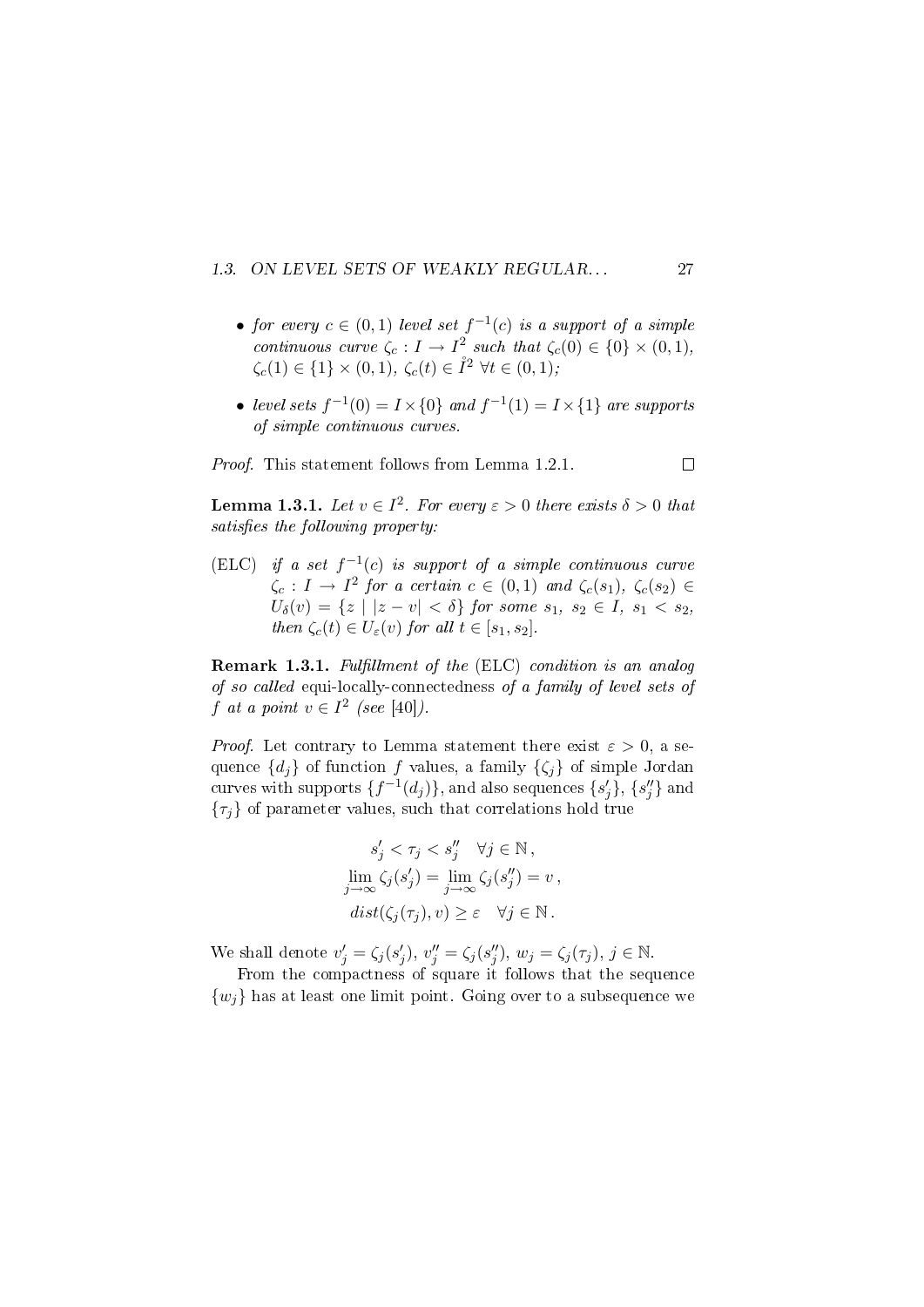can assume that this sequence is convergent. Let its limit be  $w$ . The continuity of f implies

$$
d = \lim_{i \to \infty} d_j = \lim_{i \to \infty} f(\zeta_j(\tau_j)) = f(w) = f(v).
$$

Let us fix a simple continuous curve  $\zeta_d : I \to I^2$  with the support  $f^{-1}(d)$ . Then  $v = \zeta_d(s)$ ,  $w = \zeta_d(\tau)$  for certain values of parameter s,  $\tau \in I$ ,  $s \neq \tau$ .

We consider the following possibilities.

Case 1. Let  $d \notin \{0, 1\}.$ 

We fix  $t_0 \in I$  such that one of pairs of inequalities  $s < t_0$  $\tau$  or  $\tau < t_0 < s$  holds true. Designate  $z_0 = \zeta_d(t_0)$ . We note that it follows that  $t_0 \notin \{0,1\}$  from the choice of  $t_0$ , therefore Corollary 1.3.1 implies inequality  $z_0 \notin \{0,1\} \times I$ , which in turn has as a consequence inclusion  $z_0 \in \mathring{I}^2 = \text{Int } I^2$ .

Definition 1.1.1 implies that for a certain  $\alpha > 0$  through  $z_0$ passes an U-trajectory  $\gamma_0: I \to I^2$  such that  $\gamma_0(0) \in f^{-1}(d-\alpha)$ ,  $\gamma_0(1) \in f^{-1}(d+\alpha)$ ,  $\gamma_0(1/2) = z_0$ . Moreover, if necessary we can decrease  $\alpha$  as much that the curve  $\gamma_0$  will not intersect lateral sides of the square  $I^2$ .

Let us consider a curvilinear quadrangle J bounded by Jordan curves  $\zeta_{d-\alpha} = f^{-1}(d-\alpha)$ ,  $\zeta_{d+\alpha} = f^{-1}(d+\alpha)$ ,  $\eta_0 = f^{-1}([d-\alpha, d+\alpha])$  $\alpha$ )  $\cap$  ({0} × I},  $\eta_1 = f^{-1}([d-\alpha, d+\alpha]) \cap (\{1\} \times I)$ . It is clear that this quadrangle is homeomorphic to closed disk.

Ends  $\zeta_d(0)$  and  $\zeta_d(1)$  of the Jordan curve  $\zeta_d$  are contained in lateral sides of J, namely  $\zeta_d(0) \in \eta_0$ ,  $\zeta_d(1) \in \eta_1$  (see Corollary 1.3.1). From the other side by construction the curve  $\gamma_0$  is a cut of the quadrangle J between the points  $\gamma_0(0) \in \zeta_{d-\alpha}$  and  $\gamma_0(1) \in \zeta_{d+\alpha}$ which are contained in its bottom and top side respectively.

From what we said above it follows that the set  $J \setminus \gamma_0(I)$  has two connected components  $J_0$  and  $J_1$ , moreover  $\eta_0$  and  $\eta_1$  are contained in different components. Let  $\eta_0 \subseteq J_0$ ,  $\eta_1 \subseteq J_1$ .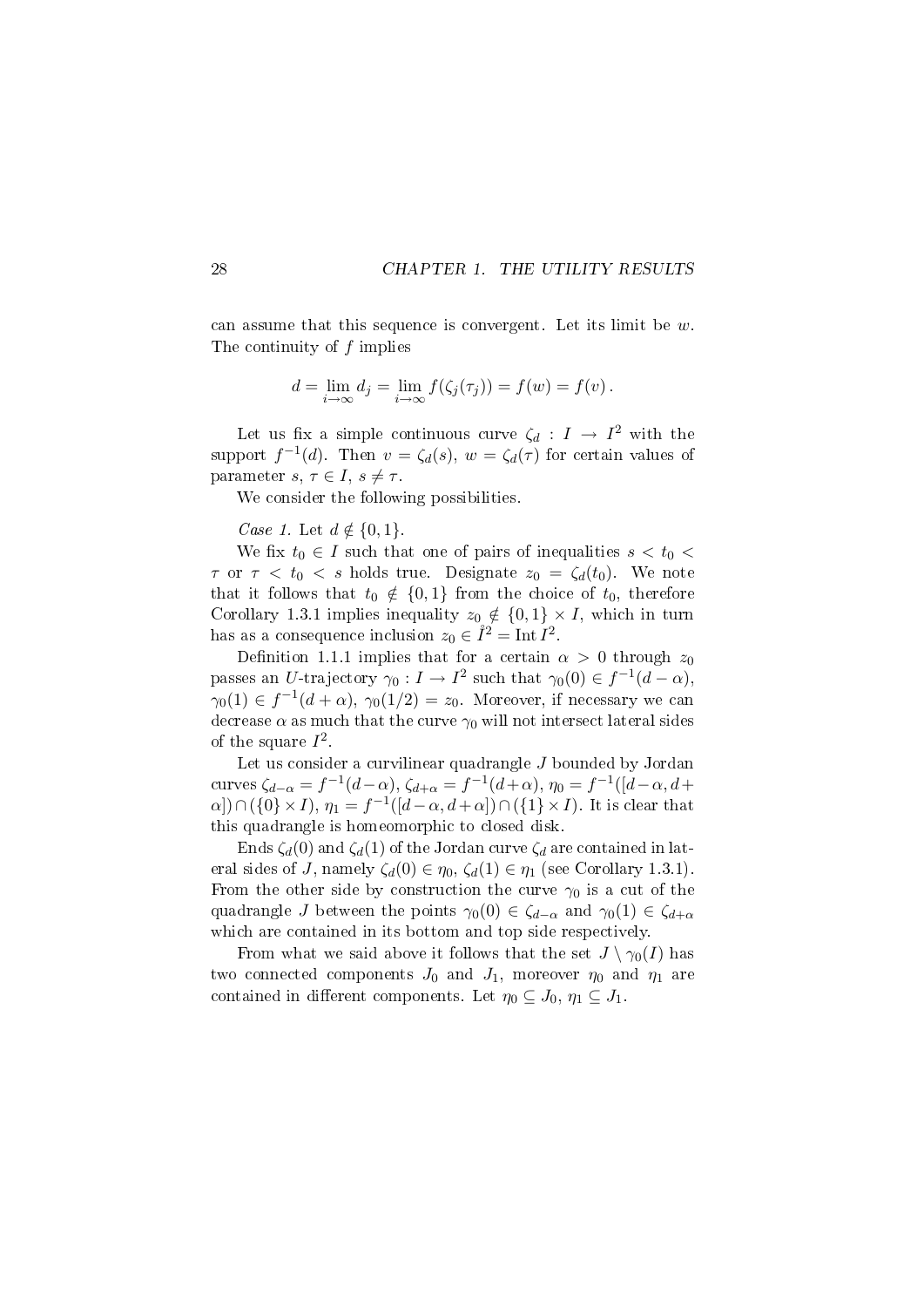#### 1.3. ON LEVEL SETS OF WEAKLY REGULAR... 29

It is obvious that  $\gamma_0(I)\cap \zeta_d(I) = \{z_0\} = \{\zeta_d(t_0)\}\.$  Hence points v and w belong to different components of  $J \setminus \gamma_0(I)$ .

Really, if  $s < t_0 < \tau$  then  $\zeta_d([0, s]) \subseteq J_0$ ,  $\zeta_d([\tau, 1]) \subseteq J_1$ , because  $\zeta_d([0, s]), \zeta_d([\tau, 1]) \subseteq J \setminus \gamma_0(I)$ , these sets are connected and inequalities are fulfilled  $\varnothing \neq \zeta_d([0, s]) \cap J_0 \ni \zeta_d(0), \varnothing \neq \zeta_d([\tau, 1]) \cap$  $J_1 \ni \zeta_d(1)$ . By analogy, if  $\tau < t_0 < s$  then  $\zeta_d([0,\tau]) \subseteq J_0$  and  $\zeta_d([s,1]) \subseteq J_1$ .

Let  $V$  and  $W$  are open neighbourhoods of the points  $v$  and  $w$ respectively, and one of these sets does not intersect  $\overline{J_0}$ , the other has an empty intersection with  $\overline{J_1}$ . Existence of such neighbourhoods is a consequence from the following argument: if for a certain  $m \in \{0,1\}$  the point z does not belong neither to the set  $J_m$ , nor to the curve  $\gamma_0$ , then  $z \in \text{Int}(\mathbb{R}^2 \setminus J_m)$  since  $\overline{J_m} = J_m \cup \gamma_0(I)$ .

So, one of the sets  $V_0 = V \cap J$ ,  $W_0 = W \cap J$  belongs to  $J_0$ , other is contained in  $J_1$ .

Fix so big  $k \in \mathbb{N}$  that  $v'_k, v''_k \in V$ ,  $w_k \in W$ ,  $d_k \in (d - \alpha, d + \alpha)$ . Then  $v'_k, v''_k, w_k \in \zeta_k(I) = f^{-1}(d_k) \subseteq J$  and  $v'_k, v''_k \in V_0, w_k \in$ W<sub>0</sub>. Thus the ends of both simple continuous curves  $\zeta_k([s'_k, \tau_k])$ and  $\zeta_k([\tau_k,s''_k])$  are contained in different connected components of  $J \setminus \gamma_0$ . Therefore there exist  $t' \in (s'_k, \tau_k)$ ,  $t'' \in (\tau_k, s''_k)$  such that  $\zeta_k(t'), \, \zeta_k(t'') \in \gamma_0(I).$ 

By construction we have  $\zeta_k(t') \neq \zeta_k(t'')$ , but this is impossible since the arc  $\gamma_0$  is U-trajectory and should intersect a level set  $f^{-1}(d_k) = \zeta_k(I)$  not more than in one point. This brings us to the contradiction with our initial assumptions and proves Lemma in the case 1.

*Case 2.* Let  $d \in \{0, 1\}$ .

Obviously,  $\zeta_d(I)$  is a connected component of the set  $I \times \{0, 1\}$ . Therefore the set  $\Gamma \cap \zeta_d(I)$  is dense in  $\zeta_d(I)$ . Mapping  $\zeta_d$  is homeomorphism onto its image, hence the set  $\Gamma' = \zeta_d^{-1}$  $\zeta_d^{-1}(\Gamma \cap \zeta_d(I))$  is dense in segment. We fix  $t_0 \in \Gamma'$  such that one of the following pairs of inequalities  $s < t_0 < \tau$  or  $\tau < t_0 < s$  is fulfilled. Denote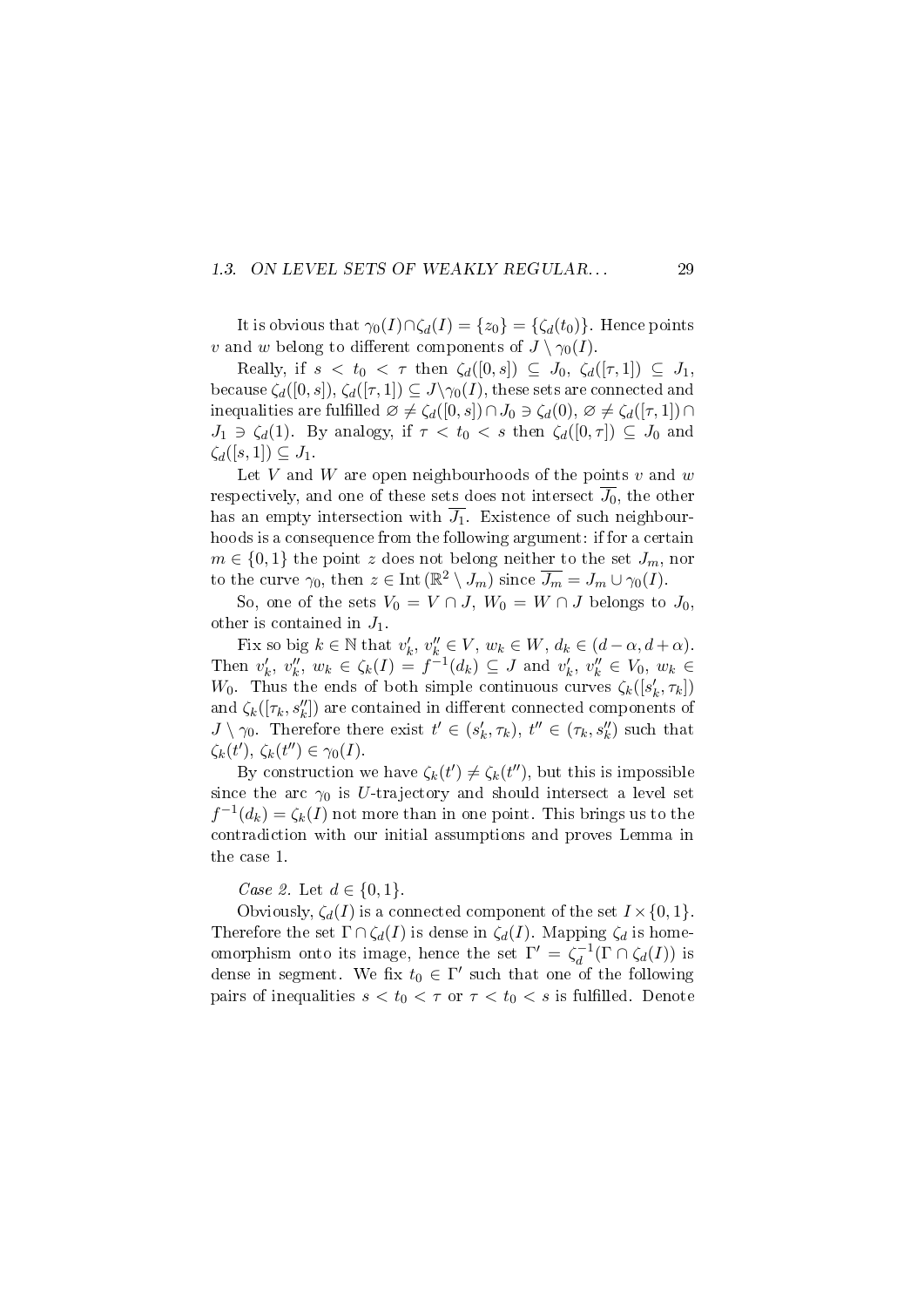$z_0 = \zeta_d(t_0)$ . By the choice of  $t_0$  there exists a U-trajectory which passes through  $z_0$ .

Further on this case is considered by analogy with case 1 with evident changes.  $\Box$ 

Let us recall one important definition (see [24, 41]). Let  $\alpha$ ,  $\beta: I \to \mathbb{R}^2$  be continuous curves. We designate by  $\mathrm{Aut}_+(I)$  a set of all orientation preserving homeomorphisms of the segment onto itself. For every  $H \in \text{Aut}_+(I)$   $(H(0) = 0)$  we sign

$$
D(H) = \max_{t \in I} \text{dist}(\alpha(t), \beta \circ H(t)).
$$

Definition 1.3.2. Value

$$
dist_{\mathcal{F}}(\alpha, \beta) = \inf_{H \in Aut_{+}(I)} D(H)
$$

is called a Frechet distance between curves  $\alpha$  and  $\beta$ .

For every value  $c \in I$  of a function f we can fix a parametrization  $\zeta_c: I \to \mathbb{R}^2$  of the level set  $f^{-1}(c)$  in such way that an inclusion  $\zeta_c(0) \in \{0\} \times I$  holds true (see Corollary 1.3.1). The following statement is valid.

**Lemma 1.3.2.** Let  $c \in I$ . For every  $\varepsilon > 0$  there exists  $\delta > 0$  such that dist $\mathcal{F}(\zeta_c, \zeta_d) < \varepsilon$  when  $|c - d| < \delta$ .

*Proof.* Let  $c \in I$ ,  $\zeta_c : I \to I^2$  be a simple continuous curve with a support  $f^{-1}(c)$ . Let  $\varepsilon > 0$  is given.

Let us find for every  $t \in I$  a number  $\delta(t) > 0$  which satisfies Lemma 1.3.1 for a point  $\zeta_c(t)$  and  $\hat{\varepsilon} = \varepsilon/2$ .

We consider two possibilities.

Case 1. Let  $c \in (0,1)$ . It is clear that for every  $t \in I$  there exists a neighbourhood  $U(t)$  of  $\zeta_c(t)$  which complies with the following conditions: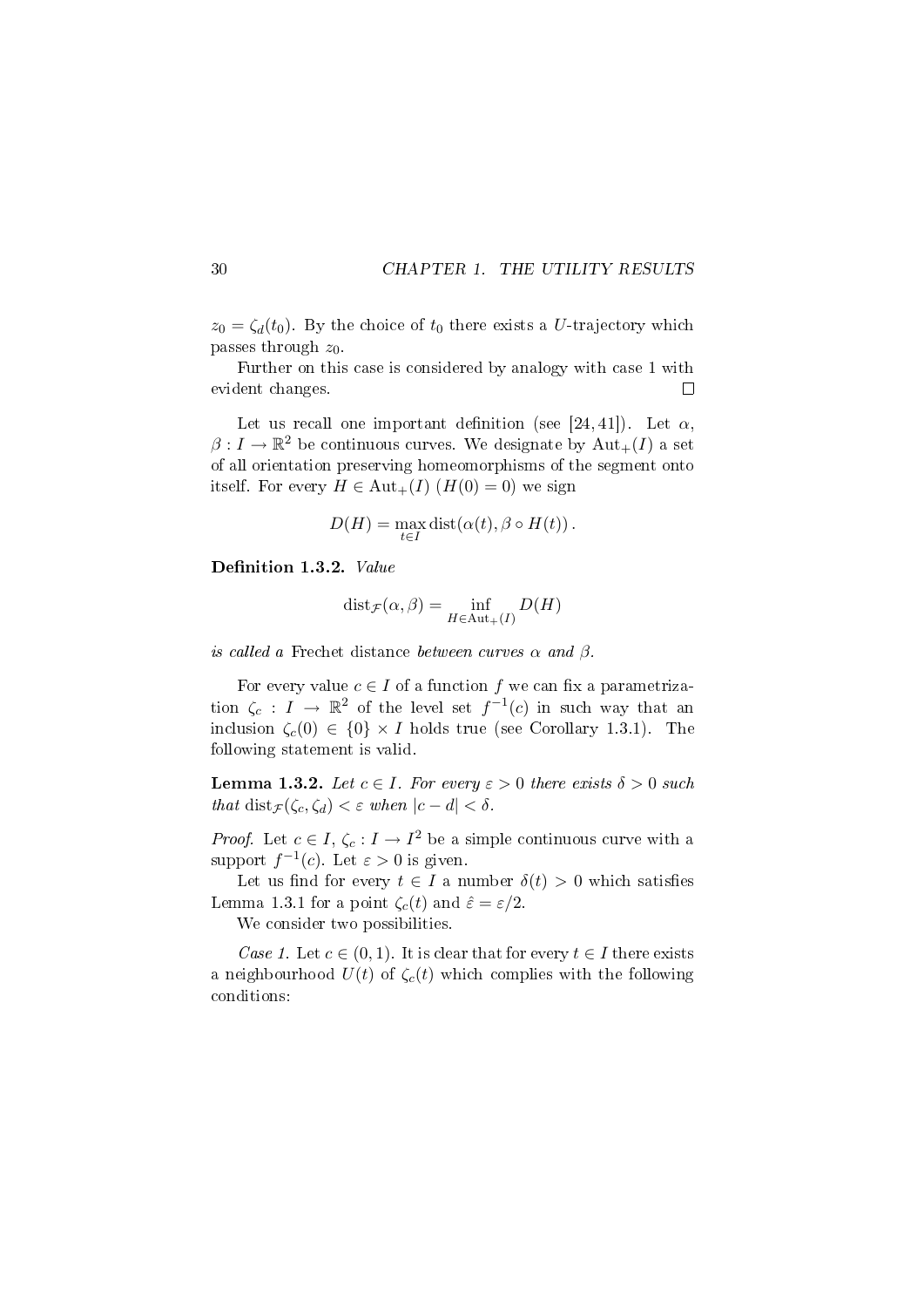#### 1.3. ON LEVEL SETS OF WEAKLY REGULAR... 31

- $U(t) \subseteq U_{\delta(t)}(\zeta_c(t));$
- $U(t)$  is a canonical neighbourhood from Definition 1.1.1 when  $t \in (0, 1)$  or from Definition 1.1.2 for  $t \in \{0, 1\}$ .

Let a family of sets

$$
U_0 = U(0), \quad U_1 = U(t_1), \dots, U_{n-1} = U(t_{n-1}), \quad U_n = U(1),
$$

forms a finite subcovering of a covering  $\{U(t)\}_{t\in I}$  of the compact  $f^{-1}(c)$ .

We denote  $z_i = \zeta_c(t_i)$ ,  $J_i = \zeta_c^{-1}(U_i \cap f^{-1}(c))$ ,  $i \in \{0, ..., n\}$ . By construction a family of sets  $\{J_i\}_{i=0}^n$  is a covering of I. From Definitions 1.1.1 and 1.1.2 it follows that

$$
J_0 \cong [0,1), \quad J_n \cong (0,1]; \qquad J_i \cong (0,1), \quad i \in \{1,\ldots,n-1\}.
$$

If necessary we decrease neighbourhoods  $U_i$  as much that on one hand they remain canonical and form a covering of  $f^{-1}(c)$  as before, on the other hand no two different intervals from the family  ${J_i}_{i=0}^n$  should have a common endpoint.

It is straightforward to prove that there exists a finite sequence of numbers  $0 = \tau_0 < \tau_1 < \ldots < \tau_{m-1} < \tau_m = 1$ , which satisfies a condition:

• for every  $k \in \{1, \ldots, m\}$  there exists  $i(k) \in \{0, \ldots, n\}$  such that  $\tau_{k-1}, \tau_k \in J_{i(k)}$ .

We fix such a family  $\{\tau_k\}_{k=0}^m$  and denote by  $\theta: \{1, \ldots, m\} \to$  $\{0, \ldots, n\}$  a mapping  $\theta : k \mapsto i(k)$ . We also designate  $w_k = \zeta_c(\tau_k)$ ,  $k \in \{0, \ldots, m\}.$ 

From Definitions 1.1.1 and 1.1.2 it follows that through every point  $w_k, k \in \{0, \ldots, m\}$  passes an U-trajectory  $\gamma_k : I \to I^2$ which complies with inequalities  $f \circ \gamma_k(0) < c < f \circ \gamma_k(1)$ . We can also assume that  $\gamma_0(I) \subset \{0\} \times I$  and  $\gamma_m(I) \subset \{1\} \times I$  (see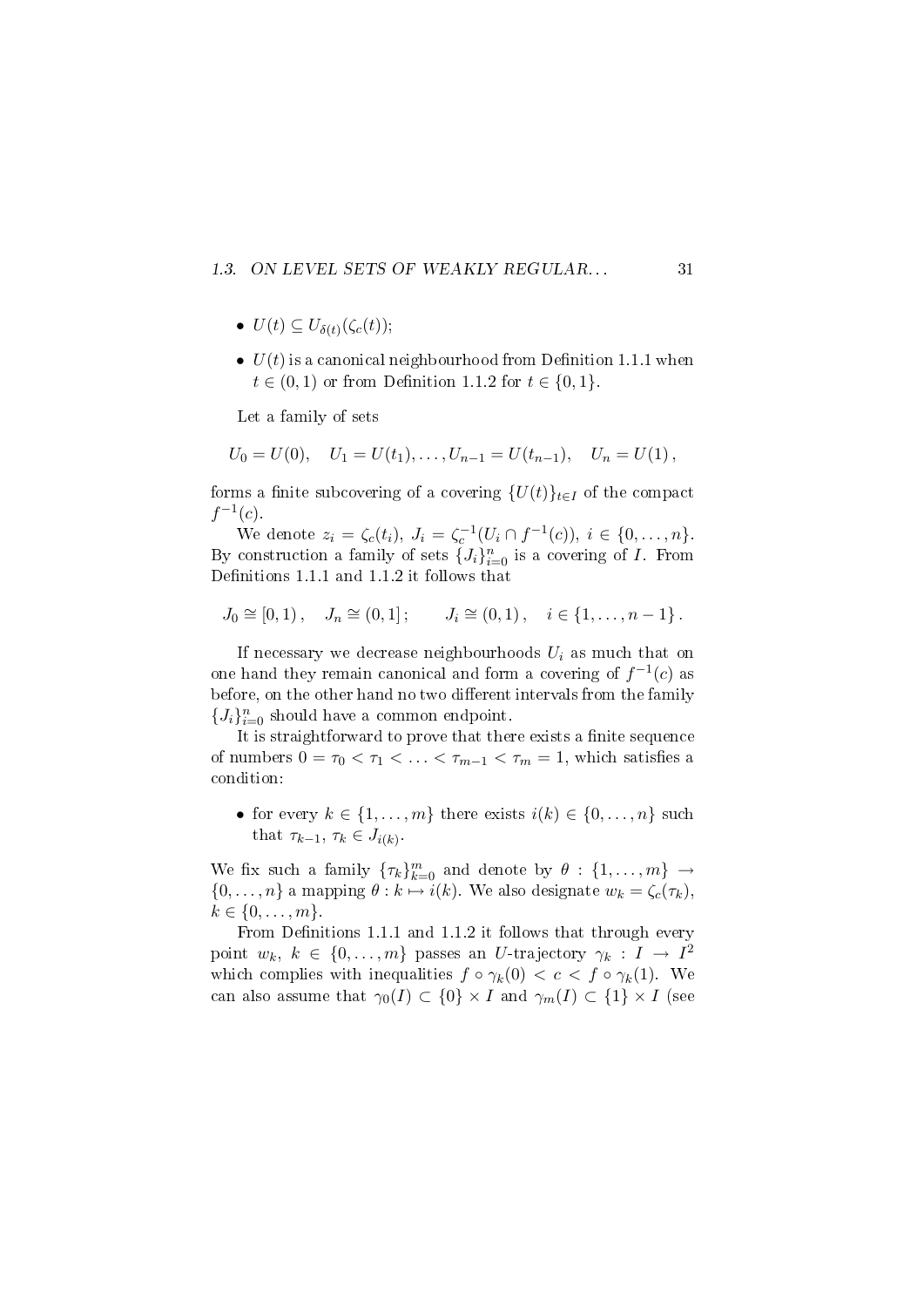Definition 1.1.2). If necessary we decrease these  $U$ -trajectories as much that they should be pairwise disjoint and for every  $k \in$  $\{0,\ldots,m\}$  relations  $\gamma_{k-1}(I),\,\gamma_k(I)\subset U_{\theta(k)}$  should hold true (that can be done since the curves  $\gamma_k$  are continuous and by construction inclusions  $w_{k-1}$ ,  $w_k \in U_{\theta(k)}$  are valid). Let us designate

$$
\delta = \min_{k \in \{0, \dots, m\}} \min(|f \circ \gamma_k(0) - c|, |f \circ \gamma_k(1) - c|).
$$

Suppose that an inequality  $|c - d| < \delta$  holds true. Then by construction a simple continuous curve  $\zeta_d: I \to I^2$  with the support  $f^{-1}(d)$  must intersect every U-trajectory  $\gamma_k$  in a single point  $w_k^d$ . Denote  $\tau_k^d = \zeta_d^{-1}$  $\overline{d}^{-1}(w_k^d), k \in \{0, \ldots, m\}.$ 

By choice of parameterization of curves  $\zeta_c$  and  $\zeta_d$  we have  $\zeta_c(j)$ ,  $\zeta_d(j) \in \{j\} \times I, j = 0, 1.$  Therefore  $w_k^d \in \gamma_k(I)$  when  $k = 0$  or  $m$ , and  $\tau_0^d = 0, \tau_m^d = 1.$ 

We designate  $K = [\min(c, d), \max(c, d)]$ . Let us consider a curvilinear quadrangle R bounded by curves  $\zeta_c, \, \gamma_0(I) \cap f^{-1}(K),$  $\zeta_d, \gamma_m(I) \cap f^{-1}(K)$ . Curves  $\gamma_k(I) \cap f^{-1}(K)$ ,  $k \in \{1, ..., m-1\}$ form cuts of this quadrangle between top and bottom sides and are pairwise disjoint. The straightforward consequence of this fact is that corresponding endpoints  $\{w_k\}$  and  $\{w_k^d\}$  of these cuts are similarly ordered on the curves  $\zeta_c$  and  $\zeta_d$ . Therefore

$$
0 = \tau_0^d < \tau_1^d < \ldots < \tau_{m-1}^d < \tau_m^d = 1.
$$

Let a mapping  $H: I \to I$  translates  $\tau_k$  to  $\tau_k^d$  for every  $k$  and a segment  $[\tau_{k-1}, \tau_k]$  linearly maps onto  $[\tau_{k-1}^d, \tau_k^d]$ ,  $k \in \{1, \ldots, m\}$ . It is clear that  $H \in \text{Aut}_+(I)$ .

Let us estimate the value of  $D(H)$ . By construction for every  $k \in \{1, \ldots, m\}$  we have

$$
w_{k-1}, w_k, w_{k-1}^d, w_k^d \in U_{\theta(k)}
$$
,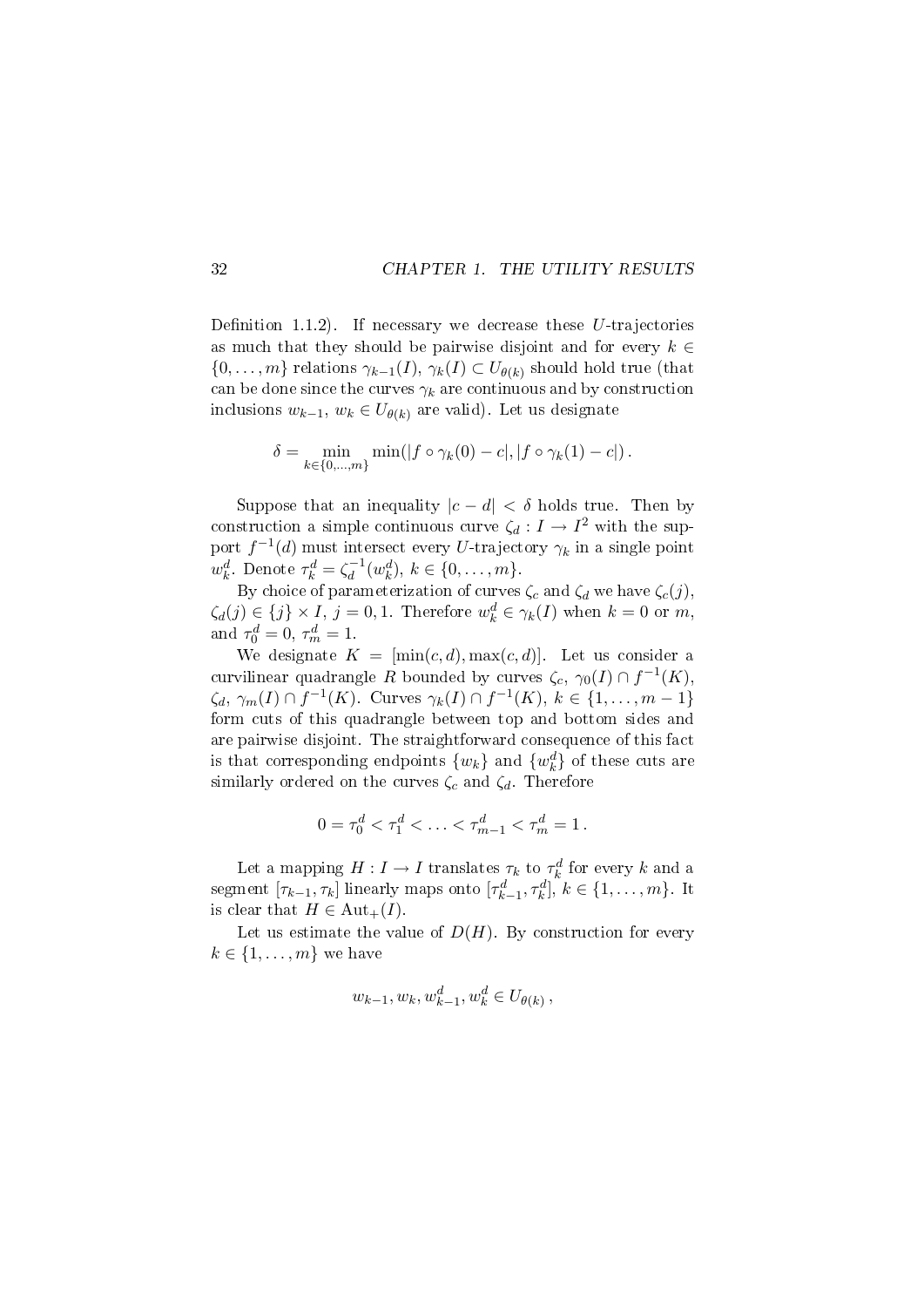#### 1.3. ON LEVEL SETS OF WEAKLY REGULAR... 33

therefore, it follows from the choice of neighbourhood  $U_{\theta(k)}$  of the point  $z_{\theta(k)}$  and from Lemma 1.3.1 that

$$
\zeta_c([\tau_{k-1},\tau_k]), \zeta_d([\tau_{k-1}^d,\tau_k^d]) \subset U_{\varepsilon/2}(z_{\theta(k)})
$$

and for every  $t \in [\tau_{k-1}, \tau_k]$  an inequality  $dist(\zeta_c(t), \zeta_d \circ H(t)) < \varepsilon$ holds true.

From what was said above we make a conclusion that

$$
dist_{\mathcal{F}}(\zeta_c, \zeta_d) \le D(H) = \max_{k \in \{1, \dots, m\}} \max_{t \in [\tau_{k-1}, \tau_k]} dist(\zeta_c(t), \zeta_d \circ H(t)) < \varepsilon,
$$

if  $|c - d| < \delta$ .

Case 2. Let  $c \in \{0,1\}$ . In this case proof mainly repeats argument of the previous case with the following changes.

We know already that a set  $\Gamma' = \zeta_c^{-1}(\Gamma \cap \zeta_c(I))$  is dense in segment (see the proof of Lemma 1.3.1). Moreover, every point of the set  $\{0,1\} \times (0,1)$  is a regular boundary point of f. Therefore, on each of lateral sides of the square  $f$  is strongly monotone, hence both of lateral sides of the square are supports of  $U$ -trajectories, and  $0, 1 \in \Gamma'$ .

The set  $\zeta_c(I)$  in the case under consideration is the linear segment, so we can select a covering  $\{U(t)\}_{t\in I}$  from the following reason:

- $U(t) = U_{\delta(t)}(\zeta_c(t))$  for  $t = 0, 1;$
- $U(t) = U_{\delta'(t)}(\zeta_c(t))$ , where  $\delta'(t) < \min(\delta, t, 1-t)$  when  $t \in$  $(0, 1)$ .

After the choice of numbers  $0 = \tau_0 < \tau_1 < \ldots < \tau_m = 1$  is done, we can with the help of small perturbations of  $\tau_1, \ldots, \tau_{m-1}$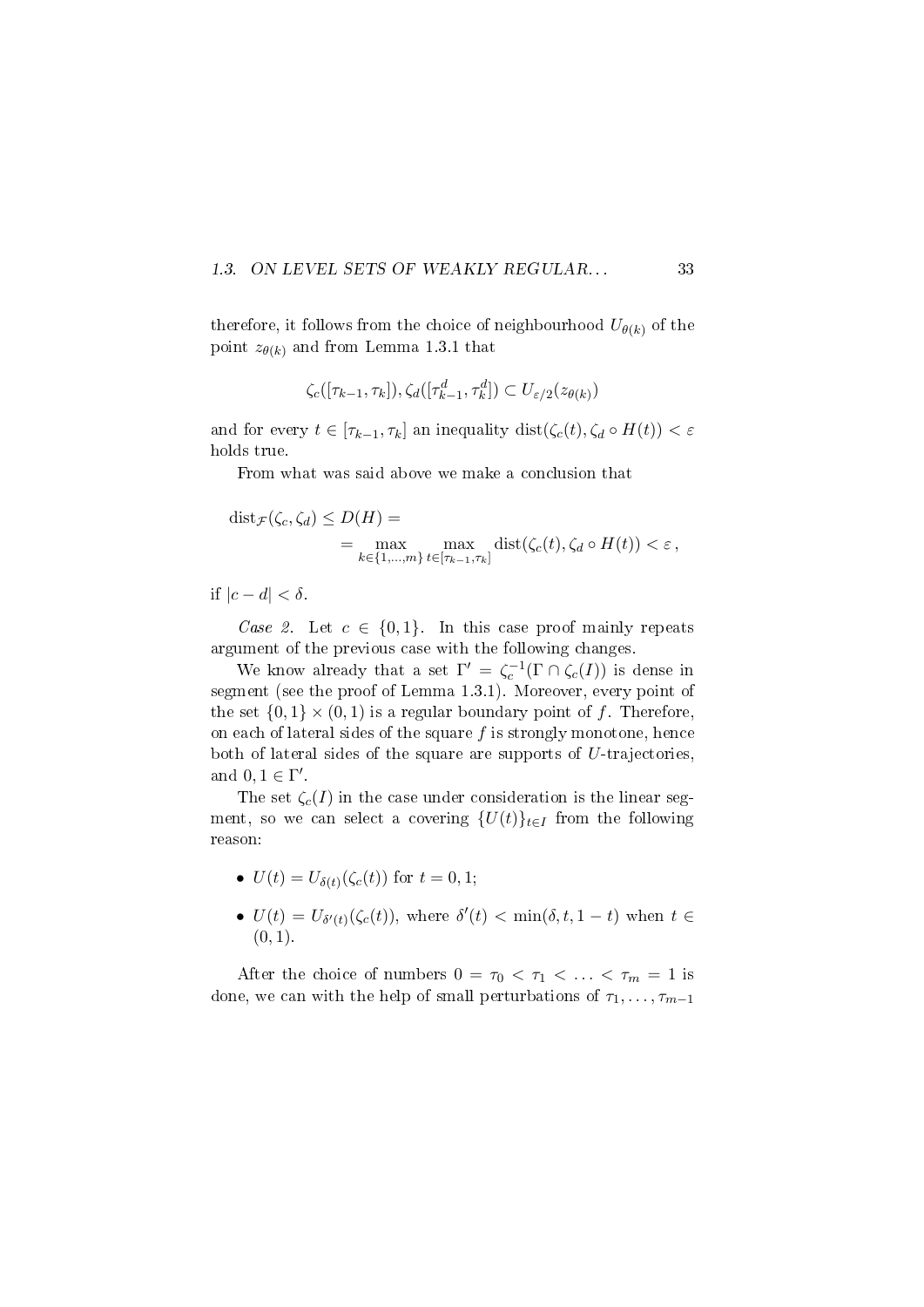achieve that  $\{\tau_0, \ldots, \tau_m\} \subset \Gamma'$  and a family  $\{\tau_k\}$  keeps its properties (see case 1). Then for every  $k \in \{0, \ldots, m\}$  there exists an U-trajectory which passes through  $\zeta_c(\tau_k)$ .

Subsequent proof repeats the argument of case 1.

 $\Box$ 

Let us remind several important definitions.

Let  $\lambda: I \to \mathbb{R}^2$  be a continuous curve. For every  $n \in \mathbb{N}$  we designate by  $S_n(\lambda)$  a set of all sequences  $(p_i \in \lambda(I))_{i=0}^n$  of the length  $n + 1$ , such that  $p_i = \lambda(t_i)$ ,  $i = 0, \ldots, n$ , and inequalities  $t_0 \leq t_1 \leq \ldots \leq t_n$  hold true. Denote

$$
d(p_0,...,p_n) = \min_{i=1,...,n} \text{dist}(p_{i-1},p_i).
$$

**Definition 1.3.3** (see [24, 41]). Let  $\lambda : I \to \mathbb{R}^2$  be a continuous curve,

$$
\mu_n(\lambda) = \sup_{(p_0,\ldots,p_n)\in S_n(\lambda)} d(p_0,\ldots,p_n), \quad n \in \mathbb{N}.
$$

A value

$$
\mu_{\lambda} = \sum_{n \in \mathbb{N}} \frac{\mu_n(\lambda)}{2^n}
$$

is called  $\mu$ -length of  $\lambda$ .

Let again  $\lambda: I \to \mathbb{R}^2$  be a continuous curve. We consider a family of continuous curves  $\lambda_t: I \to \mathbb{R}^2$ ,  $\lambda_t(\tau) = \lambda(t\tau)$ ,  $t \in I$ . Let  $\mu(t) = \mu_{\lambda_t}$ ,  $t \in I$ , be a  $\mu$ -length of the curve  $\lambda$  from 0 to t. It is known that  $\mu$  continuously and monotonically maps I onto  $[0, \mu_{\lambda}]$ . It is found that for an arbitrary continuous curve  $\lambda$  and for every  $c \in [0, \mu_\lambda]$  a set  $\lambda(\mu^{-1}(c))$  is singleton. Hence a mapping  $r_{\lambda}: [0, \mu_{\lambda}] \to \lambda(I) \subset \mathbb{R}^2$ ,  $r_{\lambda}(c) = \lambda(\mu^{-1}(c))$ , is well defined. It is known also that this mapping is continuous.

**Definition 1.3.4** (see [24]). A curve  $r_{\lambda}$  is called a  $\mu$ -parameterization *of*  $\lambda$ .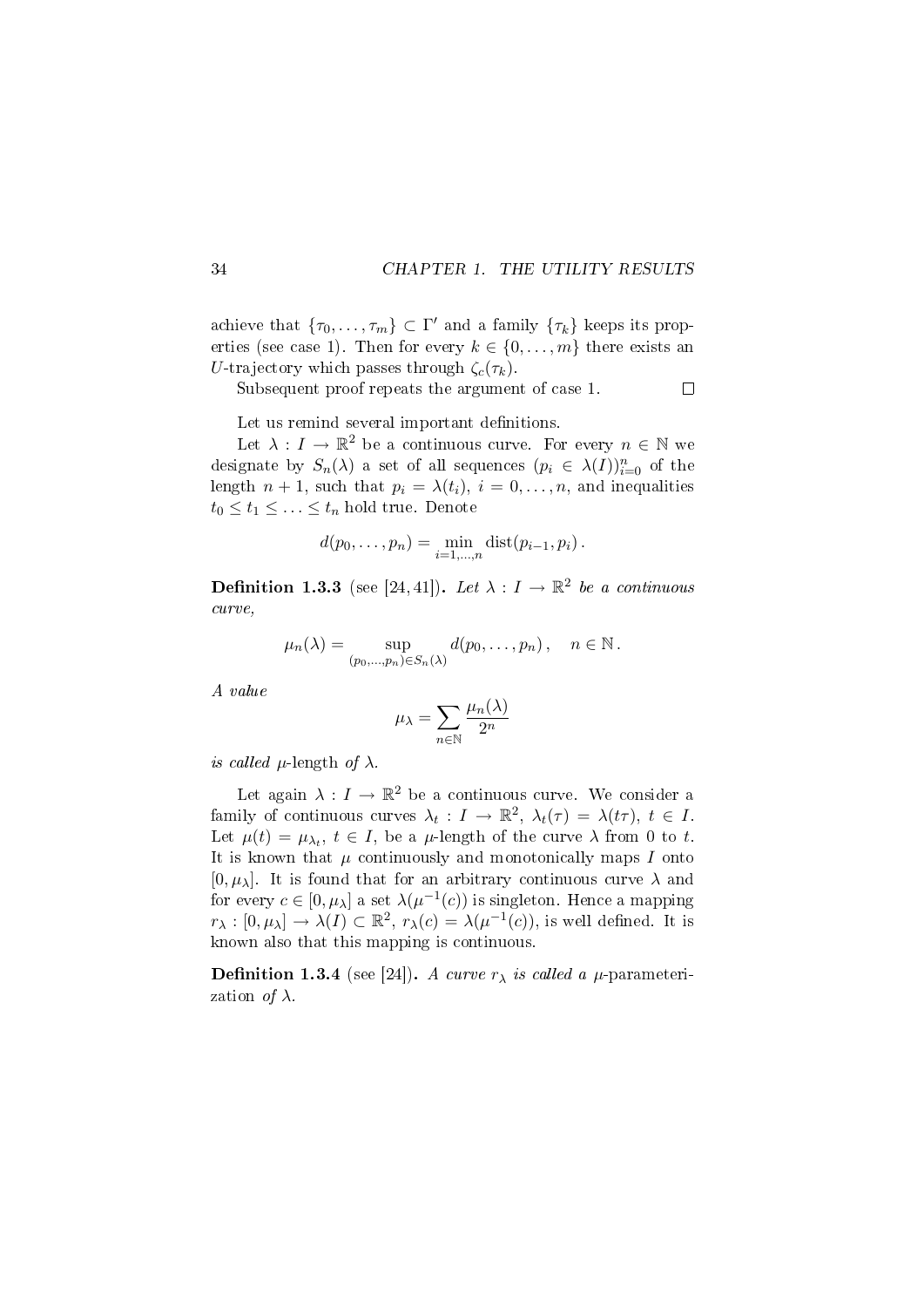#### 1.3. ON LEVEL SETS OF WEAKLY REGULAR... 35

We say that a continuous curve  $\eta: I \to \mathbb{R}^2$  is *derived* from a continuous curve  $\lambda: I \to \mathbb{R}^2$  if there exists such a continuous nondecreasing surjective mapping  $u : I \to I$  that  $\eta(t) = \lambda \circ u(t)$ ,  $t \in I$ . It is known that an arbitrary curve  $\lambda$  is derived from its  $\mu$ -parameterization  $r_{\lambda}$  (see [24]). Therefore, if  $\lambda$  is a simple continuous curve, then  $r_{\lambda}$  is also a simple continuous curve.

**Definition 1.3.5** (see [24]). Class of curves is a family of all continuous curves with the same µ-parameterization.

It turns out (see [24]) that the Frechet distance between curves does not change when we replace curves to other representatives of their class of curves. Consequently Frechet distance is well defined on the set of all classes of curves. Moreover it is known that Frechet distance is the distance function on this set. We shall denote metric space of classes of curves with the Frechet distance by  $\mathcal{M}(\mathbb{R}^2)$ .

We consider a set  $R \subseteq \mathcal{M}(\mathbb{R}^2) \times \mathbb{R}$ ,

$$
R = \bigcup_{\lambda \in \mathcal{M}(\mathbb{R}^2)} \{ (\lambda, \tau) \, | \, \tau \in [0, \mu_\lambda] \},
$$

and a correspondence  $q:R\to\mathbb{R}^2,$ 

$$
q(\lambda, \tau) = r_{\lambda}(\tau), \quad (\lambda, \tau) \in R,
$$

which maps a pair  $(\lambda, \tau)$  to a point of the curve  $\lambda$  such that  $\mu$ -length of  $\lambda$  from  $\lambda(0)$  to this point equals  $\tau$ . It is known (see [24]) that the mapping  $q$  is continuous. This allows us to prove following.

**Lemma 1.3.3.** Let  $\varphi: I \to \mathcal{M}(\mathbb{R}^2)$  be a continuous mapping such that  $\mu_{\varphi(t)} > 0$  for every  $t \in I$ .

Then a map  $\Phi: I^2 \to \mathbb{R}^2$ ,

$$
\Phi(\tau,t) = r_{\varphi(t)}(\mu_{\varphi(t)} \cdot \tau), \quad (\tau,t) \in I^2,
$$

is continuous and for any  $t \in I$  correlation  $\Phi(I \times \{t\}) = \varphi(t)(I)$ holds true.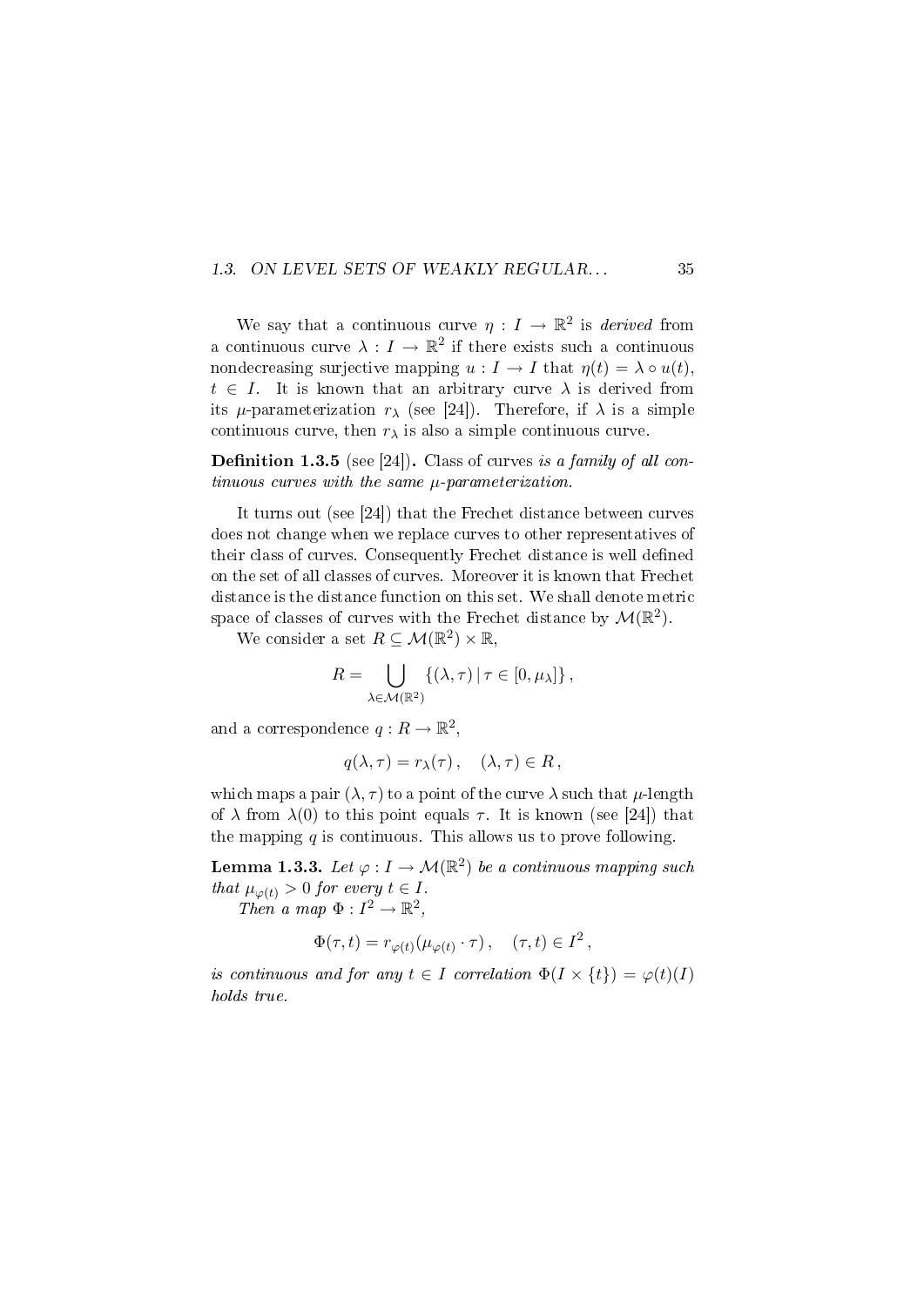Before we begin to prove Lemma we will check following statement.

**Proposition 1.3.2.** Let  $[a, b] \subseteq \mathbb{R}$  and  $\alpha$ ,  $\beta : [a, b] \rightarrow \mathbb{R}$  be such continuous functions that  $\alpha(x) < \beta(x)$  for every  $x \in [a, b]$ . Let

$$
K = \{(x, y) \in \mathbb{R}^2 \mid x \in [a, b], y \in [\alpha(x), \beta(x)]\}.
$$

Then a mapping  $G : [a, b] \times I \rightarrow K$ ,

$$
G(x,t) = (x, t\beta(x) + (1-t)\alpha(x))
$$

is homeomorphism.

*Proof.* We shall consider G as a mapping  $[a, b] \times I \to \mathbb{R}^2$ .

It is known (see [9]) that a mapping  $\Phi: X \to \prod_{\alpha} Y_{\alpha}$  is continuous iff a coordinate mapping  $\overline{\mathrm{pr}_{\alpha}} \circ \Phi : X \to Y_{\alpha}$  is continuous for every  $\alpha$ .

It is easy to see that coordinate mappings  $pr_1 \circ G : (x, t) \mapsto x$ and  $\text{pr}_2 \circ G(x,t) = t\beta(x) + (1-t)\alpha(x), (x,t) \in [a,b] \times I$ , are continuous since they both can be represented as compositions of continuous mappings. Therefore  $G$  is also continuous.

The mapping  $G$  is injective. It transforms linearly every segment  $\{x\} \times I$  onto a segment  $\{x\} \times [\alpha(x), \beta(x)]$ . It is clear that the subspace K of the plane  $\mathbb{R}^2$  is Hausdorff and  $G([a, b] \times I) = K$ . The space  $[a, b] \times I$  is compact, therefore G is homeomorphism onto its image K.  $\Box$ 

Proof of lemma 1.3.3. Let us consider a set

$$
K = \bigcup_{c \in I} \{ (c, \tau) \mid \tau \in [0, \mu_{\varphi(c)}] \},
$$

and a mapping  $\Psi = \varphi \times Id : K \to R \subset \mathcal{M}(\mathbb{R}^2) \times \mathbb{R}$ ,

$$
\Psi(c,\tau) = (\varphi(c),\tau), \quad (c,\tau) \in K.
$$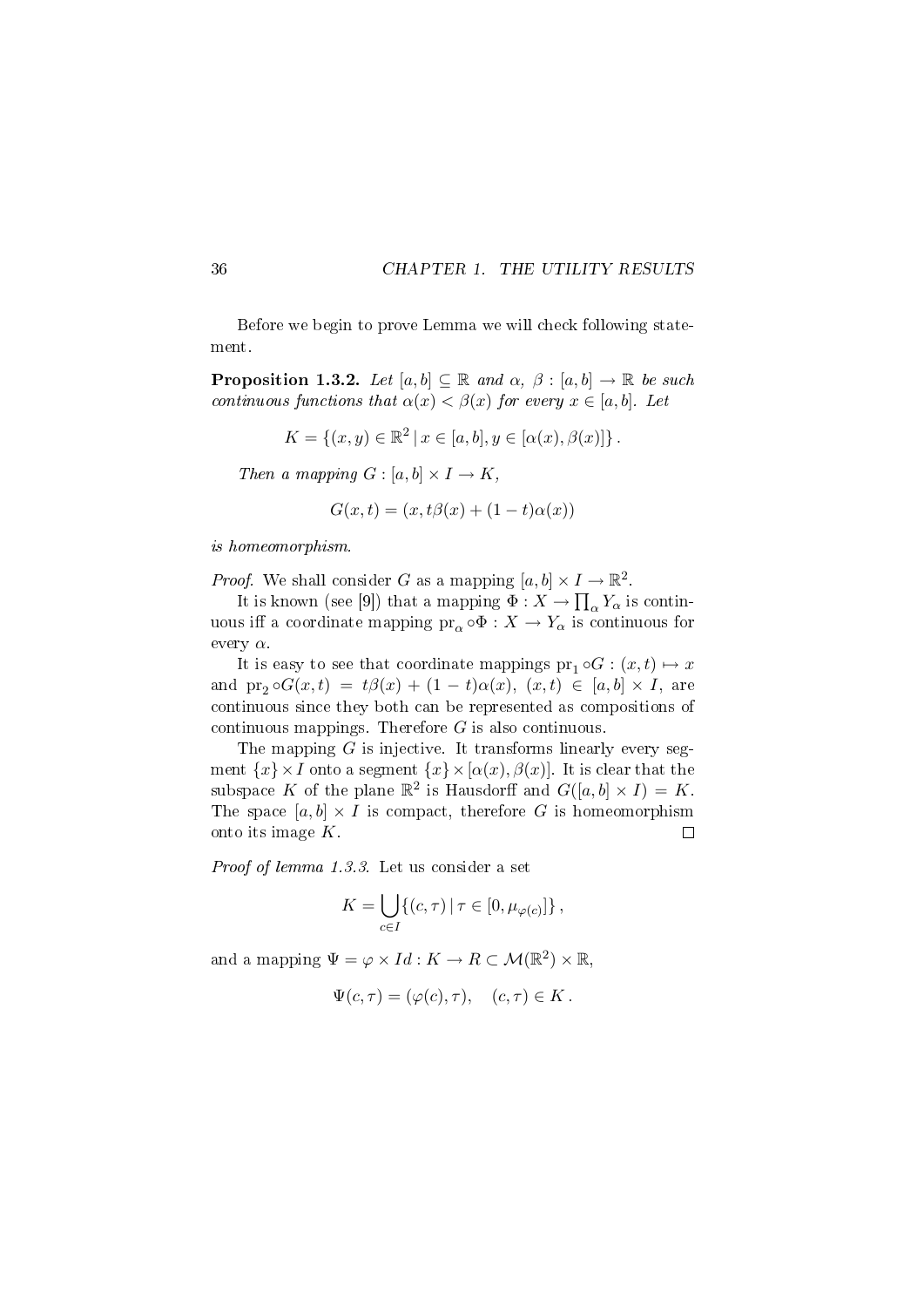#### 1.3. RECTIFICATION OF FOLIATIONS 37

It is clear that this mapping is continuous since both projections  $pr_1 = \varphi$  and  $pr_2 = Id$  are continuous.

We consider also a continuous mapping  $\theta = q \circ \Psi : K \to \mathbb{R}^2$ ,  $\theta(c,\tau) = r_{\varphi(c)}(\tau)$ ,  $(c,\tau) \in K$ . Obviously, following equalities hold true

$$
\theta(\{c\} \times [0, \mu_{\varphi(c)}]) = r_{\varphi(c)}([0, \mu_{\varphi(c)}]) = \varphi(c)(I).
$$

We denote  $\alpha(t) = 0$ ,  $\beta(t) = \mu_{\varphi(t)}$ ,  $t \in I$ . It is known (see [24]) that a function which associates to a continuous curve  $\lambda$  its  $\mu$ length  $\mu_{\lambda}$  is continuous on the space  $\mathcal{M}(\mathbb{R}^2),$  therefore functions  $\alpha$  and  $\beta$  are continuous. Moreover,  $\alpha(t) < \beta(t)$  for every  $t \in I$  by condition of Lemma. We apply Proposition 1.3.2 to  $K$  and get a homeomorphism  $G: I^2 \to K$ ,  $G(t, \tau) = (t, \mu_{\varphi(t)} \cdot \tau), (t, \tau) \in I^2$ such that  $G({t} \times I) = {t} \times [0, \mu_{\varphi(c)}]$  for all  $t \in I$ .

Let us consider also a homeomorphism  $T: I^2 \to I^2, T(x, y) =$  $(y, x), (x, y) \in I<sup>2</sup>$  and a continuous mapping  $\Phi = \theta \circ G \circ T : I<sup>2</sup> \rightarrow$  $\mathbb{R}^2,$ 

$$
\Phi(\tau,t)=\theta\circ G(t,\tau)=\theta(t,\mu_{\varphi(t)}\cdot\tau)=r_{\varphi(t)}(\mu_{\varphi(t)}\cdot\tau)\,,\quad (\tau,t)\in I^2\,.
$$

This mapping complies with the equalities

$$
\Phi(I \times \{t\}) = \theta \circ G(\{t\} \times I) = \theta(\{t\} \times [0, \mu_{\varphi(t)}]) = \varphi(t)(I).
$$

Lemma is proved.

 $\Box$ 

## 1.4 Rectification of foliations on disk which are induced by regular functions.

What we said above allows us to prove the following theorem.

**Theorem 1.4.1.** Let a continuous function  $f: I^2 \to \mathbb{R}$  complies with the following conditions: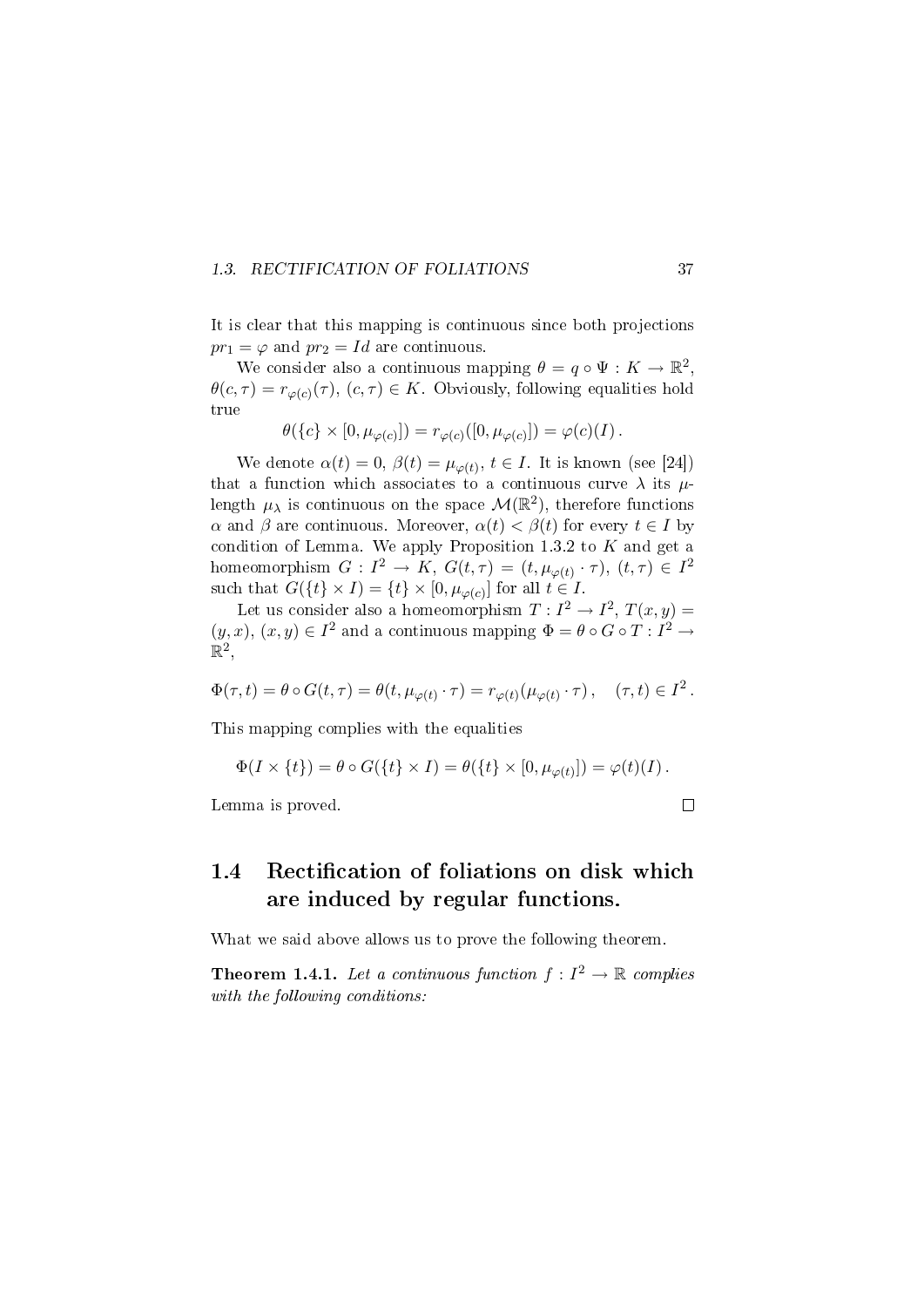- $f([0, 1] \times \{0\}) = 0, f([0, 1] \times \{1\}) = 1;$
- $\bullet$  every point of the set  $\mathring{I}^2$  is a regular point of f;
- all points of a set  $\{0,1\} \times (0,1)$  are regular boundary points of  $f$ ;
- through any point of a subset  $\Gamma$  dense in  $(0, 1) \times \{0, 1\}$  passes a U-trajectory.

Then there exists a homeomorphism  $H_f: I^2 \to I^2$  such that  $H_f(z) = z$  for all  $z \in I \times \{0,1\}$  and  $f \circ H_f(x,y) = y$  for every  $(x, y) \in I^2$ .

*Proof.* For every value  $c \in I$  of the function  $f$  we fix a parametrization  $\zeta_c: I \to \mathbb{R}^2$  of the level curve  $f^{-1}(c)$  to satisfy equalities  $\zeta_c(0) \in \{0\} \times I$  (see Corollary 1.3.1).

We consider a mapping  $\varphi: I \to \mathcal{M}(\mathbb{R}^2), \varphi(c) = \zeta_c, c \in I$ . From Lemma 1.3.2 it follows that this map is continuous. Moreover, it is known (see [24]) that for every continuous curve  $\lambda$  an inequality  $\mu_{\lambda} \geq (\text{diam }\lambda(I))/2$  holds true. Therefore  $\mu_{\zeta_c} > 0$  for every  $c \in I$ and  $\varphi$  complies with the condition of Lemma 1.3.3.

Let  $\Phi: I^2 \to \mathbb{R}^2$ ,  $\Phi(\tau, t) = r_{\zeta_t}(\mu_{\zeta_t} \cdot \tau), (\tau, t) \in I^2$  is a continuous mapping from Lemma 1.3.3. Then

$$
\Phi(I^2) = \bigcup_{c \in I} \Phi(I \times \{c\}) = \bigcup_{c \in I} \zeta_c(I) = \bigcup_{c \in I} f^{-1}(c) = I^2.
$$

For every simple continuous curve  $\zeta_c$ ,  $c \in I$ , its  $\mu$ -parametrization  $r_{\zeta_c}$  is a simple continuous curve, so for every  $c \in I$  a mapping

$$
\Phi\big|_{I\times \{c\}}:I\times \{c\}\to \zeta_c(I)
$$

is injective. More than that, when  $c \neq d$  we obviously have

$$
\Phi(I \times \{c\}) \cap \Phi(I \times \{d\}) = \zeta_c(I) \cap \zeta_d(I) = f^{-1}(c) \cap f^{-1}(d) = \varnothing.
$$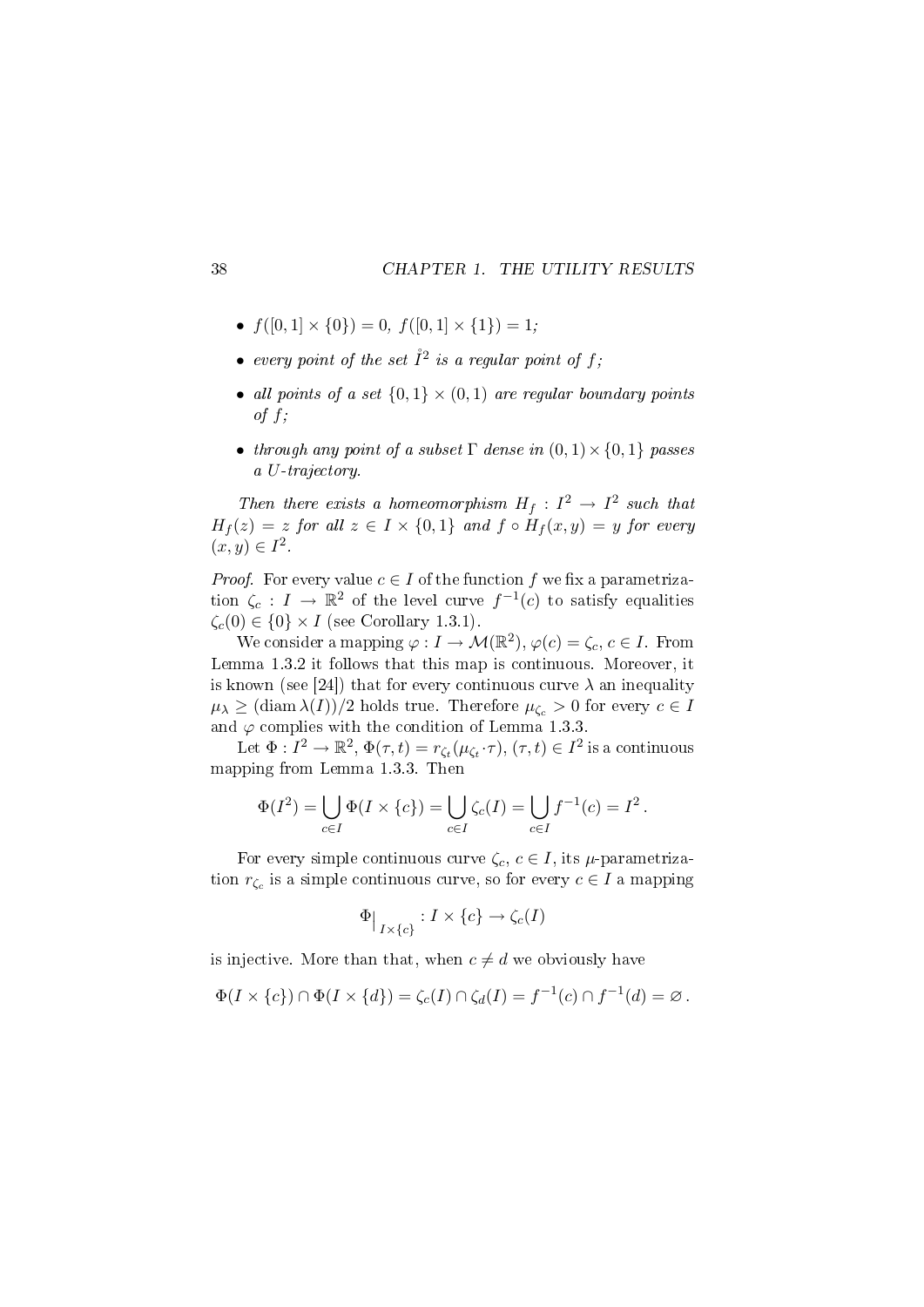#### 1.4. RECTIFICATION OF FOLIATIONS 39

Therefore  $\Phi$  is injective mapping. It is known that a continuous injective mapping of compact into a Hausdorff space is a homeomorphism onto its image, hence  $\Phi: I^2 \to I^2$  is homeomorphism.

Let us denote  $H_f = \phi$ . It is obvious that  $H_f(x, y) \in \zeta_y(I)$  and  $\zeta_y(I) = f^{-1}(y)$ , so  $\hat{f} \circ H_f(x, y) = y$  for all  $(x, y) \in I^2$ .

It is straightforward to prove that if a support of a continuous curve  $\lambda: I \to \mathbb{R}^2$  is a linear segment of the length s, then  $\mu_n(\lambda) = s/n, n \in \mathbb{N},$ 

$$
\mu_\lambda = \sum_{n\in\mathbb{N}}\frac{s}{n2^n} = s\cdot S\,,\quad S = \sum_{n\in\mathbb{N}}\frac{1}{n2^n}\,,
$$

and  $r_{\lambda}: [0, \mu_{\lambda}] \to \lambda(I)$  maps a segment  $[0, \mu_{\lambda}] = [0, s \cdot S]$  linearly onto  $\lambda(I)$ .

Consequently

$$
H_f(\tau, 0) = \Phi(\tau, 0) = r_{\zeta_0}(\mu_{\zeta_0} \cdot \tau) = (\tau, 0),
$$
  

$$
H_f(\tau, 1) = \Phi(\tau, 1) = r_{\zeta_1}(\mu_{\zeta_1} \cdot \tau) = (\tau, 1), \quad \tau \in I.
$$

So,  $H_f(z) = z$  for all  $z \in I \times \{0, 1\}$ .

**Corollary 1.4.1.** Let a continuous function  $f: I^2 \to \mathbb{R}$  complies with all conditions of Theorem  $1.4.1$  except the first one, instead of which the following condition is fulfilled:

•  $f([0, 1] \times \{0\}) = f_0, f([0, 1] \times \{1\}) = f_1$  for certain  $f_0, f_1 \in \mathbb{R}$ ,  $f_0 \neq f_1$ .

Then there exists a homeomorphism  $H_f: I^2 \to I^2$  such that  $H_f(z) = z$  for all  $z \in I \times \{0,1\}$  and  $f \circ H_f(x,y) = (1-y)f_0 + yf_1$ for every  $(x, y) \in I^2$ .

*Proof.* Let us consider a homeomorphism  $h : \mathbb{R} \to \mathbb{R}$ .

$$
h(t) = \frac{t - f_0}{f_1 - f_0} \, .
$$

 $\Box$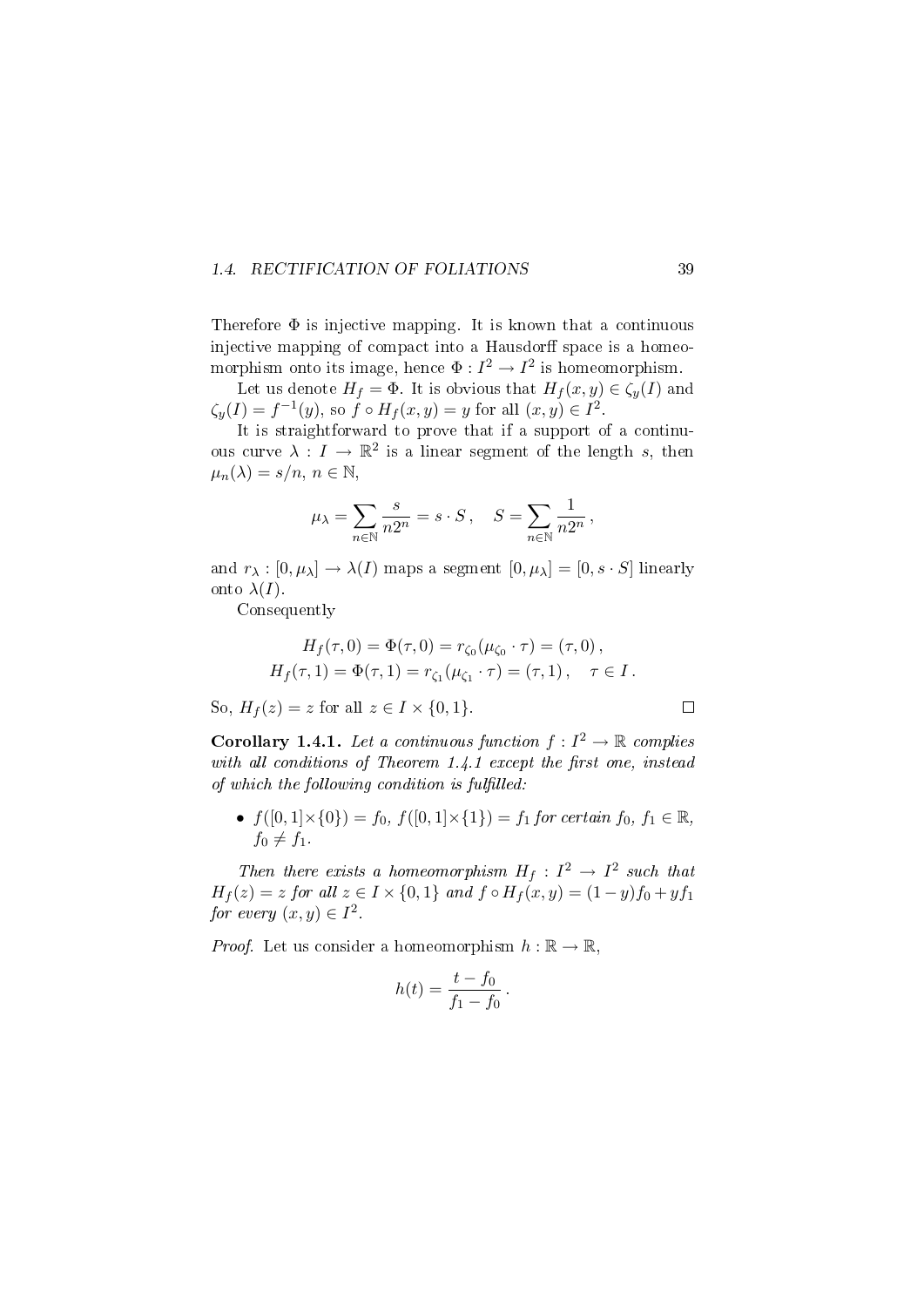An inverse mapping  $h^{-1} : \mathbb{R} \to \mathbb{R}$  is given by a relation  $h^{-1}(\tau) =$  $(f_1 - f_0)\tau + f_0 = \tau f_1 + (1 - \tau)f_0.$ 

It is clear that a function  $\tilde{f} = h \circ f$  satisfies condition of Theorem 1.4.1. Therefore there exists a homeomorphism  $H_{\tilde{f}}: I^2 \to I^2$ which fixes top and bottom sides of the square and such that  $\tilde{f} \circ H_{\tilde{f}}(x,y) = y, (x,y) \in I^2$ . Then  $f \circ H_{\tilde{f}}(x,y) = h^{-1} \circ \tilde{f} \circ$  $H_{\tilde{f}}(x,y) = h^{-1}(y) = yf_1 + (1-y)f_0, (x,y) \in I^2$  and the mapping  $H_f = H_f$  complies with the condition of Corollary.  $\Box$ 

We shall need the following lemma.

Lemma 1.4.1. Let  $[a, b] \in \mathbb{R}$  and  $\alpha$ ,  $\beta : [a, b] \rightarrow \mathbb{R}$  are such continuous functions that  $\alpha(t) < \beta(t)$  for every  $t \in [a, b]$ . Let

$$
K = \{(x, y) \in \mathbb{R}^2 \mid y \in [a, b], x \in [\alpha(y), \beta(y)]\},\
$$
  

$$
\mathring{K} = \{(x, y) \in \mathbb{R}^2 \mid y \in (a, b), x \in (\alpha(y), \beta(y))\}.
$$

Suppose that a continuous function  $f: K \to \mathbb{R}$  satisfies the following conditions:

- $f([\alpha(a), \beta(a)] \times \{a\}) = f_0, f([\alpha(b), \beta(b)] \times \{b\}) = f_1$  for some  $f_0 \neq f_1$ ;
- every point of the set  $K$  is regular point of f:
- all points of the set  $\{(x, y) | y \in (a, b), x \in \{\alpha(y), \beta(y)\}\}\$ are regular boundary points of  $f$ ;
- through any point of a set  $\Gamma$  dense in  $((\alpha(a), \beta(a)) \times \{a\}) \cup$  $((\alpha(b), \beta(b)) \times \{b\})$  passes an U-trajectory.

Then there exists a homeomorphism  $H_f: K \to K$  such that  $H_f(z) = z$  for all  $z \in ([\alpha(a), \beta(a)] \times \{a\}) \cup ([\alpha(b), \beta(b)] \times \{b\})$  and

$$
f \circ H_f(x, y) = ((b - y)f_0 + (y - a)f_1)/(b - a)
$$

for every  $(x, y) \in K$ .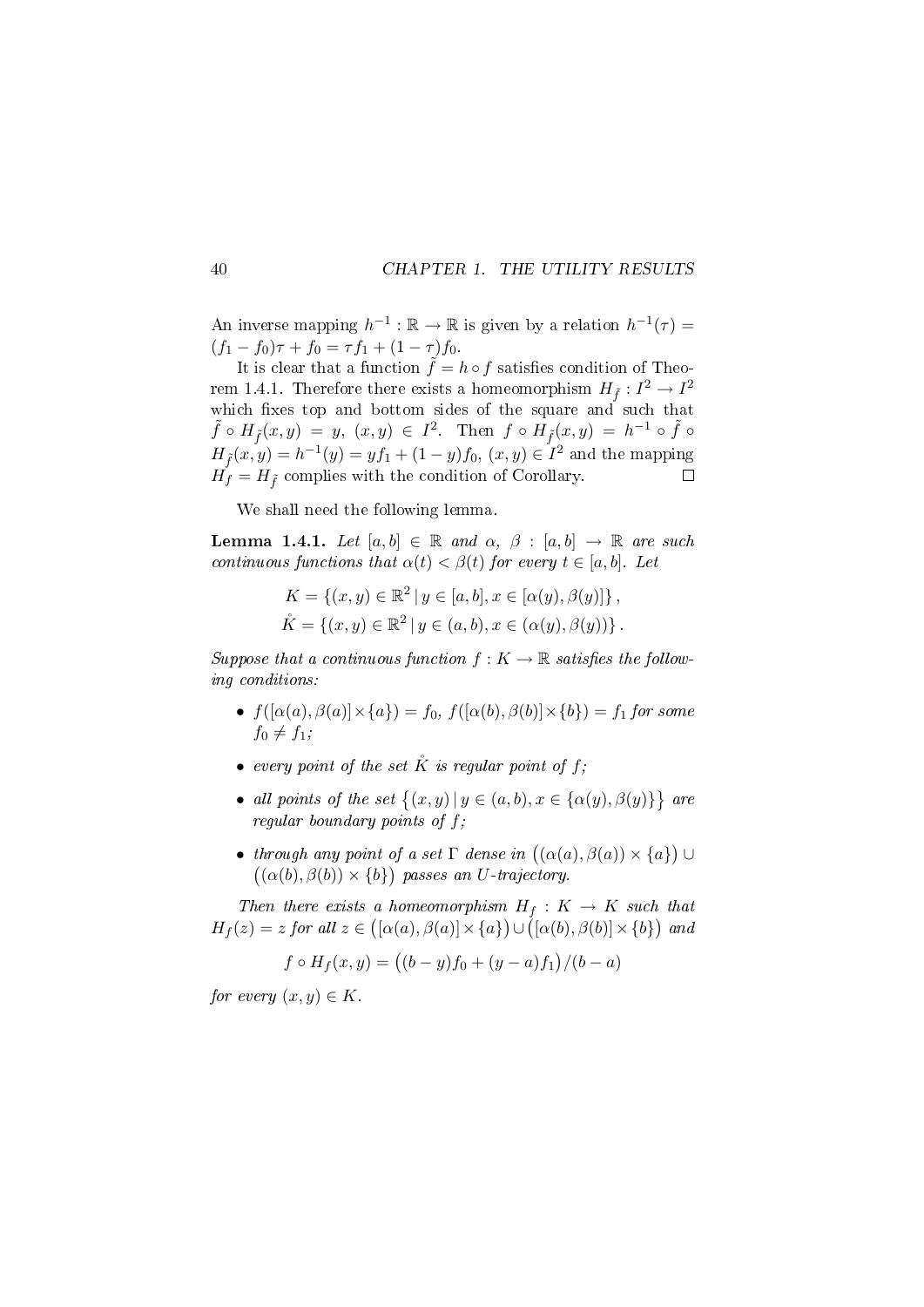### 1.4. RECTIFICATION OF FOLIATIONS 41

*Proof.* Let  $T: I^2 \to I^2$ ,  $T(x,y) = (y,x)$ ,  $(x,y) \in \mathbb{R}^2$ . Let us designate by  $\text{pr}_1, \text{pr}_2 : \mathbb{R}^2 \to \mathbb{R}$  projections on corresponding coordinates.

We consider a set  $K^T = \{(x, y) | T(x, y) \in K\}$  and use Proposition 1.3.2 to map it onto a rectangle  $[a, b] \times I$  with the help of a homeomorphism G. Note that on construction  $pr_1 \circ G(x, y) = x$ ,  $(x, y) \in K^T$ .

Let us examine a homeomorphism  $\hat{G} = T \circ G \circ T : K \to I \times [a, b]$ and a linear homeomorphism  $L: I \times [a, b] \rightarrow I^2$ ,  $L(x, y) = (x, (y$  $a)/(b-a)$ ,  $(x, y) \in I \times [a, b]$ . Denote  $F = L \circ \hat{G} : K \to I^2$ . Clearly F is homeomorphism. It is easy to see that  $pr_2 \circ \hat{G}(x, y) = y$ ,  $(x, y) \in K$ , hence  $\text{pr}_2 \circ F(x, y) = (y - a)/(b - a)$  for every  $(x, y) \in$ K.

Consider a continuous function  $\hat{f} = f \circ F^{-1} : I^2 \to \mathbb{R}$ . A straightforward verification shows that  $\hat{f}$  complies with condition of Corollary 1.4.1, therefore there exists a homeomorphism  $H_{\hat{r}}$ :  $I^2 \rightarrow I^2$  which is identity on the set  $I \times \{0,1\}$  and such that  $\hat{f} \circ H_{\hat{f}}(x, y) = f_1 y + f_0 (1 - y)$  for all  $(x, y) \in I^2$ .

Let us denote  $H_f = F^{-1} \circ H_{\hat{f}} \circ F : K \to K$ . It is easy to see that

$$
F\Big(\big([\alpha(a),\beta(a)]\times\{a\}\big)\cup\big([\alpha(b),\beta(b)]\times\{b\}\big)\Big)=I\times\{0,1\}\,
$$

therefore form Corollary 1.4.1 it follows that  $H_f(z) = F^{-1} \circ H_{\hat{f}} \circ$  $F(z) = F^{-1} \circ F(z) = z$  for every  $z \in ([\alpha(a), \beta(a)] \times \{a\})$  $([\alpha(b), \beta(b)] \times \{b\}).$ 

Moreover, for every  $(x, y) \in K$  we have  $f \circ H_f(x, y) = f \circ$  $F^{-1} \circ H_{\hat{f}} \circ F(x, y) = \hat{f} \circ H_{\hat{f}} \circ F(x, y) = f_1 \tau + f_0(1 - \tau),$  where  $\tau = \text{pr}_2 \circ F(x, y) = (y - a)/(b - a)$ . Taking into account an equality  $1 - \tau = (b - y)/(b - a)$ , finally we obtain

$$
f \circ H_f(x, y) = \frac{(y-a)f_1 + (b-y)f_2}{b-a}, \quad (x, y) \in K.
$$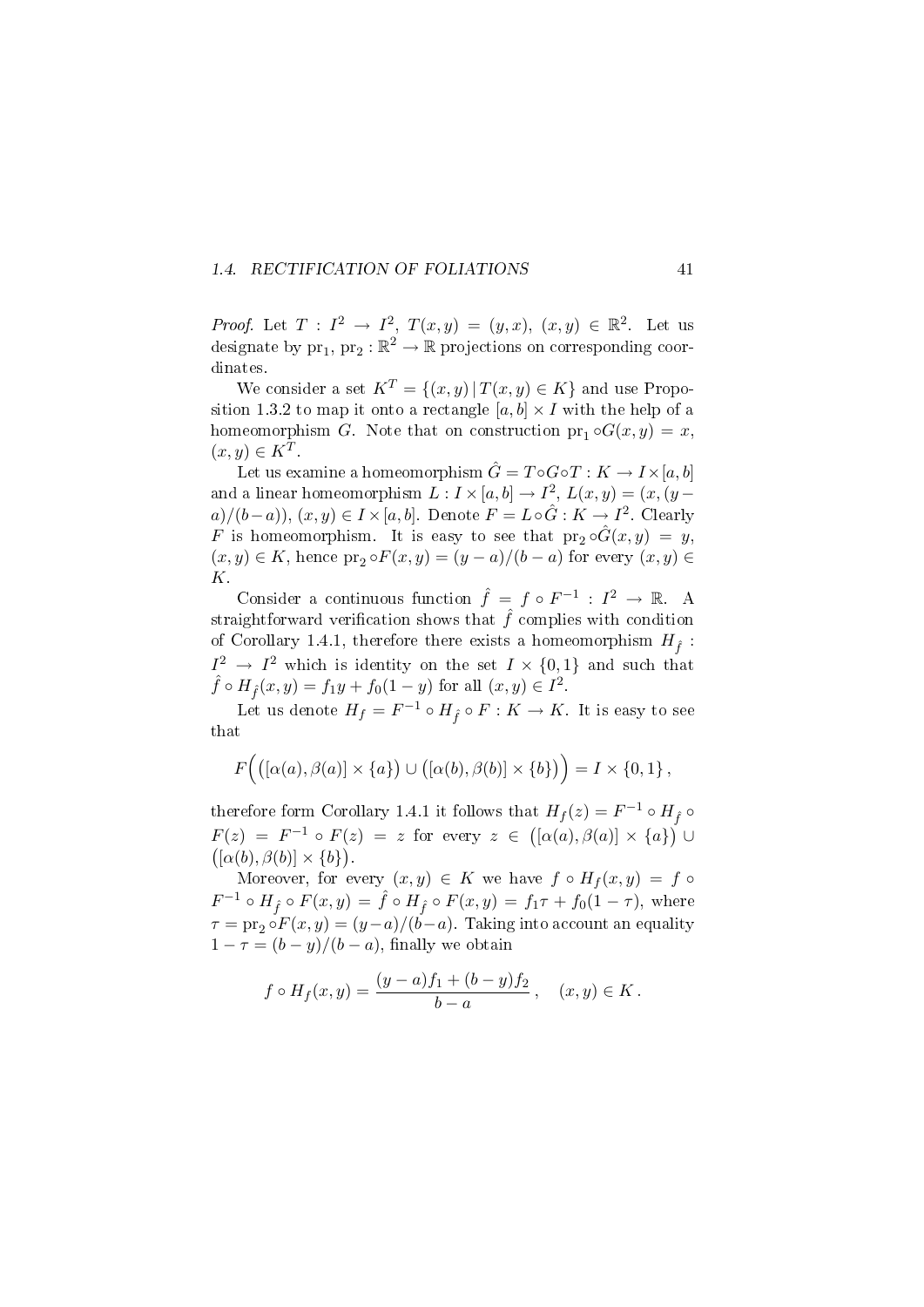Lemma is proved.

Let us introduce following notation:  $a_- = (-1,0), a_+ = (1,0),$ 

$$
\overline{D}_+^2 = \{z \mid |z| \le 1 \text{ and } \text{Im } z \ge 0\},\
$$
  

$$
\mathring{D}_+^2 = \{z \mid |z| < 1 \text{ and } \text{Im } z > 0\},\
$$
  

$$
S_+ = \{z \mid |z| = 1 \text{ and } \text{Im } z \ge 0\}, \quad \mathring{S}_+ = S_+ \setminus \{a_-, a_+\}.
$$

**Theorem 1.4.2.** Let a continuous function  $f: \overline{D}_{+}^{2} \rightarrow \mathbb{R}$  complies with conditions:

- $\bullet\ \ every\ point\ of\ the\ set\ \rD^2_+\ is\ a\ regular\ point\ of\ f;$
- a certain point  $v \in \dot{S}_+$  is local maximum of f, all the rest points of  $\hat{S}_+$  are regular boundary points of f;
- $f([-1, 1] \times \{0\}) = 0, f(v) = 1;$
- through every point of a set  $\Gamma$  which is dense in  $(0,1) \times \{0,1\}$ passes an U-trajectory.

Then there exists a homeomorphism  $H_f : \overline{D}_+^2 \to \overline{D}_+^2$  such that  $H_f(z) = z$  for all  $z \in [-1,1] \times \{0\}$  and  $f \circ H_f(x,y) = y$  for every  $(x, y) \in \overline{D}_{+}^{2} \subset \mathbb{R}^{2}$ .

*Proof.* We designate by  $\gamma$  and  $\gamma$ + close arcs which are contained in  $S_+$  and join with v points a<sub>-</sub> and a<sub>+</sub> respectively. Let  $\gamma$ <sub>-</sub> =  $\gamma$ - \ {a-, v} and  $\gamma$ + =  $\gamma$ + \ {a+, v} are corresponding open arcs. It is clear that on each of the arcs  $\gamma$  and  $\gamma$ + function f changes strictly monotonously from 0 to 1.

Similarly to Proposition 1.3.1 we prove that  $f$  is weakly regular on  $\overline{D}_+^2$ . Like in Corollary 1.3.1 from this follows that  $f(z) \in (0,1)$ for all  $z\in \overline{D}^2_+\backslash \big(([-1,1]\times\{0\})\cup\{v\}\big)$  and for every  $c\in (0,1)$  a level

 $\Box$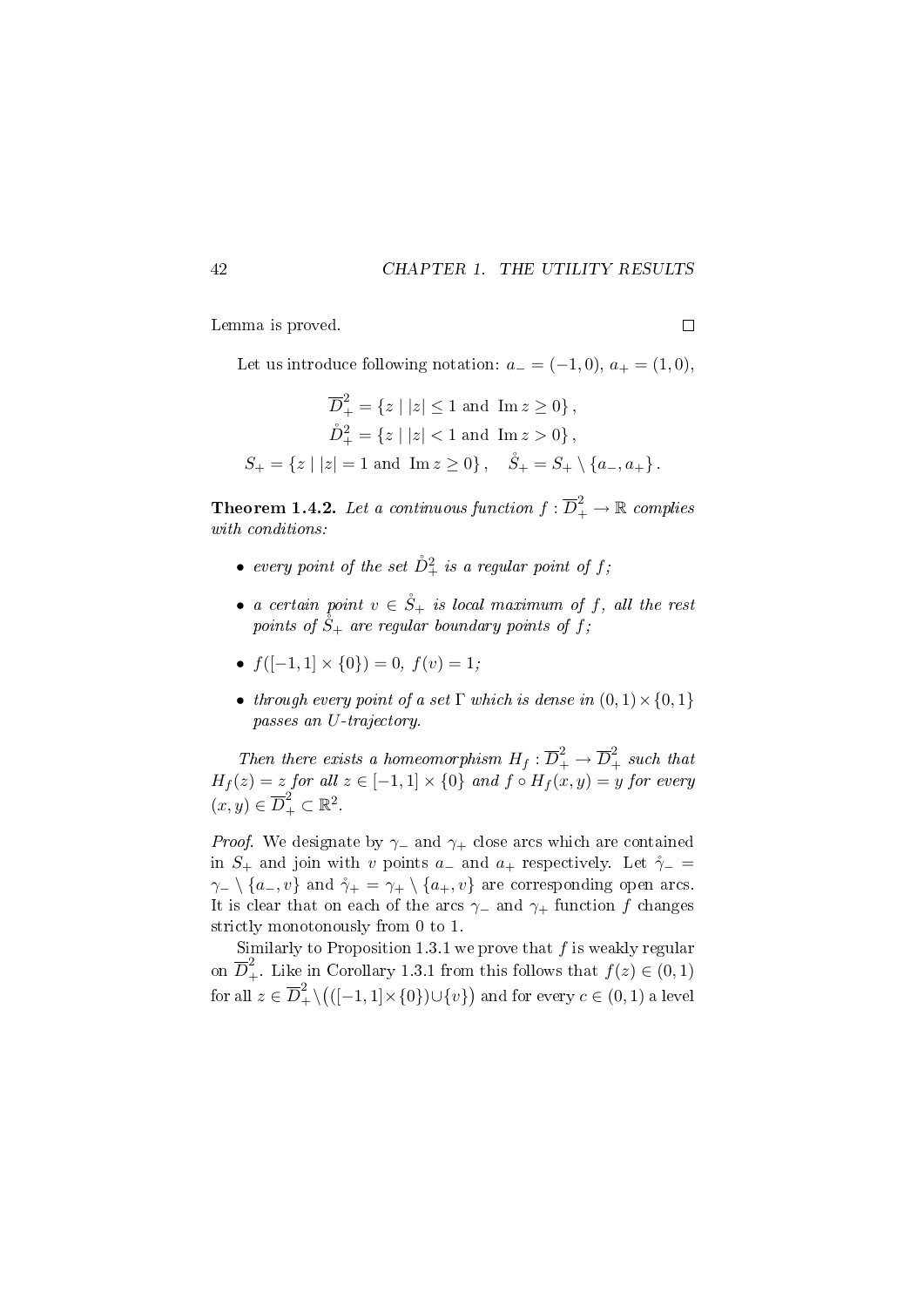#### 1.4. RECTIFICATION OF FOLIATIONS 43

set  $f^{-1}(c)$  is a support of a simple continuous curve  $\zeta_c: I \to \overline{D}_+^2$ , with  $\zeta_c(0) \in \mathring{\gamma}_-, \zeta_c(1) \in \mathring{\gamma}_+$  and  $\zeta_c(t) \in \mathring{D}_+^2$  when  $t \in (0,1)$ .

We apply Proposition 1.2.2 to a level set  $f^{-1}(1) = \{v\}$  and find an increasing sequence of numbers  $0 = c_0 < c_1 < c_2 < \ldots < 1$ ,  $\lim_{k\to\infty} c_k = 1$ , which satisfies the following requirement:  $f^{-1}(c) \subset$  $U_{1/k}(v)$  for all  $c \geq c_k, k \in \mathbb{N}$ . Here  $U_{\varepsilon}(v) = \{z \in \overline{D}_+^2 \mid \text{dist}(z, v) < \overline{\varepsilon}\}$ ε} is a ε-neighbourhood of v.

Let  $\tilde{\zeta}_k = \zeta_{c_k} : I \to \overline{D}_+^2$  be simple continuous curves with supports  $f^{-1}(c_k)$ ,  $k \in \mathbb{N}$ . Let also  $\tilde{\zeta}_0 : I \to f^{-1}(0) = [-1,1] \times$  ${0} \in \overline{D}^2_+$ ,  $f(t) = (2t - 1, 0)$ . We denote  $a_-^k = \tilde{\zeta}_k(0) \in \dot{\gamma}_-,$  $a_+^k = \tilde{\zeta}_k(1) \in \mathring{\gamma}_+$  (see above),  $a_-^0 = a_-, a_+^0 = a_+$ .

Let  $\gamma^k_- : I \to \gamma_-, k \in \mathbb{N}$ , be simple continuous curves such that  $\gamma_{-}^{k}(0) = a_{-}^{k}, \gamma_{-}^{k}(1) = a_{-}^{k+1}$ . By analogy we fix simple continuous curves  $\gamma^k_+ : I \to \gamma_+$  such that  $\gamma^k_+(0) = a^k_+, \gamma^k_+(1) = a^{k+1}_+$ .

We also designate  $b_{-}^{k} = (-\sqrt{1-c_{k}^{2}}, c_{k}), b_{+}^{k} = (\sqrt{1-c_{k}^{2}}, c_{k}) \in$  $S_+, k \ge 0$ 

For every  $k \geq 0$  we fix three continuous injective mappings  $\varphi_k : \tilde{\zeta}_k(I) \to \left[ -\sqrt{1-c_k^2}, \sqrt{1-c_k^2} \right] \times \{c_k\}, \psi_{-}^k : \gamma_{-}^k(I) \to S_+ \text{ and }$  $\psi_+^k : \gamma_+^k(I) \to S_+$ , which satisfy requirements:  $\varphi_k(0) = \psi_-^k(0) =$  $b^k_-, \varphi_k(1) = \psi^k_+(0) = b^k_+, \psi^k_-(1) = b^{k+1}_-, \psi^k_+(1) = b^{k+1}_+$ . We can regard that  $\varphi_0 = id : [-1,1] \times \{0\} \to [-1,1] \times \{0\}$  is an identity mapping.

Let us consider following simple continuous curves

$$
\xi_k = \varphi_k \circ \tilde{\zeta}_k : I \to \left[ -\sqrt{1 - c_k^2}, \sqrt{1 - c_k^2} \right] \times \{c_k\} \subset \overline{D}_+^2,
$$
  

$$
\eta_-^k = \psi_-^k \circ \gamma_-^k, \ \eta_+^k = \psi_+^k \circ \gamma_+^k : I \to S_+, \quad k \ge 0.
$$

Let  $J_k$  be a curvilinear quadrangle bounded by curves  $\gamma_{-}^k$ ,  $\tilde{\zeta}_k$ ,  $\gamma_{+}^k$ and  $\tilde{\zeta}_{k+1}$ , and

$$
I_k = \left\{ (x, y) \, | \, y \in [c_k, c_{k+1}], x \in \left[ -\sqrt{1 - y^2}, \sqrt{1 - y^2} \right] \right\}
$$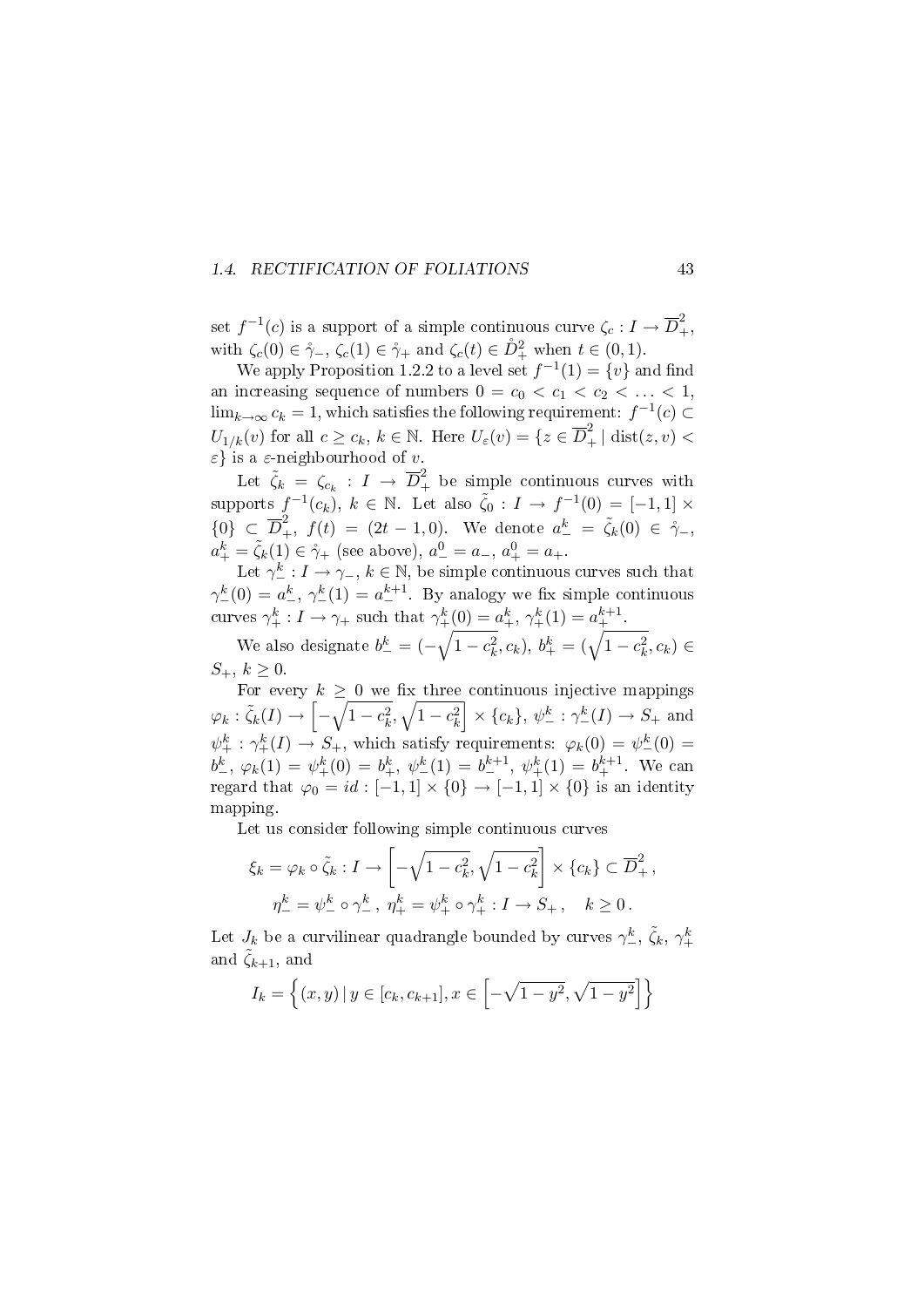



Figure 1.3: A homeomorphism  $\Phi_k : J_k \to I_k$ 

be a curvilinear quadrangle bounded by curves  $\eta^k_-, \xi_k, \eta^k_+$  and  $\xi_{k+1}$ . It is clear that the mappings  $\psi^k_-, \varphi_k, \psi^k_+$  and  $\varphi_{k+1}$  induce a homeomorphism  $\Phi_k^0: \partial J_k \to \partial I_k$  of a boundary  $\partial J_k$  of the set  $J_k$ onto a boundary  $\partial I_k$  of  $I_k$ , moreover on the set  $\tilde{\zeta}_k(I)=\partial J_{k-1}\cap \partial J_k$ mappings  $\Phi_{k-1}^0$  and  $\Phi_k^0$  coincide for every  $k \in \mathbb{N}$ .

We use theorem of Shoenflies (see [26,43]) and for every  $k \geq 0$ continue the mapping  $\Phi_k^0$  to a homeomorphism  $\Phi_k: J_k \to I_k$  (see Figure 1.3). Remark that by construction homeomorphisms  $\Phi_{k-1}$ and  $\Phi_k$  coincide on a set  $\zeta_k(I) = J_{k-1} \cap J_k$  for all  $k \in \mathbb{N}$ .

For every  $k \geq 0$  we consider a function  $f \circ \Phi_k^{-1}$  $I_k^{-1}$  :  $I_k \rightarrow \mathbb{R}$ . A straightforward verification shows that this functions complies with the condition of Lemma 1.4.1 with  $f_0 = c_k$  and  $f_1 = c_{k+1}$ . Therefore there exists a homeomorphism  $H_k: I_k \to I_k$  which is an identity on a set  $\xi_k(I) \cup \xi_{k+1}(I)$  and such that

$$
f \circ \Phi_k^{-1} \circ H_k(x, y) = \frac{(c_{k+1} - y)c_k + (y - c_k)c_{k+1}}{c_{k+1} - c_k} = y, \quad y \in I_k.
$$

It is obvious that by construction homeomorphisms  $\Phi_{k-1}^{-1}$  $\overline{k-1}$ ∘ $H_{k-1}$ and  $\Phi_k^{-1}$  $\zeta_k^{-1} \circ H_k$  coinside on the set  $\xi_k(I) = I_{k-1} \cap I_k$  for every  $k \in \mathbb{N}$ . Therefore we can define a mapping  $H_f: \overline{D}_+^2 \rightarrow \overline{D}_+^2,$ 

$$
H_f(x,y) = \begin{cases} \Phi_k^{-1} \circ H_k(x,y), & \text{if } y \in [c_k, c_{k+1}]; \\ v, & \text{if } (x,y) = (0,1), \end{cases}
$$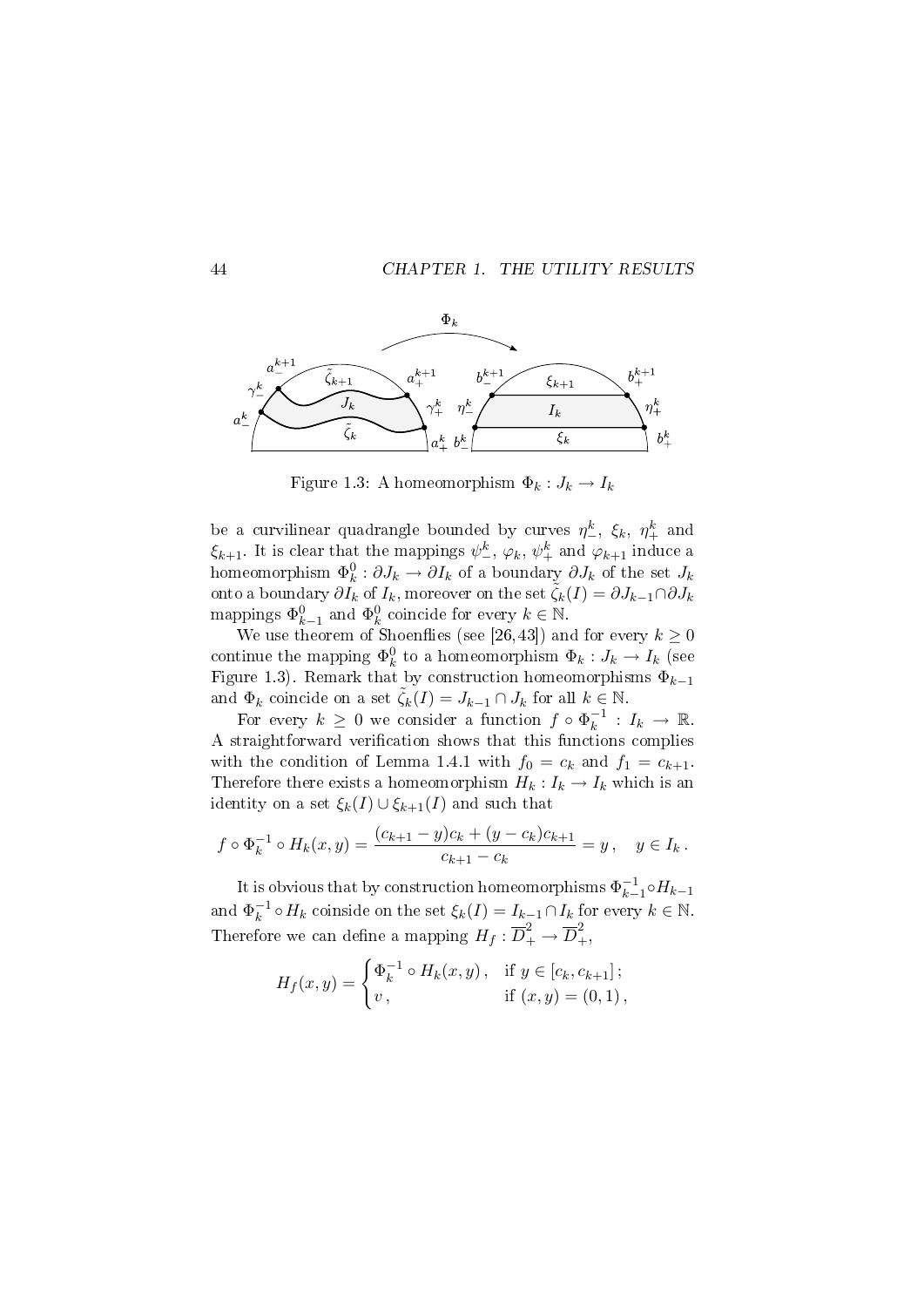### 1.4. RECTIFICATION OF FOLIATIONS 45

and by construction it satisfies the relation  $f \circ H_f(x, y) = y$ ,  $(x, y) \in \overline{D}_{+}^{2}$ 

It is easy to see that this mapping is bijective. Moreover  $H_f(z) = \varphi_0^{-1}(z) = z$  when  $z \in [-1,1] \times \{0\}$ . The set  $\overline{D}_+^2$  is compact, so for completion of the proof it is sufficient to verify continuity of  $H_f$ .

Let us consider the set  $\tilde{D}_{+} = \overline{D}_{+}^{2} \setminus \{(0,1)\}$  and its covering  ${I_k}_{k>0}$ . This covering is locally finite and close, so it is fundamental (see [9]). Moreover by construction all mappings  $H_f |_{I_k} = \Phi_k^{-1} \circ H_k$  are continuous. Consequently, the mapping  $H_f$  is also continuous on  $\tilde{D}_+$ .

In order to prove the continuity of  $H_f$  in the point  $(0, 1)$  we observe that a family of sets

$$
W_k = \{(x, y) \in \overline{D}_+^2 | y > c_k\} =
$$
  
=  $\{(x, y) \in \overline{D}_+^2 | f \circ H_f(x, y) > c_k\}, \quad k \in \mathbb{N},$ 

forms the base of neighbourhoods of  $(0, 1)$ . We sign

$$
V_k = H_f(W_k) = \{(x, y) \in \overline{D}_+^2 | f(x, y) > c_k \}, \quad k \in \mathbb{N}.
$$

According to the choice of numbers  ${c_k}_{k\geq 0}$  for every  $c \geq c_k$ the inequality  $f^{-1}(c) \subset U_{1/k}(v)$  holds true,  $k \in \mathbb{N}$ . So

$$
V_k \subseteq U_{1/k}(v) \,, \quad k \in \mathbb{N} \,.
$$

A family of sets  ${U_{1/k}(v)}_{k \in \mathbb{N}}$  forms the base of neighbourhoods of  $v = H_f(0, 1)$  and for every  $k \in \mathbb{N}$  the inequality  $H_f^{-1}$  $\overline{f}^{\perp}(U_{1/k}(v)) \supseteq$  $W_k = H_f^{-1}$  $f_f^{-1}(V_k)$  is valid. Consequently, the mapping  $H_f$  is continuous in  $(0, 1)$ , and hence it is continuous on  $\overline{D}^2_+$ .

Theorem is proved.

 $\Box$ 

Similarly to 1.4.1 the following statement is proved.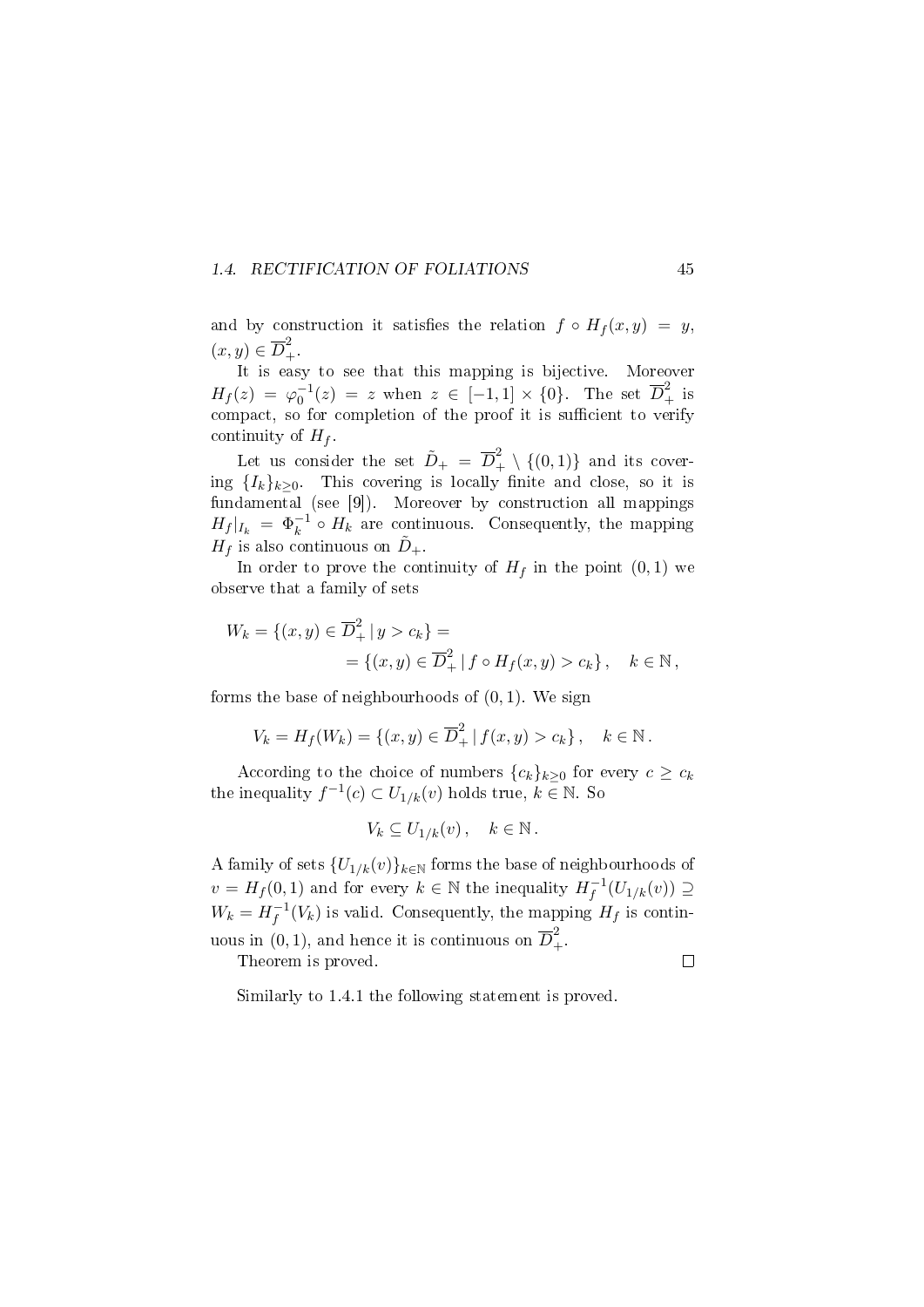**Corollary 1.4.2.** Assume that a continuous function  $f: \overline{D}_+^2 \to \mathbb{R}$ complies with the requirements:

- $\bullet\ \ every\ point\ of\ the\ set\ \rD^2_+\ is\ a\ regular\ point\ of\ f;$
- a certain point  $v \in \mathring{S}_+$  is a local extremum of f, all the rest points of  $\mathring{S}_+$  are regular boundary points of f;
- $f([-1, 1] \times \{0\}) = f_0, f(v) = f_1$  for some  $f_0, f_1 \in \mathbb{R}, f_0 \neq f_1$ ;
- through every point of a set  $\Gamma$ , which is dense in  $(0, 1) \times \{0, 1\}$ , passes an U-trajectory.

Then there exists a homeomorphism  $H_f : \overline{D}_+^2 \to \overline{D}_+^2$  such that  $H_f(z) = z$  for all  $z \in [-1,1] \times \{0\}$  and  $f \circ H_f(x,y) = (1-y)f_0 + yf_1$ for every  $(x, y) \in \overline{D}^2_+$ .

**Corollary 1.4.3.** Let a continuous function  $f : D^2 \to \mathbb{R}$  satisfies the conditions:

- every point of the set  $\text{Int } D^2$  is a regular point of f;
- certain points  $v_+, v_- \in S = \partial D^2$  are local maximum and minimum of f respectively; all other points of S are regular boundary points of f;

Then there exists a homeomorphism  $H_f: D^2 \to D^2$  such that

$$
f \circ H_f(x, y) = \frac{(1-y)f(v_{-}) + (1+y)f(v_{+})}{2}
$$
,  $(x, y) \in D^2$ .

Proof. Similarly to Proposition 1.3.1 it is proved that the function f is weakly regular on  $D^2$ .

Let  $\gamma_1$ ,  $\gamma_2 = \{v_-\}$ ,  $\gamma_3$  and  $\gamma_4 = \{v_+\}$  be the arcs from Definition 1.2.1. By analogy with Corollary 1.3.1 it is proved that  $f(z) \in (f(v_-), f(v_+))$  for all  $z \in D^2 \setminus \{v_+, v_-\}$ , and also for each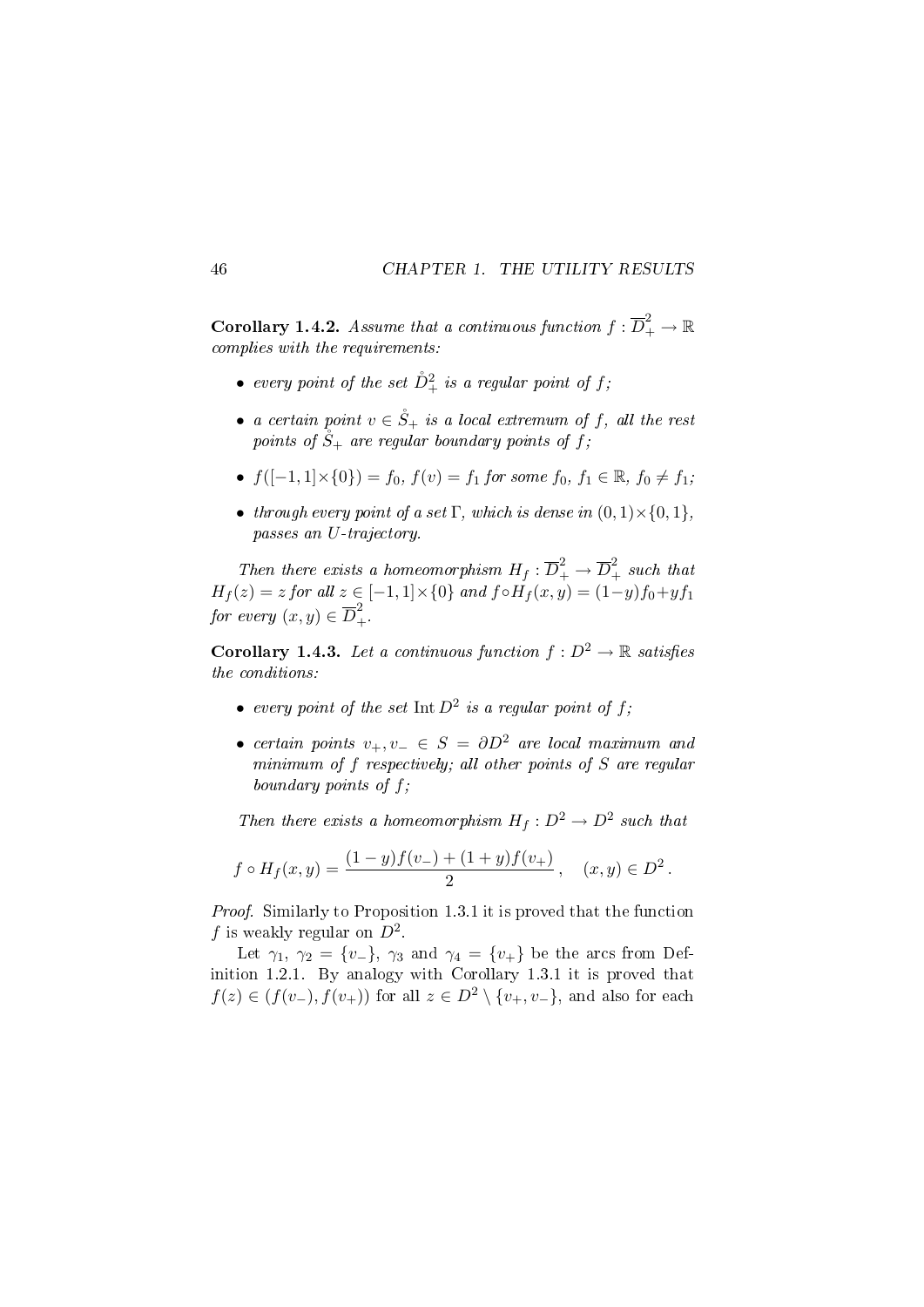### 1.4. RECTIFICATION OF FOLIATIONS 47

 $c \in (f(v_-), f(v_+))$  a level set  $f^{-1}(c)$  is a support of a simple continuous curve  $\zeta_c: I \to D^2$ , moreover  $\zeta_c(0) \in \gamma_1$ ,  $\zeta_c(1) \in \gamma_3$  and  $\zeta_c(t) \in \text{Int } D^2 \text{ for } t \in (0,1).$ 

Let  $c_0 = (f(v_-) + f(v_+))/2$ . It is straightforward that a set  $f^{-1}(c_0)$  divides disk  $D^2$  into two parts, one of which contains the point  $v_-,$  the other contains  $v_+$ . We denote closures of connected components of  $D^2 \setminus f^{-1}(c_0)$  by  $D_-$  and  $D_+$  respectively. Each of these sets is homeomorphic to closed disk and correlations  $D_$  =  ${z \in D^2 | f(z) \leq c_0}, D_+ = {z \in D^2 | f(z) \geq c_0}, v_- \in D_-,$  $v_+ \in D_+, D_- \cap D_+ = f^{-1}(c_0)$  are fulfilled.

The set  $f^{-1}(c_0)$  is the support of a simple continuous curve  $\zeta : I \to D^2$  (see above). For every  $t \in (0,1)$  a point  $\zeta(t)$  is a regular point of  $f$ , therefore through this point passes a  $U$ -trajectory and it is divided by the point  $\zeta(t)$  into two arcs, one of which is contained in  $D_-,$  the other belongs to  $D_+$ . Consequently, in each of the sets  $D_-\$  and  $D_+$  through the point  $\zeta(t)$  passes a U-trajectory. so we can take advantage of Corollary 1.4.2 and by means of a straightforward verification we establish validity of the following claims:

• there exists such a homeomorphism  $H_-: D_- \to \overline{D}_+^2$  that  $H_-\circ \zeta(t) = (2t - 1, 0), t \in I$  and

$$
f \circ H_-(x, y) = (1 - y)c_0 + yf(v_-) =
$$
  
= 
$$
\frac{(1 - y)(f(v_-) + f(v_+))}{2} + yf(v_-) =
$$
  
= 
$$
\frac{(1 + y)f(v_-)}{2} + \frac{(1 - y)f(v_+)}{2};
$$

• there exists a homeomorphism  $H_+ : D_+ \to \overline{D}_+^2$  which complies with the equalities  $H_+ \circ \zeta(t) = (2t - 1, 0), t \in I$  and

$$
f \circ H_+^{-1}(x, y) = (1 - y)c_0 + yf(v_+) =
$$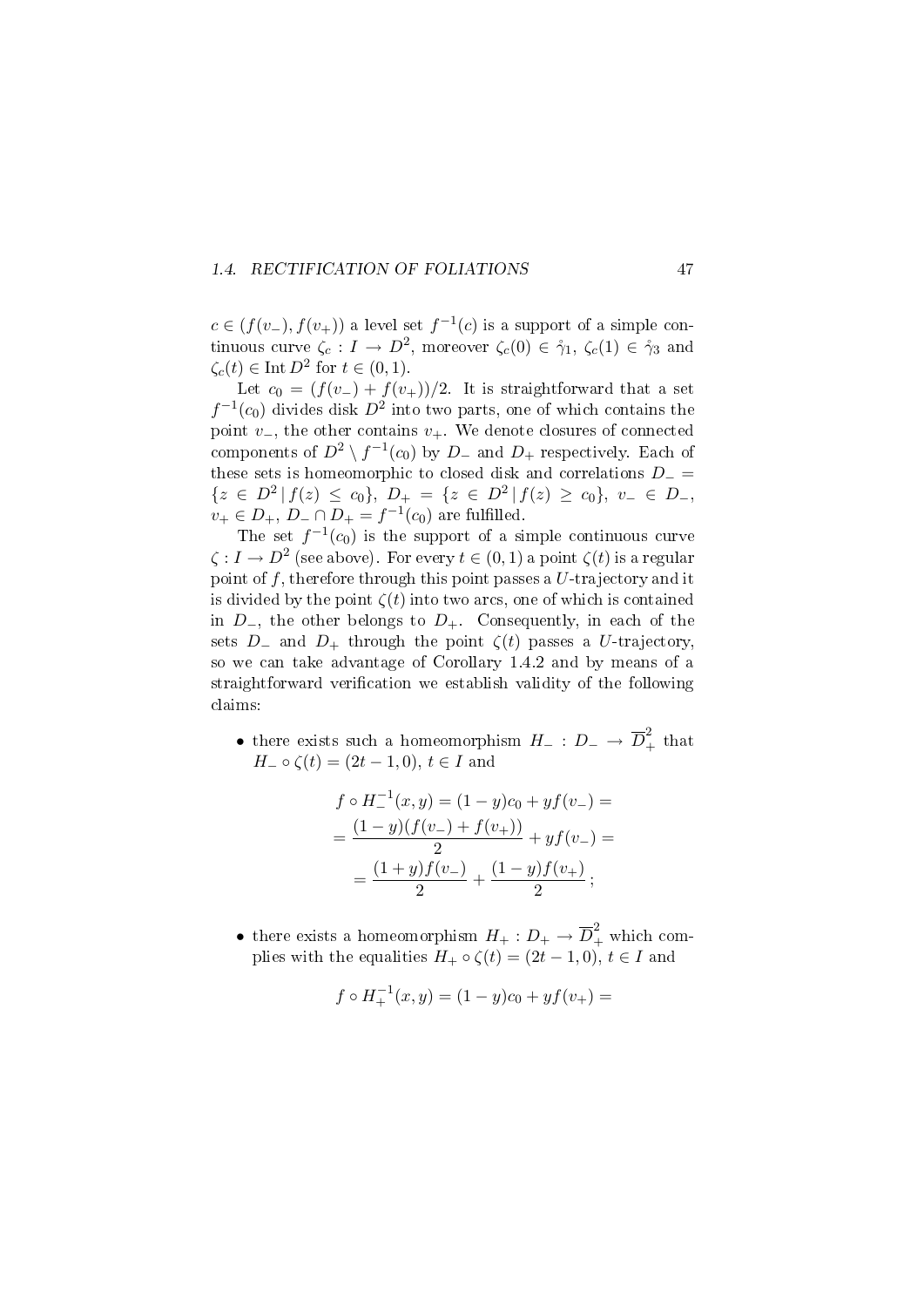$$
=\frac{(1-y)f(v_-)}{2}+\frac{(1+y)f(v_+)}{2}.
$$

Let us consider a set  $\overline{D}^2_-=\{(x,y)\in D^2\,|\,y\leq 0\}$  and a homeomorphism  $Inv : \overline{D}_+^2 \to \overline{D}_-^2$ ,  $Inv(x, y) = (x, -y)$ . A mapping  $\hat{H} = Inv \circ H_{-} : D_{-} \rightarrow \overline{D}_{-}^{2}$  is obviously a homeomorphism and is compliant with the equalities  $\hat{H}_-\circ \zeta(t)=(2t-1,0), t\in I$  and

$$
f \circ \hat{H}_-^{-1}(x, y) = \frac{(1 + (-y))f(v_-)}{2} + \frac{(1 - (-y))f(v_+)}{2} =
$$
  
= 
$$
\frac{(1 - y)f(v_-)}{2} + \frac{(1 + y)f(v_+)}{2}.
$$

From the above it easily follows that a mapping  $H_f: D^2 \to D^2,$ 

$$
H_f(x,y) = \begin{cases} \hat{H}_{-}(x,y), & \text{if } (x,y) \in D_{-} \\ H_{+}(x,y), & \text{if } (x,y) \in D_{+}, \end{cases}
$$

is a homeomorphism and satisfies the hypothesis of Corollary.  $\square$ 

Let us summarize claims proved in this subsection.

Taking into account Lemma 1.2.2 we can give the following definition.

**Definition 1.4.1.** Let  $f$  be a weakly regular function on the disk D, let  $\gamma_1, \ldots, \gamma_4$  be arcs from Definition 1.2.1. If through every point of a set  $\Gamma$  which is dense in  $\gamma_2 \cup \gamma_4$  passes a U-trajectory, then the function f is called regular on D.

**Theorem 1.4.3.** Let  $f$  be a regular function on the disk  $D$ , let  $\gamma_1, \ldots, \gamma_4$  be arcs from Definition 1.2.1. Let  $D' = I^2$  if  $\gamma_2 \neq \emptyset$ and  $\mathring{\gamma}_4 \neq \varnothing$ ;  $D' = D^2$  if  $\mathring{\gamma}_2 \cup \mathring{\gamma}_4 = \varnothing$ ;  $D' = \overline{D}_+^2$  if exactly one from the sets  $\gamma_2$  or  $\gamma_4$  is empty.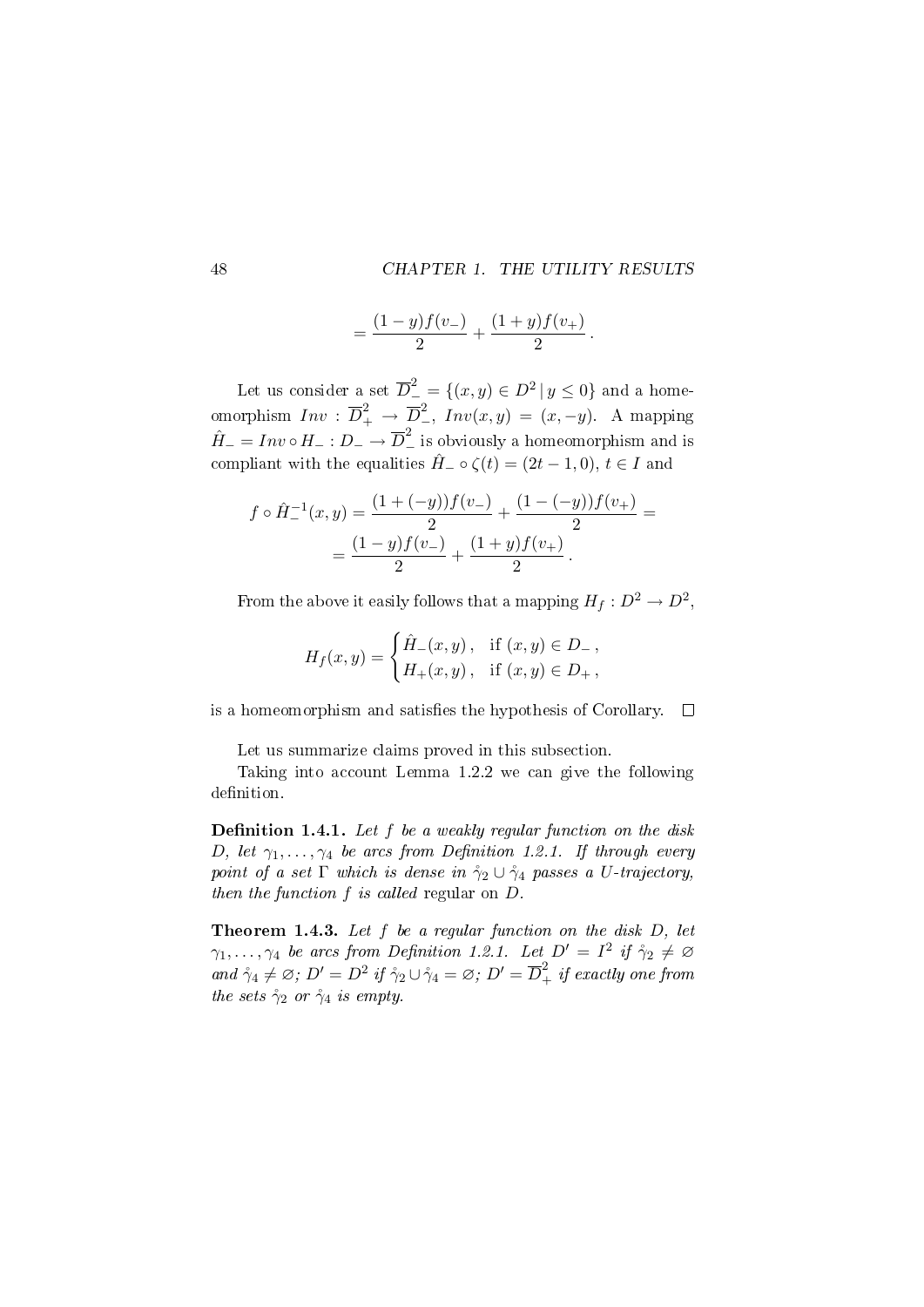#### 1.4. PROPERTIES OF EMBEDDED TREES 49

Let  $\phi : \partial D \to \partial D'$  be a homeomorphism such that  $\phi(K) = K'$ , where

$$
K = f^{-1}(\min_{z \in D} (f(z)) \cup \max_{z \in D} (f(z))) ,
$$
  

$$
K' = \left\{ (x, y) \in D' \, \middle| \, y \in \{ \min_{(x, y) \in D'} (y), \max_{(x, y) \in D'} (y) \} \right\}.
$$

Then there exists a homeomorphism  $H_f$  of D onto D' such that  $H_f|_K = \phi$  and  $f \circ H_f^{-1}$  $f_f^{-1}(x, y) = ay + b, (x, y) \in D'$  for certain  $a, b \in \mathbb{R}, a \neq 0.$ 

Theorem 1.4.4. Let f and g be regular functions on a closed 2-disk D.

Every homeomorphism  $\varphi_0 : \partial D \to \partial D$  of the frontier  $\partial D$  of D which complies with the equality  $g \circ \varphi_0 = f$  can be extended to a homeomorphism  $\varphi : D \to D$  which satisfies the equality  $g \circ \varphi = f$ .

Proof. This statement is a straightforward corollary from Theorem 1.4.3.  $\Box$ 

**Remark 1.4.1.** Everything said here about  $\mu$ -length of a curve and about Frechet distance between curves remains true for continuous curves in every separable metric space (see [24]). In particular, proof of Lemma 1.3.3 is literally transferred to that case.

Remark 1.4.2. In order to prove Theorem 1.4.1 we used techniques analogous to the one of [40].

# 1.5 Properties of trees embedded into twodimensional disk

Let  $T$  be a tree with a set of vertices  $V$  and a set of edges  $E$ . Suppose that  $T$  is non degenerated (has at least one edge). Denote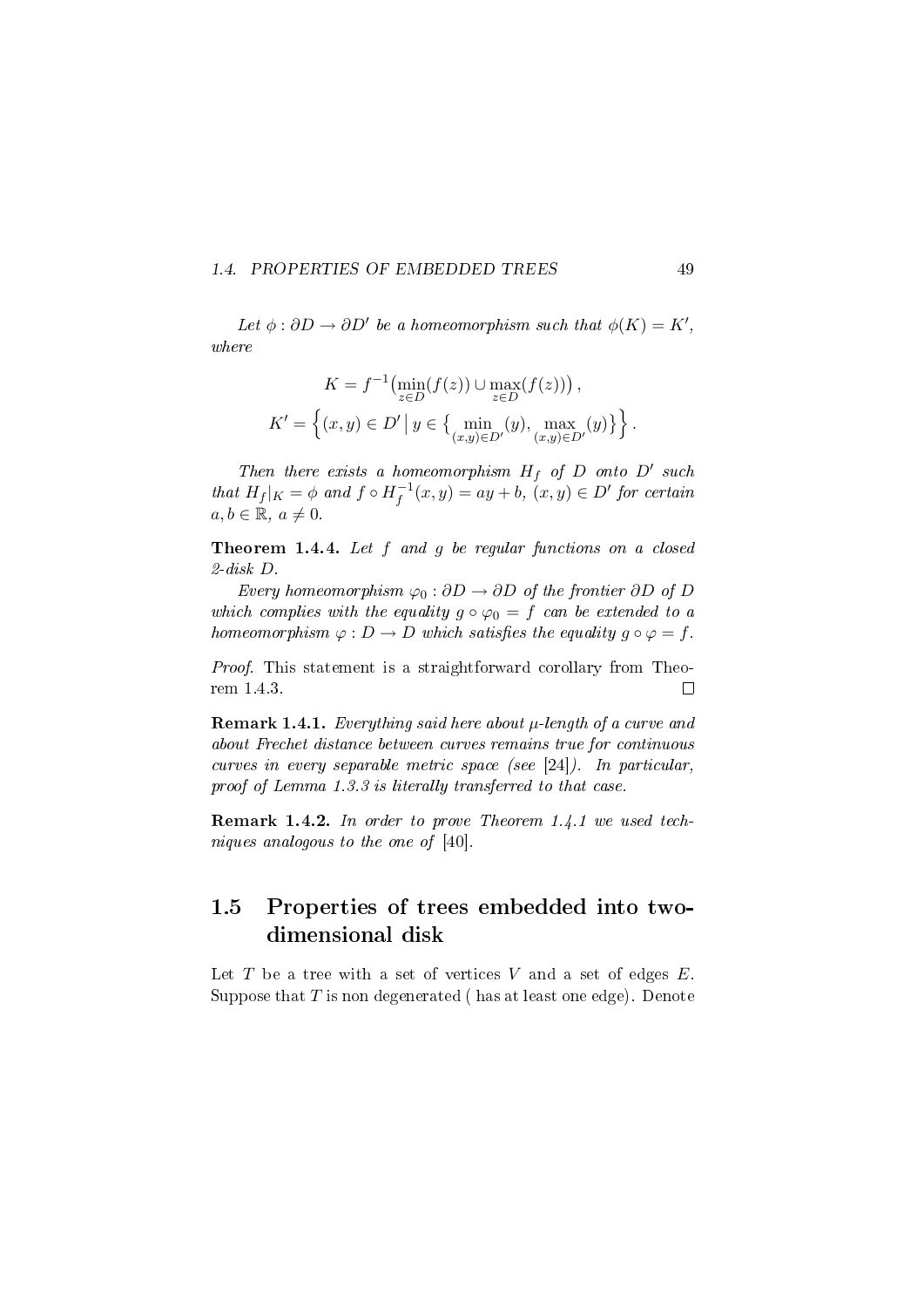by  $V_{ter}$  a set of all vertices of T such that their degree equals to 1. Let us assume that for a subset  $V^* \subseteq V$  the following condition holds true

$$
V_{ter} \subseteq V^* \,. \tag{1.4}
$$

Let also  $\varphi: T \to \mathbb{R}^2$  is an embedding such that

$$
\varphi(T) \subseteq D^2, \quad \varphi(T) \cap \partial D^2 = \varphi(V^*). \tag{1.5}
$$

Lemma 1.5.1. A set  $\mathbb{R}^2 \setminus (\varphi(T) \cup \partial D^2)$  has a finite number of connected components

$$
U_0=\mathbb{R}^2\setminus D^2,U_1,\ldots,U_m\,,
$$

and for every  $i \in \{1, \ldots, m\}$  a set  $U_i$  is an open disk and is bounded by a simple closed curve

$$
\partial U_i = L_i \cup \varphi(P(v_i, v'_i)), \quad L_i \cap \varphi(P(v_i, v'_i)) = {\varphi(v_i), \varphi(v'_i)}
$$

where  $L_i$  is an arc of  $\partial D^2$  such that the vertices  $\varphi(v_i)$  and  $\varphi(v'_i)$ are its endpoints, and  $\varphi(P(v_i, v'_i))$  is an image of the unique path  $P(v_i, v'_i)$  in T which connects  $v_i$  and  $v'_i$ .

Proof. We prove lemma by an induction on the number of elements of the set  $V^*$ . Denote by  $\sharp A$  a number of elements of a set  $A$ .

Let us remark that  $\sharp V^* \geq 2$  since  $V_{ter} \subseteq V^*$  and  $\sharp V_{ter} \geq 2$  for a non degenerated tree  $T$  (it is easily verified by induction on the number of vertices).

Base of induction. Let  $\sharp V^* = 2$ . From what was said above it follows that  $V^* = V_{ter}$ . So, a tree satisfies a condition  $\sharp V_{ter} = 2$ . For such trees it is easy to prove by induction on the number of vertices that every vertex of  $V \setminus V_{ter}$  has degree 2. In other words it is adjacent to two edges.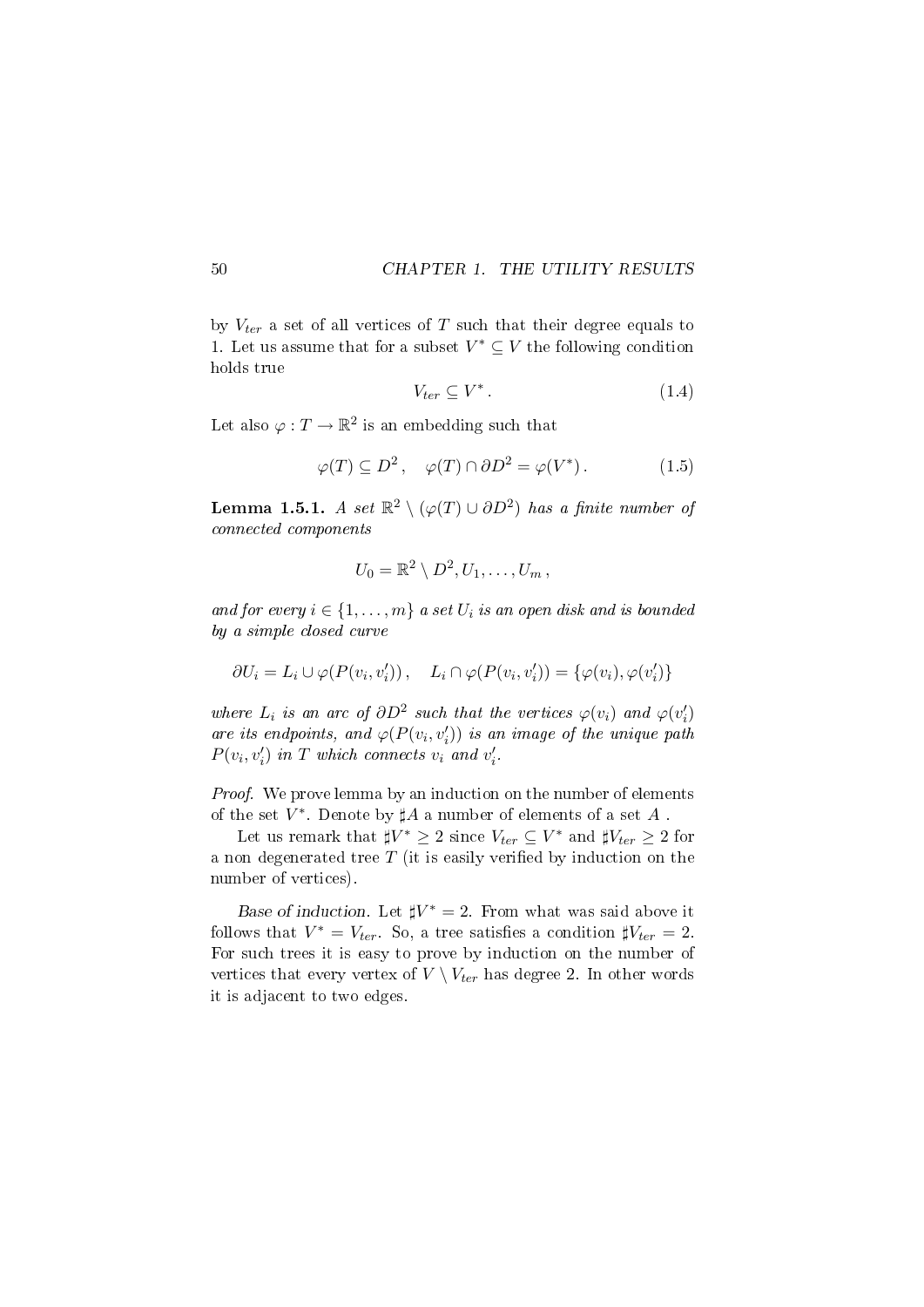#### 1.5. PROPERTIES OF EMBEDDED TREES 51

If a tree is considered as CW-complex (i.e. 0-cells are its vertices and 1-cells are its edges), then a topological space  $T$  is homeomorphic to a segment with a set of the endpoints which coincides with  $V^* = V_{ter}$ .

Let  $\varphi(T)$  be a cut of a disk  $D^2$  between  $\varphi(v_1)$  and  $\varphi(v_2)$ , where  $\{v_1, v_2\} = V_{ter}.$ 

Let us fix a homeomorphism

$$
\Phi_0: \partial D^2 \cup \varphi(T) \to \partial D^2 \cup ([-1,1] \times \{0\}),
$$

such that  $\Phi_0 \circ \varphi(v_1) = (-1,0), \Phi_0 \circ \varphi(v_2) = (1,0), \Phi_0(\partial D^2) = \partial D^2$ ,  $\Phi_0 \circ \varphi(T) = [-1, 1] \times \{0\}.$ 

By Shernflic's theorem  $[26, 43]$  we can find a homeomorphism  $\Phi: \mathbb{R}^2 \to \mathbb{R}^2$  which extends  $\Phi_0$ . It is obvious that an embedding  $\Phi \circ \varphi : T \to \mathbb{R}^2$  complies with the conditions of lemma. From fact that  $\Phi$  is homeomorphism it follows that  $\varphi$  satisfies conditions of lemma.

Step of induction. Suppose that for some  $n > 2$  lemma is proved for all trees with  $\sharp V^* < n$  and their embeddings into  $\mathbb{R}^2$ which hold Conditions  $(1.4)$  and  $(1.5)$ .

Let a tree T such that  $V_{ter} \subseteq V^*$ ,  $\sharp V^* = n$ , and an embedding  $\varphi: T \to \mathbb{R}^2$  which satisfy Conditions (1.5) is fixed.

As we noticed above the set  $V_{ter}$  contains at least two elements  $w_1, w_2 \in V_{ter}$ . Let us consider the path  $P(w_1, w_2)$  which connects those vertices. Suppose that it passes through the vertices in the following order  $w_1 = u_0, u_1, \ldots, u_{k-1}, u_k = w_2$ . Every vertex  $u_1, \ldots, u_{k-1}$  has degree at least 2 since it is adjacent to two edges of  $P(w_1, w_2)$ .

There exists a vertex  $u_s, s \in \{1, \ldots, k-1\}$  such that

- (i) a degree of  $u_i$  equals to 2 and  $u_i \notin V^*$  for  $i \in \{1, \ldots, s-1\}$ ;
- (ii) either a degree of  $u_s$  is greater than 2 or  $u_s \in V^*$  and a degree of  $u_s$  equals to 2.

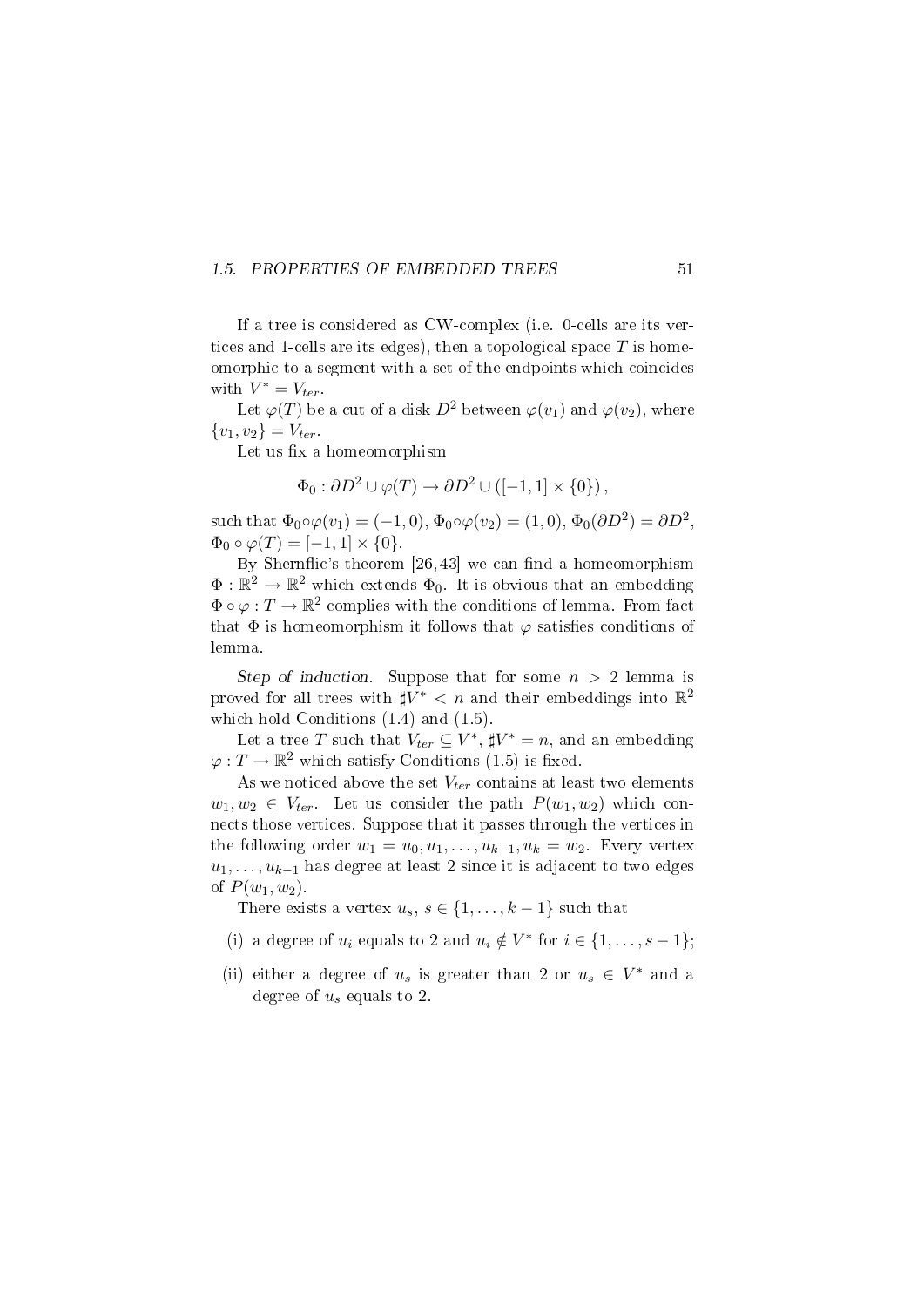Remark that a degree of  $u_s$  does not equal to 1. Otherwise, the correlations  $u_s = w_2$ ,  $T = P(v_1, v_2)$ ,  $V^* = \{w_1, w_2\}$ ,  $\sharp V^* = 2$ should be satisfied but we assumed that  $\sharp V^* \geq 3$ .

Let us consider a path  $P(w_1, u_s) = P(u_0, u_s)$ . Suppose that it passes through edges  $e_1, \ldots, e_s$  successively.

We consider a subgraph  $T'$  of  $T$  with the set of vertices and edges, respectively, as followes

$$
V(T') = V \setminus \{u_0, \ldots, u_{s-1}\}, \quad E(T') = E \setminus \{e_1, \ldots, e_s\}.
$$

By construction  $u_0 \in V_{ter}(T)$  and  $u_0$  is adjacent to  $e_1$  in T; every vertex  $u_i, i \in \{1, \ldots, s-1\}$  has degree 2 thus it is adjacent only to  $e_i$  and  $e_{i+1}$  in T. Therefore a graph  $T'$  is defined correctly.

A graph  $T'$  has no cycles since it is a subgraph of  $T$ . Let us verify that T' is connected. Let  $v', v'' \in V(T')$  and  $P(v', v'')$ be a path which connects vertices  $v'$  and  $v''$  in T. Then a path  $P(v', v'')$  does not pass through a vertex  $u_0 = w_1$  since  $u_0 \in V_{ter}$ and only one edge  $e_1$  is adjacent to this vertex. Thus  $e_1 \notin P(v', v'')$ . Similarly, if  $s \geq 2$  then  $e_2 \notin P(v', v'')$  since an edge  $e_2$  is adjacent to a vertex  $u_1$  which is in addition adjacent only to  $e_1$  and  $e_1 \notin$  $P(v', v'')$ . Similarly, by induction we prove that  $e_i \notin P(v', v'')$  for every  $i \in \{1, \ldots, s\}$ . Thus a path  $P(v', v'')$  connects vertices v and  $v''$  in  $T'$ . Therefore a graph  $T'$  is connected.

We verified that T' is a tree. Let us define  $V^*(T') = V^*(T) \cap$  $V(T')$ ,  $\varphi_0 = \varphi|_{T'} : T' \to \mathbb{R}^2$ . By definition of a set  $V^*(T')$  it is obvious that a map  $\varphi_0$  satisfies condition (1.5). Also  $\sharp V^*(T')$  <  $\sharp V^*(T)$  since  $u_0 \in V^*(T) \setminus V^*(T')$ . Thus  $\sharp V^*(T') < n$ .

Let us check that  $V_{ter}(T') \subseteq V^*(T')$ .

By construction for every vertex  $v \neq u_s$  of T' its degrees coincide in  $T$  and  $T'$ . The degree of  $u_s$  in  $T'$  is on one less then degree of  $u_s$  in T. Thus  $V_{ter}(T') \subseteq V_{ter}(T) \cup \{u_s\}.$ 

If  $u_s \in V^*(T)$ , then  $V_{ter}(T') \subseteq V_{ter}(T) \cup V^*(T) \subseteq V^*(T)$ . Therefore  $V_{ter}(T') \subseteq V^*(T) \cap V(T') = V^*(T')$ .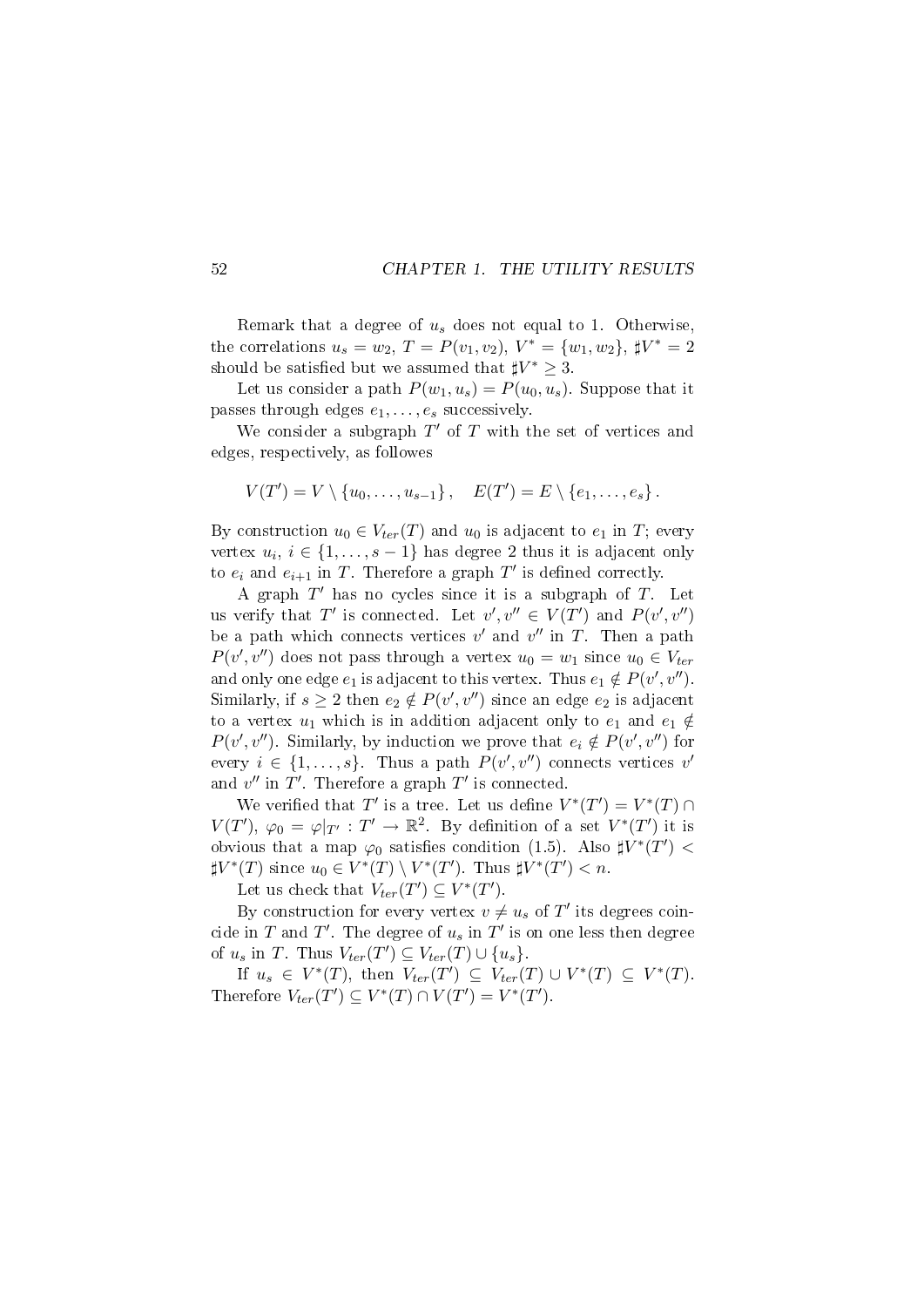### 1.5. PROPERTIES OF EMBEDDED TREES 53

Let  $u_s \notin V^*(T)$ . By definition the degree of  $u_s$  in T is not less then 3 and a degree of  $u_s$  in  $T'$  is not less then 2. Thus  $V_{ter}(T') \subseteq V_{ter}(T) \subseteq V^*(T)$ . So, as above,  $V_{ter}(T') \subseteq V^*(T')$ .

By induction lemma holds true for a tree  $T'$  and an embedding  $\varphi_0: T' \to \mathbb{R}^2$ .

Denote by  $W_0 = \mathbb{R}^2 \setminus D^2, W_1, \ldots, W_r$  connected components of a set  $\mathbb{R}^2 \setminus (\varphi_0(T') \cup \partial D^2)$ .

It is obvious that

$$
\varphi(T) = \varphi(T') \cup \varphi(P(u_0, u_s)) = \varphi_0(T') \cup \varphi(P(u_0, u_s)).
$$

Therefore  $\varphi(T) \cup \partial D^2 = (\varphi_0(T') \cup \partial D^2) \cup \varphi(P(u_0, u_s))$ . By construction we get that  $(\varphi(T') \cup \partial D^2) \cap \varphi(P(u_0, u_s)) = {\varphi(u_0), \varphi(u_s)}$ .

Denote  $J = \varphi(P(u_0, u_s))$ . The set  $J_0 = J \setminus {\varphi(u_0), \varphi(u_s)}$  is a homeomorphic image of interval thus it is connected. But besides  $J_0 \cap (\varphi_0(T') \cup \partial D^2) = \varnothing$  thus there exists a component  $W_j$  which contains  $J_0$  (it is easy to see that  $j \neq 0$ ).

By assumption of induction the boundary of disk  $W_i$  is a simple closed curve  $\partial W_j = K_j \cup \varphi_0(P(v_j, v'_j))$  which consists of an arc  $K_j$ of a circle  $\partial D^2$  with the ends  $\varphi_0(v_j)$  and  $\varphi_0(v_j')$  and an image of path  $P(v_j, v'_j)$  which connects vertices  $v_j, v'_j \in V^*(T')$  in  $T'$  (this path also connects vertices  $v_j$  and  $v'_j$  in T).

The set J is a homeomorphic image of segment and also  $J_0 \subseteq$  $W_j, \varphi(u_0) \in \partial D^2 \subseteq (\mathbb{R}^2 \setminus W_j), \varphi(u_s) \in \varphi_0(T') \subseteq (\mathbb{R}^2 \setminus W_j).$ Therefore *J* is a cut of disk  $W_j$  between points  $\varphi(v_j)$  and  $\varphi(v'_j)$ . Correlations  $\varphi(u_s) \in \varphi(P(v_j, v'_j)), \varphi(u_0) \in K_j \setminus {\varphi(v_j), \varphi(v'_j)}^{\checkmark}$  $\partial W_j \setminus \varphi(T')$  hold true since  $u_0 \notin V(T')$  and  $\varphi(u_0) \notin \varphi(T')$ .

So, a set  $\overline{W}_j \setminus (\partial W_j \cup \varphi(P(u_0, u_s)))$  has two connected components  $W^1_j, W^2_j$  which are homeomorphic to open disks and bounded by simple closed curves.

We remark that the arc  $\varphi(P(v_j, v'_j))$  is not a point, otherwise the correlations  $K_j \cong \partial D^2$ ,  $\varphi_0(T') \cap \partial D^2 = {\varphi(v_j) = \varphi(v'_j)},$  $\sharp V^{*}(T') = \sharp (\varphi_{0}(T') \cap \partial D^{2}) = 1$  should hold true. Thus points  $\varphi(v_{j})$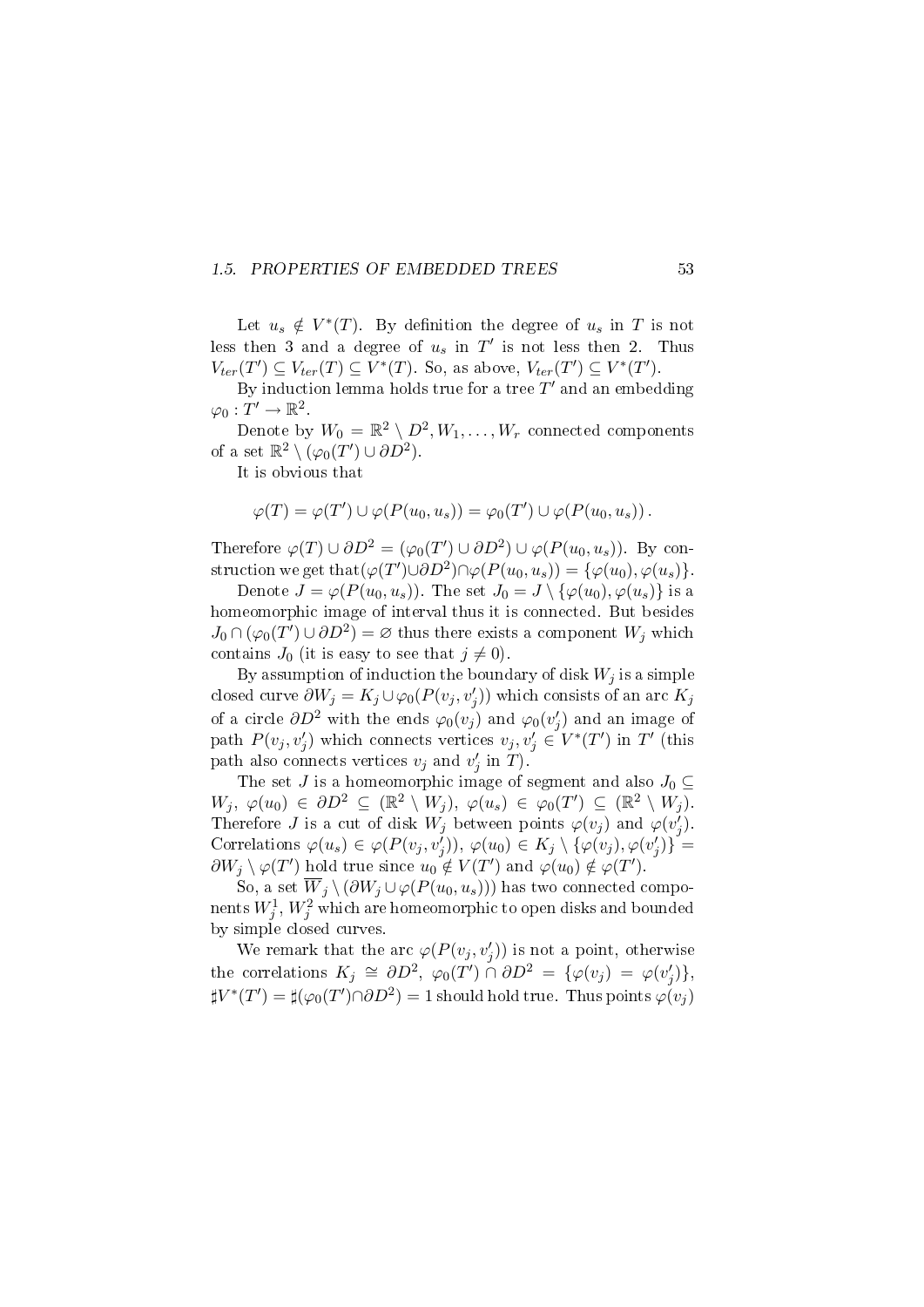and  $\varphi(v'_j)$  are different. From the inclusions  $\varphi(u_s) \in \varphi(P(v_j, v'_j)),$  $\varphi(u_0) \in \partial W_j \setminus \varphi(P(v_j, v'_j))$  it follows that points  $\varphi(v_j)$  and  $\varphi(v'_j)$ can not be contained in a set  $\partial W_j^1 \cap \partial W_j^2 = \varphi(P(u_0, u_s))$  simultaneously.

Let  $\varphi(v_j) \in \partial W_j^1$ ,  $\varphi(v_j') \in \partial W_j^2$ . By those correlations the sets  $W_j^1$  and  $W_j^2$  are defined uniquely.

Points  $\varphi(u_0), \varphi(u_s)$  divide the circle onto two arcs  $R_1, R_2$  with  $R_1 \subseteq \partial W_j^1 \setminus W_j^2, R_2 \subseteq \partial W_j^2 \setminus W_j^1.$ 

Suppose for some edge  $e \in E(T)$  its image is contained in  $\partial W_i$ . Then the image of e without the ends is connected set and belongs to  $\partial W_j \setminus {\varphi(u_0), \varphi(u_s)} = R_1 \cup R_2$ . Thus the image of e without the endpoints belongs to either  $R_1$  or  $R_2$ .

The path which connects vertices  $v_j$  and  $v'_j$  in  $T'$  passes through the vertices  $v_j = \hat{v}_0, \hat{v}_1, \ldots, \hat{v}_k = v'_j$  and through the edges  $\hat{e}_1, \ldots, \hat{e}_k$  in this order.

If  $\varphi(\hat{v}_i) \in R_1$  for some  $i \in \{0, \ldots, k\}$ , then  $\varphi(\hat{v}_i) \in \mathbb{R}^2 \setminus \overline{R}_2$ and  $(\varphi(\hat{e}_i) \setminus {\varphi(\hat{v}_i), \varphi(\hat{v}_{i+1})}) \cap (\mathbb{R}^2 \setminus \overline{R}_2) \neq \varnothing$  since a point  $\varphi(\hat{v}_i)$ is a boundary for the set  $\varphi(\hat{e}_i) \setminus {\varphi(\hat{v}_i), \varphi(\hat{v}_{i+1})}$  but  $\mathbb{R}^2 \setminus \overline{R}_2$  is an open neighborhood of this point. From what we said it follows that  $\varphi(\hat{e}_i) \setminus \varphi(\hat{v}_{i+1}) \subseteq R_1$ . Therefore  $\varphi(\hat{v}_{i+1}) \in \overline{R}_1 = R_1 \cup$  $\{\varphi(u_0), \varphi(u_s)\}.$  Indeed, either  $\varphi(\hat{v}_{i+1}) \in R_1$  or  $\varphi(\hat{v}_{i+1}) = \varphi(u_s)$ (and  $\hat{v}_{i+1} = u_s$ ) since  $u_0 \notin V(T')$  by construction.

By assumption of induction  $\varphi(u_s) \in \varphi(P(v_j, v'_j)) = \varphi(\hat{v}_0, \hat{v}_k)).$ Hence  $u_s \in \{\hat{v}_0, \ldots, \hat{v}_k\}$  and there exists an index  $k_0 \in \{0, \ldots, k\}$ such that  $u_s = \hat{v}_{k_0}$ .

The inductive application of our previous argument leads us to correlations  $\varphi(P(\hat{v}_0, u_s)) \setminus \varphi(u_s) = \varphi(P(v_j, u_s)) \setminus \varphi(u_s) \subseteq R_1$  (in the case when  $v_j = u_s$  we get  $\varphi(P(v_j, u_s)) = \varphi(u_s)$ .

Similar argument give  $\varphi(P(u_s, v'_j)) \setminus \varphi(u_s) \subseteq R_2$ .

Finally we get  $\partial W_j^1 = R_1 \cup \varphi(P(u_0, u_s)) = R_1 \cup J$ ,  $\partial W_j^2 =$  $R_2\cup J; \partial W_j^1\cap \varphi(P(v_j, v_j'))=\partial W_j^1\cap (\varphi(P(v_j, u_s))\cup \varphi(P(u_s, v_j')))=$  $\varphi(P(v_j, u_s))$ ;  $\partial W_j^2 \cap \varphi(P(v_j, v'_j)) = \varphi(P(u_s, v'_j)).$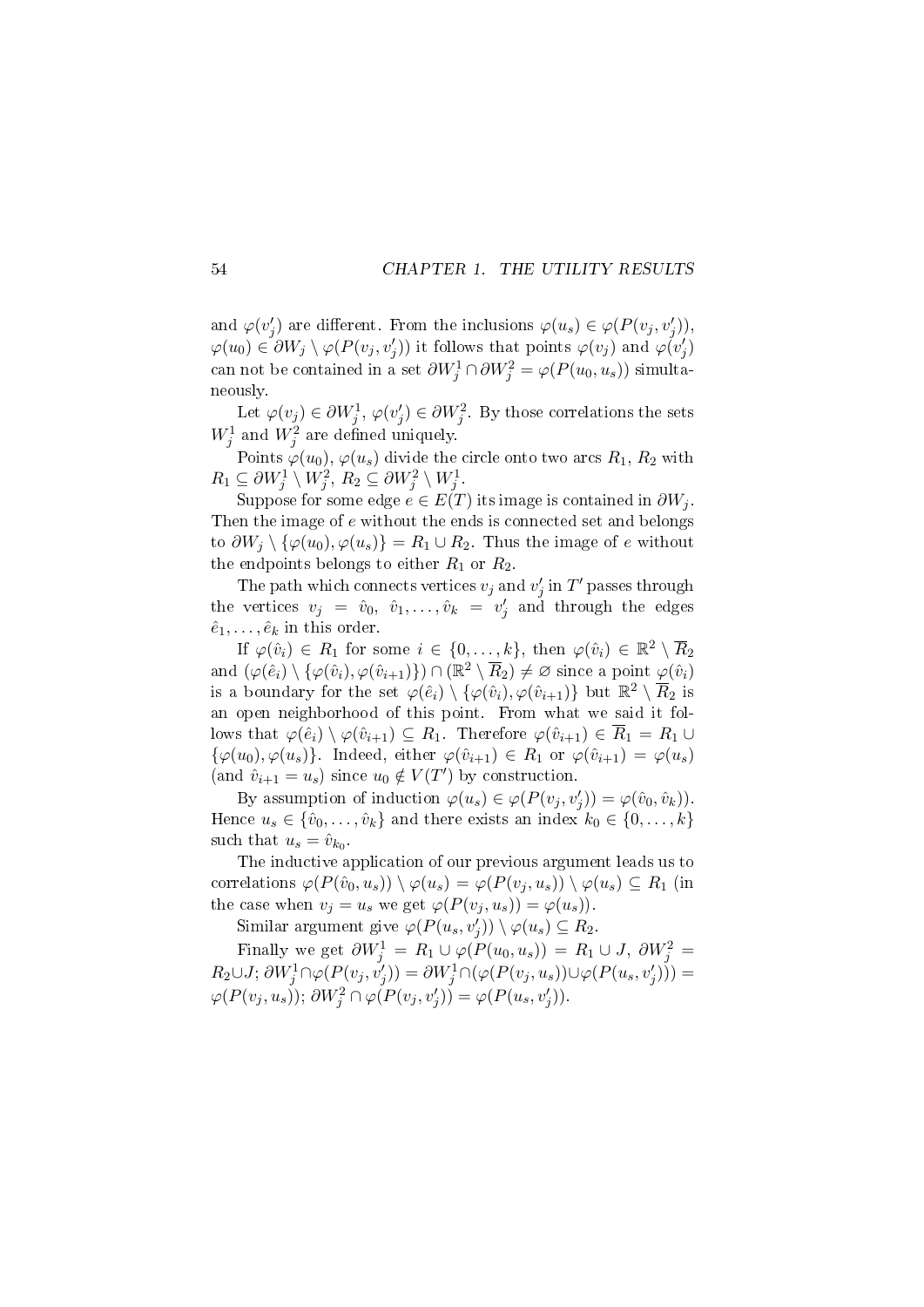### 1.5. PROPERTIES OF EMBEDDED TREES 55

Therefore  $\varphi(T) \cap \partial W_j^1 = (\varphi(T') \cup J) \cap \partial W_j^1 = (\varphi(P(v_j, v_j')) \cup$  $J) \cap \partial W_j^1 = \varphi(P(v_j, u_s)) \cup \varphi(P(u_0, u_s)) = \varphi(P(v_j, u_0)); \varphi(T) \cap$  $\partial W_j^2 = \varphi(P(v'_j, u_0)).$ 

It is easy to see that  $\varphi(v_j) \neq \varphi(u_0)$  and  $\varphi(v'_j) \neq \varphi(u_0)$  since  $v_j, v'_j \in V(T')$  but  $u_0 \notin V(T')$ . Hence a set  $\varphi(P(v_j, u_0))$  $\{\varphi(v_j), \varphi(u_0)\}$  is one of two connected components of the set  $\partial W_j^1 \setminus$  $\{\varphi(v_i), \varphi(u_0)\}.$  Another connected component of this set is contained in  $\partial W_j \setminus \varphi(T') = K_j \subseteq \partial D^2$  thus it is an arc of circle  $\partial D^2$ which connects points  $\varphi(v_j)$  and  $\varphi(u_0)$ . Denote it by  $K_j^1$ .

Similarly,  $\partial W_j^2 = \varphi(P(v_j', u_0)) \cup K_j^2$ , where  $K_j^2$  is an arc of  $\partial D^2$ which connects points  $\varphi(v'_j)$  and  $\varphi(u_0)$ .

We proved that a compliment  $\mathbb{R}^2 \setminus (\varphi(T) \cup \partial D^2)$  has a finite number of connected components

$$
\mathbb{R}^2 \setminus D^2 = W_0, W_1, \dots, W_{j-1}, W_j^1, W_j^2, W_{j+1}, \dots, W_r ;
$$

and the components  $W_j^1$  and  $W_j^2$  satisfy the conditions of lemma. Finally we remark that the correlations  $\partial W_k \cap \varphi(T) = \partial W_k \cap$  $\varphi(T') = \partial W_k \cap \varphi_0(T')$  hold true for  $k > 0, k \neq j$  thus

$$
\partial W_k = K_k \cup \varphi_0(P(v_k, v'_k)) = K_k \cup \varphi(P(v_k, v'_k))
$$

and the component  $W_k$  satisfies lemma.

 $\Box$ 

Corollary 1.5.1. Let T be a tree with fixed subset of vertices  $V^* \supseteq$  $V_{ter}$  and  $\varphi: T \to \mathbb{R}^2$  an embedding which satisfies (1.5).

Then the following conditions hold true.

1)In notation of Lemma 1.5.1

$$
L_i \cap \varphi(T) = \{\varphi(v_i), \varphi(v_i')\}, \quad i = 1, \ldots, m.
$$

2) If there exists an arc L of circle  $\partial D^2$  with the ends  $\varphi(u_1)$ ,  $\varphi(u_2)$  such that  $L \cap \varphi(T) = {\varphi(u_1), \varphi(u_2)}$  for some  $u_1, u_2 \in V^*$ , then there exists  $k \in \{1, \ldots, m\}$  such that  $L \cup \varphi(P(u_1, u_2)) = \partial U_k$ (then  $L = L_k$ ,  $u_1 = v_k$ ,  $u_2 = v'_k$ ).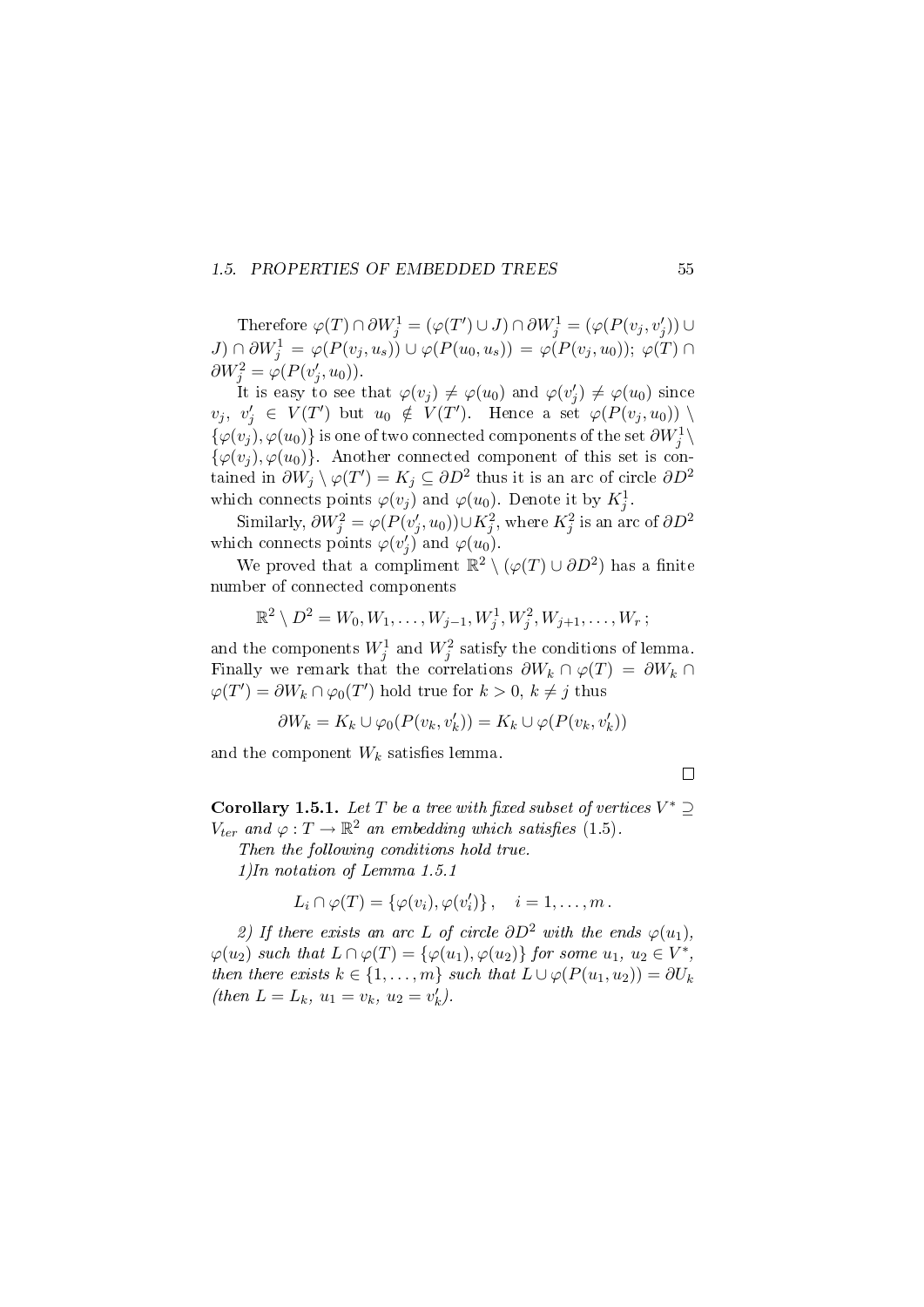*Proof.* 1) Suppose that an arc  $L_i \setminus {\varphi(v_i), \varphi(v'_i)}$  contains a point  $\varphi(v) \in \varphi(T)$  for some  $i \in \{1, \ldots, m\}$ . Thus  $v \in V^*$ . Let  $e \in E(T)$ be an edge of graph  $T$  which is adjacent to a vertex  $v$  and  $v' \in V$ be another end of the edge e.

A set  $J_0 = \varphi(e) \setminus {\varphi(v), \varphi(v')}$  is connected,  $\varphi(v)$  is a boundary point of it,  $W = \mathbb{R}^2 \setminus \varphi(P(v_i, v'_i))$  is an open neighborhood of a point  $\varphi(v)$ . Thus  $J_0 \cap W \neq \emptyset$  and  $e \notin P(v_i, v'_i)$ . Hence  $J_0 \cap$  $\varphi(P(v_i, v'_i)) = \varnothing$ . By the conditions of lemma also  $J_0 \cap \partial D^2 =$  $\emptyset$ . A set  $\varphi(P(v_i, v'_i))$  is a cut of closed disk  $D^2$ . Obviously, by construction a set  $Q = \overline{U}_i \setminus \varphi(P(v_i, v'_i)) = U_i \cup (L_i \setminus {\varphi(v_i), \varphi(v'_i)})$  is a connected component of the compliment  $D^2 \setminus \varphi(P(v_i, v'_i))$  which contains a point  $\varphi(v)$ . That point is a boundary point of the connected subset  $J_0$  of a space  $D^2 \setminus \varphi(P(v_i, v'_i))$  therefore  $J_0 \subseteq Q$ .

But  $U_i \subseteq \mathbb{R}^2 \setminus \varphi(T)$ ,  $L_i \subseteq \partial D^2$  and  $J_0 \subseteq \varphi(T) \setminus \varphi(V) \subseteq$  $\varphi(T) \setminus \partial D^2$ . Thus  $J_0 \cap Q \subseteq (J_0 \cap U_i) \cup (J_0 \cap L_i) = \varnothing$ .

The contradiction obtained is a last step of the proof of first condition of corollary.

2) Support that there exists an arc L of  $\partial D^2$  with the ends in points  $\varphi(u_1), \varphi(u_2)$  such that  $L \cap \varphi(T) = {\varphi(u_1), \varphi(u_2)}$  for some  $u_1, u_2 \in V^*$ .

An arc L bounders to some connected component  $U_k, k \geq 1$  of the compliment  $\mathbb{R}^2 \setminus (\varphi(T) \cup \partial D^2)$ . From Lemma 1.5.1 and first condition of corollary it follows that  $\{u_1, u_2\} = \{v_k, v'_k\}$ . Thus vertices  $u_1$  and  $u_2$  can be connected by a path  $\tilde{P}(u_1, u_2) = P(v_k, v_{k'})$ which satisfies Lemma 1.5.1. A graph T is a tree thus  $P(u_1, u_2) =$  $\tilde{P}(u_1, u_2) = P(v_k, v_{k'})$ .  $\Box$ 

Let T be a tree with a fixed subset of vertices  $V^*$  and  $\varphi : T \to$  $\mathbb{R}^2$  is an embedding which satisfy  $(1.4)$  and  $(1.5)$ .

The pair of vertices  $v_1, v_2 \in V^*, v_1 \neq v_2$  is said to be *adjacent* on a circle  $\partial D^2$  if there exists an arc L of this circle with the ends  $\varphi(v_1)$  and  $\varphi(v_2)$  such that  $L \cap \varphi(T) = {\varphi(v_1), \varphi(v_2)}$  holds true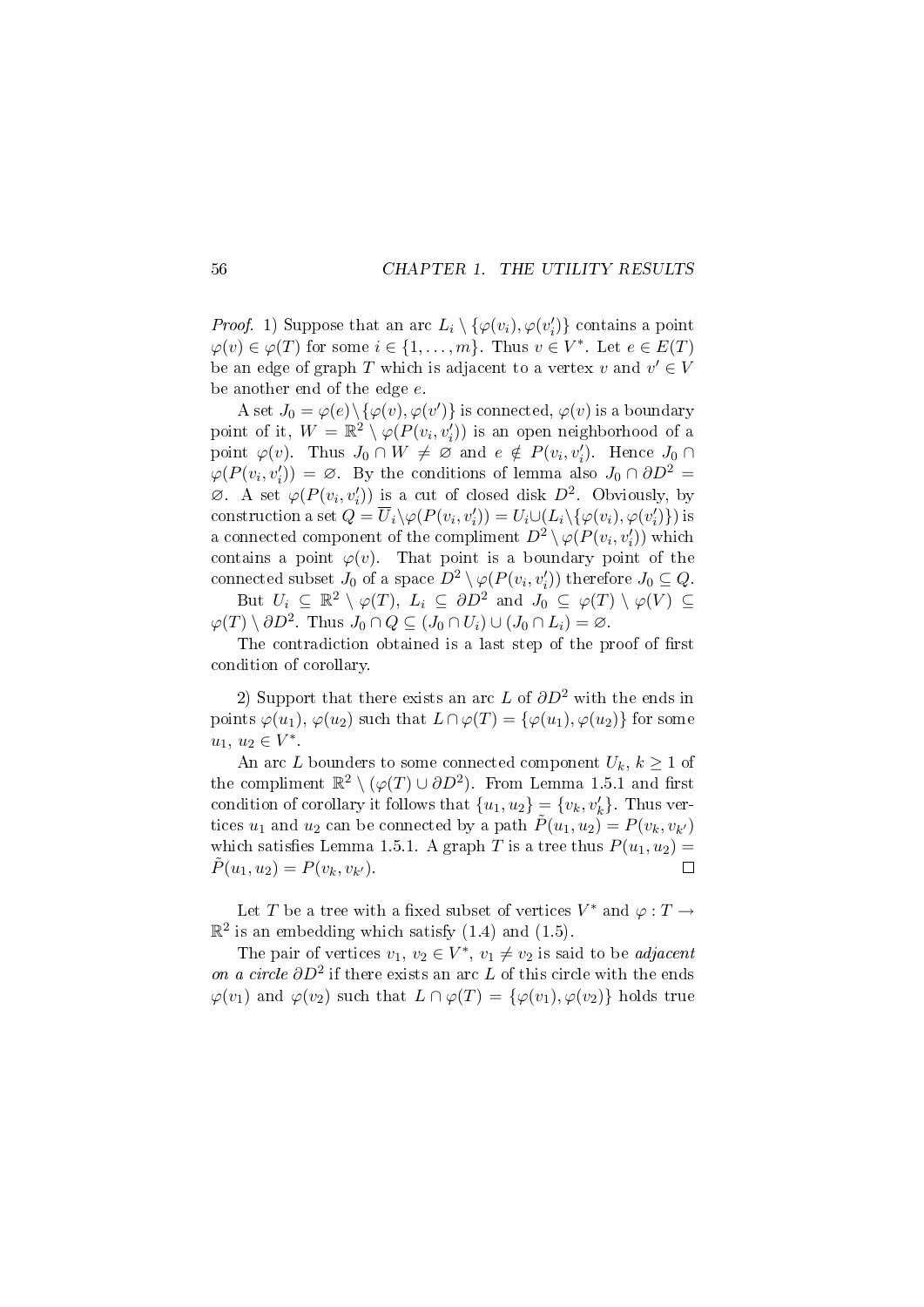#### 1.6. ON RELATIONS DEFINED ON FINITE SETS 57



Denote by  $\mathcal P$  a set of all paths in  $T$  which connect adjacent pairs of vertices.

Corollary 1.5.2. If  $\sharp V^* \geq 3$ , then a correspondence

$$
\Theta: \{U_1, \ldots, U_m\} \to \mathcal{P},
$$

$$
\Theta(U_i) = P(v_i, v'_i),
$$

is a bijective map.

*Proof.* It is sufficient to check an injectivity of the map  $\Theta$ .

Suppose that the following equalities hold true  $\partial U_i = L_i \cup$  $\varphi(P(v, v')), \partial U_j = L_j \cup \varphi(P(v, v'))$  for some  $i, j \in \{1, ..., m\},$  $i \neq j$ . Then  $L_i \cap L_j = {\varphi(v), \varphi(v')}, L_i \cup L_j \cong S^1$  therefore  $L_i \cup L_j = \partial D^2$ .

But from Corollary 1.5.1 it follows that

$$
\varnothing = (L_i \cup L_j \setminus {\varphi(v), \varphi(v')}) \cap \varphi(T).
$$

Hence  $\sharp(\partial D^2 \cap \varphi(T)) = \sharp V^* \leq 2$  and it contradicts the conditions of corollary.  $\Box$ 

### 1.6 On relations defined on finite sets

At first we remind that a ternary relation  $O$  on the set  $A$  is any subset of the  $3^{rd}$  cartesian power  $A^3: O \subseteq A^3$ .

Let  $A$  be a set,  $O$  a ternary relation on  $A$  which is asymmetric  $((x, y, z) \in O \Rightarrow (z, y, x) \overline{\in} O)$ , transitive  $(x, y, z) \in O$ ,  $(x, z, u) \in$  $O \Rightarrow (x, y, u \in O)$  and cyclic  $(x, y, z) \in O \Rightarrow (y, z, x) \in O$ . Then O is called a cyclic order on the set A [27].

A cyclic order O is a complete on a finite set A,  $\sharp A \geq 3$ , if  $x, y, z \in A, x \neq y \neq z \neq x \Rightarrow$  there exists a permutation  $u, v, w$  of sequence  $(x, y, z)$  such that  $(u, v, w) \in O$ .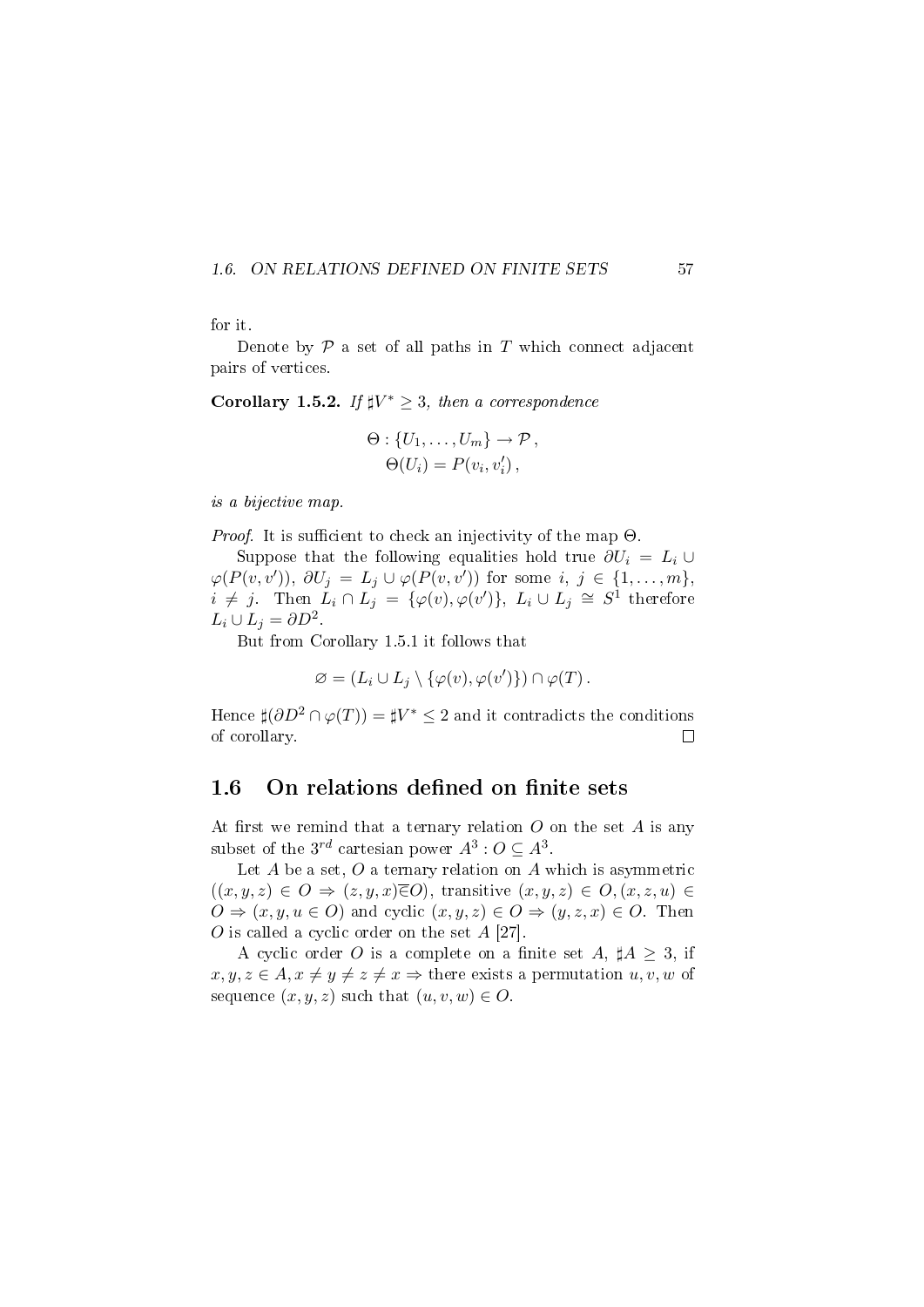Proposition 1.6.1. Suppose there is a complete cyclic order O on some finite set A,  $\sharp A > 3$ .

Then for every  $a \in A$  there exist unique  $a'$ ,  $a'' \in A$  such that

- $O(a', a, b)$  for all  $b \in A \setminus \{a, a'\};$
- $O(a, a'', b)$  for all  $b \in A \setminus \{a, a''\},\$

and  $a' \neq a''$ .

*Proof.* Let us fix  $a \in A$ . By using [27] we can construct a binary relation  $\rho$  up to the relation O with the help of the following condition

$$
O(a, a_1, a_2) \Leftrightarrow a_1 \rho a_2.
$$

It is easy to verify that the relation  $\rho$  defines a strict linear order on a set  $A \setminus \{a\}$ .

The set  $A \setminus \{a\}$  is finite therefore there exist a minimal element a' and maximal element  $a''$  with respect to the order  $\rho$  on this set. It is obvious that they satisfy conditions of proposition by definition.

Finally, 
$$
a' \neq a''
$$
 since  $\sharp(A \setminus \{a\}) \geq 2$ .

**Definition 1.6.1.** Suppose there is a complete cyclic order  $O$  on a set A,  $\sharp A \geq 3$ . Elements  $a_1, a_2 \in A$  are said to be adjacent with respect to a cyclic order  $O$  if one of the following conditions holds:

- $O(a_1, a_2, b)$  for all  $b \in A \setminus \{a_1, a_2\}$ ;
- $O(a_2, a_1, b)$  for all  $b \in A \setminus \{a_1, a_2\}.$

Remark 1.6.1. From Proposition 1.6.1 it follows that every element has exactly two adjacent elements on a finite set  $A$  with a complete cyclic order.

**Definition 1.6.2.** Let A be a finite set. A binary relation  $\rho$  on A is said to be convenient if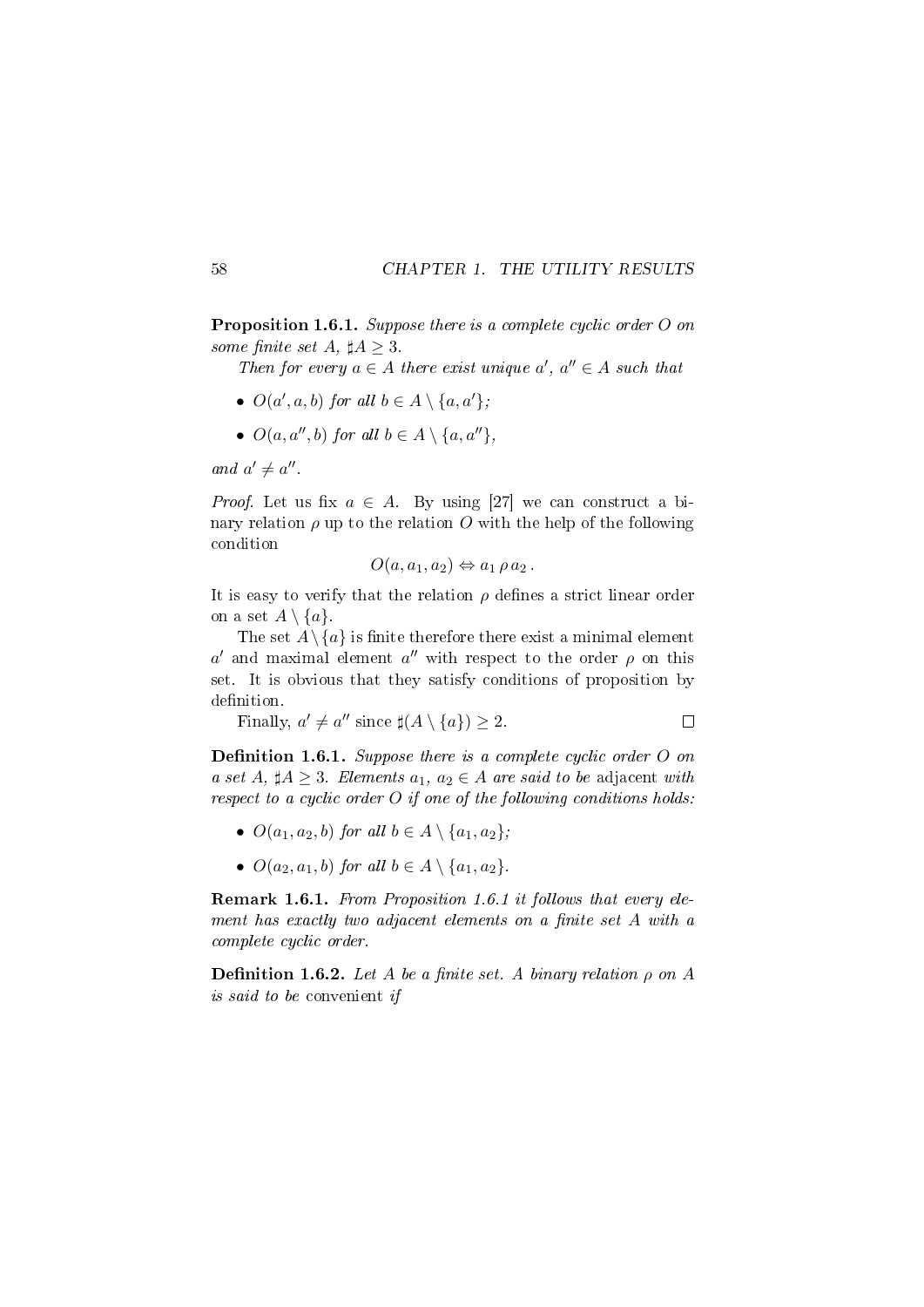#### 1.6. ON RELATIONS DEFINED ON FINITE SETS 59

- 1) for all a,  $b \in A$  from apb it follows that  $a \neq b$ ;
- 2) for every  $a \in A$  there is no more than one  $a' \in A$  such that  $a\rho a';$
- 3) for every  $a \in A$  there is no more than one  $a'' \in A$  such that  $a''\rho a$ .

We remind that a *graph* of the relation  $\rho$  on A is a set  $\{(a, b) \in$  $A \times A | a \rho b$ .

Let  $\rho$  be a convenient relation on a finite set A,  $\hat{\rho}$  be a minimal relation of equivalence which contains  $\rho$ . Let us remind that a graph  $\hat{\rho}$  consists of

- all pairs  $(a, b)$  such that there exist  $k = k(a, b) \in \mathbb{N}$  and a sequence  $a = a_0, a_1, \ldots, a_k = b$  which comply with one of the following conditions  $a_{i-1}\rho a_i$ ,  $a_i\rho a_{i-1}$  for every  $i \in \{1, \ldots, k\}$ ;
- pairs  $(a, a)$ ,  $a \in A$ .

We distinguished a diagonal  $\Delta_{A\times A}$  since, in general, there could exist  $a \in A$  such that neither  $a \rho b$  nor  $b \rho a$  holds true for all  $b \in A$ .

The relation  $\hat{\rho}$  generates a partition f of A onto classes of equivalence.

**Proposition 1.6.2.** Let  $B \in \mathfrak{f}$  be a class of equivalence of the relation  $\hat{\rho}$ . Then there exists no more than one element  $b \in B$ which is in the relation  $\rho$  with no element of A.

*Proof.* We remark that if either  $a\rho b$  or  $b\rho a$  and  $b \in B$ , then  $a \in B$ by definition of  $B$ .

It is obvious that if  $\sharp B = 1$  then proposition holds true. Let  $\sharp B \geq 2$ .

Let  $a_0, a_1, \ldots, a_k$  be a fixed sequence of pairwise different elements of B such that the correlation  $a_{i-1}\rho a_i$  holds true for any  $i \in \{1, \ldots, k\}.$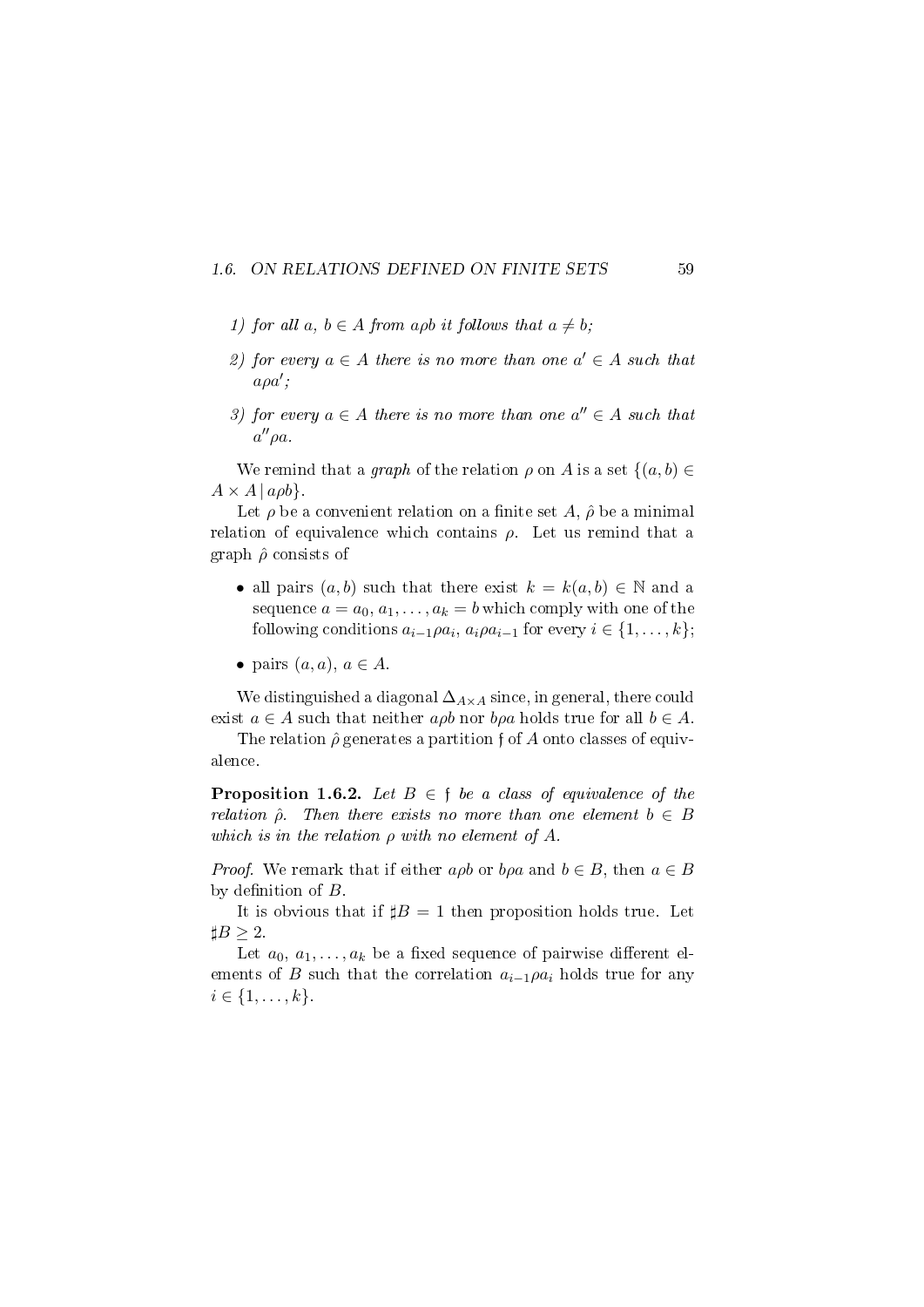If there exists  $b \in B \setminus \{a_0, \ldots, a_k\}$ , then there exists  $b' \in B \setminus$  $\{a_0, \ldots, a_k\}$  such that either  $b'\rho a_0$  or  $a_k \rho b'$ . Let us verify it.

By definition of a set  $B$  there exists a sequence

$$
b=c_0,c_1,\ldots,c_m=a_0
$$

such that either  $c_{j-1}\rho c_j$  or  $c_j\rho c_{j-1}$  holds true for all  $j \in \{1, \ldots, m\}$ . From correlations  $c_0 \notin \{a_0, \ldots, a_k\}$  and  $c_m \in \{a_0, \ldots, a_k\}$  it follows that there is  $s \in \{0, \ldots, m\}$  such that  $c_{s-1} \notin \{a_0, \ldots, a_k\}$  but  $c_s \in \{a_0, ..., a_k\}$ . Thus  $c_s = a_r$  for some  $r \in \{0, ..., k\}$ .

Let  $c_{s-1}\rho c_s$ , i.e.  $c_{s-1}\rho a_r$ . Then  $r = 0$ . Really, if  $r \geq 1$ , then  $a_{r-1}\rho a_r$ . By construction  $c_{r-1} \neq a_{r-1}$  therefore a correlation  $c_{s-1}\rho a_r$  contradicts to condition 3) of Definition 1.6.2.

Similarly, if  $c_s \rho c_{s-1}$ , then  $c_s = a_k$ .

It is easy to see that element  $b' = c_{s-1}$  satisfies conditions of proposition.

From what we said above it follows that if for some pairwise different  $a_0, \ldots, a_k \in B$  inequality  $\{a_0, \ldots, a_k\} \neq B$  and relation  $a_{i-1}\rho a_i, i \in \{1,\ldots,k\}$  hold true, then there are pairwise different  $a'_0, \ldots, a'_{k+1} \in B$  such that  $a'_{i-1} \rho a'_i, i \in \{1, \ldots, k+1\}$  hold true for them.

By definition the set B contains two elements  $b', b'' \in B$  such that  $b' \rho b''$ . So, by a finite number of steps (the set B is finite) we can index all elements of  $B$  in such way that the following correlations hold

$$
a_{i-1}\rho a_i, \quad i \in \{1, ..., n\};
$$
  

$$
\{a_0, ..., a_n\} = B.
$$
 (1.6)

Therefore only element  $a_n \in B$  can satisfy conditions of the proposition.  $\Box$ 

Let  $\mu$  be some relation on a set  $A$ .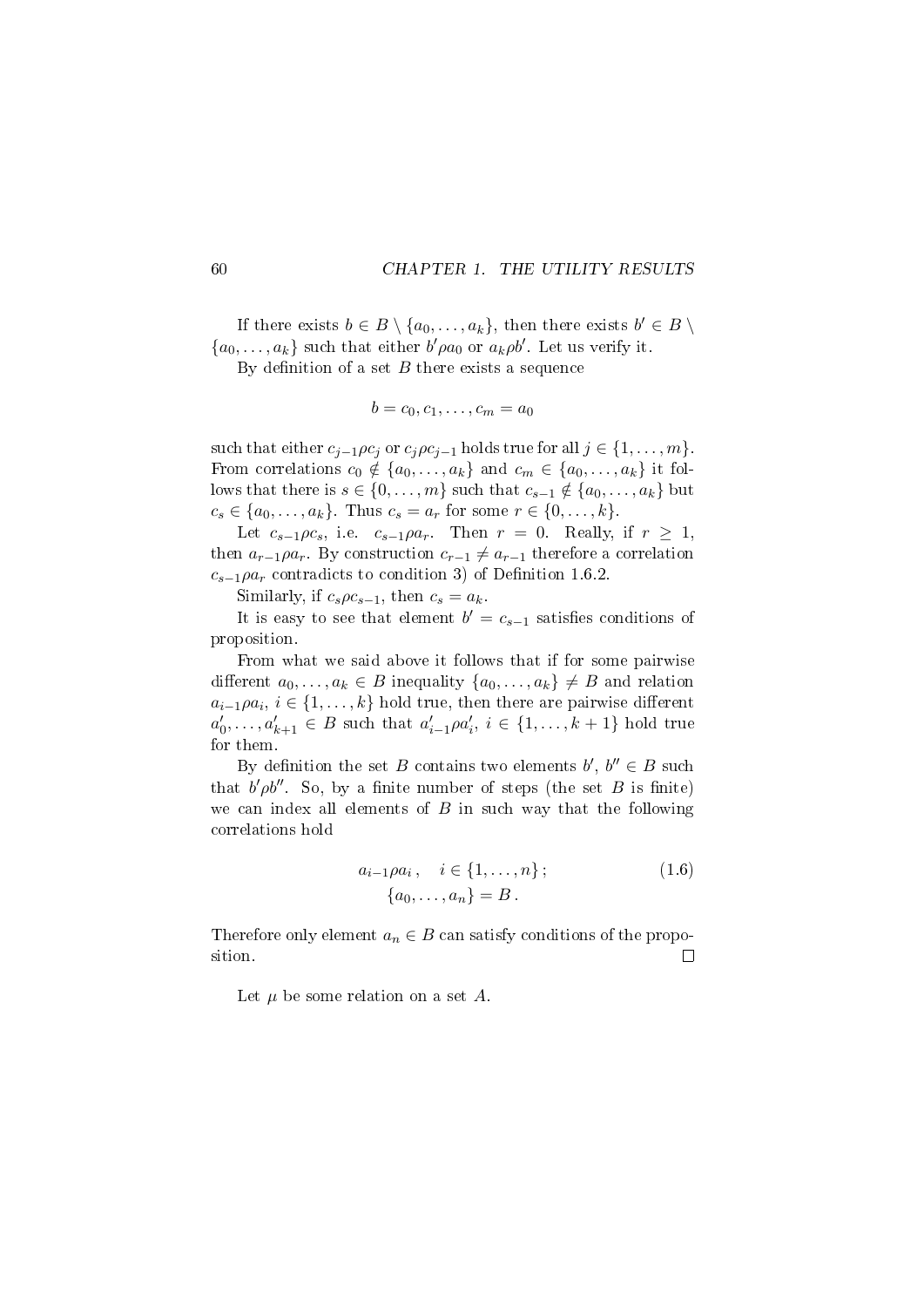### 1.6. ON RELATIONS DEFINED ON FINITE SETS 61

**Definition 1.6.3.** Elements  $b_0, \ldots, b_n \in A, n \geq 1$  are said to generate  $\mu$ -cycle if a graph of the relation  $\mu$  contains a set

$$
\{(b_0, b_1), \ldots, (b_{n-1}, b_n), (b_n, b_0)\}.
$$
 (1.7)

**Definition 1.6.4.** Elements  $b_0, \ldots, b_n \in A$ ,  $n \geq 0$  to generate  $\mu$ -chain if for arbitrary  $a \in A$  the pairs  $(a, b_0)$  and  $(b_n, a)$  do not belong to a graph of  $\mu$  and for  $n \geq 1$  a graph of the relation  $\mu$ contains a set

$$
\{(b_0, b_1), \ldots, (b_{n-1}, b_n)\}.
$$
 (1.8)

Corollary 1.6.1. Let  $\rho$  be a convenient relation,  $B \in \mathfrak{f}$  a class of equivalence of the relation  $\hat{\rho}$ . Then the elements of B generate either  $\rho$ -cycle or  $\rho$ -chain. In the first case a graph of the restriction of  $\rho$  on the set  $B$  is of form (1.7) and in the other it has form (1.8).

*Proof.* Let us order the elements of B in such way that  $(1.6)$  holds true for them.

If there exists  $a \in A$  such that  $a_n \rho a$ , then  $a \in B$ . Conditions 1) and 3) of Definition 1.6.2 obstruct to hold correlation  $a_i \rho a_j$  for  $i \neq j - 1, j \in \{1, \ldots, n\}$ . Therefore  $a = a_0$  and  $a_n \rho a_0$ .

Similarly, if there exists  $a \in A$  which  $a\rho a_0$ , then from conditions 1) and 2) of Definition 1.6.2 it follows that  $a = a_n$  and  $a_n \rho a_0$ .

So, either a correlation  $a_n \rho a_0$  holds true or for every  $a \in A$ neither  $a\rho a_0$  nor  $a_n\rho a$  holds true. In the first case the elements of B generate  $\rho$ -cycle (if  $a_n \rho a_0$ , then  $a_n \neq a_0$  and  $\sharp B \geq 2$  by definition), in the other case we get  $\rho$ -chain.  $\Box$ 

Corollary 1.6.2. Let the elements of  $B \subseteq A$  generate either  $\rho$ cycle or  $\rho$ -chain. Then  $B$  is a class of equivalence of the relation  $\hat{\rho}$ . If the elements of  $B \subseteq A$  generate  $\rho$ -chain, then the relation  $\rho$ generates a full linear order on B.

*Proof.* Let  $\hat{\rho}$  be a minimal relation of equivalence which contains  $\rho$ . By definition the set  $B$  belongs to the unique class of equivalence of the relation  $\hat{\rho}$ . Denote it by  $\hat{B}$ .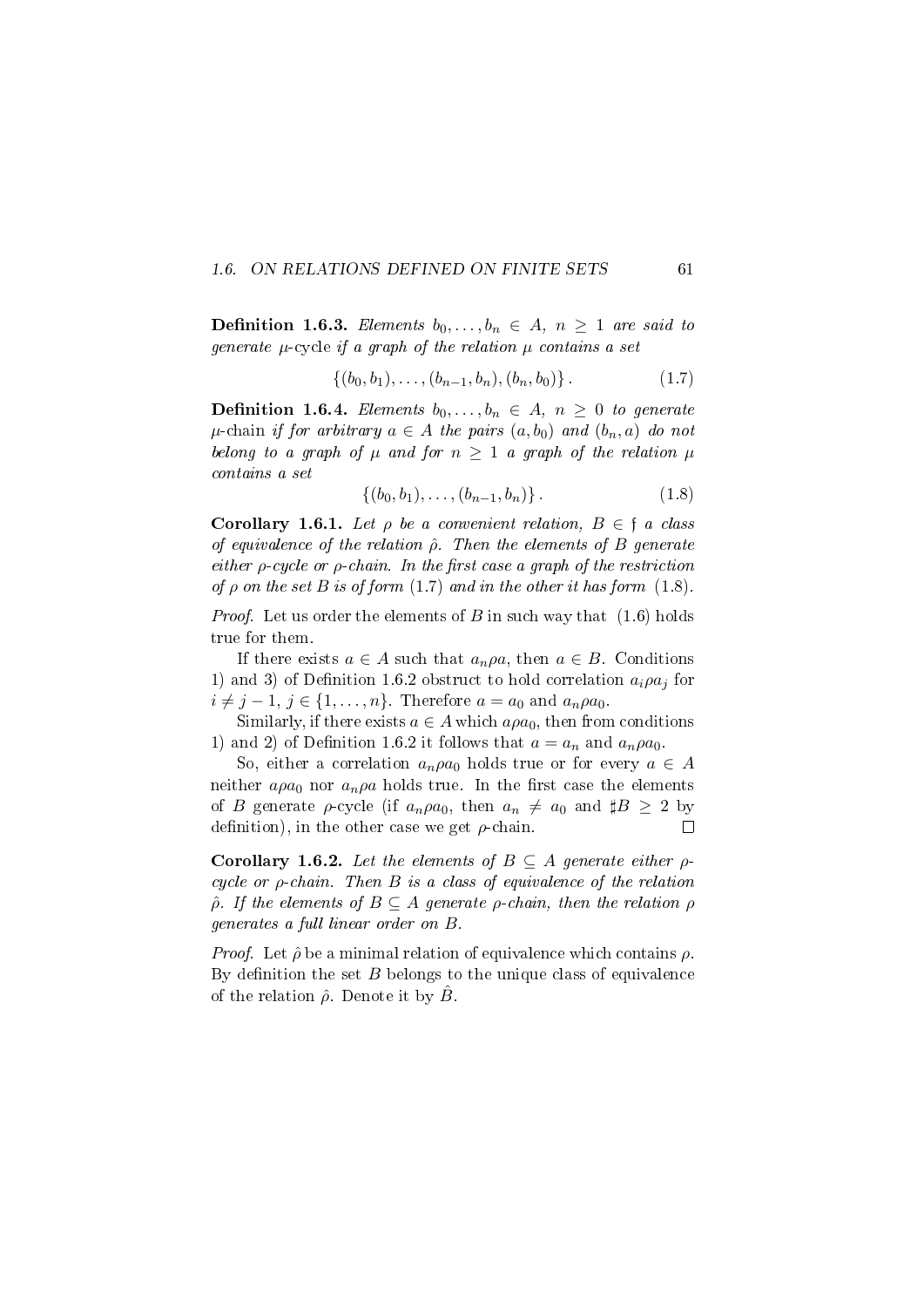By definition the set B satisfies (1.6). If there exists  $b \in \hat{B} \setminus B$ . then, as we verified in the proof of Proposition 1.6.2, there is  $b' \in$  $\hat{B} \setminus B$  such that

$$
b' \rho a_0 \quad \text{or} \quad a_n \rho b' \,. \tag{1.9}
$$

This contradicts to the definition of  $\rho$ -chain. If the elements of B generate  $\rho$ -cycle, then it follows from the definition of convenient relation that

$$
a_n \rho a_0 \,, \tag{1.10}
$$

see Corollary 1.6.1. By using conditions 2) and 3) of a convenient relation from equality  $b' \notin B$  we can conclude that  $(1.9)$  and  $(1.10)$ can not be satisfied simultaneously.

So, a set B is a class of equivalence of the relation  $\hat{\rho}$ .

If elements of the set  $B$  generate a chain, then a graph of a restriction of the relation  $\rho$  on B has form (1.8), see Corollary 1.6.1. Therefore  $\rho$  generates a linear order on the set B.  $\Box$ 

**Definition 1.6.5.** Let O be a complete cyclic order on A,  $\sharp A \geq 3$ . O is said to induce a binary relation  $\rho_O$  on a A according to the following rule:  $a \rho_O b$  if  $O(a, b, c) \ \forall c \in A \setminus \{a, b\}.$ 

From Proposition 1.6.1 it follows that a relation  $\rho<sub>O</sub>$  is convenient.

Proposition 1.6.3. If O is a complete cyclic order on A, then all elements of A generate  $\rho_O$ -cycle.

*Proof.* Let  $\rho_0$  be a minimal relation of equivalence which contains  $\rho$ . From Proposition 1.6.1 and Corollaries 1.6.1 and 1.6.2 it follows that every class of equivalence of the relation  $\rho_{O}$  is  $\rho_{O}$ -cycle and there are no any other  $\rho_O$ -cycles.

Let  $B = \{b_0, \ldots, b_k\}$  be some class of equivalence of the relation  $\hat{\rho}_O$  and the following correlations are satisfied

$$
b_0 \rho b_1, \ldots, b_{k-1} \rho b_k, b_k \rho b_0.
$$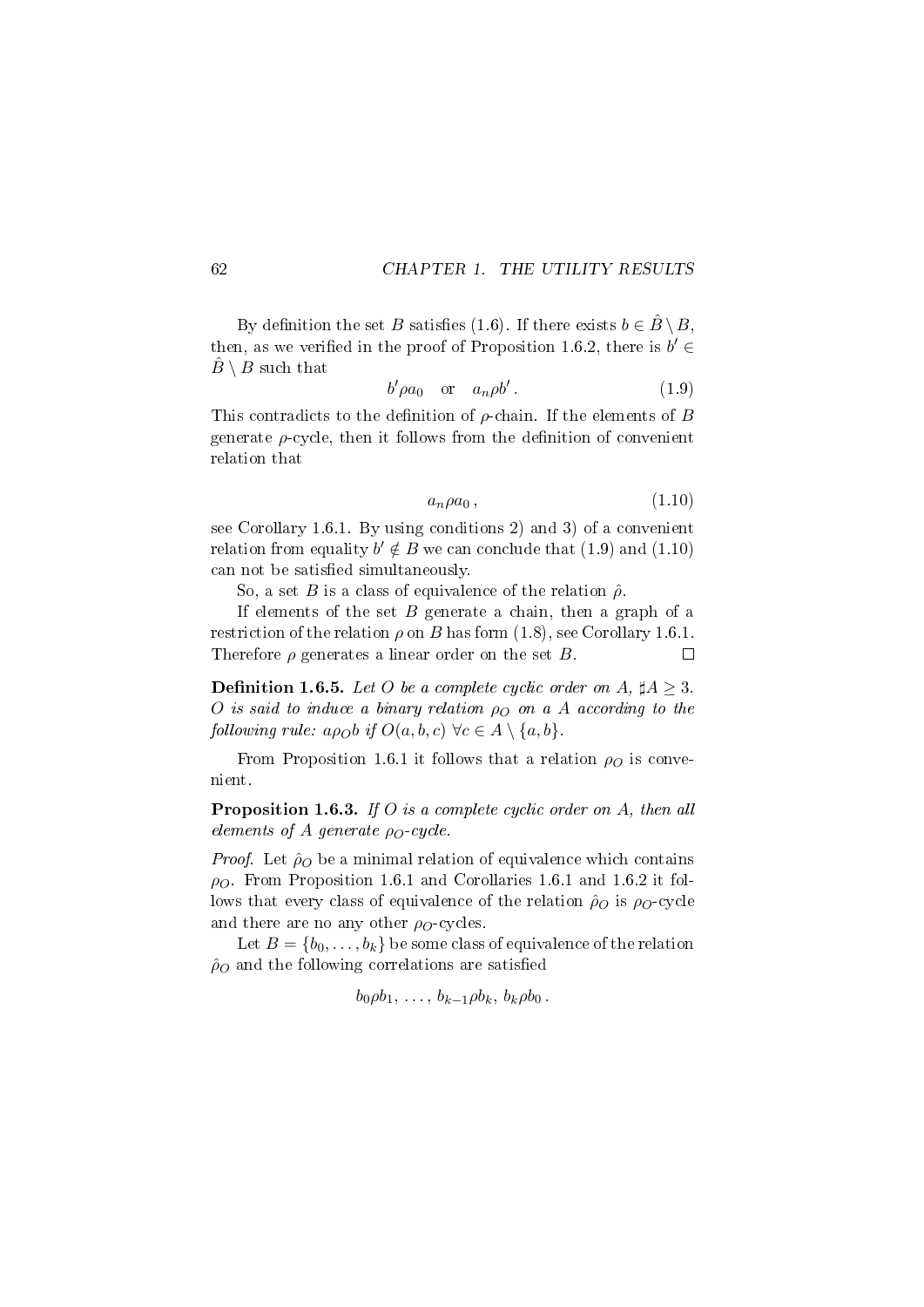#### 1.6. ON RELATIONS DEFINED ON FINITE SETS 63

Support that  $B \subsetneq A$ . Let us fix  $a \in A \setminus B$ . By definition the following correlations hold true

$$
O(b_{i-1}, b_i, a), \quad i \in \{1, ..., k\};
$$
  
 $O(b_k, b_0, a).$ 

Thus it follows from definition of cyclic order it follows that

$$
O(a, b_{i-1}, b_i), i \in \{1, ..., k\};
$$
  
 $O(a, b_k, b_0).$ 

From definition it also follows that if both  $O(a, b_0, b_{i-1})$  and  $O(a, b_{i-1}, b_i)$ , then  $O(a, b_0, b_i)$ . Therefore starting from  $O(a, b_0, b_1)$ in the finite number of steps we get  $O(a, b_0, b_k)$ .

Thus  $O(a, b_k, b_0)$  and  $O(a, b_0, b_k)$  should be satisfied simultaneously but it contradicts to antisymmetry of cyclic order.

Therefore all elements of a set A are equivalent under  $\hat{\rho}_O$  and generate  $\rho_O$ -cycle.  $\Box$ 

**Definition 1.6.6.** Let  $\rho$  be a convenient relation on a finite set A. We define a ternary relation  $O_\rho$  on A with the help of the following rule. The ordered triple  $(a_1, a_2, a_3)$  of A is said to be in the relation  $O_\rho$  if  $a_1 \neq a_2 \neq a_3 \neq a_1$  and there are

$$
a_1 = a_0^{12}, a_1^{12}, \dots, a_{m(1)}^{12} = a_2 = a_0^{23}, \dots, a_{m(2)}^{23} = a_3 =
$$
  
=  $a_0^{31}, \dots, a_{m(3)}^{31} = a_1$ , (1.11)

which satisfy the following conditions:

- $a_{n-1}^{sr} \rho a_n^{sr}$  for all  $n \in \{1, ..., m(s)\}$  and  $(s+1) \equiv r \pmod{3}$ ;
- $a_n^{sr} \notin \{a_1, a_2, a_3\}$  for all  $n \in \{1, ..., m(s) 1\}$  and  $(s+1) \equiv r \pmod{3}$ .

**Proposition 1.6.4.** The relation  $O<sub>o</sub>$  is a cyclic order on A.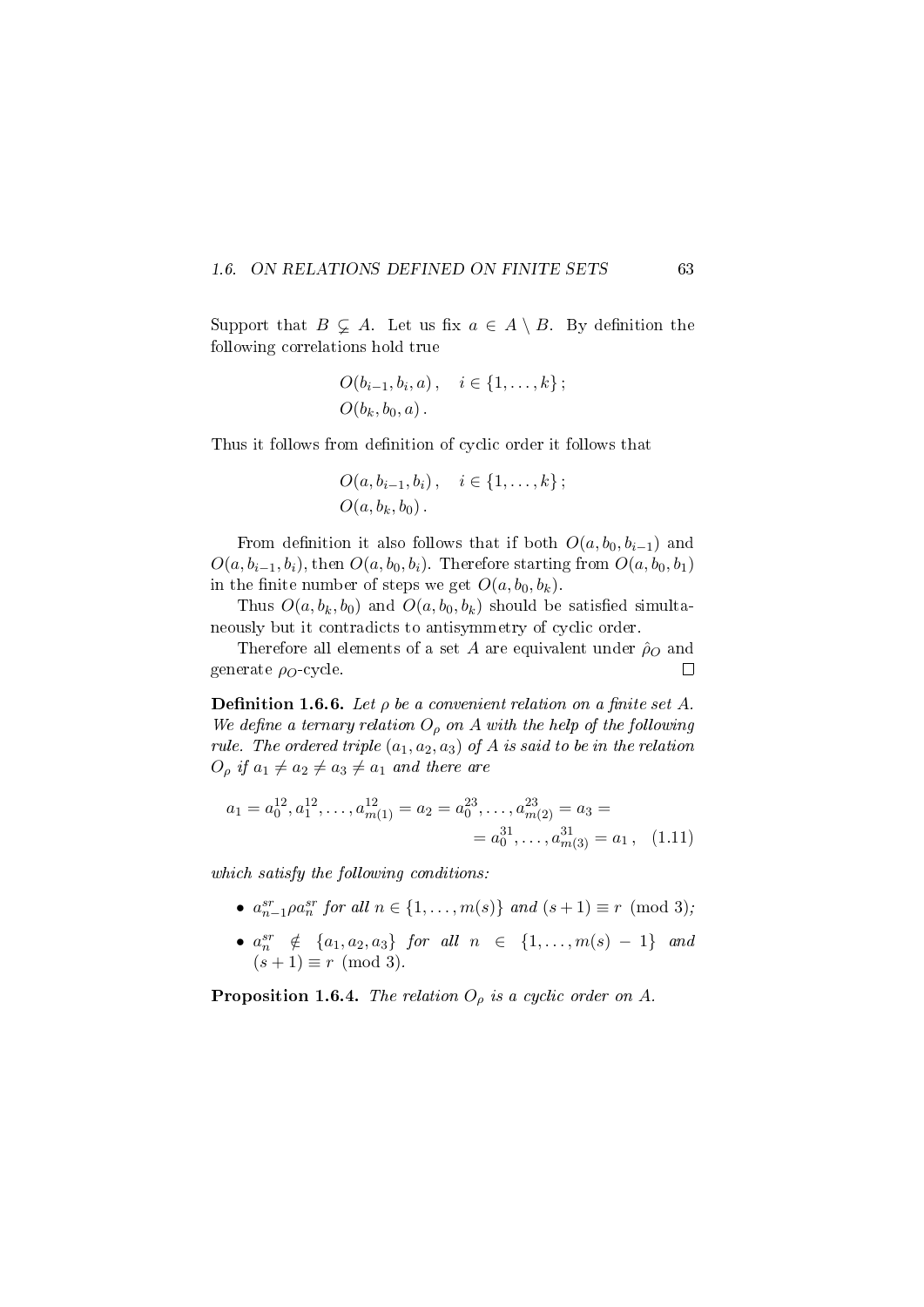*Proof.* From definition it is obvious that the relation  $O_\rho$  is cyclic.

Let us remark that from definition if  $O_\rho(a_1, a_2, a_3)$ , then all elements of a set  $(1.11)$  (in particular elements  $a_1$ ,  $a_2$  and  $a_3$ ) belong to the same class of equivalence of minimal equivalence relation  $\hat{\rho}$  which contains  $\rho$ .

We should verify that all elements  $a_n^{sr}$ ,  $n \in \{1, \ldots, m(s)\},\$  $(s + 1) \equiv r \pmod{3}$  are different.

Suppose that it is not true and there are two different sets of indexes such that  $a_n^{sr} = a_k^{tr}, n \in \{1, ..., m(s)\}, k \in \{1, ..., m(t)\},\$  $(s+1) \equiv r \pmod{3}$ ,  $(t+1) \equiv \tau \pmod{3}$ .

Let us consider two sequences

$$
(b_1, \ldots, b_i) = (a_n^{sr}, a_{n+1}^{sr}, \ldots, a_{m(s)}^{sr}, \ldots, a_0^{tr}, a_1^{tr}, \ldots, a_{k-1}^{tr}, a_k^{tr}),
$$
  

$$
(c_1, \ldots, c_j) = (a_k^{tr}, a_{k+1}^{tr}, \ldots, a_{m(t)}^{tr}, \ldots, a_0^{sr}, a_1^{sr}, \ldots, a_{n-1}^{sr}, a_n^{sr}).
$$

Those two sequences satisfy the following conditions:

- $b_{l-1} \rho b_l$  for all  $l \in \{1, \ldots, i\};$
- $c_{l-1}\rho c_l$  for all  $l \in \{1,\ldots,j\};$
- $b_i = c_1 = c_j = b_1;$
- there exists  $\hat{a} \in \{a_1, a_2, a_3\}$  such that either  $\hat{a} \in \{b_1, \ldots, b_i\}\$  $\{c_1, \ldots, c_i\}$  or  $\hat{a} \in \{c_1, \ldots, c_i\} \setminus \{b_1, \ldots, b_i\}$  since by definition every element  $a_1, a_2, a_3$  is contained exactly once in the sequence (1.11).

Let  $\hat{a} \notin \{b_1, \ldots, b_i\}$ . By definition the elements  $b_1, \ldots, b_i$  generate a cycle therefore the set  $\{b_1, \ldots, b_i\}$  is a class of equivalence of the relation  $\hat{\rho}$ , see Corollary 1.6.2. But it contradicts to the condition that all elements of the set (1.11) belong to the same class of equivalence of the relation  $\hat{\rho}$ .

The case when  $\hat{a} \notin \{c_1, \ldots, c_j\}$  can be considered similarly. Therefore all elements of the set  $(1.11)$  are different.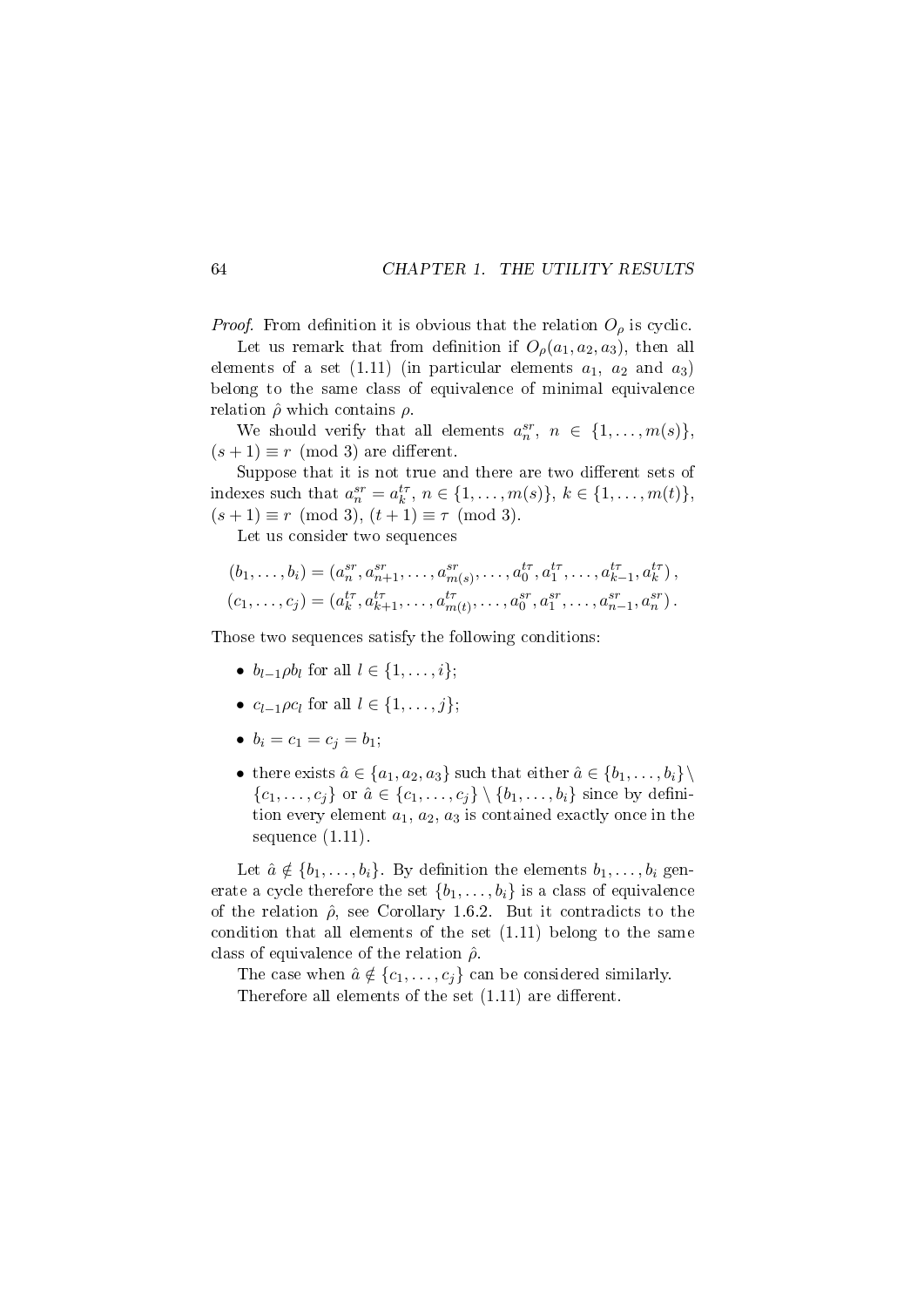### 1.6. ON RELATIONS DEFINED ON FINITE SETS 65

Let  $O_\rho(a_1, a_2, a_3)$  and  $O_\rho(a_3, a_2, a_1)$  hold true simultaneously. Then from definition it follows that there are two sequences  $a_3 =$  $a_0^{31}, a_1^{31}, \ldots, a_{m(3)}^{31} = a_1$  and  $a_1 = b_0^{31}, b_1^{31}, \ldots, b_{n(3)}^{31} = a_3$  such that

- $a_{i-1}^{31} \rho a_i^{31}$  for all  $i \in \{1, \ldots, m(3)\};$
- $b_{j-1}^{31} \rho b_j^{31}$  for all  $j \in \{1, \ldots, n(3)\};$
- $a_2 \notin \{a_0^{31}, \ldots, a_{m(3)}^{31}, b_0^{31}, \ldots, b_{n(3)}^{31}\}.$

It is obvious that there is  $k \in \{1, \ldots, m(3)\}$  such that  $a_i^{31} \notin$  ${b_0^{31}, \ldots, b_{n(3)}^{31}}$  for  $i < k$  but  $a_k^{31} \in {b_0^{31}, \ldots, b_{n(3)}^{31}}$ . Hence  $a_k^{31} =$  $b_l^{31}$  for some  $l \in \{1, \ldots, n(3)\}$  and  $a_k^{31} \rho b_{l+1}^{31}$ . It is clear that all elements of the following sequence

$$
a_3 = a_0^{31}, \dots, a_k^{31}, b_{l+1}^{31}, \dots, b_{n(3)}^{31}
$$

are different and generate  $\rho$ -cycle. Further by definition  $a_2$  does not belong to that sequence. Therefore  $a_3 = a_0^{31}$  and  $a_2$  belong to different classes of equivalence of relation  $\hat{\rho}$ , see Corollary 1.6.2.

On the other hand elements  $a_1, a_2$  and  $a_3$  must belong to the unique class of equivalence  $\hat{\rho}$ , see above.

This contradiction proves the antisymmetry of the relation  $O_{\rho}$ .

Let  $O_\rho(a_1, a_2, a_3)$  and  $O_\rho(a_1, a_3, a_4)$  for some  $a_1, \ldots, a_4 \in A$ .

We should remark that the elements  $a_1, \ldots, a_4$  are pairwise different. Really, by definition  $a_1 \neq a_3$  and  $\{a_1, a_3\} \cap \{a_2, a_4\}$  $\varnothing$ . If  $a_2 = a_4$ , then from a cyclicity of relation  $O_\rho$  it follows that  $O_{\rho}(a_3, a_1, a_2)$  and  $O_{\rho}(a_4, a_1, a_3) = O_{\rho}(a_2, a_1, a_3)$ . But it is impossible since a relation  $O_\rho$  is antisymmetric.

Let us consider a sequence (1.11). Its elements generate  $\rho$ -cycle. We will prove that  $a_4 \in \{a_1^{31}, \ldots, a_{m(3)-1}^{31}\}.$ 

Suppose that  $a_4 \in \{a_1^{12}, \ldots, a_{m(1)-1}^{12}\}$ . Then  $a_4 = a_k^{12}, k \in$  $\{1, \ldots, m(1) - 1\}$ . We consider the sequences

 $(b_0^{12}, \ldots, b_{t(1)}^{12}) = (a_1 = a_0^{12}, \ldots, a_k^{12} = a_4);$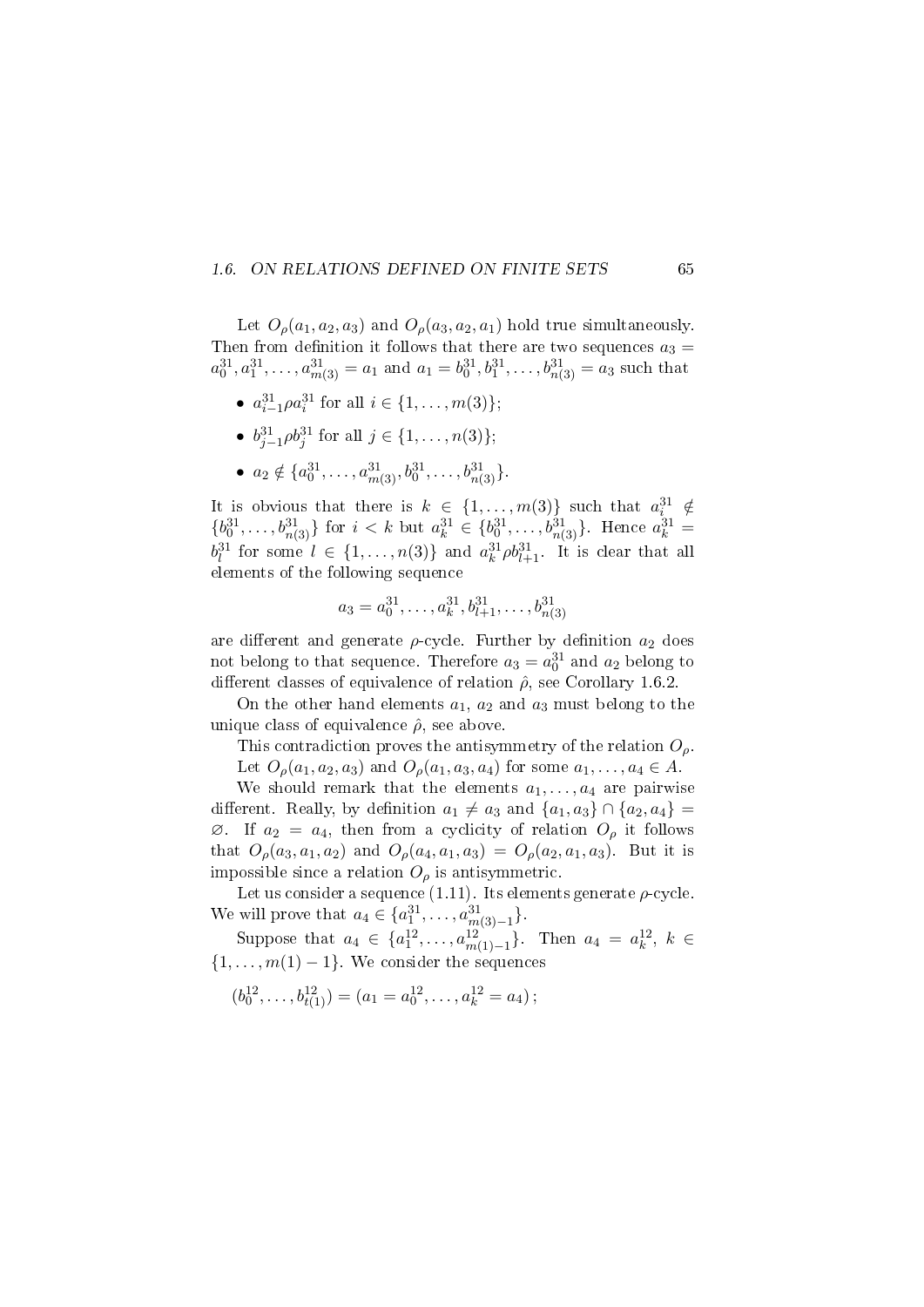$$
(b_0^{23}, \ldots, b_{t(2)}^{23}) = (a_4 = a_k^{12}, \ldots, a_{m(1)}^{12}) = a_0^{23}, \ldots, a_{m(2)}^{23} = a_3);
$$
  

$$
(b_0^{31}, \ldots, b_{t(3)}^{31}) = (a_3 = a_0^{31}, \ldots, a_{m(3)}^{31} = a_1).
$$

Join them into a sequence

$$
a_1 = b_0^{12}, \dots, b_{t(1)}^{12} = a_4 = b_0^{23}, \dots, b_{t(2)}^{23} = a_3 = b_0^{31}, \dots, b_{t(3)}^{31}.
$$

By the construction all elements of such sequence generate  $\rho$ -cycle therefore it satisfies the properties which are similar to the conditions of the sequence (1.11). We get  $O_\rho(a_1, a_4, a_3)$ . Then from a cyclicity of the relation  $O_\rho$  it follows that  $O_\rho(a_4, a_3, a_1)$ . But by the condition we have  $O_\rho(a_1, a_3, a_4)$ , moreover, we proved that the relation  $O_\rho$  is antisymmetric. Thus the relation  $O_\rho(a_4, a_3, a_1)$  does not hold true and  $a_4 \notin \{a_1^{12}, \ldots, a_{m(1)-1}^{12}\}.$ 

The fact that  $a_4 \notin \{a_1^{23}, \ldots, a_{m(2)-1}^{23}\}$  can be proved similarly. Therefore  $a_4 \in \{a_1^{31}, \ldots, a_{m(3)-1}^{31}\}$  and  $a_4 = a_s^{31}$  for some  $s \in$  $\{1, \ldots, m(3) - 1\}.$ 

Let us consider the sequences

$$
(c_0^{12}, \dots, c_{\tau(1)}^{12}) = (a_1 = a_0^{12}, \dots, a_{m(1)}^{12} = a_2);
$$
  
\n
$$
(c_0^{23}, \dots, c_{\tau(2)}^{23}) = (a_2 = a_0^{23}, \dots, a_{m(2)}^{23} = a_0^{31}, \dots, a_s^{31} = a_4);
$$
  
\n
$$
(c_0^{31}, \dots, c_{\tau(3)}^{31}) = (a_4 = a_s^{31}, \dots, a_{m(3)}^{31} = a_1).
$$

Let us join them into a sequence

$$
a_1 = c_0^{12}, \ldots, c_{\tau(1)}^{12} = a_2 = c_0^{23}, \ldots, c_{\tau(2)}^{23} = a_4 = c_0^{31}, \ldots, c_{\tau(3)}^{31}
$$
.

By construction this sequence satisfies the conditions of definition 1.6.6. Therefore the correlation  $O_\rho(a_1, a_2, a_4)$  holds true and the relation  $O_\rho$  is transitive.

Finally, we can conclude that the relation  $O_\rho$  satisfies all conditions of definition of cyclic order.  $\Box$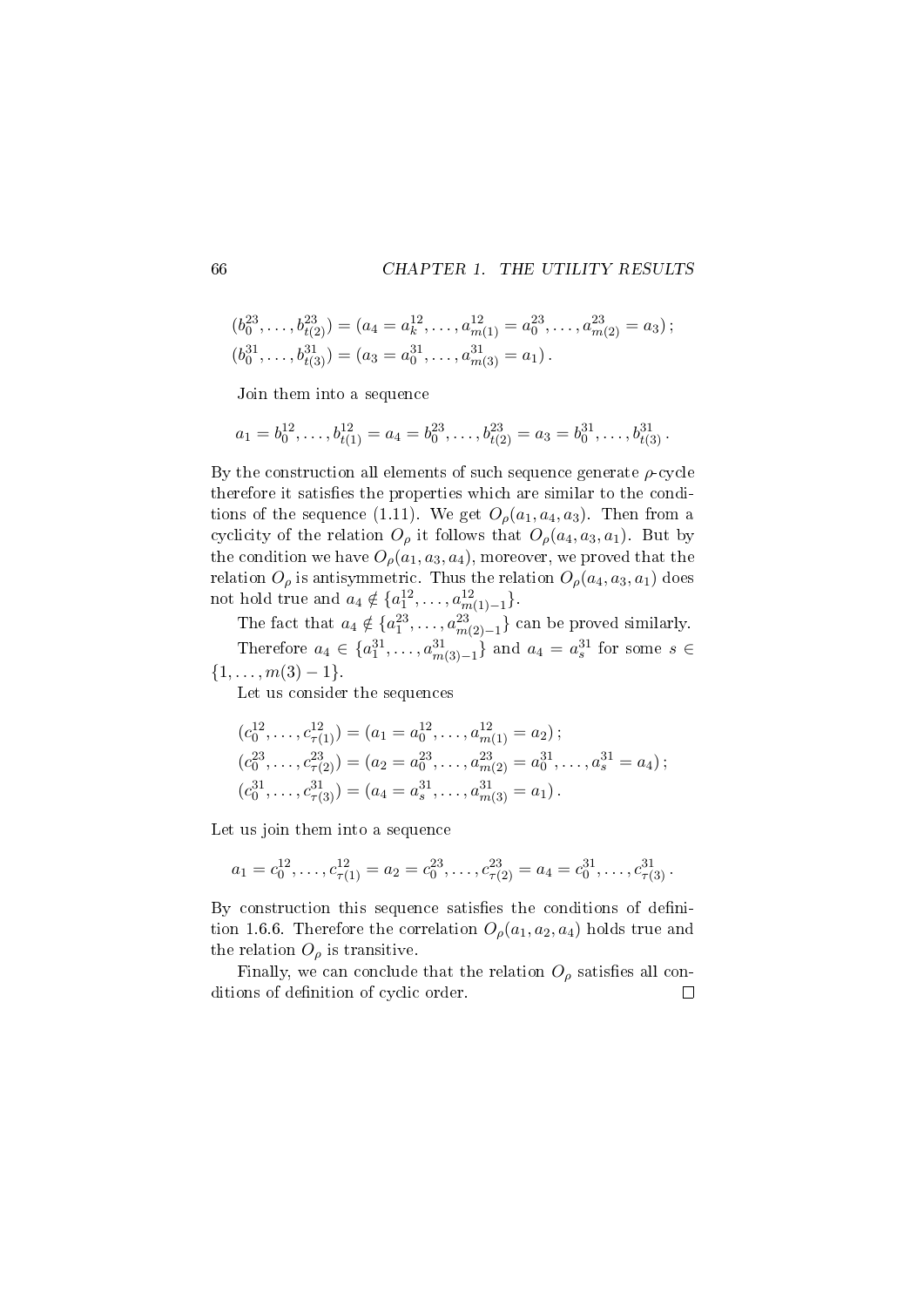### 1.6. ON RELATIONS DEFINED ON FINITE SETS 67

**Definition 1.6.7.** Let C and D be cyclic orders on sets A and B, respectively. Let  $\varphi : A \to B$  be a bijective map.

A map  $\varphi$  is called a monomorphism of cyclic order C into a cyclic order D if

$$
C(a_1, a_2, a_3) \Rightarrow D(\varphi(a_1), \varphi(a_2), \varphi(a_3))
$$
;

it is called an epimorphism  $C$  onto  $D$  if

$$
D(b_1, b_2, b_3) \Rightarrow C(\varphi^{-1}(b_1), \varphi^{-1}(b_2), \varphi^{-1}(b_3));
$$

 $\varphi$  is an isomorphism C onto D if

$$
C(a_1, a_2, a_3) \Leftrightarrow D(\varphi(a_1), \varphi(a_2), \varphi(a_3)) .
$$

#### Remark 1.6.2. It is clear that

1) if  $\varphi$  is a monomorphism of cyclic order C onto D, then  $\varphi^{-1}$ is an epimorphism of  $D$  onto  $C$ ;

2) an isomorphism of the relations of cyclic order is a map which is a monomorphism and an epimorphism simultaneously;

3) a relation of isomorphism is a relation of equivalence.

**Lemma 1.6.1.** Let  $C$  and  $D$  be complete cyclic orders on the sets A and B, respectively,  $\varphi : A \to B$  is a bijective map.

If  $\varphi$  is either monomorphism or an epimorphism, then  $\varphi$  is an isomorphism.

*Proof.* Let  $\varphi$  be an epimorphism (in the case when  $\varphi$  is a monomorphism we consider a map  $\varphi^{-1}$ ). Let us check that  $\varphi$  is also a monomorphism.

Let  $C(a_1, a_2, a_3)$  for some  $a_1, a_2, a_3 \in A$ . We define  $b_i =$  $\varphi(a_i) \in B, i = 1, 2, 3$ . From definition it follows that  $a_1 \neq a_2 \neq a_1$  $a_3 \neq a_1$ . Then  $b_1 \neq b_2 \neq b_3 \neq b_1$ .

The cyclic order  $D$  is full therefore there is a permutation  $\sigma \in S(3)$  such that  $D(b_{\sigma(1)}, b_{\sigma(2)}, b_{\sigma(3)})$ . From an epimorphism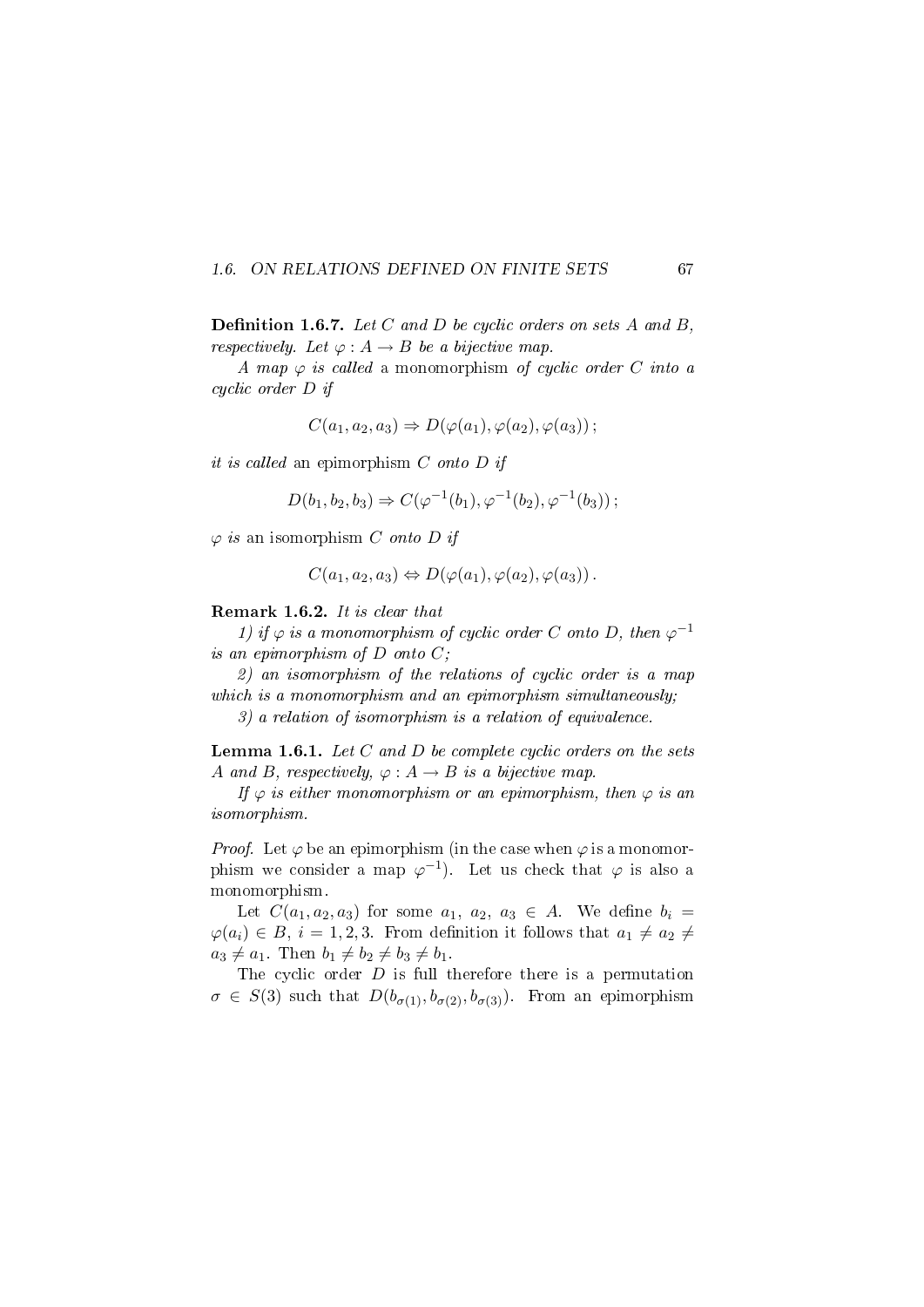of  $\varphi$  we can conclude that  $C(a_{\sigma(1)}, a_{\sigma(2)}, a_{\sigma(3)})$ . Thus  $\sigma$  is even permutation. Now from antisymmetry an cyclicity of  $D$  it follows that  $D(b_1, b_2, b_3)$ , see [27]. Therefore we get  $D(\varphi(a_1), \varphi(a_2), \varphi(a_3))$ and  $\varphi$  is a monomorphism.  $\Box$ 

Remark 1.6.3. Lemma 1.6.1 holds true for arbitrary sets A and  $B$ , *i.e.* they can be infinite.

**Lemma 1.6.2.** Let  $O$  is a relation of complete cyclic order on the nite set A. Then

$$
O=O_{\rho_O}\,,
$$

where  $\rho_O$  is a convenient binary relation generated by O and  $O_{\rho_O}$ is a relation of cyclic order generated by the convenient relation  $\rho_O$ .

*Proof.* We should prove that the relation  $O_{\rho^o}$  is full.

Let  $b_1, b_2, b_3$  be some pairwise different elements of A. From Proposition 1.6.3 and Corollary 1.6.2 the minimal relation of equivalence  $\hat{\rho}_O$  which contains  $\rho_O$  has the unique class of equivalence  $B = A$ . Thus we can index all elements of A in such way that  $(1.6)$ holds true. From Corollary 1.6.1 we also get  $a_n \rho a_0$ .

It is obvious that  $\{b_1, b_2, b_3\} = \{a_{k_1}, a_{k_2}, a_{k_3}\}$  for some  $0 \leq$  $k_1 < k_2 < k_3 \leq n$  further there is a inversion  $\sigma \in S(3)$  such that  $a_{k_i} = b_{\sigma(i)}, i = 1, 2, 3.$ 

Let us consider the sequences

$$
(c_0^{12}, \ldots, c_{m(1)}^{12}) = (a_{k_1}, a_{k_1+1}, \ldots, a_{k_2})
$$
  
\n
$$
(c_0^{23}, \ldots, c_{m(2)}^{23}) = (a_{k_2}, \ldots, a_{k_3})
$$
  
\n
$$
(c_0^{31}, \ldots, c_{m(3)}^{31}) = (a_{k_3}, \ldots, a_n, a_0, \ldots, a_{k_1}).
$$

We can join them into one

$$
a_{k_1} = c_0^{12}, \dots, c_{m(1)}^{12} = a_{k_2} = c_0^{23}, \dots, c_{m(2)}^{23} = a_{k_3} =
$$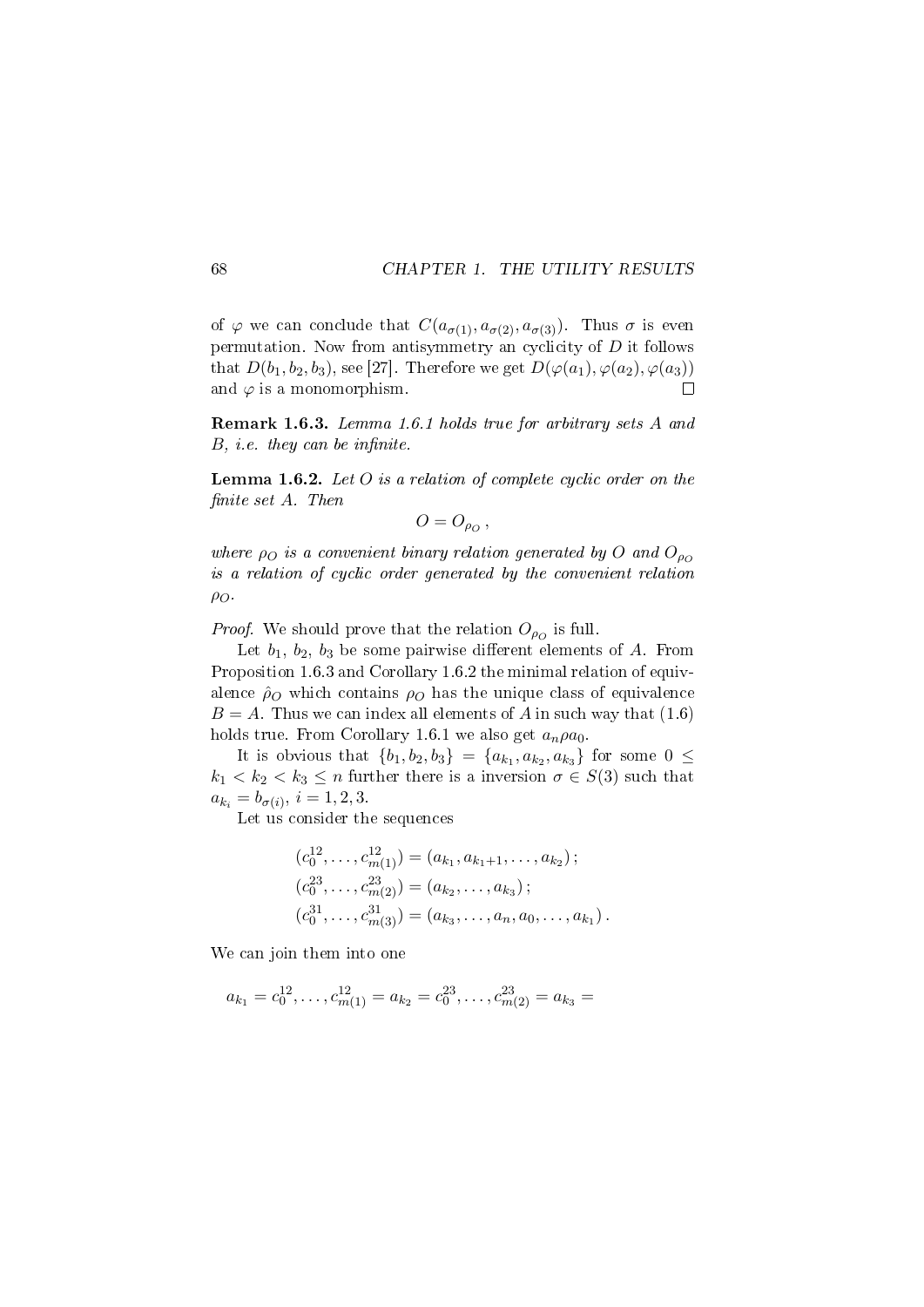#### 1.6. ON RELATIONS DEFINED ON FINITE SETS 69

$$
= c_0^{31}, \ldots, c_{m(3)}^{31} = a_{k_1} \, .
$$

By construction this sequence satisfies the conditions of Definition 1.6.6 thus we get  $O_{\rho_O}(a_{k_1}, a_{k_2}, a_{k_3})$ ). It means that  $O_{\rho_O}(b_{\sigma(1)}, b_{\sigma(2)}, b_{\sigma(3)})$  and  $O_{\rho_O}$  is full.

Suppose that  $O_{\rho O}(a_1, a_2, a_3)$  holds true for some  $a_1, a_2, a_3 \in A$ . From Definition 1.6.6 it follows that there is a sequence

$$
a_1 = a_0^{12}, \dots, a_{m(1)}^{12} = a_2,
$$

such that  $a_{i-1}^{12} \rho_0 a_i^{12}$  for all  $i \in \{1, \ldots, m(1)\}$ . Therefore from definition of the relation  $\rho_O$  correlations  $O(a_{i-1}^{12}, a_i^{12}, a)$  follow for all  $a \in A \setminus \{a_{i-1}^{12}, a_i^{12}\}, i \in \{1, \ldots, m(1)\}\.$  Especially,  $O(a_{i-1}^{12}, a_i^{12}, a_3)$ ,  $i \in \{1, \ldots, m(1)\}$ . From cyclicity of O it follows that the correlations  $O(a_3, a_{i-1}^{12}, a_i^{12}), i \in \{1, ..., m(1)\}$  hold true.

Starting from the correlation  $O(a_3, a_0^{12}, a_1^{12}) = O(a_3, a_1, a_1^{12}),$ using the previous correlations and transitivity of  $O$  we inductively get that  $O(a_3, a_1, a_i^{12}), i \in \{1, ..., m(1)\}$ . In particular,  $O(a_3, a_1, a_{m(1)}^{12}) = O(a_3, a_1, a_2)$ . From a cyclicity of O it follows that  $O(a_1, a_2, a_3)$ .

Therefore an identical map  $Id_A : A \to A$  induces an epimorphism of a complete cyclic order O onto a complete cyclic order  $O_{\rho O}$ . From Lemma 1.6.1 it follows that the map  $Id_A$  is an isomorphism of the cyclic orders O and  $O_{\rho_O}$  therefore  $O = O_{\rho_O}$ .  $\Box$ 

**Lemma 1.6.3.** Let  $\rho$  be a convenient relation such that all elements of a set A,  $\sharp A \geq 3$  generate a cycle.

Suppose that a graph of relation  $\mu$  on  $A$  is obtained from a graph of  $\rho$  by throwing out two pairs  $(b_1, b'_1)$  and  $(b_2, b'_2)$  (the cases when either  $b'_1 = b_2$  or  $b'_2 = b_1$  are included). Let  $\hat{\mu}$  be a minimal relation of equivalence which contains  $\mu$ .

Then the relation  $\mu$  is convenient,  $\hat{\mu}$  has exactly two classes of equivalence  $B_1$  and  $B_2$  such that the elements of each of them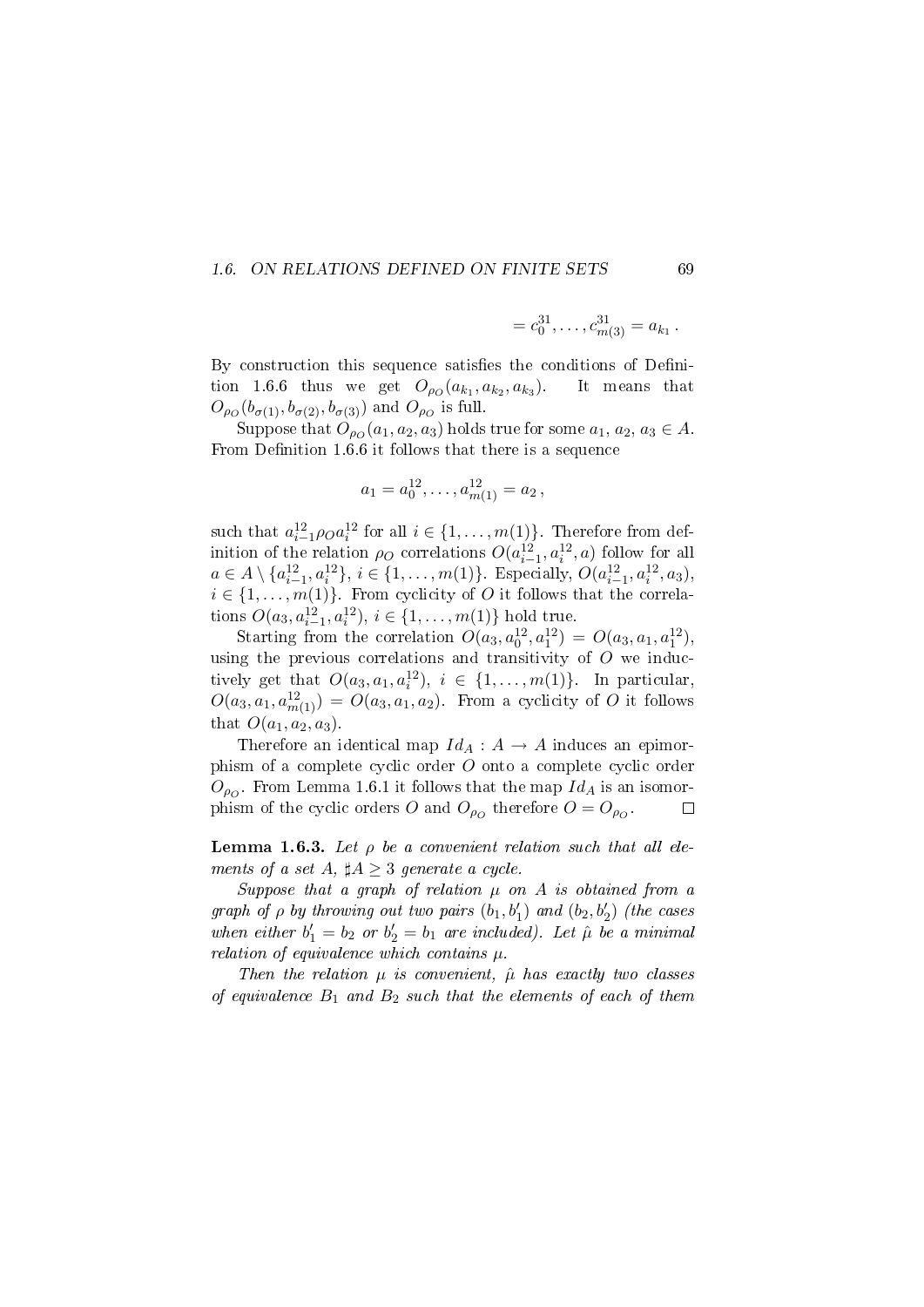generate  $\mu$ -chain and the elements  $b_1, b_2 \in A$  belong to the different classes of equivalence of  $\hat{\mu}$ .

*Proof.* The fact that  $\mu$  is a convenient relation is trivial corollary from definition.

The relation  $\mu$  does not contain cycles. In fact, if the elements of some set  $B \subseteq A$  generate  $\mu$ -cycle, then elements of B generate  $\rho$ -cycle. From Corollary 1.6.2 and the condition of lemma we get  $B = A$ . Then from definition of a cycle it follows that there is  $a \in$ A such that  $b_1\mu a$ , hence  $b_1\rho a$ . But  $b_1\rho b_1'$  and  $b_1' \neq a$  (by condition of lemma  $b_1$  is not in the relation  $\mu$  with  $b'_1$ ). It contradicts to the Condition 2) of definition  $1.6.2$ .

Thus every class of equivalence of the relation  $\hat{\mu}$  is a chain, see Corollary 1.6.1, and it contains exactly one element which is in the relation  $\mu$  with no element of  $A$ .

By condition of lemma the elements of A generate  $\rho$ -cycle. From Definition 1.6.2 it follows that there is the unique  $a' \in A$ such that  $a\rho a'$  for every  $a \in A$ . Then  $a\mu a'$ , if  $a \notin \{b_1, b_2\}$  but  $b_1$ and  $b_2$  are the unique elements of the set  $A$  which are not in the relation  $\mu$  with any element of  $A$ .

now the statement of lemma elementary follows from what we said before.  $\Box$ 

# 1.7 A local connectivity of two dimensional disk in boundary points

**Definition 1.7.1** (see [26, 43]). Let E be a subset of a topological space  $S$  and  $x$  is some point of  $S$  ( $x$  does not necessarily belong to  $E$ ). A set E is called a locally connected in a point x if for every neighborhood U of x there is a neighborhood  $U' \subseteq U$  of x such that any two points which belong to  $U' \cap E$  can be joined by a connected set which belongs to  $U \cap E$ .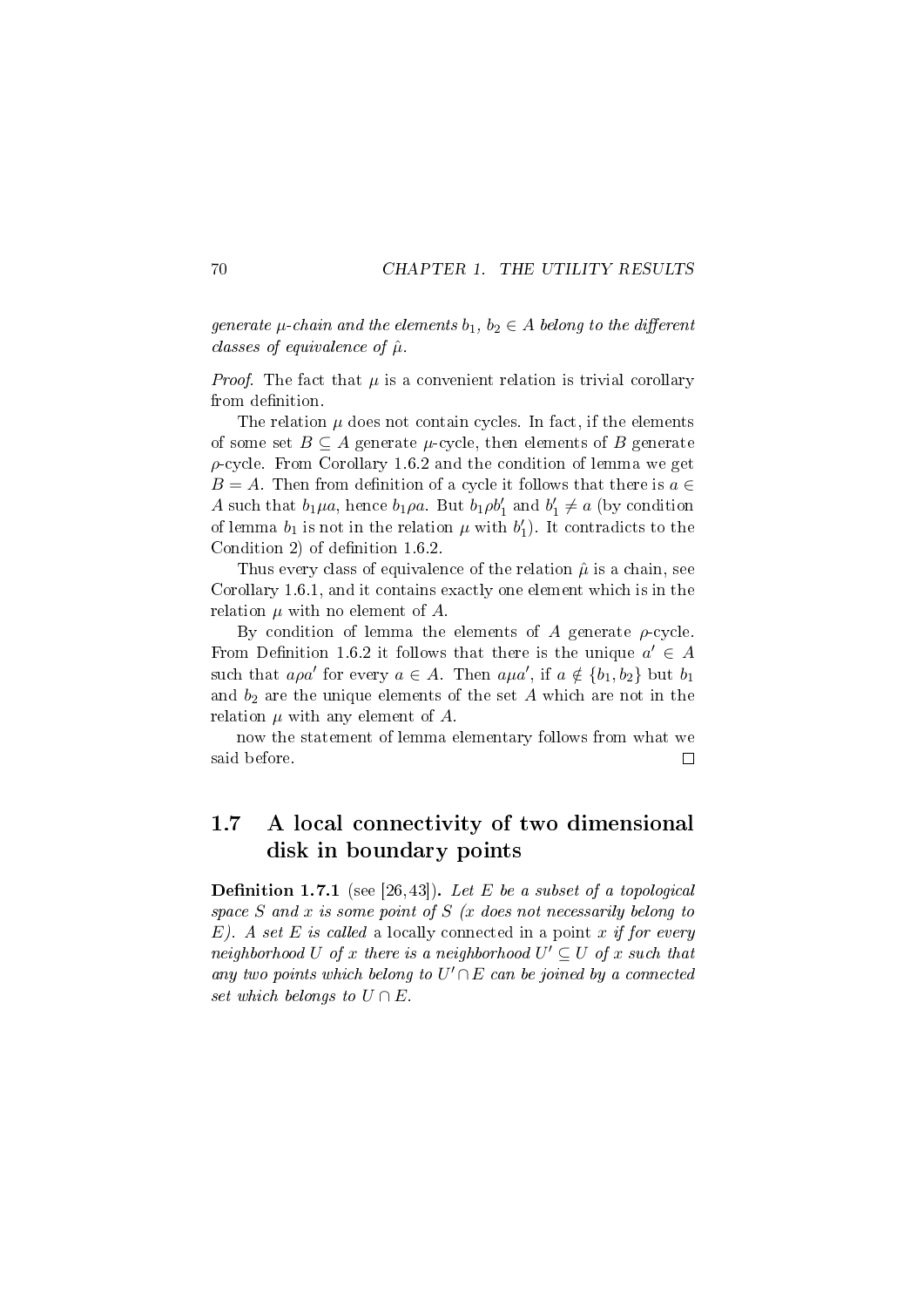### 1.7. A LOCAL CONNECTIVITY OF  $D^2$ ...  $71$

**Lemma 1.7.1.** Let  $D^2$  be a closed two dimensional disk,  $x \in \partial D^2$ and W an open neighborhood of point x in a space  $D^2$ .

If for some connected components  $W_1$  and  $W_2$  of a set  $W \cap$  $(D^2 \setminus \partial D^2)$  the following correlation holds true  $x \in \overline{W}_1 \cap \overline{W}_2$ , then  $W_1 = W_2$ .

*Proof.* Obviously, we can assume that  $D^2$  is a standard two dimensional disk on a plane. Let  $U$  be a neighborhood of point  $x$ in  $\mathbb{R}^2$  such that  $D^2 \cap U = W$ . It is known, see [26,43], that every Jordan domain on the plane is locally connected in all points of its boundary. Therefore there exists a neighborhood  $U'$  of x such that arbitrary two points which belong to  $U' \cap (D^2 \setminus \partial D^2)$  can be connected by a connected set that is contained in  $U \cap (D^2 \setminus \partial D^2)$ . Therefore all points of the set  $U' \cap (D^2 \setminus \partial D^2)$  should belong to the unique connected component of a set  $W \cap (D^2 \setminus \partial D^2)$ .  $\Box$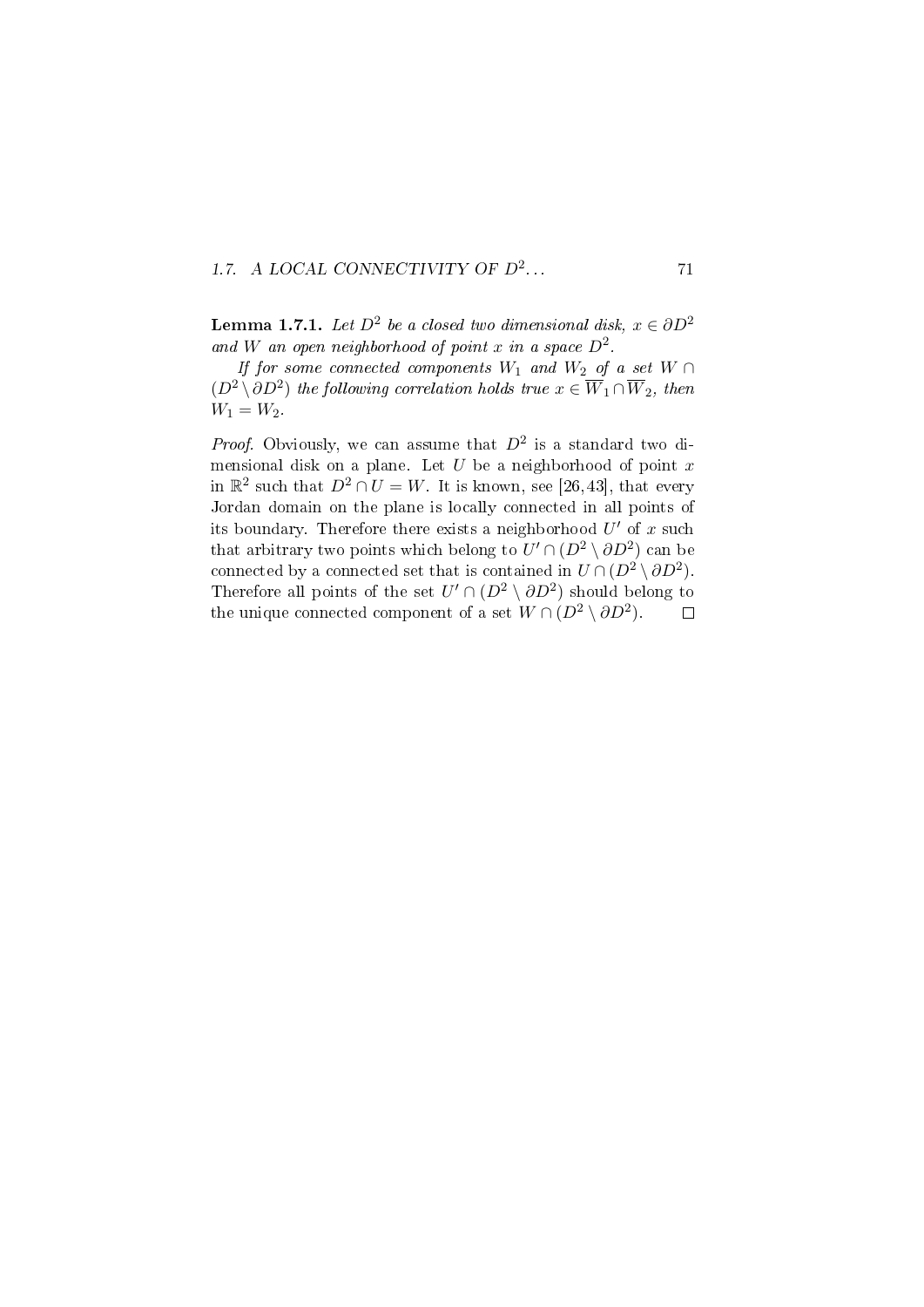# Chapter 2

# Combinatorial invariant of pseudo-harmonic functions

# 2.1 The construction and main properties of invariant

At first we should remind the term of Reeb's graph. Let  $M$  be a smooth compact manifold. Suppose that  $f : M \to \mathbb{R}$  is a smooth function with a finite number of critical points. Let us define connected component of level curves of  $f^{-1}(a)$ , where  $a \in \mathbb{R}$ , as layer. Then  $M$  is the union of all layers of  $f$ . Also we can define the relation of equivalence as the property of points to belong to a same layer and consider the quotient space by this relation. It is homeomorphic to a finite graph named Reeb's graph and let us denote it by  $\Gamma_{K-R}(f)$ . Its vertices are components of level curves such that they contain the critical points.

Let  $D^2$  be a closed oriented disk and  $f: D^2 \to \mathbb{R}$  be a pseudoharmonic function. We should remark that for a manifold with boundary the construction of Reeb's graph is an open problem therefore there is a reason to obtain another invariant for such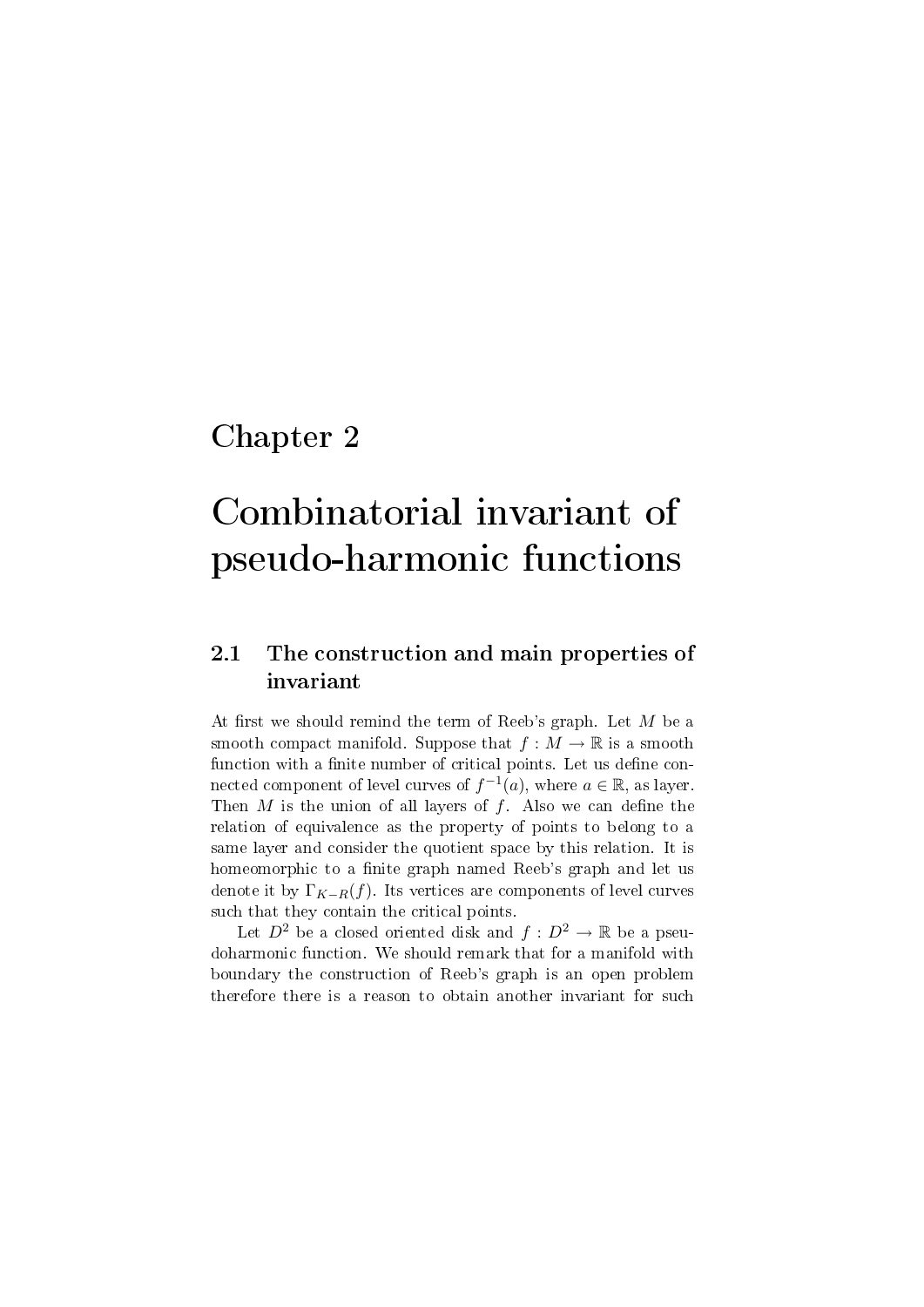#### 2.1. THE CONSTRUCTION AND MAIN PROPERTIES 73

#### functions.

Construction of invariant for pseudoharmonic function named as combinatorial diagram:

- 1) We construct Reeb's graph  $\Gamma_{K-R}(f|_{\partial D^2})$  of the restriction of f to  $\partial D^2$ . It is isomorphic to circle with even number of vertices of degree 2 (vertices are local extrema of the restriction of f to  $\partial D^2$ ) and fix an orientation on  $\Gamma_{K-R}(f|_{\partial D^2})$  which is generated by the orientation of  $D^2$ .
- 2) Let  $a_i$  be the critical values of f and  $c_i$  be the semiregular values. We add to  $\Gamma_{K-R}(f|_{\partial D^2})$  those connected components of sets

$$
f^{-1}(a_1) \cup \ldots \cup f^{-1}(a_k) \cup f^{-1}(c_1) \cup f^{-1}(c_2) \cup \ldots \cup f^{-1}(c_l),
$$

of level curves that contain critical and boundary critical points. It is obvious that new vertices are contained in  $\Gamma_{K-R}(f|_{\partial D^2})$ . We set

$$
P(f) = \Gamma_{K-R}(f|_{\partial D^2}) \cup \bigcup_i \widehat{f}^{-1}(a_i) \cup \bigcup_j \widehat{f}^{-1}(c_j),
$$

where  $\widehat{f}^{-1}(a_i) \subset f^{-1}(a_i)$ ,  $\widehat{f}^{-1}(c_j) \subset f^{-1}(c_j)$  are those connected components of level sets that contain critical and boundary critical points.

3) We put a partial order on vertices of  $P(f)$  by using the values of  $f: v_1 < v_2 \Longleftrightarrow f(x_1) < f(x_2)$ , where  $v_1, v_2 \in P(f), x_1, x_2$ are points corresponding to vertices  $v_1, v_2$ , respectively. In case of the same values of function on vertices they will be non comparable.

This partial order is strict  $[20]$  since the relation is antireflexive, antisymmetric and transitive.  $P(f)$  will be called *combinatorial* diagram of pseudoharmonic function f.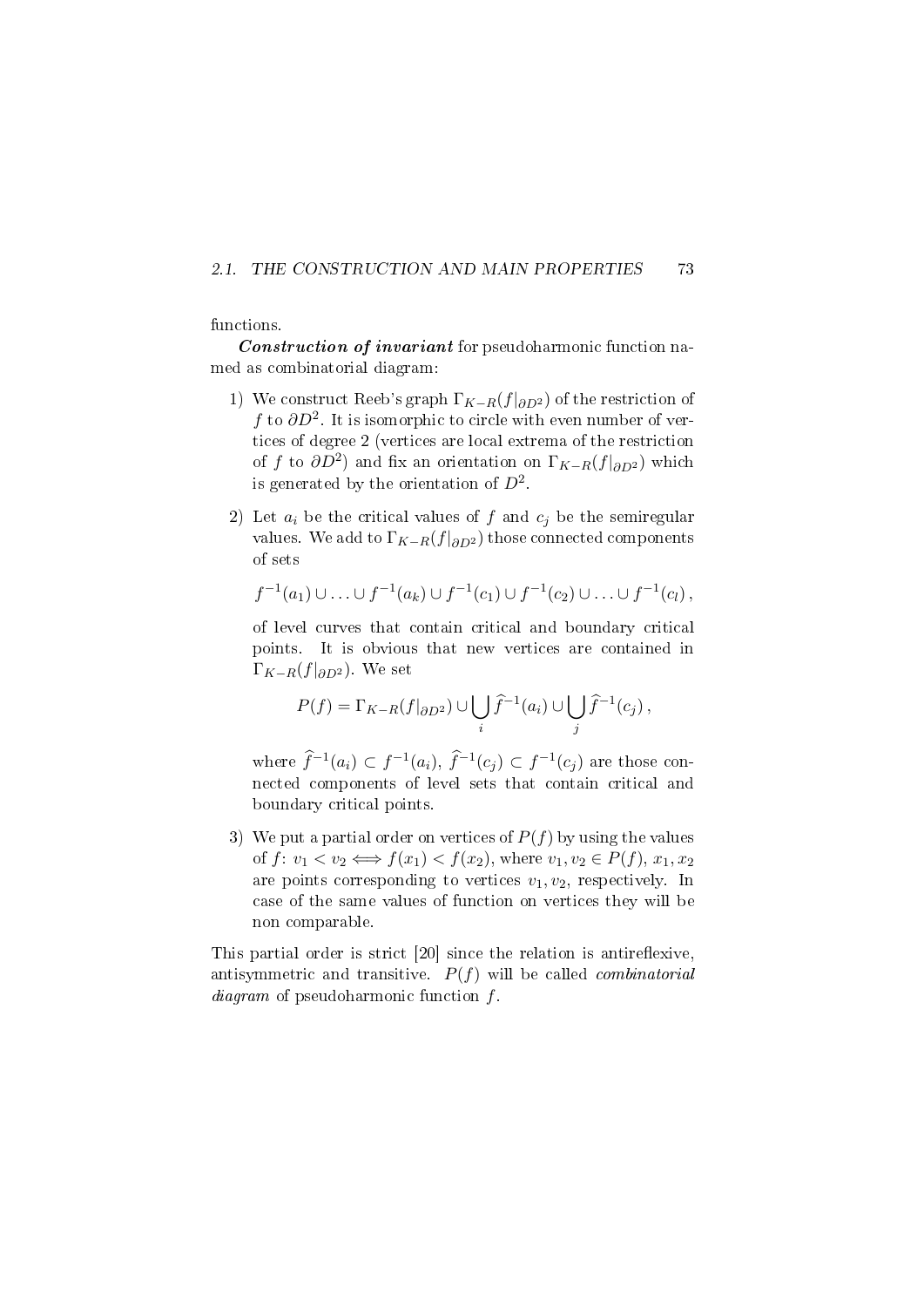By the construction  $P(f)$  is a finite partially oriented graph with a strict partial order on vertices.



Figure 2.1: Example of a diagram of some pseudoharmonic function.

We constructed the combinatorial invariant of f as subset of  $D^2$ . We will consider it as the abstract partially oriented graph with fixed relation of partial order on the set of vertices  $V(P(f))$ .

**Definition 2.1.1.** Two combinatorial diagrams  $P(f)$  and  $P(g)$ are isomorphic if there exists an isomorphism  $\phi : P(f) \to P(g)$ between them which preserves a strict partial order given on their vertices (maps  $\phi|_{V(P(f))}$  and  $\phi^{-1}|_{V(P(g))}$ are monotone) and the orientation.

We put the natural topology on the diagram  $P(f)$ . For example, it can be introduced by structure of one-dimensional CWcomplex on  $P(f)$ . All vertices of the graph  $P(f)$  can be considered as 0-dimensional cells, similarly, all edges can be considered as 1 dimensional cells.  $P(f)$  also can be regarded as a subset of  $\mathbb{R}^3$  and all edges are straight segments.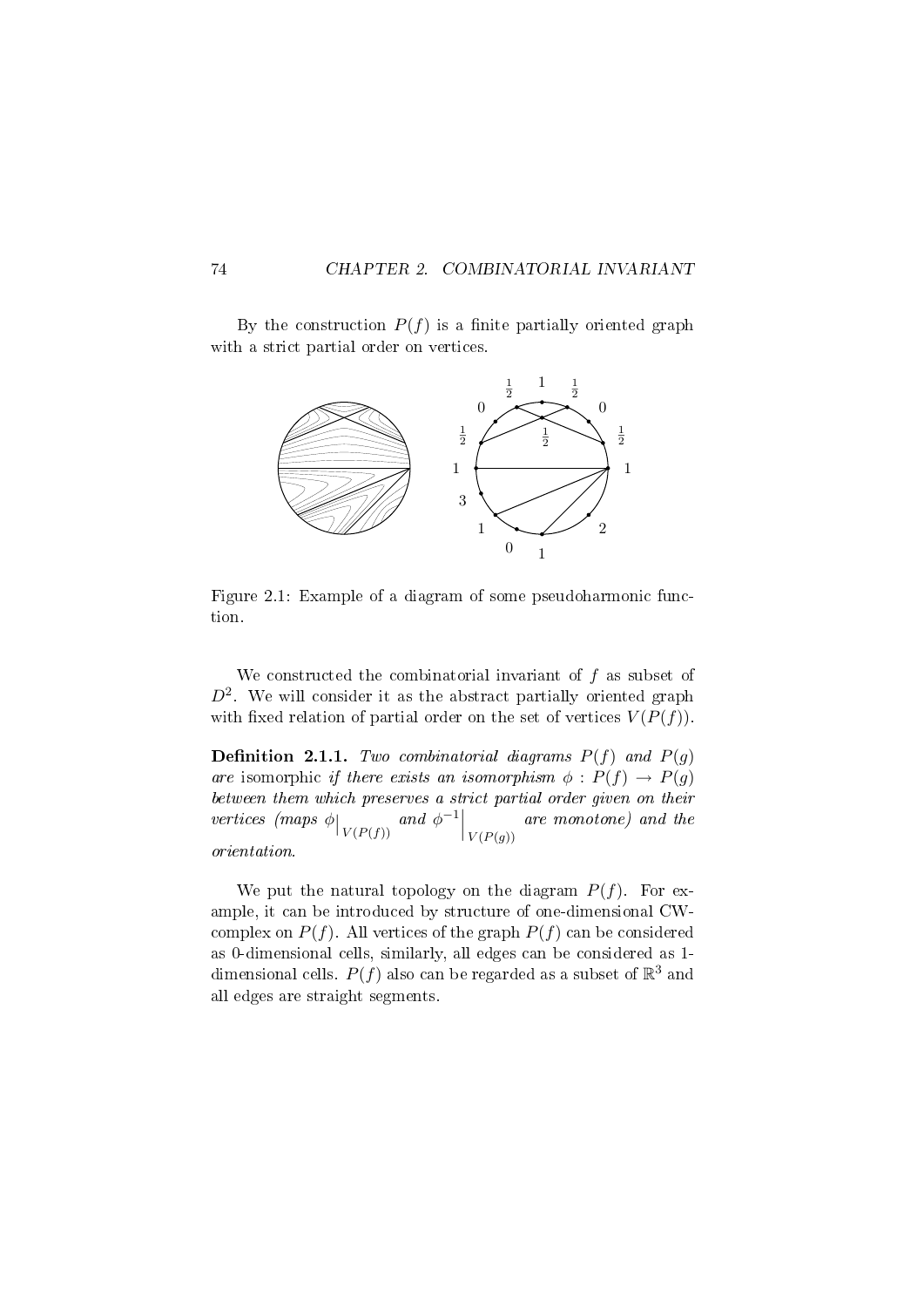#### 2.1. THE CONSTRUCTION AND MAIN PROPERTIES 75

**Definition 2.1.2.** Homeomorphism  $\varphi$ :  $P(f) \rightarrow P(g)$  is said to realize an isomorphism  $\phi: P(f) \to P(g)$  of combinatorial diagrams if  $\varphi|_{V(P(f))} = \varphi|_{V(P(f))}$  and from  $\varphi(e) = e'$  it follows that  $\varphi(e) =$  $e'$  for any edge  $e \in E(P(f))$ .

**Remark 2.1.1.** It is clear that every isomorphism  $\phi$  of combinatorial diagrams is realized by some homeomorphism but it is not uniquely defined: for every edge  $e \in E(P(f))$  we can arbitrarily choose a homeomorphism  $\varphi_e : e \to \phi(e)$  such that maps  $\varphi_e$  and  $\phi$ are the same on  $e \cap V(P(f))$ .

We constructed the combinatorial diagram  $P(f)$  as a subset of  $D^2$  therefore "support" of diagram in  $D^2$  is correctly defined since it is the set

$$
P_f = \Gamma_{K-R}(f|_{\partial D^2}) \cup \bigcup_i \hat{f}^{-1}(a_i) \cup \bigcup_j \hat{f}^{-1}(c_j), \qquad (2.1)
$$

where  $\hat{f}^{-1}(a_i)$  and  $\hat{f}^{-1}(c_j)$  are connected components of level sets of  $f$  which contain the critical and boundary critical points.

Similarly, to the vertices of  $P(f)$  corresponds the set  $V_f$  which is the "support" of the set of its vertices in  $D^2$ . Function  $f$  induces a strict partial order on it using the following correlations  $x_1 < x_2 \Leftrightarrow$  $f(x_1) < f(x_2)$ . Denote by  $M(f) \subset \partial D^2$  the set of local extrema of f on  $D^2$ . By the construction every point of this set corresponds to some vertex of  $P(f)$ , thus  $M(f) \subset V_f$ . Other vertices of  $P(f)$ are characterized by the property that each of them is a common endpoint of at least three edges, therefore it has no neighborhood that is homeomorphic to segment in the space  $P(f)$ .

**Definition 2.1.3.** Cr-subgraph of  $P(f)$  is a subgraph  $q(f)$  such that:

•  $q(f)$  is a simple oriented cycle;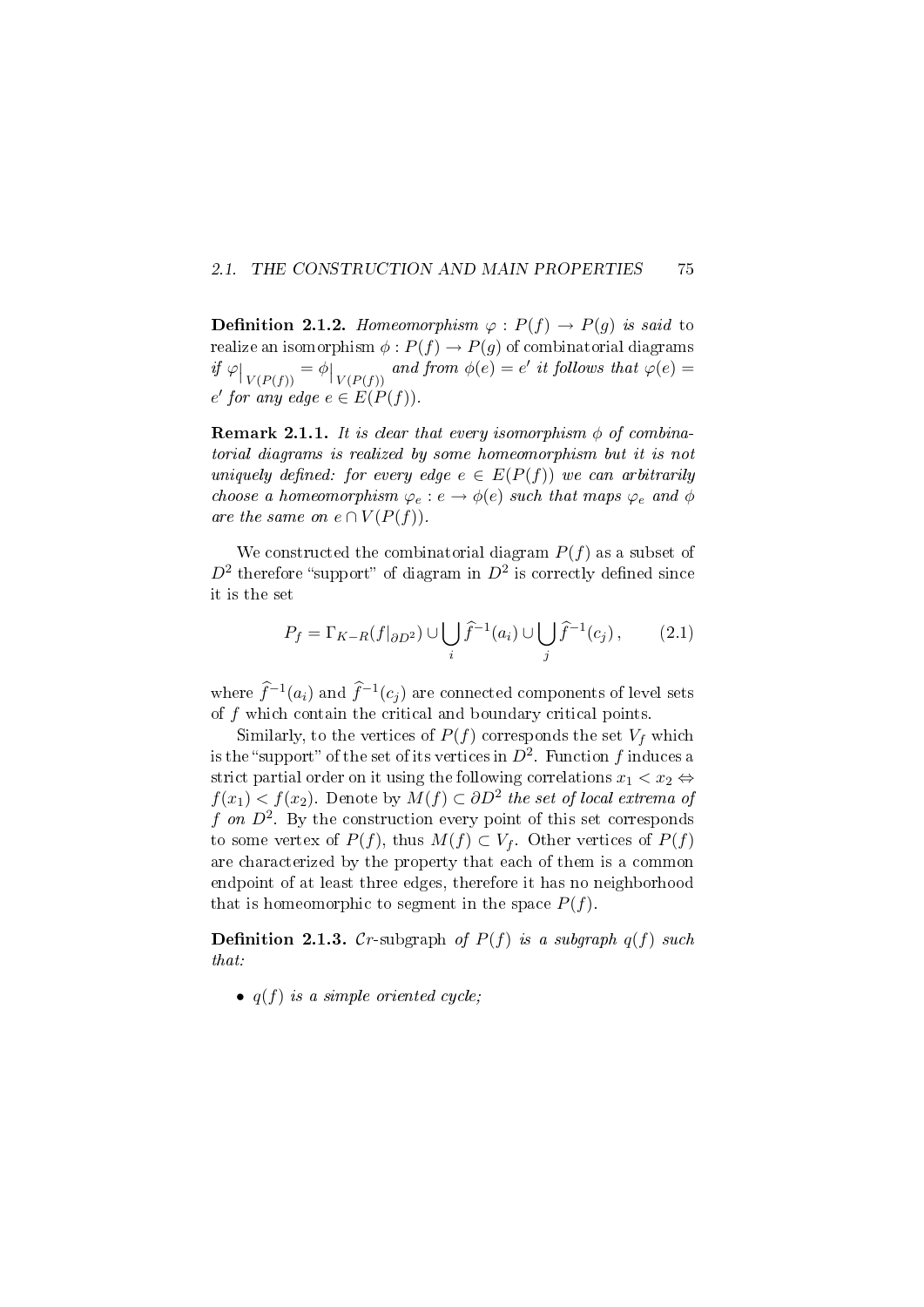• arbitrary pair of adjacent vertices  $v_i, v_{i+1} \in q(f)$  is comparable.

Let  $\varphi: P(f) \to D^2$  be an arbitrary embedding of topological space  $P(f)$  into  $D^2$  such that  $\varphi(P(f)) = P_f$ . Granting what we said above it is obvious that an inclusion  $M(f) \subseteq \varphi(V(P(f)))$  is equivalent to  $\varphi(V(P(f))) = V_f$ .

In what follows unless otherwise stipulated we assume that for any embedding of  $P(f)$  into  $D^2$  the orientation of Cr-subgraph coincides with the orientation of  $\partial D^2.$ 

**Definition 2.1.4.** Let  $\varphi : P(f) \to D^2$  be an embedding of topological space  $P(f)$  into  $D^2$ . It is consistent with f if the following correlations hold true:

- $\bullet \ \varphi(P(f)) = P_f;$
- $M(f) \subseteq \varphi(V(P(f)))$ ;
- a partial order on  $(V(P(f))) = V_f$  induced by a partial order on  $V(P(f))$  with help of  $\varphi$  coincides with a partial order induced on this set from  $\mathbb R$  by f.

It is clear that there exist at least one embedding  $\varphi : P(f) \rightarrow$  $D^2$  which is consistent with f. If  $\psi : P(f) \to P(f)$  is an isomorphism of  $P(f)$  onto itself (for example, identical map) which can be realized by homeomorphism  $\hat{\psi}: P(f) \to P(f)$ , then an embedding  $\varphi \circ \hat{\psi}$  is also consistent with f.

We should remind that vertices  $v_1$  and  $v_2$  of some graph G are adjacent if they are endpoints of the same edge.

Let v be some vertex of the diagram  $P(f)$  and  $\{v_i\}, i = \overline{1,k}$ , be a set of all adjacent vertices to it. Then there exist points  $x$ and  $x_i$  of  $D^2$  that correspond to vertices v and  $v_i$ . Denote by  $X_i \subseteq D^2$  the set of points which corresponds to edge  $e(v, v_i)$  (it is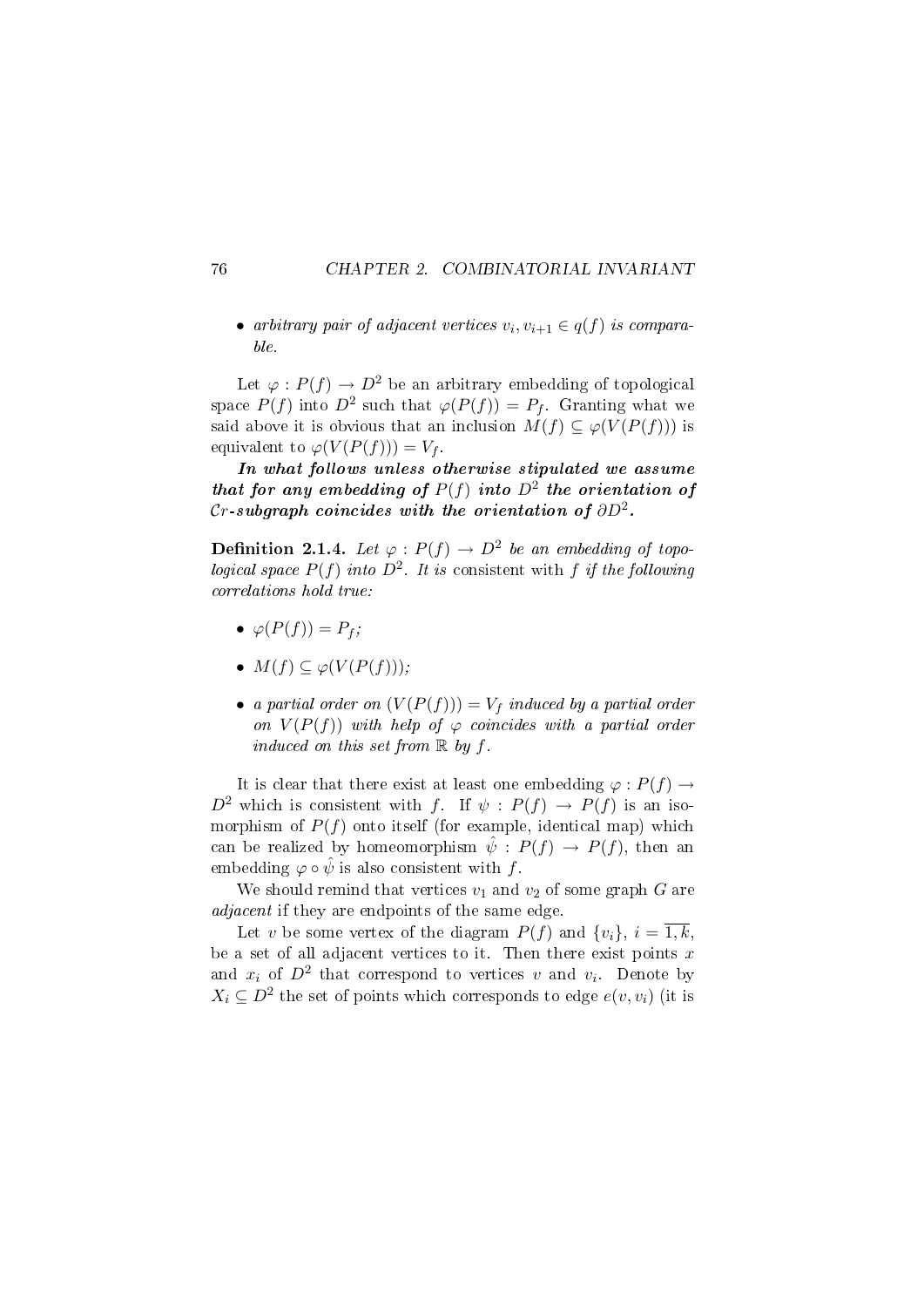#### 2.1. THE CONSTRUCTION AND MAIN PROPERTIES 77

clear that every  $X_i$  is homeomorphic to segment). Let us consider the following cases:

Case 1:  $x \in \text{Int } D^2$ . Then  $f(x) = f(x_i) = a$ , where  $i = \overline{1,k}$  and a is a critical value. Therefore vertices  $v, v_1, v_2, \ldots, v_k$  are pairwise non comparable. Since level set of the critical value  $a$  is a finite tree then all vertices of it are non comparable.

Case 2:  $x \in \partial D^2$ . In this case the point x is either regular or local extremum of  $f|_{\partial D^2}$  which is continuous and monotonically increase (decrease) between adjacent local extrema. Therefore, among sets  $X_i$  there exist such that function monotonically increases (decreases) on them. Circle is closed Jordan curve then there are exactly two such sets  $X_i$  and  $X_k$  whose endpoints are points  $x_j$  and  $x_k$ . So, it follows that among all vertices  $\{v_i\}$  adjacent to v there exist exactly two vertices  $v_i$  and  $v_k$  which are comparable with a vertex v. For both  $v_j$  and  $v_k$  there exist exactly two vertices which are comparable to it thus these vertices generate a cycle (the case of two or more non intersecting cycles is impossible since a disk has one boundary circle).

It is obvious that v together with both vertices  $v_i$  and  $v_k$  belong to  $q(f)$ -cycle.

The fact that the diagram  $P(f)$  is constructed by pseudoharmonic function implies several characteristics of it.

#### Main properties of  $P(f)$ :

- C1) there exists the unique  $Cr$ -subgraph  $q(f) \in P(f)$ ;
- C2)  $\overline{P(f)\setminus q(f)} = \bigcup \Psi_i, \Psi_j \bigcap \Psi_i = \varnothing$ , where  $i \neq j$ , and every  $\Psi_i$  is a tree such that for any index *i* arbitrary two vertices  $v', v'' \in \Psi_i$  are non comparable;
- C3) there exists an embedding  $\psi : P(f) \rightarrow D^2$  such that  $\psi(q(f)) = \partial D^2$  and  $\psi(P(f) \setminus q(f)) \subset \text{Int } D^2$ ;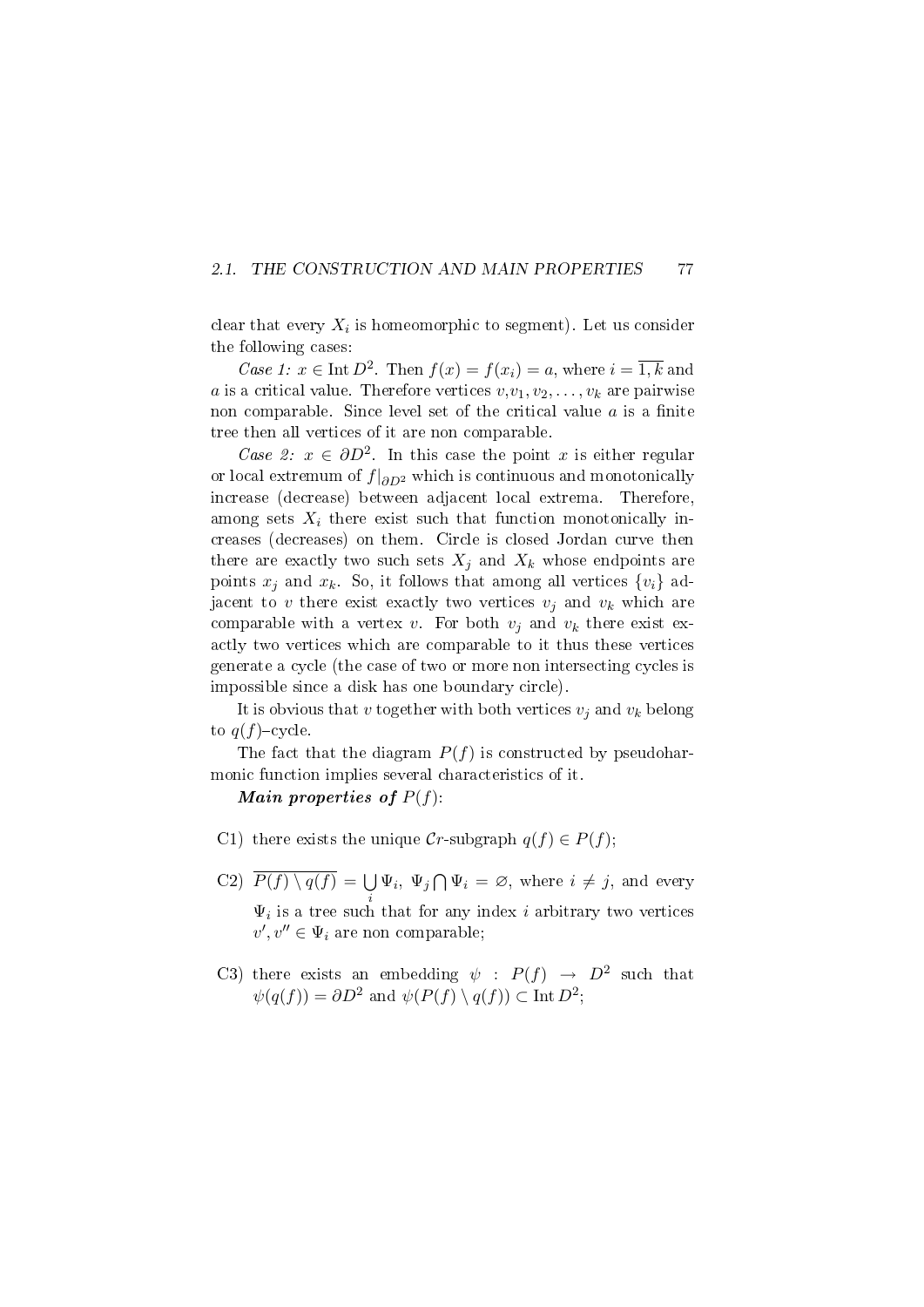C4) for every connected component  $\Theta$  of  $D^2 \setminus P_f$  the function f is regular (see [29]) on the set  $\overline{\Theta}$ .

From what was said above the existence of  $Cr$ -subgraph and the fairness of  $C2$  follow. From the existence of  $Cr$ -subgraph and  $C2$ it follows that  $q(f)$  is unique. Condition C3 follows from fact that  $P(f)$  is a diagram of a function f, defined on  $D^2$ . Cr-subgraph  $q(f) \in P(f)$  is unique thus from the definitions it is easy to see that for every embedding  $\psi : P(f) \to D^2$  which is consistent with f the equality  $\psi(q(f)) = \partial D^2$  should hold true.

By the definition of the diagram  $P(f)$  any tree  $\Psi_i$  corresponds to a connected component of some critical or semiregular level set of  $f$ . A number of trees is the same as a number of such components which contain critical or boundary critical points. Denote by  $P_f^c =$  $\overline{P_f \setminus \partial D^2}$  the union of such components.

Let  $\psi : P(f) \to D^2$  be an embedding which is consistent with f. If the endpoints v' and v'' of some edge  $e = e(v', v'')$  of  $P(f)$  are non comparable, then  $\mathring{e} = e \setminus \{v', v''\} \in P(f) \setminus q(f) \subseteq \bigcup_i \Psi_i$ . Thus  $\psi(\mathring{e}) \subseteq P_f \cap \text{Int } D^2 \subseteq P_f^c$ . Then there exists  $c = c(e) \in \mathbb{R}$  such that  $\varphi(e) \subset f^{-1}(c)$ . Any connected set  $\psi(\Psi_i)$  belongs to some connected component of  $P_f^c$ . From the facts that a map  $\psi$  is an embedding and  $\psi(q(f)) = \partial D^2$  follow the equalities

$$
\psi\left(\bigcup_{i} \Psi_{i}\right) = \psi\left(\overline{P(f) \setminus q(f)}\right) =
$$
  
= 
$$
\overline{\psi(P(f)) \setminus \psi(q(f))} = \overline{P_{f} \setminus \partial D^{2}} = P_{f}^{c}.
$$

By the definition the number of connected components of sets  $\bigcup_i \Psi_i$  and  $P_f^c$  coincides thus any set  $\psi(\Psi_i)$  is a connected component of  $P_f^{c'}$ .

Let us combine together corollaries of Conditions  $C1-C3$  which we obtained above.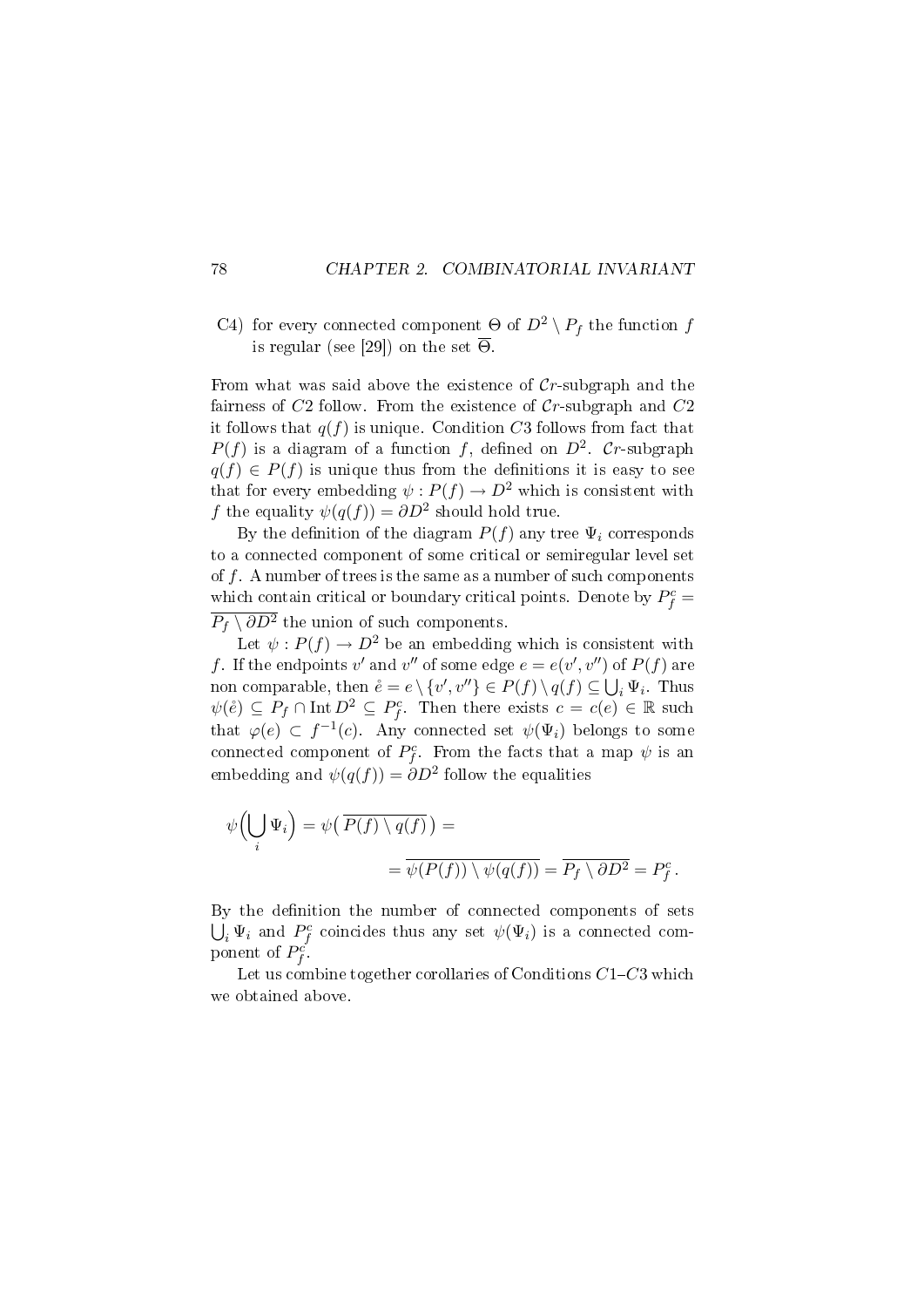#### 2.1. THE CONSTRUCTION AND MAIN PROPERTIES 79

**Proposition 2.1.1.** Let  $P(f)$  be a combinatorial diagram of pseudoharmonic function f and  $\psi : P(f) \to D^2$  be an embedding which is consistent with f. Then the following conditions hold true:

- $\psi(q(f)) = \partial D^2;$
- for any tree  $\Psi_i$  the set  $\psi(\Psi_i)$  is a component of critical or semiregular level set of f.

Let us prove Condition C4.

**Proposition 2.1.2.** Let  $P(f)$  be a combinatorial diagram of pseudoharmonic function f and  $\psi : P(f) \to D^2$  be an embedding such that  $\psi(q(f)) = \partial D^2$ .

The set  $\partial \Sigma = \partial \overline{\Sigma}$  is an image of a simple cycle Q of  $P(f)$  for any connected component  $\Sigma$  of  $D^2 \setminus \psi(P(f))$ .

*Proof.* All vertices of  $\Psi_j \subset P(f)$  which do not belong to Cr-cycle  $q(f)$  correspond to critical points of f for any j, thus they have even degree no smaller than 2. Therefore the set  $V_{ter}^{j}$  of all vertices of  $\Psi_j$  of degree 1 is contained in  $q(f)$  and we can apply Lemma 1.5.1 to a map  $\psi|_{\Psi_j}$ .

By induction on the number of trees  $\Psi_i$  embedded into disk from Lemma 1.5.1 it follows that a boundary  $\partial \Sigma$  of  $\Sigma$  is simple Jordan curve. Let us prove that its preimage  $Q = \psi^{-1}(\partial \Sigma)$  is a subgraph of  $P(f)$ . It suffices to verify the following assertion. Let  $e = e(v_1, v_2)$  be some edge of  $P(f)$  and  $x \in \overset{\circ}{e} = e \setminus \{v_1, v_2\}$  be an inner point of e. If  $x \in Q$ , then  $e \subset Q$ .

It is obvious that the set  $Q$  is a simple closed curve. Therefore  $Q \setminus \{x'\}$  is connected for any  $x' \in Q$ . Thus  $Q \setminus e \neq \emptyset$  (any point of segment  $e$  except its endpoints splits it, see [26]). Suppose that an edge e is support of simple continuous curve  $\alpha : I \to P(f)$ ,  $\alpha(0) = v_1, \alpha(1) = v_2$ . Therefore  $x = \alpha(\tau)$  for some  $\tau \in (0,1)$ . We should remark that e is one-dimensional cell of CW-complex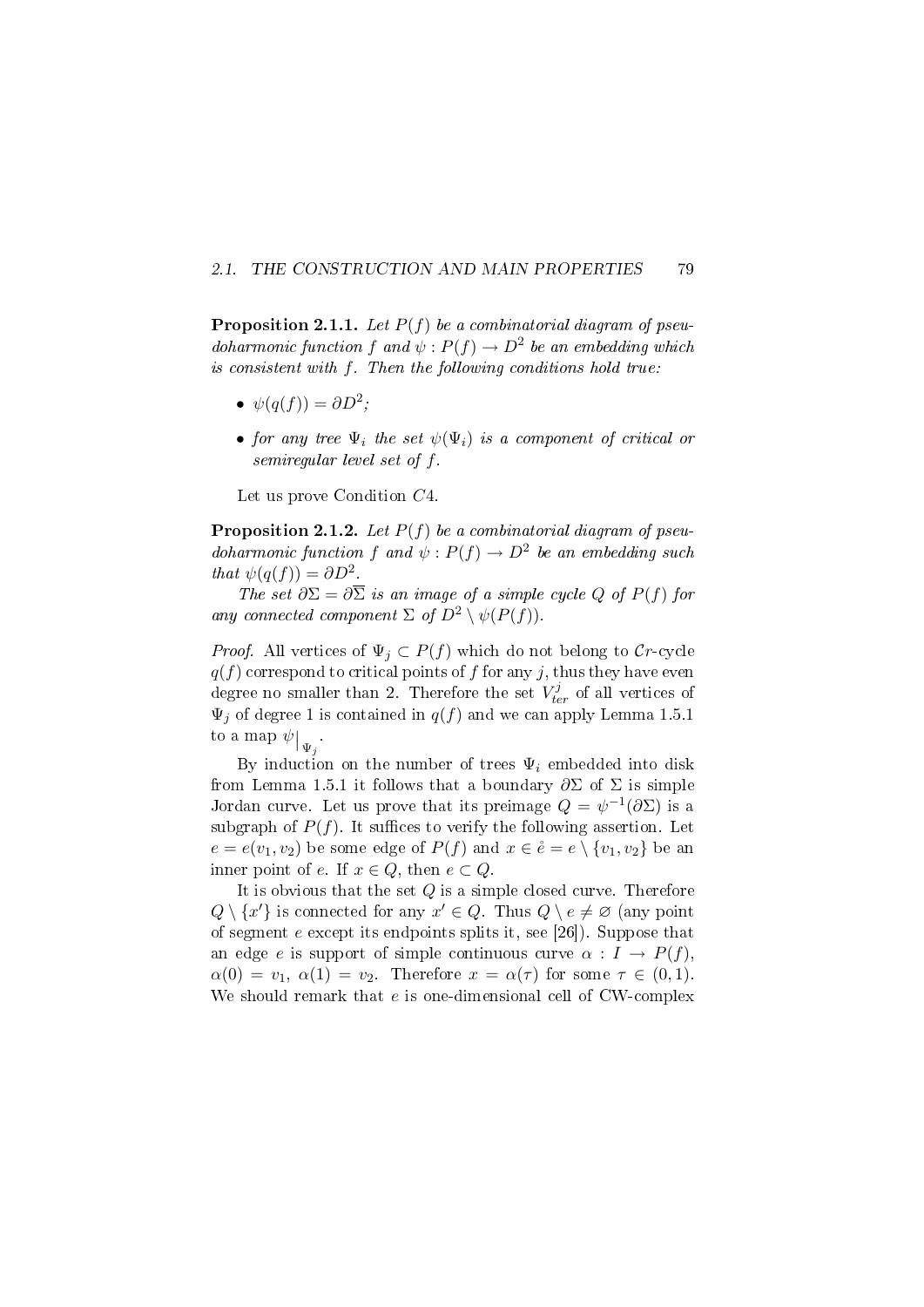$P(f)$ , thus  $\mathring{e} = \alpha(\mathring{I})$  is an open subset of  $P(f)$  (we denoted  $\mathring{I} =$ (0, 1)). For any interval  $I(t_1, t_2) = (t_1, t_2), t_1, t_2 \in I, t_1 < t_2$ , the set  $\alpha(I(t_1, t_2))$  is an open subset of  $P(f)$ . It is also obvious that  $P(f) \setminus \alpha([t_1, t_2]),$  where  $t_1, t_2 \in I$ ,  $t_1 < t_2$  is open in  $P(f)$ .

Let us show that at least one of sets  $\alpha([0,\tau])$ ,  $\alpha([\tau,1])$  belong to Q. Suppose that it does not hold true. So, there exist  $t_1 \in [0, \tau]$ and  $t_2 \in [\tau, 1]$  such that  $\alpha(t_1), \alpha(t_2) \notin Q$ . Then the nonempty sets  $Q \cap \alpha(\mathring{I}(t_1, t_2)) \ni x$  and  $Q \setminus \alpha([t_1, t_2]) \supseteq Q \setminus e$  open in subspace Q of  $P(f)$  generate a partition of Q, but it is impossible since Q is connected.

Suppose that  $\alpha(t) \notin Q$  for some  $t \in I$ . Without loss of generality we can assume that  $t < \tau$ . Then  $\alpha([\tau, 1]) \subset Q$ . Let us fix  $t' \in (\tau, 1)$  and set  $x' = \alpha(t')$ . The nonempty open in Q sets  $Q \cap \alpha(\mathring{I}(t, t')) \ni x$  and  $Q \setminus \alpha([t, t']) \supset Q \setminus e$  generate in Q the partition of subset  $Q \setminus \{x'\}$ , but it is impossible since  $Q \setminus \{x'\}$  is connected.

Thus  $e \in Q$  and  $Q$  is a subgraph of  $P(f)$ . The set  $Q$  is homeomorphic to circle thus it is a simple cycle.  $\Box$ 

**Lemma 2.1.1.** Let  $P(f)$  be a diagram constructed at pseudoharmonic function f and  $\psi : P(f) \to D^2$  be an embedding that is consistent with f.

Then for any component  $\Theta$  of the complement  $D^2 \setminus P(f) =$  $D^2 \setminus P_f$  its closure  $\overline{\Theta}$  is homeomorphic to disk and f is regular on Θ.

*Proof.* Let  $\Theta$  be a connected component of  $D^2 \backslash P(f)$ . Let us prove, at first, that f is weekly regular in  $\overline{\Theta}$ . From Propositions 2.1.1 and 2.1.2 it follows that a boundary of  $\Theta$  is a simple closed curve. Thus  $\overline{\Theta}$  is a closed disk and

$$
\partial \overline{\Theta} = \overline{\Theta} \cap P_f = (\overline{\Theta} \cap \psi(q(f))) \cup (\overline{\Theta} \cap \psi\left(\bigcup_i \Psi_i\right)) = \Gamma_V \cup \Gamma_E \cup \Gamma_T,
$$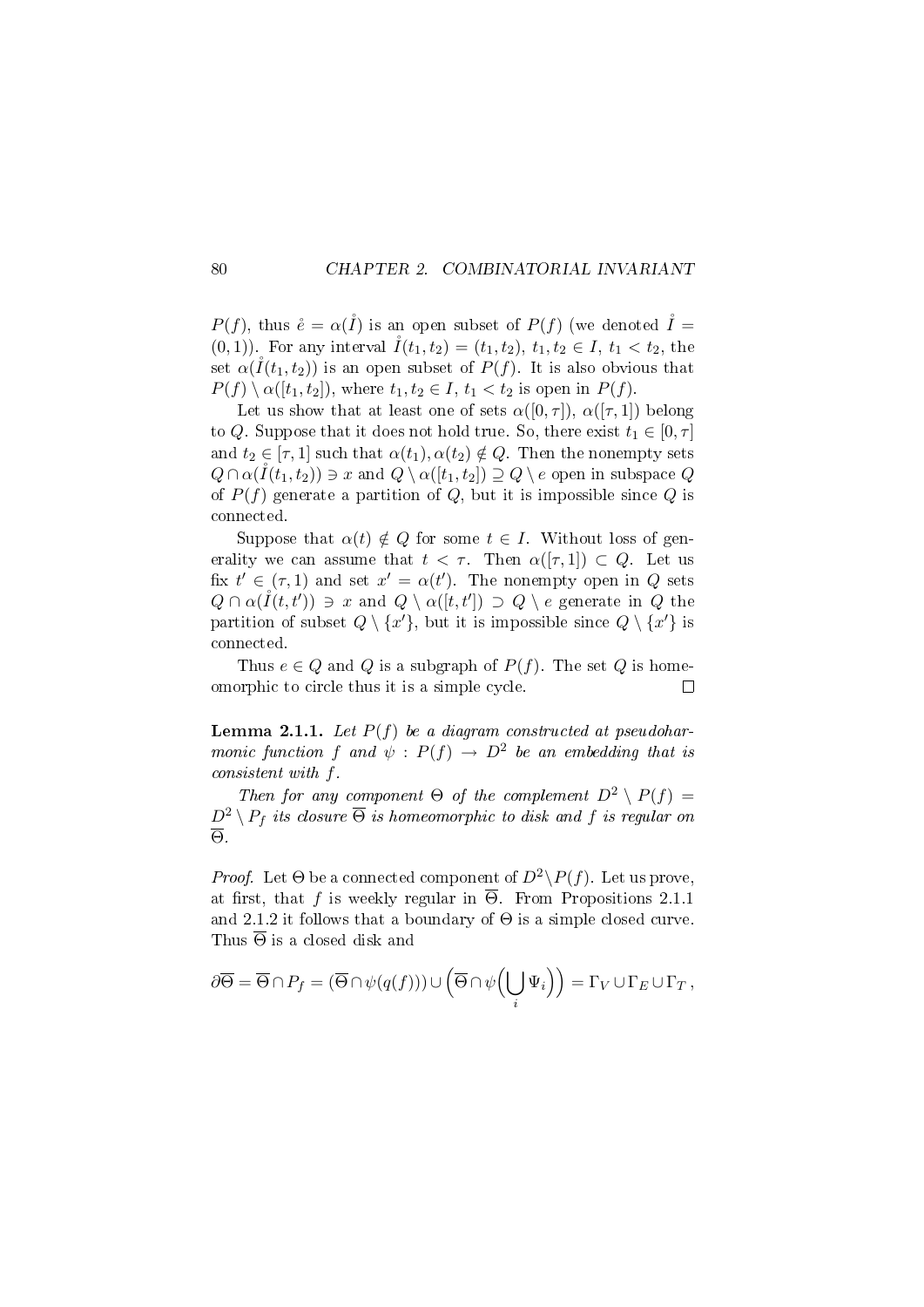#### 2.1. THE CONSTRUCTION AND MAIN PROPERTIES 81

where  $\Gamma_{\underline{T}} = \overline{\Theta} \cap \psi(\bigcup_{i} \Psi_i); \Gamma_V = \overline{\Theta} \cap M(f)$  is a set of points of  $\partial D^2 \cap \partial \overline{\Theta}$  which correspond to vertices of  $P(f)$  of  $q(f) \setminus \bigcup_i \Psi_i$ ;  $\Gamma_E$ are the open arcs of  $\partial D^2 \cap \partial \overline{\Theta}$  which correspond to the edges of the cycle  $q(f)$  without endpoints. It is obvious that the sets  $\Gamma_V$ .  $\Gamma_E$  and  $\Gamma_T$  are pairwise disjoint.

The set  $\Gamma_V$  consists of the isolated points of level sets of f. Each of them is a local extremum of f in  $D^2$ . The function f is locally constant on  $\Gamma_T$  therefore any connected component K of such set belongs to  $\psi(\bigcup_i \Psi_i)$  and there exists  $c_K \in \mathbb{R}$  such that  $K \in f^{-1}(c_K)$ . Let  $\Gamma_K$  be a connected component of  $f^{-1}(c_K) \cap \overline{\Theta}$ containing K. Then  $\Gamma_K \subseteq \overline{\Theta} \cap \psi(\bigcup_i \Psi_i) = \Gamma_T$ . Consequently  $\Gamma_K = K$ .

From the definition it follows that all points of  $\Gamma_E$  are regular boundary points of f in  $D^2$ . It is easy to see that sufficiently small canonical neighborhood of any point of  $\Gamma_E$  belongs to  $\overline{\Theta}$  therefore all points of  $\Gamma_E$  are regular boundary points of f in  $\overline{\Theta}$ .

By the definition the set  $\Gamma_E$  has a finite number of connected components (their number is no more than a number of the edges of the cycle  $q(f)$ ) therefore there exists a finite collection of points  $z_1, \ldots, z_{2n} \in \partial \Theta$  which divide the circle  $\partial \Theta$  into arcs  $\gamma_1, \ldots, \gamma_{2n}$ such that  $\Gamma_E = \bigcup_{k=1}^n \hat{\gamma}_{2k-1}$  (some arcs with even indices can degenerate into points).

It is clear that  $\partial \overline{\Theta} \setminus \bigcup_{k=1}^n \gamma_{2k-1} = \bigsqcup_{k=1}^n \gamma_{2k} = \Gamma_V \cup \Gamma_T$ . The sets  $\Gamma_V$  and  $\Gamma_T$  are closed and disjoint thus any arc  $\gamma_{2k}, k \in \{1, \ldots, n\}$ , belongs to either  $\Gamma_V$  or  $\Gamma_T$ .

From the preceding it follows that any set  $\gamma_{2k}, k \in \{1, \ldots, n\}$ , is a connected component of some level set of f on  $\overline{\Theta}$ . Therefore the collection of points  $z_1, \ldots, z_{2n}$  satisfies to Definition 1.2.1 and f is weakly regular on  $\overline{\Theta}$ .

From Lemma 1.2.2 it follows that  $n = \mathcal{N}(f|_{\overline{\Theta}}) = 2$ . If  $\gamma_{2k} \neq$  $\varnothing, k \in \{1,2\},\$  then  $\gamma_{2k} \in \Gamma_T$  (the set  $\Gamma_V$  is discrete therefore  $\gamma_{2k} \cap \Gamma_V = \emptyset$ , see above) and any point  $z \in \mathcal{L}_{2k}$  either belongs to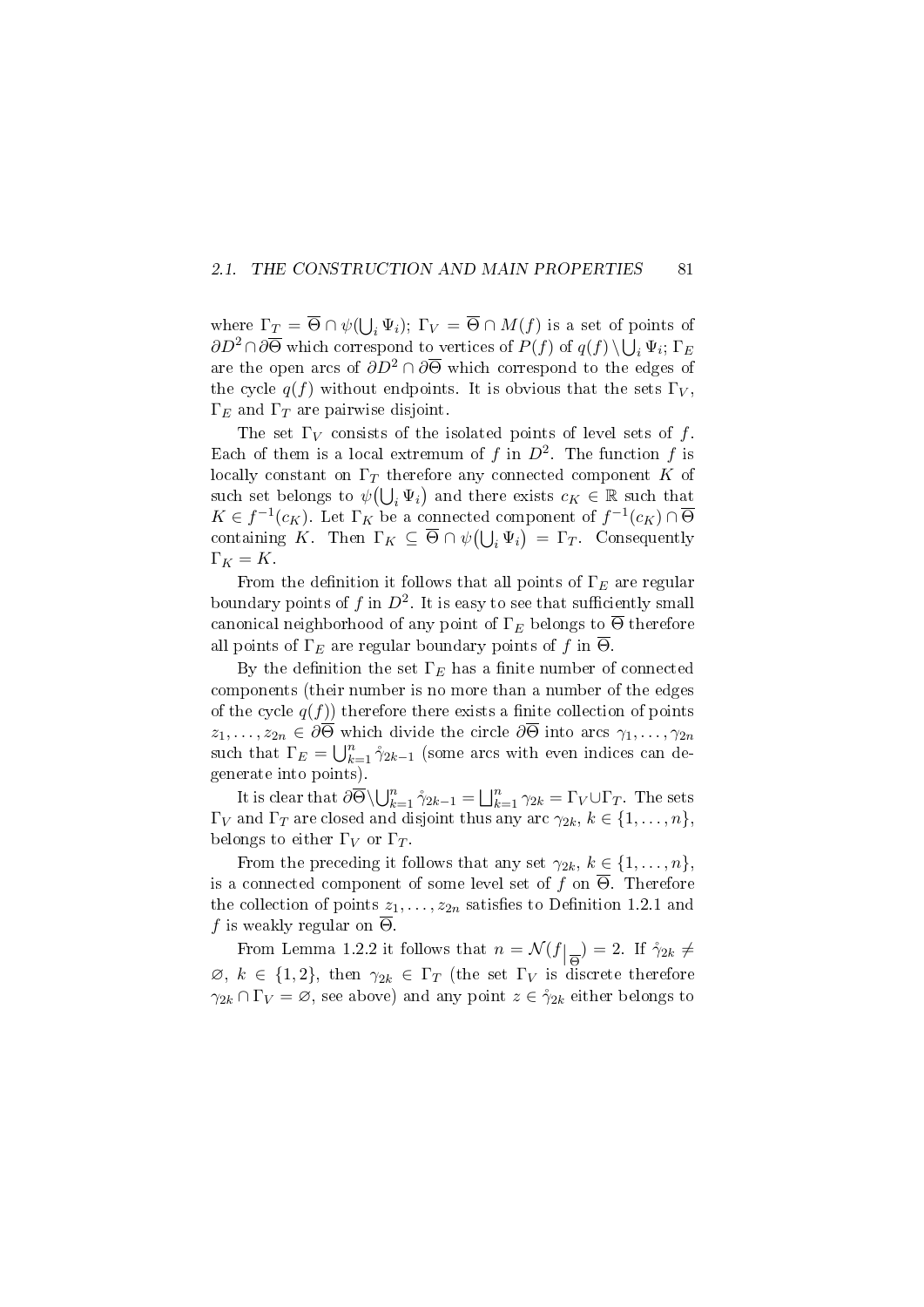Int  $D^2$  or is boundary critical point of f.

If  $z \in \mathring{\gamma}_{2k} \cap \text{Int } D^2$ , then there exist an open neighborhood  $W_z$ of z in  $D^2$  and a homeomorphism  $\Phi_z: W_z \to \text{Int } D^2$  such that  $\Phi_z(z) = 0$  and  $f \circ \Phi_z^{-1}(w) = \text{Re } w^m + f(z)$  for some  $m \ge 2$ . The set  $\Phi_z(f^{-1}(f(z)))$  divides Int  $D^2$  onto  $2m$  open sectors such that each of them (for sufficiently small neighborhood  $W_z$ ) belongs to  $D^2 \backslash P(f)$ . Thus for at least one of them its image under the action of  $\Phi_z^{-1}$  belongs to  $\Theta$ . It is obvious that for every such sector there exists U-trajectory of  $f$  which passes through the point  $z$  and is contained in the closure of the image of sector under the action of  $\Phi_z^{-1}$ . Taking that into account some U-trajectory in  $\overline{\Theta}$  passes through z.

The number of the boundary critical points of  $f$  on  $D^2$  is finite therefore  $\Gamma = \mathring{\gamma}_{2k} \cap \text{Int} \, D^2$  is a dense subset of an arc  $\mathring{\gamma}_{2k}, \, k \in \{1,2\},$ and function f is regular on  $\overline{\Theta}$ .  $\Box$ 

**Lemma 2.1.2.** Let  $P(f)$  be a combinatorial diagram of pseudoharmonic function;  $\psi_1, \psi_2 : P(f) \to D^2$  be embeddings such that  $\psi_i(q(f)) = \partial D^2, i = 1, 2.$ 

If an image  $\psi_1(Q)$  of a simple cycle  $Q \subset P(f)$  is a boundary of some component of the complement  $D^2 \setminus \psi_1(P(f))$ , then an image  $\psi_2(Q)$  is a boundary of some component of the complement  $D^2 \setminus$  $\psi_2(P(f))$ .

*Proof.* Let us fix an embedding  $\varphi: P(f) \to D^2$  consistent with f. Let  $\psi : P(f) \to D^2$  be an embedding such that  $\psi(q(f)) = \partial D^2$ . It is obvious that lemma follows from the following statement: an image  $\psi(Q)$  of a simple cycle  $Q \subseteq P(f)$  is a boundary of some component of the complement  $D^2 \setminus \psi(P(f))$  iff a curve  $\varphi(Q)$  is a boundary of one of components of  $D^2 \setminus P_f = D^2 \setminus \varphi(P(f))$ . Let us prove this statement.

Suppose that an image  $\varphi(Q)$  of the cycle Q bounds one of the components  $\Theta$  of the set  $D^2 \setminus P_f$ . From Lemma 2.1.1 it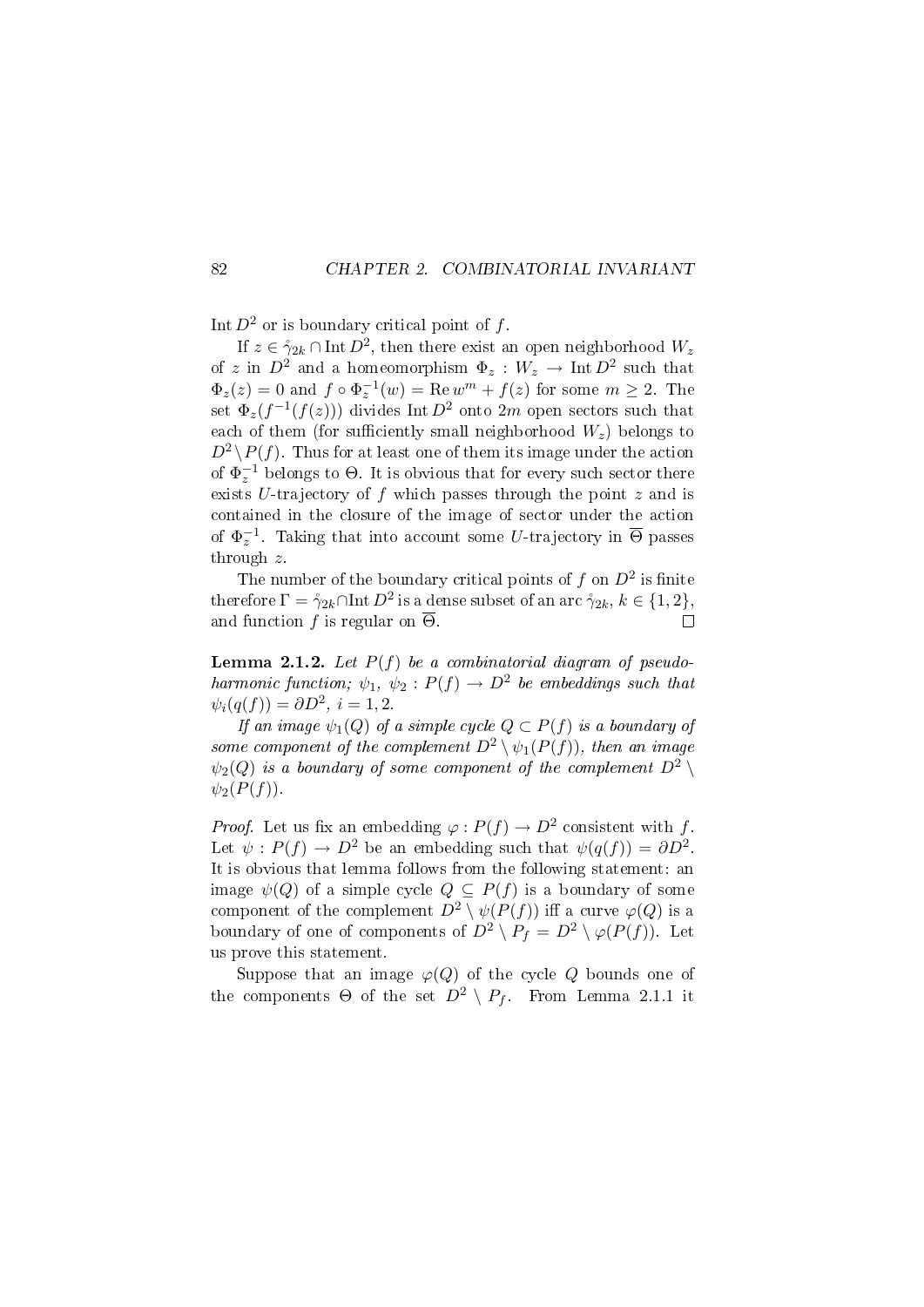#### 2.1. THE CONSTRUCTION AND MAIN PROPERTIES 83

follows that f is regular on disk  $\overline{\Theta}$ , therefore there exist points  $z_1, \ldots, z_4 \in \partial \overline{\Theta} = \varphi(Q)$  which divide a curve  $\varphi(Q)$  into arcs  $\gamma_1, \ldots, \gamma_4$  satisfying the following conditions:

- $\mathring{\gamma}_1 \neq \emptyset$ ,  $\mathring{\gamma}_3 \neq \emptyset$ , and the set  $\mathring{\gamma}_1 \cup \mathring{\gamma}_3$  is the set of boundary regular points of f on  $\overline{\Theta}$ ;
- $\gamma_2$  and  $\gamma_4$  are the components of level sets of f on  $\overline{\Theta}$ .

From these conditions it follows that (see a proof of Lemma 2.1.1)

$$
\gamma_2 \cup \gamma_4 = \partial \Theta \cap \left( \varphi(V(P(f))) \cup \varphi\left(\bigcup_i \Psi_i\right) \right) \supseteq
$$

$$
\supseteq \partial \Theta \cap \varphi\left(\bigcup_i \Psi_i\right) = \partial \Theta \cap \left(\bigcup_i \varphi(\Psi_i)\right). \tag{2.2}
$$

Suppose that  $\gamma_2 \subseteq f^{-1}(c')$ ,  $\gamma_4 \subseteq f^{-1}(c'')$  for  $c'$ ,  $c'' \in \mathbb{R}$ . As  $\gamma_1 \neq \emptyset$  and all points of this set are regular boundary points of f on  $\overline{\Theta}$  the following statement holds true:  $z_1 \neq z_2$  (since  $\gamma_1 =$  $\gamma_1 \setminus \{z_1, z_2\}$  and f is strictly monotone on  $\gamma_1$ . Thus  $c'' = f(z_1) \neq$  $f(z_2) = c'$  and the sets  $\gamma_2$  and  $\gamma_4$  belong to different level sets of f.

Let us set  $w_i = \psi \circ \varphi^{-1}(z_i), \nu_i = \psi \circ \varphi^{-1}(\gamma_i), i \in \{1, \ldots, 4\}.$ The curve  $\psi(Q)$  bounds an open domain  $\Sigma$ . From (2.2) it follows that  $\nu_2 \cup \nu_4 \supseteq \partial \Sigma \cap \psi(\bigcup_i \Psi_i).$ 

Let us assume that a curve  $\psi(Q) \subseteq \psi(P(f))$  is not a boundary of connected component of  $D^2 \setminus \psi(P(f))$ . Therefore  $\Sigma \cap \psi(P(f)) \neq$  $\emptyset$ . We fix  $z \in \Sigma \cap \psi(P(f))$ . It is obvious that  $\Sigma \subseteq \text{Int } D^2$ , therefore  $x = \psi^{-1}(z) \in P(f) \setminus q(f) \subseteq \bigcup_i \Psi_i$  and  $z \in \psi(\Psi_j)$  for some j. All vertices of the tree  $\Psi_j$  which do not belong to Cr-cycle  $q(f)$ correspond to the critical points of  $f$  thus they have even degree no less than 2. So, the set  $V_{ter}^j$  of all vertices of degree one of tree  $\Psi_i$  is contained in  $q(f)$ . It is easy to see that this set has at least two elements.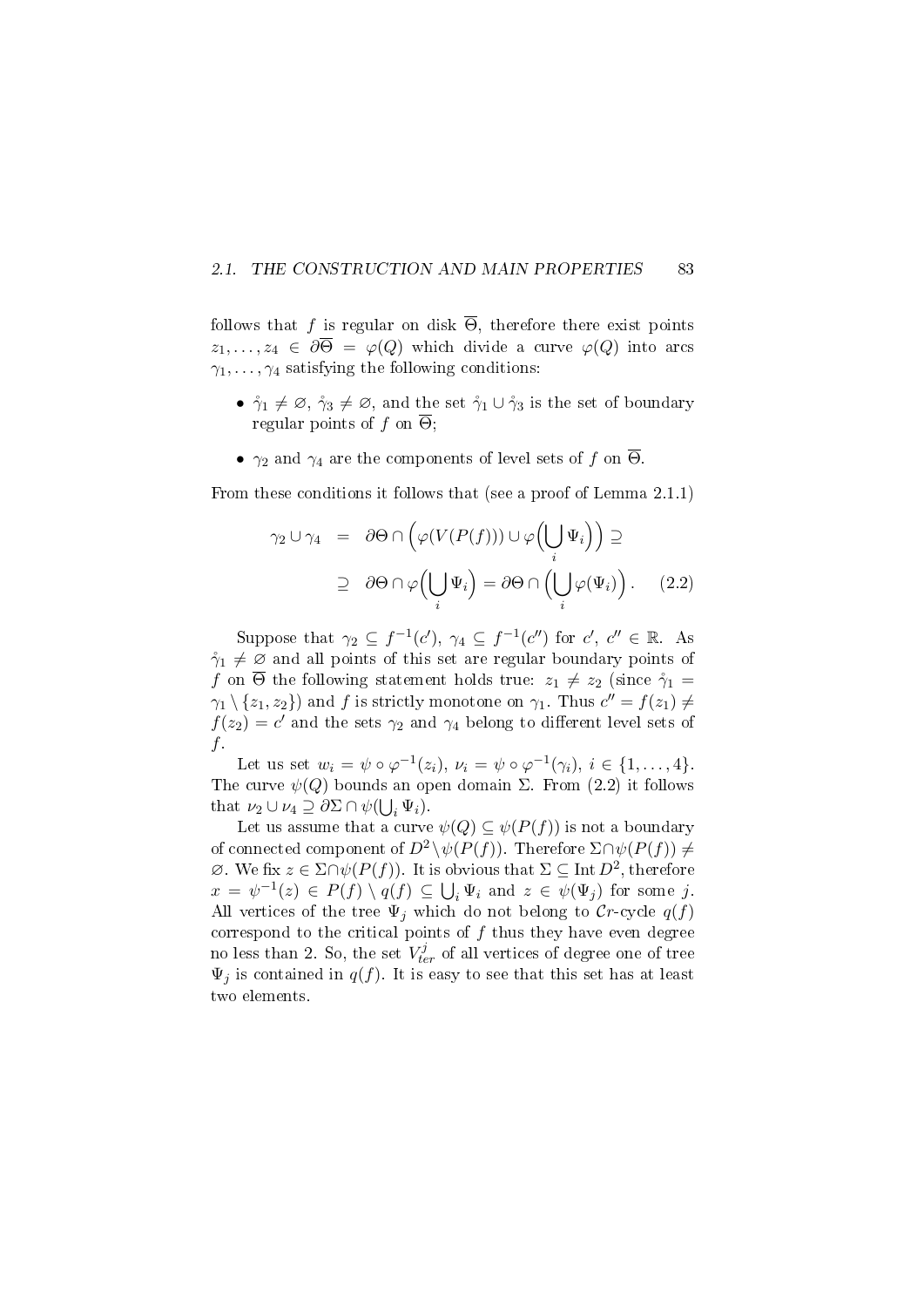By easy check we can see that for any point u of a subspace  $\Psi_i$ of the space  $P(f)$  there exist  $v'_u, v''_u \in V_{ter}^j$  and path  $P(v'_u, v''_u) \subset \Psi_j$ which connects  $v'_u$  with  $v''_u$  and passes through u. Let us fix for a point  $x = \psi^{-1}(z)$  vertices  $v'_x, v''_x \in V_{ter}^j$  and a path  $P(v'_x, v''_x) \subset \Psi_j$ which connects them and passes through a point  $x$ . We also fix a simple continuous curve  $\alpha : I \to P(f)$  whose support is a path  $P(v'_x, v''_x)$ . Suppose that  $\alpha(0) = v'_x, \, \alpha(1) = v''_x, \, \alpha(\tau) = x$ .

It is known that  $\psi(V_{ter}^j) \subset \psi(q(f)) = \partial D^2$ , but  $z = \psi(x) \in$  $\Sigma \subseteq \text{Int } D^2$ . Therefore  $\tau \in (0,1)$ . Furthermore  $\psi(v'_x), \psi(v''_x) \notin \Sigma$ , so that each of the sets  $\psi \circ \alpha([0, \tau])$  and  $\psi \circ \alpha([\tau, 1])$  should intersect  $\psi(Q) = \partial \Sigma$ . Suppose that

$$
t' = \inf\{t \in [0,\tau] \mid \psi \circ \alpha([t,\tau]) \in \Sigma\},\
$$
  

$$
t'' = \sup\{t \in [\tau,1] \mid \psi \circ \alpha([\tau,t]) \in \Sigma\}.
$$

Then  $\tau \in (t', t'') \subseteq (\psi \circ \alpha)^{-1}(\Sigma)$  but  $\psi \circ \alpha(t')$ ,  $\psi \circ \alpha(t'') \in \psi(Q)$  $\partial\Sigma$ . It is clear that for every  $e = e(w', w'') \in P(v'_x, v''_x)$  there exist  $t', t'' \in I, t' < t''$  such that  $w' = \alpha(t'), w'' = \alpha(t'')$  and  $e = \alpha([t', t''])$ . So, there exist numbers  $t_0 = 0 < t_1 < \cdots < t_k = 1$ , vertices  $v_0 = v'_x, v_1, \ldots, v_k = v''_x$ , and the edges  $e_1, \ldots, e_k$  of the tree  $\Psi_j$  such that  $v_i = \alpha(t_i)$ ,  $i \in \{0, \ldots, k\}$ , and  $e_i = \alpha([t_{i-1}, t_i])$ ,  $i \in \{1, \ldots, k\}.$ 

From the choice of the numbers  $t'$  and  $t''$  it follows that only the points  $\alpha(t')$  and  $\alpha(t'')$  belong to the intersection of the set  $\alpha([t', t''])$  and the subgraph Q. Thus  $\alpha(t') = v_r$  and  $\alpha(t'') = v_s$  for some  $r, s \in \{0, \ldots, k\}, r < s$ . Hence the path  $P(v_r, v_s) = \alpha([t', t''])$ connects the vertices  $v_r \neq v_s$  of the cycle Q and intersects Q along the set  $\{v_r, v_s\}$ .

We know already that  $\psi(v_r)$ ,  $\psi(v_s) \in \nu_2 \cup \nu_4$ . Observe that the points  $\psi(v_r)$  and  $\psi(v_s)$  can not belong to the different arcs  $\nu_2, \nu_4$ . Really from Proposition 2.1.1 it follows that there is  $c \in \mathbb{R}$  such that  $\varphi(\Psi_j) \subseteq f^{-1}(c)$ , therefore  $f \circ \varphi(v_r) = f \circ \varphi(v_s) = c$ . On the other hand, as we checked above, the sets  $\gamma_2 = \varphi \circ \psi^{-1}(\nu_2)$  and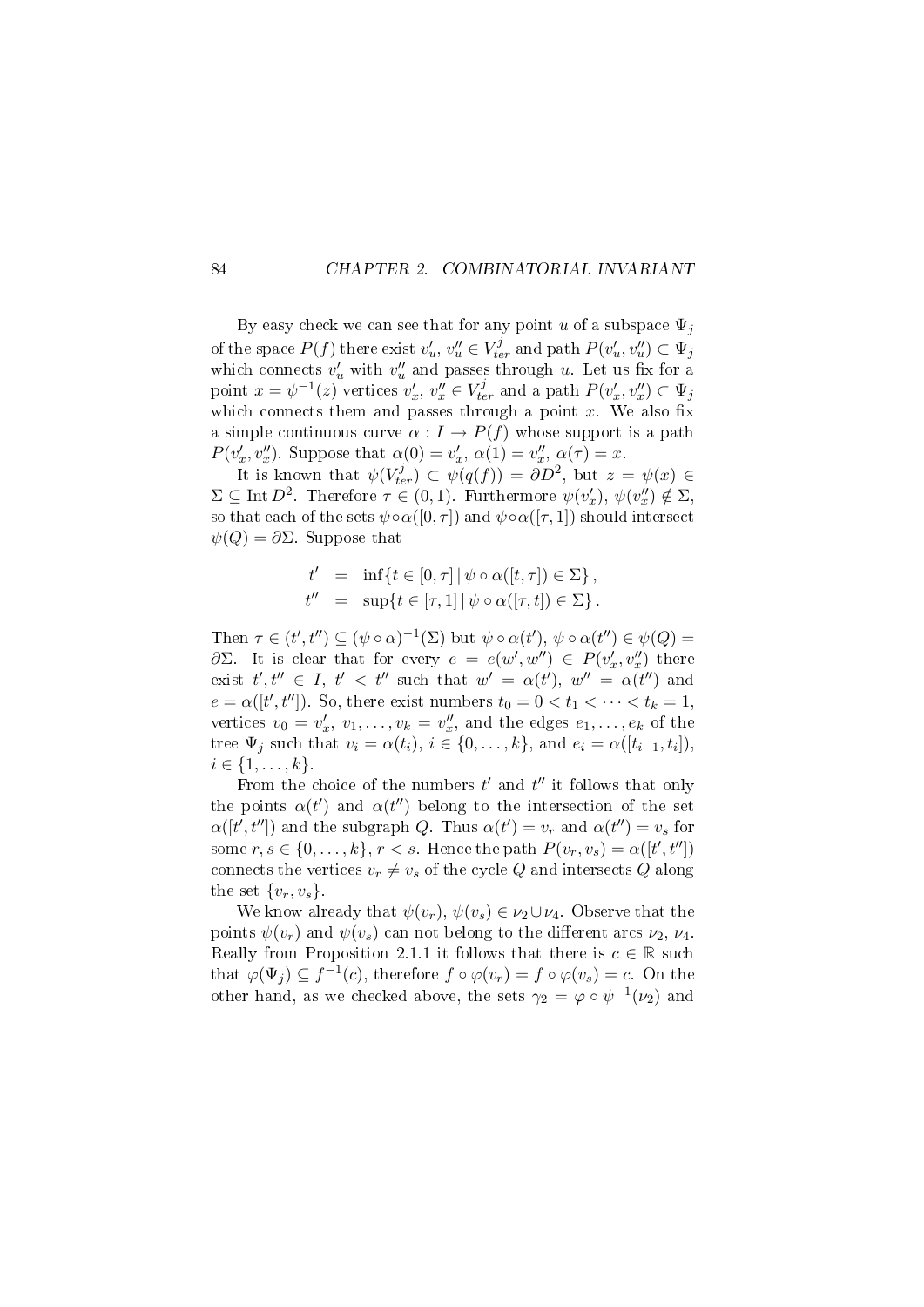#### 2.1. THE CONSTRUCTION AND MAIN PROPERTIES 85

 $\gamma_4 = \varphi \circ \psi^{-1}(\nu_4)$  belong to the different level sets of  $f$ .

Without loss of generality, suppose that  $\psi(v_r)$ ,  $\psi(v_s) \in \nu_2$ . The set  $\nu_2$  is connected, moreover  $\nu_2 \subseteq \psi(\Psi_i)$ ,  $\nu_4 \cap \psi(\Psi_i) = \varnothing$  and  $\nu_2 \cup \nu_4 \supseteq \psi(Q) \cap \psi(\bigcup_i \Psi_i)$ . Therefore the connected set  $\psi^{-1}(\nu_2) =$  $Q \cap \Psi_j$  is a subgraph of  $P(f)$ . Hence there exists the path  $P(v_r, v_s)$ connecting the vertices  $v_r$  and  $v_s$  in  $Q \cap \Psi_i$ .

From the construction we have  $P(v_r, v_s) \cup \hat{P}(v_r, v_s) \subseteq \Psi_i$  and  $P(v_r, v_s) \neq \hat{P}(v_r, v_s)$ . Since  $\Psi_i$  is a tree then the vertices  $v_r$  and  $v_s$ can be connected by a unique path in  $\Psi_i$ . So, we obtained the contradiction which proves that  $\psi(P(f)) \cap \Sigma = \emptyset$ . Considering that  $\partial \Sigma = \psi(Q) \subseteq \psi(P(f))$  it follows that  $\Sigma$  is a connected component of the set  $D^2 \setminus \psi(P(f))$ .

Suppose now that for some simple cycle  $Q' \subseteq P(f)$  the curve  $\psi(Q')$  bounds a connected component  $\Sigma'$  of the set  $D^2 \setminus \psi(P(f)),$ but the curve  $\varphi(Q')$  is not a boundary of the connected component of the set  $D^2 \setminus \varphi(P(f)) = D^2 \setminus P_f$ .

Let us prove that in this case  $Q' \subseteq \bigcup_i \Psi_i$ .

If it does not hold true, then there exists an edge  $e_0 \nsubseteq Q' \cap$  $q(f)$ . Evidently, there exists a connected component  $\Theta$  of the set  $D^2 \setminus \varphi(P(f))$  whose boundary contains the set  $\varphi(e_0)$ . Suppose that  $Q = \varphi^{-1}(\partial \Theta)$ . From Propositions 2.1.1 and 2.1.2 it follows that Q is a simple cycle. As we proved above the set  $\psi(Q)$  is a boundary of some connected component  $\Sigma$  of the set  $D^2 \setminus \psi(P(f))$ . Obviously,  $e_0 \subseteq Q \cap Q'$ .

Let x be an inner point of an edge  $e_0$ ,  $z = \psi(x)$ . By the conditions of proposition we have  $z \in \psi(q(f)) = \partial D^2$ . It is easy to see that for sufficiently small neighborhood  $W$  of the point  $z$ in  $D^2$  which is homeomorphic to half-disk the set  $W \setminus \psi(P(f)) =$  $W \setminus \psi(e_0)$  is connected. Therefore  $W \setminus \psi(P(f)) \subseteq \Sigma \cap \Sigma' \neq \varnothing$ . From  $\Sigma \cap \partial \Sigma' \subseteq \Sigma \cap \psi(P(f)) = \varnothing$  it follows that  $\Sigma \subseteq \Sigma'$ . By a parallel argument  $\Sigma' \subseteq D^2 \setminus \psi(P(f))$ , thus  $\Sigma' \cap \partial \Sigma \subseteq \Sigma' \cap \psi(P(f)) = \varnothing$ and  $\Sigma' \subseteq \Sigma$ . Hence  $\Sigma' = \Sigma$ ,  $Q' = Q$  and the curve  $\varphi(Q')$  bounds a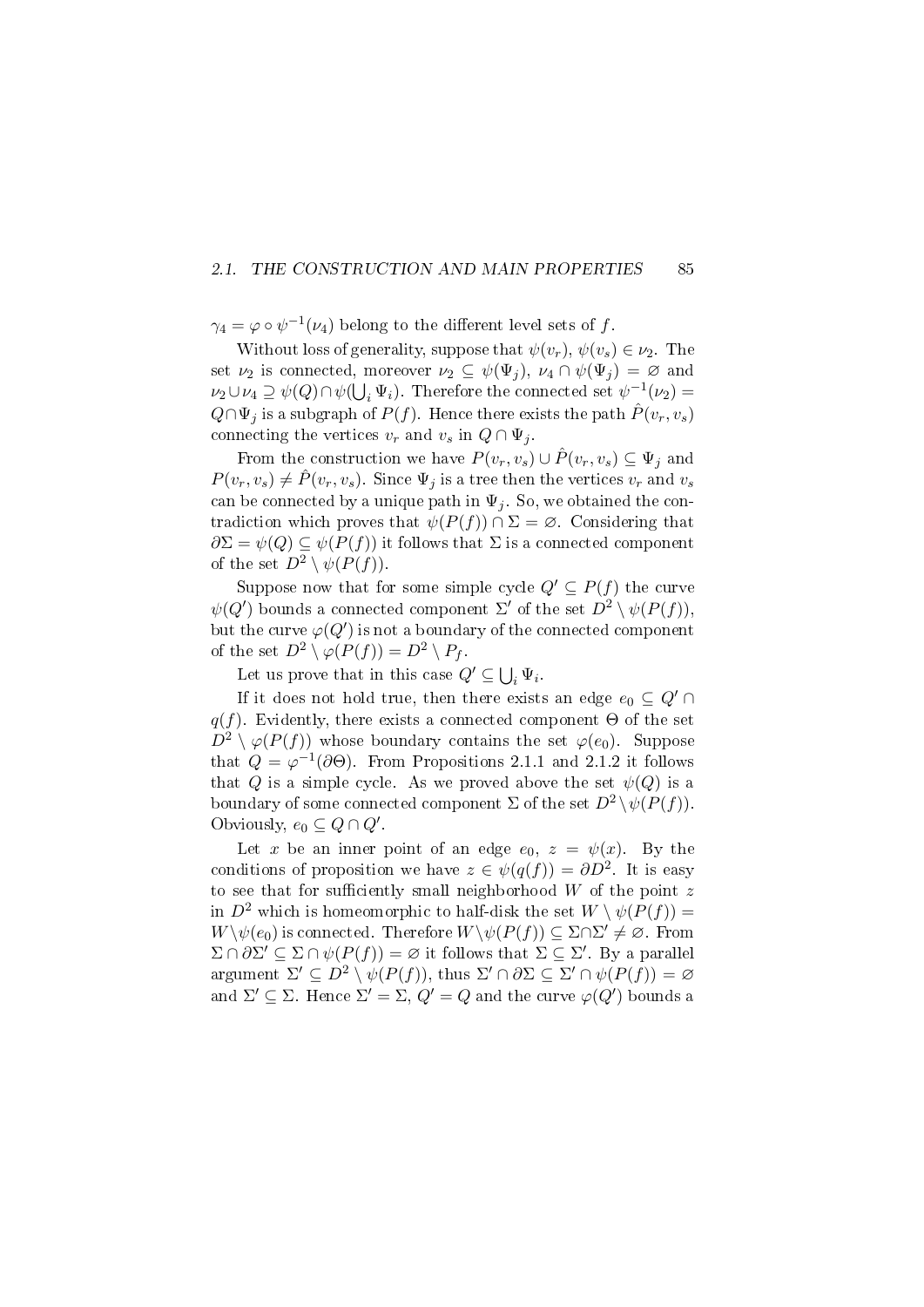connected component of the set  $D^2 \setminus P_f$ , but it contradicts to the choice of the cycle  $Q'$ . Therefore  $Q' \subseteq \bigcup_i \Psi_i$ .

The set  $Q'$  is connected thus there is j such that  $Q' \subseteq \Psi_j$ . But  $\Psi_j$  is tree and no one cycle is contained in it. This contradiction is a final step of proof.  $\Box$ 

Corollary 2.1.1. With the conditions of Lemma 2.1.2 there exists a homeomorphism  $\Phi: D^2 \to D^2$  such that  $\Phi \circ \psi_1 = \psi_2$ .

*Proof.* Let  $\Sigma_1, \ldots, \Sigma_k$  be the connected components of the set  $D^2 \setminus \psi_1(P(f))$  and  $Q_1, \ldots, Q_k$  be the cycles of the graph  $P(f)$ such that  $\psi_1(Q_i) = \partial \Sigma_i, i \in \{1, \ldots, k\}$ , see Proposition 2.1.2. It is clear that  $P(f) = \bigcup_{i=1}^{k} Q_i$ .

By Lemma 2.1.2, every set  $\psi_2(Q_i)$  is a boundary of some connected component  $\Sigma_i'$  of  $D^2 \setminus \psi_2(P(f))$ . By using Lemma 2.1.2 once again it is easy to see that  $D^2 \setminus \psi_2(P(f)) = \bigcup_{i=1}^k \Sigma'_i$ . By Schoenflies's theorem, for every  $i \in \{1, \ldots, k\}$ , the homeomorphism  $\psi_2 \circ \psi_1^{-1} \Big|_{\psi_1(Q_i)}$ :  $\psi_1(Q_i) \rightarrow \psi_2(Q_i)$  can be extended to a homeomorphism of disks  $\Phi_i : \overline{\Sigma_i} \to \overline{\Sigma'_i}$ , see [26]. It is easy to see

$$
\Phi(z) = \Phi_i(z), \quad \text{for } z \in \overline{\Sigma_i},
$$

that the map  $\Phi: D^2 \to D^2$ ,

is well defined and maps  $D^2$  onto itself bijectively. A finite family of the closed sets  $\{\overline{\Sigma_i}\}\$ generates the fundamental cover of  $D^2$  and on each of them  $\Phi$  is continuous. Hence  $\Phi$  is continuous on  $D^2$ , see [9]. It is known that a continuous bijective map of compactum to a Hausdorff space is a homeomorphism.  $\Box$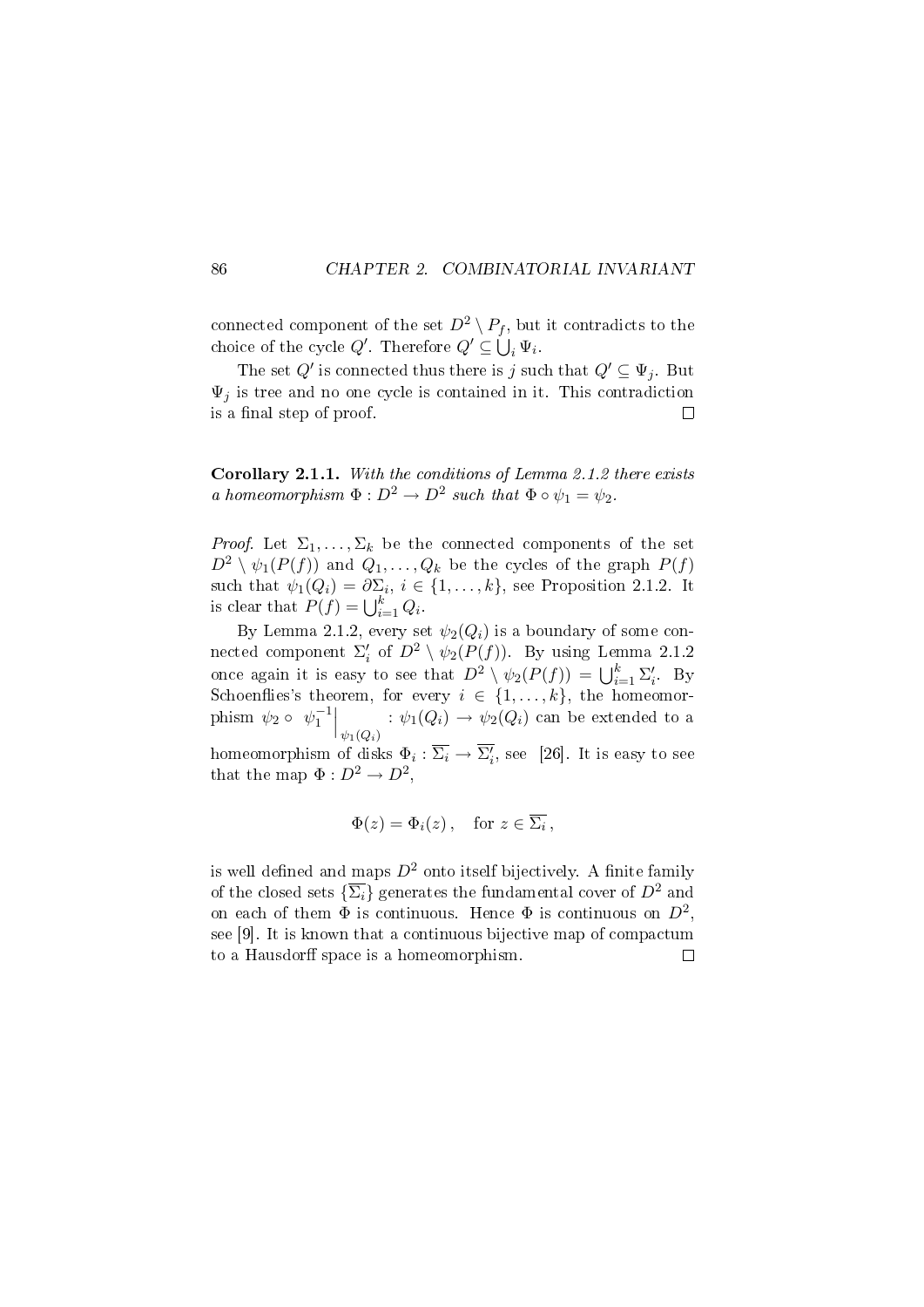#### 2.1. THE CONDITIONS OF TOPOLOGICAL EQUIV... 87

### 2.2 The conditions of topological equivalence

Let  $f: D^2 \to \mathbb{R}$  be a pseudoharmonic function and  $a_1 < \cdots <$  $a_N$  be all its critical and semiregular values. Let us consider a homeomorphism  $h_f : [a_1, a_N] \rightarrow [1, N]$  such that  $h_f(a_i) = j$  for all  $j \in \{1, \ldots, N\}$ . It is easy to see that a continuous function  $\hat{f} = h_f \circ f$  is pseudoharmonic, set of its critical and semiregular values is  $\{1,\ldots,N\}$ , and  $P(\hat{f}) = P(f)$ . Function  $\hat{f}$  is called a standardization of f.

Theorem 2.2.1. Two pseudoharmonic functions f and g are topo $locally\;equivalent\;iff\;there\;exists\;an\;isomorphism\;of\;combinatorial$ diagrams  $\varphi : P(f) \to P(g)$  which preserves a strict partial order  $defined on them and the orientation.$ 

*Proof.* Necessity. Suppose that two pseudoharmonic functions  $f$ :  $D^2 \to \mathbb{R}$  and  $g: D^2 \to \mathbb{R}$  are topologically equivalent. Then there exist homeomorphisms  $H : D^2 \to D^2$  and  $h : \mathbb{R} \to \mathbb{R}$  such that  $f = h^{-1} \circ g \circ H$ . Also to f and g correspond their combinatorial diagrams  $P(f)$  and  $P(g)$  with the strict partial order and the orientation which conform to f and g. Let  $\psi_1$  and  $\psi_2$  be embeddings of  $P(f)$  and  $P(g)$  into  $D^2$  which are consistent with f and g. respectively (recall that the partial orientations on Cr-subgraphs of  $P(f)$  and  $P(g)$  are the same as the orientation of  $\partial D^2$ ). Evidently, the homeomorphism  $H$  maps the regular points of  $f$  onto the regular points of  $g$  and the critical points of  $f$  onto the critical points of g, respectively. From  $h \circ f = g \circ H$  and bijectivity of h it follows that the homeomorphism  $H$  maps the regular, critical and semiregular levels of f onto regular, critical and semiregular levels of g, respectively. Thus  $H \circ \psi_1(P(f)) = \psi_2(P(g))$  and the bijective map  $\varphi = \psi_2^{-1} \circ H \circ \psi_1 : P(f) \to P(g)$  is defined. So, we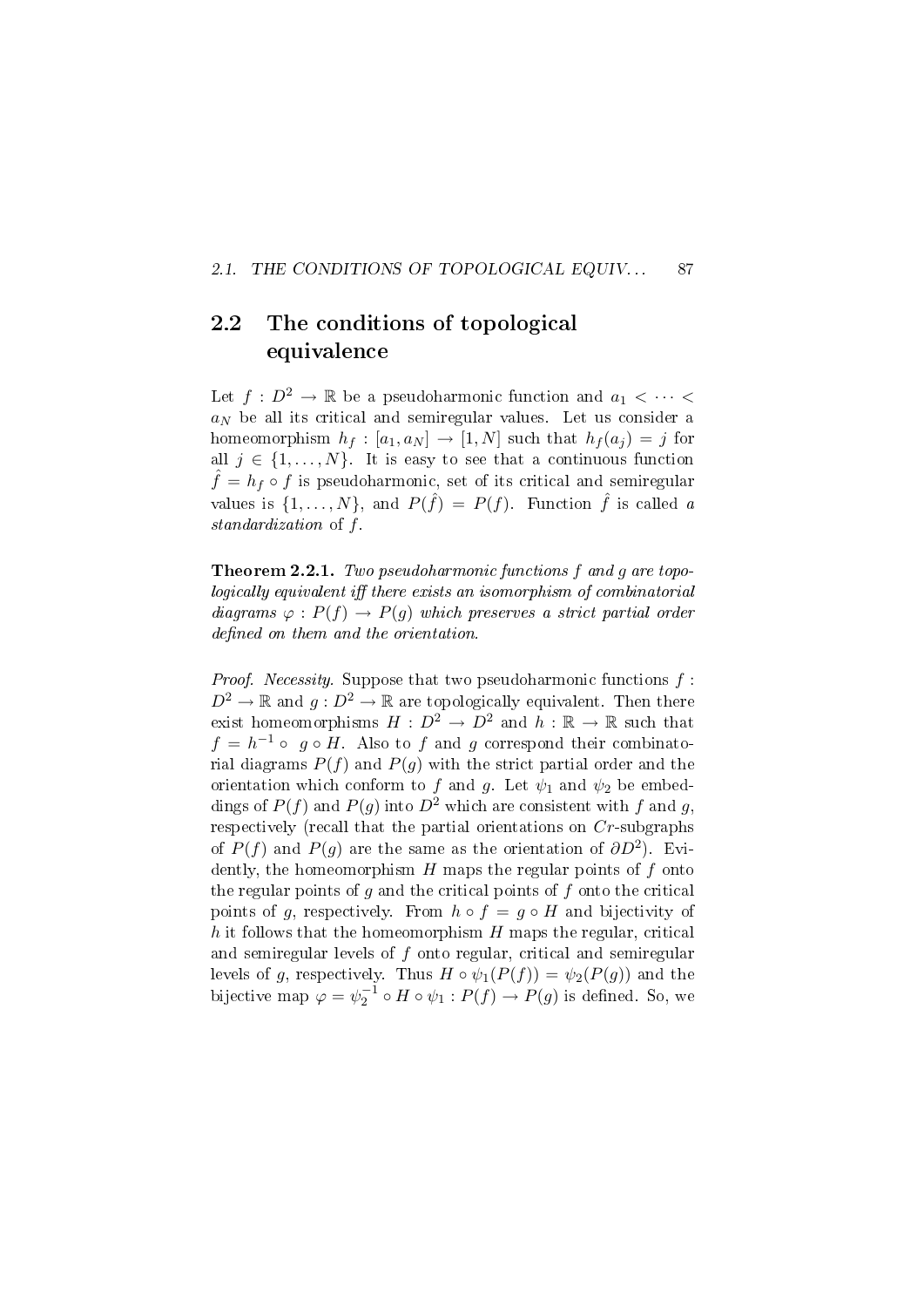have the following commutative diagram:

$$
P(f) \xrightarrow{\psi_1} D^2 \xrightarrow{f} \mathbb{R}
$$
  
\n
$$
\varphi \downarrow \qquad H \downarrow \qquad \qquad \downarrow h
$$
  
\n
$$
P(g) \xrightarrow{\psi_2} D^2 \xrightarrow{g} \mathbb{R}
$$

It is easy to see that  $\varphi$  defines an isomorphism of graphs. Let us prove that the maps  $\varphi$  and  $\varphi^{-1}$  are monotone. We should remind that only the preserving orientation homeomorphisms R are considered thus the map  $h : \mathbb{R} \to \mathbb{R}$  preserves an order of points of R. Let  $v_1$  and  $v_2$  be two vertices of the diagram  $P(f)$ . By the definition of the diagram  $P(f)$  an inequality  $v_1 < v_2$  is equivalent to  $f \circ \psi_1(v_1) < f \circ \psi_1(v_2)$ , so, that is also equivalent to  $h \circ f \circ \psi_1(v_1) < h \circ f \circ \psi_1(v_2)$ . This inequality is equivalent to  $g \circ \psi_2 \circ \varphi(v_1) < g \circ \psi_2 \circ \varphi(v_2)$  since  $h \circ f \circ \psi_1 = g \circ H \circ \psi_1 = g \circ \psi_2 \circ \varphi$ . By the definition of the relation of order on  $P(g)$ , the last inequality is equivalent to  $\varphi(v_1) < \varphi(v_2)$ . So, the inequalities  $v_1 < v_2$  and  $\varphi(v_1) < \varphi(v_2)$  are equivalent. Finally, we remind that  $\varphi$  is bijective by the construction thus  $\varphi$  and  $\varphi^{-1}$  are monotone. From what we said it follows that  $\varphi : P(f) \to P(g)$  is an isomorphism of diagrams.

*Sufficiency.* Suppose that  $f, g : D^2 \to \mathbb{R}$  are pseudoharmonic functions and  $P(f)$ ,  $P(g)$  are their diagrams such that there exists an isomorphism  $\phi: P(f) \to P(g)$  preserving a strict partial order on the set of vertices and the partial orientations on their  $Cr$ subgraphs.

At first, we want to replace the functions  $f$  and  $g$  on the normalized pseudoharmonic functions  $\hat{f}$  and  $\hat{g}$  with the same combinatorial diagrams as  $f$  and  $g$ .

Let  $a_1 < \cdots < a_N$  be the critical and the semiregular values of f and  $b_1 < \cdots < b_M$  be critical and semiregular values of g. We fix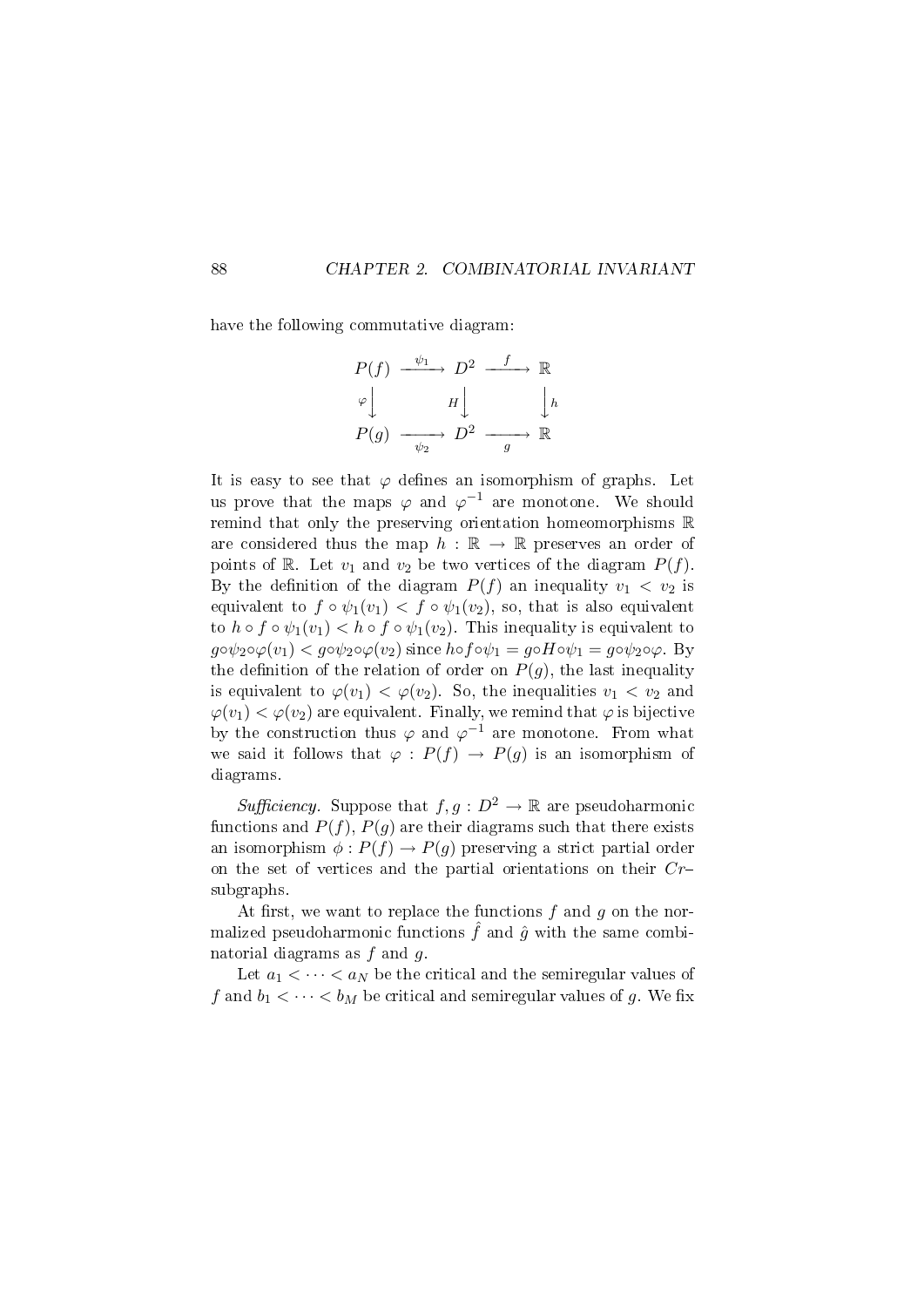#### 2.2. THE CONDITIONS OF TOPOLOGICAL EQUIV... 89

homeomorphisms  $h_f : [a_1, a_N] \to [1, N]$  and  $h_g : [b_1, b_M] \to [1, M]$ such that  $h_f(a_i) = i$  and  $h_g(b_j) = j$  for all  $i \in \{1, \ldots, N\}$  and  $j \in \{1, \ldots, M\}$ . Obviously, the maps  $h_f$  and  $h_g$  are orientation preserving. Required normalized pseudoharmonic functions have the following forms  $\hat{f} = h_f \circ f$  and  $\hat{g} = h_g \circ g$ .

Let us fix an embedding  $\psi_f : P(f) \to D^2$  which is consistent with f and an embedding  $\psi_g : P(g) \to D^2$  which is consistent with g (we should remark that the embeddings  $\psi_f$  and  $\psi_g$  are also consistent with  $\hat{f}$  and  $\hat{g}$ , respectively).

Let us prove that for any vertex v of  $P(f)$  the following condition holds true

$$
\hat{f} \circ \psi_f(v) = \hat{g} \circ \psi_g \circ \phi(v). \tag{2.3}
$$

We remark that

$$
f \circ \psi_f(V(P(f))) = \{a_1, \ldots, a_N\},
$$
  
\n
$$
g \circ \psi_g(V(P(g))) = \{b_1, \ldots, b_M\}.
$$

Hence

$$
\begin{array}{rcl}\n\hat{f} \circ \psi_f(V(P(f))) & = & \{1, \ldots, N\}, \\
\hat{g} \circ \psi_g(V(P(g))) & = & \{1, \ldots, M\}.\n\end{array}
$$

Fix the sequence of vertices  $u_1, \ldots, u_s \in V(P(f))$  such that  $\hat{f} \circ$  $\psi_f(u_1) = 1, \ldots, \hat{f} \circ \psi_f(u_s) = s = \hat{f} \circ \psi_f(v)$ . Then  $u_1 < \cdots < u_s$ in  $P(f)$  hence  $\phi(u_1) < \cdots < \phi(u_s)$  in  $P(g)$  and  $\hat{g} \circ \psi_g(u_1) \circ \phi <$  $\cdots < \hat{g} \circ \psi_g \circ \phi(u_s)$ . Thus  $j \leq \hat{g} \circ \psi_g \circ \phi(u_j)$ ,  $j \in \{1, \ldots, s\}$ . Hence  $\hat{f} \circ \psi_f(v) = \hat{f} \circ \psi_f(u_s) = s \leq \hat{g} \circ \psi_g \circ \phi(u_s) = \hat{g} \circ \psi_g \circ \phi(v)$ . By replacing f at g, we have  $\hat{f} \circ \psi_f(v) \geq \hat{g} \circ \psi_g \circ \phi(v)$ . So, (2.3) holds true. From (2.3) it follows that  $M = N$  and  $\hat{f}(D^2) = \hat{g}(D^2) =$  $[1, N].$ 

Let us construct a homeomorphism  $\varphi : P(f) \to P(g)$  such that it realizes an isomorphism  $\phi$  and satisfies the following relation on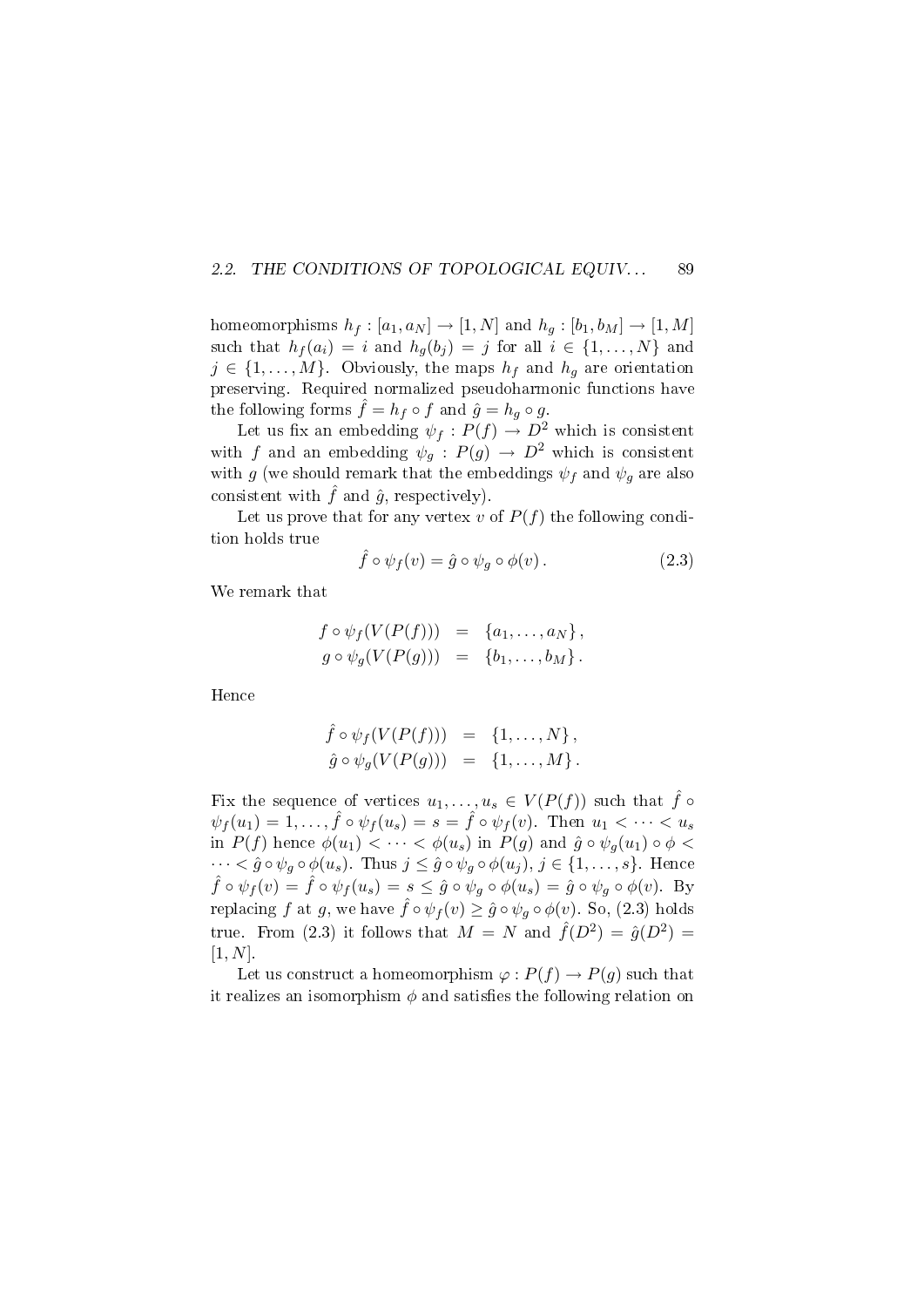the space  $P(f)$ 

$$
\hat{f} \circ \psi_f = \hat{g} \circ \psi_g \circ \varphi. \tag{2.4}
$$

By the definition we have  $\varphi(v) = \phi(v)$ ,  $v \in V(P(f))$ , on the set of vertices.

Suppose that an edge  $e = e(v', v'') \in E(P(f))$  belongs to a  $\sup \text{graph}\bigcup_i \Psi_i(f) = \overline{P(f)\setminus q(f)}$ . The set  $e$  is connected and  $\hat{f} \circ \psi_f$ is locally constant on  $\bigcup_i \Psi_i(f)$ , therefore  $\psi_f(e) \subseteq \hat{f}^{-1}(c)$  for some  $c \in \mathbb{R}$ . In particular,  $\hat{f} \circ \psi_f(v') = \hat{f} \circ \psi_f(v'') = c$  and vertices v' and  $v''$  are non comparable in  $P(f)$ . So, the vertices  $\phi(v')$  and  $\phi(v'')$ are non comparable in  $P(g)$  and  $\phi(e) \subset \bigcup_j \Psi_j(g) = P(g) \setminus q(g)$ . Hence  $\psi_g \circ \phi(e) \subset \hat{g}^{-1}(c')$  for some  $c' \in \mathbb{R}$ , in particular,  $\hat{g} \circ \phi(g)$  $\psi_f \circ \phi(v') = \hat{g} \circ \psi_f \circ \phi(v'') = c'.$  But from (2.3) it follows that  $\hat{g} \circ \psi_f \circ \phi(v') = \hat{f} \circ \psi_f(v') = c$ , therefore  $e \subset (\hat{f} \circ \psi_f)^{-1}(c)$  and  $\phi(e) \subset (\hat{g} \circ \psi_g)^{-1}(c)$ . Fix a homeomorphism  $\varphi_e : e \to \phi(e)$  such that  $\varphi(v') = \varphi(v')$  and  $\varphi(v'') = \varphi(v'')$ . Obviously,  $\hat{f} \circ \psi_f(x) =$  $\hat{g} \circ \psi_q \circ \varphi_e(x) = c, x \in e.$ 

Suppose that an edge  $e = e(v', v'') \in E(P(f))$  belongs to Crsubgraph  $q(f)$ . Then every point of a set  $\psi_f(e) \setminus {\psi_f(v'), \psi_f(v'')}$ is a regular boundary point of  $\hat{f}$ , hence  $\hat{f}$  is strictly monotone on the arc  $\psi_f(e)$  and maps it homeomorphically on  $[c', c'']$ , where

$$
c' = \min(\hat{f} \circ \psi_f(v'), \hat{f} \circ \psi_f(v'')), \quad c'' = \max(\hat{f} \circ \psi_f(v'), \hat{f} \circ \psi_f(v'')).
$$

Since  $\phi$  is an isomorphism of the combinatorial diagrams then from C1 it follows that  $\phi(e) \in q(g)$ . Thus  $\hat{g}$  maps the set  $\psi_q(\phi(e))$  in  $\mathbb R$ homeomorphically. From (2.3) it follows that  $\hat{g} \circ \psi_g(\phi(e)) = [c', c'']$ .

Suppose that

$$
\varphi_e = \left(\hat{g} \circ \psi_g \Big|_{\phi(e)}\right)^{-1} \circ \hat{f} \circ \psi_f : e \to \phi(e).
$$

It is easy to see that this map is a homeomorphism and satisfies the following relation  $\hat{f} \circ \psi_f(x) = \hat{g} \circ \psi_g \circ \varphi_e(x), x \in e$ .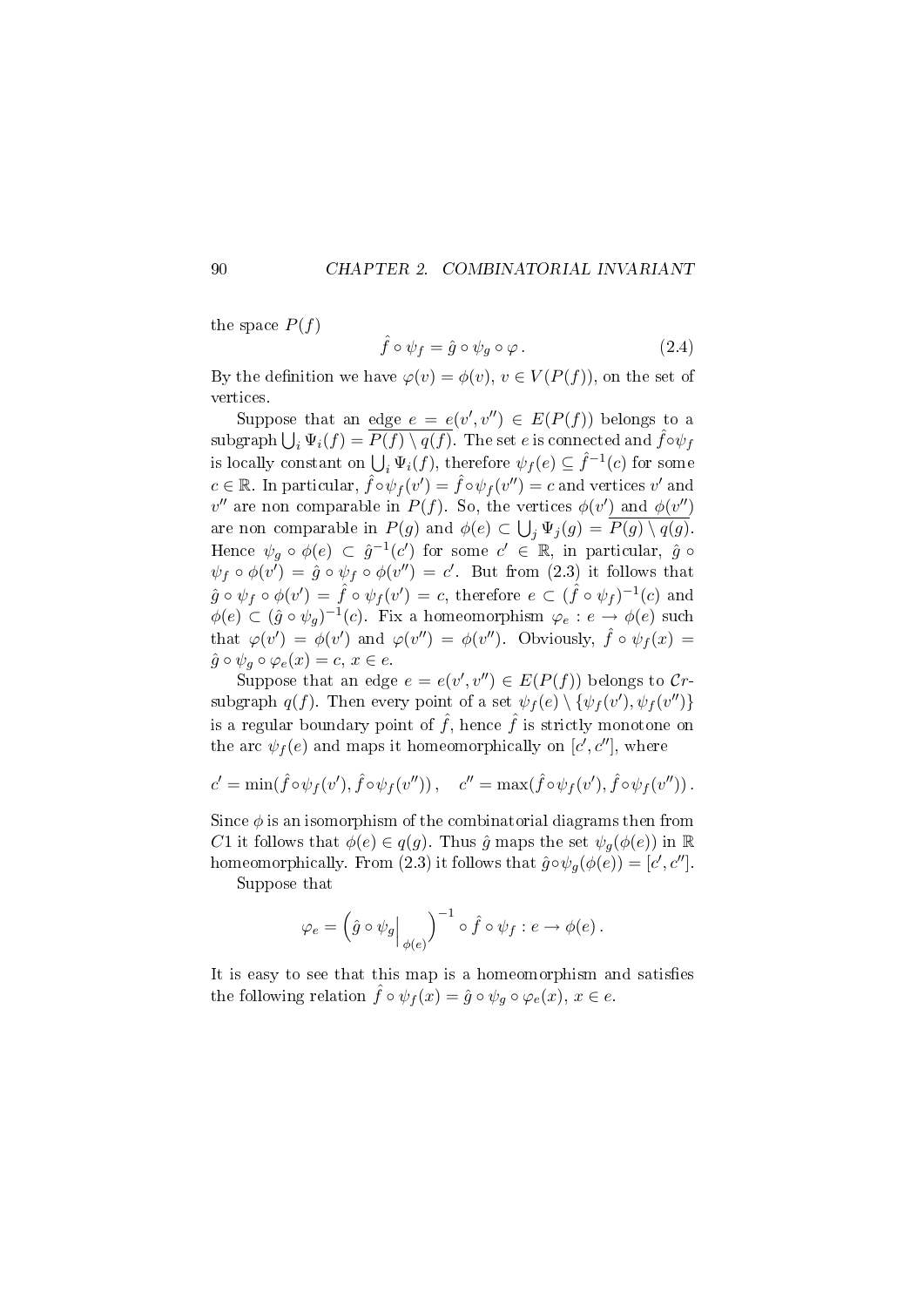#### 2.2. THE CONDITIONS OF TOPOLOGICAL EQUIV... 91

Let us define a map  $\varphi: P(f) \to P(g)$  as

$$
\varphi(x) = \varphi_e(x), \quad \text{for } x \in e.
$$

By the construction  $\varphi_e(v) = \phi(v)$  for  $v \in e \cap V(P(f))$  therefore  $\varphi_{e'}(x) = \varphi_{e''}(x)$  for every pair of edges  $e', e'' \in E(P(f))$  and  $x \in$  $e' \cap e'' \subseteq V(P(f))$ . So, the map  $\varphi$  is defined correctly. It is easy to see that  $\varphi$  satisfies (2.4). The collection of edges { $e \in$  $E(P(f))$ } generate a finite closed cover of a space  $P(f)$  thus it is fundamental. Hence  $\varphi$  is continuous since each of maps  $\varphi_e$  is continuous by definition, where  $e \in E(P(f))$ , see [9]. It is easy to see that  $\varphi$  is a bijective map and the spaces  $P(f)$  and  $P(g)$ are compact. Therefore  $\varphi$  maps  $P(f)$  on  $P(g)$  homeomorphically. Moreover, since  $\phi$  preserves orientation of  $q(f)$ , then an orientation on  $q(g) = \varphi(q(f))$  induced by  $\varphi$  coincides with the orientation of  $q(g)$  in  $P(g)$ .

We set

$$
H_0 = \psi_g \circ \varphi \circ \psi_f^{-1} \Big|_{P_f} : P_f \to P_g.
$$

By the construction  $H_0$  maps the set  $P_f = \psi_f(P(f))$  on  $P_g =$  $\psi_q(P(g))$  homeomorphically. Moreover, from (2.4) it follows that

$$
\hat{g} \circ H_0 = \hat{f} \,. \tag{2.5}
$$

As orientations induced on  $\partial D^2 = \psi_f(q(f)) = \psi_g(q(g))$  by  $\psi_f$ and  $\psi_q$  from  $q(f)$  and  $q(g)$  respectively coincide with the positive orientation of  $\partial D^2$  by definition, then  $H_0$  preserves the orientation of  $\partial D^2$ .

Our aim is to extend  $H_0$  to a homeomorphism  $H : D^2 \to D^2$ such that  $\hat{g} \circ H = f$ .

Let  $\Theta$  be one of connected components of  $D^2 \setminus P(f)$ . From Propositions 2.1.1 and 2.1.2 it follows that there exists a simple cycle  $Q \subseteq P(f)$  such that  $\psi_f(Q) = \partial \Theta$ . Evidently,  $\phi(q(f)) =$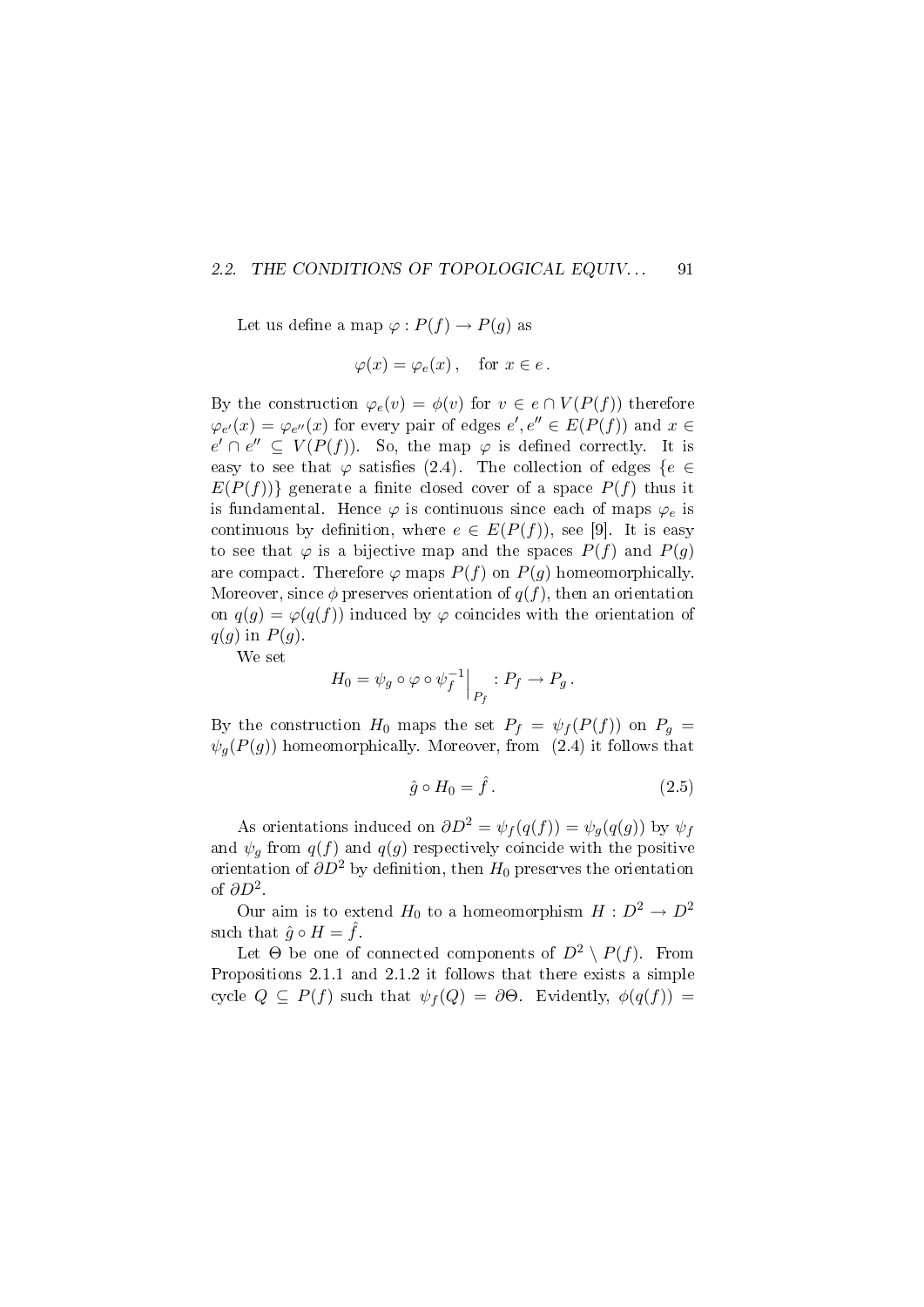$\varphi(q(f)) = q(g)$ . Thus  $\psi_g \circ \varphi(q(f)) = \psi_g(q(g)) = \partial D^2$  and from Lemma 2.1.2 it follows that a set  $\psi_q \circ \varphi(Q)$  is a boundary of some connected component  $\Sigma$  of  $D^2 \setminus P_q$ .

Denote by  $R_{\text{Fr}}(f)$  a set of all regular boundary points of  $\hat{f}$ . It is easy to see that, on one hand,  $R_{\text{Fr}}(f) = \psi_f(q(f) \setminus V(P(f))).$ on the other hand the set  $W_f$  of all regular boundary points of  $\hat{f}|_{\overline{\Theta}}$  coincides with  $R_{\text{Fr}}(f) \cap \overline{\Theta} = R_{\text{Fr}}(f) \cap \partial \Theta = R_{\text{Fr}}(f) \cap \psi_f(Q)$ . Therefore  $W_f$  is an image of a set  $Q \cap (q(f) \setminus V(P(f)))$ .

Let  $R_{\text{Fr}}(g)$  be a set of regular boundary points of  $\hat{g}$ . By analogy, we can conclude that the set  $W_g$  of regular boundary points of  $\hat{g}|_{\overline{\Sigma}}$  is an image of a set  $\varphi(Q) \cap (q(g) \setminus V(P(g)))$ . But a map  $\varphi$  is bijective and, also, it is known that  $q(g) = \varphi(q(f))$  and  $V(P(g)) =$  $\varphi(V(P(f)))$ . Therefore  $\varphi(Q) \cap (q(g) \setminus V(P(g))) = \varphi(Q) \cap (q(f) \setminus$  $V(P(f))))$  and  $W_g = \psi_g \circ \varphi \circ \psi_f^{-1}$  $f_f^{-1}(W_f) = H_0(W_f).$ 

From Lemma 2.1.1 it follows that the function  $\hat{f}$  is regular on the set  $\overline{\Theta}$ . Let  $z_1, \ldots, z_4$  and  $\gamma_1, \ldots, \gamma_4$  be the points and the arcs, respectively, from Definition 1.2.1. Proposition 1.2.3 guarantees that  $W_f = \gamma_1 \cup \gamma_3$  holds true. We set  $K_f = \gamma_2 \cup \gamma_4 = \partial \Theta \setminus W_f$ .

Similarly, the function  $\hat{g}$  is regular on the set  $\overline{\Sigma}$ . Let  $w_1, \ldots, w_4$ and  $\nu_1, \ldots, \nu_4$  be the points and the arcs, respectively, from Definition 1.2.1. Then  $W_g = \nu_1 \cup \nu_3$ . We set  $K_g = \nu_2 \cup \nu_4 = \partial \Sigma \setminus W_g$ .

We already verified that  $W_q = H_0(W_f)$ . The map  $H_0$  is bijective, thus  $K_g = H_0(K_f)$ . Hence for the functions  $\hat{f}|_{\overline{\Theta}}$  and  $\hat{g}|_{\overline{\Sigma}}$ Theorem 1.4.3 is satisfied with the same set  $D' \in \{I^2, \overline{D}_+^2, D^2\}$ and its subset

$$
K' = \{(x, y) \in D' | y \in \{y_1, y_2\}\};
$$
  
\n
$$
y_1 = \min\{y | (x, y) \in D'\},
$$
  
\n
$$
y_2 = \max\{y | (x, y) \in D'\}.
$$

Fix a homeomorphism  $\chi_f : \partial \Theta \to \partial D'$  such that  $\chi_f(K_f) = K'.$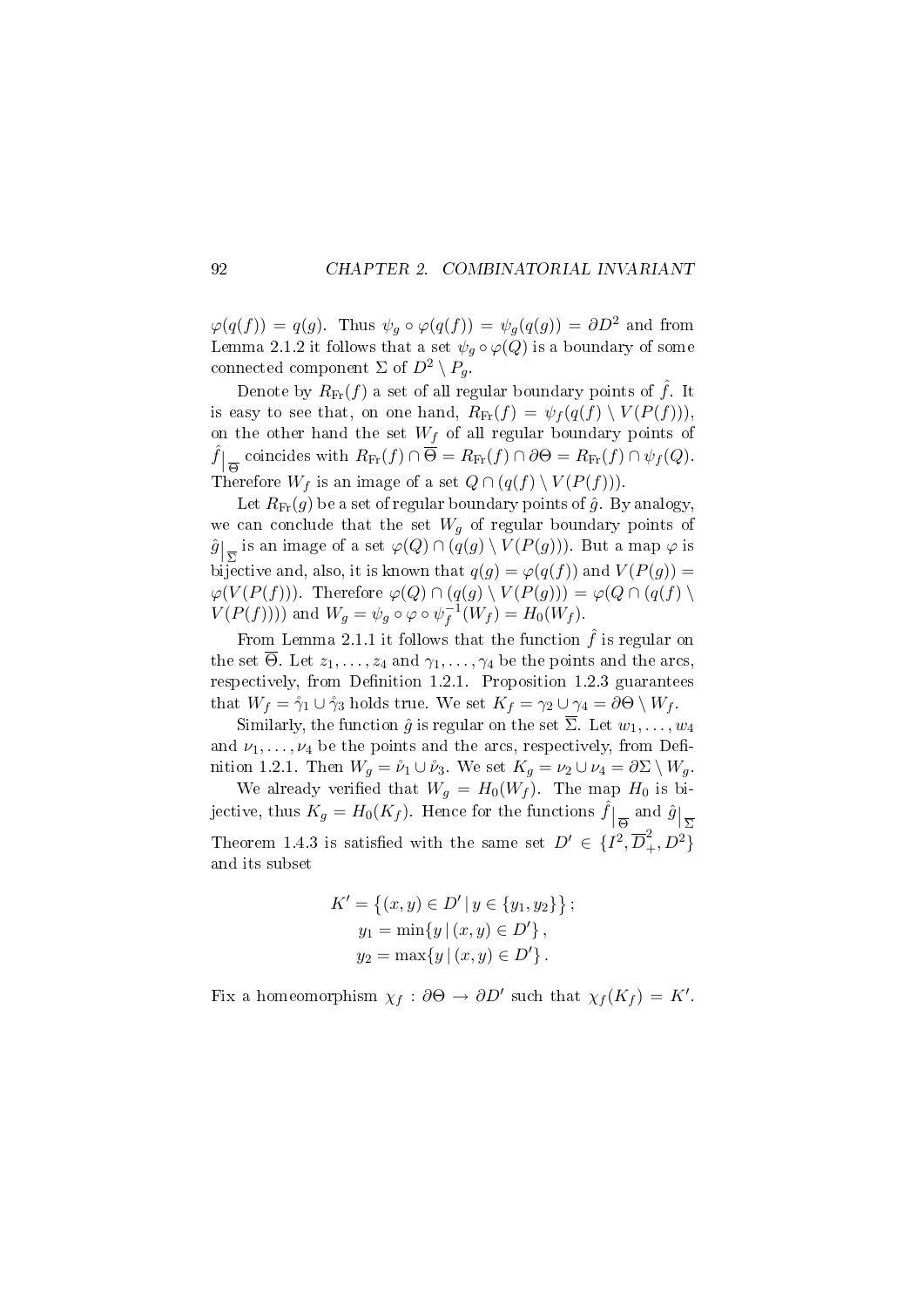#### 2.2. THE CONDITIONS OF TOPOLOGICAL EQUIV... 93

We set

$$
\chi_g = \chi_f \circ \psi_f \circ \varphi^{-1} \circ \psi_g^{-1} = \chi_f \circ H_0^{-1} : \partial \Sigma \to \partial D'.
$$

The map  $\chi_g$  is a composition of homeomorphisms therefore  $\chi_g$  is a homeomorphism. Moreover,  $\chi_g(K_g) = \chi_f \circ H_0^{-1}(K_g) = \chi_f(K_f) =$  $K^{\prime}$ .

From Theorem 1.4.3 it follows that there exist numbers  $a_f$ ,  $b_f$ ,  $a_g, b_g \in \mathbb{R}$  and homeomorphisms  $F_Q : \overline{\Theta} \to D'$  and  $G_Q : \overline{\Sigma} \to D'$ such that  $F_Q\big|_{K_f} = \chi_f, G_Q\big|_{K_g} = \chi_g,$  and  $\hat{f} \circ F_Q^{-1}$  $Q^{-1}(x, y) = a_f y + b_f,$  $\hat{g} \circ G_O^{-1}$  $_{Q}^{-1}(x,y) = a_g y + b_g, (x,y) \in D'.$  We set

$$
K_1 = \{(x, y) \in D' | y = y_1\},
$$
  
\n
$$
K_2 = \{(x, y) \in D' | y = y_2\}.
$$

Due to the choice of  $D'$  the sets  $K_1$  and  $K_2$  are connected. Hence  $F_{\mathcal{O}}^{-1}$  $Q_{Q}^{r-1}(K_i), i=1,2$ , are also connected. From

$$
F_Q^{-1}(K_1) = \chi_f^{-1}(K_1) \subseteq K_f \subseteq \psi_f(V(P(f)) \cup \bigcup_i \Psi_i(f))
$$

it follows that there exists  $c_1 \in \mathbb{R}$  such that  $F_Q^{-1}$  $Q^{-1}(K_1) \subseteq \hat{f}^{-1}(c_1)$ (we remind that  $\hat{f}$  is locally constant on the set  $\psi_f(V(P(f)))$  ∪  $\bigcup_i \Psi_i(f)$ ). On the other hand,  $G_Q^{-1}$  $\chi_{Q}^{-1}(K_{1}) = \chi_{g}^{-1}(K_{1}) = (\chi_{f} \circ$  $H_0^{-1})^{-1}(K_1)$ , therefore  $\hat{g} \circ G_Q^{-1}$  $\hat{Q}^{-1}(K_1) \,=\, \hat{g} \, \circ \, H_0 \, \circ \, \chi_f^{-1}$  $\bar f_1^{-1}(K_1)\ =\ \hat f\circ$  $\chi_f^{-1}$  $f^{-1}(K_1) = \hat{f} \circ F_Q^{-1}$  $q_Q^{-1}(K_1) = c_1$  since (2.5) and  $G_Q^{-1}$  $_Q^{-1}(K_1) \subseteq \hat{g}^{-1}(c_1).$ Similarly, there exists  $c_2 \in \mathbb{R}$  such that  $F_Q^{-1}$  $Q^{-1}(K_2) \subseteq \hat{f}^{-1}(c_2)$  and  $G^{-1}_O$  $Q^{-1}(K_2) \subseteq \hat{g}^{-1}(c_2)$ . Hence for any  $(x_1, y_1) \in K_1$  and  $(x_2, y_2) \in K_2$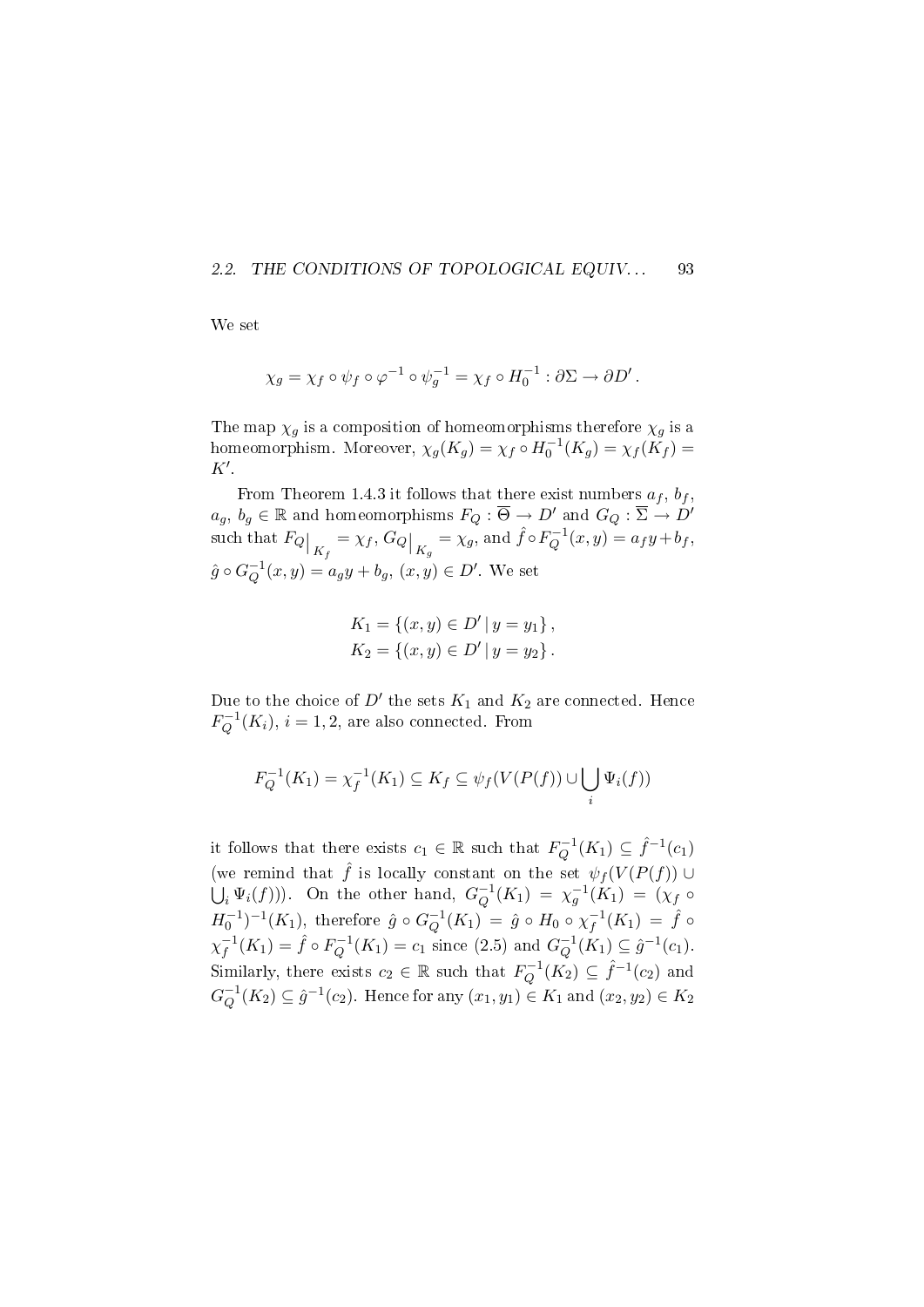the following conditions hold true

$$
\begin{cases}\n\hat{f} \circ F_Q^{-1}(x_1, y_1) = a_f y_1 + b_f = c_1, \\
\hat{g} \circ G_Q^{-1}(x_1, y_1) = a_g y_1 + b_g = c_1, \\
\hat{f} \circ F_Q^{-1}(x_2, y_2) = a_f y_2 + b_f = c_2, \\
\hat{g} \circ G_Q^{-1}(x_2, y_2) = a_g y_2 + b_g = c_2.\n\end{cases}
$$
\n(2.6)

It is easy to see that a determinant of this system of linear equations with variables  $a_f$ ,  $b_f$ ,  $a_g$  and  $b_g$  equals to  $(y_2 - y_1)^2$ . By the construction  $y_1 \neq y_2$  thus  $(y_2 - y_1)^2 \neq 0$  and the system (2.6) has the unique solution which can be easily calculated:

$$
a_f = a_g = \frac{c_2 - c_1}{y_2 - y_1}
$$
,  $b_f = b_g = \frac{c_1 y_2 - c_2 y_1}{y_2 - y_1}$ 

So, on the set  $D'$  the following equality holds true

$$
\hat{f} \circ F_Q^{-1} = \hat{g} \circ G_Q^{-1}.
$$
\n(2.7)

.

It is clear that  $G_O^{-1}$  $Q^{-1} \circ F_Q(\partial \Theta) = \partial \Sigma$ . We remind that

$$
G_Q^{-1} \circ F_Q \big|_{K_f} = \chi_g^{-1} \circ \chi_f \big|_{K_f} = H_0 \big|_{K_f}.
$$

Since  $G_O^{-1}$  $Q^{-1} \circ F_Q(K_f) = H_0(K_f) = K_g$ , then a homeomorphism  $G^{-1}_O$  $^{-1}_{Q}$ o $F_Q$  satisfies to relations  $G_Q^{-1}$  $Q^{-1} \circ F_Q(W_f) = G_Q^{-1}$  $Q^{-1}\circ F_Q(\partial\Theta\!\setminus\!K_f)=$  $\partial \Sigma \setminus K_g = W_g$ .

As we know, the set  $W_f$  has two connected components  $\gamma_1$ and  $\gamma_3$ . Under the action of the homeomorphism  $H_0$  they have to map on the connected components  $\mathring{\nu}_1$  and  $\mathring{\nu}_3$  of the set  $W_q$ . We cyclically change a numeration of the points  $w_1, \ldots, w_4$  and the arcs  $\nu_1, \ldots, \nu_4$  so that  $H_0(\gamma_{2k-1}) = \nu_{2k-1}, k = 1, 2$ . The homeomorphism  $G_O^{-1}$  $_{Q}^{-1}\circ F_{Q}$  also has to map the sets  $\mathring{\gamma}_{1}$  and  $\mathring{\gamma}_{3}$  on the connected components of the set  $W_a$ .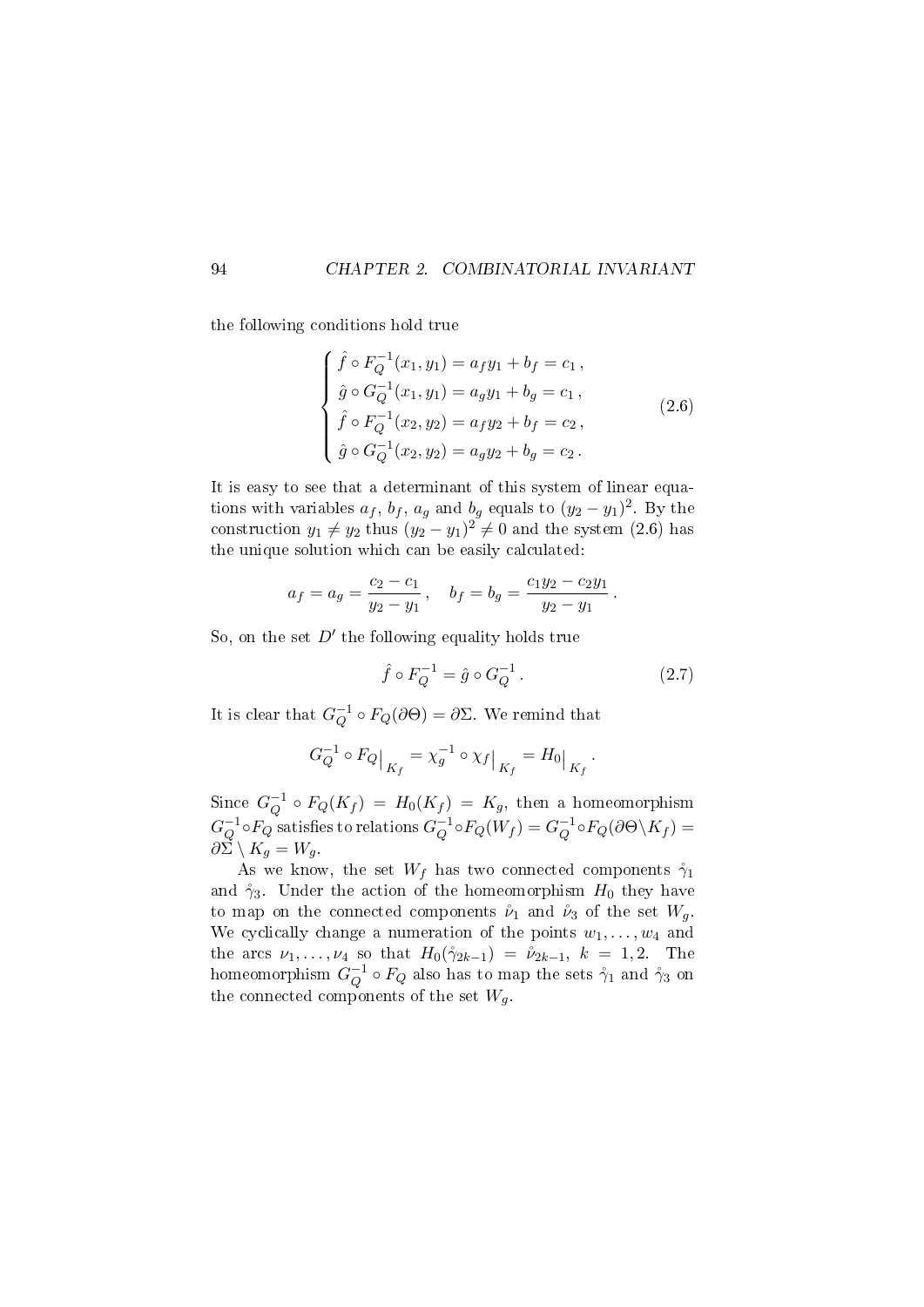#### 2.2. THE CONDITIONS OF TOPOLOGICAL EQUIV... 95

Let us prove that under the condition  $\gamma_2 \cup \gamma_4 \neq \emptyset$  the relations hold true  $G_O^{-1}$  $Q^{-1} \circ F_Q(\mathring{\gamma}_{2k-1}) \, = \, \mathring{\nu}_{2k-1}, \; k \, = \, 1,2.$  We remark that either  $G_O^{-1}$  $_{Q}^{-1} \circ F_{Q}(\dot{\gamma}_{1}) = \dot{\nu}_{1} \text{ or } G_{Q}^{-1}$  $Q^{-1} \circ F_Q(\mathring{\gamma}_1) = \mathring{\nu}_3$  holds true.

It is clear that an arc  $\gamma_{2k-1}$  is a closure of a arc  $\gamma_{2k-1}$  in  $D^2$ (by definition  $\gamma_{2k-1} \neq \emptyset$ ),  $k = 1, 2$ ; similarly,  $\nu_{2k-1} = \overline{\tilde{\nu}}_{2k-1}$ . Thus if  $G_O^{-1}$  $Q^{-1} \circ F_Q(\gamma_{2k-1}) \neq \nu_{2j-1}$  for some  $k, j \in \{1,2\}$ , then  $G^{-1}_O$  $Q^{-1} \circ F_Q(\gamma_{2k-1}) \neq \nu_{2j-1}.$ 

Without loss of generality, suppose that  $\gamma_2 \neq \emptyset$ . Then  $z_2 \in$  $\gamma_1 \setminus \gamma_3$  and  $H_0(z_2) \in \nu_1 \setminus \nu_3$ . But  $z_2 \in \gamma_2 \subset K_f$  and  $H_0(z_2) =$  $G_{\mathcal{O}}^{-1}$  $^{-1}_{Q} \circ F_{Q}(z_2)$ . Thus  $G_Q^{-1}$  $Q^{-1} \circ F_Q(\gamma_1) \neq \nu_3$ , hence  $G_Q^{-1}$  $\mathcal{L}_Q^{-1} \circ F_Q(\mathcal{L}_1) = \mathcal{V}_1$ and  $G_Q^{-1}$  $_Q^{-1} \circ F_Q(\mathring{\gamma}_3) = \mathring{\nu}_3.$ 

Suppose now that  $\gamma_2 \cup \gamma_4 = \emptyset$ . Then both sets  $\gamma_2$  and  $\gamma_4$ are one-point and  $D' = D^2$ . Consider an involution  $Inv : D^2 \to$  $D^2$ ,  $Inv(x, y) = (-x, y), (x, y) \in D^2$ . Obviously, it changes the connected components of  $\partial D^{\prime} \backslash K^{\prime} = F_Q(W_f)$ . Moreover,  $Inv|_{K^{\prime}} =$ *Id* since  $K' = \{(0, -1), (0, 1)\}$ . If  $G_O^{-1}$  $Q_Q^{-1} \circ F_Q(\mathring{\gamma}_1) = \nu_3$ , then the map  $G_Q$  can be replaced by  $Inv \circ G_Q$ . It is easy to see that the following conditions hold true

- $Inv \circ G_Q \big|_{K_g} = \chi_g \big|_{K_g};$
- $\hat{g} \circ (Inv \circ G_Q)^{-1}(x, y) = \hat{g} \circ G_Q^{-1}$  $Q^{-1}(-x, y) = \hat{g} \circ G_Q^{-1}$  $Q^{-1}(x, y) =$  $a_ay + b_9;$
- $(Inv \circ G_Q)^{-1} \circ F_Q(\mathring{\gamma}_1) = W_g \setminus \mathring{\nu}_3 = \mathring{\nu}_1.$

So, we proved that the homeomorphisms  $F_Q : \overline{\Theta} \to D'$  and  $G_Q: \overline{\Sigma} \to D'$  satisfy conditions

- $\bullet\ \hat{f}\circ F_Q^{-1}=\hat{g}\circ G_Q^{-1}$  $_{Q}^{-1};$
- $\bullet$   $G_{\Omega}^{-1}$  $\left. \frac{1}{Q} \circ F_Q \right|_{K_f} = H_0 \Big|_{K_f};$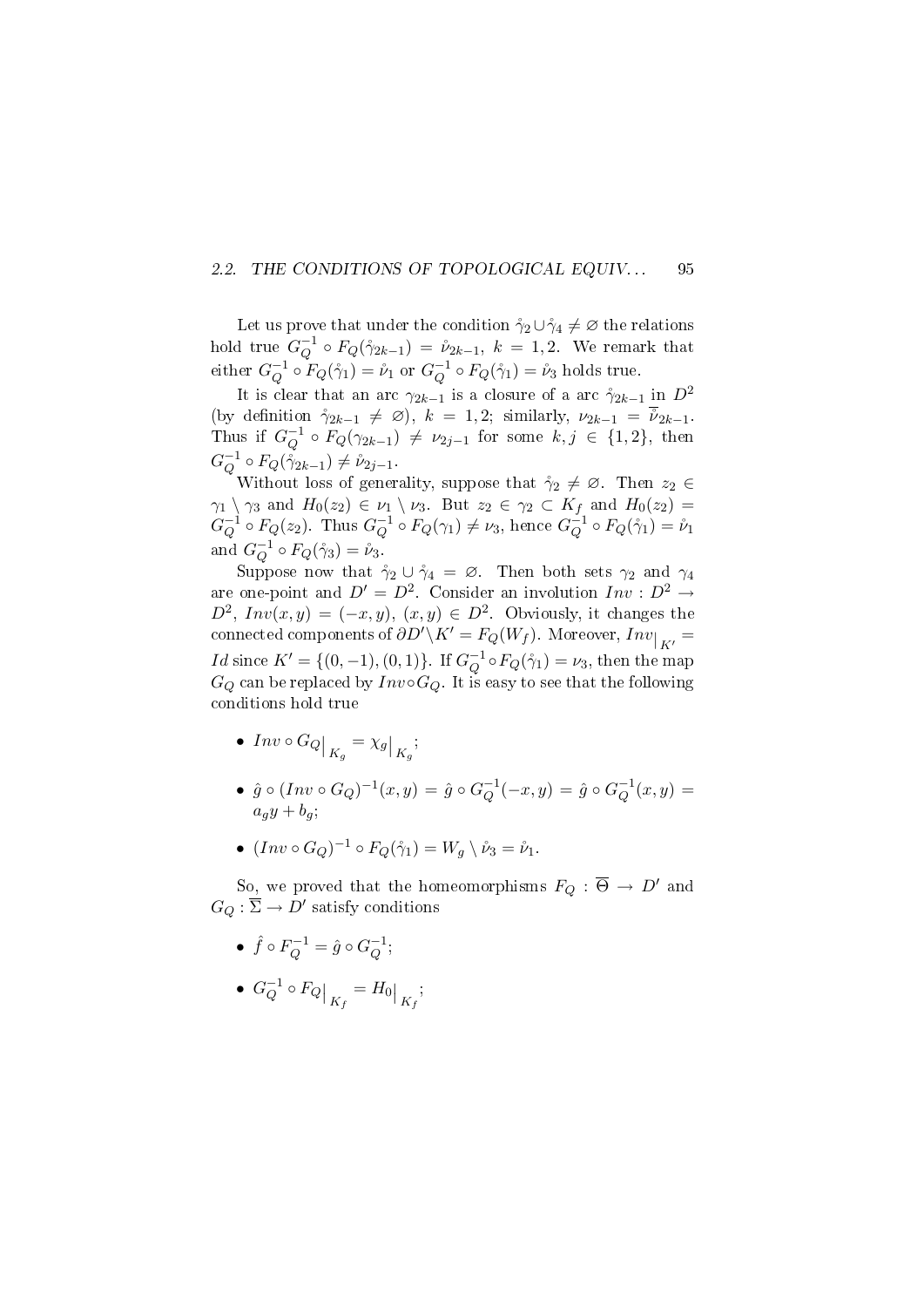• 
$$
G_Q^{-1} \circ F_Q(\dot{\gamma}_{2k-1}) = \dot{\nu}_{2k-1}, k = 1, 2.
$$

We set  $H_Q = G_Q^{-1}$  $_Q^{-1} \circ F_Q : \Theta \to \Sigma$ . Let us verify that

$$
H_Q\big|_{\partial\Theta} = H_0\big|_{\partial\Theta}.
$$

It is sufficient to prove that  $H_Q(z) = H_0(z)$  for all  $z \in W_f$  $\partial\Theta\setminus K_f\subset \gamma_1\cup\gamma_3$ . As we know, the set  $\mathring{\gamma}_1$  consists of the regular boundary points of the function  $\hat{f}$ , therefore  $\hat{f}$  is strictly monotone on the arc  $\gamma_1$  and maps it on  $\hat{f}(\gamma_1) \subset \mathbb{R}$  homeomorphically (since  $\gamma_1$  is the compactum and the space R is Hausdorff). Similarly, a map  $\hat{g}\Big|_{\nu_1} : \nu_1 \to \hat{g}(\nu_1) \subset \mathbb{R}$  is a homeomorphism onto its image.

As a consequence of  $\gamma_1 \subset P_f$ ,  $\nu_1 \subset P_g$  and from (2.5) it follows that  $\hat{f}(\gamma_1) = \hat{g} \circ H_0(\gamma_1) = \hat{g}(\nu_1)$ . Thus the following map is well defined

$$
\widehat{g}^{-1}\circ \widehat{f}\big|_{\gamma_1}:\gamma_1\to \nu_1\,.
$$

By using (2.5) again we have  $H_0\big|_{\gamma_1} = \hat{g}^{-1} \circ \hat{f}\big|_{\gamma_1}$ . On the other hand, from (2.7) it follows that  $\hat{f} = \hat{g} \circ G_O^{-1}$  $Q^{-1} \circ F_Q = \hat{g} \circ H_Q,$  therefore  $\hat{g}^{-1} \circ \hat{f}\big|_{\gamma_1} = H_Q\big|_{\gamma_1}$ . Hence  $H_0\big|_{\gamma_1} = H_Q\big|_{\gamma_1}$ .

By analogy we prove that  $H_0\big|_{\gamma_3} = H_Q\big|_{\gamma_3}$ . So, we constructed the homeomorphism  $H_Q : \overline{\Theta} \to \overline{\Sigma}$  such that

$$
\hat{f}=\hat{g}\circ H_Q
$$

and  $H_Q|_{\partial \Theta} = H_0|_{\partial \Theta}$ .

Let us construct a homeomorphism  $H : D^2 \to D^2$  such that  $\hat{f} = \hat{g} \circ H$ . For every connected component  $\Theta$  of  $D^2 \setminus P_f$  its boundary  $\partial\Theta$  is an image of a simple cycle  $Q(\Theta)$ , see Propositions 2.1.1 and 2.1.2. For every  $\Theta$  we fix the homeomorphism  $H_{Q(\Theta)}$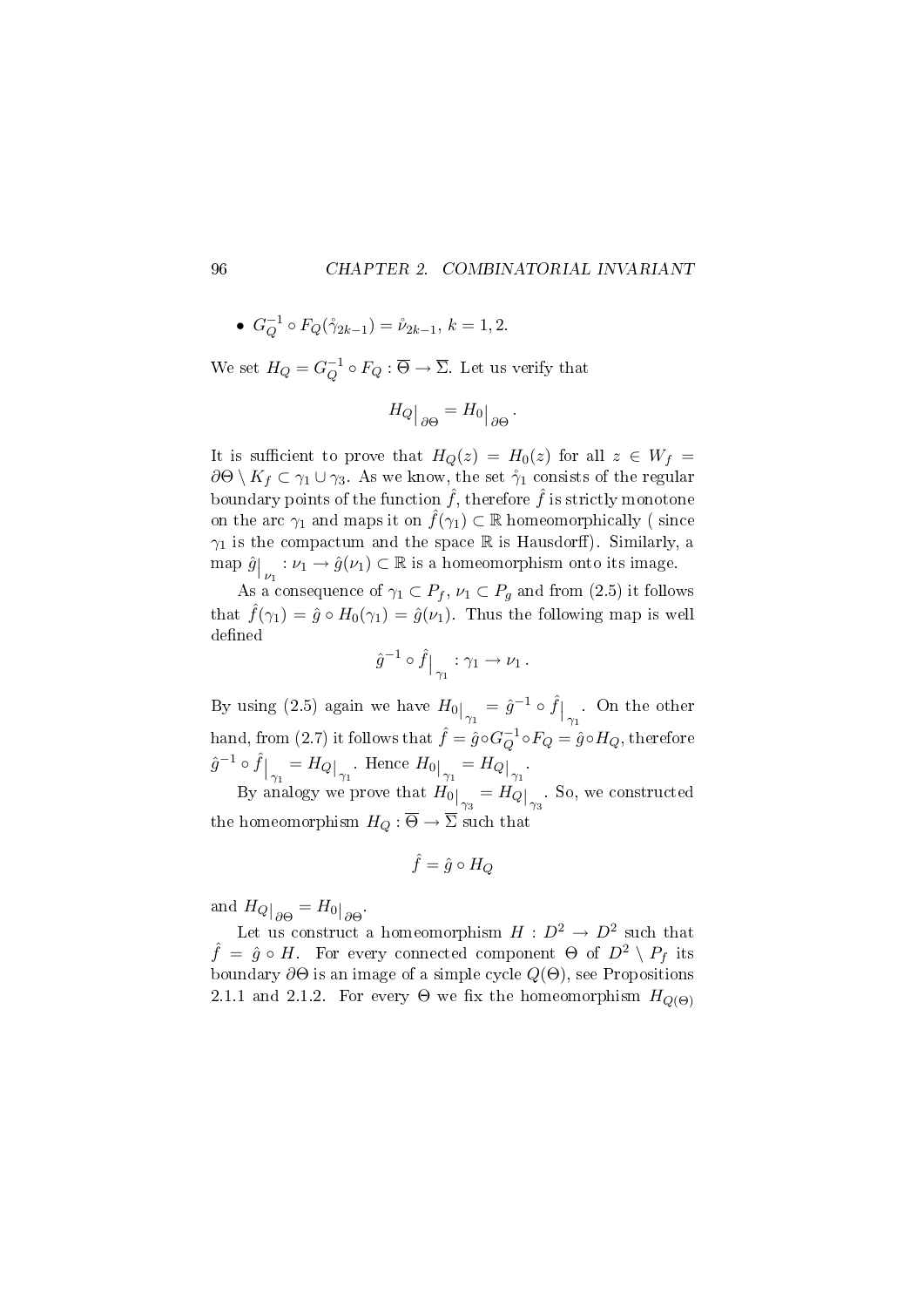#### 2.2. THE CONDITIONS OF TOPOLOGICAL EQUIV... 97

such that  $\hat{f} = \hat{g} \circ H_{Q(\Theta)}$  and  $H_{Q(\Theta)}|_{\partial\Theta} = H_0|_{\partial\Theta}$ . We define H by the following relations

$$
H(z) = H_{Q(\Theta)}, \quad \text{for } z \in \overline{\Theta}.
$$

If  $z \in \overline{\Theta'} \cap \overline{\Theta''}$ , then  $z \in P_f$  and  $H_{Q(\Theta')}(z) = H_0(z) = H_{Q(\Theta'')}(z)$ . So, the map  $H$  is correctly defined. By Lemma 2.1.2 there exists a bijective correspondence between the connected components of the sets  $D^2 \setminus P_f$  and  $D^2 \setminus P_g$ . Thus  $H(\Theta') \cap H(\Theta'') = \varnothing$  for  $\Theta' \neq \Theta''$ and  $\bigcup_{\Theta} H(\overline{\Theta}) = D^2$ . Hence the map H is bijective.

Evidently, by the construction we have

$$
\hat{f} = \hat{g} \circ H.
$$

The closures of the connected components of  $D^2 \setminus P_f$  generate a finite closed cover of disk  $D^2$ . It is known [9] that this cover is fundamental. Therefore the map  $H$  is continuous on  $D^2$  since by construction it is continuous on each element of its cover.

It is known that a continuous bijective map of compactum in Hausdorff's space is a homeomorphism. So,  $H : D^2 \to D^2$  is a homeomorphism.

Now recall that map  $H_0$   $|_{\partial D^2} = H|_{\partial D^2}$  preserves the orientation. Consequently, H preserves the orientation on  $D^2$ .

We remind that  $\hat{f} = h_f \circ f$  and  $\hat{g} = h_g \circ g$  for some homeomorphisms  $h_f : f(D^2) = [a_1, a_N] \rightarrow [1, N]$  and  $h_g : g(D^2) =$  $[b_1, b_N] \rightarrow [1, N]$  which preserve orientation. It is obvious that the map  $h_0 = h_g^{-1} \circ h_f : f(D^2) \to g(D^2)$  is a homeomorphism of the segment  $f(\check{D}^2)$  on the segment  $g(D^2)$  which preserves the orientation. Let us fix a homeomorphism  $h : \mathbb{R} \to \mathbb{R}$ , which preserves the orientation and satisfies  $h\big|_{f(D^2)} = h_0$ . It is easy to see that

$$
h \circ f = h_g^{-1} \circ h_f \circ f = h_g^{-1} \circ \hat{f} = h_g^{-1} \circ \hat{g} \circ H = g \circ H,
$$

so, the functions  $f$  and  $g$  are topologically equivalent.

 $\Box$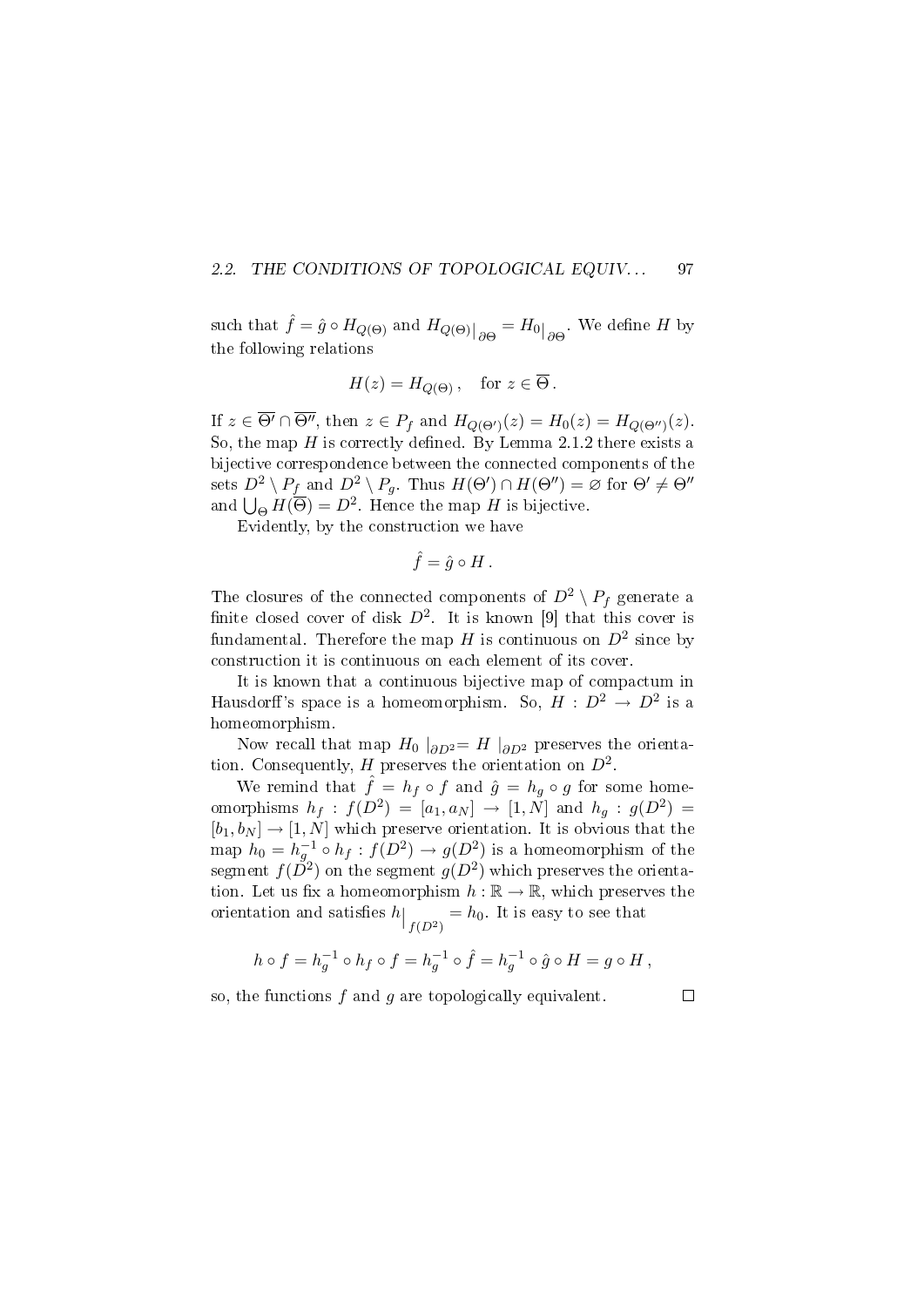On Fig. 2.2 the diagrams of two pseudoharmonic functions which have two local minima, two local maxima on  $\partial D^2$  and one boundary critical point are represented. But, these two functions are not topologically equivalent.



Figure 2.2: The diagrams of topologically non equivalent pseudoharmonic functions.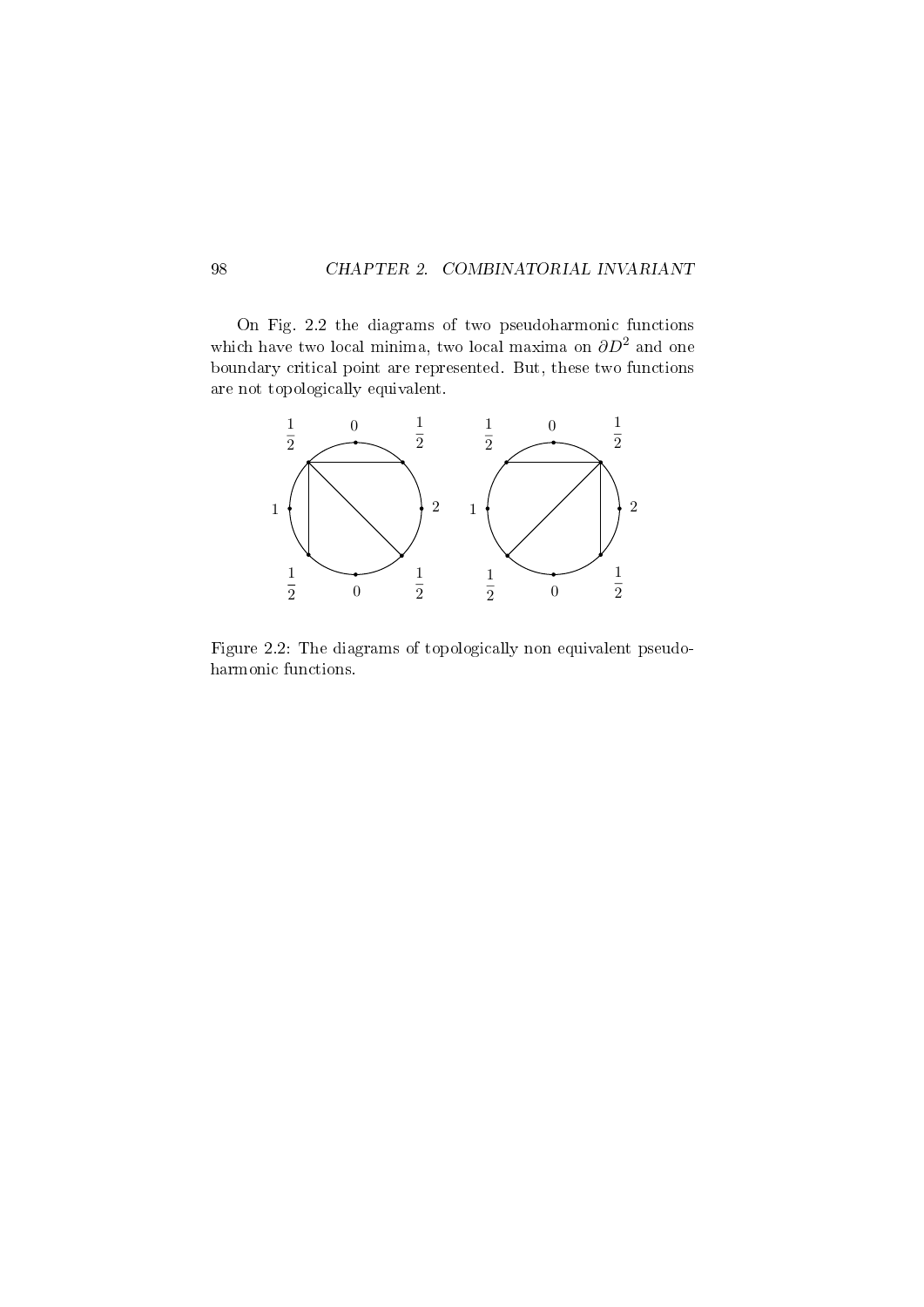## Chapter 3

# Criterion of a D-planarity of a tree

Let T be a tree, V a set of its vertices,  $V_{ter}$  a set of its terminal vertices and  $V^* \subseteq V$  a subset of T such that  $V_{ter} \subseteq V^*$ . We assume that if  $\sharp V^* \geq 3$  then there is some cyclic order C defined on  $V^*$ .

Let

$$
D^2 = \{(x, y) \in \mathbb{R}^2 \mid x^2 + y^2 \le 1\}
$$

be a closed oriented 2-dimensional disk.

**Definition 3.1.1.** A tree  $T$  is called  $D$ -planar if there exists an embedding  $\varphi: T \to \mathbb{R}^2$  which satisfies (1.5) and if  $\sharp V^* \geq 3$  then a cyclic order  $\varphi(C)$  on  $\varphi(V^*)$  coincides with a cyclic order which is generated by the orientation of  $\partial D^2 \cong S^1$ .

**Remark 3.1.1.** A map  $\varphi|_{V^*}: V^* \to \varphi(V^*)$  is bijective whence a ternary relation  $\varphi(C)$  on  $\varphi(V^*)$  defined by following correlation

$$
C(v_1, v_2, v_3) \Rightarrow \varphi(C)(\varphi(v_1), \varphi(v_2), \varphi(v_3)), \quad v_1, v_2, v_3 \in V^*,
$$

is a relation of cyclic order.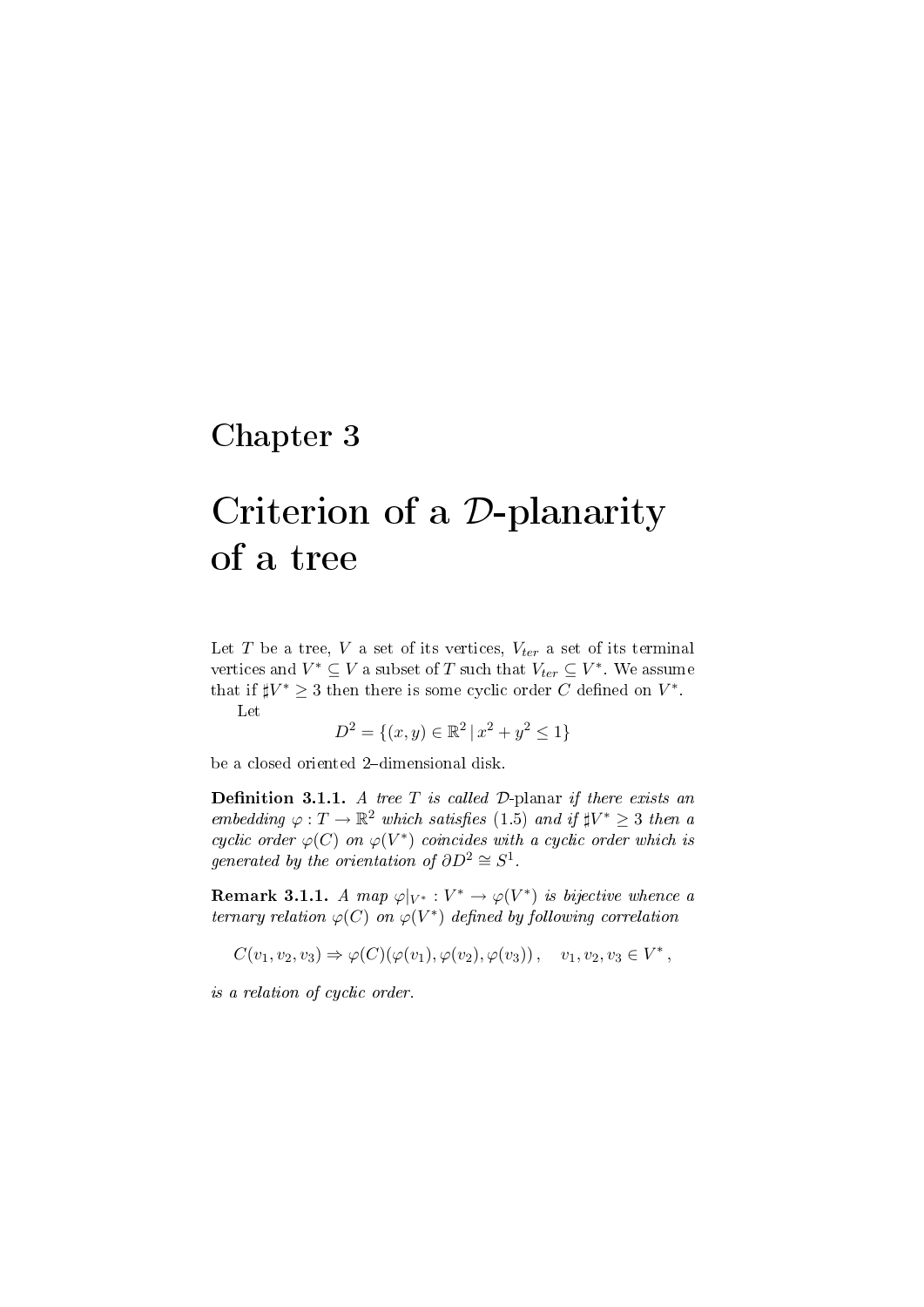#### 100 CHAPTER 3. CRITERION OF A D-PLANARITY

**Remark 3.1.2.** We can define a cyclic order in a natural way on an oriented circle  $S^1$ : an ordered triple of points  $x_1, x_2, x_3 \in S^1$ is cyclically ordered if these points are passed in that order in the process of moving along a circle in a positive direction.



Figure 3.1: On the left a tree is  $D$ -planar.

Theorem 3.1.2. If  $V^*$  contains just two vertices, a tree T is  $\mathcal{D}$ planar.

If  $\sharp V^* \geq 3$  then a D-planarity of T is equivalent to satisfying the following condition:

• for any edge e there are exactly two paths such that they pass through an edge  $e$  and connect two adjacent vertices of  $V^*$ .

*Proof.* If  $\sharp V^* = 2$ , then T is homeomorphic to a segment and a set of its terminal vertices coincides with  $V^* = V_{ter}$ , see Lemma 1.5.1.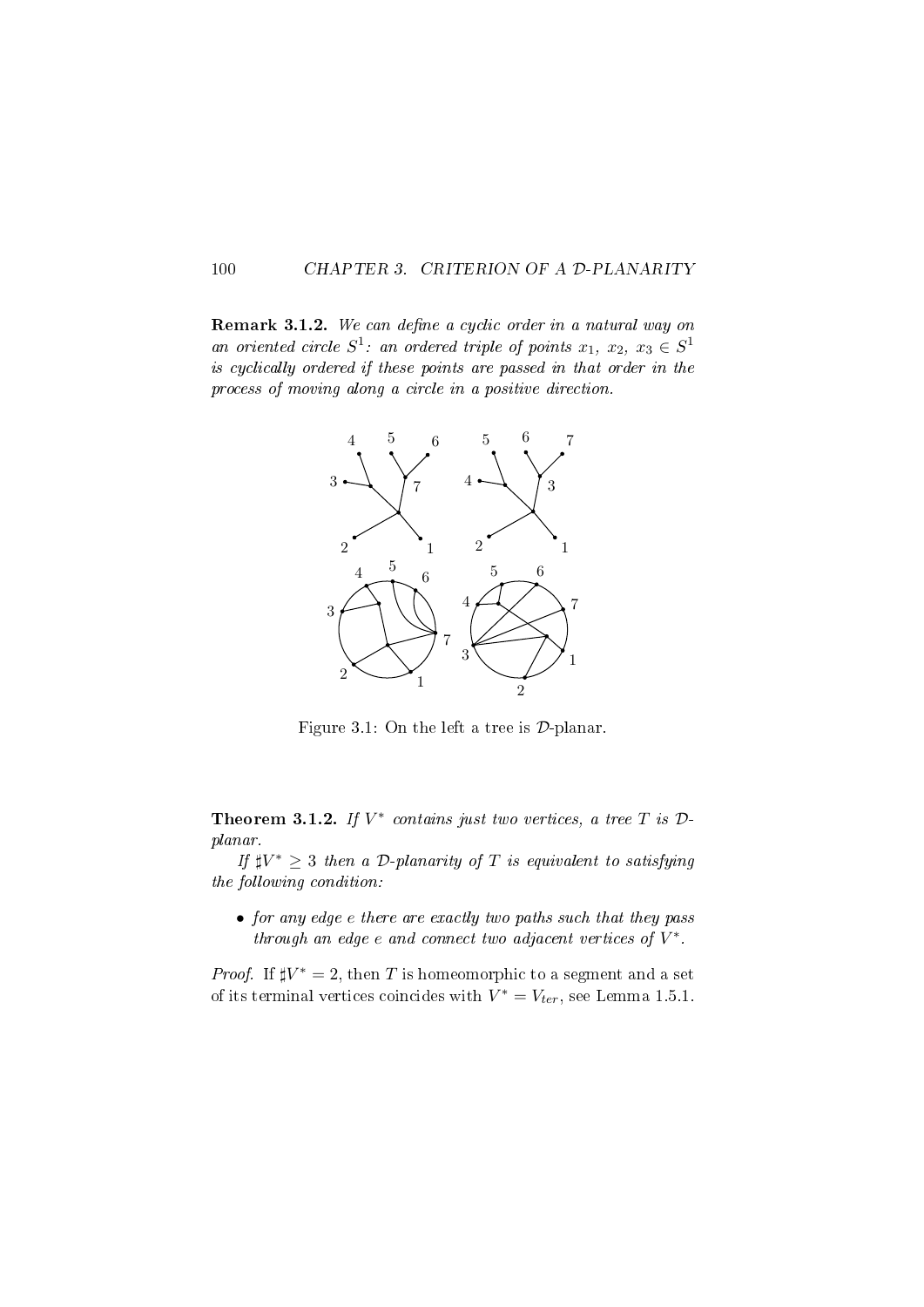It is obvious that there exists an embedding  $\varphi: T \to \mathbb{R}^2$  satisfying Definition 3.1.1 and a tree T is  $\mathcal{D}\text{-planar}$ .

Let  $\sharp V^* \geq 3$  and T be D-planar. It means that there is an embedding  $\varphi: T \to \mathbb{R}^2$  which satisfies Definition 3.1.1.

Let  $e \in E(T)$  be an edge of T connecting vertices  $w_1, w_2 \in V$ . We fix a point  $x \in \varphi(e) \setminus {\varphi(w_1), \varphi(w_2)}$ .

A topological space  $T$  is one-dimensional compact hence its homeomorphic image  $\varphi(T)$  is one-dimensional [15]. Then  $x \in$  $\overline{(\mathbb{R}^2 \setminus \varphi(T))}$ . It follows from (1.5) that  $x \in \text{Int } D^2$ , therefore

$$
x\in \overline{({\mathbb R}^2 \setminus (\varphi(T) \cup \partial D^2))}\, .
$$

By Lemma 1.5.1 there is a connected component  $U_j$  of a set  $\mathbb{R}^2 \setminus$  $(\varphi(T) \cup \partial D^2)$  such that a point x belongs to a boundary of it.

Corollary 1.5.1 states that  $\partial U_j \cap \varphi(T) = \varphi(P(v_j, v'_j))$ , where  $\varphi(v_j),\varphi(v'_j)$  are adjacent with respect to a cyclic order of  $\varphi(V^*)$  induced from  $\partial D^2$ , see Remark 3.1.2. According to Definition 3.1.1, it is the same as vertices  $v_j$  and  $v'_j$  are adjacent under a cyclic order  $C$  on  $V^*$ .

So  $e \in P(v_j, v'_j)$  and vertices  $v_j, v'_j$  are adjacent. It means that for any edge of a  $\mathcal{D}$ -planar tree T there is at least one path that satisfies the condition of theorem.

There exists an open neighborhood  $W = e \setminus \{w_1, w_2\}$  of a point  $\varphi^{-1}(x)$  in T that is homeomorphic to an interval. Using the compactness of  $T \setminus W$  and theorem of Shenflies [26, 43] we can find a neighborhood  $U$  of  $x$  in  $\mathbb{R}^2 \setminus \partial D^2$  and a homeomorphism  $h: U \to \text{Int } D^2$  such that  $h(x) = (0,0), h \circ \varphi(T) = h \circ \varphi(W) =$  $(-1, 1) \times \{0\}$ . Let us designate

$$
U^{+} = h^{-1}(\{(x, y) \in \text{Int } D^{2} | y > 0\}),
$$
  

$$
U^{-} = h^{-1}(\{(x, y) \in \text{Int } D^{2} | y < 0\}).
$$

It is clear that  $U \subseteq \varphi(T) \cup U^+ \cup U^-$ . If for some component U<sub>k</sub> of  $\mathbb{R}^2 \setminus (\varphi(T) \cup \partial D^2)$  the intersections  $U^+ \cap U_k$  and  $U^- \cap U_k$  are empty, then  $x \notin \overline{U}_k$  and  $e \notin P(v_k, v'_k)$  in terms of Lemma 1.5.1.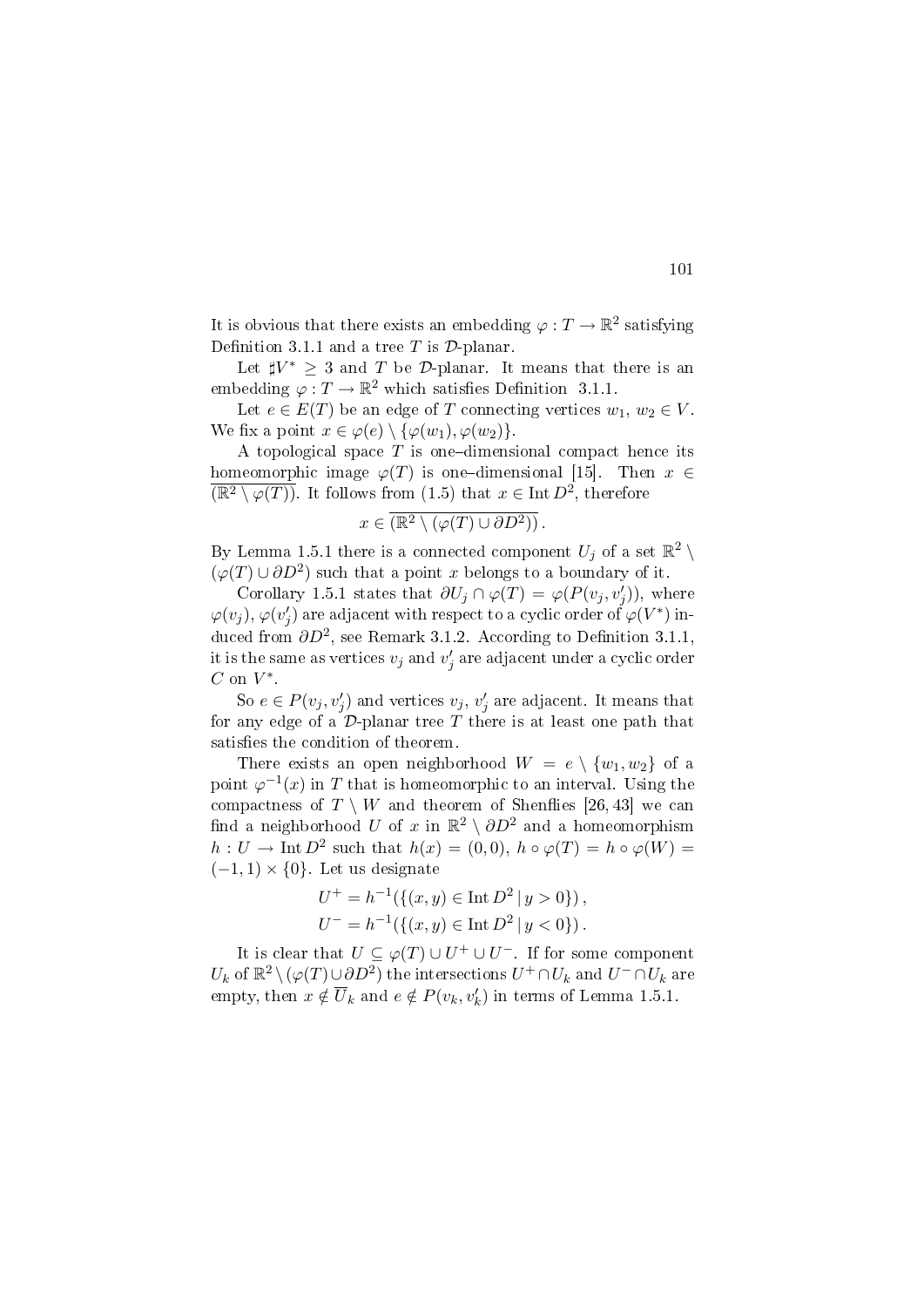#### 102 CHAPTER 3. CRITERION OF A D-PLANARITY

By the construction, the sets  $U^+$  and  $U^-$  are connected and they belong to  $\mathbb{R}^2 \setminus (\varphi(T) \cup \partial D^2)$ . Thus there are two components  $U_i$  and  $U_j$  such that  $U^+ \in U_i$ ,  $U^- \in U_j$ ,  $x \in \overline{U}_i \cap \overline{U}_j$  and  $e \in$  $P(v_i, v'_i) \cap P(v_j, v'_j).$ 

By Corollaries 1.5.1 and 1.5.2 for any edge of  $T$  there are no more then two paths such that they connect adjacent vertices of  $V^*$ .

In order to verify that there are exactly two such paths it is sufficient to prove that  $U_i \neq U_j$ .

Suppose that for some component  $U_i$  of  $\mathbb{R}^2 \setminus (\varphi(T) \cup \partial D^2)$  we get  $U \setminus \varphi(T) = U^+ \cup U^- \subseteq U_i$ . An open connected subset  $U_i$  of  $\mathbb{R}^2$  is path-connected [16].

Denote  $a_0^+ = (0, 1/2), a_0^- = (0, -1/2) \in \text{Int } D^2, \gamma_0 = \{0\} \times$  $[-1/2, 1/2] \subseteq \text{Int } D^2, a^+ = h^{-1}(a_0^+), a^- = h^{-1}(a_0^-) \in U, \gamma =$  $h^{-1}(\gamma_0)$ .

It is obvious that the points  $a_0^+$  and  $a_0^-$  are attainable from domains  $h(U^+) \setminus \gamma_0$  and  $h(U^-) \setminus \gamma_0$  by a simple continuous curve. Therefore the points  $a^+$  and  $a^-$  are attainable from the domain  $U_i \setminus \gamma$  and there is a cut  $\hat{\gamma}$  of  $U_i \setminus \gamma$  between  $a^+$  and  $a^-$  [26,43].

Then  $\mu = \gamma \cup \hat{\gamma}$  is a simple close curve such that  $\mu \cap \varphi(T) = \{x\}.$  $\mu \setminus \{x\} \subseteq U_i$  and  $h(\mu) \supseteq \gamma_0$ .

By Jordan's theorem  $\mu$  bounds an open disk G [26,43].

The point x does not belong to the compact  $\hat{\gamma}$  hence there exists its open neighborhood  $\hat{U} \subseteq U$  such that  $\hat{U} \cap \hat{\gamma} = \emptyset$ . Since h maps a neighborhood  $\hat{U}$  of a point x into an open neighborhood of origin then there exists an  $\varepsilon \in (0,1/2)$  such that a set

$$
Q_0 = \{(x, y) \in D^2 \mid x^2 + y^2 < \varepsilon^2\}
$$

does not intersect the set  $h(\hat{\gamma})$ . It follows that

$$
Q_0 \cap h(\varphi(T) \cup \partial D^2) = Q_0 \cap h \circ \varphi(e) = (-\varepsilon, \varepsilon) \times \{0\},
$$
  

$$
Q_0 \cap h(\mu) = Q_0 \cap \gamma_0 = \{0\} \times (-\varepsilon, \varepsilon).
$$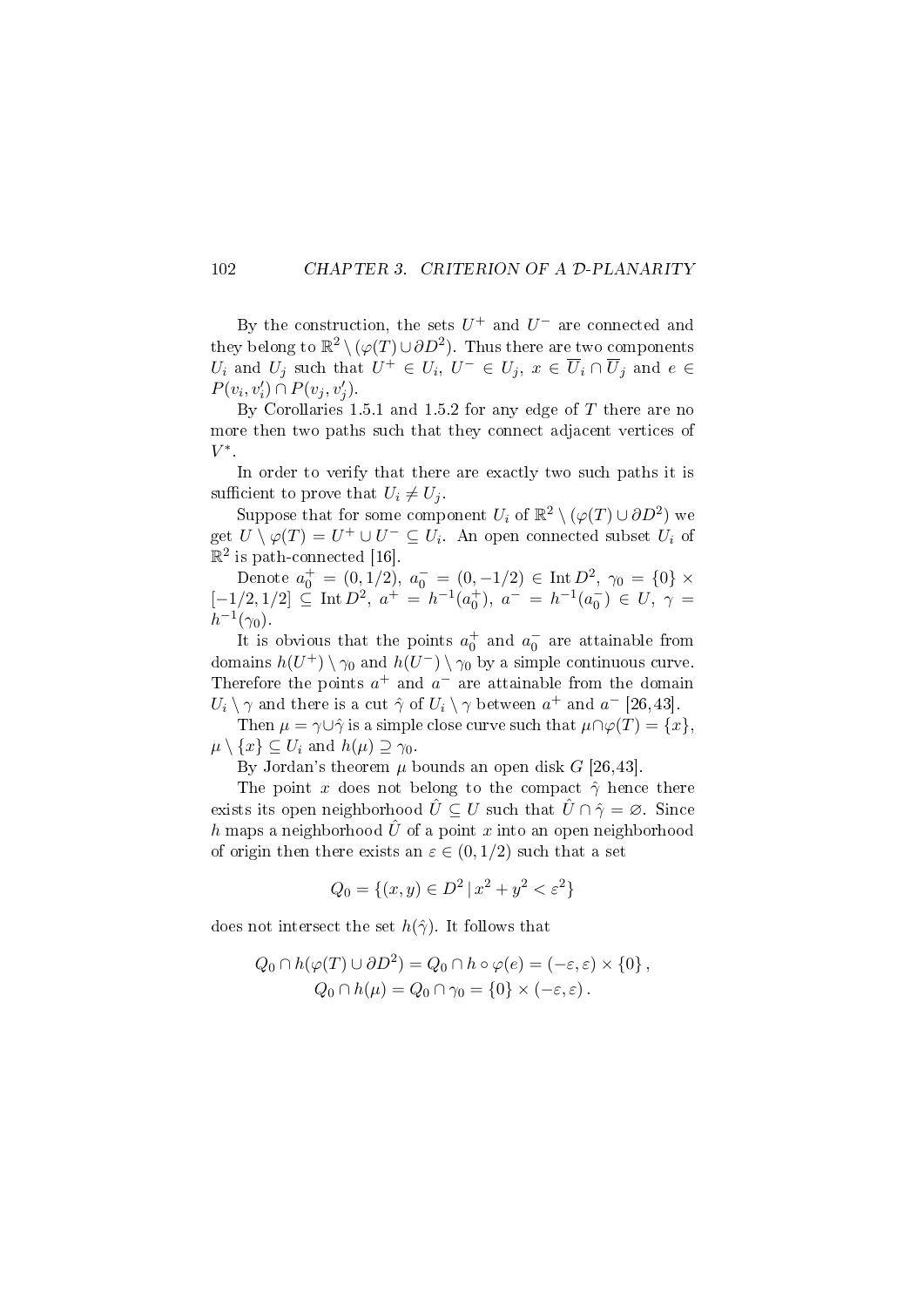Denote  $Q = h^{-1}(Q_0)$ . Evidently, a set  $Q$  is an open neighborhood of x.

Open sets

 $h^{-1}(\{(x,y)\in Q_0\,|\,x<0\})$  and  $h^{-1}(\{(x,y)\in Q_0\,|\,x>0\})$ 

are connected and do not intersect the set  $\mu$ . Therefore one of them must be contained in a disk  $G$ , another should belong to an unbounded domain  $\mathbb{R}^2 \setminus \overline{G}$ .

Sets  $h^{-1}((-\varepsilon,0) \times \{0\})$  and  $h^{-1}((0,\varepsilon) \times \{0\})$  belong to the intersection of these domains with the image  $\varphi(e)$  of e. Hence  $\varphi(e) \cap G \neq \varnothing$  and  $\varphi(e) \cap \mathbb{R}^2 \setminus \overline{G} \neq \varnothing$  hold true.

A segment  $\varphi(e)$  is divided by x into two connected arcs that have no common points with  $\mu = \partial G$ . Thus one of them should belong to G and the other is contained in  $\mathbb{R}^2 \setminus \overline{G}$ .

Finally, the following statement is true: either  $\varphi(w_1)$  or  $\varphi(w_2)$ belongs to G and the other point is contained in  $\mathbb{R}^2 \setminus \overline{G}$ .

Let  $\varphi(w_1) \in G$ ,  $\varphi(w_2) \in \mathbb{R}^2 \setminus \overline{G}$ .

By the construction, curves  $\partial D^2$  and  $\mu$  have no common points since either  $G \subseteq \text{Int } D^2$  or  $\text{Int } D^2 \subseteq G$ . But  $\varnothing \neq (\gamma \cap Q) \subseteq$  $(\mu \cap U_i) \subseteq (\mu \cap \text{Int } D^2)$ . Therefore  $\overline{G} \subseteq \text{Int } D^2$ .

Let us denote by  $\hat{T}$  a graph with a set of vertices  $V(\hat{T}) =$  $V(T) = V$  and a set of edges  $E(T) = E(T) \setminus \{e\} = E \setminus \{e\}.$ 

It is easy to show that the graph  $\hat{T}$  has two connected components  $T_1 \ni w_1$  and  $T_2 \ni w_2$ . The images of them do not intersect with the curve  $\mu$ , therefore a set  $\varphi(T_1)$  together with the point  $\varphi(w_1)$  belongs to  $G \subseteq \text{Int } D^2$  and  $\varphi(T_2) \subseteq \mathbb{R}^2 \setminus \overline{G}$ .

By relation  $\varphi(w_1) \in G \subseteq \text{Int } D^2$  and Condition (1.5), the vertex  $w_1$  has degree at least 2. Therefore it is adjacent to at least one edge of T except e that is an edge of  $T_1$ . It means that a tree  $T_1$  is non degenerated.

Since degrees of all other vertices of  $T_1$  in T are the same as degrees in  $T_1$  then  $V_{ter}(T_1) \subseteq V_{ter}(T) \cup \{w_1\}$ . As we know  $\sharp V_{ter}(T_1) \geq 2$  whence there is  $w \in V_{ter}(T_1) \cap V_{ter}(T)$ .

103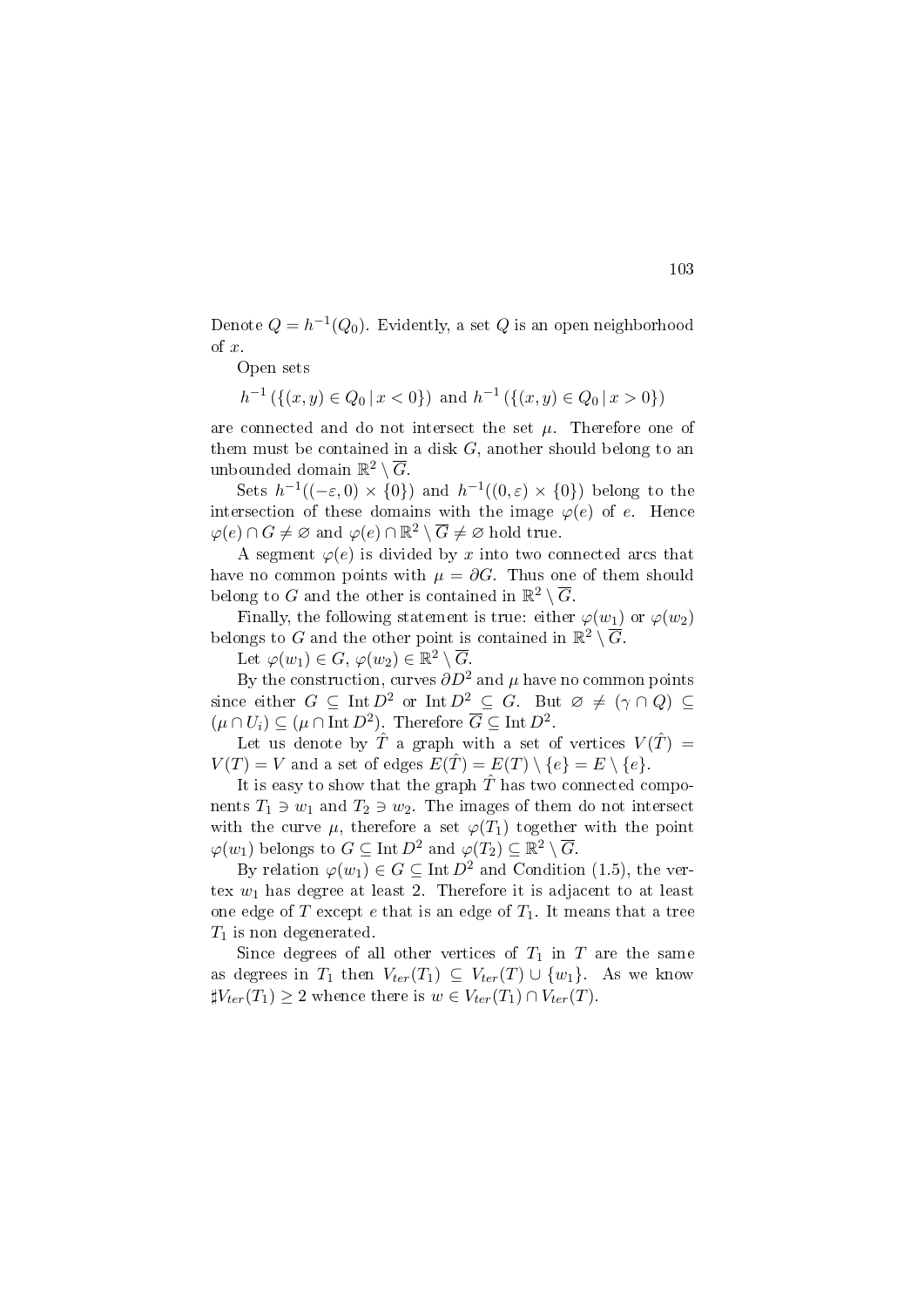#### 104 CHAPTER 3. CRITERION OF A D-PLANARITY

By the construction  $\varphi(w) \in G \subseteq \text{Int } D^2$ .

On the other hand it follows from (1.4) and (1.5) that  $\varphi(w) \in$  $\varphi(V^*) \subseteq \partial D^2$ .

We have the contradiction with the assumption that  $U\backslash \varphi(T) \subseteq$  $U_i$  for some i.

So, there are exactly two components  $U_i \neq U_j$  of a compliment  $\mathbb{R}^2 \setminus (\varphi(T) \cup \partial D^2)$  such that the point  $x \in \varphi(e) \setminus {\varphi(w_1), \varphi(w_2)}$ which is contained in the image of an edge  $e$  of  $T$  is a boundary point of. Consequently, by Corollaries 1.5.1 and 1.5.2 there are exactly two paths such that they pass through an arbitrary edge of  $T$  and connect the adjacent vertices of  $V^*$ .

Let  $\sharp V^* \geq 3$  and for any  $e \in E(T)$  of T there are exactly two paths such that they pass through this edge and connect adjacent vertices of  $V^*$ .

We should prove that the tree  $T$  is  $\mathcal{D}$ -planar.

At first we consider a relation  $C$  that is a full cyclic order on a set  $V^*$ . It generates a convenient relation  $\rho_C$  on  $V^*$ , see Definition 1.6.5. Let us examine a set of the directed paths

$$
\mathcal{P} = \{ P(v, v') \, | \, v' \rho_C v \}
$$

in T.

By Definitions 1.6.1 and 1.6.5 two vertices  $v, v' \in V^*$  are adjacent with respect to a cyclic order  $C$  iff either  $v\rho_C v'$  or  $v'\rho_C v$  is true. These correlations can not hold true simultaneously, since a pair of vertices  $v, v'$  would generate a  $\rho_C$ -cycle, see Definition 1.6.3, and this contradicts to Proposition 1.6.3 and Corollary 1.6.2 since  $\sharp V^* \geq 3$ .

It follows from the discussion above that for every edge e of T there are exactly two paths of the set  $P$  passing through  $e$ .

Let us consider a binary relation  $\rho$  on the set  $V_*$  which is defined by a correlation

$$
v\rho v' \Leftrightarrow P(v, v') \in \mathcal{P} \,. \tag{3.1}
$$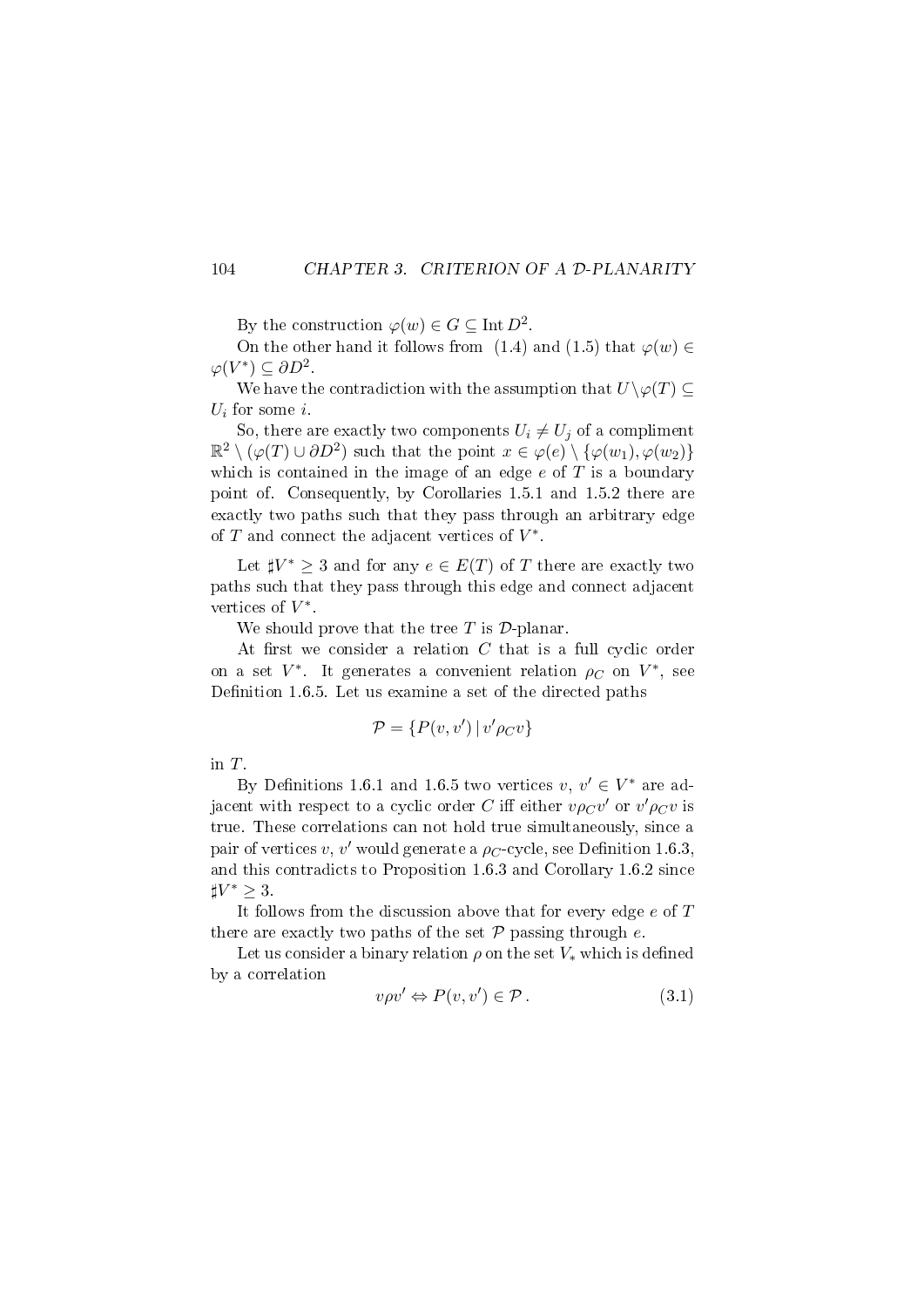Evidently, relation  $\rho$  is *dual* to the relation  $\rho_C$  (  $v_1 \rho v_2 \Leftrightarrow$  $v_2\rho_Cv_1$ ). Therefore by Definition 1.6.2,  $\rho$  is the convenient relation on  $V^*$ . So, a minimal relation of equivalence  $\hat{\rho}$  on  $V^*$  containing  $\rho$  coincides with a minimal relation of equivalence  $\rho_C$  on  $V^*$  containing  $\rho_C$ . Thus the elements of the set  $V^*$  generate a  $\rho$ -cycle, see Proposition 1.6.3 and Corollary 1.6.1.

Let  $e$  be an edge of the tree  $T$ . We should prove that those two directed paths of the set  $P$  that contain e pass through e in opposite directions.

Let us consider a binary relation  $\mu_e$  on  $V^*$  that is defined as follows

$$
v\mu_e v' \Leftrightarrow P(v,v') \in \mathcal{P} \text{ i } e \notin P(v,v').
$$

It is easy to see that a diagram of the relation  $\mu_e$  can be obtained from a diagram of  $\rho$  by removing two pairs of vertices of  $V^*$  corresponding to paths of  $P$  which pass through e. Let  $(v_1, v_1')$  and  $(v_2, v_2')$  be such pairs. Therefore the relation  $\mu_e$  satisfies the conditions of Lemma 1.6.3.

By this Lemma a minimal relation of equivalence  $\hat{\mu}_e$  containing  $\mu_e$  has two classes of equivalence  $B_1, B_2$  and  $v_1 \in B_1, v_2 \in B_2$ .

Let  $w, w' \in V$  be the ends of e. Let us consider a subgraph  $T'$ of the tree T such that  $V(T') = V(T)$  and  $E(T') = E(T) \setminus \{e\}.$ It is clear that the vertices  $w$  and  $w'$  belong to different connected components of a graph  $T'$  (if there exists a path  $P$  in  $T'$  such that it connects them then these vertices can be connected by two different paths P and  $P' = \{e\}$  in the tree T ). We denote these components by  $T_w$  and  $T_{w'}$ .

Suppose that for vertices  $v, v' \in V$  there is an directed path  $P(v, v')$  passing through e. Let it first passes through the vertex w and then though w'. Then paths  $P(v, w)$  and  $P(w', v')$  belong to  $T'$ , so  $v \in T_w$ ,  $v' \in T_{w'}$ . In case when the path  $P(v, v')$  first passes through  $w'$  and then through w we have  $v' \in T_w$  and  $v \in T_{w'}$ .

It is easy to see that every class of equivalence of the relation

105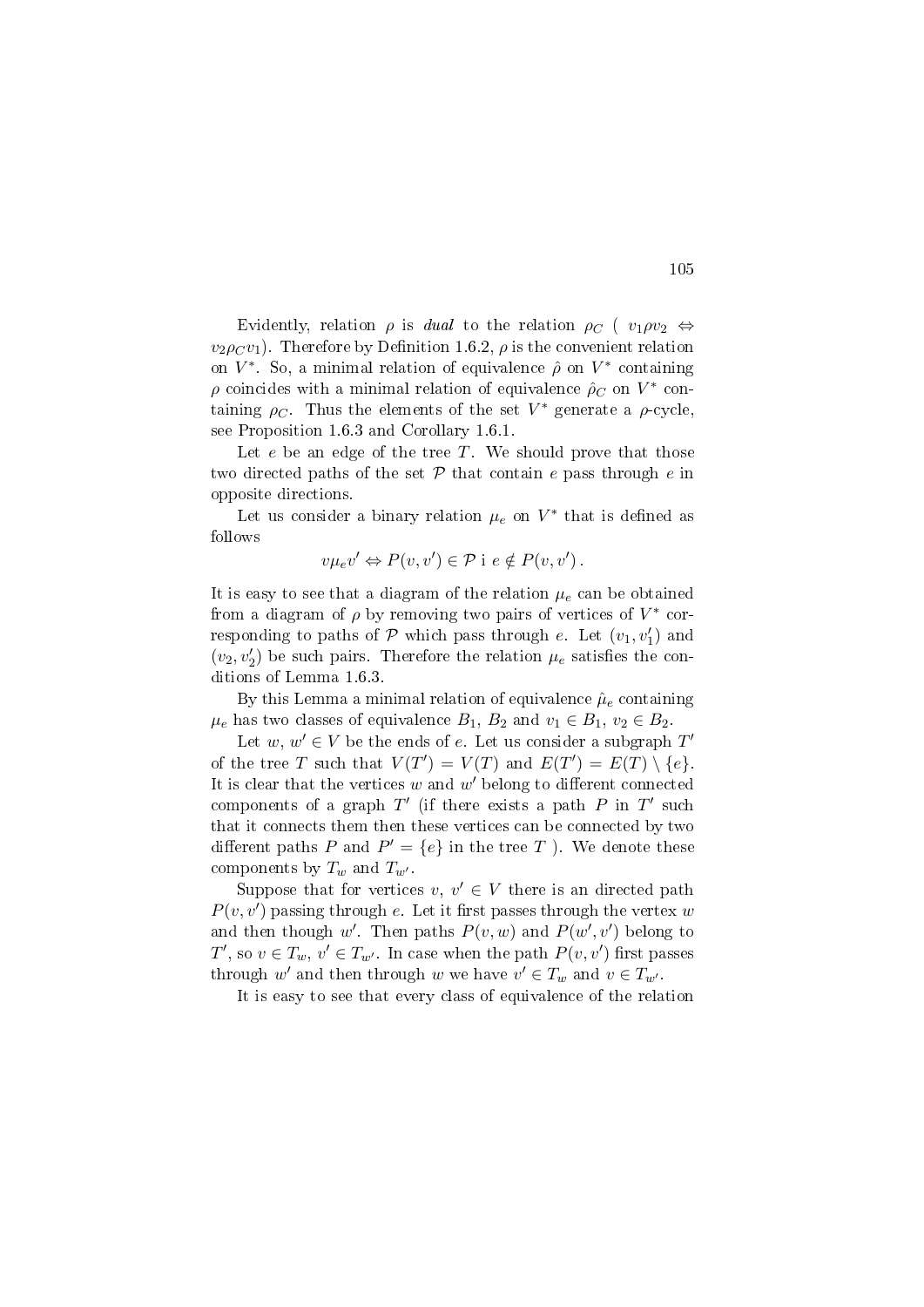#### 106 CHAPTER 3. CRITERION OF A D-PLANARITY

 $\hat{\mu}_e$  belongs to the unique connected component of the set  $T'$ . By the construction different classes of equivalence have to belong to the different components of  $T'$ .

So, we conclude that either  $B_1 \subseteq T_w$  and  $B_2 \subseteq T_{w'}$  or  $B_1 \subseteq T_{w'}$ and  $B_2 \subseteq T_w$ . Suppose that first pair of inequalities holds true.

If the directed paths  $P(v_1, v'_1)$  and  $P(v_2, v'_2)$  pass through e in the same direction, then  $P(v_1, w) \cup P(v_2, w) \subseteq T_w$  and  $v_2 \in$  $T_w$ . By the construction  $T_w \cap V^* = B_1$  thus  $v_2 \in B_1$ . But it is a contradiction to Lemma 1.6.3. So, the paths  $P(v_1, v_1')$  and  $P(v_2, v_2')$  pass through e in the opposite directions.

The case  $B_1 \subseteq T_{w'}$ ,  $B_2 \subseteq T_w$  is considered similarly.

Let us construct an embedding of  $T$  into oriented disk  $D^2$ .

Let  $D^2$  be an oriented disk (closed disk with a fixed orientation on the boundary),  $I = [0, 1]$  an directed segment and  $\psi : I \to D^2$ an embedding such that  $\psi(I) \subseteq \partial D^2$ . The direction of a segment is said to be coordinated with the orientation of disk if a direction of passing along the simple continuous curve  $\psi(I)$  from the origin  $\psi(0)$  to the end  $\psi(1)$  coincides with given orientation of the boundary  $\partial D^2$ .

Every directed path in  $T$  is topologically a closed segment thus for directed path  $P(v, v')$  with the origin v and the end v' there exists an embedding  $\Phi_{P(v,v')} : P(v,v') \rightarrow D^2$  such that  $\Phi_{P(v,v')}(P(v,v')) \subseteq \partial D^2$  and a direction of  $P(v,v')$  is coordinated with the orientation of  $D^2$ .

We fix a disjoint union of closed oriented disks  $\bigsqcup_{P \in \mathcal{P}} D_P$  and a set of the embeddings

$$
\Phi_{P(v,v')} : P(v,v') \to D_{P(v,v')},
$$
\n
$$
\Phi_{P(v,v')} (P(v,v')) \subseteq \partial D_{P(v,v')}, \quad P(v,v') \in \mathcal{P},
$$
\n
$$
(3.2)
$$

such that the directions of paths  $P(v, v') \in \mathcal{P}$  are coordinated with the orientations of corresponding disks.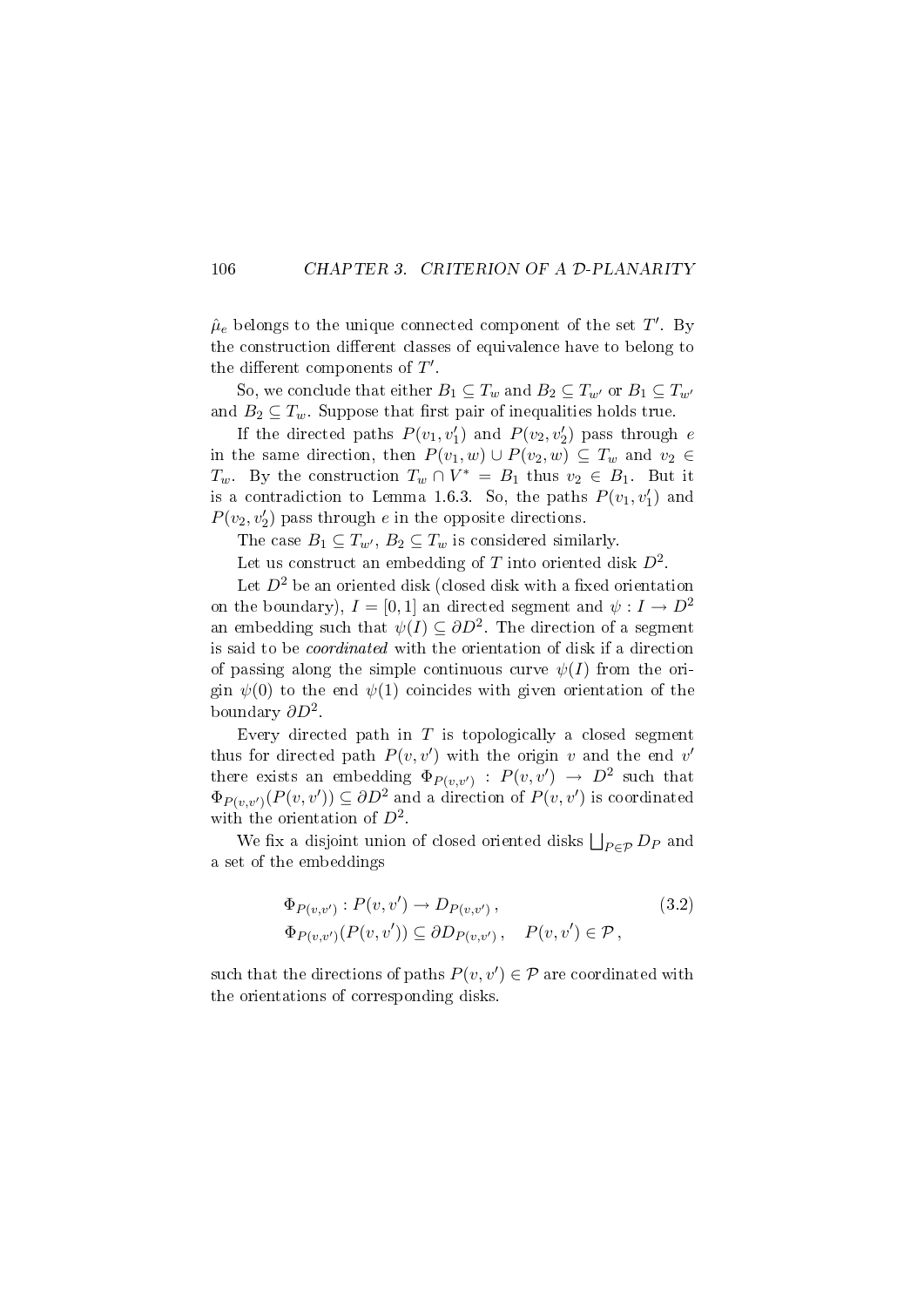Let us consider a space

$$
\tilde{D} = T \sqcup \bigsqcup_{P \in \mathcal{P}} D_P \, .
$$

All maps  $\Phi_P$ ,  $P \in \mathcal{P}$  are injective therefore a family of sets

$$
F_x = \begin{cases} \{x\} & \text{if } P \in \mathcal{P} : x \in P \\ \{x\}, & x \in \bigcup_{P \in \mathcal{P}} D_P \setminus \Phi_P(P). \end{cases}
$$

generates a partition f of the space  $\tilde{D}$ .

We consider a factor-space D of  $\tilde{D}$  over partition f and a projection map

$$
\mathrm{pr}: \tilde{D} \to D \, .
$$

Let us prove that  $D$  is homeomorphic to a disk, the orientations of disks  $D_P$ ,  $P \in \mathcal{P}$  give some orientation on D and a map

$$
\varphi = \mathrm{pr}\,|_T : T \to D
$$

conforms to the conditions of Definition 3.1.1.

At first we investigate some properties of the space  $D$  and the projection pr.

#### 1. The mapping pr is closed.

Recall that a set is called saturated over partition f if it consists of entire elements of that partition.

Topology of space  $D$  is a factor-topology (a set  $A$  is closed in D iff its full preimage  $pr^{-1}(A)$  is closed in  $\tilde{D}$ ). For proof of closure of a projection map pr it is sufficient to check that for any closed subset K of the space  $\tilde{D}$  minimal saturated set  $\tilde{K} = \text{pr}^{-1}(\text{pr}(K))$ containing  $K$  is also closed.

107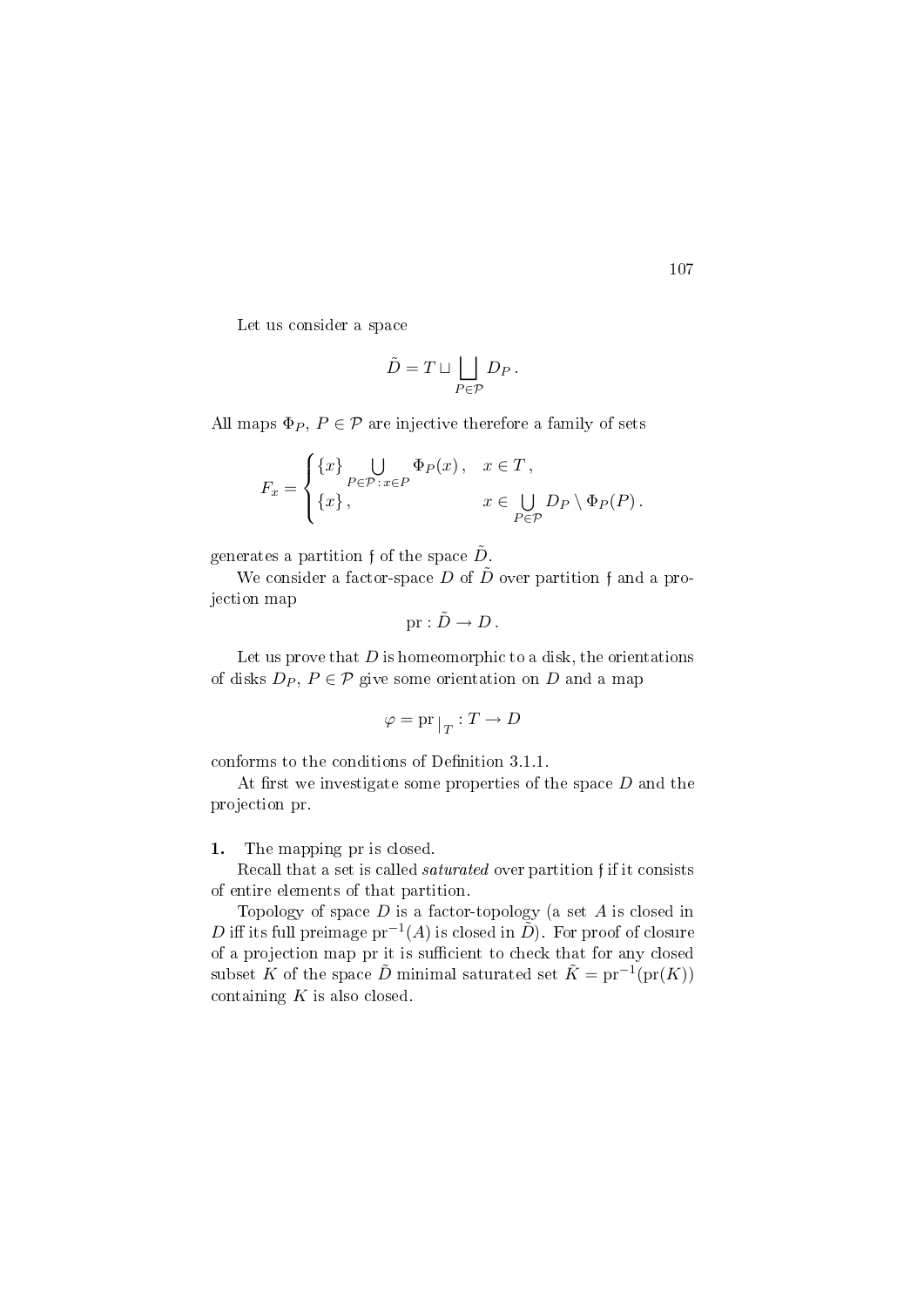#### 108 CHAPTER 3. CRITERION OF A D-PLANARITY

From the definition of partition f it follows that

$$
K = (K \cap T) \sqcup \bigsqcup_{P \in \mathcal{P}} (K \cap D_P),
$$
  
\n
$$
\tilde{K} = (K \cap T) \sqcup \bigsqcup_{P \in \mathcal{P}} ((K \cap D_P) \cup \Phi_P(K \cap P)).
$$
 (3.3)

Sets T, P,  $D_P$ ,  $P \in \mathcal{P}$  are compacts and all maps  $\Phi_P$  are homeomorphisms onto their images. Thus all sets  $K \cap T$ ,  $K \cap D_P$ ,  $\Phi_P(K \cap P)$ ,  $P \in \mathcal{P}$ , are compacts. The graph T is finite hence  $\sharp \mathcal{P} < \infty$  and the union on the right of (3.3) is finite. The set K is a compact, so it is closed.

We remark that we incidentally verified that the space  $\tilde{D}$  is compact.

**2.** The space  $D$  is a compactum.

D is the compact space as a factor-space of compact space  $\tilde{D}$ . Compactum  $\ddot{D}$  is the normal topological space and a factor-space of a normal space over closed partition is a normal space, see [9]. Thus  $D$  is a normal space, in particularly,  $D$  is Hausdorff space. Therefore D is compactum.

3. Map  $\varphi = \text{pr}|_{T}: T \to D$  is the embedding.

By definition,  $F_x \cap T = \{x\}$  for every  $x \in T$ , hence  $\varphi$  is an injective map. The space  $T$  is compact and the space  $D$  is Hausdorff thus  $\varphi$  is homeomorphism onto its image, see [9].

4. For every  $P \in \mathcal{P}$  a map pr  $\big|_{D_P} : D_P \to D$  is an embedding. By definition, for  $x \in D_P$  we get

$$
D_P \cap F_x = \begin{cases} \Phi_P(\Phi_P^{-1}(x)), & x \in \Phi_P(P), \\ \{x\}, & x \in D_P \setminus \Phi_P(P). \end{cases}
$$
 (3.4)

The map  $\Phi_P$  is injective hence  $\Phi_P(\Phi_P^{-1}(x)) = \{x\}, x \in \Phi_P(P)$ . Finally,  $F_x \cap D_p = \{x\}$  for every  $x \in D_p$  and a continuous map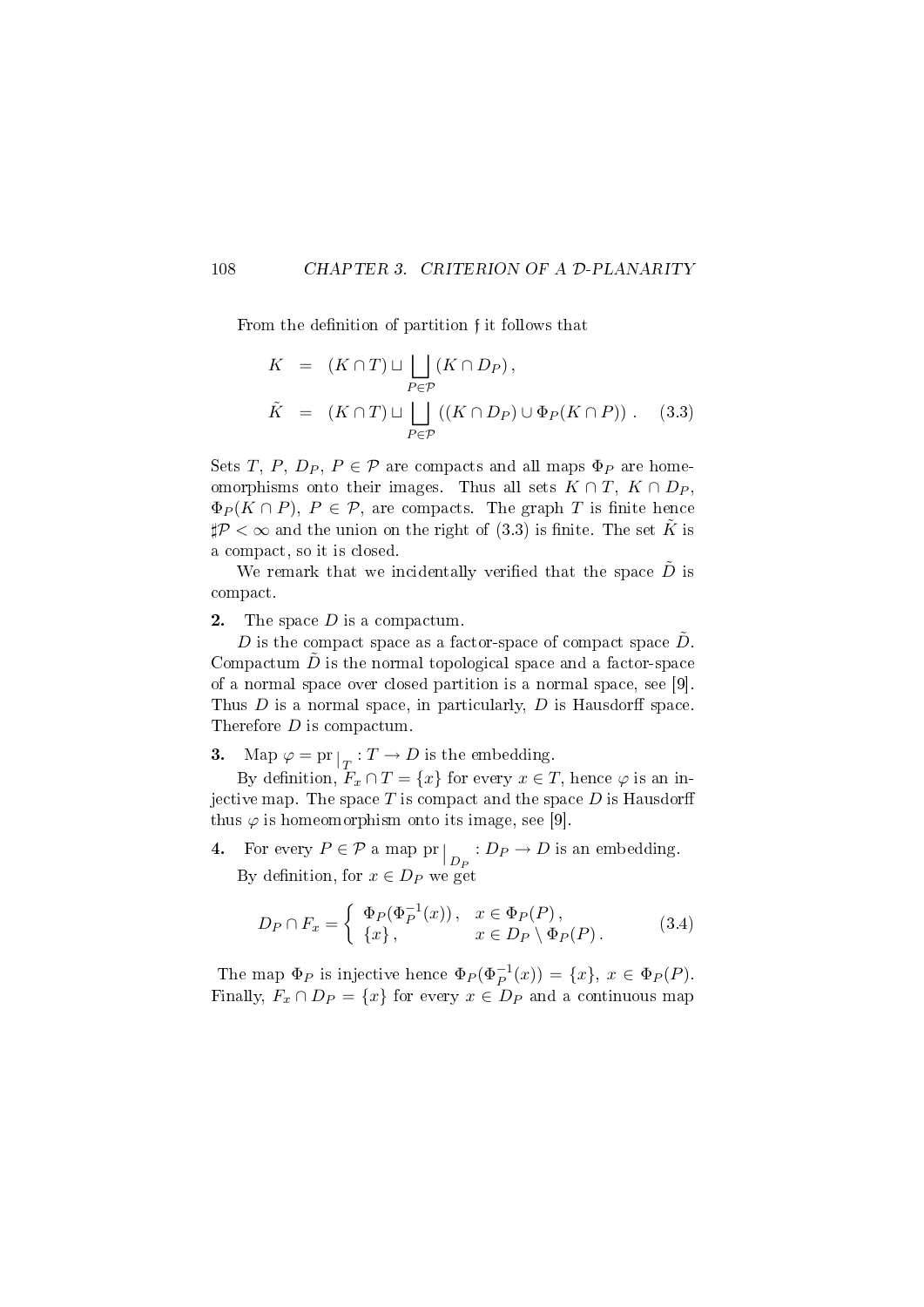pr  $\left|D_P\right|$  is injective. Thus it is a homeomorphism of compact  $D_P$ onto its image.

5. For every  $P \in \mathcal{P}$  a set  $pr(D_P \setminus \Phi_P(P))$  is open in D and has no common points with a set  $pr(D \setminus (D_P \setminus \Phi_P(P)))$ .

Let  $P \in \mathcal{P}$ . The set  $D_P$  is open-closed in the space  $D$ , hence an open set  $D_P \backslash \Phi_P(P)$  in  $D_P$  is also open in  $\tilde{D}$ . This set is saturated by definition. Therefore  $D_P \setminus \Phi_P(P) = \text{pr}^{-1}(\text{pr}(D_P \setminus \Phi_P(P)))$  and a set  $pr(D_P \setminus \Phi_P(P))$  is open in the factor-space D.

It follows from the discussion above that a set  $\tilde{D} \setminus (D_P \setminus \Phi_P (P))$ is also saturated and it has no common points with  $D_P \setminus \Phi_P(P)$ . Thus

$$
\mathrm{pr}(D_P \setminus \Phi_P(P)) \cap \mathrm{pr}(\tilde{D} \setminus (D_P \setminus \Phi_P(P))) = \varnothing.
$$

6. Let  $e \in E$  be any edge of the tree T, points  $w_1, w_2$  be the ends of e and  $P', P'' \in \mathcal{P}$  be paths in  $\mathcal P$  that pass through e. We designate  $e^0 = e \setminus \{w_1, w_2\},\$ 

$$
D_{P'}^0 = D_{P'} \setminus \partial D_{P'} \subseteq \bigcup_{p \in P} D_P \setminus \Phi_P(P),
$$
  
\n
$$
D_{P''}^0 = D_{P''} \setminus \partial D_{P''} \subseteq \bigcup_{p \in P} D_P \setminus \Phi_P(P),
$$
  
\n
$$
\tilde{U} = (D_{P'}^0 \cup \Phi_{P'}(e^0)) \cup (D_{P''}^0 \cup \Phi_{P''}(e^0)) \cup e^0,
$$
  
\n
$$
U = \text{pr}(\tilde{U}).
$$

U is the open neighborhood of a set  $pr(e^0)$  in the space D, it is homeomorphic to open disk and is divided by a set  $\mathrm{pr}(e^0)$  onto two connected components  $pr(D_{P'}^0)$  and  $pr(D_{P''}^0)$ .

To prove this we should remark that sets  $e^0$ ,  $D_{P'}^0$  and  $D_{P''}^0$  are open in  $\tilde{D}$ . By definition of partition f for every  $x \in e^0$  we get  $F_x = \{x, \Phi_{P}(x), \Phi_{P''}(x)\}\$  since the set  $\tilde{U}$  is saturated.

The set  $\tilde{U}$  is open in  $\tilde{D}$ . Really, in the first place  $e^0$  is an open subset of  $T,$  secondly,  $\Phi_{P'}(e^0)$  is an open subset of closed subspace

109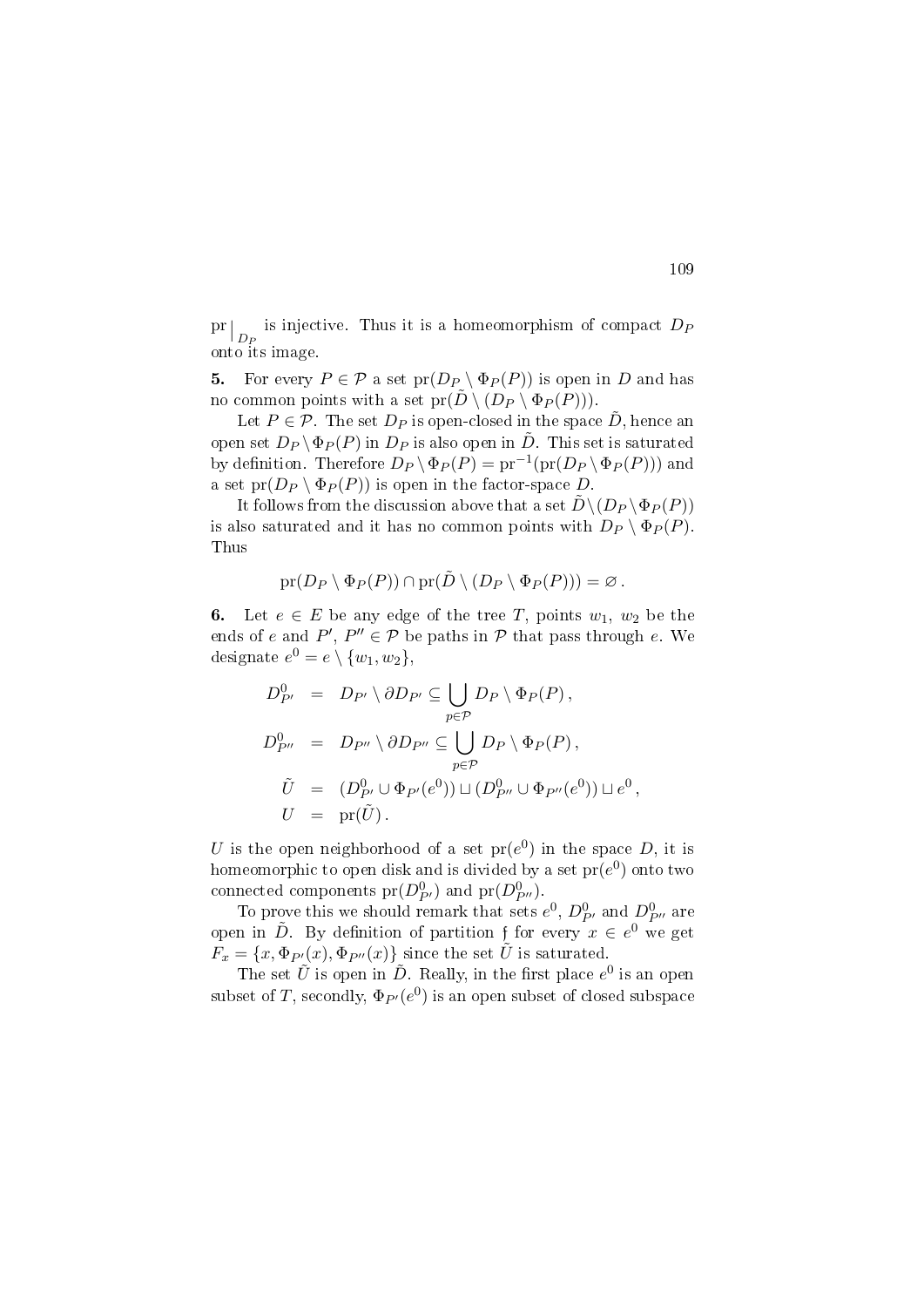#### 110 CHAPTER 3. CRITERION OF A D-PLANARITY

 $\Phi_{P'}(P')$  of space  $D_{P'} ,$  therefore,  $\Phi_{P'}(P') \backslash \Phi_{P'}(e^0)$  is a closed subset  $D_{P'}$ . Let us remark that arcs  $\Phi_{P'}(P')$  and  $\partial D_{P'} \setminus \Phi_{P'}(P')$  have  $\Phi_{P'}$ - images of endpoints of the path  $P'$  as common ends, thus  $\overline{\partial D_{P'}\setminus \Phi_{P'}(P')} \cap \Phi_{P'}(e^0) = \varnothing$  and following conditions hold true

$$
\partial D_{P'} \setminus \Phi_{P'}(e^0) = (\partial D_{P'} \setminus \Phi_{P'}(P')) \cup (\Phi_{P'}(P')) \setminus \Phi_{P'}(e^0)) = = \overline{(\partial D_{P'} \setminus \Phi_{P'}(P'))} \cup (\Phi_{P'}(P')) \setminus \Phi_{P'}(e^0)).
$$

So, a set  $\partial D_{P'} \setminus \Phi_{P'}(e^0)$  is closed in  $D_{P'}$  and a set  $D^0_{P'} \cup \Phi_{P'}(e^0) =$  $D_{P'}\setminus (\partial D_{P'}\setminus \Phi_{P'}(e^0))$  is open in  $D_{P'}$ . Similarly, a set  $D^0_{P''}\cup \Phi_{P''}(e^0)$ is open in  $D_{P''}$ . Sets T,  $D_{P'}$  and  $D_{P''}$  are open-closed in space  $\tilde{D}$ . Thus the set  $\tilde{U}$  is open in  $\tilde{D}$ .

Finally, the set  $U = \text{pr}(\tilde{U})$  is open in D. This set is a result of gluing

$$
U \cong (D_{P''}^0 \cup \Phi_{P''}(e^0)) \cup_{\alpha} (D_{P'}^0 \cup \Phi_{P'}(e^0)),
$$
  

$$
\alpha = \Phi_{P''} \circ \Phi_{P'}^{-1} : \Phi_{P'}(e^0) \to \Phi_{P''}(e^0).
$$

A map  $\alpha$  is a composition of homeomorphisms. Therefore U is homeomorphic to open disk and is divided by  $pr(e^0)$  onto two connected components  $pr(D_{P'}^0)$  and  $pr(D_{P''}^0)$ .

7. For any  $P_1, \ldots, P_n \in \mathcal{P}$  a boundary  $\partial D_n$  of a set  $D_n =$  $\text{pr}(\bigcup_{i=1}^{n} D_{P_i})$  in the space D belongs to  $\text{pr}(\bigcup_{i=1}^{n} P_i) = \text{pr}(T) \cap D_n$ .

It follows from property 5 that  $\partial$ pr $(D_{P_i}) \subseteq$  pr $(\Phi_{P_i}(P_i)) =$  $pr(P_i)$  for any  $i \in \{1, \ldots, n\}$ . Hence

$$
\partial D_n \subseteq \bigcup_{i=1}^n \partial \mathrm{pr}(D_{P_i}) \subseteq \bigcup_{i=1}^n \mathrm{pr}(P_i) = \mathrm{pr}\Big(\bigcup_{i=1}^n P_i\Big).
$$

8. Let  $P_1, \ldots, P_n \in \mathcal{P}, \tilde{D}_n = \bigcup_{i=1}^n D_{P_i}, D_n = \mathrm{pr}(\tilde{D}_n)$ . Let e be an edge of T such that  $pr(e^0) \cap D_n \neq \emptyset$ , where  $e^0$  is an edge  $e$ without ends.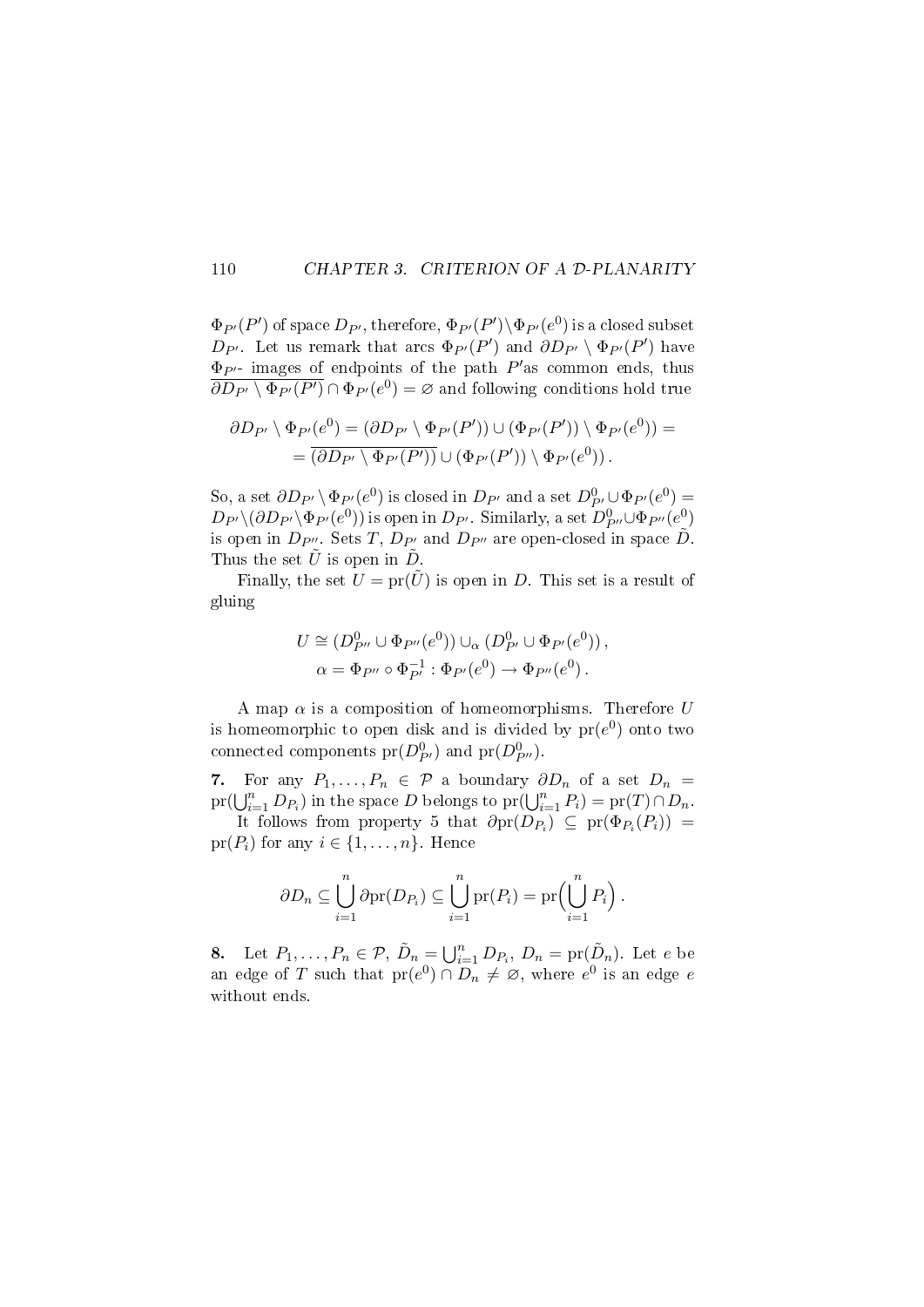A set  $\text{pr}(e^0)$  belongs to Int  $D_n$  iff at least one point  $y \in \text{pr}(e^0)$ has a neighborhood in  $D_n$  which is homeomorphic to open disk. Otherwise, a set  $pr(e^0)$  belongs to  $\partial D_n$ .

If  ${\rm pr}(e^0)\subseteq {\rm Int}\, D_n$  then a set  ${\rm pr}(e^0)$  has a neighborhood in  $D_n$ which is homeomorphic to open disk and both paths  $P', P'' \in \mathcal{P}$ passing through e belong to a set  $\{P_1, \ldots, P_n\}$ .

If  $pr(e^0) \subseteq \partial D_n$ , then exactly one of the paths  $P', P''$  belongs to  $\{P_1,\ldots,P_n\}$ .

Suppose that paths  $P', P'' \in \mathcal{P}$  pass through the edge e. By the definition  $\text{pr}(e^0) \subseteq D_n \cap \text{pr}(T) = \text{pr}(\bigcup_{i=1}^n P_i)$ , so at least one of them belongs to  $\{P_1, \ldots, P_n\}$ . We consider two possibilities.

We assume that  $P' = P_k$ ,  $P'' = P_s$ ,  $k, s \in \{1, \ldots, n\}$ . Then a set

$$
U = pr((D_{P'}^0 \cup \Phi_{P'}(e^0)) \cup (D_{P''}^0 \cup \Phi_{P''}(e^0)) \cup e^0) \subseteq D_n
$$

is an open neighborhood of  $pr(e^0)$  that is homeomorphic to an open disk, see 6.

Let  $P' \in \{P_1, ..., P_n\}, P'' \notin \{P_1, ..., P_n\}.$  In this case  $U =$  $U' \cup U'' \cup e^0$ ,  $U' = \text{pr}(D_{P'}^0) \subseteq D_n$  but a set  $U'' = \text{pr}(D_{P''}^0)$  has no common points with  $D_n$ , therefore  $pr(e^0) \subseteq \partial D_n$ .

Suppose that for some  $y \in pr(e^0)$  in  $D_n$  there exists an neighborhood  $W_y \in D_n$  homeomorphic to open two dimensional disk. By using theorem of Shenflies  $[26, 43]$  we can find a small neighborhood  $\hat{W}_y$  of y in  $D_n$  such that it is homeomorphic to an open disk and satisfies following conditions:

- A set  $\hat{W}_y$  in the space  $D_n$  is homeomorphic to a closed disk and is separated from compacts  $\text{pr}(T\setminus e^0)$  and  $D\setminus U.$
- $\hat{W}_y$  intersects pr( $e^0$ ) by a connected segment that is a cut of the disk  $\hat{W}_y$ .

Then the set  $\mathrm{pr}(e^0)$  divides  $\hat{W}_y$  onto two connected components  $W_1 \cup W_2 = \hat{W}_y \setminus \text{pr}(e^0), W_1 \cap W_2 = \varnothing$  such that  $\overline{W}_1 \cap \overline{W}_2 \ni y$ .

#### 111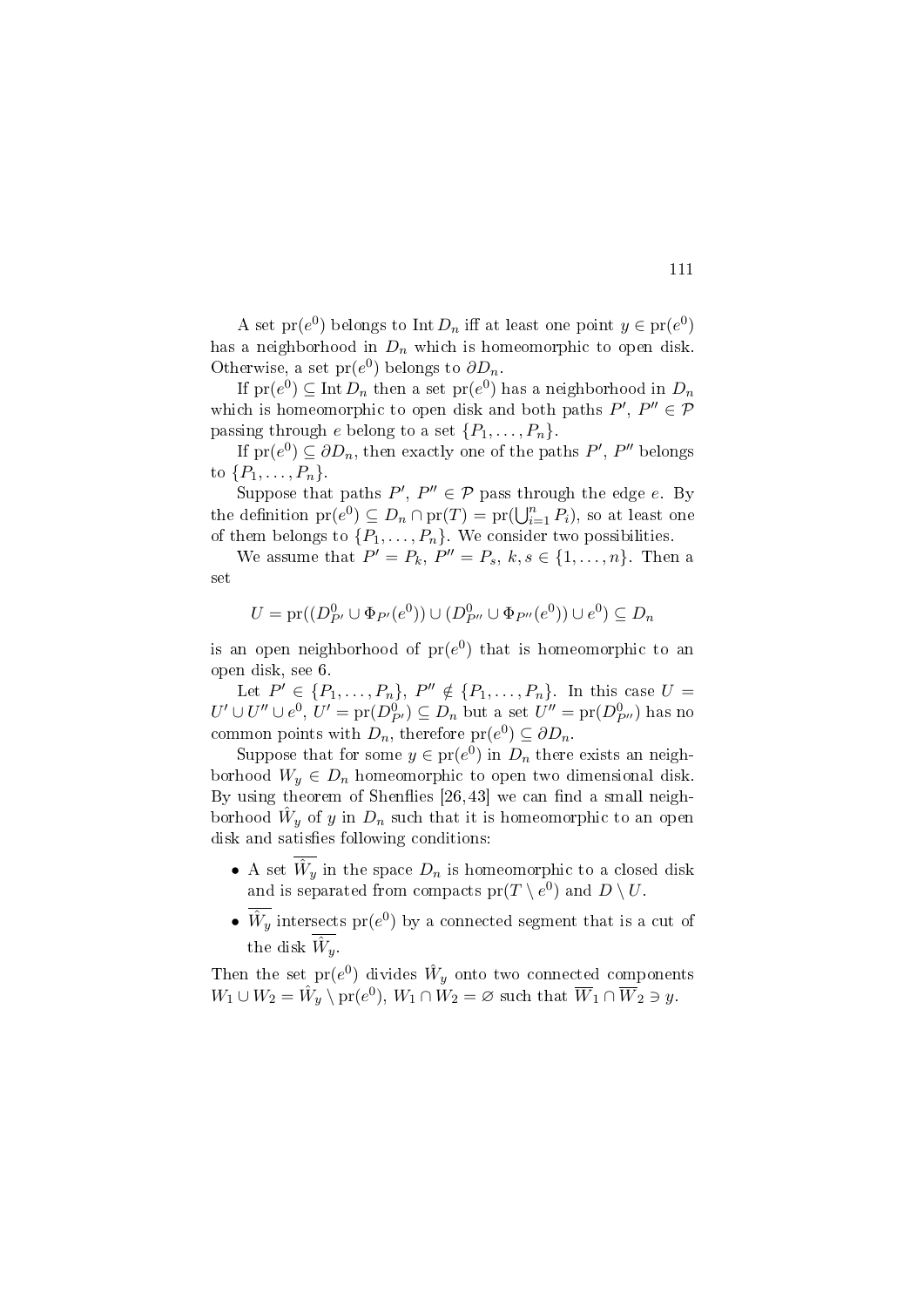#### 112 CHAPTER 3. CRITERION OF A D-PLANARITY

By the construction  $\hat{W}_y \subseteq U \cap D_n$  and  $W_1, W_2 \subseteq (U \cap D_n)$ pr(T). Let us remind that  $P' \in \{P_1, \ldots, P_n\}$ , thus  $pr(D_{P'}) = D' \subseteq$  $D_n$ . Similarly,  $P'' \notin \{P_1, \ldots, P_n\}$  hence  $pr(D_{P''}^0) \cap D_n = \emptyset$ , see property 5. Therefore  $U \cap D_n = U' \cup \text{pr}(e^0)$ , where  $U' = \text{pr}(D^0_{P'})$ , see property 6, and  $U \cap D_n \cap \text{pr}(T) = \text{pr}(e^0) \subseteq \partial D'$ , where  $D' =$  $pr(D_{P'})$ .

Thus  $y \in \partial D'$  and the set  $\hat{W}_y$  is the open neighborhood of y in closed disk  $D'$  and  $\hat{W}_y \cap (D' \setminus \partial D') = W_1 \cup W_2, \, y \in \overline{W}_1 \cap \overline{W}_2$ . By Lemma 1.7.1 we can conclude that  $W_1 = W_2$  but it contradicts to the assumption that  $W_1 \cap W_2 = \emptyset$ .

So, if  $\{P', P''\} \nsubseteq \{P_1, \ldots, P_n\}$ , then there is no  $y \in \text{pr}(e^0)$  that has an open neighborhood in  $D_n$ , which is homeomorphic to open disk.

9. Let  $P_1, \ldots, P_n \in \mathcal{P}$ . Let us describe a structure of boundary  $\partial D_n$  of  $D_n = \text{pr}(\bigcup_{i=1}^n D_{P_i})$  in  $D$ .

Denote by  $E_n \subseteq E$  a set of all edges of the tree T such that exactly one of two paths  $P', P'' \in \mathcal{P}$  passing through  $e \in E_n$ belongs to  $\{P_1, \ldots, P_n\}$ . As we know, see Condition 8, pr $(E_n) \subseteq$  $\partial D_n$  and if for some edge  $e \in E$  we get  $e \notin E_n$ , then  $\partial D_n \cap pr(e) \subseteq$  $\{v', v''\},\$  where  $v', v'' \in V$  are ends of e.

Similarly, denote by  $V_n \subseteq V$  a set of all vertices of T such that for a vertex  $v \in V_n$  the following condition satisfies:  $pr(v) \in D_n$ and all edges that are adjacent to v belong to  $E \setminus E_n$ . It is easy to show that the set  $V_n$  is discreet and  $pr(E_n) \cap pr(V_n) = \emptyset$ .

From the discussion above and Condition 7 it follows that

$$
\text{pr}(E_n) \subseteq \partial(D_n) \subseteq (\text{pr}(E_n) \cup \text{pr}(V_n)).\tag{3.5}
$$

10. Let  $P_1, \ldots, P_n \in \mathcal{P}$ . A set  $D_n = \text{pr}(\bigcup_{i=1}^n D_{P_i})$  is connected iff then  $\bigcup_{i=1}^n P_i$  is a connected subgraph of the tree T.

Let  $\overline{\bigcup_{i=1}^{n} P_i} = T'$  is a connected subgraph of T. Then  $D_n =$  $\text{pr}(T')\cup \bigcup_{i=1}^{n} \text{pr}(D_{P_i}),$  all sets  $\text{pr}(T'),$   $\text{pr}(D_{P_i}),$   $i\in\{1,\ldots,n\}$  are connected and  ${\rm pr}(T')\cap {\rm pr}(D_{P_i})\neq \varnothing,$   $i\in\{1,\ldots,n\}.$  Hence the set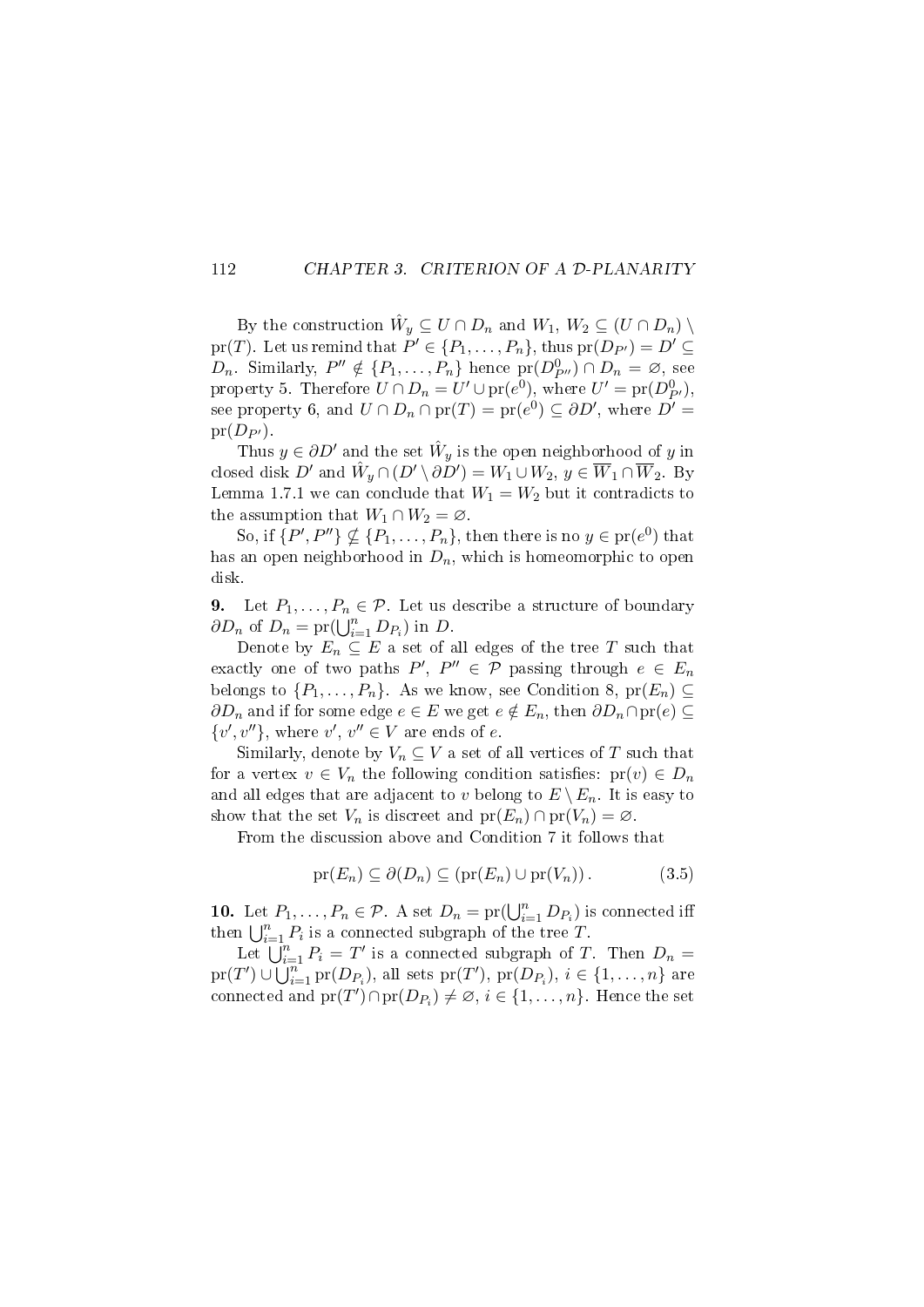$D_n$  is connected.

Next, let  $\bigcup_{i=1}^n D_{P_i} = T' \cup T'', T' \cap T'' = \varnothing$  and sets  $T', T''$  are nonempty and closed. Every set  $P_i$ ,  $i \in \{1, \ldots, n\}$  is connected, therefore, either  $P_i \in T'$  or  $P_i \in T''$ . Without loss of generality we can change indexing of the elements of  $\{P_1, \ldots, P_n\}$  in such way that for some  $s \in \{1, \ldots, n-1\}$  the following conditions are satisfied

$$
T' = \bigcup_{i=1}^{s} P_i, \quad T'' = \bigcup_{i=s+1}^{n} P_i.
$$

Every set

$$
\tilde{D}' = T' \cup \bigcup_{i=1}^{s} D_{P_i}, \quad \tilde{D}'' = T'' \bigcup_{i=s+1}^{n} D_{P_i},
$$

is closed, whence sets  $D' = \text{pr}(\tilde{D}')$  i  $D'' = \text{pr}(\tilde{D}'')$  are closed, see Condition 1. By the construction  $\tilde{D}' \cap \tilde{D}'' = \emptyset$ . Let  $y \in D' \cap D''$ . A map pr is injective by definition on the set  $pr^{-1}(D \setminus pr(T))$  and sets  $\tilde{D}'$  and  $\tilde{D}''$  do not intersect on  $\text{pr}^{-1}(D\backslash \text{pr}(T))$ , thus  $y \in \text{pr}(T)$ . Hence  $y \in pr(T \cap \tilde{D}') \cap pr(T \cap \tilde{D}'') = pr(T') \cap pr(T'')$ . But as we know, see Condition 3, the map  $\varphi = \text{pr}|_{T}$  is bijective, therefore  $pr(T') \cap pr(T'') = pr(T' \cap T'') = \emptyset$ . We get a contradiction, thus  $D' \cap D'' = \varnothing$ .

Hence  $D_n = D' \sqcup D''$  an sets  $D', D''$  are closed and nonempty. Therefore the set  $D_n$  is not connected.

Finally let us prove a  $\mathcal{D}$ -planarity of the tree  $T$ . Let for some  $n, 1 \leq n < \sharp \mathcal{P}$  directed paths

$$
P_1 = P(v_1, v'_1), \dots, P_n = P(v_n, v'_n) \in \mathcal{P}
$$

are fixed and  $\tilde{D}_n = \bigcup_{i=1}^n D_{P_i}, D_n = \text{pr}(\tilde{D}_n)$ .

113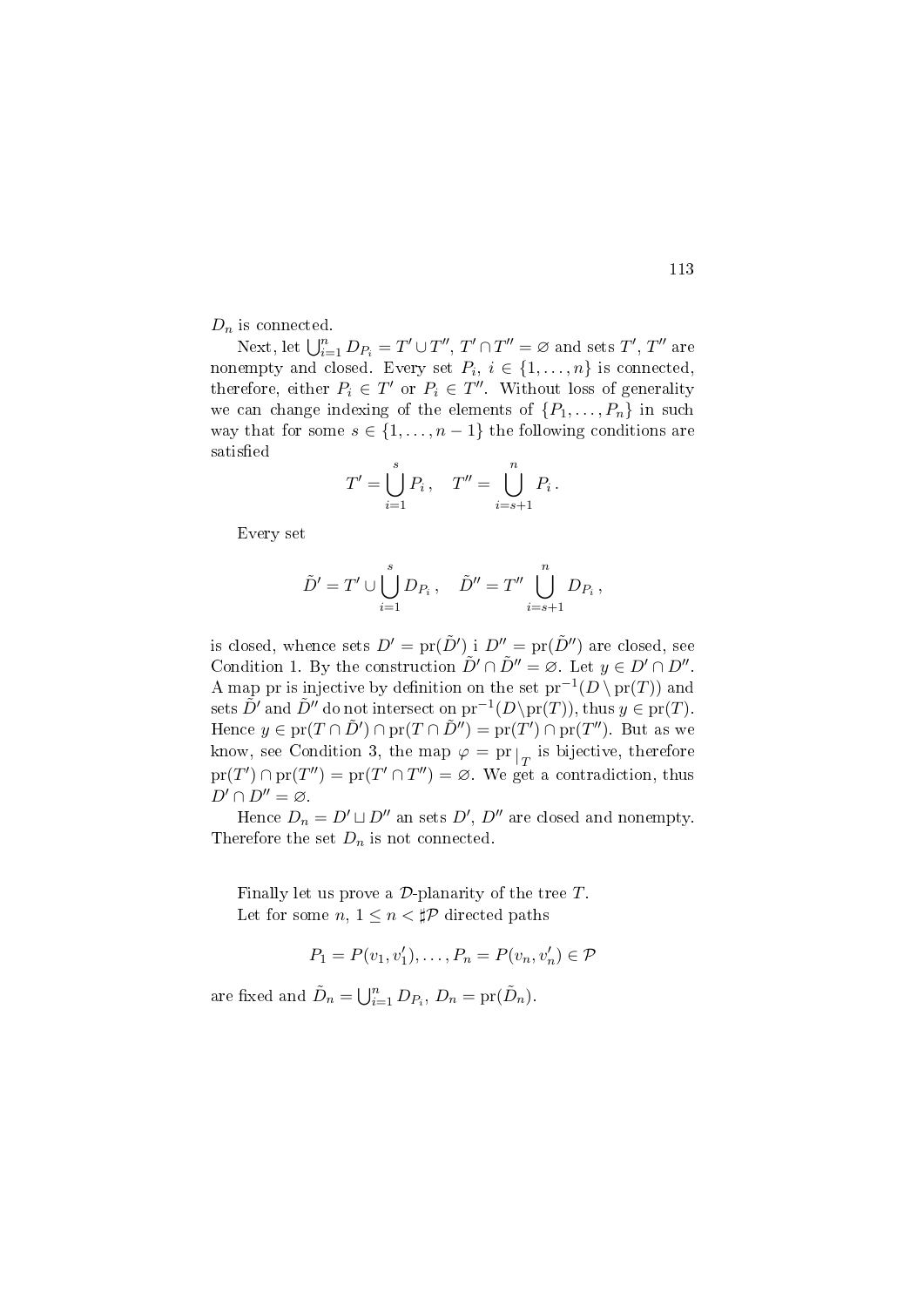#### 114 CHAPTER 3. CRITERION OF A D-PLANARITY

For every  $i \in \{1, \ldots, n\}$  we denote by  $\tilde{\gamma}_i$  an directed arc of  $\partial D_{P_i}$  from point  $\Phi_{P_i}(v_i')$  to  $\Phi_{P_i}(v_i)$  which has no other common points with an arc  $\Phi_{P_i}(P_i)$ .

Suppose that the objects under consideration comply with the following conditions.

- (i) A space  $D_n$  is homeomorphic to a close two-dimensional disk.
- (ii) There exists at least one edge  $e \in \bigcup_{i=1}^n P_i$  such that its image pr(e) is contained in a boundary circle  $\partial D_n$  of  $D_n$ .
- (iii) A disk  $D_n$  is oriented in the following way: for every  $i \in$  $\{1,\ldots,n\}$  and every edge  $e \in P_i$  such that  $pr(e)$  belongs to  $\partial D_n$  an orientation of e generated by the direction of  $P_i =$  $P(v_i, v'_i)$  maps by pr onto an orientation of  $D_n$ .
- (iv) For every  $i \in \{1, \ldots, n\}$  an arc  $\gamma_i = \text{pr}(\tilde{\gamma}_i)$  connects a point  $\text{pr}(v_i')$  with a point  $\text{pr}(v_i)$  and has no other common points with a set  $pr(T)$  and orientation of this arc is consistent with the orientation of  $D_n$ .

We should remark that for  $n = 1$  and any path  $P = P_1 \in \mathcal{P}$  if we take an orientation on  $D_1 = \text{pr}(D_p)$  induced from  $D_p$  by using pr, then Conditions  $(i)-(iv)$  always hold true. By the construction, Conditions (iii) and (iv) are true, (i) follows from Condition 4, (ii) follows from Condition 8.

We also remark that it follows from Condition 8 that an edge  $e \in \bigcup_{i=1}^n P_i$  belongs to  $\partial D_n$  of  $D_n$  iff  $e \in E_n$ . Thus Condition (iii) is well-posed. As well all boundary points of  $D_n$  in the space  $D$  possibly except a finite number of isolated points from the set  $pr(V_n)$  belong to  $\partial D_n$ .

Let an edge  $e \in \bigcup_{i=1}^n P_i$  satisfies Condition (ii). Then  $e \in$  $E_n$  and there is the unique path  $P_{n+1} = P(v_{n+1}, v'_{n+1}) \in \mathcal{P} \setminus$  $\{P_1, \ldots, P_n\}$  such that it passes through the edge e. Let  $e \in P_l$ ,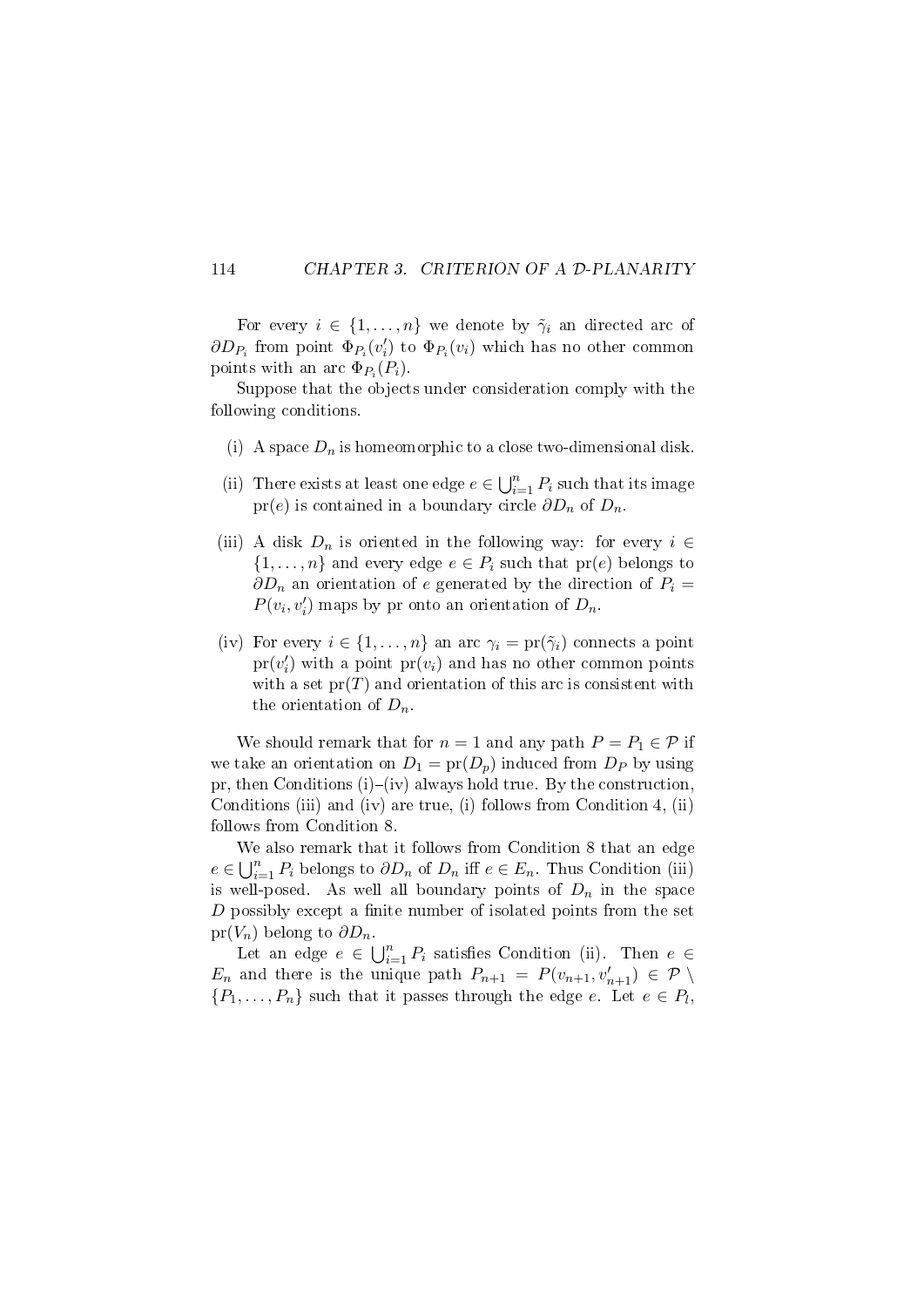where  $P_l \in \{P_1, \ldots, P_n\}$  is the second path among two paths from the set  $P$  which passes through the edge  $e$ .

Let us consider a disk  $D_{P_{n+1}}$  and its image  $D' = \text{pr}(D_{P_{n+1}})$ . By Condition 4 it is also the closed disk. Let  $\Gamma = D_n \cap D'$ . It is obvious that  $\Gamma$  is closed.

By Condition 5 a set  $pr(D_{P_{n+1}} \setminus \Phi_{P_{n+1}}(P_{n+1}))$  is open in D and does not intersect  $D_n$ . It follows from Condition 4 that

$$
\begin{aligned} \text{pr}(D_{P_{n+1}} \setminus \Phi_{P_{n+1}}(P_{n+1})) &= \\ &= \text{pr}(D_{P_{n+1}}) \setminus \text{pr} \circ \Phi_{P_{n+1}}(P_{n+1}) = D' \setminus \text{pr}(P_{n+1}), \\ \text{pr}(\Phi_{P_{n+1}}(P_{n+1})) &= \text{pr}(P_{n+1}) \subseteq \overline{(D' \setminus \text{pr}(P_{n+1}))} \,. \end{aligned}
$$

Therefore

$$
\Gamma = \partial D_n \cap \partial D' \subseteq \text{pr}(P_{n+1}).
$$

Let us apply Condition 9 to  $D_n$  and  $D'$ . By (3.5) the set  $\Gamma$ consists of images of edges which belong to the path  $P_{n+1}$  and possibly from a number of images of vertices of a tree T.

Let us check that the set  $\Gamma$  is connected.

If it is not the case it follows from what we said above that there are two vertices  $w_1, w_2 \in V$ ,  $w_1 \neq w_2$  of T such that they belong to the path  $P_{n+1}$  and a projection of a path  $P(w_1, w_2) \subseteq P_{n+1}$ which connects them in T intersects  $\Gamma$  by a set  $\{pr(w_1), pr(w_2)\}.$ Then  $pr(P(w_1, w_2)) \cap D_n = \{w_1, w_2\}.$ 

On the other hand, the set  $D_n$  is connected thus  $T' = \bigcup_{i=1}^n P_i$ is a connected subgraph of  $T$ , see Condition 10. From Condition  $7$ it follows that  $w_1, w_2 \in V(T')$ , therefore there is a path  $P'(w_1, w_2)$ connecting them in  $T'$ . This path has to connect  $w_1$  with  $w_2$  in *T*. But  $pr(P'(w_1, w_2)) \subseteq D_n$  hence  $P'(w_1, w_2) \neq P(w_1, w_2)$ . So, vertices  $w_1$  and  $w_2$  of T can be connected in T by two different paths which is impossible in the tree T.

This contradiction proves that Γ is connected.

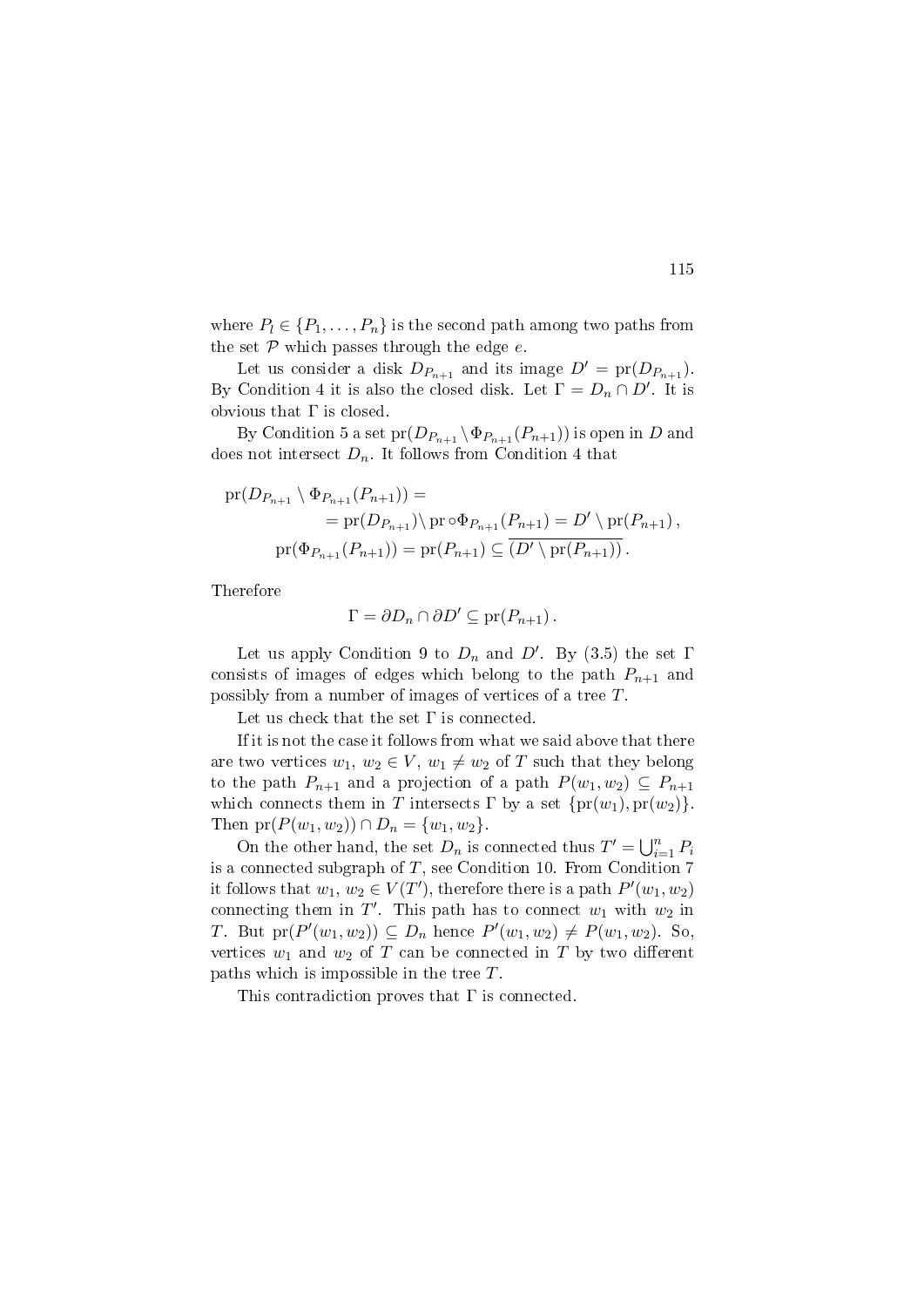#### 116 CHAPTER 3. CRITERION OF A D-PLANARITY

It follows from the connectedness of  $\Gamma$  and from the inclusion  $pr(e) \subseteq \Gamma \cap pr(E_n)$  that  $\Gamma \subseteq pr(E_n)$ . Thus

$$
\Gamma \subseteq \partial D_n \cap \partial D',
$$

where  $\partial D' = \text{pr}(\partial D_{P_{n+1}})$  is a boundary circle of the disk  $D'$ .

By the discussion above and from  $\Gamma \subseteq \text{pr}(P_{n+1})$  it is easy to understand that

$$
\Gamma = \text{pr}(P(v, v'))
$$

for some  $v, v' \in V \cap P_{n+1}, v \neq v'$ .

It is obvious that  $P(v, v')$  is homeomorphic to a closed segment. From the Conditions 3 and 4 it follows that it is embedded into a boundary circles  $\partial D_n$  and  $\partial D'$  by means of maps

$$
\psi_n = \text{pr} \Big|_{P(v,v')} : P(v,v') \to D_n ,
$$
  

$$
\psi' = \text{pr} \circ \Phi_{P_{n+1}} : P(v,v') \to D' .
$$

Therefore, a set

$$
D_{n+1} = D_n \cup D' \cong D_n \cup_{\psi} D', \quad \psi = \psi_n \circ (\psi')^{-1},
$$

is a result of a gluing of closed disks  $D_n$  and  $D'$  by a segment that is embedded into the boundary circles of these disks. Consequently the set  $D_{n+1}$  is homeomorphic to a closed disk.

Let us denote  $\tilde{D}_{n+1} = \bigcup_{i=1}^{n+1} D_{P_i}$ . It is clear that

$$
D_{n+1} = \mathrm{pr} \Big( \bigcup_{i=1}^{n} D_{P_i} \Big) \cup \mathrm{pr}(D_{P_{n+1}}) = \mathrm{pr} \Big( \bigcup_{i=1}^{n+1} D_{P_i} \Big) = \mathrm{pr}(\tilde{D}_{n+1}).
$$

So the space  $D_{n+1}$  constructed according to the set  $\{P_1, \ldots, P_{n+1}\}\$ satisfies Condition (i).

Disks  $D_n$  and  $D'$  are oriented. The orientation of  $D'$  is generated by an orientation of  $D_{P_{n+1}}$  by means of the map pr.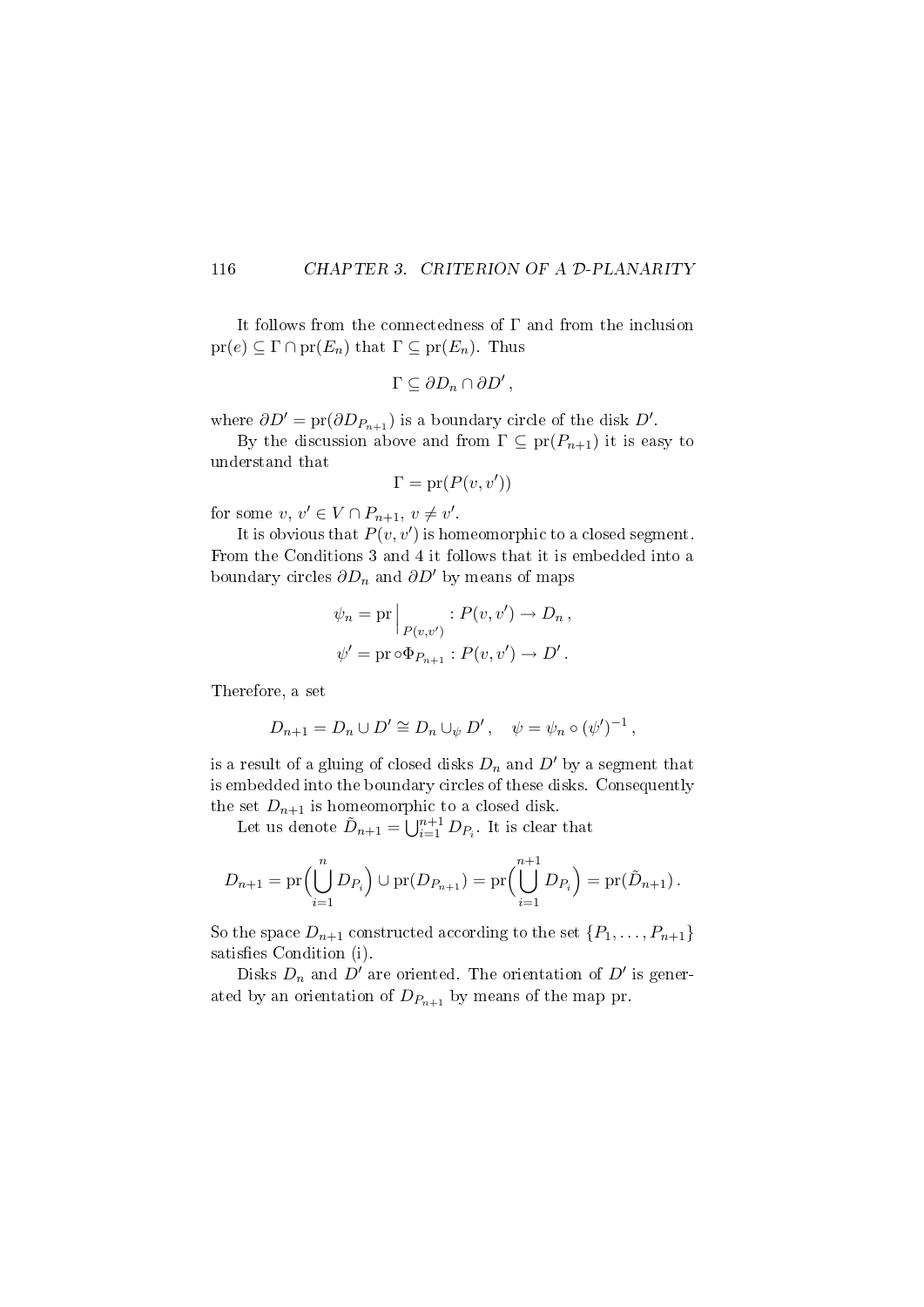By Condition (iii) applied to  $D_n$  and  $D'$  we get two orientations on e. One of them is induced from an orientation of  $P_l \supseteq e$  and is coordinated with orientation of  $D_n$ . Another is generated by direction of  $P_{n+1}$  and is consistent with an orientation of  $D'$ .

As we said above the directed paths  $P_l$ ,  $P_{n+1} \in \mathcal{P}$  containing an edge  $e$  have to pass through  $e$  in the opposite directions. Therefore the orientations induced on  $\Gamma$  from  $D_n$  and  $D'$  are opposite. Hence the orientations of  $D_n$  and  $D'$  are coordinated and generate an orientation of  $D_{n+1}$ . It complies with the following condition

- for any simple arc  $\alpha: I \to \partial D_n \cap \partial D_{n+1}$  an orientation of  $\alpha$ is consistent with orientation of  $D_{n+1}$  iff an orientation  $\alpha$  is coordinated with orientation of  $D_n$ ;
- for any simple arc  $\beta: I \to \partial D' \cap \partial D_{n+1}$  an orientation of  $\beta$ is consistent with an orientation of  $D_{n+1}$  iff it is coordinated with an orientation a disk  $D'$ .

Disks  $D_n$  and  $D'$  satisfy Conditions (iii) and (iv). So, according to what has being said  $D_{n+1}$  also satisfies Conditions (iii) and (iv).

Suppose that the set  $D_{n+1}$  does not satisfy Condition (ii). Then  $E_{n+1} = \emptyset$ , see Condition 9 and Remark (iii), and  $\partial D_{n+1} \cap \text{pr}(T) \subseteq$ pr(V). Thus a set  $\partial D_{n+1} \cap \text{pr}(T)$  is finite.

The following correlations are implicated from Condition 5

$$
\partial D_{n+1} \setminus \mathrm{pr}(T) \subseteq \mathrm{pr}\Big(\bigcup_{i=1}^{n+1} (D_{P_i} \setminus \Phi_{P_i}(P_i))\Big) = \bigcup_{i=1}^{n+1} \mathrm{pr}(D_{P_i} \setminus \Phi_{P_i}(P_i)).
$$

From Condition 4 it follows that for every  $i \in \{1, \ldots, n+1\}$  a set  $\text{pr}(D_{P_i} \setminus \partial D_{P_i}) \subseteq D_{n+1}$  is homeomorphic to an open disk. Hence

$$
\bigcup_{i=1}^{n+1} \text{pr}(D_{P_i} \setminus \partial D_{P_i}) \subseteq D_{n+1} \setminus \partial D_{n+1}.
$$

117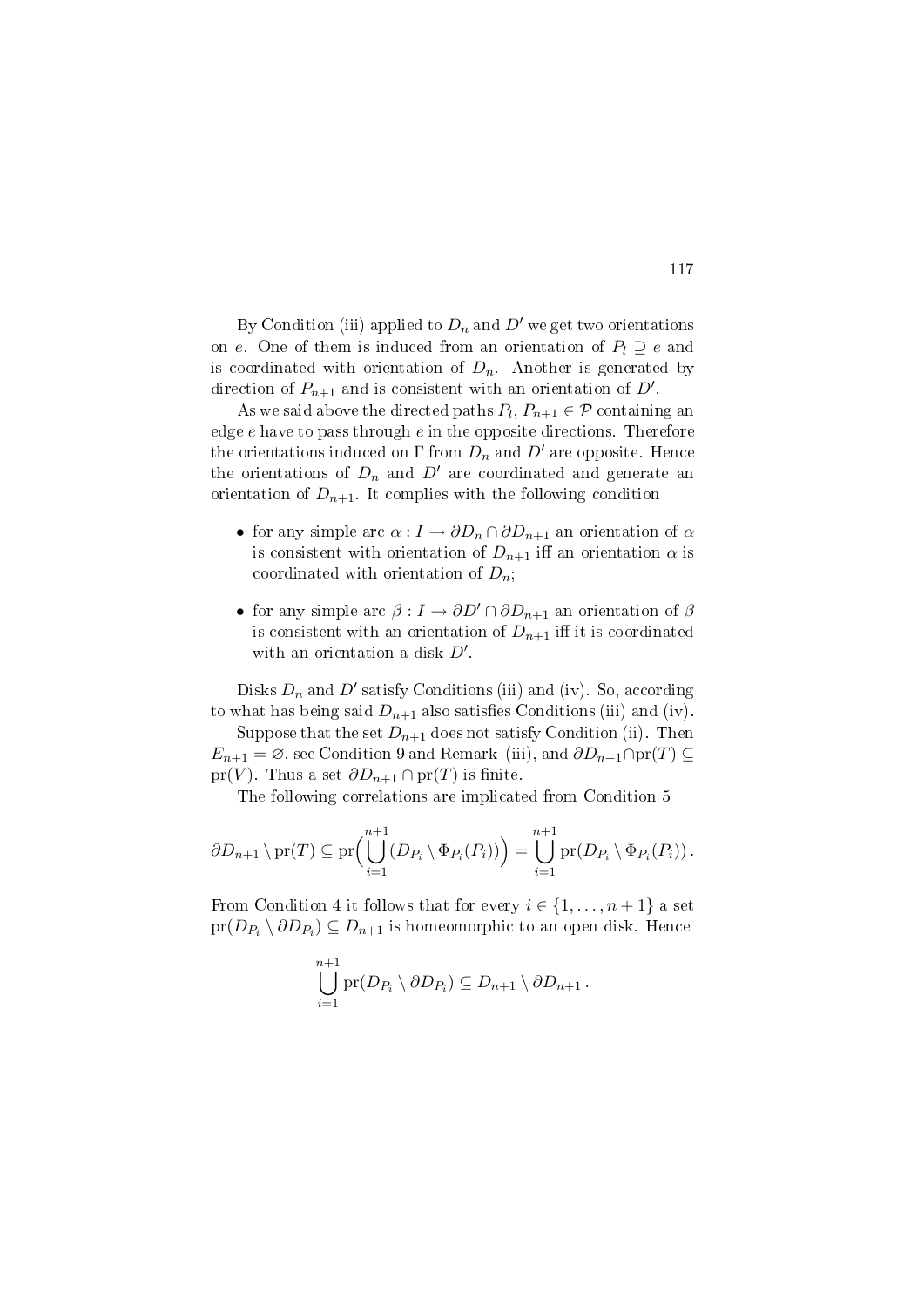#### 118 CHAPTER 3. CRITERION OF A D-PLANARITY

From this correlation it follows, see Condition (iv), that

$$
\partial D_{n+1} \setminus \text{pr}(T) \subseteq
$$
\n
$$
\subseteq \left[ \bigcup_{i=1}^{n+1} \left( \text{pr}(D_{P_i} \setminus \partial D_{P_i}) \cup \text{pr}(\partial D_{P_i} \setminus \Phi_{P_i}(P_i)) \right) \right] \cap \partial D_{n+1} =
$$
\n
$$
= \bigcup_{i=1}^{n+1} \text{pr}(\partial D_{P_i} \setminus \Phi_{P_i}(P_i)) \subseteq \bigcup_{i=1}^{n+1} \text{pr}(\tilde{\gamma}_i) = \bigcup_{i=1}^{n+1} \gamma_i.
$$

A set  $\bigcup_{i=1}^{n+1} \gamma_i$  is closed in D hence it is also closed in  $\partial D_{n+1}$ . Therefore, a set  $\partial D_{n+1} \setminus \bigcup_{i=1}^{n+1} \gamma_i$  have to be an open subset of a space  $\partial D_{n+1}$ . But

$$
\partial D_{n+1} \setminus \bigcup_{i=1}^{n+1} \gamma_i \subseteq \partial D_{n+1} \cap \text{pr}(T) \subseteq \text{pr}(V)
$$

and this set is finite. Consequently,

$$
\partial D_{n+1} = \bigcup_{i=1}^{n+1} \gamma_i \, .
$$

From Condition (iv) it easily follows that open arcs  $\gamma_i \setminus \{\text{pr}(v_i), \text{pr}(v'_i)\}, i \in \{1, \ldots, n+1\}$  are pairwise disjoint. Therefore every point of a set  $\partial D_{n+1} \cap \text{pr}(T) = \bigcup_{i=1}^{n+1} \{ \text{pr}(v_i), \text{pr}(v'_i) \}$  is a common boundary point of exactly two arcs of the family  $\{\gamma_i\}_{i=1}^{n+1}$ .

It follows from the choice of an orientation of arcs  $\gamma_i, i \in$  $\{1,\ldots,n+1\}$  that if for some  $s, r \in \{1,\ldots,n+1\}$  either  $v_s = v_r$ or  $v'_s = v'_r$  is true, then  $s = r$ . Thus for every  $i \in \{1, \ldots, n+1\}$ there is the unique  $j(i) \in \{1, \ldots, n+1\}$ , such that  $v_i = v'_j$  and if  $r \neq s$  then  $j(r) \neq j(s)$ . We also remark that by the construction  $n \geq 1$ , thus  $n + 1 \geq 2$  and  $j(i) \neq i, i \in \{1, ..., n + 1\}.$ 

Therefore, on the set  $\{1, \ldots, n+1\}$  there is a transposition  $\sigma$ without fix points such that  $v_i = v'_{\sigma(i)}, i \in \{1, ..., n+1\}$ . Let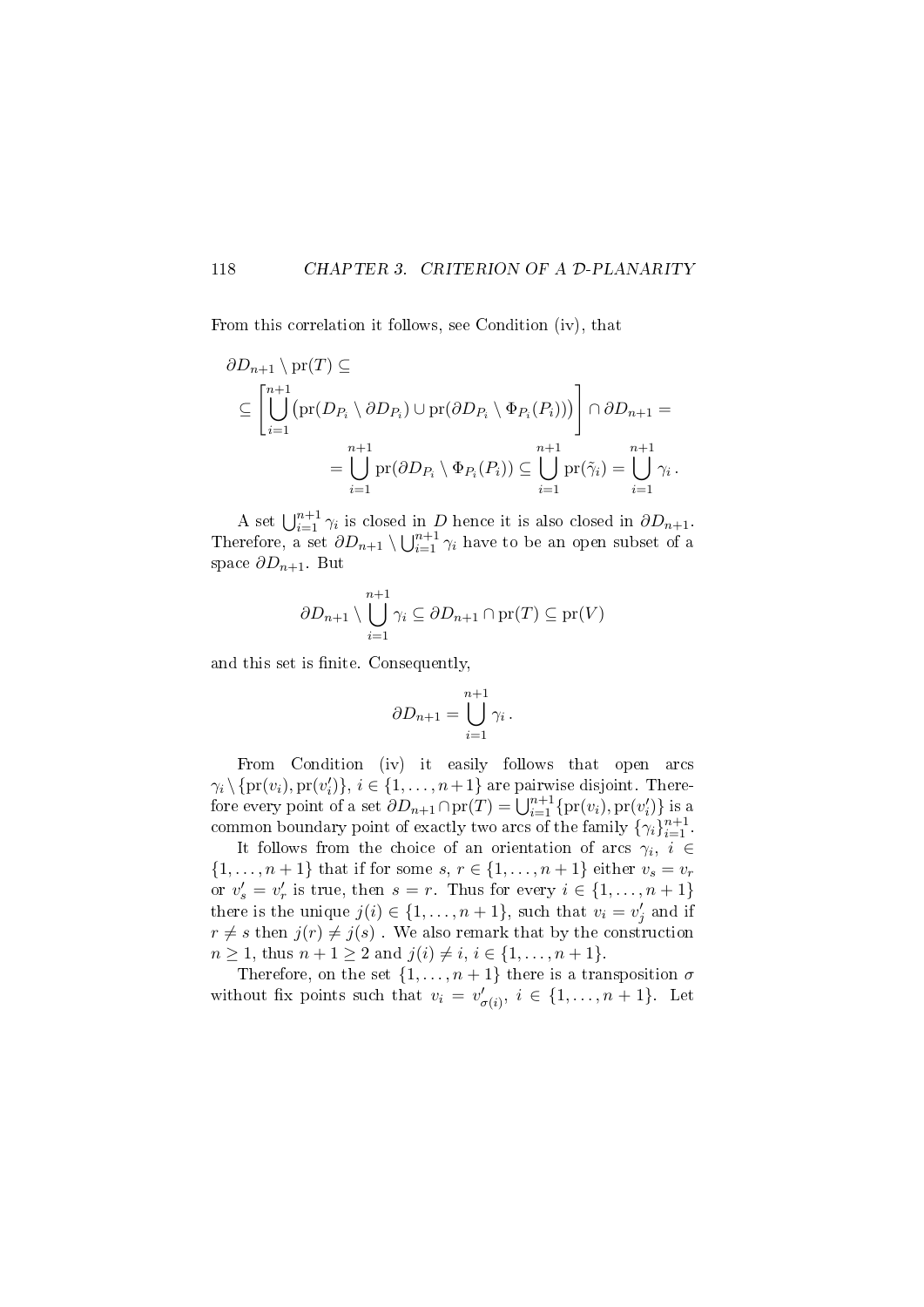$\sigma = c_1 \cdots c_k$  be a decomposition of  $\sigma$  into independent cycles. Let  $c_1 = (i_1 \dots i_m)$ . Then  $v_{i_1} = v'_{i_2}, \dots v_{i_{m-1}} = v'_{i_m}, v_{i_m} = v'_{i_1}$ .

From the definition of the set  $P$  we get  $v_i' \rho_C v_i, i \in \{1, ..., n +$ 1}, since  $P_i = P(v_i, v'_i) \in \mathcal{P}$ . So, it is true that

$$
v_{i_1}\rho_Cv_{i_2},\ldots,v_{i_{m-1}}\rho_Cv_{i_m},\ v_{i_m}\rho_Cv_{i_1},
$$

thus vertices of the set  $M_1 = \{v_{i_1}, \ldots, v_{i_m}\}\$  generate a  $\rho_C$ -cycle, see Definition 1.6.3. From Corollary 1.6.2 it is follows that the set  $M_1$  is a class of equivalence of a minimal equivalence relation  $\rho_C$ which contains the relation  $\rho_C$ . By Proposition 1.6.3 and Corollary 1.6.2 the relation  $\rho_C$  has the unique class of equivalence  $V^*$ . Hence  $M_1 = V^*$ ,  $\sigma = c_1$ ,  $n + 1 = \sharp V^* = \sharp \mathcal{P}$  and  $D_{n+1} = D$ .

From what was said above it follows that for  $n+1 < \sharp \mathcal{P}$  the disk  $D_{n+1}$  satisfies Condition (ii). Thus, for  $n+1 < \sharp \mathcal{P}$  the disk  $D_{n+1}$ satisfies (i)–(iv), but for  $n + 1 = \sharp \mathcal{P}$  it complies with conditions (i) and (iv).

Finally, starting from any path  $P = P_1 = P(v_1, v'_1) \in \mathcal{P}$ , we can sort out elements of a set

$$
\mathcal{P} = \{P_1 = P(v_1, v'_1), \dots, P_N = P(v_N, v'_N)\}
$$

in a finite number of steps so that for every set

$$
D_n = \mathrm{pr}\Big(\bigcup_{i=1}^n D_{P_i}\Big), \quad n \in \{1, \ldots, N-1\}\,,
$$

the conditions  $(i)$ – $(iv)$  are true and for the set

$$
D_N = \text{pr}\Big(\bigcup_{i=1}^N D_{P_i}\Big) = \text{pr}\Big(\bigcup_{P \in \mathcal{P}} D_P\Big) = \text{pr}(\tilde{D}) = D
$$

conditions (i) i (iv) are also true.

#### 119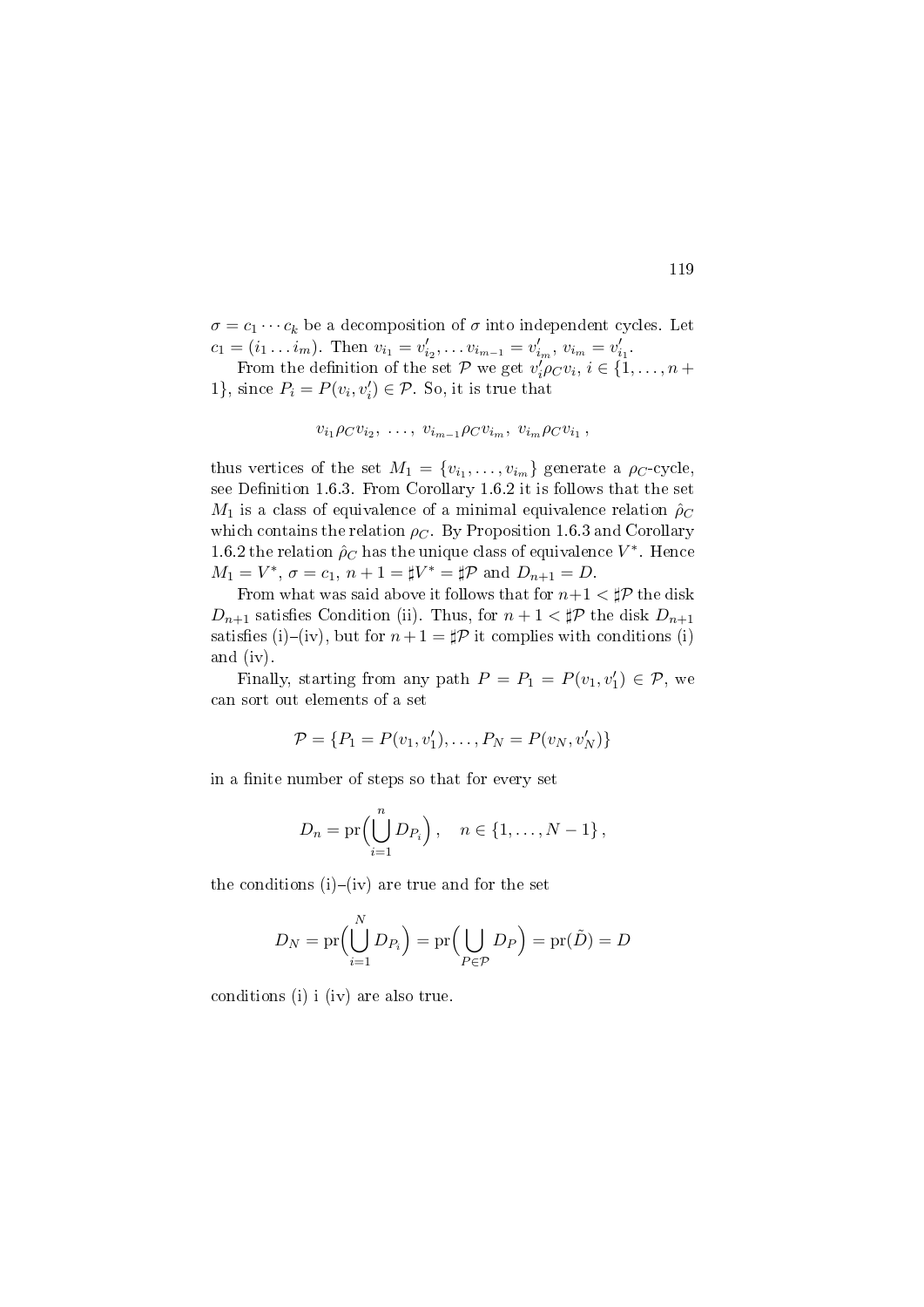#### 120 CHAPTER 3. CRITERION OF A D-PLANARITY

Thus  $D_N = D$  is closed oriented two-dimensional disk,  $\varphi =$  $\mathrm{pr}|_T: T \to D$  is an embedding, see Condition 3.

For every edge  $e \in E$  both paths of  $P$  passing through this edge belong to a set  $\{P_1, \ldots, P_N\}$ , thus  $E_N = \varnothing$  and  $\partial D = \bigcup_{i=1}^N \gamma_i$  with open arcs  $\gamma_i \setminus \{pr(v_i), pr(v'_i)\}$  are pairwise disjoint. It is clear that

$$
\varphi(T) \cap \partial D = \bigcup_{i=1}^N \{pr(v_i), pr(v'_i)\} = \bigcup_{P(v,v') \in \mathcal{P}} \{pr(v), pr(v')\} = V^*.
$$

An orientation of D generates some cyclic order O on the set  $\mathrm{pr}(V^*)$ . A map  $\varphi_0 = \varphi|_{V^*}: V^* \to \mathrm{pr}(V^*)$  is bijective, therefore, a map  $\varphi_0^{-1}$  generates on the set  $V^*$  some cyclic order  $C'$ which is an isomorphic image of a cyclic order  $O(C'(v_1, v_2, v_3) \Leftrightarrow$  $O(\mathrm{pr}(v_1), \mathrm{pr}(v_2), \mathrm{pr}(v_3))).$ 

We induce a convenient relation  $\rho_{C'}$  on  $V^*$ , see Definition 1.6.5. From Condition (iv) it follows that for every  $i \in \{1, \ldots, N\}$  we have  $v'_i \rho_{C'} v_i$ . On the other hand, by definition of the set  ${\mathcal P}$  it follows that  $v' \rho_C v$  iff  $P(v, v') \in \mathcal{P}$ . But  $\mathcal{P} = \{P_1, \ldots, P_N\}$ , hence if  $P(v, v') \in \mathcal{P}$ P, then  $P(v, v') = P_i = P(v_i, v'_i)$  for some  $i \in \{1, ..., N\}$ . Therefore the following conditions hold true

$$
v'\rho_C v \Rightarrow v'\rho_{C'}v\,,\quad v,v'\in V^*\,,
$$

and the relation  $\rho_{C}$  contains  $\rho_C$ .

With the help of convenient relations  $\rho_C$  and  $\rho_{C'}$  we can induce on  $V^*$  the relations of cyclic orders  $C_{\rho_C}$  and  $C_{\rho_{C'}}$ , respectively, see Definition 1.6.6 and Proposition 1.6.4. From Definition 1.6.6 it is easily follows that if  $\rho_{C'}$  contains  $\rho_C$  then  $C_{\rho_{C'}}$  contains  $C_{\rho_C}$ . In other words, an identical map  $Id_{V^*}$  is monomorphism of cyclic order  $C_{\rho_C}$  onto  $C_{\rho_{C'}},$  see Definition 1.6.7. From Lemma 1.6.2 it follows that  $C_{\rho_C} = C$  and  $C_{\rho_{C'}} = C'$ , hence the map  $Id_{V^*}$  is monomorphism of the cyclic order  $C$  onto  $C'$ . Lemma 1.6.1 implies that the map  $Id_{V^*}$  is an isomorphism of cyclic order C onto C'.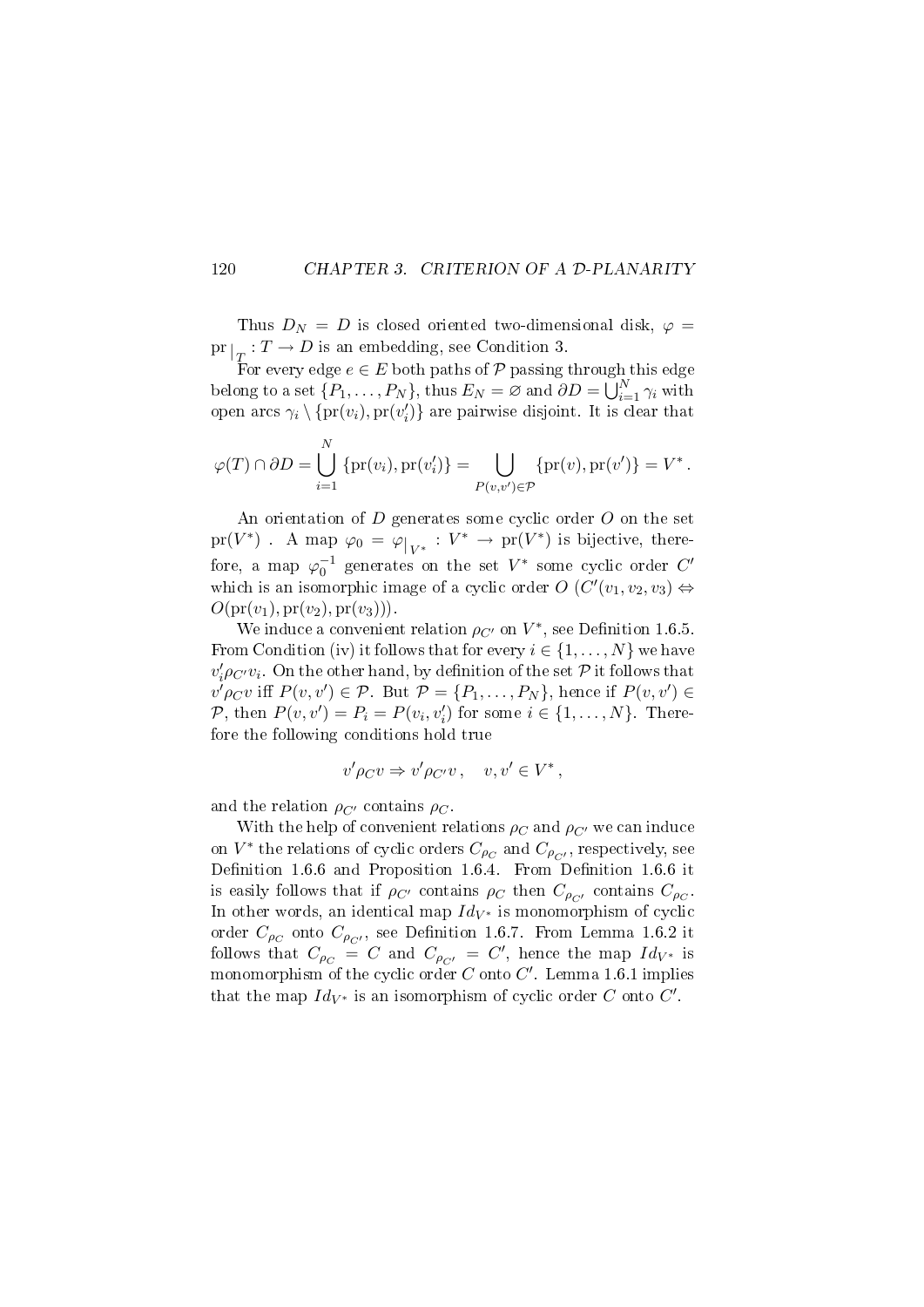By the construction a map  $\varphi_0^{-1}$  is an isomorphism of cyclic order O onto C' thus  $\varphi_0$  is an isomorphism of cyclic order  $C = C'$ onto a cyclic order  $O$  which is induced onto  $\varphi(V^*)$  from an oriented circle ∂D.

Finally, the map  $\varphi$  satisfies all conditions of Definition 3.1.1 and a tree  $T$  is  $\mathcal{D}$ -planar.

121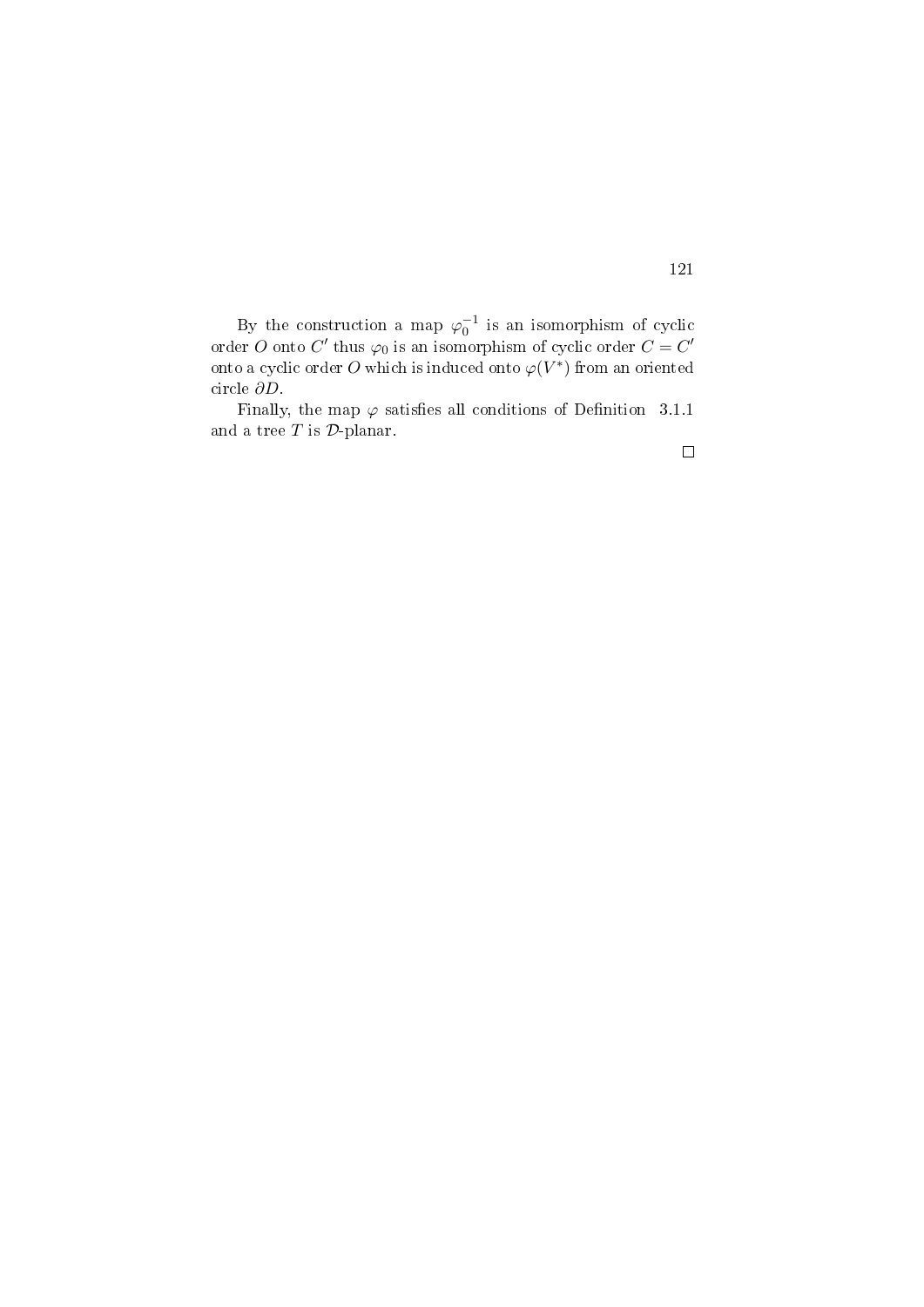## Chapter 4

# The realization and main theorem

### 4.1 The conditions for a graph

Let  $G \subset \mathbb{R}^3$  be a finite connected graph with a strict partial order on vertices. We assume that every vertex of  $G$  has a degree not less than 2.

A set  $V \times V$  is divided into two classes  $C_1$  and  $C_2$ . Vertices  $v_1$  and  $v_2$  are contained in  $C_1$  if they are comparable (i.e. either  $v_1 < v_2$  or  $v_2 < v_1$  holds true) and  $C_2$  otherwise.

**Definition 4.1.1.** Cr-cycle of G is a subgraph  $\gamma$  which is a simple cycle such that every pair of adjacent vertices of  $\gamma$  belongs to  $C_1$ .

In what follows we will consider the following conditions on a graph  $G \subset R^3$ :

A1) there exists the unique  $Cr$ -cycle  $\gamma$ ;

A2) 
$$
\overline{G \setminus \gamma} = F = \bigcup_{i=1}^{k} T_i
$$
, where *F* is a forest such that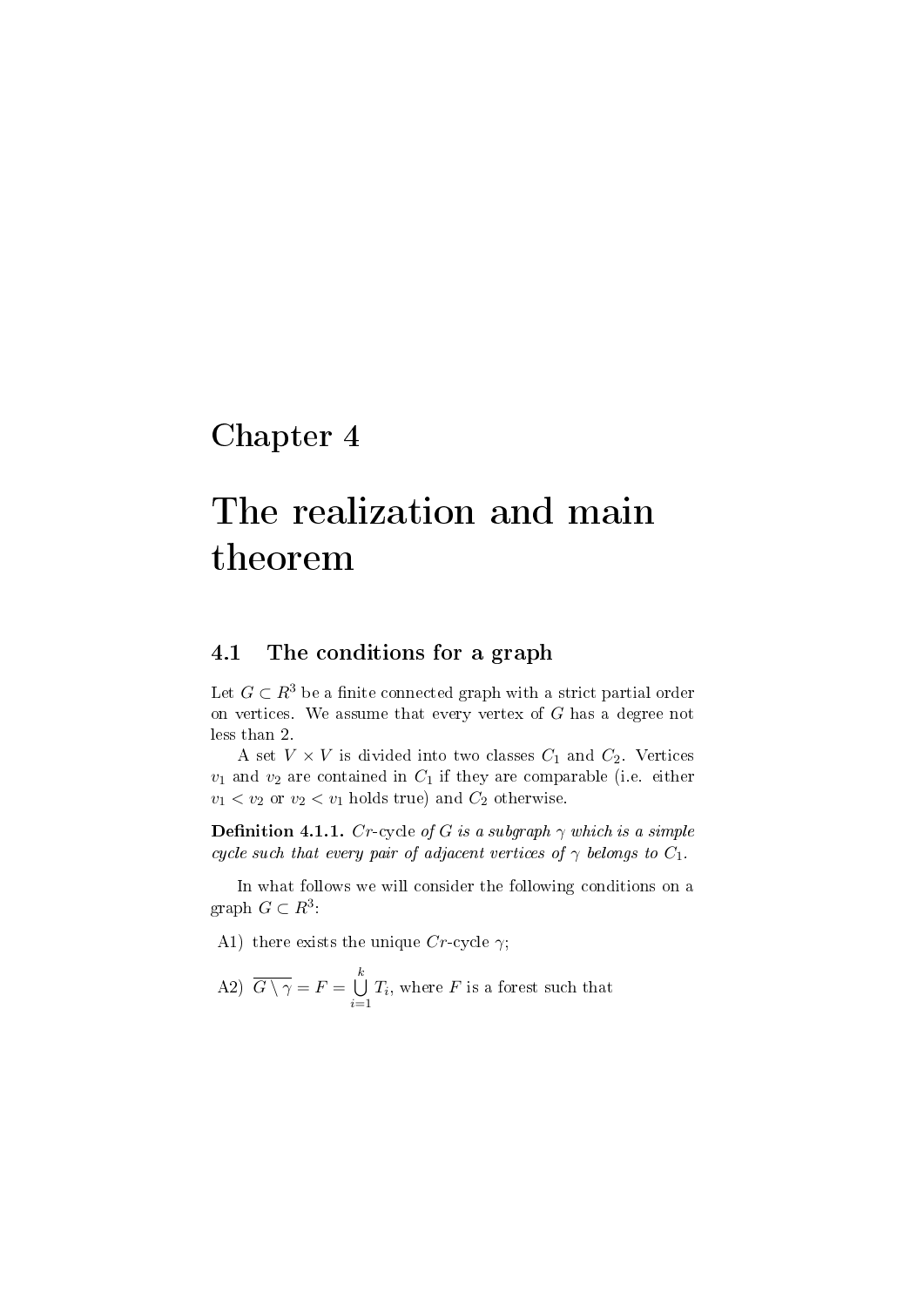#### 4.1. THE CONDITIONS FOR A GRAPH 123

- if  $v_k < v$   $(v_k > v)$  for some vertex  $v_k \in T_i \subset F$ , where  $v \in G$ , then  $v_l < v$   $(v_l > v)$  for an arbitrary  $v_l \in T_i \subset F$ ,  $l \neq k$ ;
- $deg(v) = 2s \geq 4$  for an arbitrary vertex  $v \in G \setminus \gamma$ ;
- A3) The condition for a strict order on  $Cr$ -cycle  $\gamma$ : for any vertex v of the subgraph  $\gamma$  and its adjacent vertices  $v_1$  and  $v_2$  such that  $v_1, v_2 \in \gamma$  the following conditions hold true:
	- if  $deg(v) = 2$ , then  $deg(v_1) > 2$ ,  $deg(v_2) > 2$  and there exists the unique index *i* such that  $v_1, v_2 \in T_i$ ;
	- if  $deg(v) = 2s > 2$   $(deg(v) = 2s + 1)$ , then  $v_1 \le v \ge v_2$  $(v_1 \leq v \leq v_2)$ .
- A4) The condition for a strict order on G: if  $v', v'' \in C_2$ , then from  $v > v'$  it follows that  $v > v''$ .

We remark that from A2 it follows that all vertices of any connected component  $T_i$  are pairwise non comparable.

If A2 holds true, then, obviously, there exists a nonempty subset of vertices  $V^*$  of F which contains a set  $V_{ter}$  of all terminal vertices of F such that  $V^* = V(F) \cap \gamma$ . It is clear that the subset of vertices  $V^*$  of F is divided into the subsets  $V_k^*$  such that  $V_{ter}(T_k) \subset V_k^* \subset T_k \subset F$  and  $V^* = \bigcup$ i  $V_i^*$ 

**Definition 4.1.2.** A finite graph  $G \subset R^3$  is called  $\mathfrak{D}\text{-}planar$  if there exists a subgraph  $\gamma$  and an embedding  $\varphi: G \to D^2$  such that the following conditions hold true:

- $\gamma$  is a simple cycle;
- $\overline{G \setminus \gamma} = \bigcup_{i=1}^k T_i = F$  is a finite union of trees;
- $\gamma$  contains all terminal vertices of F;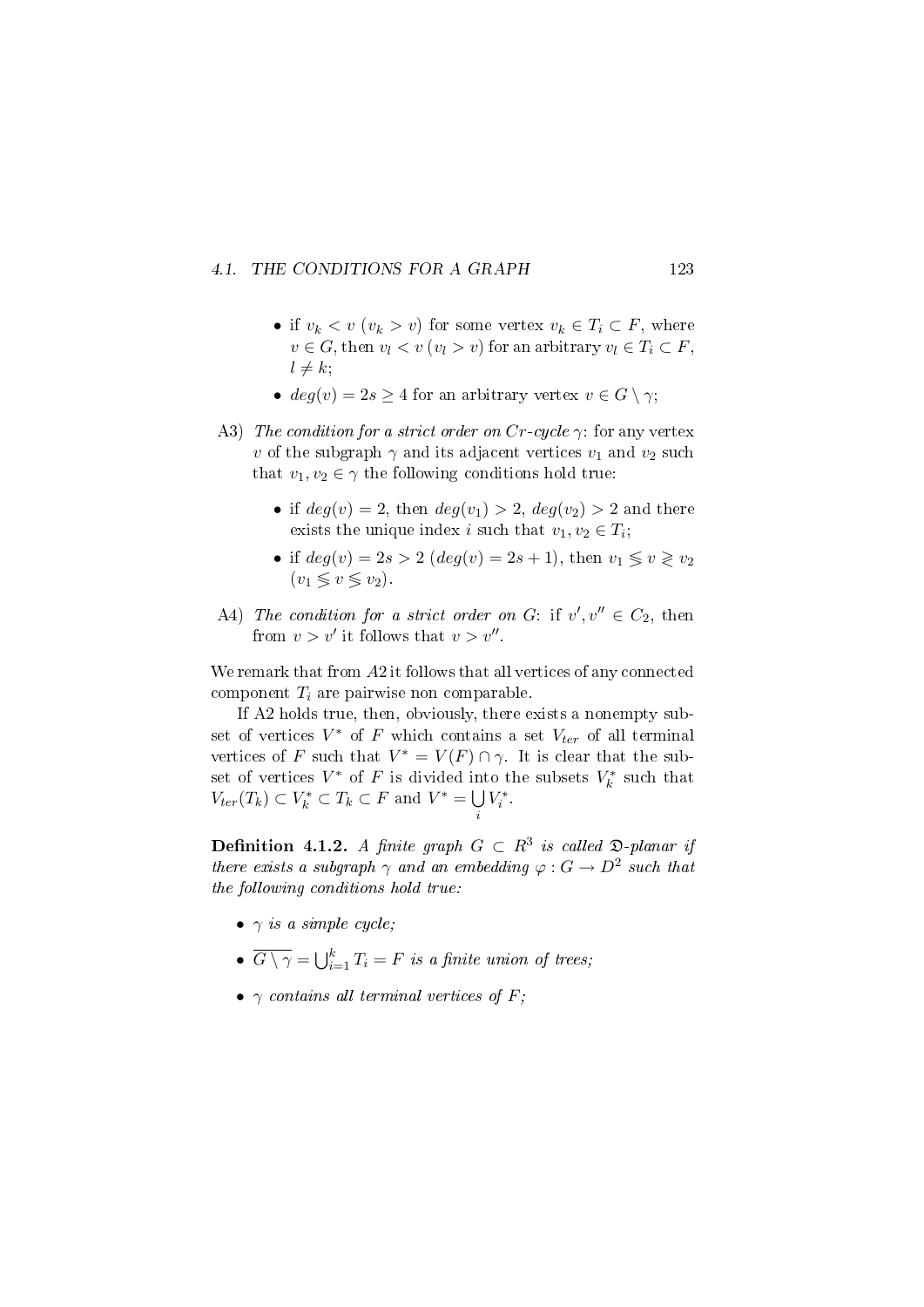•  $\varphi(\gamma) = \partial D^2$ ,  $\varphi(G \setminus \gamma) \subseteq \text{Int } D^2$ .

**Theorem 4.1.1.** Let G be a graph,  $\gamma \subseteq G$  be a cycle such that  $G \setminus \gamma = \bigsqcup_i T_i$ , where every  $T_i$  is a tree.

Then G is  $\mathfrak D$ -planar if and only if every tree  $T_i$  with the subset of vertices  $V_i^*$  which has a cyclic order induced from  $\gamma$  is  $\mathfrak{D}\text{-}planar$ and for any indexes m and n the subset of vertices  $V_n^*$  of the tree  $T_n$  belongs to a unique connected component of a set  $\gamma \setminus V_m^*$ , where  $m \neq n, V_j^* \subset T_j, j = m, n.$ 

*Proof.* **Necessity.** Suppose that a graph  $G$  is  $\mathfrak{D}$ -planar. It is clear that every tree  $T_i$  is  $\mathfrak D$ -planar. Let us assume that there exist some indexes s and l such that the subset of vertices  $V_s^*$  of the tree  $T_s$ belongs to two connected components  $S'$  and  $S''$  of the set  $\gamma \setminus V_l^*,$ where  $V_l^* \subset T_l$ . Let us assume that the subset  $V_{s_1}^*$  of  $V_s^*$  belongs to  $S'$  and  $V_{s_2}^*$  belongs to  $S''$ . Let us consider the following paths:  $P_1$ which connects the ends of arc  $S'$  ( $S''$ ) (by construction they belong to  $V_l^*$ ) in G and  $P_2$  which connects arbitrary two vertices of  $V_s^*$  of the tree  $T_s$  such that one of them belongs to  $S'$ , another belongs to  $S''$ . By our initial assumption there exists an embedding  $\varphi$  of paths  $\varphi(P_1)$  and  $\varphi(P_2)$ . They can be considered as two hordes which are contained into Int  $D^2$  with the ends on  $\partial D^2$ . They have a common point which is not a vertex of  $F(T_k$  and  $T_l$  are disconnected) since one pair of the ends parts another. It contradicts the fact that  $\varphi$ is an embedding.

**Sufficiency** will be proved by an induction on the number  $n$ of trees in the forest  $F = \overline{G \setminus \gamma} = \bigsqcup_{i=1}^n T_i$ .

Let us regard G as a cell complex. Then the cycle  $\gamma$  considered as a subspace of the topological space  $G$  is homeomorphic to a circle. Fix an orientation on  $\gamma$ . It induces a cyclic order on it. Now we induce from  $\gamma$  a cyclic order on each  $V_i^*$  with  $\sharp V_i^* > 2$ ,  $i=1,\ldots,n$ .

We should remark that the following is straightforward: if for a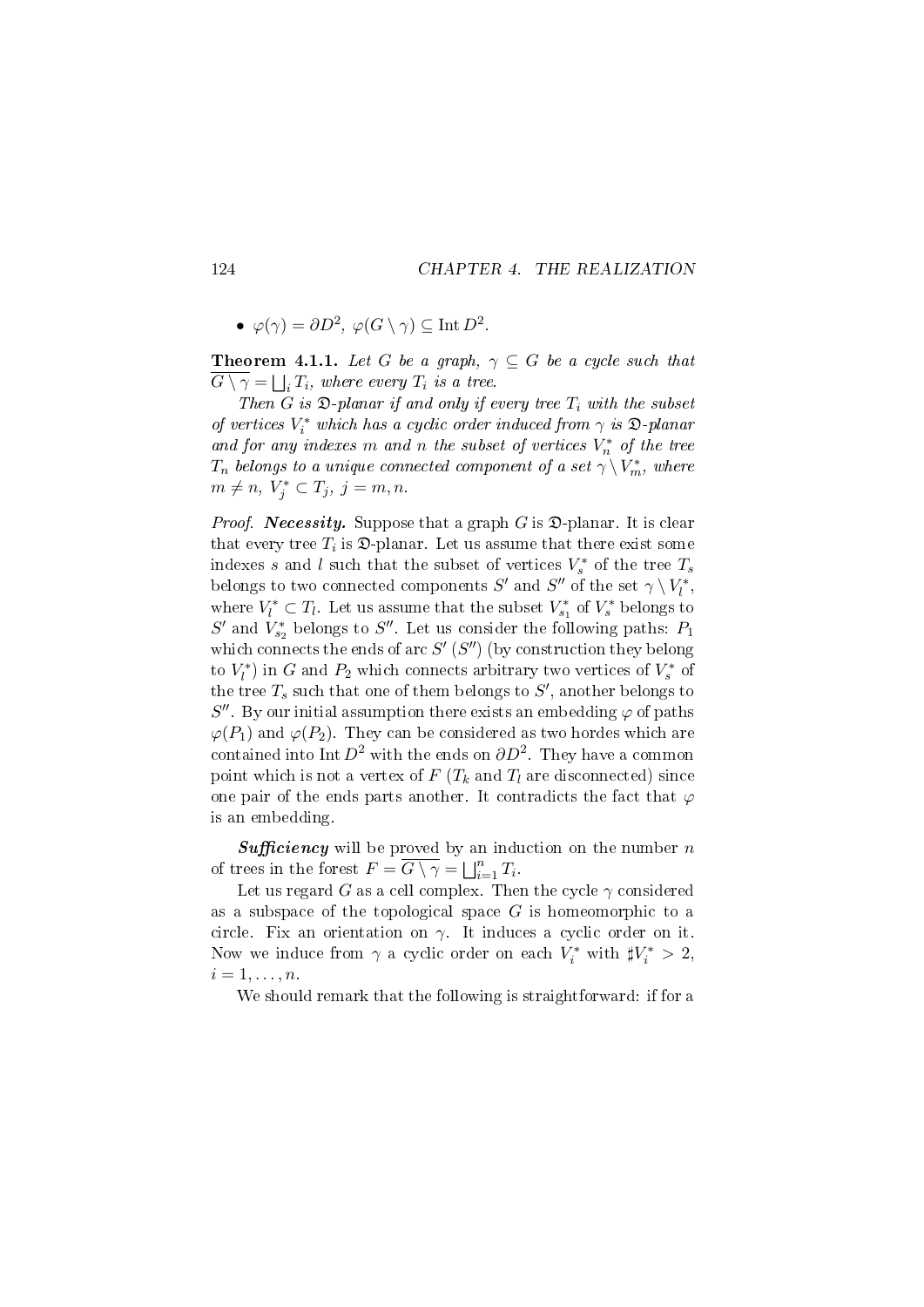#### 4.1. THE CONDITIONS FOR A GRAPH 125

fixed orientaition of  $\gamma$  a tree  $T_i$  with the cyclic order on  $V_i^*$  induced from  $\gamma$  is  $\mathfrak{D}$ -planar, then for an inverse orientation of  $\gamma$  a tree  $T_i$ with the cyclic order on  $V_i^*$  induced from that orientation of  $\gamma$  is also  $\mathfrak D$ -planar. So the choice of an orientation of  $\gamma$  does not affect the ongoing considerations.

Suppose that every tree  $T_k$  is  $\mathfrak{D}$ -planar and for arbitrary indexes r and s the subset  $V_s^*$  of vertices of  $T_s$  belongs to the unique connected component of the set  $\gamma \setminus V_r^*$ , where  $r \neq s$ ,  $V_j^* = T_j \cap \gamma$ ,  $j = r, s$ .

Basis of induction. Let  $F = T_1$ .

First let  $V_1^* = \{v_1, v_2\}$  for some  $v_1, v_2 \in V(T_1)$ . Since  $T_1$  is  $\mathfrak{D}\text{-planar},$  then there is an embedding  $\varphi_1:T_1\to D^2$  such that  $\varphi(T_1) \cap \partial D^2 = \varphi(V_1^*) = {\varphi(v_1), \varphi(v_2)}$ . Obviously, the cycle  $\gamma$ consists of two edges with common endpoints  $v_1$  and  $v_2$ . Fix some embedding  $\varphi': \gamma \to \partial D^2$  such that  $\varphi_1(v_i) = \varphi'(v_i), i = 1, 2$ . Now it is straightforward to see that the mapping  $\varphi: G \to D^2$ ,

$$
\varphi(\tau) = \begin{cases} \varphi_1(\tau), & \text{if } \tau \text{ is in } T_1, \\ \varphi'(\tau), & \text{when } \tau \text{ is in } \gamma, \end{cases}
$$
(4.1)

is well defined and complies with Definition  $4.1.2$ .

Now let  $\sharp V_1^* > 2$ . At first we define a bijective and continuous map  $\varphi': \gamma \to \partial D^2$  such that the cyclic order induced on  $\varphi'(\gamma)$  by  $\varphi'$ coincides with the cyclic order induced by the positive orientation of  $\partial D^2$ . It is obvious that it is an embedding and  $\varphi'(\gamma) = \partial D^2$ .

Let us consider the tree  $T_1$ . From its  $\mathcal{D}$ -planarity it follows that there exists an embedding  $\varphi_1: T_1 \to D^2$  such that  $\varphi_1(T_1) \subset D^2$ ,  $\varphi_1(V_1^*) \subset \partial D^2$ ,  $\varphi_1(T_1 \setminus V_1^*) \subset \text{Int } D^2$ , where  $V_{ter}(T_1) \subseteq V_1^* \subset V$ . We can choose  $\varphi_1$  in such way that  $\varphi_1|_{V_1^*} = \varphi'|_{V_1^*}$  since a cyclic order on vertices of  $V_1^*$  is consistent with the cyclic order on  $\partial D^2 =$  $\varphi'(\gamma)$  which is in turn induced by  $\varphi'$  from the cyclical order on  $\gamma$ .

Then it is easy to see that the mapping  $\varphi : G \to D^2$  given by  $(4.1)$  is well defined and satisfies all requirements of the Defini-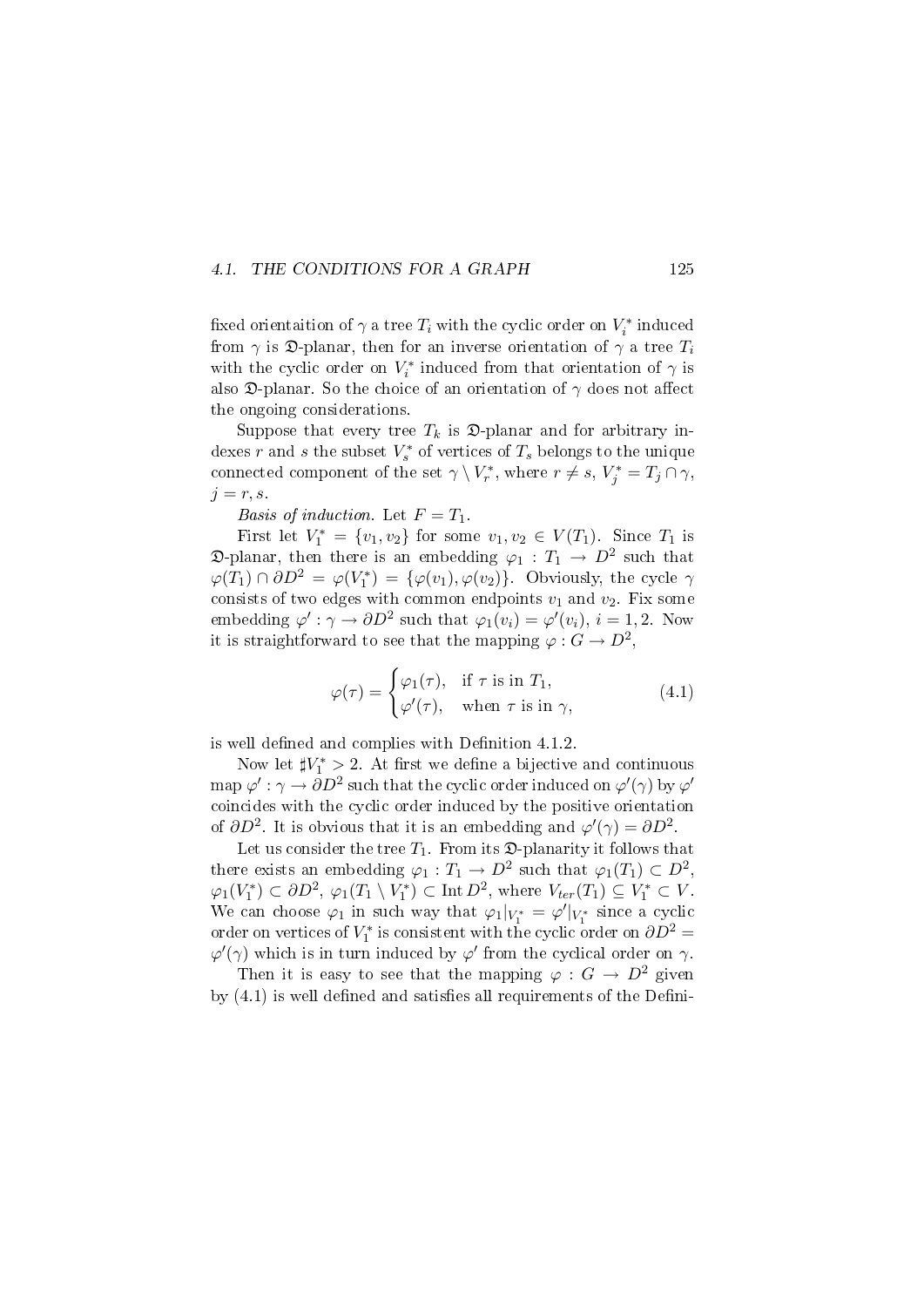#### tion 4.1.2.

Step of induction. Let  $G = \gamma \cup F$ ,  $F = \overline{G \setminus \gamma} = \bigsqcup_{j=1}^n T_j$ ,  $n > 1$ . Suppose that for any graph G' with a cycle  $\gamma'$  such that  $F' = \overline{G' \setminus \gamma'} = \bigsqcup_{i=1}^k T_i'$  is a forest and  $k < n$  our Theorem holds true.

First we are going to prove that there is a tree  $T_s$  in F such that the set  $\bigcup_{j\neq s} V_j^*$  is contained in a single connected component of the set  $\gamma \setminus V_s^*$ .

For every  $i = 1, \ldots, n$  we shall denote by  $\nu(T_i)$  the maximal cardinality of subsets  $M_i \subseteq \{1, \ldots, n\}$  which satisfy the following property: a set  $\bigcup_{j\in M_i} V_j^*$  is contained in a single connected component of the set  $\gamma \setminus V_i^*$ .

As  $n > 1$  then  $1 \leq \nu(T_i) \leq n-1$ ,  $i = 1, ..., n$ . And  $\nu(T_i) =$  $n-1$  iff a set  $\bigcup_{j\neq i} V_j^*$  is contained in a single connected component of the set  $\gamma \setminus V_i^*$ .

Let  $\nu(T_i) < n-1$  for a certain i. Let us designate all components of the complement  $\gamma \setminus V_i^*$  by  $\gamma_1^i, \ldots, \gamma_{m(i)}^i$ . Then there exist at least two different indexes  $r'$  and  $r''$  for which relations  $\gamma_{r'}^i \cap \bigcup_{j \neq i} V_j^* \neq \varnothing$  and  $\gamma_{r''}^i \cap \bigcup_{j \neq i} V_j^* \neq \varnothing$  hold true.

We can select r' in such way that  $\gamma_{r'}^i \cap \bigcup_{j=1}^n V_j^* = \gamma_{r'}^i \cap \bigcup_{j \in M_i} V_j^*$ for a subset  $M_i$  of  $\{1, \ldots, n\} \setminus \{i\}$  with cardinality  $\sharp M_i = \nu(T_i)$ . Fix  $i' \notin M_i \cup \{i\}$  and let  $r''$  be an index such that  $V_{i'}^* \subset \gamma_{r''}^i$ . It is clear that  $r' \neq r''$ . Since both  $V_i^*$  and  $\bigcup_{j \in M_i} V_j^*$  are contained in a connected subset  $\gamma\backslash\gamma^i_{r''}$  of the cycle  $\gamma$  and  $(\gamma\backslash\gamma^i_{r''})\cap V^*_{i'}\subset (\gamma\backslash\gamma^i_{r''})\cap$  $\gamma_{r''}^i = \varnothing$  then the set  $V_i^* \cup \bigcup_{j \in M_i} V_j^*$  lies in a single component of the complement  $\gamma \setminus V_{i'}^*$  and consequently  $\nu(T_{i'}) \geq \nu(T_i) + 1$ .

So, in a finite number of steps we shall find an index  $s$  such that  $\nu(T_s) \geq n-1$ , therefore a set  $\bigcup_{j \neq s} V_j^*$  is contained in a single connected component of the set  $\gamma \setminus V_s^*$ .

Without loss of generality we can regard that  $\nu(T_n) = n - 1$ . Repeating the argument we used to verify the base of induction we can find an embedding  $\varphi_n : \gamma \cup T_n \to D^2$  which maps  $\gamma$  onto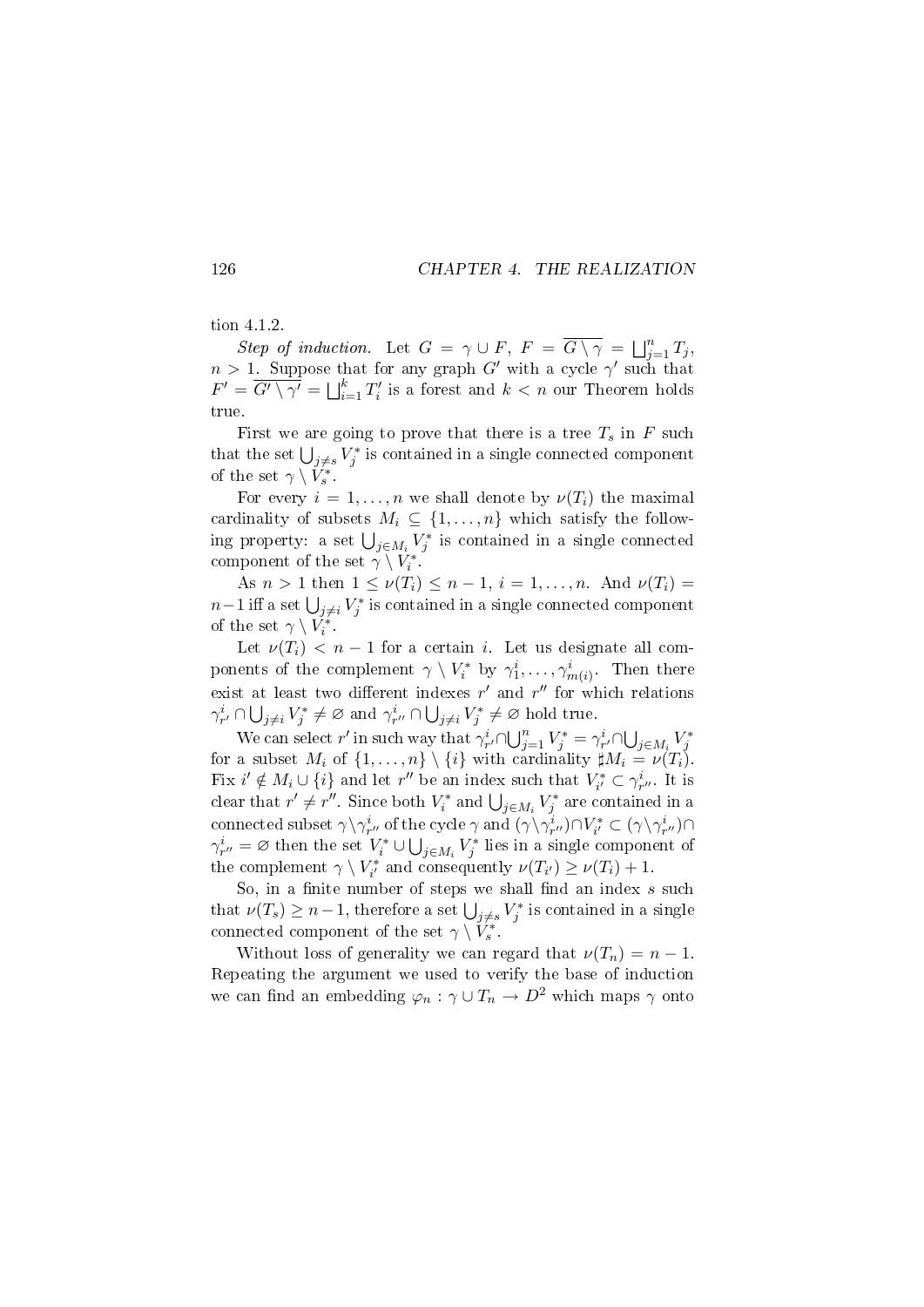#### 4.1. THE CONDITIONS FOR A GRAPH 127

 $\partial D^2$  and such that an orientation on  $\varphi_n(\gamma) = \partial D^2$  induced by  $\varphi_n$  coincides with the positive orientation on this set induced from  $D^2$ .

Lemma 1.5.1 implies that  $D^2 \setminus \varphi_n(T_n) = \bigcup_s U_s$ , where  $\overline{U}_s \cong D^2$ and  $\partial \overline{U}_s \subset \partial D^2 \cup \varphi_n(T_n)$  for any s. By the choice of  $T_n$  the subset  $\bigcup_{i\neq n}V_i^*$  of vertices of a forest  $F'=\bigcup_{i=1}^{n-1}T_i$  belongs to a single connected component  $\gamma_0$  of the set  $\gamma \setminus V_n^*$ . From this and from Corollary 1.5.1 it follows that there exists an index  $m$  such that a domain  $U_m$  satisfies the inclusions  $\varphi_n(\gamma_0) \subset (\overline{U}_m \cap \partial D^2)$ ,  $\partial U_m \setminus \varphi_n(\gamma_0) = \varphi_n(P)$ , where  $P = P(v', v'')$  is a path in  $T_n$  which connects a pair of vertices  $v', v'' \in V_n^*$ .

Let us consider a cycle  $\gamma' = \gamma_0 \cup P$  in G. It is clear that it is simple. Denote

$$
G' = \gamma' \cup F' = \gamma' \cup \bigcup_{i=1}^{n-1} T_i.
$$

Since  $F' \cap \gamma = \bigcup_{i=1}^{n-1} V_i^* \subset \gamma_0$  by construction, then  $F' \cap \gamma' \subset \gamma_0$ and  $F' = \overline{G' \setminus \gamma'}$ .

The following claim is straightforward. Suppose we have two oriented circles  $S_1$  and  $S_2$  and two arcs  $\gamma_1 \subset S_1$  and  $\gamma_2 \subset S_2$  such that orientation of each arc is coordinated with an orientation of the corresponding circle. Let  $\Phi : \gamma_1 \to \gamma_2$  be an orientation preserving homeomorphism. Let also  $O_k$ ,  $k = 1, 2$ , be a full cyclic order on  $S_k$  induced by the orientation of  $S_k$ . Then  $O_2|_{\gamma_2} = \Phi(O_1|_{\gamma_1})$ .

Let us induce an orientation on  $\gamma_0$  from  $\gamma$  and choose an orientation on  $\gamma'$  which is coordinated with the selected orientation of  $\gamma_0$ . Let  $\Phi = Id : \gamma_0 \to \gamma_0$ . Then by the claim above cyclic orders on  $\gamma_0$  induced from  $\gamma$  and from  $\gamma'$  should coincide.

Every tree  $T_i$ ,  $i \in \{1, ..., n-1\}$ , with the subset of vertices  $V_i^*$ which has a cyclic order induced from the positive orientation of  $\gamma$ is  $\mathfrak{D}$ -planar by our initial assumption. As  $V_i^* \subset \gamma_0$ , then according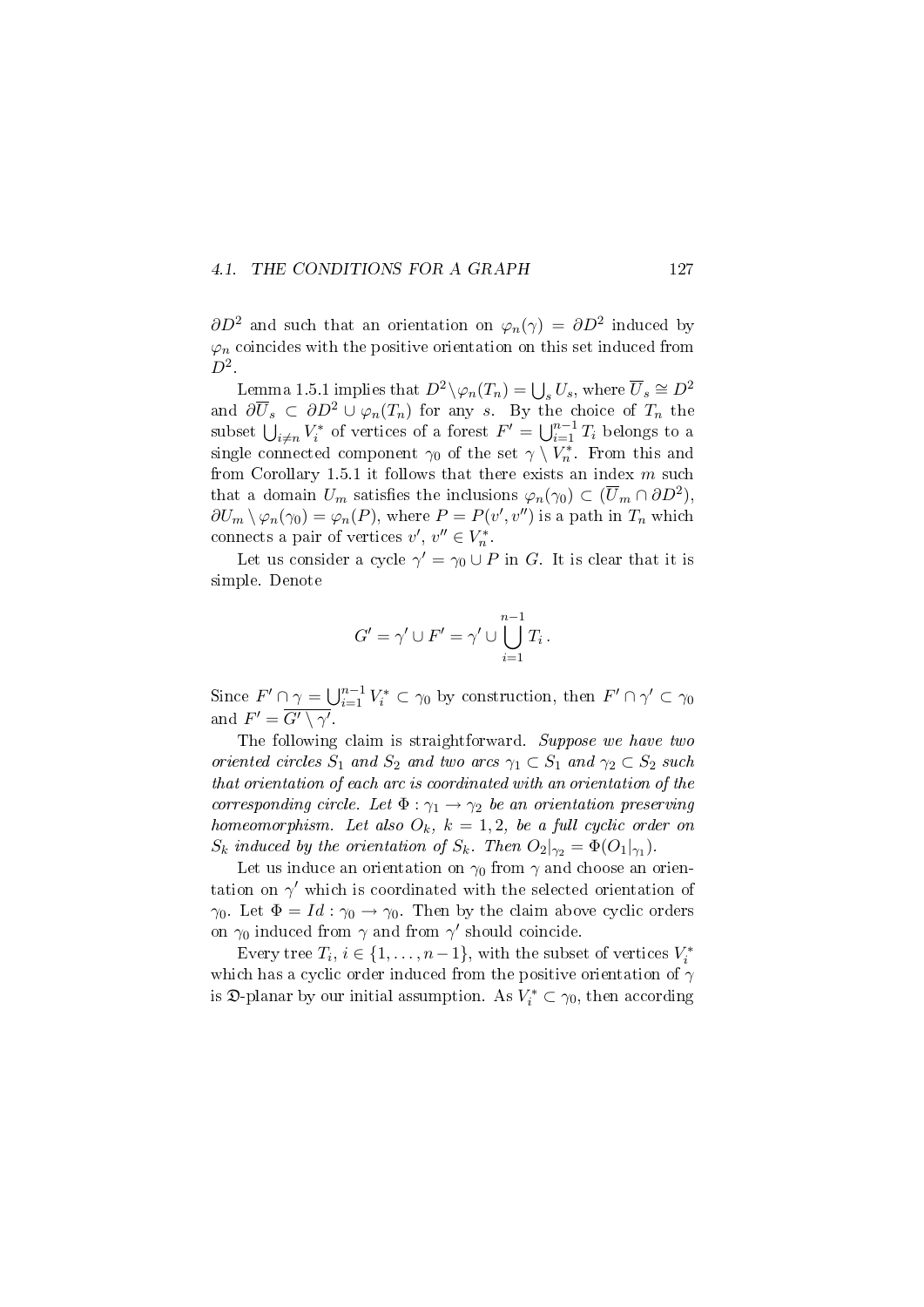to what was said above every  $T_i$  is  $\mathfrak{D}\text{-}$  planar with respect to a cyclic order induced on  $V_i^*$  from positive orientation of  $\gamma'$ .

It is easy to see that since the set  $\bigcup_{i=1}^{n-1} V_i^*$  is contained in the connected set  $\gamma_0 \subseteq \gamma \cap \gamma'$  and by our initial assumption for any indexes  $j, k \in \{1, ..., n-1\}$  the subset of vertices  $V_j^*$  of the tree  $T_j$  belongs to a unique connected component of a set  $\gamma \setminus V_k^*$ , where  $j \neq k$ , then every set  $V_j^*$  is contianed in a single connected component of a set  $\gamma' \setminus V_k^*, j \neq k, j, k \in \{1, ..., n-1\}.$ 

As a consequence from said graph  $G' = \gamma' \cup \bigcup_{i=1}^{n-1} T_i$  is  $\mathfrak{D}$ planar by the inductive hypothesis. So, there exists an embedding  $\varphi' : G' \to D^2$  which is compliant with Definition 4.1.2.

Then  $\varphi'(\gamma') = \partial D^2$ . Let us remind that by construction we have  $\varphi_n(\gamma') = \partial U_m$ . Evidently, a map  $\psi_0 = \varphi_n \circ (\varphi')^{-1} : \partial D^2 \to$  $\partial U_m$  is homeomorphism. Let us remind (see [26]) that every homeomorphism of simple closed curves in the plane can be extended to a homeomorphism of disks bounded by these curves. So, there exists a homeomorphism  $\psi : D^2 \to \overline{U}_m$  such that  $\psi|_{\partial D^2} = \psi_0$ .

Let us consider a map  $\varphi: G \to D^2$  defined by the relation

$$
\varphi(\tau) = \begin{cases} \varphi_n(\tau), & \text{when } \tau \in \gamma \cup T_n, \\ \psi \circ \varphi'(\tau), & \text{if } \tau \in T_i, i \in \{1, \dots, n-1\}. \end{cases}
$$

Since  $(\gamma \cup T_n) \cap (\bigcup_{i=1}^{n-1} T_i) \subseteq \gamma'$  by construction and  $\psi \circ \varphi'(\tau) = \psi_0 \circ \varphi$  $\varphi'(\tau) = \varphi_n(\tau)$  for every  $\tau \in \varphi'(\gamma') = \partial D^2$ , then  $\varphi$  is well defined. The sets  $\gamma \cup T_n$  and  $\bigcup_{i=1}^{n-1} T_i$  are closed, so  $\varphi$  is continuous. And it is straightforward to see that this map is injective. Therefore  $\varphi$ is the embedding of compact  $G$  into  $D^2$ .

By our initial assumptions every tree  $T_k$ ,  $k = 1, \ldots, n$ , is  $\mathfrak{D}$ planar with respect to the cyclic order on the set  $V_k^* = T_k \cap \gamma$ induced from  $\gamma$ . Then  $V_{ter}(T_k) \subseteq V_k^* \subset \gamma$ , hence  $\gamma$  contains all terminal vertices of the forest F.

Finally, observe that  $\varphi(\gamma) = \varphi_n(\gamma) = \partial D^2$ .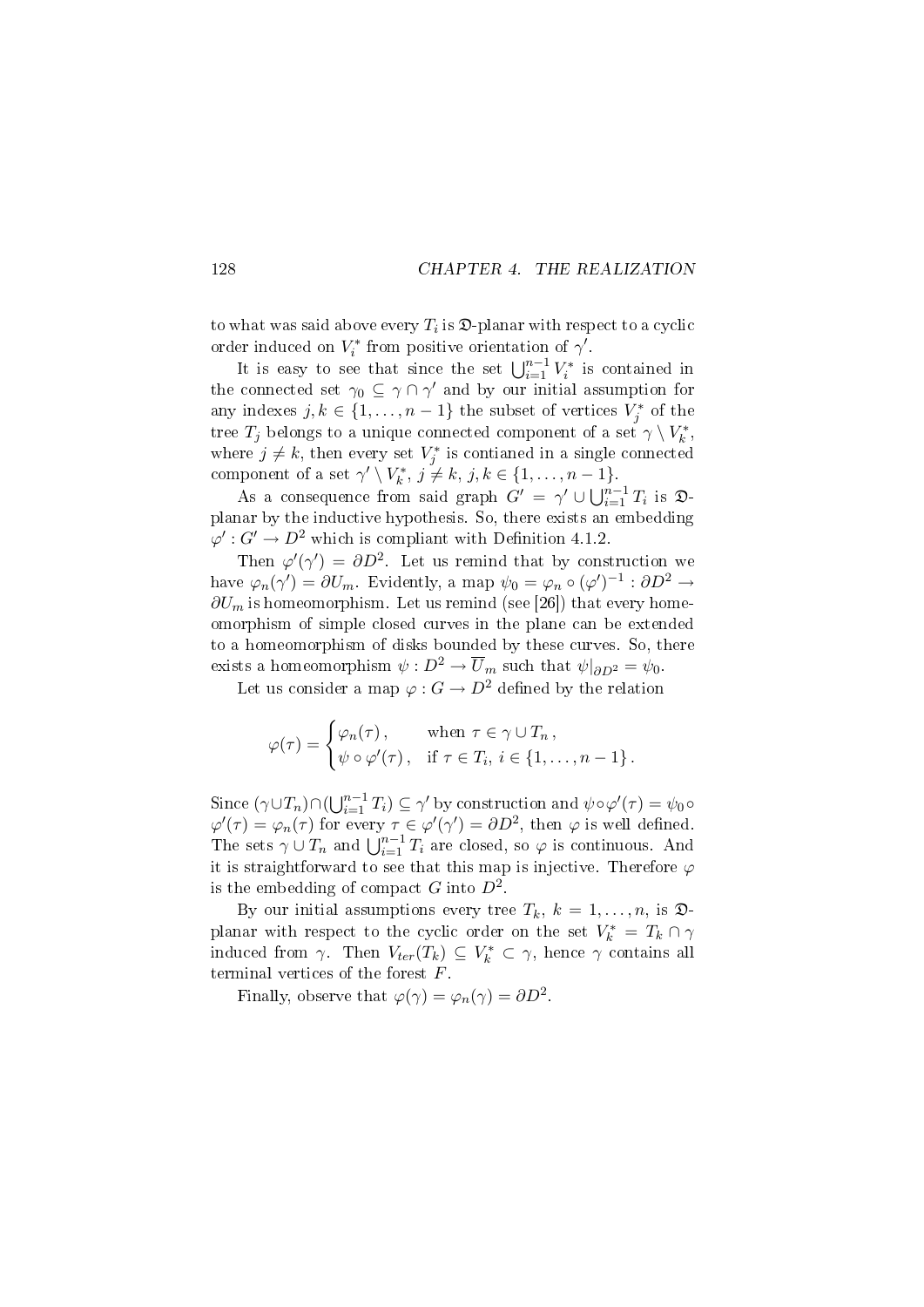#### 4.1. THE CONDITIONS FOR A GRAPH 129

So, graph  $G$  satisfies all conditions of Definition 4.1.2 and by induction principle conditions on  $G$  to be  $\mathfrak{D}$ -planar stated in Theorem are sufficient for  $G$  with any number of trees in a forest  $F = \overline{G \setminus \gamma}.$  $\Box$ 

**Remark 4.1.1.** If G satisfies A1 and A2, then Theorem  $4.1.1$ holds true for it.

Assume that  $G$  satisfies A1 and A2. Let us consider arbitrary two vertices  $v_1, v_2$  of the set  $V_i^*$  of the subgraph  $T_i$  of  $G$ . The set  $\gamma \ (v_1 \cup v_2)$  consists of disjoint union of two connected sets  $\gamma_1$  and  $\gamma_2$ .

**Definition 4.1.3.** Pair of vertices  $v_1, v_2 \in V_i^*$  is called boundary if either  $\gamma_1$  or  $\gamma_2$  does not contain any vertex of  $V_i^*$  and at least one vertex of  $V^*\setminus V_i^*$  belongs to it.

Denote by  $\omega(v_1, v_2)$  the boundary pair, designate by  $\alpha$  the set  $\gamma_k$  which does not contain any vertex of  $V_i^*$  and at least one vertex of  $V^* \setminus V_i^*$  belongs to it. It is clear that for every vertex  $v_j$  of the boundary pair  $\omega(v_1, v_2)$  there exists an adjacent vertex  $\tilde{v}_j$  such that  $\tilde{v}_j \in \alpha$ , where  $j = 1, 2$ .

**Definition 4.1.4.** A graph  $G$  is called special if the following conditions hold true:

- $S1)$  G satisfies A1 and A2;
- $S2)$  G is  $\mathfrak{D}\text{-}planar$ ;
- S3) for arbitrary boundary pair  $\omega(v_1, v_2) \in V_i^*$  the pair of ad- $\emph{jacent vertices $\tilde{v}_1, \tilde{v}_2$ belongs to the unique set $V^*_k$, where}$  $V_k^* \subset V^* \setminus V_i^*, \, \tilde{v}_1, \tilde{v}_2 \in \alpha.$

**Remark 4.1.2.** If  $v_1$ ,  $v_2$  is a boundary pair, then the pair  $\tilde{v}_1, \tilde{v}_2$ is the boundary pair of a tree  $T_k \supset V_k^*$  for a special graph.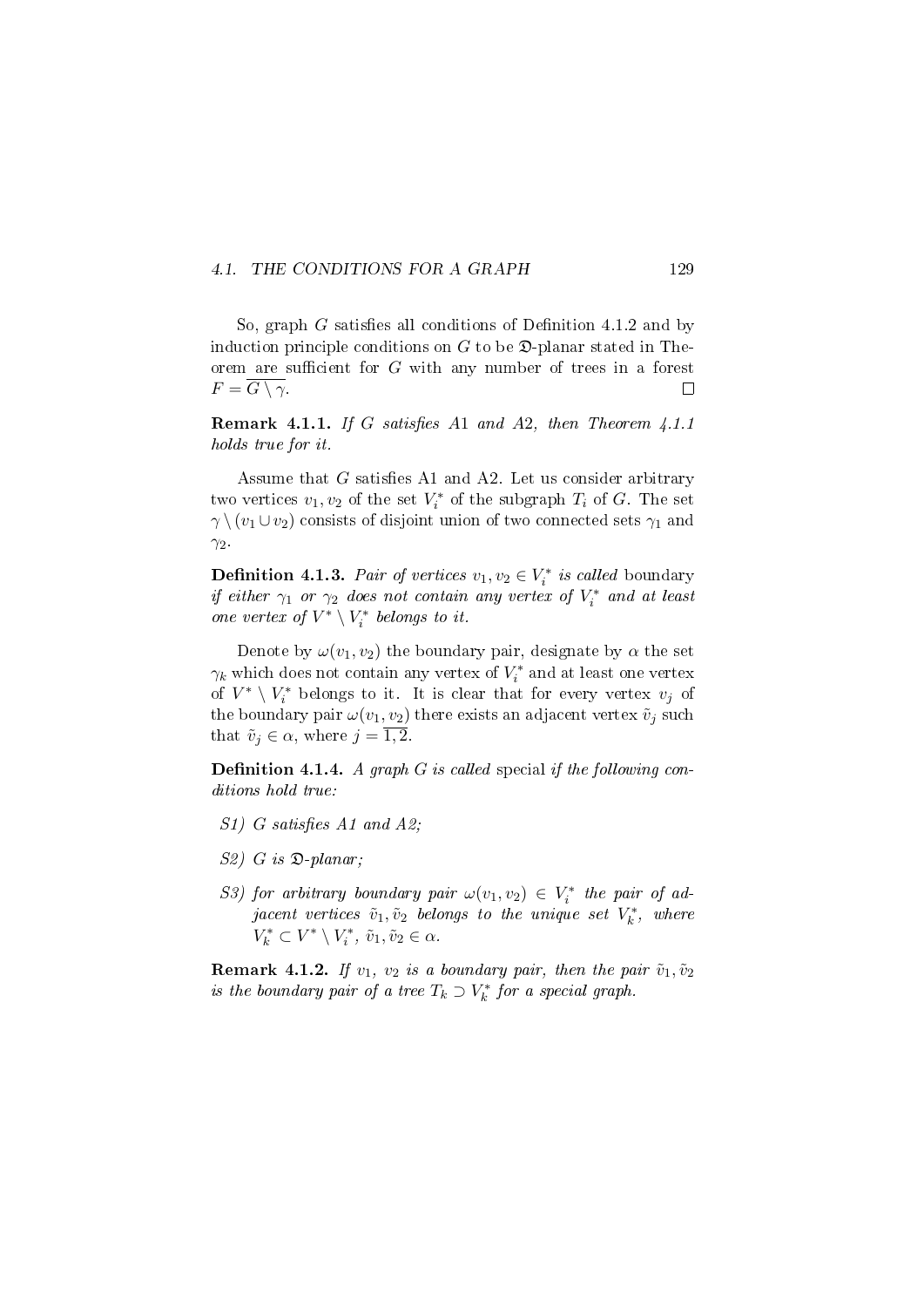**Lemma 4.1.1.** If a graph G is special, then the set  $\Theta = D^2 \setminus \varphi(G)$ consists of disjoint union of the domains  $U_i$  such that  $\partial \overline{U}_i$  contains either one or two nondegenerate arcs of the boundary  $\partial D^2$ , where  $\varphi: G \to D^2$  is an embedding such that  $\varphi(\gamma) = \partial D^2$ ,  $\varphi(G \setminus \gamma) \subset$ Int  $D^2$ .

*Proof.* Let  $\varphi : \Gamma \to D^2$  be an embedding of the special graph G such that  $\varphi(\gamma) = \partial D^2$ ,  $\varphi(G \setminus \gamma) \subset \text{Int } D^2$ . Condition A2 holds true hence there does not exist a domain  $U_i$  such that its boundary  $\partial \overline{U}_i$  does not contain an arc of  $\partial D^2$ . The set of vertices  $\bigcup \{\varphi(V_k^*)\}$ k

divides  $\partial D^2$  onto the arcs  $A_i$ . Let  $\varphi(v_i)$  and  $\varphi(v_{i+1})$  be the end points of  $A_i$ . Let us consider two cases:

Case 1:  $v_i, v_{i+1} \in T_k$ . From Corollary 1.5.1 it follows that  $\partial \overline{U}_i$ contains one arc  $\partial D^2$ .

Case 2:  $v_i \in T_n, v_{i+1} \in T_m$ . By moving along  $\partial D^2 \setminus A_i$  from  $\varphi(v_{i+1}) (\varphi(v_i))$  in the direction of  $\varphi(v_i) (\varphi(v_{i+1}))$  we find the first vertex  $\varphi(v_j)$  such that  $v_j \in V_n^* \subset T_n$   $(v_j \in V_m^* \subset T_m)$ . It is clear that there exists the unique path  $P(v_i, v_j)$   $(P(v_{i+1}, v_j))$  such that  $P(v_i, v_j) \in T_n$   $(P(v_{i+1}, v_j) \in T_m)$ . Condition S2 holds true hence the pair  $v_i, v_j$   $(v_{i+1}, v_j)$  is boundary and by  $S3$  for  $v_j$  there exists a vertex  $v_{j-1}$   $(v_{j+1})$  adjacent to  $v_j$  such that  $v_{j-1} \in T_m$   $(v_{j+1} \in T_n)$ . Thus the domain  $\overline{U}_i$  such that  $\varphi(v_i), \varphi(v_{i+1}), \varphi(v_i), \varphi(v_{i-1}) \in \partial \overline{U}_i$  $(\varphi(v_i), \varphi(v_{i+1}), \varphi(v_i), \varphi(v_{i+1}) \in \partial \overline{U}_i)$  contains two boundary arcs of  $\partial D^2$ .  $\Box$ 

**Definition 4.1.5.** A special graph  $G \subset R^3$  is called  $\Delta$  - graph if it satisfies A3.

**Lemma 4.1.2.** If  $\hat{v} = min\{V\}$ ,  $\check{v} = max\{V\}$  are vertices of  $\Delta$  – graph G, then  $\hat{v}, \check{v} \in \gamma$  and  $deg(\hat{v}) = deg(\check{v}) = 2$ .

*Proof.* We prove lemma for the case of minimal value  $\hat{v} = min\{V\}$ . Without loss of generality, suppose that  $\hat{v} \in T_i$ , where  $T_i$  is a tree. From A2 it follows that there exists some vertex  $v' \in \gamma \cap V_{ter}(T_j)$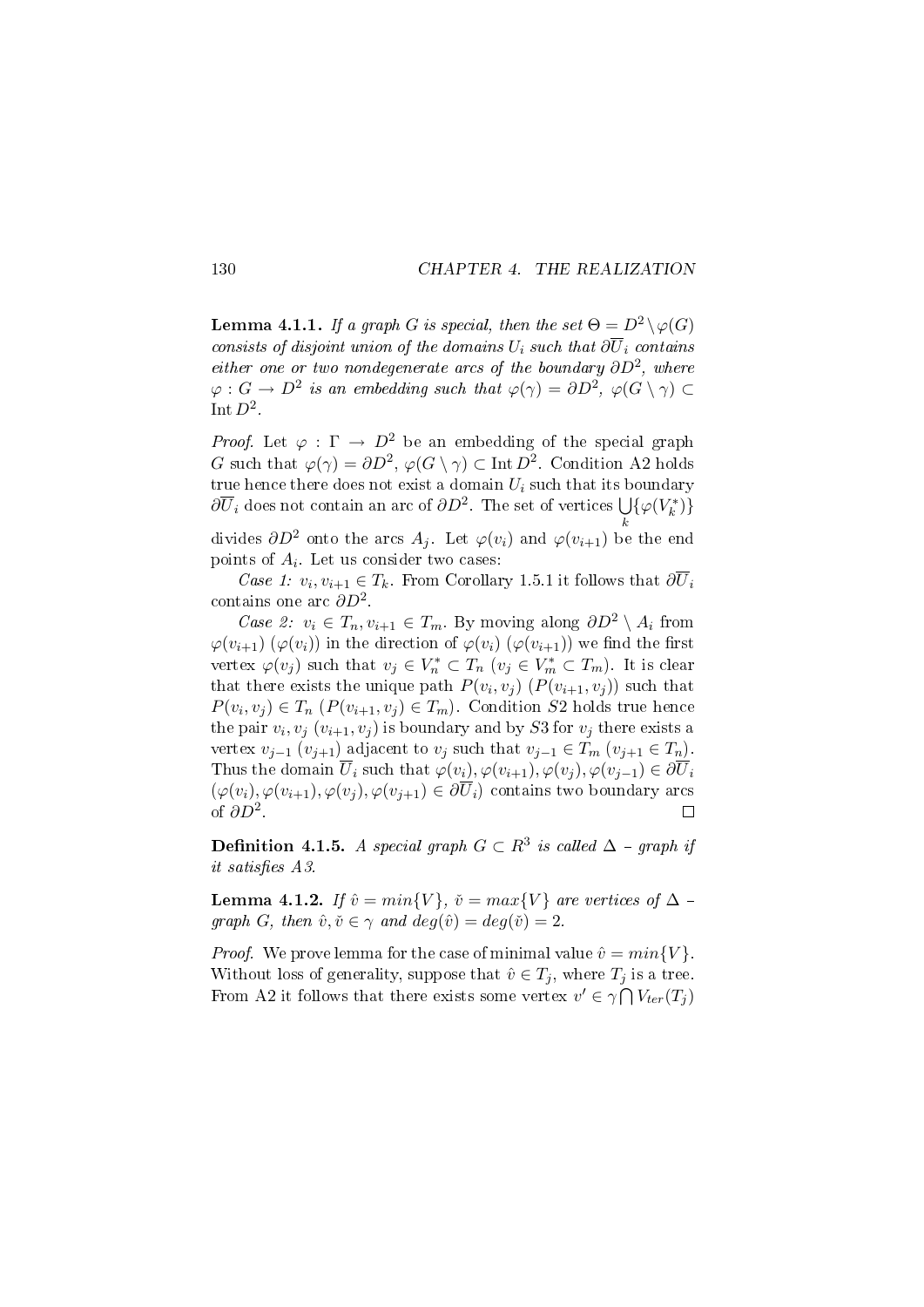#### 4.1. THE CONDITIONS FOR A GRAPH 131

( $v'$  is terminal of  $T_j$ ). Condition A3 holds true hence for  $v'$  there exists an adjacent vertex  $v_1$  such that  $v_1 < v'$ . It contradicts to  $A2$ since  $\hat{v} = minV$ . It follows that  $\hat{v}$  belongs to a set  $\gamma \setminus \bigcup \overline{T_i}$  which contains only the vertices of degree 2.

The case  $\check{v} = max\{V\}$  is proved similarly.

Let us remind some definitions  $[9]$ .

A cover  $\Gamma$  of a space X is called *fundamental* if arbitrary set such that its intersection with any set  $B \in \Gamma$  is open in B is also open in  $X$ . All finite and locally finite closed covers are fundamental.

Let  $\Gamma$  be a fundamental cover of X and for any set  $A \in \Gamma$ a continuous map  $f_A: A \to Y$  is defined such that if  $x \in A \cap Y$  $B(A, B \in \Gamma)$  then  $f_A(x) = f_B(x)$ . It is known that a map  $f: X \to Y$ Y defined as  $f(x) = f_A(x)$ , where  $x \in A$ ,  $A \in \Gamma$ , is continuous.

Let A be a finite set. It is obvious that a function  $g : A \to \mathbb{R}$ induces a partial ordering relation on the set A by correlation

$$
a' < a''
$$
 if  $g(a') < g(a'')$ ,  $a', a'' \in A$ .

Suppose that there are two partial orders  $\lt$  and  $\lt'$  on A. We will say that a partial order  $\langle$  extends an order  $\langle$  if the identical map  $Id: (A, <) \rightarrow (A, <')$  is monotone.

**Lemma 4.1.3.** Let us consider  $\Delta$ -graph G as CW-complex. There exists a continuous function  $g: G \to \mathbb{R}$  on the topological space G which satisfies the following conditions:

- g maps a partially ordered set  $V(G)$  of vertices of G into  $\mathbb R$ monotonically;
- $\bullet$  local extrema of the restriction  $g_{\vert_{\gamma}}$  are exactly vertices of  $G$ with even degree which belong to the cycle  $\gamma$ ;

 $\Box$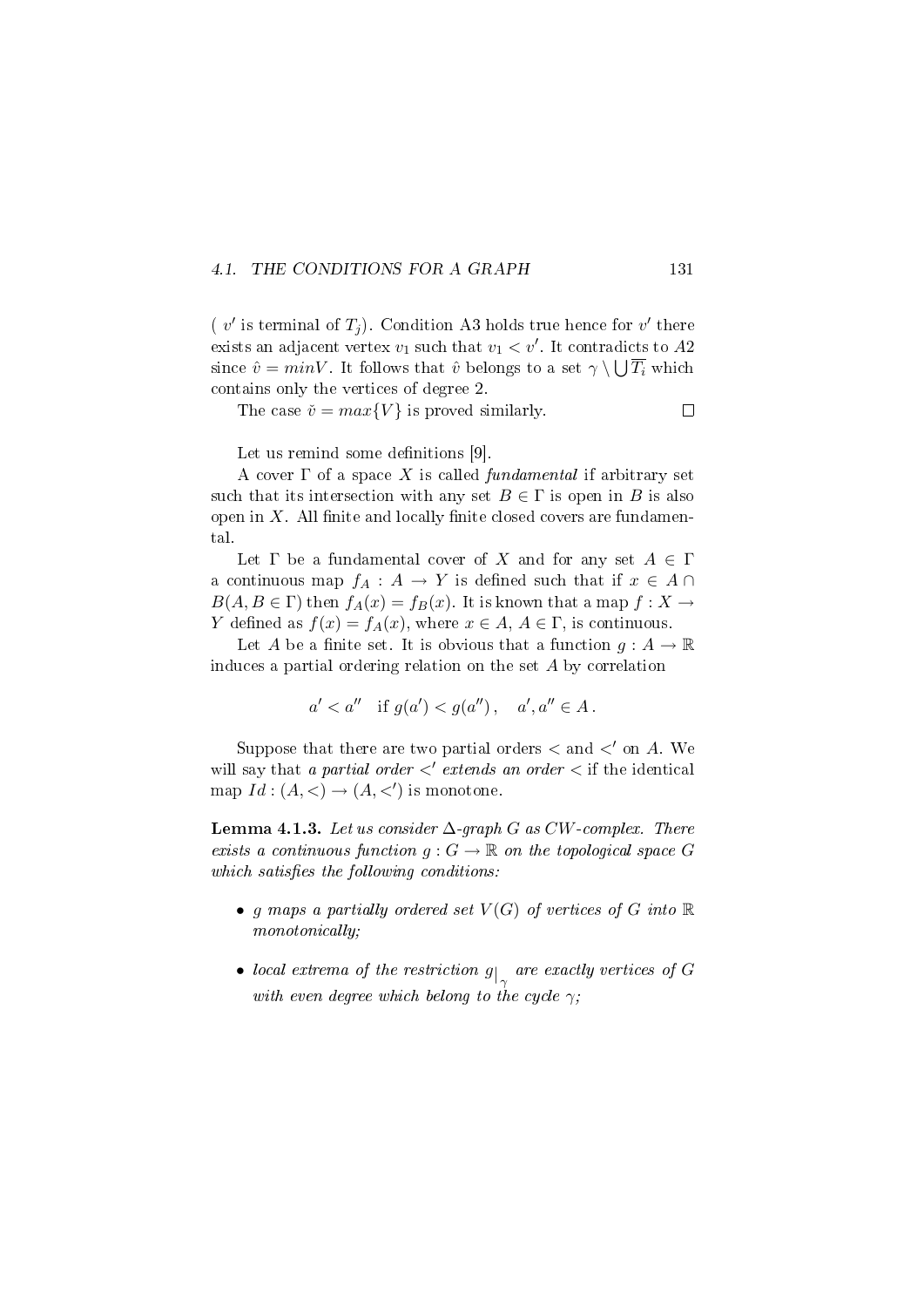• any tree  $T_i$ ,  $i = 1, ..., k$  of  $F = \overline{G \setminus \gamma}$  is contained in some level set of the function g.

Then a partial order  $\langle$  induced by g on the set  $V(G)$  of vertices of G is an extension of a partial order  $\langle$  on  $V(G)$ .

*Proof.* Let us consider a partition f of the set  $V(G)$  elements of which are vertices with degree 2 (they belong to  $\gamma \setminus F$  by A2) and sets  $V(T_i)$ ,  $i = 1, ..., k$  of vertices of trees of F.

From Condition A2 easily follows that relation of partial order on the set  $V(G)$  induces a partial order on the quotient set  $\hat{V} =$  $V(G)/f$ . Let us denote a projection map by  $\pi: V(G) \to \hat{V}$ . It is monotone by the construction.

It is evident that there exists a monotone map  $\hat{g}: \hat{V} \to \mathbb{R}$ . A composition  $q = \hat{q} \circ \pi : V(G) \to \mathbb{R}$  is a monotone map as a composition of monotone maps. From the construction it follows that any set  $V(T_i)$ ,  $i = 1, ..., k$  belongs to some level set of a function  $g$ .

For any edge  $e \in E(G)$  we fix a homeomorphism  $\hat{g}_e : e \to [0,1]$ . It evidently maps the endpoints of  $e$  on the set  $\{0, 1\}$ , therefore  $\hat{g}_{e}^{-1}(\{0,1\}) \subseteq V(G), g \circ \hat{g}_{e}^{-1}(0)$  and  $g \circ \hat{g}_{e}^{-1}(1)$  are defined. Let us denote

$$
m = \min(g \circ \hat{g}_e^{-1}(0), g \circ \hat{g}_e^{-1}(1)),
$$
  

$$
M = \max(g \circ \hat{g}_e^{-1}(0), g \circ \hat{g}_e^{-1}(1)).
$$

For every  $t \in E(G)$  we consider a monotone function

$$
h_e: [0,1] \to [m, M],
$$
  
\n
$$
h_e: t \mapsto (1-t)g(\hat{g}_e^{-1}(0)) + tg(\hat{g}_e^{-1}(1)),
$$

and also a map

$$
g_e = h_e \circ \hat{g}_e : e \to [m, M].
$$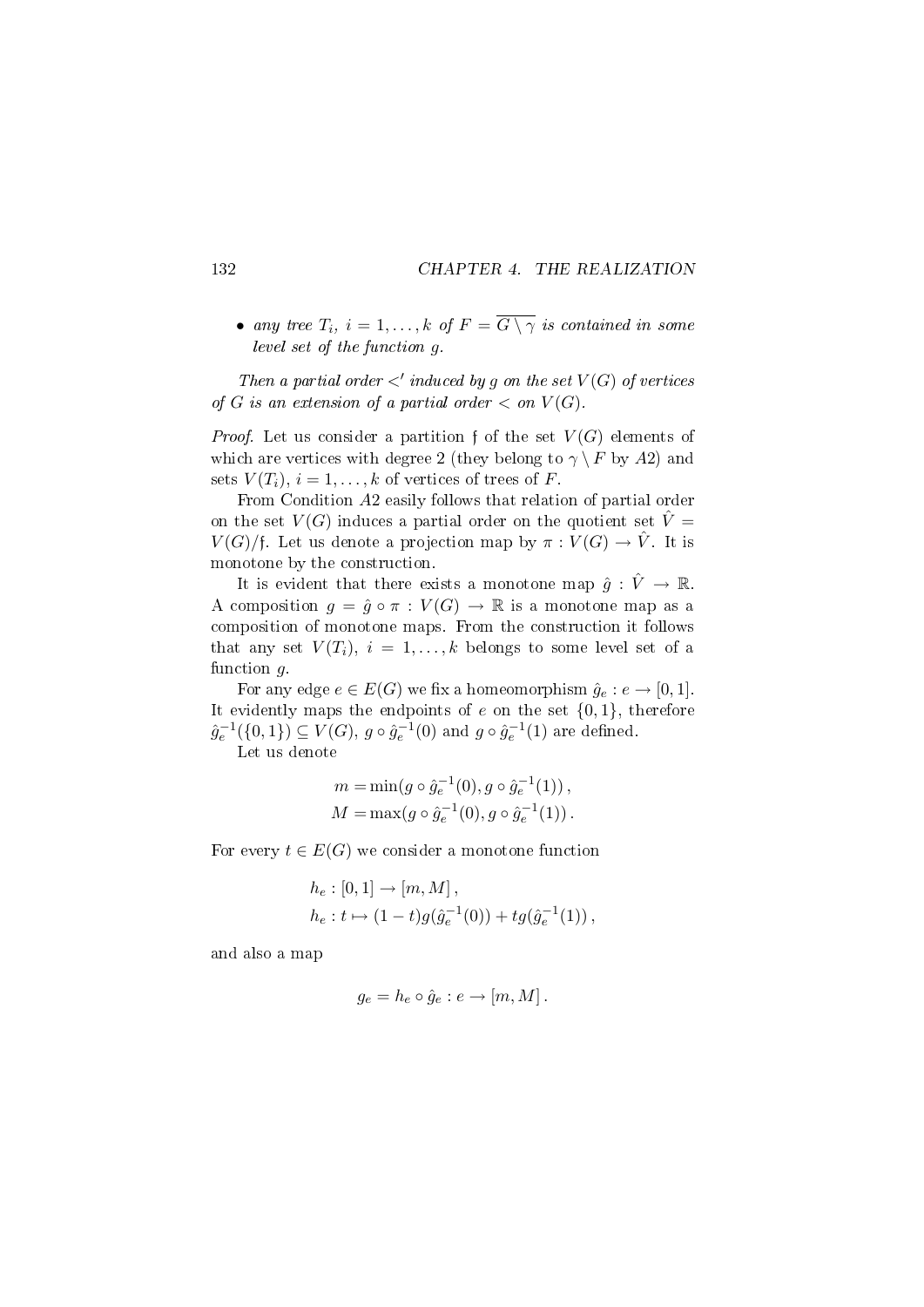#### 4.2. MAIN THEOREM OF REALIZATION 133

It is obvious that for any two edges  $e_1, e_2 \in E(G)$  which have a common endpoint  $v \in V(G)$  it holds true that  $g_{e_1}(v) = g_{e_2}(v) =$  $g(v)$ . This allows us to extend a function g on the edges of G with the help of the following correlation

$$
g(x) = g_e(x), \quad \text{for } x \in e.
$$

The set of all edges of G generates closed covering of a topological space  $G$ . Graph is finite therefore such covering is fundamental and  $q: G \to \mathbb{R}$  is continuous, see above.

It is also obvious that if  $g(v') = g(v'')$  for endpoints  $v', v''$  of some edge  $e$ , then  $g_e(e) = g(v') = g(v'')$ . Otherwise, a map  $g_e$  is a homeomorphism. By the construction we get that  $g(v') = g(v'')$ , where  $v', v'' \in V(T_i)$  and  $T_i \in F$ . Therefore  $g(T_i) = c_i \in \mathbb{R}$ ,  $i = 1, \ldots, k$ , and any tree  $T_i$  belongs to some level set of g.

Next to the last condition of Lemma easily follows from A3.  $\Box$ 

### 4.2 Main theorem of realization

Theorem 4.2.1. If a graph G is a combinatorial diagram of some pseudoharmonic function f, then G is  $\Delta$  - graph.

If a graph G is  $\Delta$  - graph, then a partial order on  $V(G)$  can be extended so that the graph G with a new partial order on the set of vertices will be isomorphic to a combinatorial diagram of some pseudoharmonic function f.

*Proof.* In order to prove the first part we should show that for a diagram  $P(f)$  of pseudoharmonic function f Condition S3 holds true. Suppose that for some boundary pair  $\omega(v_1, v_2) \in q(f) \cap$  $T_i$  (the existence of which follows from  $C_1 - C_3$ , see [31]) the adjacent pair of vertices  $\tilde{v}_1, \tilde{v}_2 \in q(f)$  belongs to different sets  $T_k$  and  $T_l$ , where  $i \neq k, i \neq l, l \neq k$  and  $\tilde{v}_1 \in T_k$ ,  $\tilde{v}_2 \in T_l$ . Then for a vertex  $\tilde{v}_1$  ( $\tilde{v}_2$ ) there exists  $\tilde{v}_1$  ( $\tilde{v}_2$ ) such that  $\tilde{v}_1 \in$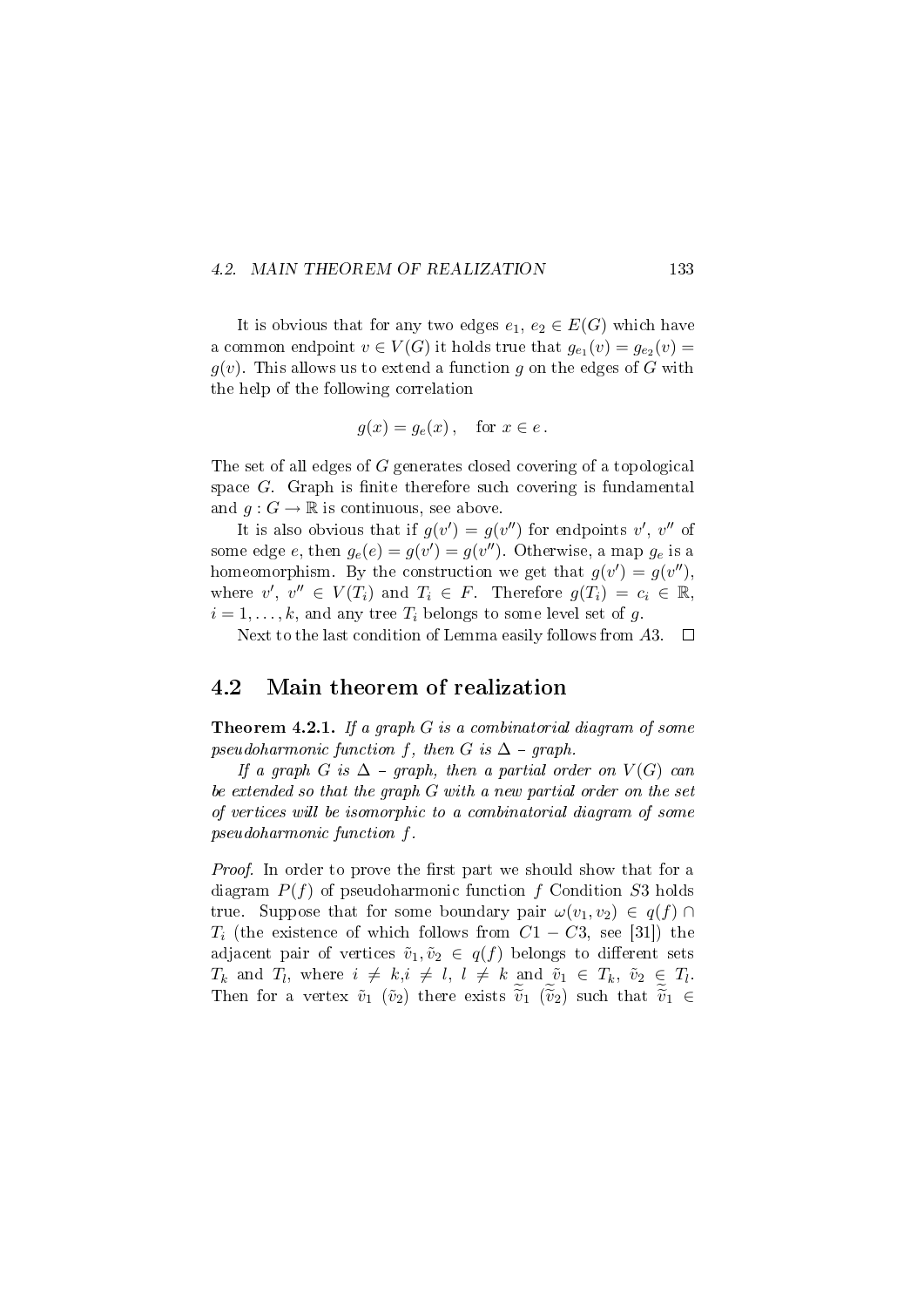$q(f) \cap T_k$  ( $\tilde{v}_2 \in q(f) \cap T_l$ ) and the pair  $\tilde{v}_1, \tilde{v}_1$  ( $\tilde{v}_2, \tilde{v}_2$ ) is boundary for the tree  $T_k$  ( $T_l$ ). It means that a domain  $U_i$  such that  $\partial U_i \ni \varphi(v_1), \varphi(v_2), \varphi(\tilde{v}_2), \varphi(\tilde{v}_1), \varphi(\tilde{v}_1), \varphi(\tilde{v}_2)$  contains more than two boundary arcs but it contradicts to Lemma 4.1.1.

Let us prove the second part of theorem. Suppose that a graph G is  $\Delta$  – graph. Then there exists an embedding  $\varphi : G \to D^2$  such that  $\varphi(\gamma) = \partial D^2$ ,  $\varphi(G \setminus \gamma) \subset \text{Int } D^2$ . From Lemma 4.1.1 it follows that the set  $\Theta = D^2 \setminus \varphi(G)$  consists of disjoint union of domains  $U_i$  such that  $\partial\overline{U}_i$  contains either one or two arcs of boundary  $\partial D^2.$ 

Next we fix a continuous function  $g: G \to \mathbb{R}$  that satisfies the conditions of Lemma 4.1.3 and consider a continuous function  $f = g \circ \varphi^{-1} : \varphi(G) \to \mathbb{R}$  on the set  $\varphi(G)$ .

Our aim is to extend  $f$  on all  $U_i$  in order to obtain a continuous function on  $D^2$  which can be locally represented as a projection on coordinate axis in a neighborhood of every point of Θ.

Let us consider two types of domains.

Case 1: Let  $U_k \subset \Theta$  be a domain such that  $\partial \overline{U}_k$  contains only one boundary arc  $\alpha \subset \partial D^2$  and  $\partial U_k \setminus \alpha = \beta$ , where  $\beta \subset \varphi(F)$ .

It is clear that the set  $\beta$  is connected therefore there exists the tree  $T_i \subseteq F$  such that  $\beta \subseteq \varphi(T_i)$ . From Lemma 4.1.3 it follows that  $f|_{\beta} = g|_{T_i} = const.$  Let  $f(\beta) = c_i \in \mathbb{R}$ .

Let us consider the arc  $\alpha$  and the preimage  $\varphi^{-1}(\overline{\alpha}) \subseteq \gamma$  and denote by y' and y'' the endpoints of an arc  $\alpha$ . Then  $v' = \varphi^{-1}(y')$ and  $v'' = \varphi^{-1}(y'')$  belong to the set  $V(T_i) \cap V(\gamma)$ . The vertices  $v'$ and  $v''$  can not be adjacent vertices of the cycle  $\gamma$  since they belong the same tree  $T_i$  of  $F$ . Therefore  $v'$  and  $v''$  are non comparable, see Definition 4.1.1 and Condition A2. Thus the set  $\varphi^{-1}(\alpha)$  contains at least one vertex of the graph  $G$  except  $v'$  and  $v''$ . It is obvious that the arc  $\alpha$  can not contain images of vertices of F besides its endpoints  $y'$  and  $y''$ . Therefore from A3 it follows that the arc  $\alpha \setminus \{y', y''\}$  contains an image of exactly one vertex  $y = \varphi(v)$  of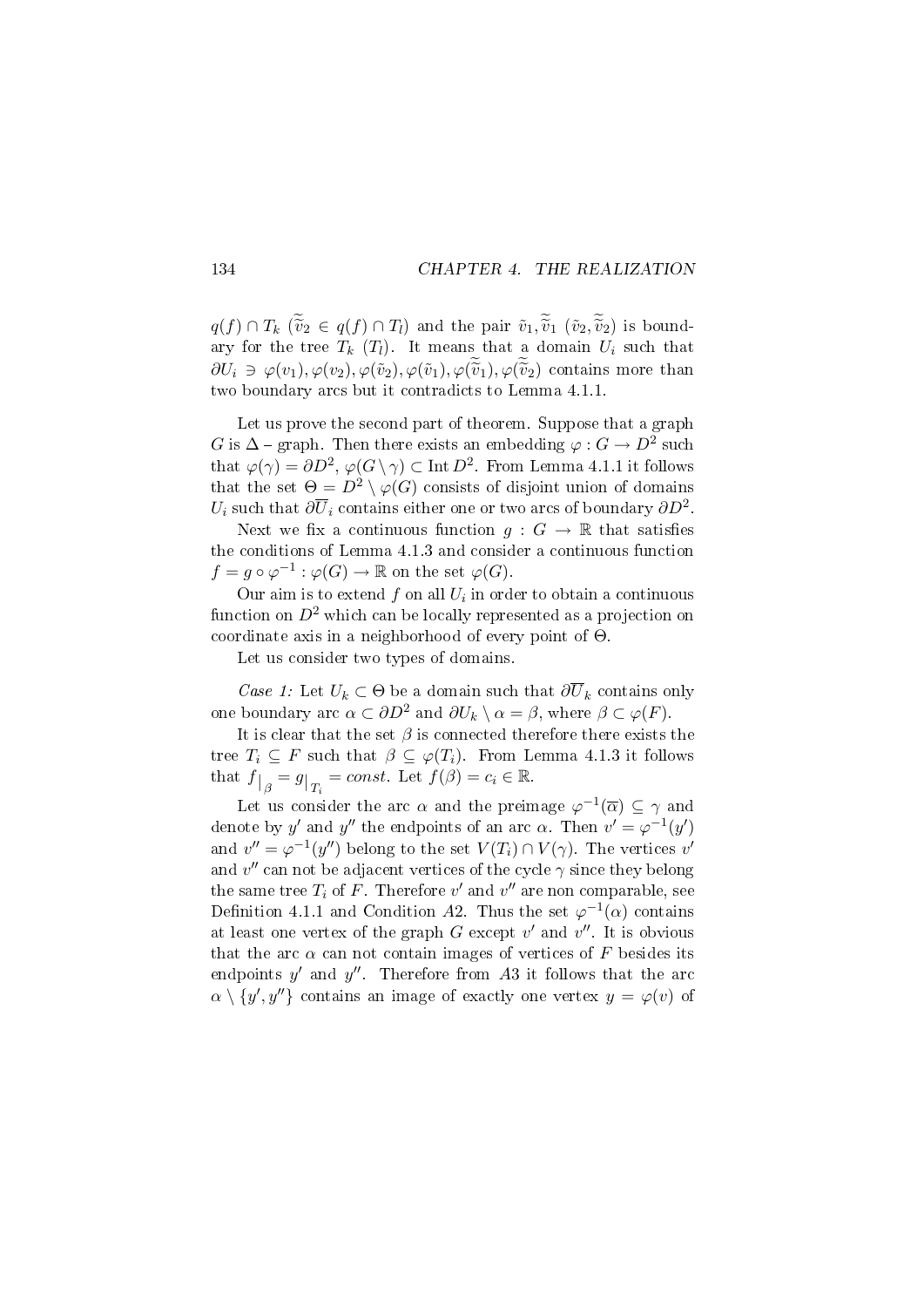#### 4.2. MAIN THEOREM OF REALIZATION 135

degree 2. From Lemma 4.1.3 it follows that  $f$  has a local extremum in the point y and the arc  $\alpha \setminus \{y', y''\}$  does not contain another local extrema of f. Suppose that  $f(y) = c$ . Points v and v' are comparable since  $c \neq c_i$ .

Denote by  $\alpha'$  and  $\alpha''$  subarcs of the arc  $\alpha$ . Suppose that the first of them connects points  $y'$  and  $y$  and the second connects  $y$ and  $y''$ . From the above discussion it follows that  $f$  is monotone on both arc  $\alpha'$  and  $\alpha''$ . Thus maps  $\psi': \alpha' \to [0,1], \psi'' : \alpha'' \to [0,1],$ 

$$
\psi'(z) = \frac{f(z) - f(y)}{f(y') - f(y)} = \frac{f(z) - c}{c_i - c},
$$
  

$$
\psi''(z) = \frac{f(z) - f(y)}{f(y'') - f(y)} = \frac{f(z) - c}{c_i - c},
$$

are homeomorphisms, in addition,  $\psi'(y) = \psi''(y) = 0$ ,  $\psi'(y') = 0$  $\psi''(y'') = 1.$ 



Figure 4.1: Function on a simple connected domain with one boundary arc.

Let us consider a set  $\hat{P} = \{(x, y) \in [0, 1]^2 \mid y \geq x\}$  and a map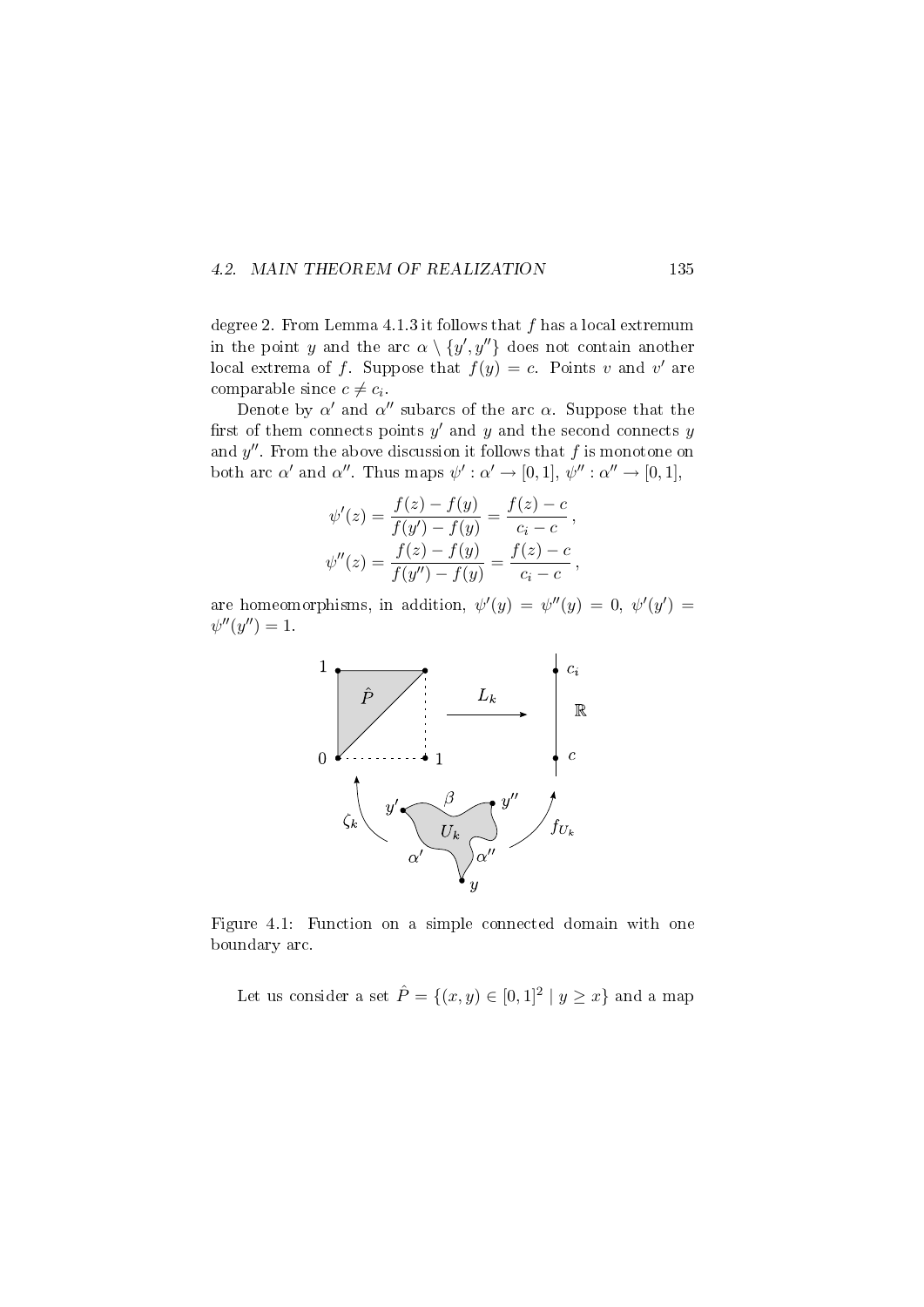$L_k : \hat{P} \to \mathbb{R},$ 

$$
L_k : (x, y) \mapsto c(1 - y) + c_i y.
$$

It is obvious that  $L_k(0,0) = c = f(y), L_k([0,1] \times \{1\}) = c_i$ .

The arc  $\beta$  is obviously homeomorphic to segment. Let  $\psi : \beta \rightarrow$ [0,1] be a homeomorphism such that  $\psi(y') = 0, \ \psi(y'') = 1$ . We consider a map  $\zeta_k^0: \partial U_k \to \partial \hat{P}$ ,

$$
\zeta_k^0(z) = \begin{cases}\n(0, \psi'(z)), & \text{for } z \in \alpha', \\
(\psi''(z), \psi''(z)), & \text{for } z \in \alpha'', \\
(\psi(z), 1), & \text{for } z \in \beta.\n\end{cases}
$$

It is easy to show that  $\zeta_k^0$  is homeomorphism. Both the sets  $\partial U_k$  and  $\partial \hat{P}$  are simple closed curves thus we can use Schoenflies's theorem [26] and extend the homeomorphism  $\zeta_k^0$  to  $\zeta_k : \overline{U}_k \to \hat{P}$ .

Let us consider a continuous function, see Fig. 4.1

$$
f_{U_k}=L_k\circ\zeta_k:\overline{U}_k\to\mathbb{R}.
$$

It is obvious that this function locally can be represented as a projection on coordinate axis in all points of  $\overline{U}_k \setminus \{y, y', y''\}$  .

Let us prove that  $f_{U_k} \Big|_{\partial U_k}$  $= f|_{\partial U_k}$ . Indeed, for any  $z \in \beta$  we

have

$$
f_{U_k}(z) = L_k \circ \zeta_k(z) = L_k(\psi(z), 1) = c_i = f(z);
$$

for  $z \in \alpha'$  the following relations hold true

$$
f_{U_k}(z) = L_k(0, \psi'(z)) = c(1 - \psi'(z)) + c_i \psi'(z) =
$$
  
= 
$$
\frac{c_i - f(z)}{c_i - c} \cdot c + \frac{f(z) - c}{c_i - c} \cdot c_i = f(z);
$$

similarly, for  $z \in \alpha'$  we have

$$
f_{U_k}(z) = L_k(\psi''(z), \psi''(z)) = c(1 - \psi''(z)) + c_i \psi''(z) = f(z).
$$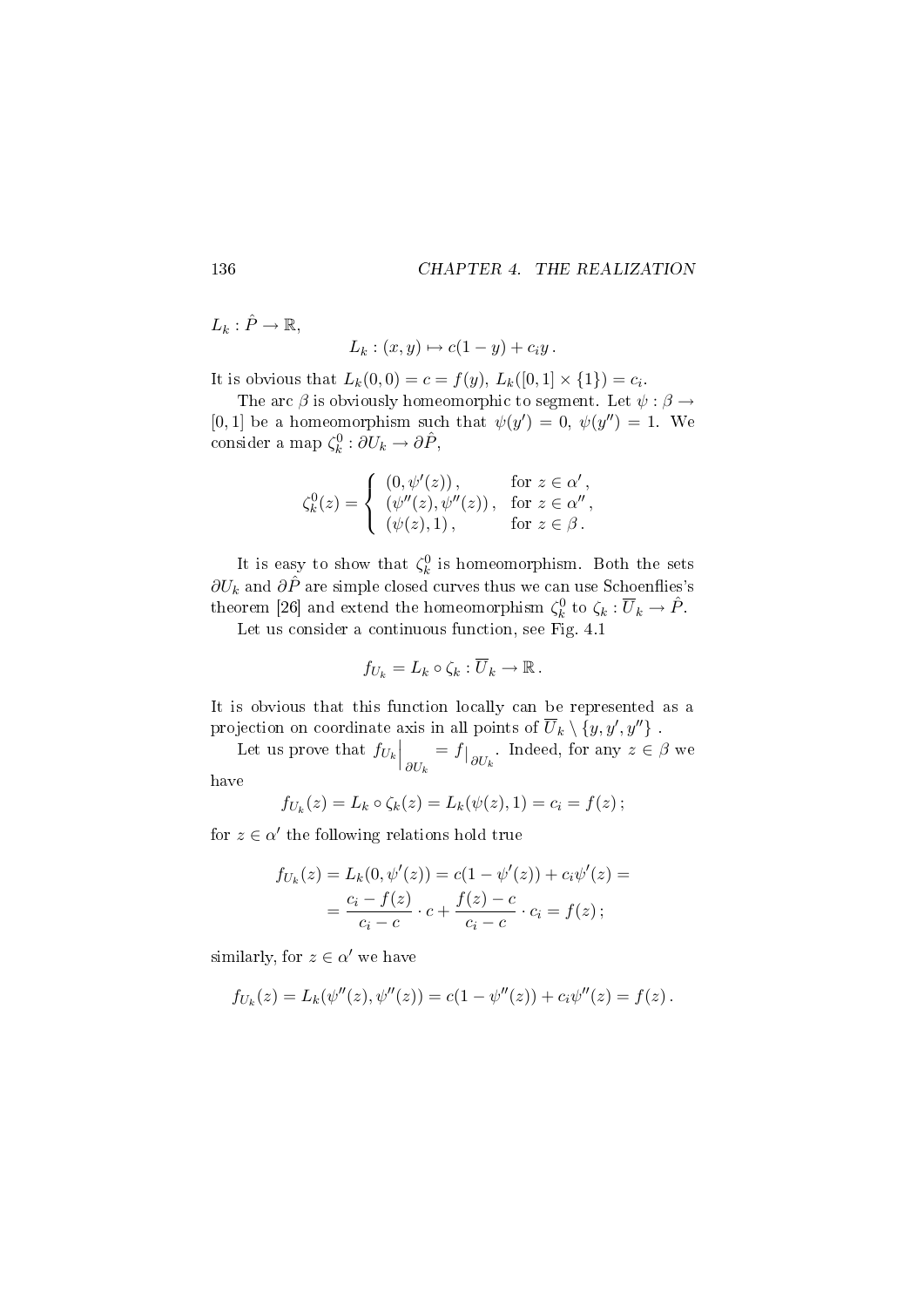#### 4.2. MAIN THEOREM OF REALIZATION 137

Case 2: Let  $U_k \subset \Theta$  be a domain such that  $\partial \overline{U}_k$  contains two boundary arcs  $\alpha_1, \alpha_2 \subset \partial D^2$  and  $\partial U_k \setminus (\alpha_1 \cup \alpha_2) = \beta_1 \cup \beta_2$ , where  $\beta_i \subset \varphi(F), i = 1, 2.$ 

The set  $\overline{U}_k \setminus (\beta_1 \cup \beta_2)$  divides a disk  $D^2$  hence arcs  $\beta_1$  and  $\beta_2$ do not belong to the image of the same tree of  $F$ . Suppose that  $\beta_1 \subseteq \varphi(T_i), \beta_2 \subseteq \varphi(T_j), i \neq j.$ 

It is obvious that any arc  $\alpha_1$ ,  $\alpha_2$  does not contain other images of vertices of  $F$  besides its endpoints. By using  $A3$  we can conclude that the only images of vertices of G that are contained in  $\alpha_1$  and  $\alpha_2$  are their endpoints. Let us denote by  $y_{rs}$ ,  $r, s \in \{1,2\}$ , a common endpoint of  $\alpha_r$  and  $\beta_s$ .

From Lemma 4.1.3 it follows that  $f(\beta_1) = g(T_i) = c_i \in \mathbb{R}$ ,  $f(\beta_2) = g(T_i) = c_i \in \mathbb{R}$ , and f has no local extrema on arcs  $\alpha_r \setminus \{y_{r1}, y_{r2}\}, r \in \{1, 2\}.$  Therefore  $c_i \neq c_j$  and maps  $\psi_1 : \alpha_1 \to$  $[0, 1], \psi_2 : \alpha_2 \to [0, 1],$ 

$$
\psi_1(z) = \frac{f(z) - f(y_{11})}{f(y_{12}) - f(y_{11})} = \frac{f(z) - c_i}{c_j - c_i},
$$
  

$$
\psi_2(z) = \frac{f(z) - f(y_{21})}{f(y_{22}) - f(y_{21})} = \frac{f(z) - c_i}{c_j - c_i},
$$

are homeomorphisms, moreover  $\psi_1(y_{11}) = \psi_2(y_{21}) = 0, \psi_1(y_{12}) = 0$  $\psi_2(y_{22}) = 1$ .

We consider a set  $P = [0, 1] \times [0, 1]$  and a map  $L_k : P \to \mathbb{R}$ ,

$$
L_k : (x, y) \mapsto c_i(1 - y) + c_j y.
$$

Let  $\eta_s : \beta_s \to [0, 1]$  be homeomorphisms such that  $\eta_s(y_{1s}) = 0$ ,  $\eta_s(y_{2s}) = 1, s \in \{1, 2\}.$ 

Let us consider a map  $\zeta_k^0: \partial U_k \to \partial \hat{P}$ ,

$$
\zeta_k^0(z) = \begin{cases}\n(0, \psi_1(z)), & \text{for } z \in \alpha_1, \\
(1, \psi_2(z)), & \text{for } z \in \alpha_2, \\
(\eta_1(z), 0), & \text{for } z \in \beta_1, \\
(\eta_2(z), 1), & \text{for } z \in \beta_2.\n\end{cases}
$$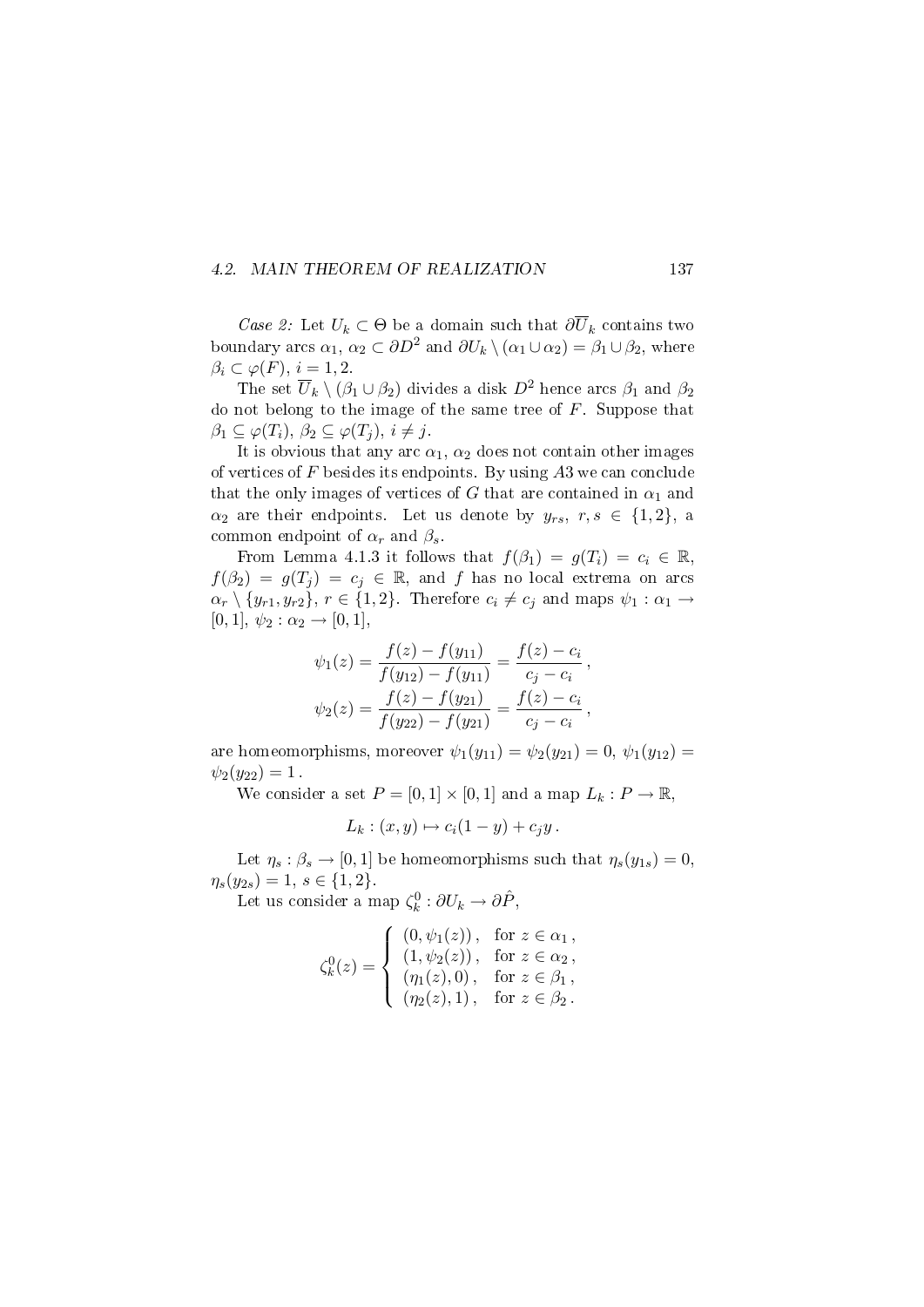

Figure 4.2: Function on a connected domain with two boundary arcs.

It is easy to see that  $\zeta_k^0$  is homeomorphism. By using Schoenflies's theorem [26] we can extend the homeomorphism  $\zeta_k^0$  to a homeomorphism  $\zeta_k : \overline{U}_k \to \hat{P}$ .

Let us consider a continuous function, see Fig. 4.2

$$
f_{U_k}=L_k\circ\zeta_k:\overline{U}_k\to\mathbb{R}.
$$

It is evident that this function locally can be represented as a projection on coordinate axis in all points of  $\overline{U}_k \setminus \{y_{11}, y_{12}, y_{21}, y_{22}\}.$ 

By analogy with case 1, we prove that  $f_{U_k}\Big|_{\partial U_k}$  $= f|_{\partial U_k}$ .

The union of  $\{\overline{U}_k\}$  generates a finite closed cover of  $D^2$ . In addition, it follows from the construction that if  $z \in \overline{U}_k \cap \overline{U}_s$  for some  $k \neq s$  then  $z \in \varphi(G)$  and  $f_{U_k}(z) = f_{U_s}(z) = f(z)$ . Therefore we can extend a function f from the set  $\varphi(G)$  into  $D^2$  with the help of the following relation

$$
f(z) = f_{U_k}(z), \quad \text{for } z \in \overline{U}_k.
$$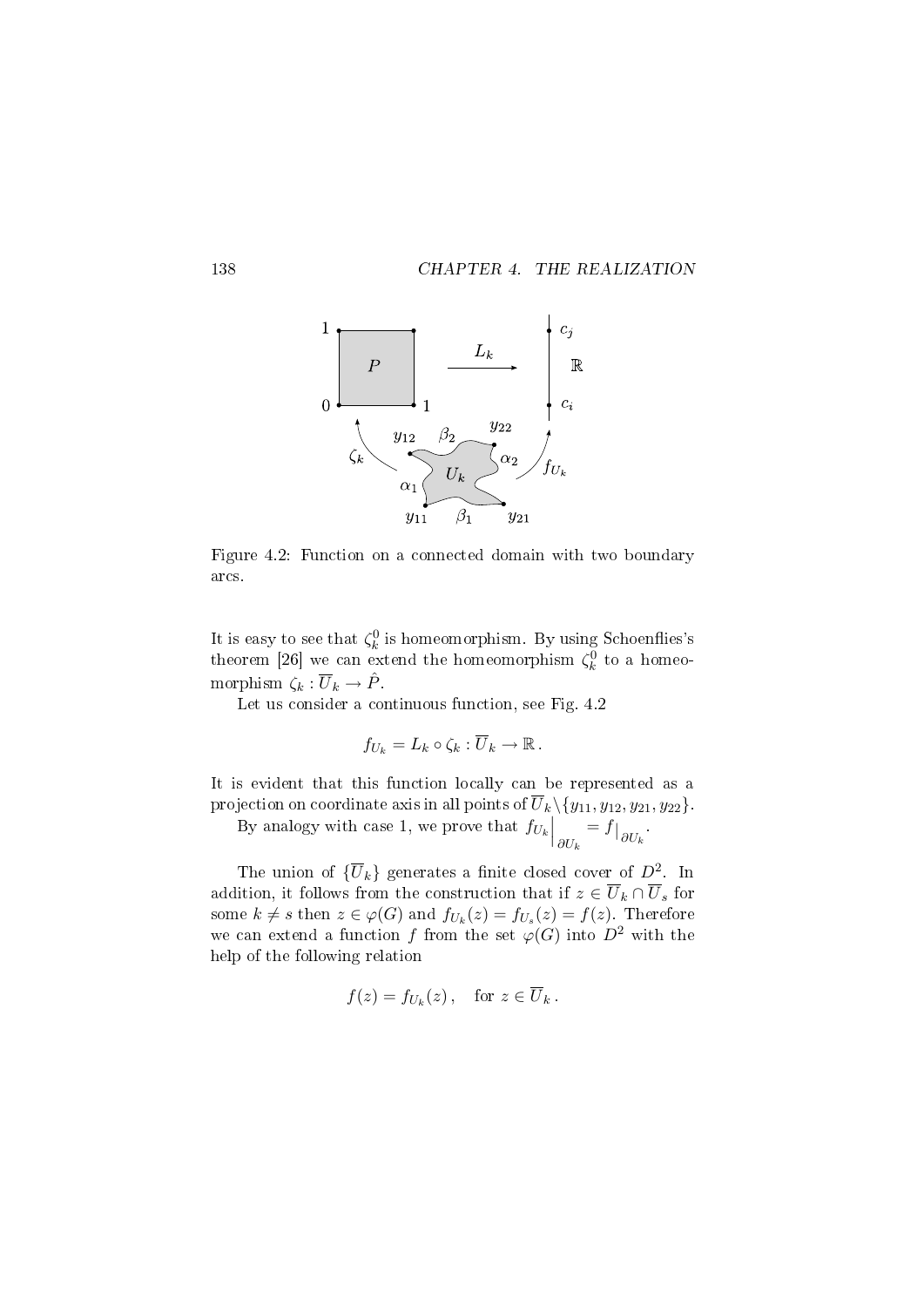#### 4.2. MAIN THEOREM OF REALIZATION 139

The cover  $\{\overline{U}_k\}$  is fundamental thus the function  $f: D^2 \to \mathbb{R}$  is continuous.

G will be indentified with its image  $\varphi(G) \subseteq D^2$  in the following discussion.

Let  $T_k$  be a tree of F. Let us denote by  $\Theta_k$  an union of domains of  $\Theta = D^2 \setminus \varphi(F)$  which are adjoined to  $T_k$ .

$$
\Theta_k = \bigcup_{j=1}^{m(k)} U_j^k,
$$
  

$$
\{U_1^k, \dots, U_{m(k)}^k\} = \{U_{j_1}, \dots, U_{j_{m(k)}}\}.
$$

It should be noted that for any domain  $U_i$  and arc  $\alpha = T_k \cap \partial U_j$ we have in the first place  $f(\alpha) = const = c_k$ , secondly, either  $f(z) > c_k$  for any  $z \in U_j$  or  $f(z) < c_k$  for any  $z \in U_j$ . Thus every domain  $U_j^k$ ,  $j \in \{1, ..., m(k)\}$  of  $\Theta_k$  can be associated with sign either "+" or "-" depending on the sign of difference  $f(z) - c_k$ ,  $z \in U_j^k$ .

It is easy to see that arcs of  $\partial D^2$  connecting the images of adjacent vertices of G are connected components of the set  $\Gamma_k = (\overline{\Theta}_k \cap$  $\partial D^2$ ) \ $\varphi(V^*)$ . Therefore from Definition 4.1.1 and Lemma 4.1.3 it follows that f is monotone on any arc of  $\Gamma_k$ . By definition of  $\Gamma_k$  and A3 exactly one of endpoints of any arc of  $\Gamma_k$  is an image of vertex of tree  $T_k$ . Thus every arc S of  $\Gamma_k$  can be associated with a sign either " $+$ " or " $-$ " depending on the sign of difference  $f(z) - c_k, z \in S.$ 

Let us prove that in a neighborhood of any vertex  $\varphi(v)$ , where  $v \in V_k \subset T_k$ , the signs of domains, whose boundaries are the images of edges adjacent to  $v$  alternate. We should remark that for every vertex v of  $V_{ter}(T_k)$  this follows from A3.

Let  $\varphi(v)$  be a vertex such that  $v \in V_k \setminus V_{ter}(T_k)$ . Suppose that in a neighborhood of some point of  $e_m\backslash V(G)$  there exist two domains  $U_m$  and  $U_{m+1}$  which are adjoint to the edge  $e_m$  (which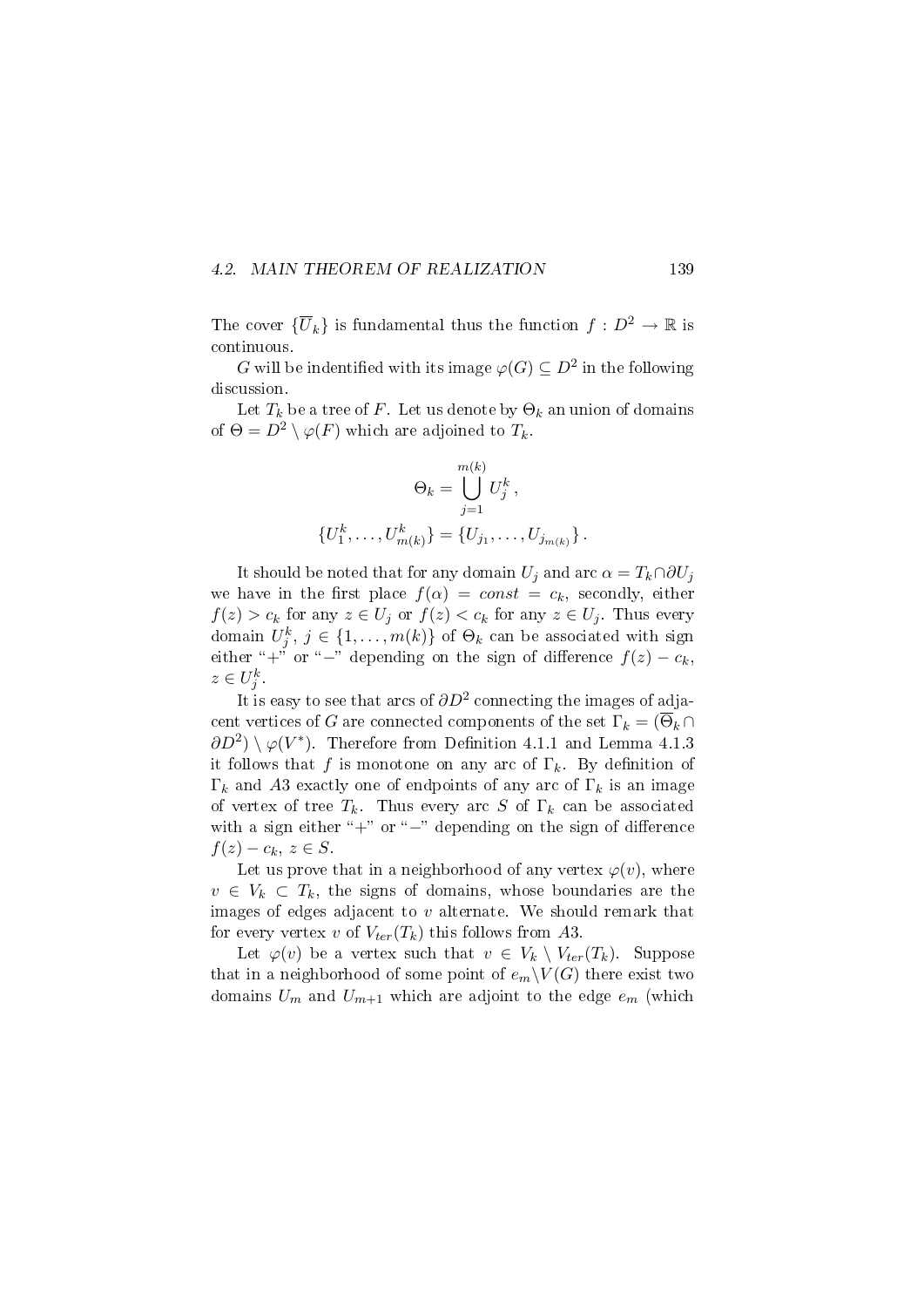is adjacent to  $v$ ) such that they have the same sign. Then from A2 it follows that there exist an other edge  $e_n$  that is adjacent to v and both of its adjoining domains  $U_n$  and  $U_{n+1}$  have the same sign, cases  $U_{m+1} = U_n$ ,  $U_m = U_{n+1}$  are not excluded. Since for an edge  $e_n$   $(e_m)$  there exist one more vertex  $v'_1$   $(v''_1)$  which is adjacent to it then by analogy for the vertex  $v_1'$   $(v_1'')$  we can find a vertex  $v_2'$  $\left( v_{2}^{\prime\prime}\right)$  such that it has two adjacent edges adjoining to domains with the same sign and so on. Tree is finite, so for sequence of vertices  $v, v'_1, v'_2, \ldots, v'_{s_1} (v, v''_1, v''_2, \ldots, v''_{s_2})$  there exists a vertex  $v'_{s_1} (v''_{s_2})$ such that  $v'_{s_1} \in V_k^*$   $(v''_{s_2} \in V_k^*)$ .

We consider two types of vertices from  $V_k^* \setminus V_{ter}(T_k)$ .

(i) if  $deg(v'_{s_1}) = 2k+1 > 3$ , then a number of domains adjoining to the edges which are incident to it is even.

Let us consider the following binary relation  $\rho$  on the set of such domains. We will say that  $V' \rho V''$  if domains  $V'$  and  $V''$  adjoin to a common edge  $e$  which is incident to vertex  $v'_{s_1}$  and going around  $v'_{s_1}$  across the edge e in positive direction we pass from  $V'$  to  $V''$ .

It is easy to show that the relation  $\rho$  is convenient and all domains generate  $\rho$ -chain, where its first and last elements are domains whose boundary contain arcs  $S'$ ,  $S'' \subseteq \Gamma_k$  adjoining to  $v'_{s_1}$ .

From A3 it follows that arcs  $S'$  and  $S''$  have different signs therefore first and last element of  $\rho$ -chain have the different signs.

From this and the fact that  $\rho$ -chain has even number of elements it follows that a number of its pairs of adjacent elements which have the same sign is even. We can apply our previous argument and add one more vertex  $v'_{s_1+1}$  to the sequence of vertices  $v, v'_1, \ldots, v'_{s_1}.$ 

(ii) if  $deg(v'_{s_1}) = 2k > 3$ , then a number of domains adjoining to edges which are adjacent to it is odd.

Just as in (i) we consider the relation  $\rho$  on the set of such domains and order them into ρ-chain.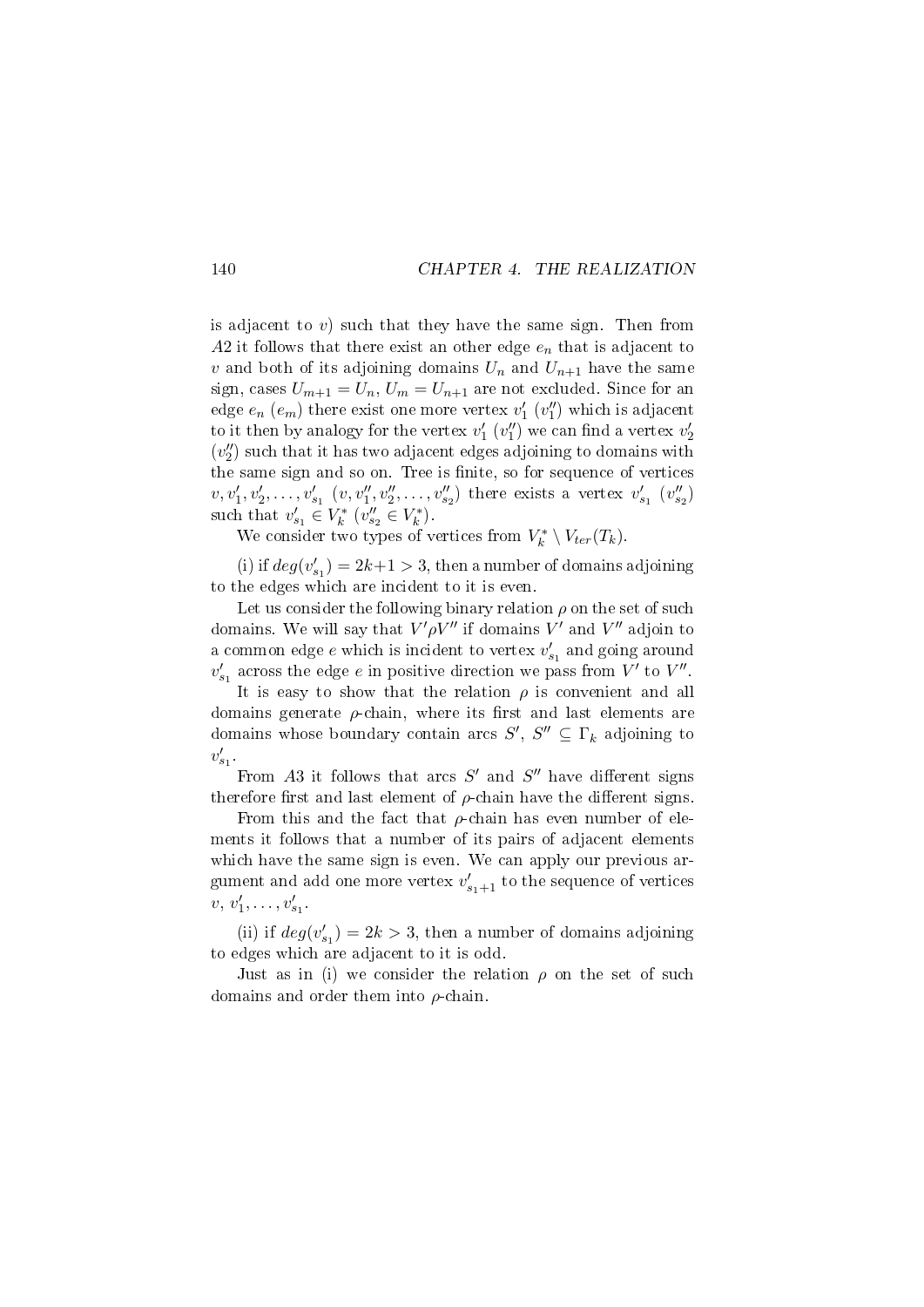#### 4.2. MAIN THEOREM OF REALIZATION 141

Contrary to the previous case a length of  $\rho$ -chain is odd and by Condition  $A3$  first and last its elements have the same sign. Similarly, in this case a number of pairs of adjacent elements of  $\rho$ -chain which have the same signs is even. Therefore we can add one more vertex  $v'_{s_1+1}$  to the sequence of vertices  $v, v'_1, \ldots, v'_{s_1}$ .

From the finiteness of tree it follows that there exists a vertex  $v'$  (v'') such that  $v' \in V_{ter}(T_k)$  ( $v'' \in V_{ter}(T_k)$ ) and an edge which is incident to it adjoins to domains with the same signs. Thus arcs  $S'_{l}$  and  $S'_{p}$  with the endpoint  $v'$  ( $v''$ ) have the same sign but it contradicts to A3.

Let us consider the restriction of  $f$  to  $\partial D^2$ . Local extrema of  $f$ are points  $\varphi(v_i)$  corresponding to vertices  $v_i$  such that  $v_i \in \gamma$  and  $deg(v_i) = 2k$ , see Lemma 4.1.3. From the finiteness of G follows the finiteness of number of local extrema on  $\partial D^2$ .

 $\Box$ 

Let G be  $\Delta$ -graph. From Theorem 4.2.1 it follows that there is a pseudoharmonic function  $f$  on disk which corresponds to a graph  $G.$  But, in general this function is not uniquely defined since we in no way restrict the choice of a monotone map  $q: G \to \mathbb{R}$ . Thus for non comparable vertices  $v'$  and  $v''$  of graph  $G$  the relation  $g(v') = g(v'')$  is not necessarily valid.

It is easy to construct an example of  $\Delta$ -graph G and two monotone maps  $g_1, g_2 : G \to \mathbb{R}$  which satisfy Lemma 4.1.3 but for some pair of non comparable vertices  $v', v'' \in V(G)$  the following correlations hold true  $g_1(v') < g_1(v'')$  and  $g_2(v') > g_2(v'')$ .

#### Theorem 4.2.2. Let a graph G be  $\Delta$ -graph.

 $G$  satisfies Condition A4 iff a strict partial order of a graph G coincides with a strict partial order of a diagram  $P(f)$  of some pseudoharmonic function f that corresponds to G.

*Proof.* Let  $P(f)$  be a combinatorial diagram of some pseudoharmonic function  $f$ . We remind that a partial order on vertices of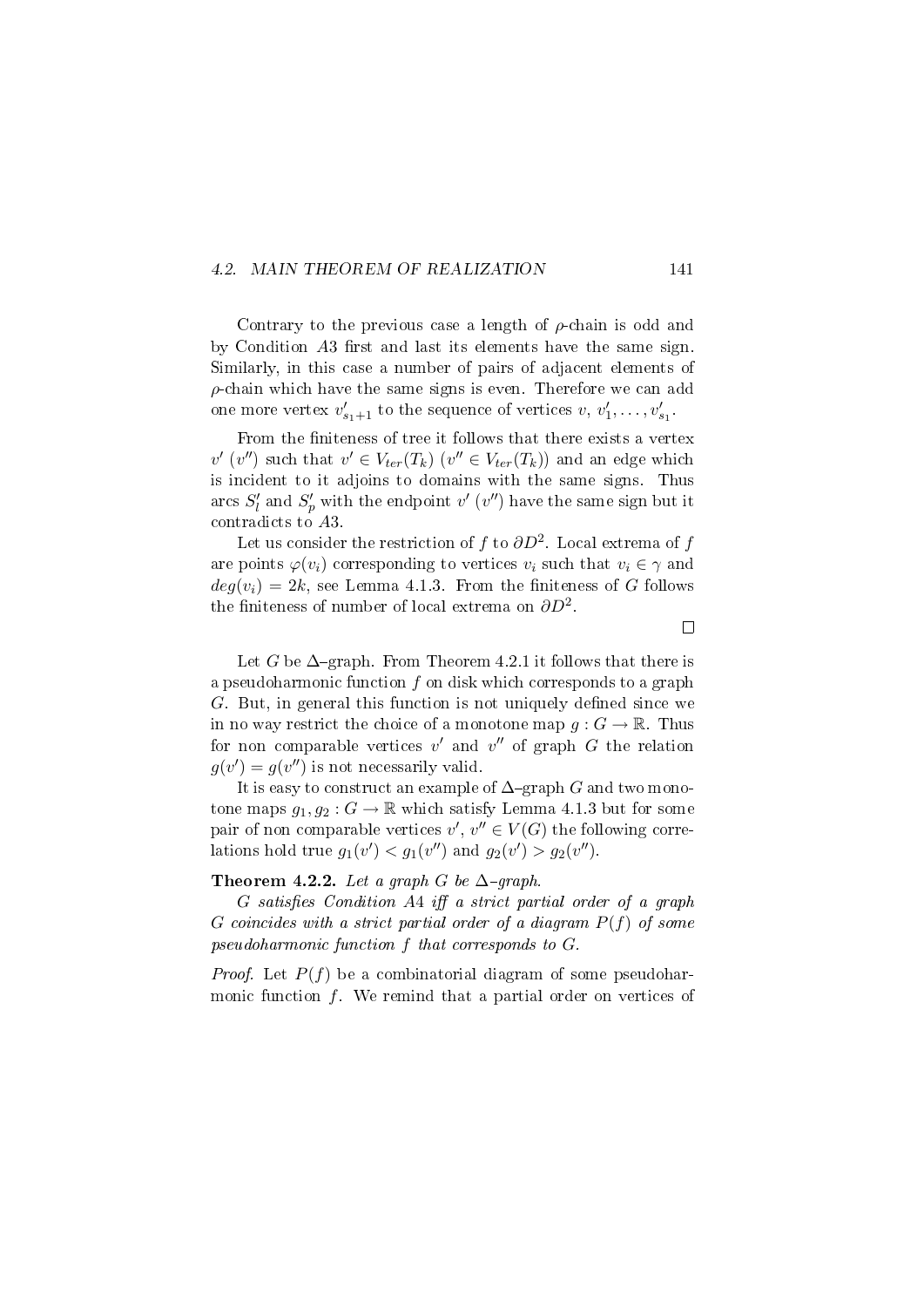$P(f)$  is induced by a function f with the help of the following relation

$$
v' < v'', \quad \text{if } f \circ \psi(v') < f \circ \psi(v''), \quad v', v'' \in V(P(f)).
$$

We note that vertices  $v'$  and  $v''$  are non comparable iff their images are on the same level set of f. Hence a graph  $P(f)$  satisfies A4.

Suppose that G satisfies  $A4$ . The binary relation "to be non comparable" on the set of vertices  $V(G)$  of G is transitive, symmetric and reflexive. So, in the proof of Lemma 4.1.3 we can consider instead of f a partition  $\tilde{f}$  whose elements are classes of non comparable elements with regards to the order on  $V(G)$ . Then due to condition A4 the projection  $\tilde{\pi}: V(G) \to V(G)/\tilde{\mathfrak{f}}$  induces a relation of partial order on quotient space  $\tilde{V} = V(G)/\tilde{f}$  such that every pair of elements  $\tilde{v}', \tilde{v}'' \in \tilde{V}$  is comparable. Therefore the partially ordered space  $\tilde{V}$  is linearly ordered and every monotone map  $\tilde{g} : \tilde{V} \to \mathbb{R}$  is isomorphism onto its image. A map  $g = \tilde{g} \circ \tilde{\pi}$ satisfies the condition that any pair of vertices  $v', v'' \in V(G)$  is non comparable iff  $g(v') = g(v'')$ .

In the same way as in Lemma  $4.1.3$  we extend the function  $g$  on G and use this extension to construct a pseudoharmonic function f. By the construction the partial order induced on  $V(G)$  by f is the same as the original partial order on  $V(G)$ .  $\Box$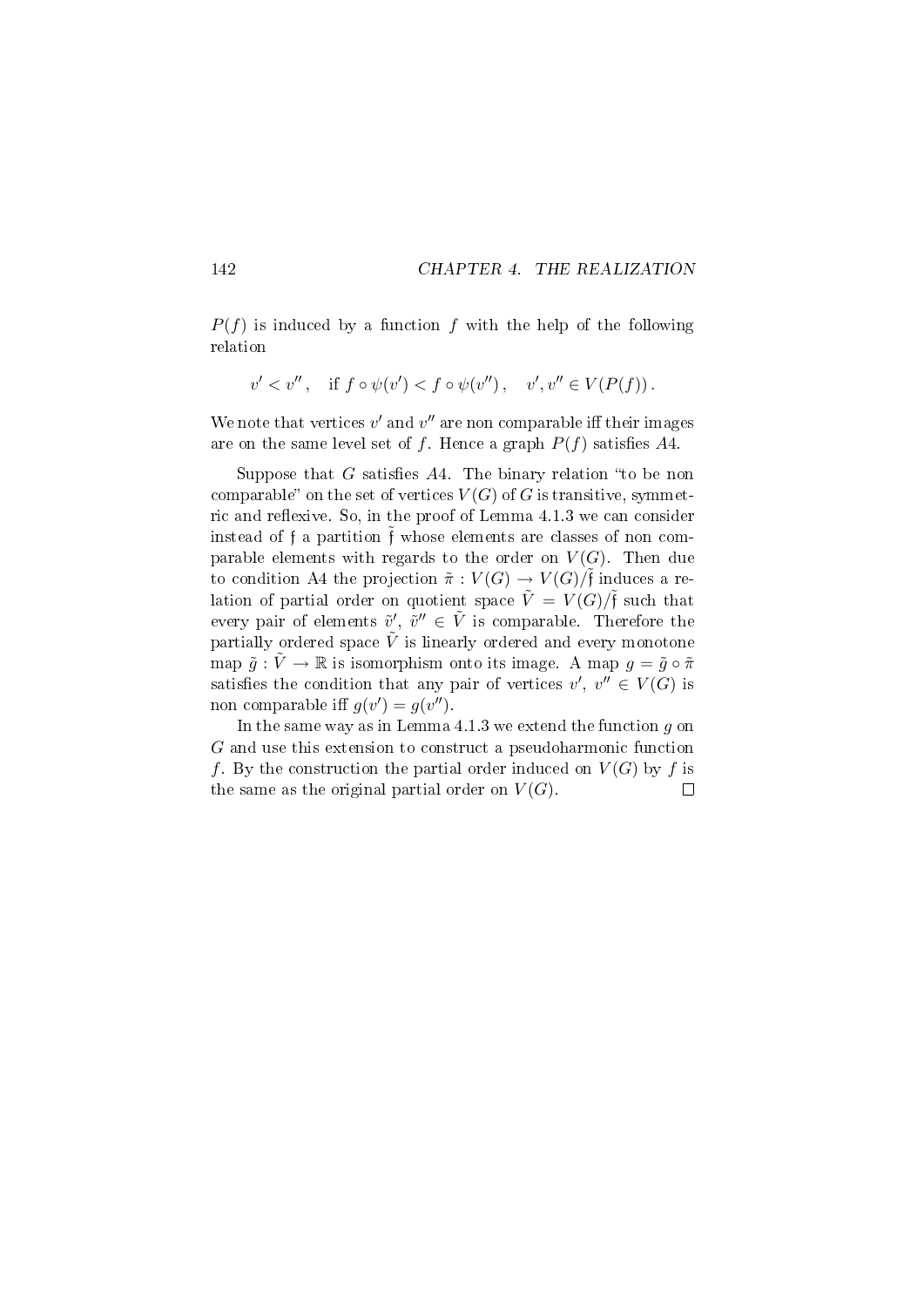## Bibliography

- [1]  $Arnol'd$  V.I. Bernoulli Euler updown numbers, associated with function singularities, their combinatorics and a mathematics. Duke Math. Journ., Vol. 63 (1991), No. 2, pp. 537-555.
- [2] Arnol'd V.I. Snake calculus and the combinatorics of the Bernoulli, Euler and Springer numbers of Coxeter groups. (Russian) Uspekhi Mat. Nauk, Vol. 47 (1992), No. 1 (283), pp. 345, 240; translation in Russian Math. Surveys, Vol. 47  $(1992)$ , No. 1, pp. 1-51.
- [3] Bolsinov A.V., Oshemkov A.A., Sharko V.V. On classification of flows on manifolds I. Methods of Functional Analysis and Topology, Vol. 2  $(1996)$ , No. 2, pp. 51–60.
- [4] Bolsinov A.V., Fomenko A.T. Integrable Hamiltonian systems. Geometry, topology, classification. Translated from the 1999 Russian original. Chapman & Hall/CRC, Boca Raton, FL, 2004. xvi+730 pp.
- [5] *Boothby W.M.* The topology of regular curve families with multiple saddle points. Amer. J. Math., No. 73 (1951), pp. 405-438.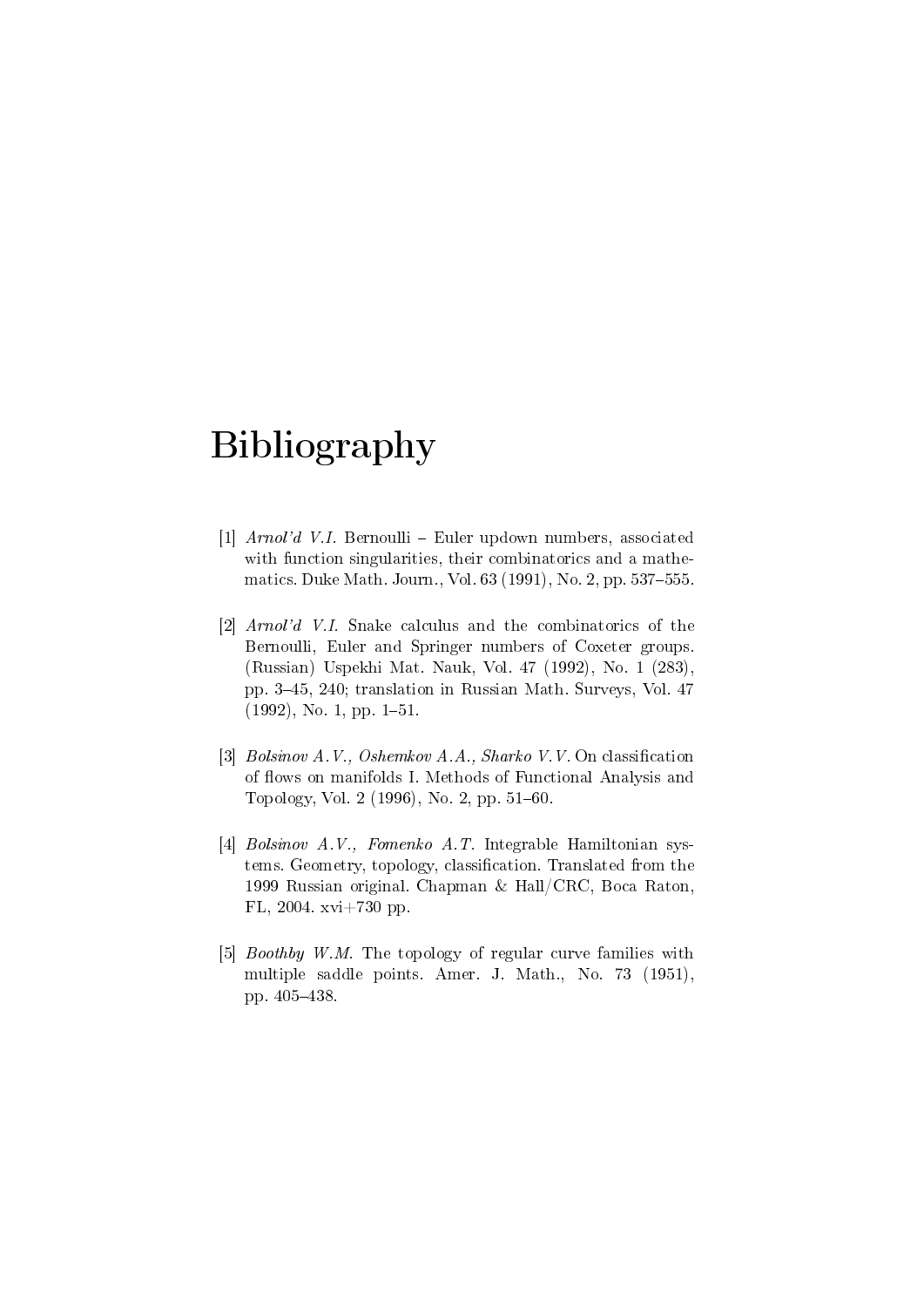#### 144 BIBLIOGRAPHY

- [6] A'Campo Norbert Planar trees, slalom curves and hyperbolic knots. Publications mathematique de l'I.H.E.S., No. 88 (1998), pp. 171-180.
- [7] A'Campo Norbert Generic immersion of curves, knots, monodromy and gordian number. arXiv:9803081v2[math.GT]
- [8] Fuks L. Partially ordered algebraic systems (Russian). Translated from the English by I. V. Stelleckiy. Edited by A. G. Kurosh. "Mir", Moscow, 1965, 342 pp.
- [9] Fuks D.B., Rokhlin V.A. Beginner's course in topology. Geometric chapters. Translated from the Russian by A. Iacob. Universitext. Springer Series in Soviet Mathematics. Springer-Verlag, Berlin, 1984. xi+519 pp.
- [10] Ikebe Y. , Perles M., Tamura A. and Tokunaga S. The rooted tree embedding problem into points in the plane. Discrete Comput. Geom., 11 (1994), pp. 51–63.
- [11] Jenkins J.A, Morse M. Contour equivalent pseudoharmonic functions and pseudoconjugates. Amer. J. Math., 74 (1952), pp. 23-51.
- [12] Kaneko A., Kano M. Straight line embeddings of rooted star forests in the plane. Discrete Applied Math., Vol. 101 (2000), pp. 167-175.
- [13] Kaplan W. Topology of level curves of harmonic functions. Transactions of Amer. Math. Society, Vol. 63 (1948), No. 3, pp. 514-522.
- [14] Kudryavtseva E. Realization of smooth functions on surfaces as height functions. (Russian) Mat. Sb. Vol. 190 (1999), No. 3, pp. 29-88.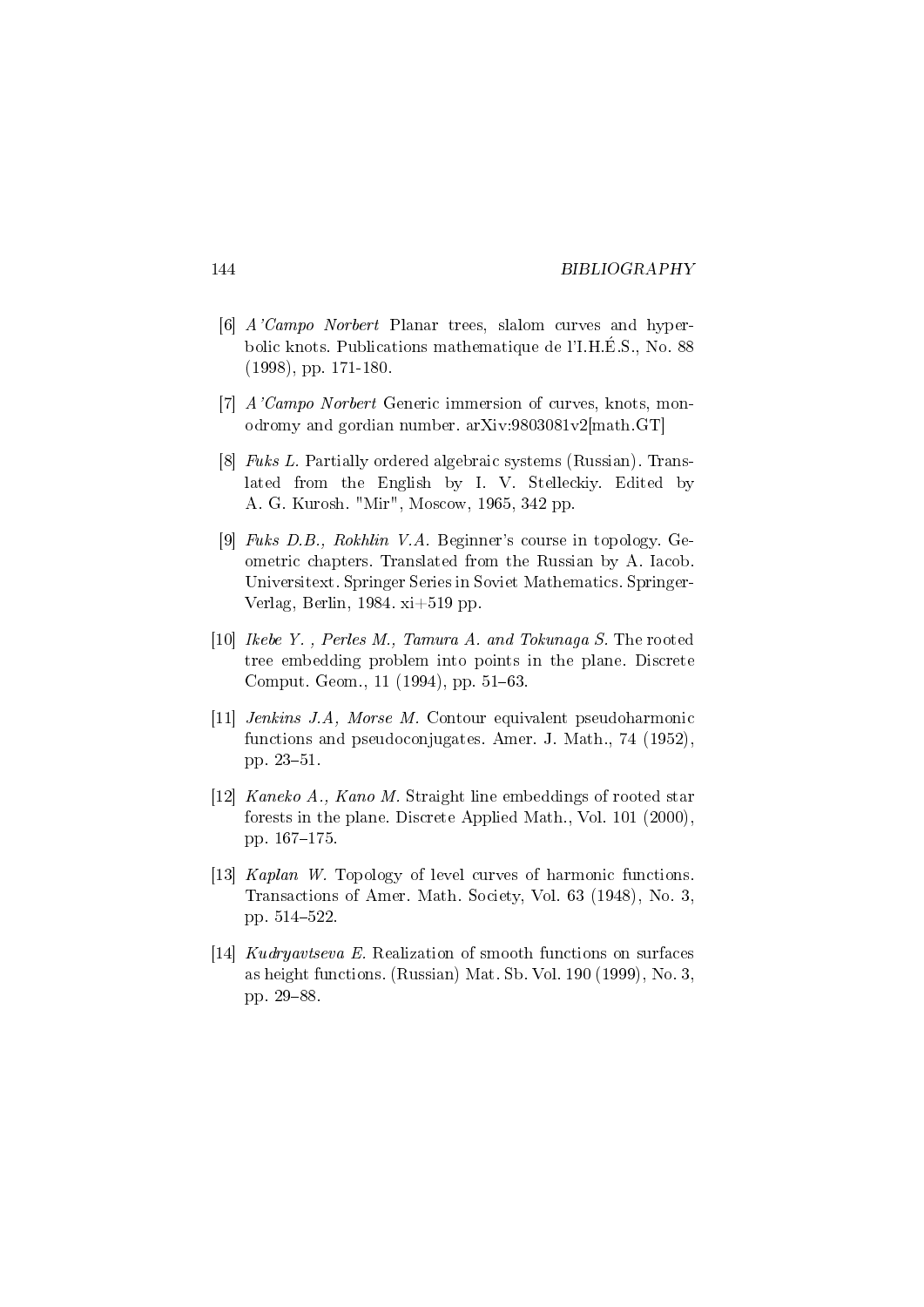- [15] Kuratowski K. Topology. Vol. I. New edition, revised and augmented. Translated from the French by J. Jaworowski Academic Press, New York-London; Panstwowe Wydawnictwo Naukowe, Warsaw, 1966. xx+560 pp.
- [16] Kuratowski K. Topology. Vol. II. New edition, revised and augmented. Translated from the French by J. Jaworowski Academic Press, New York-London; Panstwowe Wydawnictwo Naukowe, Warsaw, 1966. xx+560 pp.
- [17] Maksimenko S.I. Classification of m-functions on surfaces. (Russian) Ukraïn. Mat. Zh., Vol. 51 (1999), No. 8, pp. 1129– 1135; translation in Ukrainian Math. J., Vol. 51 (1999), No. 8, pp. 1175-1281.
- [18] Maksimenko S.I. Homotopy types of stabilizers and orbits of Morse functions on surfaces. Annals of Global Analysis and Geometry, Vol. 29 (2006), No. 3, pp. 241-285.
- [19] Maksimenko S.I. Functions with homogeneous singularities on surfaces. (Ukrainian) Dopov. Nats. Akad. Nauk Ukr. Mat. Prirodozn. Tekh. Nauki 2009, No. 8, pp. 20-23
- [20] Mel'nikov O.V., Remeslennikov V.N., Roman'kov V.A., Skornyakov L.A., Shestakov I.P. General algebra. Vol. 1. (Russian) Mathematical Reference Library, "Nauka", Moscow, 1990. 592 pp.
- [21] Morse M. Topological Methods in the Theory of Functions of a Complex Variable. Annals of Mathematics Studies, No. 15. Princeton University Press, Princeton, N. J., 1947. 145 pp.
- [22] Morse M. The topology of pseudo-harmonic functions. Duke Math. J. 13 (1946), pp. 21-42.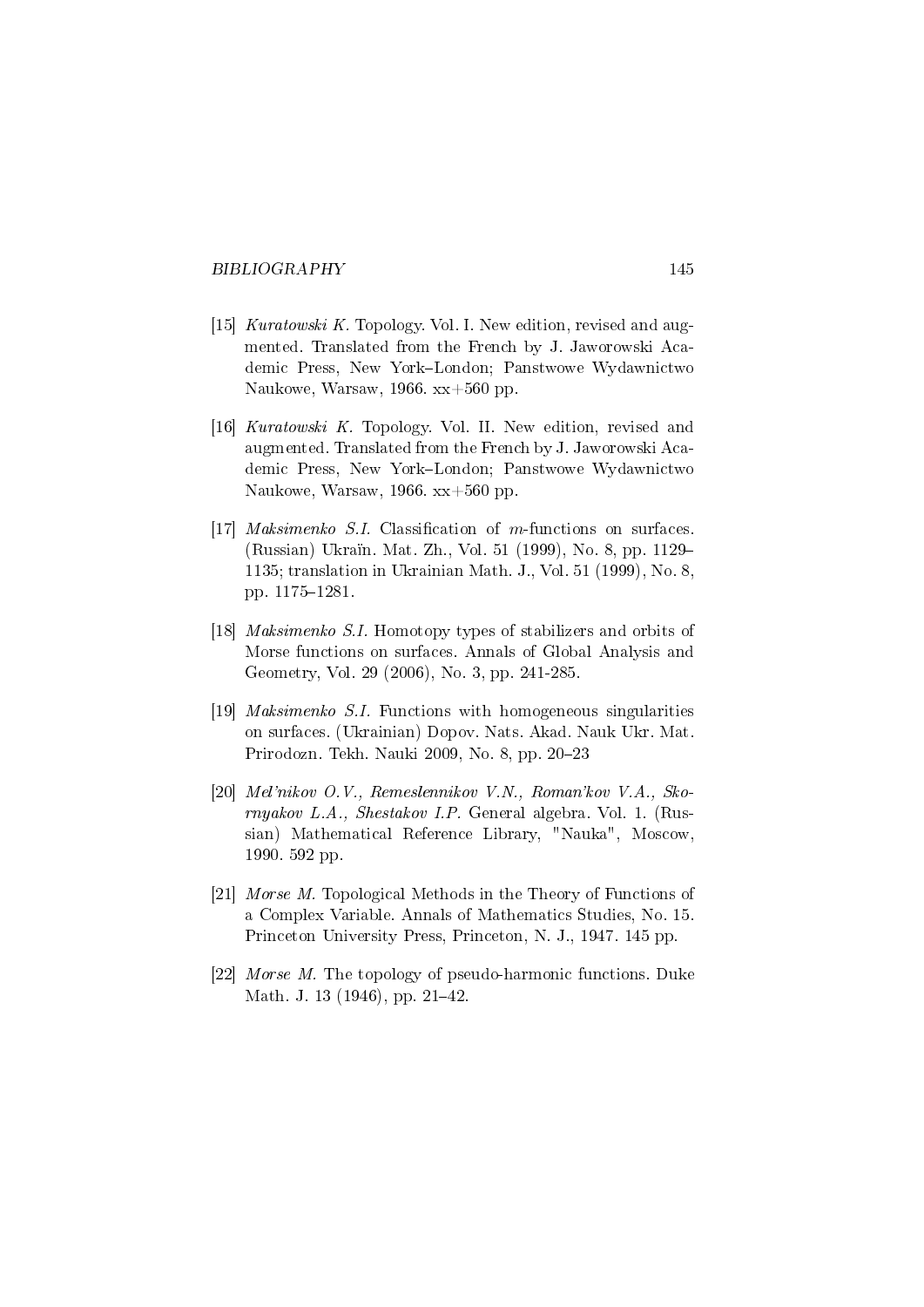- [23] Morse M. Topological methods in the theory of functions of a complex variable. Princeton, 1947.
- [24] *Morse M.* A special parameterization of curves. Bull. Amer. Math. Soc., Vol. 42 (1936), pp. 915–922.
- [25] Morse M., Jenkins J. The existence of pseudoconjugates on Riemann surfaces. Fund. Math.  $39$  (1952), pp. 269–287.
- [26] Newman M. H. A. Elements of the topology of plane sets of points. Cambridge: Cambridge Univ. Press, 1964, 214 pp.
- [27] Novak V. Cyclically ordered sets. Czechoslovak Math. Journal., Vol.  $32(107)$ , 1982, pp.  $460-473$ .
- [28] Oshemkov A. A. Morse functions on two-dimensional surfaces. Coding of singularities. (Russian) Trudy Mat. Inst. Steklov. Vol. 205 (1994), Novye Rezult. v Teor. Topol. Klassif. Integr. Sistem, pp. 131–140; translation in Proc. Steklov Inst. Math. 1995, No. 4 (205), pp. 119–127
- [29] Polulyakh Ye. On continuous functions on two-dimensional disk which are regular in its interior points. arXiv:0910.2958v1[math.GN]
- [30] *Polulyakh E.*, *Yurchuk I.* On the criteria of  $\mathfrak{D}$ -planarity of a tree. arXiv:0904.1367v1[math.GN]
- [31] *Polulyakh E.*, *Yurchuk I.* On the conditions of topological equivalence of pseuharmonic functions defined on disk. arXiv:0910.3647v1[math.GN]
- [32] Polulyakh E., Yurchuk I. On the realization of graph as invariant of pseudoharmonic functions. arXiv:0910.3654v1[math.GN]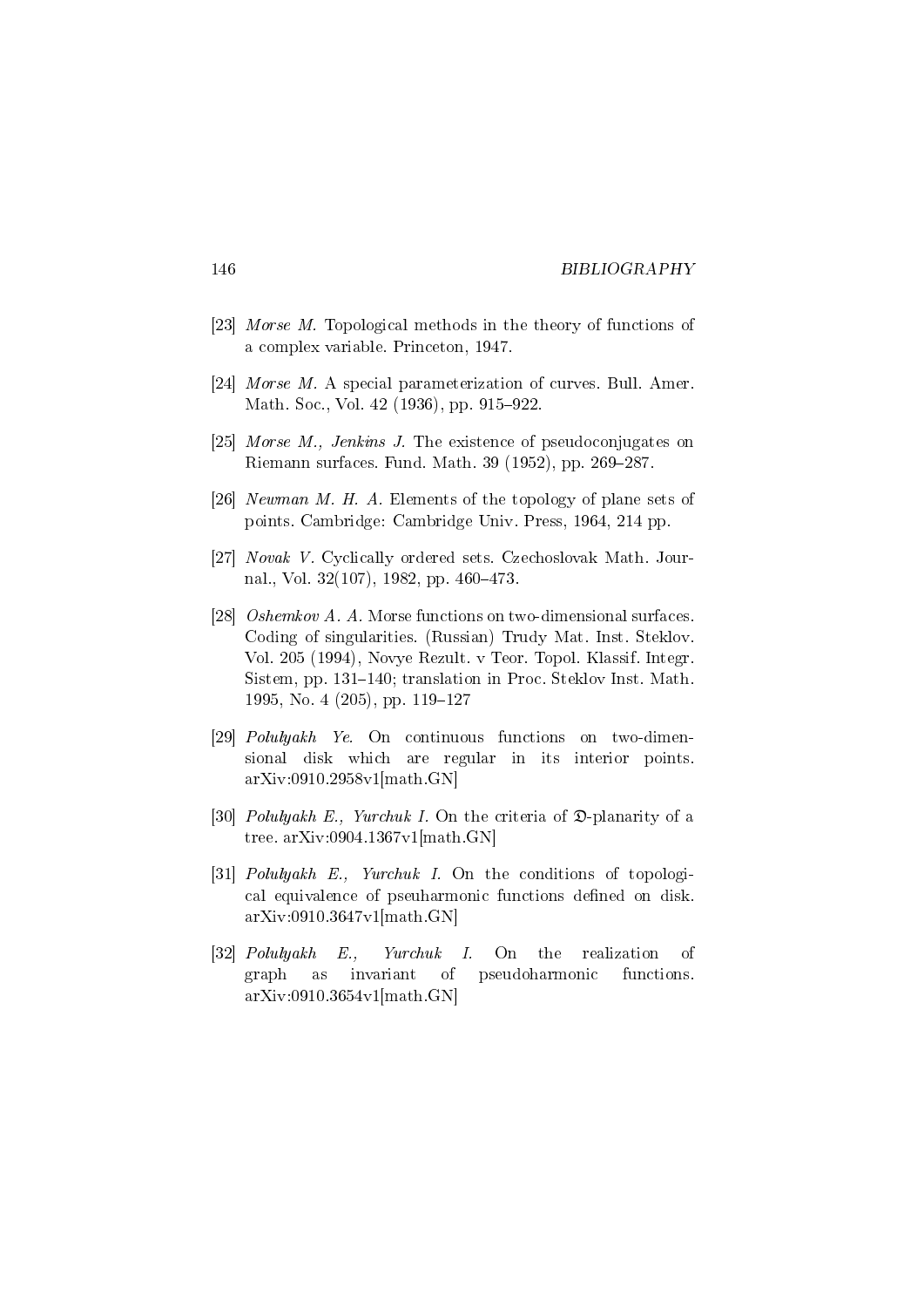- [33] *Prishlyak A. O.* Classification of three-dimensional gradientlike Morse-Smale dynamical systems. (Russian) Some problems in contemporary mathematics (Russian), pp.  $305-313$ Pr. Inst. Mat. Nats. Akad. Nauk Ukr. Mat. Zastos., Vol. 25, Natsional. Akad. Nauk Ukraïni, Inst. Mat., Kiev, 1998.
- [34] Prishlyak, A. O. Topological equivalence of smooth functions with isolated critical points on a closed surface. Topology Appl. Vol. 119 (2002), No. 3, pp. 257-267.
- [35] *Prishlyak A. O.* Regular functions on closed three-dimensional manifolds. Dopov. Nats. Akad. Nauk Ukr. Mat. Prirodozn. Tekh. Nauki 2003, No. 8, pp. 21-24.
- [36] *Sharko V. V.* Smooth and topological equivalence of functions on surfaces. (Russian) Ukraïn. Mat. Zh. Vol. 55 (2003), No. 5 pp.  $687-700$ ; translation in Ukrainian Math. J. Vol. 55  $(2003)$ . No. 5, pp. 832-846
- [37] Sharko V. V. Smooth functions on noncompact surfaces. (Russian) Zb. prac Inst. Math. NAS Ukraine, 2006, Vol. 3, No 3, pp. 443-473.
- [38] Sharko V. V. Morse functions on noncompact surfaces. (Russian) Ukrainian Mathematics Congress 2001 (Ukrainian), pp. 91–102, Natsional. Akad. Nauk Ukraïni, Inst. Mat., Kiev, 2003.
- [39] *Stollow S.* Lecons sur les principes topologiques de la théorie des fonctions analytiques. Deuxième édition, augmentée de notes sur les fonctions analytiques et leurs surfaces de Riemann. Gauthier-Villars, Paris, 1956. 194 pp.
- [40]  $T\delta ki$  Y. A topological characterization of pseudo-harmonic functions. Osaka Math. Journ., Vol. 3 (1951), No. 1, pp. 101 122.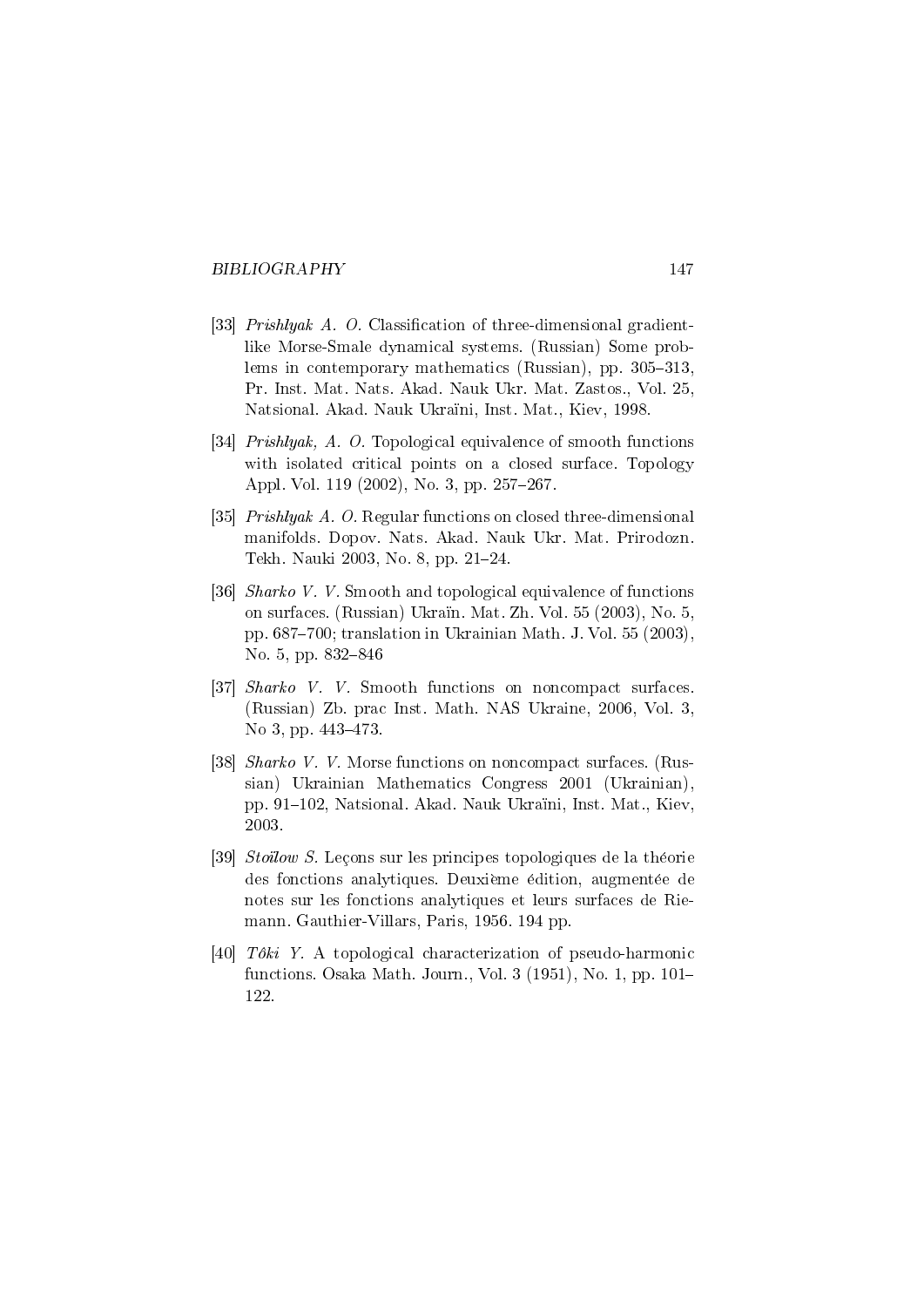- [41] Whitney H. Regular families of curves. Annals of Math., Vol. 34 (1933), pp. 244-270.
- [42] Yurchuk I. Topological equivalence of functions of class  $F(D^2)$ . (Ukrainian) Zb. prac Inst. Math. NAS Ukraine, 2006. Vol. 3, No. 3, pp. 474-486.
- [43] Zieschang H., Vogt E., Coldewey H.-D. Surfaces and planar discontinuous groups. Lecture Notes in Mathematics, 835. Springer, Berlin, 1980. x+334 pp.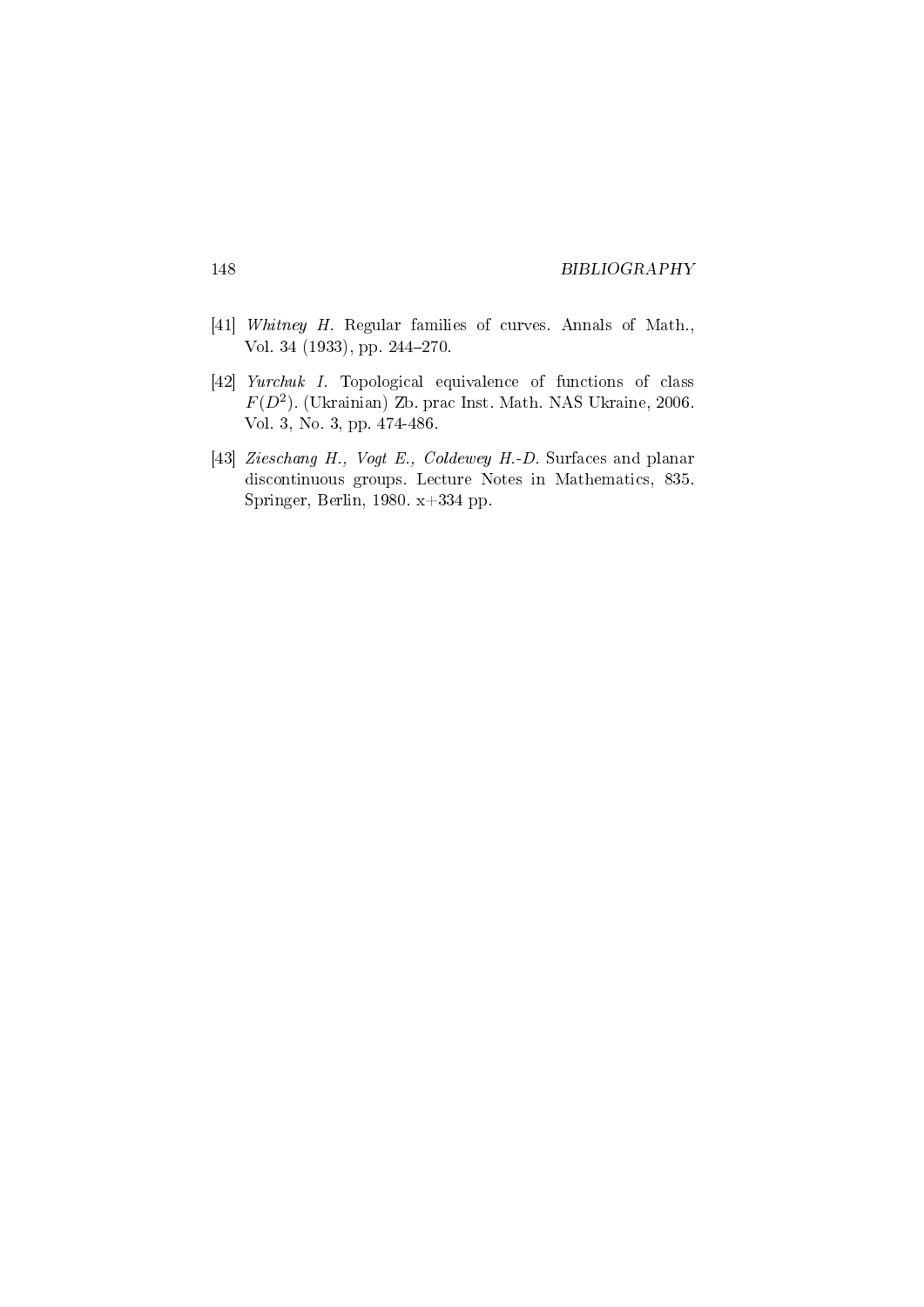# Index

 $Cr$ -cycle, 122 U-trajectory, 26  $Cr$ -subgraph, 75 D-planar graph, 123 tree, 99  $\mu$ -chain, 61  $\mu$ -cycle, 61  $\mu$ -parameterization, 34 adjacent elements, 58 vertices, 76 on a circle, 56 combinatorial diagram, 73 isomorphic, 74 cyclic order, 57 complete, 57 epimorphism, 67 extension of partial order, 131 Frechet distance, 30 function harmonic, 7

pseudoharmonic, 8 conjugate, 8 regular, 48 weakly regular, 15 almost , 23 functions contour equivalent, 10 topologically equivalent, 10 fundamental cover, 131 graph ∆, 130 Reeb's, 72 relation, 59 special, 129 interior mapping, 7 isomorphism, 67 monomorphism, 67 point critical, 13 critical boundary, 13 regular, 12 regular boundary, 12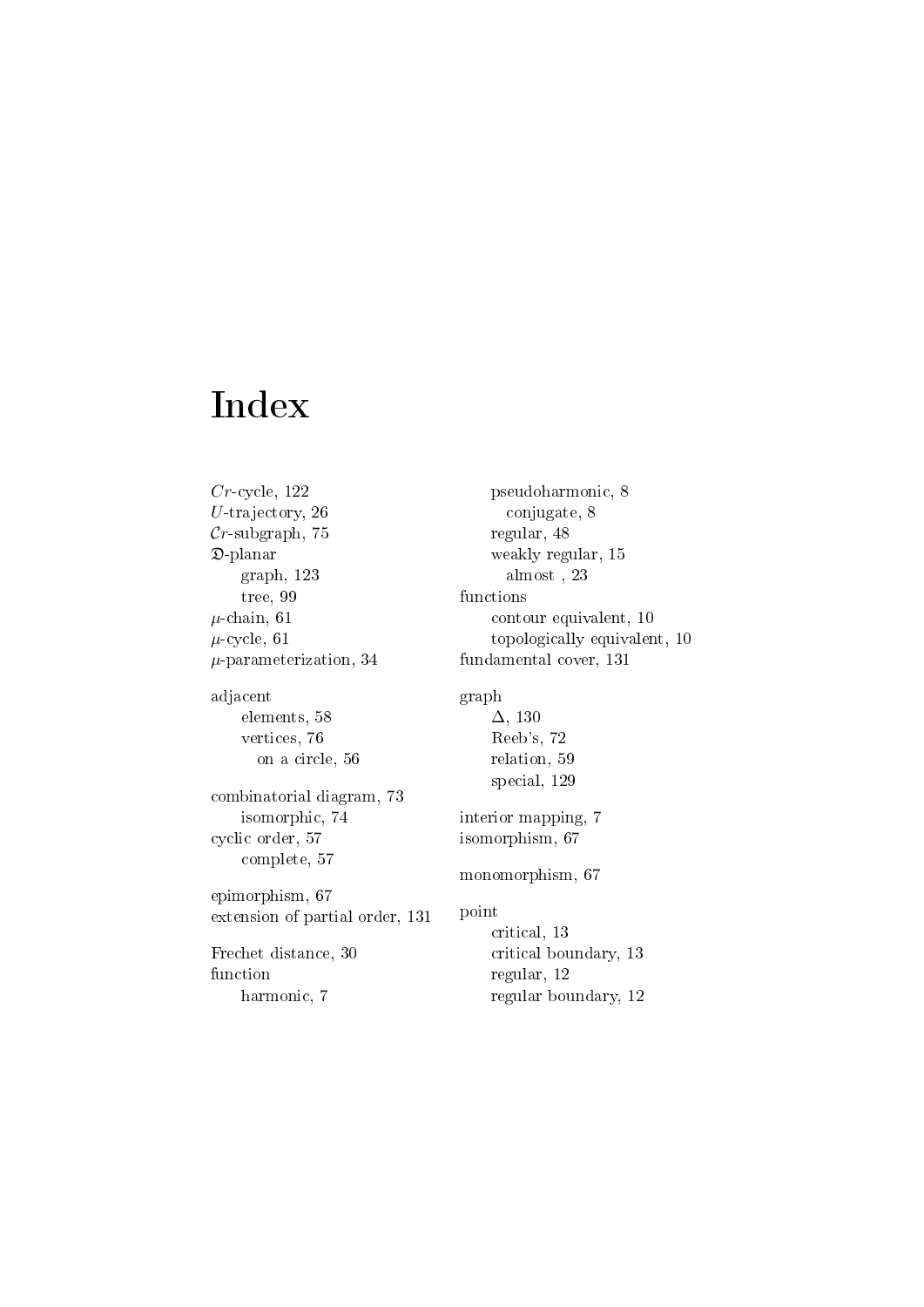## 150 INDEX

saddle, 13

relation convenient, 59 ternary, 57

standardization, 87

## value

critical, 13 regular, 13 semiregular, 13